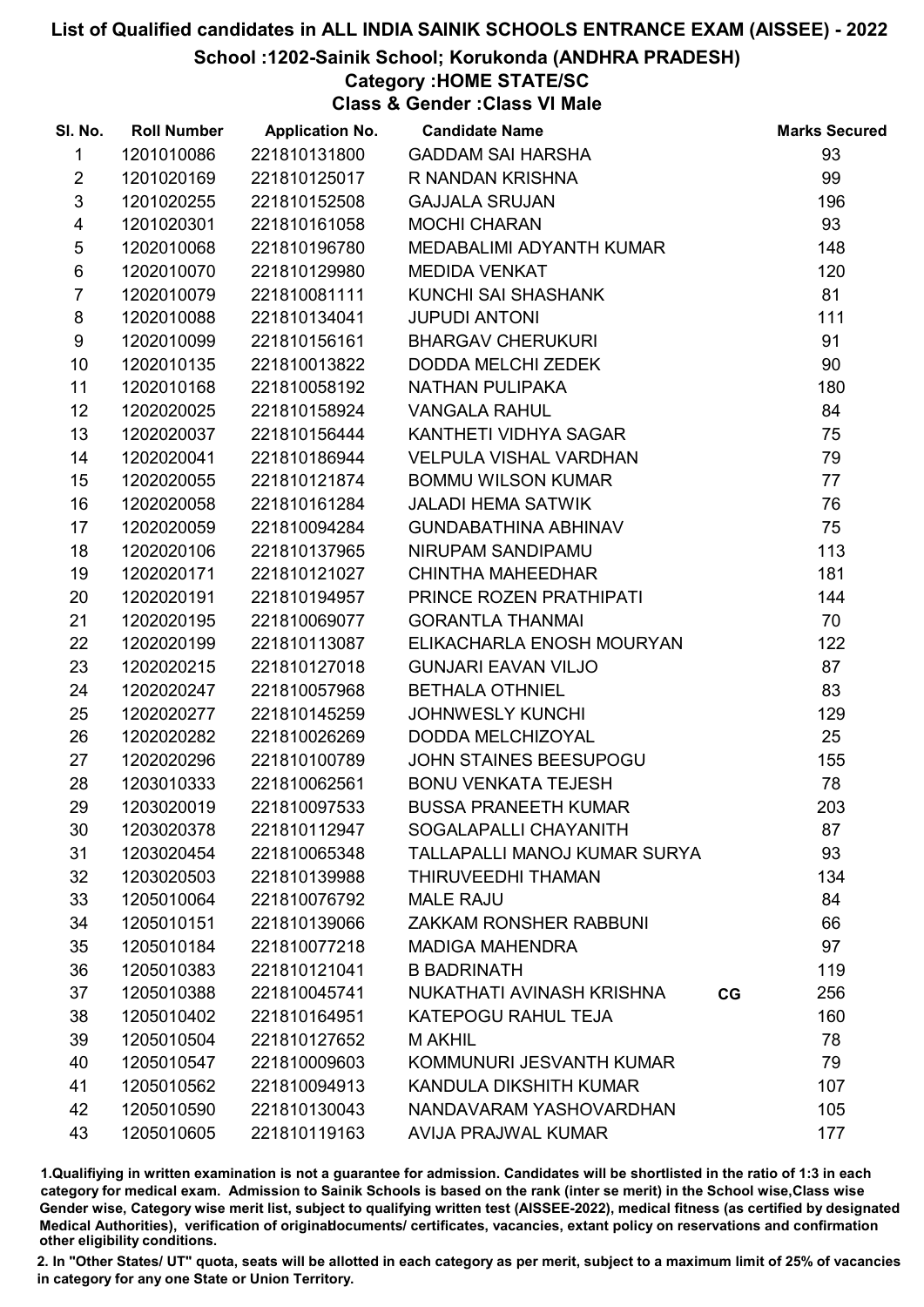School :1202-Sainik School; Korukonda (ANDHRA PRADESH)

Category :HOME STATE/SC

Class & Gender :Class VI Male

| SI. No. | <b>Roll Number</b> | <b>Application No.</b> | <b>Candidate Name</b>             |           | <b>Marks Secured</b> |
|---------|--------------------|------------------------|-----------------------------------|-----------|----------------------|
| 44      | 1205020066         | 221810169154           | <b>TALIKOTA NAGA CHETAN</b>       |           | 160                  |
| 45      | 1205020115         | 221810061305           | <b>BAKKANI MANOJ KUMAR</b>        |           | 87                   |
| 46      | 1205020136         | 221810061425           | <b>MUDDASU UDAY KIRAN</b>         |           | 72                   |
| 47      | 1205020209         | 221810106116           | KATIPOGU SANTHOSH                 |           | 25                   |
| 48      | 1205020251         | 221810159156           | AGASANURU LAKSHMI NIHITH          |           | 94                   |
| 49      | 1205020274         | 221810022576           | PICHIKE SHANMUKHA VARDHAN         |           | 101                  |
| 50      | 1205020304         | 221810042117           | NUKABATHINA PRAKASH               |           | 77                   |
| 51      | 1205020341         | 221810027647           | <b>GOSULA PAVITHRAN KUMAR</b>     |           | 136                  |
| 52      | 1205020354         | 221810163857           | KATEPOGU RAJEEV SAGAR             |           | 90                   |
| 53      | 1205020432         | 221810160538           | YERRAPAPAGARI BHARATH             | <b>AR</b> | 58                   |
| 54      | 1205020501         | 221810001498           | <b>TAMADAPALLI STEPHEN</b>        |           | 88                   |
| 55      | 1205020546         | 221810094649           | <b>SRIPATHI ABHI</b>              |           | 60                   |
| 56      | 1205020554         | 221810108259           | P NEHANTH KUMAR                   |           | 97                   |
| 57      | 1205020588         | 221810028279           | <b>TAMATAM REVANTH SAI</b>        |           | 85                   |
| 58      | 1205020592         | 221810055879           | MALAPOLU REVANTH PRANAV           |           | 124                  |
| 59      | 1206010048         | 221810190210           | THALATHOTI PREM HARSHA            |           | 84                   |
| 60      | 1206010053         | 221810140740           | <b>INGILELA PRAJWAL JONATHAN</b>  |           | 76                   |
| 61      | 1206010057         | 221810009650           | HARSHAN AMALENDHAR                | CG        | 82                   |
| 62      | 1206010177         | 221810168075           | DUVVURU SATHWIK JOEL              |           | 161                  |
| 63      | 1206010182         | 221810140785           | KODIREKKALA MOKSHITH              |           | 99                   |
| 64      | 1206010235         | 221810172697           | <b>CHERUKURU NOHAL</b>            |           | 131                  |
| 65      | 1206010252         | 221810184168           | <b>SAHASH</b>                     |           | 89                   |
| 66      | 1206010265         | 221810049688           | <b>VANNE PRAVASTHIK SAI</b>       |           | 114                  |
| 67      | 1206010280         | 221810141849           | <b>KUCHIPUDI RUPAS</b>            |           | 95                   |
| 68      | 1207010030         | 221810194176           | USTELA VENATA CHARAN              |           | 94                   |
| 69      | 1207010063         | 221810157040           | <b>GOLLA GOWTHAM</b>              |           | 108                  |
| 70      | 1207010124         | 221810154891           | DEVARAPALLI YASWANTH              |           | 81                   |
| 71      | 1207010159         | 221810006082           | KUCHIPUDI SUSEEL VASANTH          |           | 78                   |
| 72      | 1207020032         | 221810035114           | <b>BODEDDULA VIGNESH</b>          |           | 59                   |
| 73      | 1207020060         | 221810130874           | LINGABATHINA VAMSI NADH           |           | 66                   |
| 74      | 1207020066         | 221810017094           | <b>BOJJA YESHWANTH</b>            |           | 182                  |
| 75      | 1207020122         | 221810009336           | <b>DOLA AJITH</b>                 |           | 75                   |
| 76      | 1207020126         | 221810057346           | <b>CHEKKA RAMS</b>                |           | 118                  |
| 77      | 1207020127         | 221810160646           | <b>VELURI RISHIK CHAKRAVARTHI</b> |           | 102                  |
| 78      | 1207020132         | 221810022956           | <b>MENDEM DHRUVAN</b>             |           | 91                   |
| 79      | 1207020165         | 221810148447           | KANNEDARI CHETHAN SAHU            |           | 116                  |
| 80      | 1207020167         | 221810090457           | <b>SIDDELA PRATEEK</b>            |           | 109                  |
| 81      | 1207020175         | 221810151967           | <b>KONANKI JAVEN</b>              |           | 106                  |
| 82      | 1207020245         | 221810083639           | <b>GARNIPUDI PRANEETH KUMAR</b>   |           | 85                   |
| 83      | 1207020250         | 221810093969           | KOPPOLU LAKSHMI KANTH             |           | 100                  |
| 84      | 1208010012         | 221810177133           | NOOKATHATTU SANJAY SWAMY          |           | 138                  |
| 85      | 1208010020         | 221810135134           | PULIDINDI SIDDHARTH RAJ           |           | 81                   |
| 86      | 1208010021         | 221810113164           | <b>VAJRAPU ABHISHEK</b>           |           | 105                  |

1.Qualifiying in written examination is not a guarantee for admission. Candidates will be shortlisted in the ratio of 1:3 in each category for medical exam. Admission to Sainik Schools is based on the rank (inter se merit) in the School wise,Class wise Gender wise, Category wise merit list, subject to qualifying written test (AISSEE-2022), medical fitness (as certified by designated Medical Authorities), verification of originablocuments/ certificates, vacancies, extant policy on reservations and confirmation other eligibility conditions.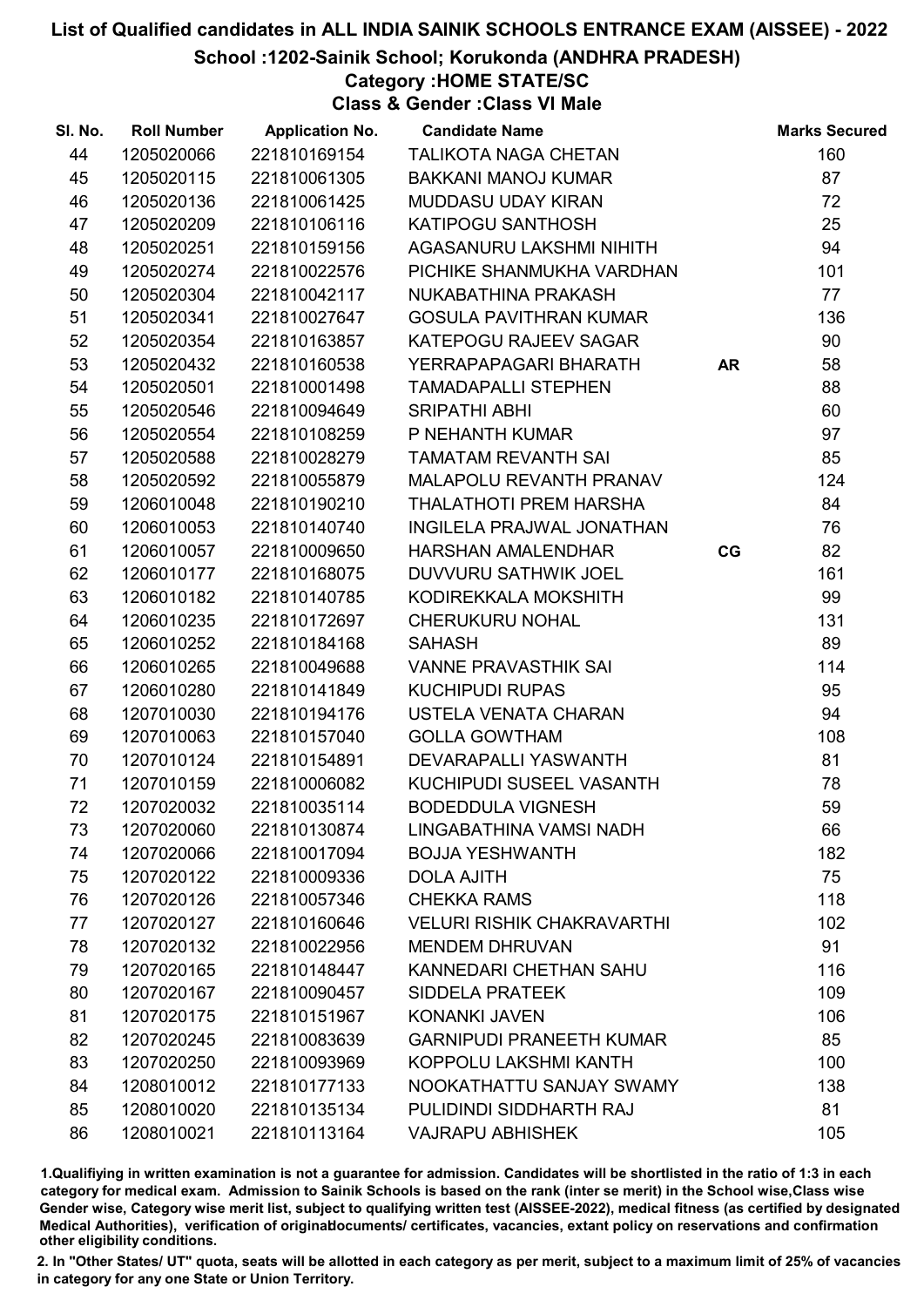School :1202-Sainik School; Korukonda (ANDHRA PRADESH)

# Category :HOME STATE/SC

Class & Gender :Class VI Male

| SI. No. | <b>Roll Number</b> | <b>Application No.</b> | <b>Candidate Name</b>            |            | <b>Marks Secured</b> |
|---------|--------------------|------------------------|----------------------------------|------------|----------------------|
| 87      | 1208010022         | 221810064005           | BONTHU YASHASH CHANDRA           |            | 102                  |
| 88      | 1208010024         | 221810144735           | <b>VAJRAPU SATISH</b>            |            | 72                   |
| 89      | 1208010030         | 221810120366           | SARELLA AMITHROY                 |            | 82                   |
| 90      | 1208010033         | 221810085597           | BANDELA UMESH CHANDRA            |            | 96                   |
| 91      | 1208010036         | 221810160348           | KOYYA ABHINAV                    |            | 144                  |
| 92      | 1208010038         | 221810073039           | <b>VIPPARTHI CHARAN KUMAR</b>    |            | 105                  |
| 93      | 1208010044         | 221810125900           | <b>SAAHAS SUSHAINE PAPPALA</b>   |            | 113                  |
| 94      | 1208010078         | 221810101270           | MALLIPUDI VISAANTH               |            | 93                   |
| 95      | 1208010086         | 221810121580           | AKUMARTHI GIDYONU                |            | 87                   |
| 96      | 1208010093         | 221810074790           | PULIDINDI ASHISH RAJU            |            | 85                   |
| 97      | 1208010107         | 221810014721           | PINIPE SATYA RITESH              |            | 83                   |
| 98      | 1208010115         | 221810059241           | PENUMALA LAKSHMI MANOHAR         |            | 72                   |
| 99      | 1208010118         | 221810086941           | <b>BONTHU KAVIN SAIRAM</b>       |            | 56                   |
| 100     | 1208020013         | 221810005181           | KASEY JOSHUA DANIEL              |            | 149                  |
| 101     | 1208020019         | 221810188881           | KANCHARLA PRANAV                 |            | 69                   |
| 102     | 1208020023         | 221810151791           | PILLA SHANE BENN                 |            | 131                  |
| 103     | 1208020029         | 221810118412           | KOTHAPALLI SANJAY KIRAN          |            | 109                  |
| 104     | 1208020032         | 221810168912           | <b>NALLI NAHUM SAMUEL</b>        |            | 88                   |
| 105     | 1208020037         | 221810141422           | BATHINA DEVA HARSHA              |            | 110                  |
| 106     | 1208020038         | 221810097422           | BADDA DEEPAK KUMAR               |            | 82                   |
| 107     | 1208020051         | 221810038442           | <b>DEVA LIKHITH</b>              |            | 101                  |
| 108     | 1208020057         | 221810028252           | KOLLABATHULA AKSHAY              |            | 78                   |
| 109     | 1208020058         | 221810002552           | <b>GURRALA PRANITH NANDHAN</b>   |            | 71                   |
| 110     | 1208020067         | 221810192972           | <b>MUPPIDI BHARATH</b>           |            | 88                   |
| 111     | 1208020069         | 221810112582           | MAMIDIPALLI GOWTHAM SRIJAN       |            | 121                  |
| 112     | 1208020074         | 221810176292           | <b>TATAPUDI NIKHIL RAJ</b>       |            | 92                   |
| 113     | 1208020076         | 221810033492           | <b>BODDU KOUSHIK</b>             |            | 163                  |
| 114     | 1208020081         | 221810193803           | THATIPAKA CHAITHNYA KRISHNA      |            | 102                  |
| 115     | 1208020083         | 221810177903           | GOTTUMUKKALA KARTHIKEYA          |            | 72                   |
| 116     | 1208020093         | 221810172923           | <b>MERUPO RAHUL RIPSY RAO</b>    |            | 67                   |
| 117     | 1208020109         | 221810064343           | <b>CHINTA SATISH BABU</b>        |            | 142                  |
| 118     | 1208020113         | 221810140053           | <b>AVITI SAI SAI VENKAT</b>      |            | 92                   |
| 119     | 1208020115         | 221810073053           | <b>MOTHRAPU RATHAN ROOP</b>      |            | 168                  |
| 120     | 1208020127         | 221810125563           | <b>NUTHANGI CRISIL PRAJWESH</b>  |            | 70                   |
| 121     | 1208020134         | 221810192973           | <b>SANJAY NAMADI</b>             | CG         | 76                   |
| 122     | 1208020141         | 221810149583           | <b>BODDU ABHISHEK ROY</b>        |            | 82                   |
| 123     | 1208020170         | 221810059724           | NUNNA JOSHUA                     |            | 223                  |
| 124     | 1208020172         | 221810087134           | <b>ARELLI NIHAL RAJ</b>          |            | 96                   |
| 125     | 1208020180         | 221810163934           | DHANALA BHAVISH PRANAV           |            | 100                  |
| 126     | 1208020182         | 221810062044           | <b>JANGA RAJ NAYAK</b>           |            | 87                   |
| 127     | 1208020190         | 221810185054           | <b>ISUKAPATI HEMANTH KISHORE</b> |            | 123                  |
| 128     | 1208020197         | 221810035164           | AKKABATHULA REVANTH              |            | 149                  |
| 129     | 1208020206         | 221810001374           | <b>JODALA PUNEETH PAVAN</b>      | <b>WOS</b> | 120                  |

1.Qualifiying in written examination is not a guarantee for admission. Candidates will be shortlisted in the ratio of 1:3 in each category for medical exam. Admission to Sainik Schools is based on the rank (inter se merit) in the School wise,Class wise Gender wise, Category wise merit list, subject to qualifying written test (AISSEE-2022), medical fitness (as certified by designated Medical Authorities), verification of originablocuments/ certificates, vacancies, extant policy on reservations and confirmation other eligibility conditions.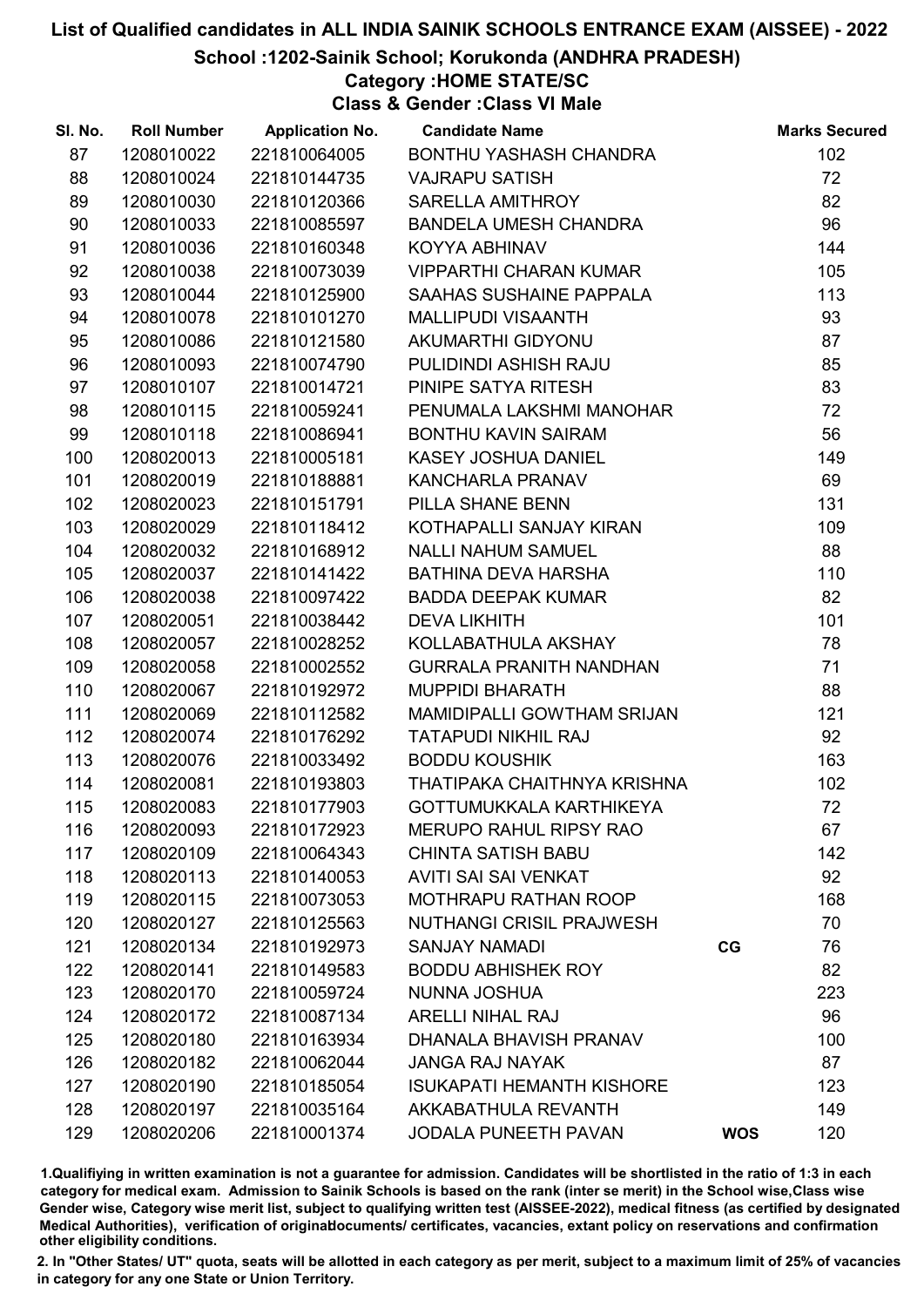School :1202-Sainik School; Korukonda (ANDHRA PRADESH)

## Category :HOME STATE/SC

Class & Gender :Class VI Male

| SI. No. | <b>Roll Number</b> | <b>Application No.</b> | <b>Candidate Name</b>        |    | <b>Marks Secured</b> |
|---------|--------------------|------------------------|------------------------------|----|----------------------|
| 130     | 1208020209         | 221810166674           | <b>BARRE CHARAN</b>          | CG | 67                   |
| 131     | 1208020211         | 221810148974           | SABBATI SASIBHARGAV          |    | 88                   |
| 132     | 1208020222         | 221810147494           | <b>LAKKAPO VIVEK ANAND</b>   |    | 204                  |
| 133     | 1208020228         | 221810173005           | <b>JETTY DEEPAK</b>          |    | 96                   |
| 134     | 1208020251         | 221810094435           | MANDAPALLI NIKHIL VARUN TEJ  |    | 183                  |
| 135     | 1208020258         | 221810117255           | KATIKITHALA BENHAR PAUL      |    | 85                   |
| 136     | 1208030003         | 221810038726           | MANUKONDA SUMITH CHANDRA     |    | 211                  |
| 137     | 1208030004         | 221810038036           | MACHA VENKATA KRISHNA VITESH |    | 121                  |
| 138     | 1208030005         | 221810034536           | PATHURI NAVADEEP KUMAR       |    | 93                   |
| 139     | 1208030010         | 221810109836           | <b>KOLLI THANUSH</b>         |    | 96                   |
| 140     | 1208030018         | 221810194656           | MALLIPUDI CHARAN TEJA        |    | 75                   |
| 141     | 1208030019         | 221810071856           | <b>KUSI CHARAN</b>           |    | 100                  |
| 142     | 1208030035         | 221810157086           | <b>BAGGA DHANWIN</b>         |    | 127                  |
| 143     | 1208030058         | 221810128917           | <b>KOMMARA SNEHITH</b>       |    | 12                   |
| 144     | 1208030062         | 221810027527           | MANUKONDA BHARADYAAJ BHANU   |    | 97                   |
| 145     | 1208030071         | 221810088247           | KOYYA SANEEL KUMAR           |    | 163                  |
| 146     | 1208030097         | 221810085487           | PYDI VIJAY PRAJWAL           |    | 235                  |
| 147     | 1208030107         | 221810128897           | <b>JETTI SRIRAM</b>          |    | 72                   |
| 148     | 1208030108         | 221810072208           | RAPAKA ABHIRAMA LAKSHMI      |    | 75                   |
| 149     | 1208030116         | 221810037028           | MUKURUPU SATYA CHANDU        | CG | 76                   |
| 150     | 1208030123         | 221810010828           | ELIPE ALPHA VASIKAR          |    | 133                  |
| 151     | 1208030125         | 221810173928           | THIRAGATI VAZRIN BABU        |    | 66                   |
| 152     | 1208030131         | 221810059348           | <b>KOLLI AMITHRAJ</b>        |    | 100                  |
| 153     | 1208030146         | 221810037668           | KODAMANCHILI VIVEK           |    | 166                  |
| 154     | 1208030164         | 221810170488           | <b>VASKA VINAY BABU</b>      |    | 57                   |
| 155     | 1208030179         | 221810068809           | <b>KOLLA RAKESH</b>          |    | 75                   |
| 156     | 1208030186         | 221810077029           | CHORAGUDI VIKRANT VARDHAN    |    | 184                  |
| 157     | 1208030190         | 221810088229           | <b>BANDI PRAVEEN KUMAR</b>   |    | 94                   |
| 158     | 1208030200         | 221810167349           | PENUMALA VIVEK               |    | 55                   |
| 159     | 1208030210         | 221810001169           | <b>BANDILI JASWANTH</b>      |    | 99                   |
| 160     | 1208030222         | 221810196979           | RAJALA SANJU                 |    | 85                   |
| 161     | 1208030238         | 221810080999           | RAPAKA RAVI HARSHIL          |    | 81                   |
| 162     | 1209010004         | 221810134760           | <b>BANALA SWARUP KUMAR</b>   |    | 230                  |
| 163     | 1209010015         | 221810113491           | <b>BONULA DHANUSH</b>        |    | 143                  |
| 164     | 1209010060         | 221810158668           | NALLABARIKI DURGA PRASAD     |    | 192                  |
| 165     | 1209010069         | 221810187349           | <b>CHUKKA DEVARAJU</b>       |    | 140                  |
| 166     | 1209010092         | 221810113040           | <b>YEGU KUSHWANTH</b>        |    | 77                   |
| 167     | 1209010121         | 221810078880           | <b>LINGALA BHASHITH</b>      |    | 97                   |
| 168     | 1209010144         | 221810080421           | PALLI NAVANEETH SAI          |    | 175                  |
| 169     | 1209010185         | 221810023181           | <b>CHELLURI DILLESWARA</b>   |    | 122                  |
| 170     | 1209010198         | 221810007602           | <b>SAI SAMRAT GOWDU</b>      |    | 103                  |
| 171     | 1209010216         | 221810144932           | LINGALA CHETHAN KUMAR        |    | 120                  |
| 172     | 1209010224         | 221810027652           | <b>JALAGADUGULA JASWANTH</b> |    | 77                   |

1.Qualifiying in written examination is not a guarantee for admission. Candidates will be shortlisted in the ratio of 1:3 in each category for medical exam. Admission to Sainik Schools is based on the rank (inter se merit) in the School wise,Class wise Gender wise, Category wise merit list, subject to qualifying written test (AISSEE-2022), medical fitness (as certified by designated Medical Authorities), verification of originablocuments/ certificates, vacancies, extant policy on reservations and confirmation other eligibility conditions.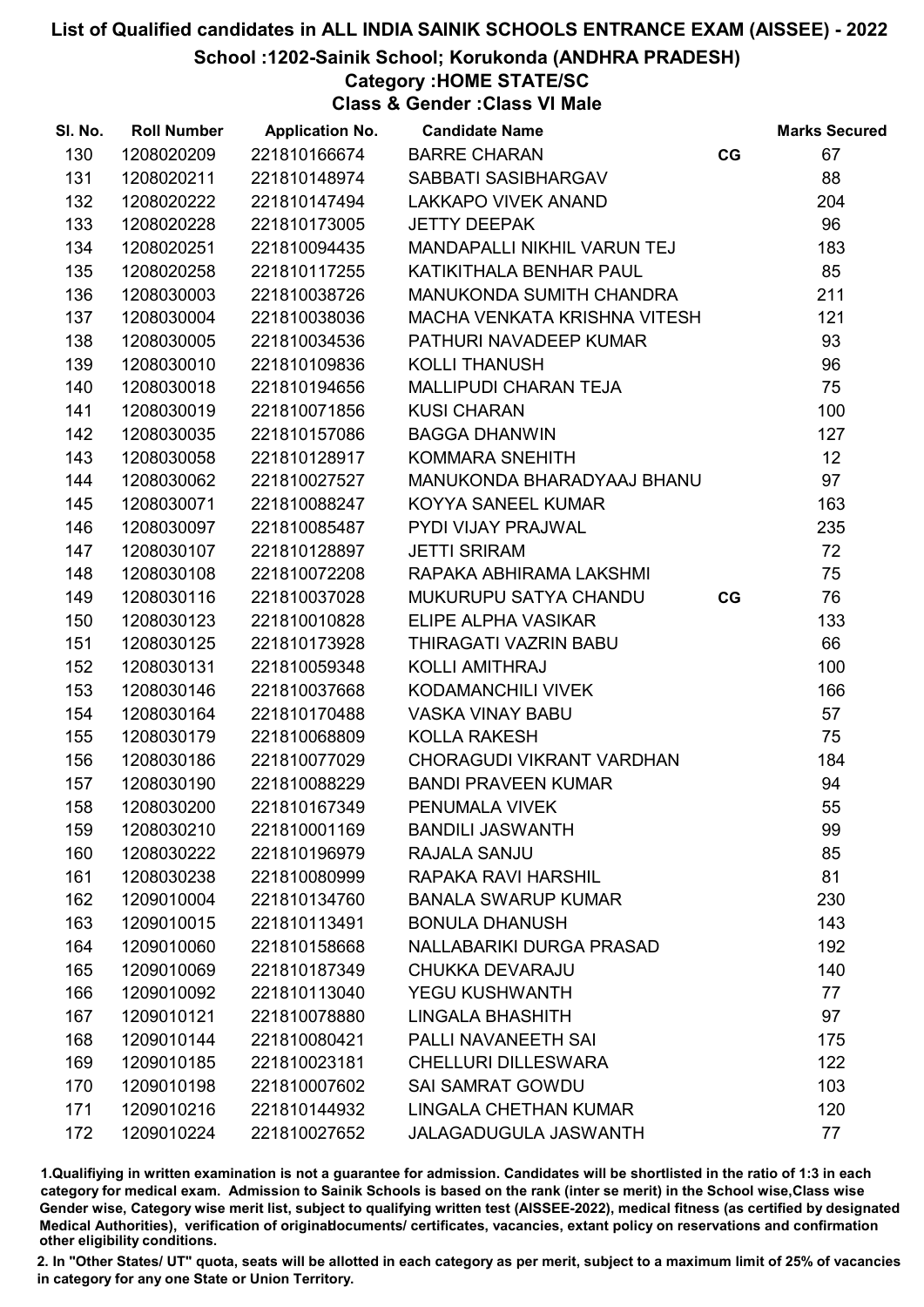School :1202-Sainik School; Korukonda (ANDHRA PRADESH)

## Category :HOME STATE/SC

Class & Gender :Class VI Male

| SI. No. | <b>Roll Number</b> | <b>Application No.</b> | <b>Candidate Name</b>          | <b>Marks Secured</b> |
|---------|--------------------|------------------------|--------------------------------|----------------------|
| 173     | 1209010231         | 221810131372           | UPPADA VIDHYAADHAR             | 88                   |
| 174     | 1209020031         | 221810082513           | <b>GUNTA ABHISHEK</b>          | 132                  |
| 175     | 1209020071         | 221810010573           | NARENDRA VARMA GEDELA          | 146                  |
| 176     | 1209020102         | 221810106824           | NADAGANA BHOGABARDHAN          | 215                  |
| 177     | 1209020125         | 221810141674           | <b>ALIKANA SAMUEL</b>          | 106                  |
| 178     | 1209020138         | 221810177794           | <b>VEJANDLA PRANEETH KUMAR</b> | 114                  |
| 179     | 1209020173         | 221810183755           | <b>BASAVALA LALITH ADITYA</b>  | 108                  |
| 180     | 1209020234         | 221810153256           | POTNURU ASISH VARSAN           | 77                   |
| 181     | 1209020272         | 221810188917           | <b>GORA ASWIN SHEKAR</b>       | 118                  |
| 182     | 1209020290         | 221810043347           | <b>LOKESH GANGARAPU</b>        | 95                   |
| 183     | 1209020318         | 221810173587           | <b>VIPPARTHI SHYAM SUJITH</b>  | 52                   |
| 184     | 1209020335         | 221810084738           | <b>ASI SUPRATHIK</b>           | 111                  |
| 185     | 1209020357         | 221810077888           | MURUVANDALA SHANUMUKHA         | 133                  |
| 186     | 1209020358         | 221810045988           | DANDASI JASVIR CHANDH          | 127                  |
| 187     | 1209020370         | 221810187709           | <b>BATTHALA PAVAN</b>          | 145                  |
| 188     | 1209020374         | 221810017519           | KAMBALA UDAYABABU              | 93                   |
| 189     | 1209020384         | 221810065539           | <b>BHOGI NAVEEN KUMAR</b>      | 138                  |
| 190     | 1209020418         | 221810030199           | KONCHADA.DHEERAJ               | 80                   |
| 191     | 1210020076         | 221810122481           | P M JAISIMHA                   | 121                  |
| 192     | 1210040024         | 221810007986           | ARAVA VEEKSHITH KRUPALANI      | 121                  |
| 193     | 1210050238         | 221810044079           | K.V.JAIVANT                    | 79                   |
| 194     | 1210050264         | 221810193779           | <b>K YASWANTH</b>              | 244                  |
| 195     | 1210050296         | 221810175899           | KOLLAPALLI JOSHITH             | 98                   |
| 196     | 1211010003         | 221810004560           | <b>BALAGA CHARAN SRI SAI</b>   | 189                  |
| 197     | 1211010024         | 221810163226           | <b>MERUGU ISHIT KUMAR</b>      | 99                   |
| 198     | 1211010033         | 221810037569           | AYYANKI YASWANTH KUMAR         | 80                   |
| 199     | 1211010039         | 221810131210           | <b>LAM JAGAN</b>               | 84                   |
| 200     | 1211010055         | 221810108420           | KAKURLA HARSHA RAJ             | 196                  |
| 201     | 1211010057         | 221810000820           | KALAPARTHI MAHESH BABU         | 238                  |
| 202     | 1211010091         | 221810120960           | <b>INTURI SAAHAS GEORGE</b>    | 103                  |
| 203     | 1211010130         | 221810103131           | PERUMALLAPALLI AMUL SUNNY      | 92                   |
| 204     | 1211010132         | 221810081231           | ABHINAV SRI SAI KARUMUTCHU     | 192                  |
| 205     | 1211010154         | 221810009451           | <b>GANGAPURI MANOJ</b>         | 77                   |
| 206     | 1211010157         | 221810113651           | <b>TADANKI PRAVEEN</b>         | 78                   |
| 207     | 1211010205         | 221810083622           | KALLAM VISHAL SRI CHANDRA      | 151                  |
| 208     | 1211010210         | 221810146732           | PRATHIPATI AVINAASH            | 102                  |
| 209     | 1211010218         | 221810197262           | DARIUS ASLAN KARUMURI          | 127                  |
| 210     | 1211010224         | 221810043962           | YESUPOGU PAUL AUGSTEEN         | 158                  |
| 211     | 1211010227         | 221810155172           | <b>NELAPATI MANEESH</b>        | 82                   |
| 212     | 1211010234         | 221810077772           | KAKARA ADITYA SOMESWARA        | 108                  |
| 213     | 1211010259         | 221810145223           | PACHIGOLLA ABHIRAM             | 92                   |
| 214     | 1211010266         | 221810015733           | KUCHANAPALLI KEVIN AARON       | 253                  |
| 215     | 1211020015         | 221810133354           | PANDULA JAYA VARDHAN           | 65                   |

1.Qualifiying in written examination is not a guarantee for admission. Candidates will be shortlisted in the ratio of 1:3 in each category for medical exam. Admission to Sainik Schools is based on the rank (inter se merit) in the School wise,Class wise Gender wise, Category wise merit list, subject to qualifying written test (AISSEE-2022), medical fitness (as certified by designated Medical Authorities), verification of originablocuments/ certificates, vacancies, extant policy on reservations and confirmation other eligibility conditions.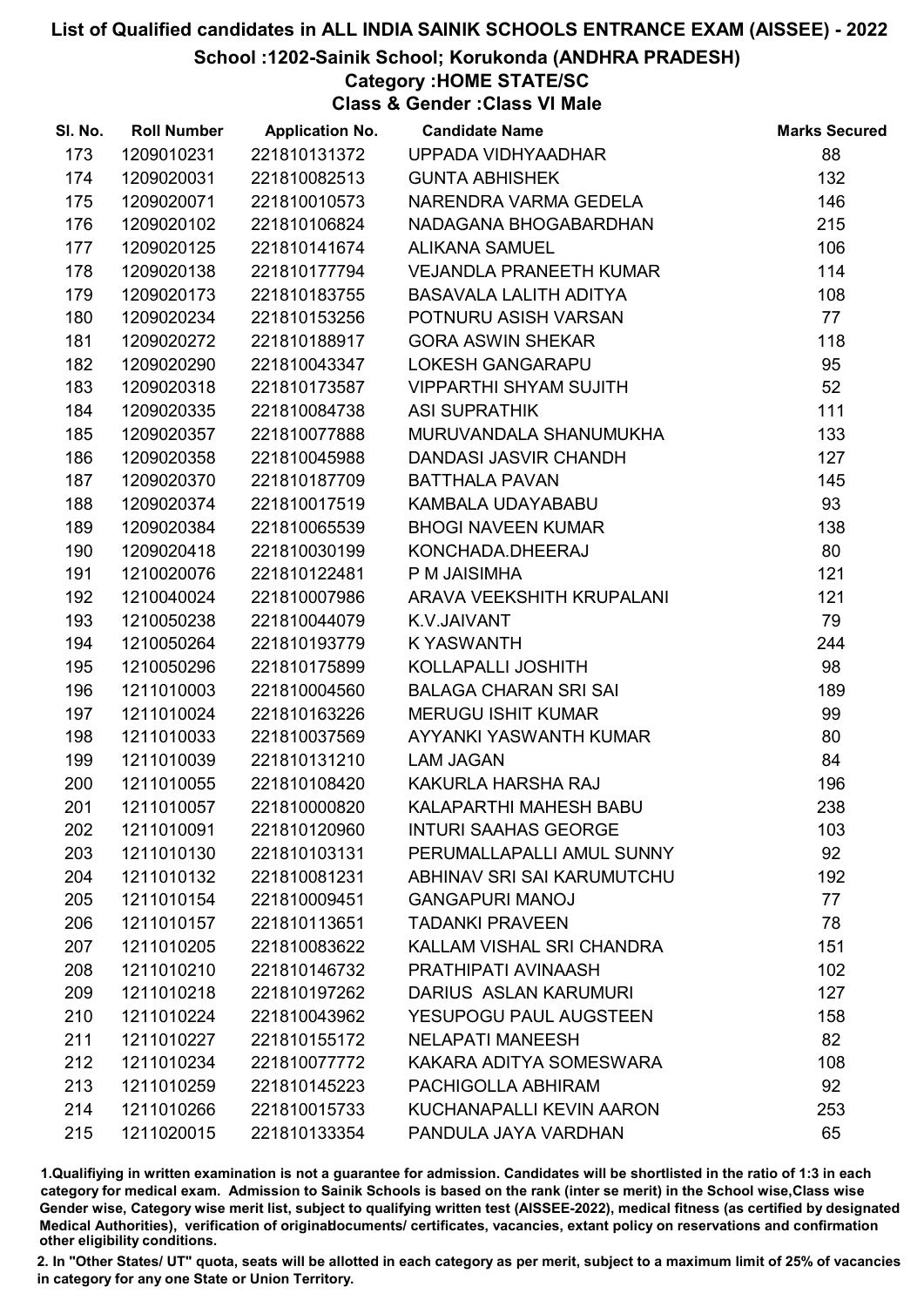School :1202-Sainik School; Korukonda (ANDHRA PRADESH)

# Category :HOME STATE/SC

Class & Gender :Class VI Male

| SI. No. | <b>Roll Number</b> | <b>Application No.</b> | <b>Candidate Name</b>        | <b>Marks Secured</b> |
|---------|--------------------|------------------------|------------------------------|----------------------|
| 216     | 1211020025         | 221810166364           | <b>PALIPE DARSHAN</b>        | 130                  |
| 217     | 1211020037         | 221810076874           | CHINTA JOY VINCENT           | 104                  |
| 218     | 1211020046         | 221810158984           | MANGALAPUDI ABHINAV KUMAR    | 85                   |
| 219     | 1211020053         | 221810197694           | <b>GOLI BHUVANESWAR</b>      | 68                   |
| 220     | 1211020061         | 221810123305           | <b>GANTA GAURAV DEEP</b>     | 173                  |
| 221     | 1211020071         | 221810169315           | <b>GANDRALA RAM CHARAN</b>   | 60                   |
| 222     | 1211020086         | 221810146235           | <b>VANGURI SAIKIRAN</b>      | 89                   |
| 223     | 1211020093         | 221810152745           | <b>GADDAM SANTHOSH KUMAR</b> | 84                   |
| 224     | 1211020102         | 221810045065           | <b>VALLURI JHAPRINCE</b>     | 94                   |
| 225     | 1211020116         | 221810075185           | PEKA BHUVANYU                | 120                  |
| 226     | 1211020141         | 221810110116           | KONDAMUDI SRI HARSHA         | 94                   |
| 227     | 1211020150         | 221810003126           | <b>ANTARVEDI SRUJIITH</b>    | 93                   |
| 228     | 1211020161         | 221810174926           | TANAGALA ASHISH PRAKHYATH    | 163                  |
| 229     | 1211020165         | 221810120646           | <b>MENDEM BHARATH RANA</b>   | 83                   |
| 230     | 1211020166         | 221810064156           | <b>BALUVURI ANURAG</b>       | 175                  |
| 231     | 1211020175         | 221810105666           | <b>GUDE SUDHANSH</b>         | 148                  |
| 232     | 1211020176         | 221810065766           | PALAKURTHI ASKRITH           | 83                   |
| 233     | 1211020190         | 221810093296           | <b>VADAPALLY KOWSHIK</b>     | 145                  |
| 234     | 1211020203         | 221810029517           | POPURI HARSHA VARDHAN        | 102                  |
| 235     | 1211020206         | 221810088127           | <b>VANGETI SAATWIK</b>       | 103                  |
| 236     | 1211020207         | 221810088327           | KOTA SRIHARSHA               | 133                  |
| 237     | 1211020210         | 221810105727           | NANDRU SANJAY RAJ            | 119                  |
| 238     | 1211020215         | 221810140837           | PULI PRABHU KISHORE          | 93                   |
| 239     | 1211020217         | 221810062347           | <b>GALI YASWANTH</b>         | 244                  |
| 240     | 1211020247         | 221810111487           | LOKESH KUMAR MEKATHOTI       | 104                  |
| 241     | 1211020263         | 221810177518           | <b>BANDRAPALLI BRITHESH</b>  | 66                   |
| 242     | 1211020264         | 221810193618           | <b>ELTHURI SAHITH</b>        | 107                  |
| 243     | 1211020283         | 221810017748           | <b>JANGAM CHARAN SELVA</b>   | 161                  |
| 244     | 1211020297         | 221810166568           | PRATTIPATI. JAI RAM KRISHNA  | 76                   |
| 245     | 1211020304         | 221810065678           | RAVURI.PRADHYUN              | 118                  |
| 246     | 1211020313         | 221810185788           | YANDRATI HARSHA CHAITHANYA   | 164                  |
| 247     | 1211020327         | 221810097309           | <b>CHANDANAPALLI VISHAL</b>  | 76                   |
| 248     | 1211020357         | 221810039829           | <b>GUDISE DHEERAJ</b>        | 137                  |
| 249     | 1211020360         | 221810137239           | <b>MERUGU PARDHA SAGAR</b>   | 104                  |
| 250     | 1211020374         | 221810065549           | TAMMULURI ABHINAV CHARAN     | 150                  |
| 251     | 1211020378         | 221810146649           | PONGULETI RITHWIK            | 85                   |
| 252     | 1211020387         | 221810020759           | NUKADASARI SAJANRAJ          | 113                  |
| 253     | 1211020389         | 221810125069           | <b>TELLAPUTTA VIJAY TEJ</b>  | 87                   |
| 254     | 1211020390         | 221810067169           | PEEKA AVIKSHITH              | 69                   |
| 255     | 1211020399         | 221810074869           | <b>MEREGA KUSHI JWALITH</b>  | 104                  |
| 256     | 1211020419         | 221810145999           | MIDDE. NIKHILESH ABHIKANTH   | 100                  |
| 257     | 1212010013         | 221810099442           | <b>KONA PRANAY</b>           | 103                  |
| 258     | 1212020007         | 221810061058           | JAYANTH BABU LAKKAVARAPU     | 144                  |

1.Qualifiying in written examination is not a guarantee for admission. Candidates will be shortlisted in the ratio of 1:3 in each category for medical exam. Admission to Sainik Schools is based on the rank (inter se merit) in the School wise,Class wise Gender wise, Category wise merit list, subject to qualifying written test (AISSEE-2022), medical fitness (as certified by designated Medical Authorities), verification of originablocuments/ certificates, vacancies, extant policy on reservations and confirmation other eligibility conditions.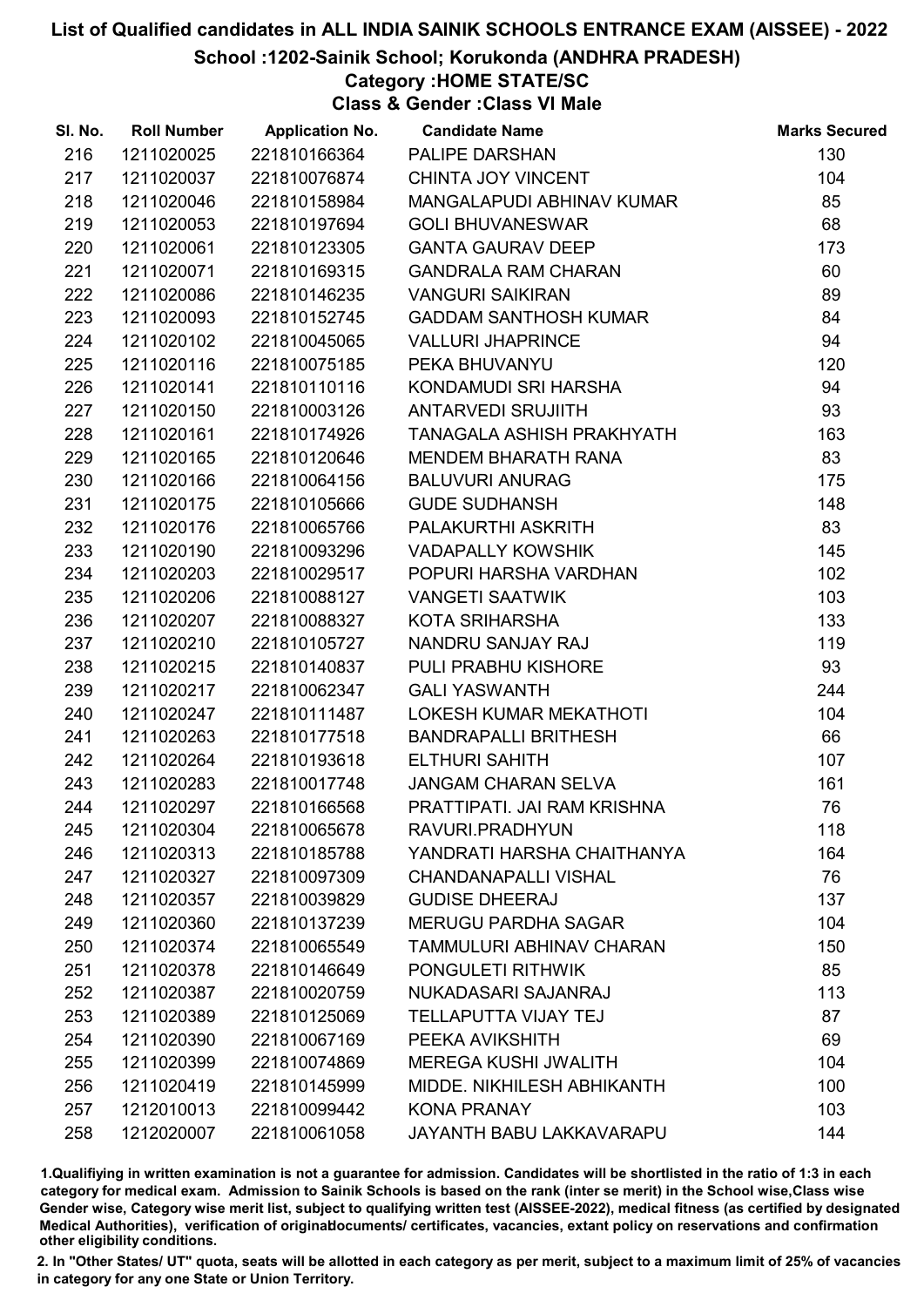School :1202-Sainik School; Korukonda (ANDHRA PRADESH)

# Category :HOME STATE/SC

Class & Gender :Class VI Male

| SI. No. | <b>Roll Number</b> | <b>Application No.</b> | <b>Candidate Name</b>       | <b>Marks Secured</b> |
|---------|--------------------|------------------------|-----------------------------|----------------------|
| 259     | 1212020089         | 221810082540           | RAVVA NIKHIL SYAM CHARAN    | 129                  |
| 260     | 1212020167         | 221810166190           | <b>SUMITH TOKALA</b>        | 94                   |
| 261     | 1212020182         | 221810135001           | LINGALA VISHNU TEJA         | 67                   |
| 262     | 1212020210         | 221810091811           | <b>JALLURI JENITH</b>       | 119                  |
| 263     | 1212020233         | 221810089031           | SIVALANKA YASWANTH          | 113                  |
| 264     | 1212020248         | 221810042831           | MUDDADA VIDIP RAJ           | 102                  |
| 265     | 1212020263         | 221810090541           | SRINIVAS RATNAM BETHAPUDI   | 67                   |
| 266     | 1212020267         | 221810131741           | NEELLA VENKAT JASVEER TANAI | 102                  |
| 267     | 1212020310         | 221810064761           | KODURU NIKHIL HARSHA        | 159                  |
| 268     | 1212020331         | 221810177771           | RAYI VIJAYA SEKHAR JOIVANI  | 69                   |
| 269     | 1212020349         | 221810077581           | <b>JONATHAN CHEKKA</b>      | 162                  |
| 270     | 1212020358         | 221810026981           | <b>MANTINA PRAJEETH</b>     | 118                  |
| 271     | 1212020381         | 221810172602           | KALAMATI YASWANTH           | 82                   |
| 272     | 1212020391         | 221810049012           | PETTA RAHUL BHARATH KRISHAN | 179                  |
| 273     | 1212020396         | 221810054812           | KONDRU ALOK                 | 125                  |
| 274     | 1212020406         | 221810008522           | SABBAVARAPU KOUSHIK         | 98                   |
| 275     | 1212020418         | 221810055922           | YARAGADA YATISH KUMAR       | 89                   |
| 276     | 1212020433         | 221810091832           | PUTIKA ADITYA               | 133                  |
| 277     | 1212020491         | 221810186662           | <b>TEKETI ASHWIN</b>        | 119                  |
| 278     | 1212020495         | 221810133862           | KOMARAVOLU MOHAN MANIKANTA  | 77                   |
| 279     | 1212020524         | 221810034582           | <b>GUBBALA KASINADH</b>     | 125                  |
| 280     | 1212020552         | 221810092592           | PIDUGU VIJAY CHANDRA        | 103                  |
| 281     | 1212020602         | 221810046813           | SONJE ARIHANT               | 92                   |
| 282     | 1212020612         | 221810030423           | BANKAPALLI VISHNU KIRAN     | 111                  |
| 283     | 1212030001         | 221810193433           | <b>BUKA MANOJ</b>           | 64                   |
| 284     | 1212030006         | 221810074533           | SOMADULA BHAVESH KUMAR      | 104                  |
| 285     | 1212030010         | 221810069733           | TIRUKOTI SYAMSON TEJA       | 100                  |
| 286     | 1212030019         | 221810175643           | <b>CHILAKA SATHWIK</b>      | 139                  |
| 287     | 1212030025         | 221810180843           | <b>MOYYI VISHRUTH</b>       | 81                   |
| 288     | 1212030027         | 221810115843           | PILLI REVANTH               | 70                   |
| 289     | 1212030101         | 221810051393           | <b>ERUDI KRISHAV</b>        | 115                  |
| 290     | 1212030130         | 221810069014           | <b>BAKKA NARENDRA</b>       | 105                  |
| 291     | 1212030175         | 221810082534           | SAKALA HARSHAVARDHAN        | 153                  |
| 292     | 1212030177         | 221810123534           | <b>MAMIDI DHANUSH</b>       | 99                   |
| 293     | 1212030182         | 221810182834           | PONNAKAYALA MANOHAR RAMU    | 105                  |
| 294     | 1212030214         | 221810090354           | <b>TURAKA SUJAY</b>         | 132                  |
| 295     | 1212030225         | 221810125954           | <b>MAJJI TEJA SWAROOP</b>   | 120                  |
| 296     | 1212030233         | 221810130364           | CHODAVARAPU KAIVALYA KIRAN  | 107                  |
| 297     | 1212030253         | 221810092774           | <b>NAKKA SHASWATH</b>       | 73                   |
| 298     | 1212030274         | 221810101094           | <b>MADDILA PAVAN KUMAR</b>  | 99                   |
| 299     | 1212030299         | 221810004205           | RAVADA PRAJWAL              | 186                  |
| 300     | 1212030315         | 221810135015           | <b>MARTURU JASWANTH</b>     | 145                  |
| 301     | 1212030332         | 221810070815           | <b>RAKOTI GNANESWAR</b>     | 153                  |

1.Qualifiying in written examination is not a guarantee for admission. Candidates will be shortlisted in the ratio of 1:3 in each category for medical exam. Admission to Sainik Schools is based on the rank (inter se merit) in the School wise,Class wise Gender wise, Category wise merit list, subject to qualifying written test (AISSEE-2022), medical fitness (as certified by designated Medical Authorities), verification of originablocuments/ certificates, vacancies, extant policy on reservations and confirmation other eligibility conditions.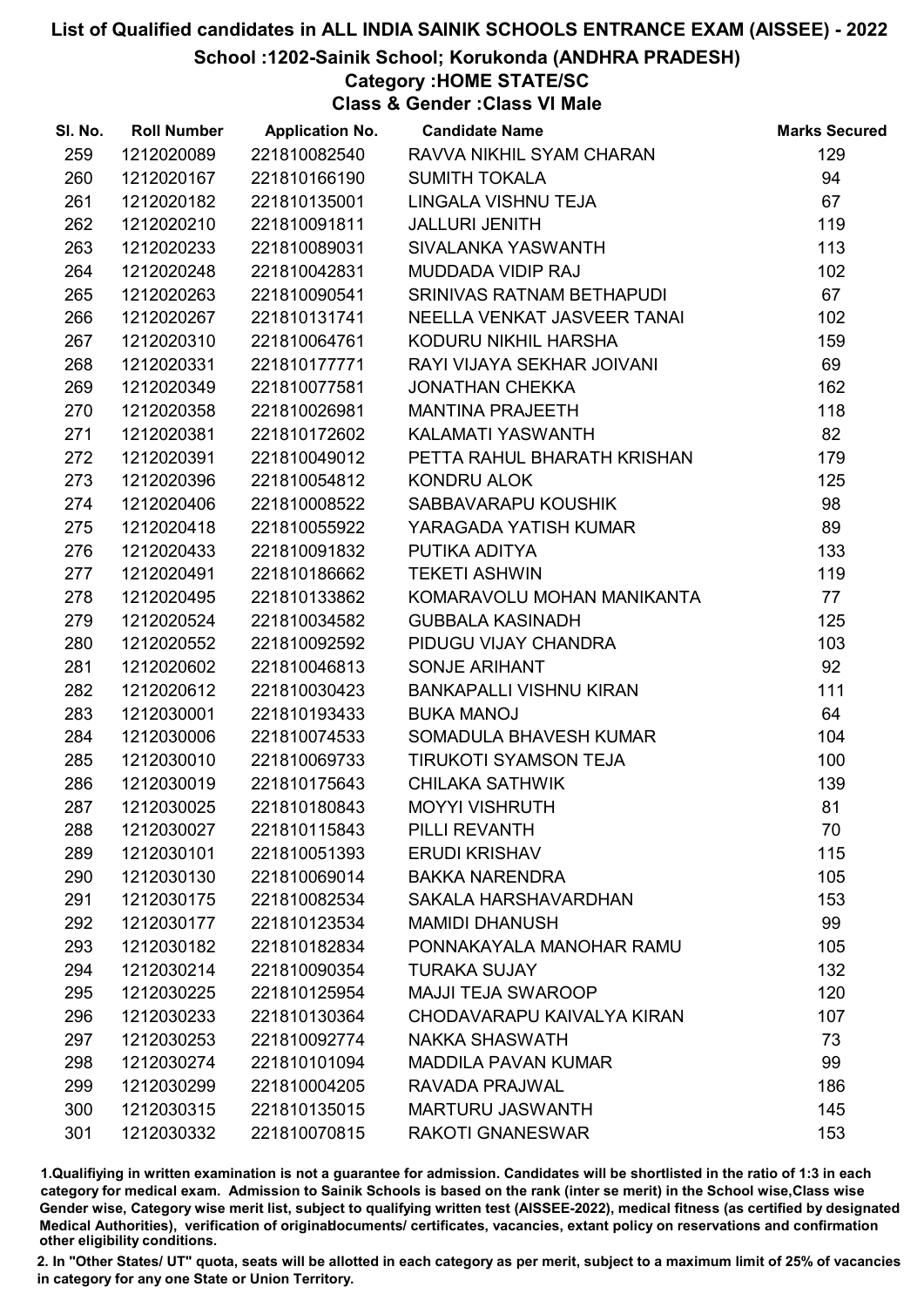School :1202-Sainik School; Korukonda (ANDHRA PRADESH)

# Category :HOME STATE/SC

Class & Gender :Class VI Male

| SI. No. | <b>Roll Number</b> | <b>Application No.</b> | <b>Candidate Name</b>        | <b>Marks Secured</b> |
|---------|--------------------|------------------------|------------------------------|----------------------|
| 302     | 1212030333         | 221810171815           | RAVADA CHAITANYA KRISHNA     | 150                  |
| 303     | 1212030357         | 221810046925           | <b>CHITLA ASHRAY</b>         | 123                  |
| 304     | 1212030367         | 221810075535           | <b>BEERA ABHINAV</b>         | 125                  |
| 305     | 1212030373         | 221810095835           | <b>GANTA KAMAL KARTHIKEY</b> | 44                   |
| 306     | 1212030392         | 221810091445           | <b>GUNURU ABHISHEK</b>       | 88                   |
| 307     | 1212030403         | 221810111355           | <b>JAGARAPU DHEERAJ</b>      | 115                  |
| 308     | 1212030480         | 221810176295           | SENAPATI SHREE GANESH        | 119                  |
| 309     | 1212040009         | 221810061006           | <b>HARSHITH DIMMILA</b>      | 167                  |
| 310     | 1212040045         | 221810142916           | KUSUMA SANTHOSH KUMAR        | 110                  |
| 311     | 1212040068         | 221810088036           | <b>ARUGULA PRASANTH</b>      | 123                  |
| 312     | 1212040081         | 221810020636           | NUTHAKKI.SATHVIK KUMAR       | 70                   |
| 313     | 1212040083         | 221810034636           | BODDU VARUN NAGA TEJA        | 108                  |
| 314     | 1212040125         | 221810145756           | <b>DODLA NAACHIK NIVAS</b>   | 66                   |
| 315     | 1212040128         | 221810047856           | SANDEPUDI NAGA SAI           | 105                  |
| 316     | 1212040144         | 221810016866           | <b>POLIMATI SATHVIK</b>      | 155                  |
| 317     | 1212040204         | 221810149996           | <b>MOGAVANI BHAVESH</b>      | 88                   |
| 318     | 1212040222         | 221810035707           | <b>GURINDAPALLI SAMVATH</b>  | 52                   |
| 319     | 1212040289         | 221810092637           | UPPADA BHANU PRAKASH         | 167                  |
| 320     | 1212040302         | 221810128147           | <b>GANTA LALIT ADITYA</b>    | 94                   |
| 321     | 1212040320         | 221810057947           | <b>GUMMADI MANOHAR</b>       | 145                  |
| 322     | 1212040361         | 221810197277           | KATTA LOCHAN SRI MANIKYA     | 146                  |
| 323     | 1212040379         | 221810069487           | GOKANAKONDA MOKSHIT DEV      | 108                  |
| 324     | 1212050007         | 221810059908           | <b>JAMI KARTHIKEYA</b>       | 116                  |
| 325     | 1212050017         | 221810060518           | <b>VANGALAPUDI HARSHITH</b>  | 96                   |
| 326     | 1212050025         | 221810173918           | <b>DHANALA LOHITH</b>        | 95                   |
| 327     | 1212050045         | 221810102138           | SUNKAPAKA CHE BHAGATH        | 187                  |
| 328     | 1212050078         | 221810028548           | DEYYALA ABISHAI JAYAPAUL     | 102                  |
| 329     | 1212050091         | 221810183358           | <b>SATVIK POTHALA</b>        | 139                  |
| 330     | 1212050162         | 221810138388           | PASUPULETI DINESH KARTHIK    | 81                   |
| 331     | 1212050190         | 221810057898           | <b>KAKARA ABHINAV</b>        | 170                  |
| 332     | 1212050220         | 221810029519           | <b>BODDU PURNA SANDEEP</b>   | 138                  |
| 333     | 1212050234         | 221810095529           | <b>KAKI YOGESH</b>           | 52                   |
| 334     | 1212050240         | 221810126829           | PILLI KIRAN KUMAR            | $\mathbf 0$          |
| 335     | 1212050249         | 221810072239           | KONA LAVA KUSHA              | 85                   |
| 336     | 1212050274         | 221810061449           | NIDAGANTLA RAM SAGAR         | 77                   |
| 337     | 1212050276         | 221810178449           | <b>B SOM SEKHAR RAO</b>      | 130                  |
| 338     | 1212050289         | 221810011459           | <b>DEVUPALLI SUSHANTH</b>    | 122                  |
| 339     | 1212050299         | 221810147959           | <b>NELLI NIKKI JOY</b>       | 146                  |
| 340     | 1212050312         | 221810077969           | KORUKONDA SRI SUMAKESH       | 90                   |
| 341     | 1212050335         | 221810115589           | <b>MANGALAGIRI DELISWAR</b>  | 102                  |
| 342     | 1213010014         | 221810108061           | <b>BHOGI SANJAY</b>          | 83                   |
| 343     | 1213010038         | 221810100393           | <b>MANDANGI SANDEEP</b>      | 76                   |
| 344     | 1213010059         | 221810186165           | <b>CHIPPADA RAKESH</b>       | 116                  |

1.Qualifiying in written examination is not a guarantee for admission. Candidates will be shortlisted in the ratio of 1:3 in each category for medical exam. Admission to Sainik Schools is based on the rank (inter se merit) in the School wise,Class wise Gender wise, Category wise merit list, subject to qualifying written test (AISSEE-2022), medical fitness (as certified by designated Medical Authorities), verification of originablocuments/ certificates, vacancies, extant policy on reservations and confirmation other eligibility conditions.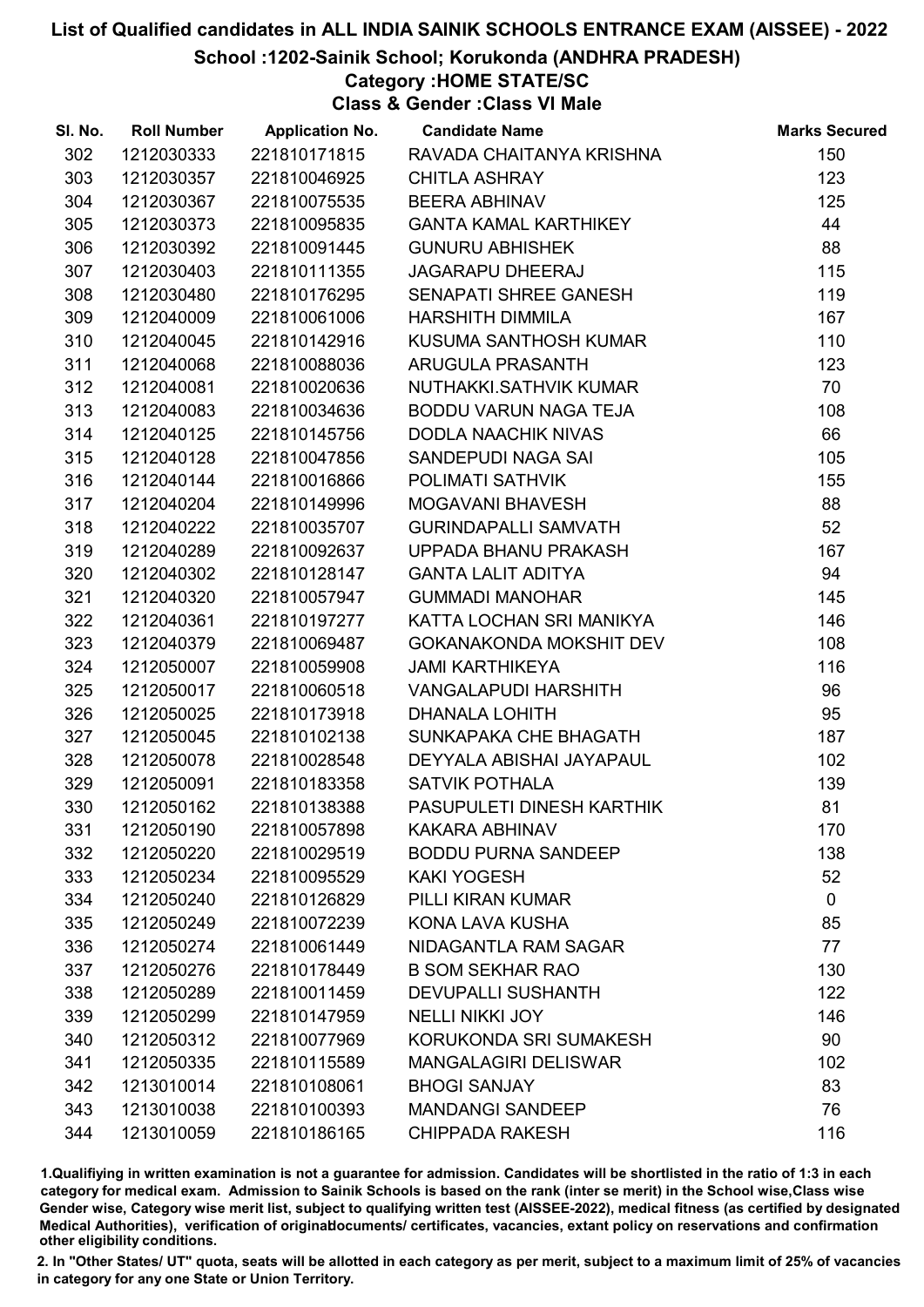School :1202-Sainik School; Korukonda (ANDHRA PRADESH)

# Category :HOME STATE/SC

Class & Gender :Class VI Male

| SI. No. | <b>Roll Number</b> | <b>Application No.</b> | <b>Candidate Name</b>             | <b>Marks Secured</b> |
|---------|--------------------|------------------------|-----------------------------------|----------------------|
| 345     | 1213010072         | 221810185776           | <b>CHIPPADA LOKESH</b>            | 153                  |
| 346     | 1213010075         | 221810101197           | <b>MANDANGI SAMPATH</b>           | 45                   |
| 347     | 1213010093         | 221810034799           | <b>GARUGUBILLI HARSHAVARDHAN</b>  | 74                   |
| 348     | 1213010112         | 221810020510           | <b>DOLA GNANA VARSHITH</b>        | 103                  |
| 349     | 1213010152         | 221810125140           | <b>REGIDI MADESH</b>              | 189                  |
| 350     | 1213010183         | 221810019360           | <b>TOTAKURA BHARGAV</b>           | 69                   |
| 351     | 1213010190         | 221810083760           | PENTA GAGAN SAMPATH               | 87                   |
| 352     | 1213010209         | 221810041780           | <b>LOGISA SURYA TEJA</b>          | 94                   |
| 353     | 1213020004         | 221810125111           | BOTSA ASHWITHDEEP                 | 85                   |
| 354     | 1213020051         | 221810189251           | KANITHI MANOJ KUMAR               | 102                  |
| 355     | 1213020078         | 221810117071           | <b>GUNDBARKI SADWILASH</b>        | 95                   |
| 356     | 1213020119         | 221810195002           | POTNURU SIDDARTH                  | 158                  |
| 357     | 1213020140         | 221810113912           | <b>JAMI DHEERAJ</b>               | 150                  |
| 358     | 1213020175         | 221810114442           | KINTHADA JOSHUWA KUMAR            | 102                  |
| 359     | 1213020227         | 221810189482           | POTHULA BHARATH CHANDRA           | 94                   |
| 360     | 1213020300         | 221810135833           | POLIPILLI ABHISHEK                | 83                   |
| 361     | 1213020310         | 221810042643           | <b>BONI ESHWAR JASWANTH KUMAR</b> | 74                   |
| 362     | 1213020356         | 221810036873           | NIDIGATTU VARUN SANDESH           | 141                  |
| 363     | 1213030003         | 221810158983           | LINGALA KUMAR                     | 91                   |
| 364     | 1213030021         | 221810104993           | SURAGALA PRANAY JASON             | 166                  |
| 365     | 1213030046         | 221810063024           | PALAKA VARUN SANDEEP              | 67                   |
| 366     | 1213030051         | 221810112524           | DUMMARI CHANDRA PRAKASH           | 223                  |
| 367     | 1213030058         | 221810155824           | <b>GULLAPATI SARANYA</b>          | 88                   |
| 368     | 1213030117         | 221810150074           | <b>SEERA MANOJ</b>                | 100                  |
| 369     | 1213030124         | 221810046084           | <b>BONIGALA SRIBHUVAN</b>         | 105                  |
| 370     | 1213030146         | 221810081694           | <b>DOLA VARSHIK</b>               | 118                  |
| 371     | 1213030164         | 221810047215           | <b>BONELA TRIVEDH</b>             | 82                   |
| 372     | 1213030188         | 221810147925           | KORLANA DHEERAJ                   | 85                   |
| 373     | 1213030272         | 221810026295           | <b>GANDIPILLI PAVAN</b>           | 106                  |
| 374     | 1213030280         | 221810089795           | POKALA TEJASWI SAI SRINIVAS       | 167                  |
| 375     | 1213040016         | 221810068516           | <b>BURAGANA DANIEL</b>            | 150                  |
| 376     | 1213040031         | 221810022726           | DEVARAPALLI MOKSHAGNA             | 257                  |
| 377     | 1213040056         | 221810019546           | <b>BOLI SANJAY</b>                | 249                  |
| 378     | 1213040065         | 221810112356           | NADAGANA GNANA HASAN              | 91                   |
| 379     | 1213040090         | 221810190966           | <b>MANDRU ABISHA</b>              | 92                   |
| 380     | 1213040098         | 221810034276           | AKKIVARAPU VENKAT KARTHIK         | 181                  |
| 381     | 1213040109         | 221810041876           | POTNURU SANDEEP                   | 166                  |
| 382     | 1213040113         | 221810124086           | THANAVARAPU JASWANTH SURYA        | 171                  |
| 383     | 1213040121         | 221810112786           | <b>LAKKIDAPU GAGAN DEEP</b>       | 73                   |
| 384     | 1213040139         | 221810128796           | <b>AMBATI VARSHIK</b>             | 82                   |
| 385     | 1213040186         | 221810046737           | RAVADA DHANUSH KUMAR              | 63                   |
| 386     | 1213040225         | 221810122667           | KUNCHANGI CHARAN CHANDRA          | 57                   |
| 387     | 1213040236         | 221810115677           | KAMANAHAL ENOSHVEER               | 71                   |

1.Qualifiying in written examination is not a guarantee for admission. Candidates will be shortlisted in the ratio of 1:3 in each category for medical exam. Admission to Sainik Schools is based on the rank (inter se merit) in the School wise,Class wise Gender wise, Category wise merit list, subject to qualifying written test (AISSEE-2022), medical fitness (as certified by designated Medical Authorities), verification of originablocuments/ certificates, vacancies, extant policy on reservations and confirmation other eligibility conditions.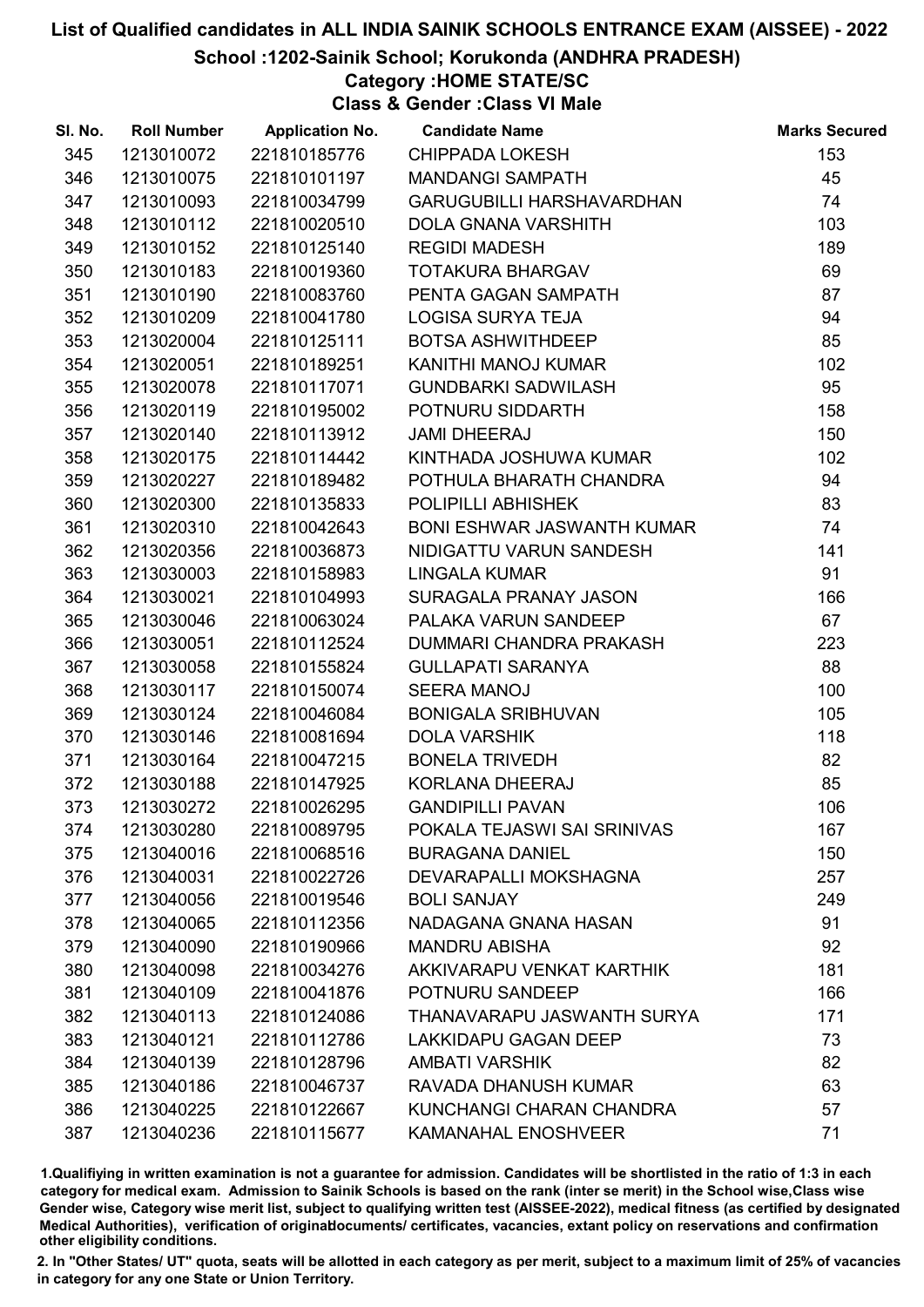### School :1202-Sainik School; Korukonda (ANDHRA PRADESH)

## Category :HOME STATE/SC

Class & Gender :Class VI Male

| SI. No. | <b>Roll Number</b> | <b>Application No.</b> | <b>Candidate Name</b>         | <b>Marks Secured</b> |
|---------|--------------------|------------------------|-------------------------------|----------------------|
| 388     | 1213040243         | 221810089287           | POKALA SRI MOKSHAGNA          | 209                  |
| 389     | 1213040259         | 221810066597           | MANDAPALLI YASWANTH           | 96                   |
| 390     | 1213040260         | 221810020697           | DOLA SAGAR SANTHOSH           | 134                  |
| 391     | 1213040262         | 221810036697           | YUVAN SAMPAT GANDRETI         | 74                   |
| 392     | 1213040266         | 221810055897           | YANDAVA ALEX                  | 172                  |
| 393     | 1213040276         | 221810110508           | <b>LOTHETI RAHUL</b>          | 181                  |
| 394     | 1213050007         | 221810034928           | <b>GULLAPATI MUNNA MUKESH</b> | 124                  |
| 395     | 1213050013         | 221810077038           | <b>LOPINTI RENEETH</b>        | 225                  |
| 396     | 1213050014         | 221810185138           | <b>BODA CHAITRA TEJA</b>      | 77                   |
| 397     | 1213050020         | 221810129538           | KUNCHANGI VENKAT KOUSHIK      | 153                  |
| 398     | 1213050053         | 221810139958           | SIYADULA AKHIL SIMHAN         | 91                   |
| 399     | 1213050066         | 221810104768           | <b>MULAPARTI KANISHK</b>      | 171                  |
| 400     | 1213050086         | 221810187578           | BONU HARSHA VARDHAN           | 96                   |
| 401     | 1213050093         | 221810075088           | <b>GAINI VAMSHI</b>           | 67                   |
| 402     | 1213050138         | 221810069519           | <b>KONA SANJAY</b>            | 155                  |
| 403     | 1213050148         | 221810025029           | KOMMU MOKSHAGNA               | 171                  |
| 404     | 1213050162         | 221810109039           | <b>BOTCHA RICHARDS SAMUEL</b> | 225                  |
| 405     | 1213050165         | 221810101239           | <b>THAVITIKI VADISH</b>       | 143                  |
| 406     | 1213050174         | 221810096839           | YAGATI HARSHAVARDHAN          | 172                  |
| 407     | 1213050176         | 221810043349           | MAILAPALLI MANIKANTA NIKHIL   | 112                  |
| 408     | 1213050185         | 221810187059           | <b>KARNI HARSHITH</b>         | 76                   |
| 409     | 1213050191         | 221810178559           | THOTAKURA SAIRAM DEEKSHIT     | 98                   |
| 410     | 1213050202         | 221810134669           | <b>TOMPALI CHAITANYA</b>      | 135                  |
| 411     | 1213050209         | 221810184079           | BELLANA YASWIN KUMAR          | 109                  |
| 412     | 1213050210         | 221810163179           | KALAGATI BHARGHAV GANESH      | 107                  |
| 413     | 1213050232         | 221810066299           | PYLI PRANAY SAKETH            | 89                   |
| 414     | 2707020057         | 221810012663           | <b>MARRI ROHITH</b>           | 187                  |
| 415     | 2801010073         | 221810008801           | KOMMU PRADEEP KUMAR           | 168                  |
| 416     | 3001030395         | 221810071534           | <b>VAKADA SAMBASIVA</b>       | 196                  |
| 417     | 3802010125         | 221810054037           | <b>M DEEKSHITH KUMAR</b>      | 112                  |
| 418     | 3905050300         | 221810130367           | <b>S DHANUSH</b>              | 179                  |
| 419     | 4201020032         | 221810089281           | <b>BODDU RISHI PRIYATHAM</b>  | 106                  |
| 420     | 4201020060         | 221810156564           | <b>CHENNURI MANIVAS</b>       | 94                   |
| 421     | 4201020069         | 221810193655           | <b>CHENNURI JONATHAN</b>      | 77                   |
| 422     | 4201020081         | 221810056156           | <b>VERPULA KAMAL</b>          | 62                   |
| 423     | 4201020145         | 221810096300           | <b>MADARI NITISH RAJ</b>      | 90                   |
| 424     | 4201020151         | 221810092500           | <b>VIHAAN SWAROOP</b>         | 204                  |
| 425     | 4201020164         | 221810059700           | <b>TALLARI SHASHANK RAJ</b>   | 108                  |
| 426     | 4201020167         | 221810098800           | KOMMU STUTHI KIRAN            | 108                  |
| 427     | 4201020243         | 221810177720           | <b>JAGGARI SHANYUTEJ</b>      | 90                   |
| 428     | 4201020245         | 221810128820           | KASI KRISHNA KAUSTUBH         | 139                  |
| 429     | 4201020251         | 221810059920           | POTHUGANTI AMRUTH SHANKAR     | 146                  |
| 430     | 4201020263         | 221810059130           | <b>GAINI REVANTH</b>          | 82                   |

1.Qualifiying in written examination is not a guarantee for admission. Candidates will be shortlisted in the ratio of 1:3 in each category for medical exam. Admission to Sainik Schools is based on the rank (inter se merit) in the School wise,Class wise Gender wise, Category wise merit list, subject to qualifying written test (AISSEE-2022), medical fitness (as certified by designated Medical Authorities), verification of originablocuments/ certificates, vacancies, extant policy on reservations and confirmation other eligibility conditions.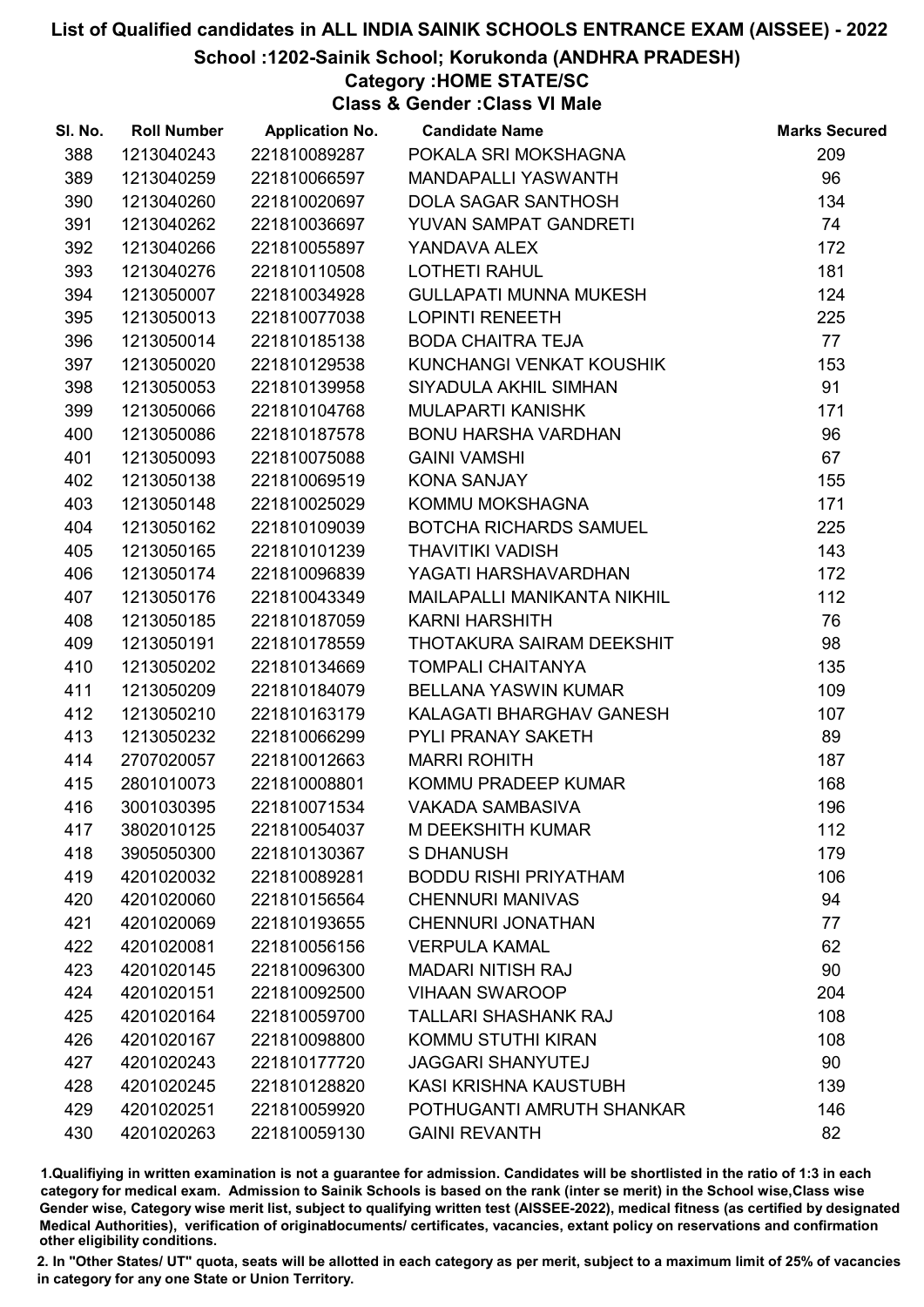School :1202-Sainik School; Korukonda (ANDHRA PRADESH)

# Category :HOME STATE/SC

Class & Gender :Class VI Male

| SI. No. | <b>Roll Number</b> | <b>Application No.</b> | <b>Candidate Name</b>           |    | <b>Marks Secured</b> |
|---------|--------------------|------------------------|---------------------------------|----|----------------------|
| 431     | 4201020273         | 221810153430           | <b>PURRA PEETER</b>             |    | 71                   |
| 432     | 4201020277         | 221810192530           | SARIGOMMULA MOKSHAGNA           |    | 88                   |
| 433     | 4201020286         | 221810153730           | MADDIMADUGU AVINASH             | CG | 80                   |
| 434     | 4201020294         | 221810000140           | <b>MUSKU ABHINAV</b>            |    | 60                   |
| 435     | 4201020296         | 221810060240           | <b>GOLI RAM ADITHYA</b>         |    | 100                  |
| 436     | 4201020323         | 221810141940           | <b>GOSU JOEL PREETHAM</b>       |    | 84                   |
| 437     | 4201020332         | 221810080150           | <b>B TEJASAV RAJ</b>            |    | 87                   |
| 438     | 4201020374         | 221810018360           | KONDA.VISHAL                    |    | 134                  |
| 439     | 4201020384         | 221810087660           | GADDA BHANU TEJA                |    | 76                   |
| 440     | 4201020392         | 221810075170           | SAI RITWIKEYA MUKKERA           |    | 88                   |
| 441     | 4201030088         | 221810139801           | P VENKAT SHOWRYA                |    | 139                  |
| 442     | 4201030097         | 221810184111           | KONDA VEERA VENKATA ABHI AR     |    | 88                   |
| 443     | 4201030105         | 221810131311           | NAVILE GOPICHAND                |    | 86                   |
| 444     | 4201030108         | 221810074311           | <b>DAMALLA VARSHITH</b>         |    | 87                   |
| 445     | 4201030116         | 221810189511           | <b>VENTRU KARTHIKEYA</b>        |    | 76                   |
| 446     | 4201030140         | 221810054321           | PANDEETI PRAMODH KUMAR          |    | 56                   |
| 447     | 4201030165         | 221810072231           | SHREYAS ABHINAY MARAPAKA        |    | 188                  |
| 448     | 4201030169         | 221810149331           | BAIRUMALLA YASWANTH KUMAR       |    | 90                   |
| 449     | 4201030172         | 221810053431           | NELA MARK VINCENT EMMANUELU     |    | 83                   |
| 450     | 4201030205         | 221810088541           | BHEEMANI DHANUSH VAISHNAV       |    | 94                   |
| 451     | 4201030222         | 221810004941           | ADIRALA JASHWANTH RAO           |    | 93                   |
| 452     | 4201030244         | 221810164551           | <b>EMMADI DEEKSHITH</b>         |    | 131                  |
| 453     | 4201030268         | 221810065161           | PUNAKER TANUSH RAJ KUMAR        |    | $6\phantom{.}6$      |
| 454     | 4201030295         | 221810171861           | <b>BONDLA SACHETHAN</b>         |    | 100                  |
| 455     | 4201030322         | 221810013771           | A.ASHWANTH KUMAR                |    | 123                  |
| 456     | 4201030330         | 221810073081           | <b>GAINI ROHITH</b>             |    | 93                   |
| 457     | 4201030333         | 221810156081           | <b>GADDAM SRAGVITH TEJA</b>     |    | 76                   |
| 458     | 4201030388         | 221810057791           | <b>BOLLEMPALLY SANJAY KUMAR</b> |    | 140                  |
| 459     | 4201030414         | 221810079502           | <b>CHITRAM ROHITH</b>           |    | 89                   |
| 460     | 4201030441         | 221810127212           | <b>GANTA HARSHITH</b>           |    | 81                   |
| 461     | 4201030479         | 221810032122           | <b>JALAGAM HARSHITH</b>         |    | 76                   |
| 462     | 4201030488         | 221810173222           | MUTHYALA NETHRA VARSHITH        |    | 180                  |
| 463     | 4201030529         | 221810084532           | <b>GADE SAI SIDDHARTHA</b>      |    | 130                  |
| 464     | 4201030582         | 221810003942           | <b>SIRIGIRI SREECHARAN</b>      |    | 145                  |
| 465     | 4201030600         | 221810059652           | <b>B AKHIL TEJA</b>             |    | 110                  |
| 466     | 4201030602         | 221810123752           | <b>BIYYAPU SURENDAR</b>         |    | 102                  |
| 467     | 4201030604         | 221810155752           | <b>G KISTANNA JOSH</b>          |    | 217                  |
| 468     | 4201030607         | 221810093852           | <b>AKASH YALME</b>              |    | 110                  |
| 469     | 4201030614         | 221810187062           | <b>DURGAM SUSHANTH</b>          |    | 87                   |
| 470     | 4201030620         | 221810115262           | <b>TEEGALA YASHWANTH</b>        |    | 112                  |
| 471     | 4201030625         | 221810133462           | <b>INUMULA BHANU TEJA</b>       |    | 96                   |
| 472     | 4201030627         | 221810097462           | MUTHYALA MOKSHA BHARANI         |    | 97                   |
| 473     | 4201030648         | 221810079962           | MOTHUKURI NIROOP KUMAR          |    | 97                   |

1.Qualifiying in written examination is not a guarantee for admission. Candidates will be shortlisted in the ratio of 1:3 in each category for medical exam. Admission to Sainik Schools is based on the rank (inter se merit) in the School wise,Class wise Gender wise, Category wise merit list, subject to qualifying written test (AISSEE-2022), medical fitness (as certified by designated Medical Authorities), verification of originablocuments/ certificates, vacancies, extant policy on reservations and confirmation other eligibility conditions.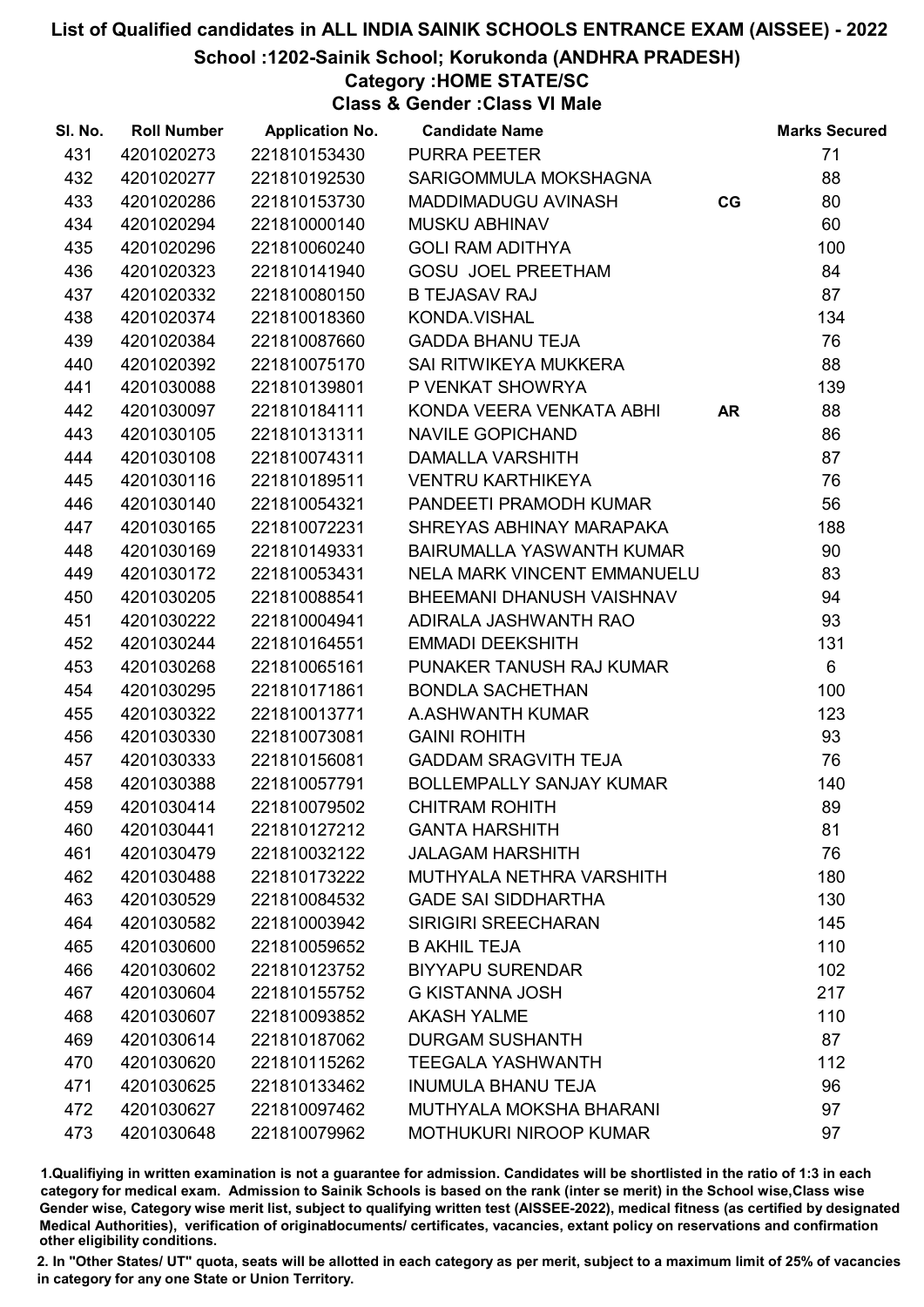School :1202-Sainik School; Korukonda (ANDHRA PRADESH)

## Category :HOME STATE/SC

Class & Gender :Class VI Male

| SI. No. | <b>Roll Number</b> | <b>Application No.</b> | <b>Candidate Name</b>           | <b>Marks Secured</b> |
|---------|--------------------|------------------------|---------------------------------|----------------------|
| 474     | 4201030660         | 221810142372           | MALYALA MANIKANTA               | 164                  |
| 475     | 4201030700         | 221810172382           | <b>JANGALA HARSHITH</b>         | 139                  |
| 476     | 4201030711         | 221810051682           | <b>GUNDAMPATI PRINCE</b>        | 67                   |
| 477     | 4201030722         | 221810012982           | <b>ALURI SAMUEL PRINCE</b>      | 146                  |
| 478     | 4201030725         | 221810004982           | <b>JANGAM SAI CHARAN</b>        | 212                  |
| 479     | 4201030733         | 221810000392           | <b>GADDAM RUTHVIK KUMAR</b>     | 111                  |
| 480     | 4201030740         | 221810093492           | <b>JANGILI AMARTHYA VEDANTH</b> | 60                   |
| 481     | 4201030741         | 221810105492           | PAMBALA MANIVARDHAN             | 83                   |
| 482     | 4201030777         | 221810083303           | <b>BOTLA ABI SAATHVIKH</b>      | 64                   |
| 483     | 4201030778         | 221810004303           | CHITTIPAKA VAIBHAV KUMAR        | 70                   |
| 484     | 4201040013         | 221810072603           | SAMA CHETHAN SREEVEDH           | 86                   |
| 485     | 4201040040         | 221810196313           | <b>MATYADA ANUKAR</b>           | 86                   |
| 486     | 4201040045         | 221810182513           | KOMMULA SAM SURAJ               | 99                   |
| 487     | 4201040046         | 221810164513           | <b>NALAGATI HARSHITH</b>        | 91                   |
| 488     | 4201040062         | 221810080123           | CHINTHAMALLA HANISH KUMAR       | 96                   |
| 489     | 4201040087         | 221810185923           | <b>BYAGARI ROHITH</b>           | 139                  |
| 490     | 4201040095         | 221810155133           | <b>CHITLA VEDHANTH</b>          | 131                  |
| 491     | 4201040110         | 221810001633           | <b>V DANYL RAYNER</b>           | 140                  |
| 492     | 4201040115         | 221810068633           | <b>GANGAVARAPU JOYKRISH</b>     | 87                   |
| 493     | 4201040118         | 221810080833           | <b>BOLLEDDU CHIRANJEEVI</b>     | 96                   |
| 494     | 4201040149         | 221810176843           | <b>SAKETH GOUTHAM</b>           | 115                  |
| 495     | 4201040153         | 221810022943           | <b>SAGGALA SHASHANK</b>         | 111                  |
| 496     | 4201040195         | 221810066363           | <b>DORAI SATHVIK RAJ</b>        | 93                   |
| 497     | 4201040253         | 221810090083           | ADEPU SAI RAM                   | 104                  |
| 498     | 4201040349         | 221810047014           | <b>BOLLA ABHIGNAAN</b>          | 117                  |
| 499     | 4201040376         | 221810052714           | <b>DHANUSH KADEM</b>            | 107                  |
| 500     | 4201040386         | 221810174024           | P RAM CHARAN                    | 109                  |
| 501     | 4201040391         | 221810004224           | PENKI ANVITH                    | 121                  |
| 502     | 4201040413         | 221810064824           | KONDURU ARYA TEJA               | 50                   |
| 503     | 4201040445         | 221810157934           | NARMULA ADITYA                  | 99                   |
| 504     | 4201040513         | 221810102264           | <b>MADDELA TULIP VICTOR</b>     | 86                   |
| 505     | 4201040516         | 221810052364           | <b>MATTI GOUTHAM</b>            | 108                  |
| 506     | 4201040532         | 221810156664           | <b>THIMMAGALLA PRANAV</b>       | 85                   |
| 507     | 4201040536         | 221810146764           | <b>DEVULA SURAJ</b>             | 169                  |
| 508     | 4201040566         | 221810149574           | <b>LANKA DHEERAJ</b>            | 86                   |
| 509     | 4201040572         | 221810100874           | <b>GUNTIGARI KARTHIK</b>        | 107                  |
| 510     | 4201040607         | 221810071984           | PANUGANTI SAI THRIVIKRAM        | 103                  |
| 511     | 4201040612         | 221810058984           | PATLA GOUTHAM                   | 135                  |
| 512     | 4201040622         | 221810153494           | <b>DURGAM DAITHYA</b>           | 111                  |
| 513     | 4201040646         | 221810170105           | <b>MERUGUMALLA RISHANTH</b>     | 86                   |
| 514     | 4201040676         | 221810131015           | <b>KONTHAM RUSHEEL</b>          | 109                  |
| 515     | 4201040705         | 221810176615           | <b>B CHANDRA NIHAL</b>          | 89                   |
| 516     | 4201040706         | 221810129615           | PIDAMARTHI SIDDHARTH            | 141                  |

1.Qualifiying in written examination is not a guarantee for admission. Candidates will be shortlisted in the ratio of 1:3 in each category for medical exam. Admission to Sainik Schools is based on the rank (inter se merit) in the School wise,Class wise Gender wise, Category wise merit list, subject to qualifying written test (AISSEE-2022), medical fitness (as certified by designated Medical Authorities), verification of originablocuments/ certificates, vacancies, extant policy on reservations and confirmation other eligibility conditions.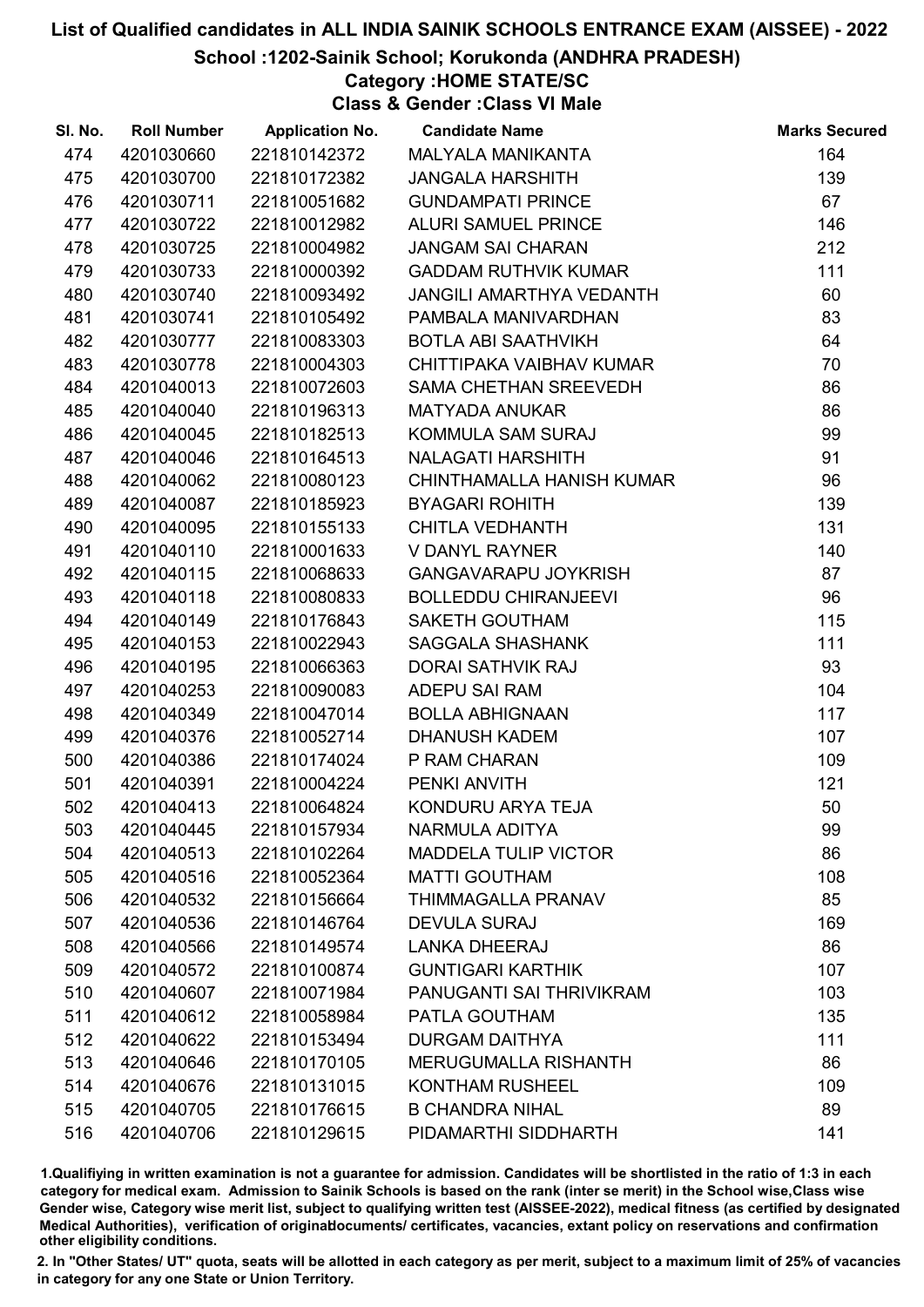School :1202-Sainik School; Korukonda (ANDHRA PRADESH)

# Category :HOME STATE/SC

Class & Gender :Class VI Male

| 517<br>K PAPA RAYUDU<br>105<br>4201050003<br>221810050225<br>95<br>518<br>4201050070<br>221810159345<br>CHILUKA RANA VIVEK<br><b>TOKALA SURYA SUVAN</b><br>103<br>519<br>4201050123<br>221810021955<br>236<br>520<br>4201050151<br>221810018965<br>CHINTHAKUNTLA JASHWANTH<br>107<br>521<br>4201050180<br>221810047675<br><b>TANNIRU TANAY</b><br>81<br>522<br>221810129775<br>M.PRADIKSHITH<br>4201050186<br>101<br>523<br>4201050192<br>221810138975<br>MADIGA SAI DAMARUKESHWAR<br>79<br>524<br>4201050276<br>221810038506<br>PURAM RAMCHARAN<br>99<br>525<br>4201050299<br>221810138016<br><b>MANNENA PRUTHVIK</b><br>85<br>221810016316<br><b>DURGAM DHANUSH</b><br>526<br>4201050306<br>221810004516<br>147<br>527<br>4201050308<br>MADDELA BENUAL GLADSON<br>67<br>528<br>221810163816<br>4201050315<br><b>MANNE PRADYUN</b><br>70<br>529<br>4201050373<br>221810041336<br><b>D KARTIK</b><br>99<br>4201050379<br>221810192436<br><b>DASARI KANISHK</b><br>530<br>86<br>221810087636<br>P BHARATH<br>531<br>4201050388<br>107<br>532<br>MADDELA GILFORD ABHISHEK<br>4201050409<br>221810125446<br>67<br>533<br>4201050505<br>221810038176<br>SIDDELA VIGNESH<br>83<br>221810028776<br>KOLLURI SHASHI KIRAN<br>534<br>4201050524<br><b>MULPURU AJAY</b><br>180<br>535<br>4201050531<br>221810046086<br>116<br><b>ZILLA SNEHITH</b><br>536<br>4201050574<br>221810080496<br>175<br>537<br>4201050599<br>221810077007<br>ANNIMALLA SARATHCHANDRA<br>83<br>221810110517<br>538<br>4201060052<br><b>GUMUDALA RAM CHARAN</b><br>118<br>539<br>4201060054<br>221810027517<br><b>MOSATI AMARENDHAR</b><br>169<br>540<br>4201060077<br>221810154327<br><b>MYATHARI VENKATA RAM CHARAN</b><br>57<br>541<br>4201060092<br>221810161727<br><b>YERROLLA AKHIL</b><br>542<br>4201060104<br>221810082927<br><b>MAMIDI VIDHYAKAR</b><br>103<br>543<br>221810189037<br>109<br>4201060115<br>JONNALAGADDA LOKESH<br>97<br>544<br>4201060148<br>KONATHAM RAJA RANVEER<br>221810040837<br>57<br>545<br>221810124937<br>4201060150<br><b>BARPATI NISHANTH</b><br>4201060162<br>221810014247<br>KOMMU YUVA RAJ<br>92<br>546<br>547<br>4201060169<br>221810053447<br><b>M SAI RITHWIK</b><br>172<br>85<br>548<br>4201060203<br>221810106857<br><b>RENTALA KENITH</b><br>549<br>4201060251<br>221810100377<br><b>B PRADEEP RAJAN</b><br>70<br>89<br>550<br>4201060254<br>221810145477<br><b>CHENNURI SIDDU</b><br><b>GUNDEPANGU SUVENTH TEJ</b><br>101<br>551<br>4201060279<br>221810162977<br>POTHARAJU SAI VIGNESH<br>90<br>552<br>4201060284<br>221810127087<br>553<br>4201060317<br>221810126197<br>THUMMAKOMMA AKSHAY KUMAR<br>114<br>98<br>554<br>4201060326<br>221810092397<br>PODETI JAIDEV<br>120<br>555<br>4201060342<br>221810144897<br><b>MASAPAKA MADHU GURUDAS</b><br>83<br>556<br>4201060393<br>221810156908<br>P SHIVA KUMAR<br>557<br>4201060424<br>221810152718<br><b>KURRE SIDDARDHA</b><br>107<br>CG<br>95<br>558<br>4201060433<br>221810006918<br><b>ADDIGA THANOOJ</b> | SI. No. | <b>Roll Number</b> | <b>Application No.</b> | <b>Candidate Name</b> | <b>Marks Secured</b> |
|-----------------------------------------------------------------------------------------------------------------------------------------------------------------------------------------------------------------------------------------------------------------------------------------------------------------------------------------------------------------------------------------------------------------------------------------------------------------------------------------------------------------------------------------------------------------------------------------------------------------------------------------------------------------------------------------------------------------------------------------------------------------------------------------------------------------------------------------------------------------------------------------------------------------------------------------------------------------------------------------------------------------------------------------------------------------------------------------------------------------------------------------------------------------------------------------------------------------------------------------------------------------------------------------------------------------------------------------------------------------------------------------------------------------------------------------------------------------------------------------------------------------------------------------------------------------------------------------------------------------------------------------------------------------------------------------------------------------------------------------------------------------------------------------------------------------------------------------------------------------------------------------------------------------------------------------------------------------------------------------------------------------------------------------------------------------------------------------------------------------------------------------------------------------------------------------------------------------------------------------------------------------------------------------------------------------------------------------------------------------------------------------------------------------------------------------------------------------------------------------------------------------------------------------------------------------------------------------------------------------------------------------------------------------------------------------------------------------------------------------------------------------------------------------------------------------------------------------------------------------------------------------------------------------------------------------------------------------------------|---------|--------------------|------------------------|-----------------------|----------------------|
|                                                                                                                                                                                                                                                                                                                                                                                                                                                                                                                                                                                                                                                                                                                                                                                                                                                                                                                                                                                                                                                                                                                                                                                                                                                                                                                                                                                                                                                                                                                                                                                                                                                                                                                                                                                                                                                                                                                                                                                                                                                                                                                                                                                                                                                                                                                                                                                                                                                                                                                                                                                                                                                                                                                                                                                                                                                                                                                                                                             |         |                    |                        |                       |                      |
|                                                                                                                                                                                                                                                                                                                                                                                                                                                                                                                                                                                                                                                                                                                                                                                                                                                                                                                                                                                                                                                                                                                                                                                                                                                                                                                                                                                                                                                                                                                                                                                                                                                                                                                                                                                                                                                                                                                                                                                                                                                                                                                                                                                                                                                                                                                                                                                                                                                                                                                                                                                                                                                                                                                                                                                                                                                                                                                                                                             |         |                    |                        |                       |                      |
|                                                                                                                                                                                                                                                                                                                                                                                                                                                                                                                                                                                                                                                                                                                                                                                                                                                                                                                                                                                                                                                                                                                                                                                                                                                                                                                                                                                                                                                                                                                                                                                                                                                                                                                                                                                                                                                                                                                                                                                                                                                                                                                                                                                                                                                                                                                                                                                                                                                                                                                                                                                                                                                                                                                                                                                                                                                                                                                                                                             |         |                    |                        |                       |                      |
|                                                                                                                                                                                                                                                                                                                                                                                                                                                                                                                                                                                                                                                                                                                                                                                                                                                                                                                                                                                                                                                                                                                                                                                                                                                                                                                                                                                                                                                                                                                                                                                                                                                                                                                                                                                                                                                                                                                                                                                                                                                                                                                                                                                                                                                                                                                                                                                                                                                                                                                                                                                                                                                                                                                                                                                                                                                                                                                                                                             |         |                    |                        |                       |                      |
|                                                                                                                                                                                                                                                                                                                                                                                                                                                                                                                                                                                                                                                                                                                                                                                                                                                                                                                                                                                                                                                                                                                                                                                                                                                                                                                                                                                                                                                                                                                                                                                                                                                                                                                                                                                                                                                                                                                                                                                                                                                                                                                                                                                                                                                                                                                                                                                                                                                                                                                                                                                                                                                                                                                                                                                                                                                                                                                                                                             |         |                    |                        |                       |                      |
|                                                                                                                                                                                                                                                                                                                                                                                                                                                                                                                                                                                                                                                                                                                                                                                                                                                                                                                                                                                                                                                                                                                                                                                                                                                                                                                                                                                                                                                                                                                                                                                                                                                                                                                                                                                                                                                                                                                                                                                                                                                                                                                                                                                                                                                                                                                                                                                                                                                                                                                                                                                                                                                                                                                                                                                                                                                                                                                                                                             |         |                    |                        |                       |                      |
|                                                                                                                                                                                                                                                                                                                                                                                                                                                                                                                                                                                                                                                                                                                                                                                                                                                                                                                                                                                                                                                                                                                                                                                                                                                                                                                                                                                                                                                                                                                                                                                                                                                                                                                                                                                                                                                                                                                                                                                                                                                                                                                                                                                                                                                                                                                                                                                                                                                                                                                                                                                                                                                                                                                                                                                                                                                                                                                                                                             |         |                    |                        |                       |                      |
|                                                                                                                                                                                                                                                                                                                                                                                                                                                                                                                                                                                                                                                                                                                                                                                                                                                                                                                                                                                                                                                                                                                                                                                                                                                                                                                                                                                                                                                                                                                                                                                                                                                                                                                                                                                                                                                                                                                                                                                                                                                                                                                                                                                                                                                                                                                                                                                                                                                                                                                                                                                                                                                                                                                                                                                                                                                                                                                                                                             |         |                    |                        |                       |                      |
|                                                                                                                                                                                                                                                                                                                                                                                                                                                                                                                                                                                                                                                                                                                                                                                                                                                                                                                                                                                                                                                                                                                                                                                                                                                                                                                                                                                                                                                                                                                                                                                                                                                                                                                                                                                                                                                                                                                                                                                                                                                                                                                                                                                                                                                                                                                                                                                                                                                                                                                                                                                                                                                                                                                                                                                                                                                                                                                                                                             |         |                    |                        |                       |                      |
|                                                                                                                                                                                                                                                                                                                                                                                                                                                                                                                                                                                                                                                                                                                                                                                                                                                                                                                                                                                                                                                                                                                                                                                                                                                                                                                                                                                                                                                                                                                                                                                                                                                                                                                                                                                                                                                                                                                                                                                                                                                                                                                                                                                                                                                                                                                                                                                                                                                                                                                                                                                                                                                                                                                                                                                                                                                                                                                                                                             |         |                    |                        |                       |                      |
|                                                                                                                                                                                                                                                                                                                                                                                                                                                                                                                                                                                                                                                                                                                                                                                                                                                                                                                                                                                                                                                                                                                                                                                                                                                                                                                                                                                                                                                                                                                                                                                                                                                                                                                                                                                                                                                                                                                                                                                                                                                                                                                                                                                                                                                                                                                                                                                                                                                                                                                                                                                                                                                                                                                                                                                                                                                                                                                                                                             |         |                    |                        |                       |                      |
|                                                                                                                                                                                                                                                                                                                                                                                                                                                                                                                                                                                                                                                                                                                                                                                                                                                                                                                                                                                                                                                                                                                                                                                                                                                                                                                                                                                                                                                                                                                                                                                                                                                                                                                                                                                                                                                                                                                                                                                                                                                                                                                                                                                                                                                                                                                                                                                                                                                                                                                                                                                                                                                                                                                                                                                                                                                                                                                                                                             |         |                    |                        |                       |                      |
|                                                                                                                                                                                                                                                                                                                                                                                                                                                                                                                                                                                                                                                                                                                                                                                                                                                                                                                                                                                                                                                                                                                                                                                                                                                                                                                                                                                                                                                                                                                                                                                                                                                                                                                                                                                                                                                                                                                                                                                                                                                                                                                                                                                                                                                                                                                                                                                                                                                                                                                                                                                                                                                                                                                                                                                                                                                                                                                                                                             |         |                    |                        |                       |                      |
|                                                                                                                                                                                                                                                                                                                                                                                                                                                                                                                                                                                                                                                                                                                                                                                                                                                                                                                                                                                                                                                                                                                                                                                                                                                                                                                                                                                                                                                                                                                                                                                                                                                                                                                                                                                                                                                                                                                                                                                                                                                                                                                                                                                                                                                                                                                                                                                                                                                                                                                                                                                                                                                                                                                                                                                                                                                                                                                                                                             |         |                    |                        |                       |                      |
|                                                                                                                                                                                                                                                                                                                                                                                                                                                                                                                                                                                                                                                                                                                                                                                                                                                                                                                                                                                                                                                                                                                                                                                                                                                                                                                                                                                                                                                                                                                                                                                                                                                                                                                                                                                                                                                                                                                                                                                                                                                                                                                                                                                                                                                                                                                                                                                                                                                                                                                                                                                                                                                                                                                                                                                                                                                                                                                                                                             |         |                    |                        |                       |                      |
|                                                                                                                                                                                                                                                                                                                                                                                                                                                                                                                                                                                                                                                                                                                                                                                                                                                                                                                                                                                                                                                                                                                                                                                                                                                                                                                                                                                                                                                                                                                                                                                                                                                                                                                                                                                                                                                                                                                                                                                                                                                                                                                                                                                                                                                                                                                                                                                                                                                                                                                                                                                                                                                                                                                                                                                                                                                                                                                                                                             |         |                    |                        |                       |                      |
|                                                                                                                                                                                                                                                                                                                                                                                                                                                                                                                                                                                                                                                                                                                                                                                                                                                                                                                                                                                                                                                                                                                                                                                                                                                                                                                                                                                                                                                                                                                                                                                                                                                                                                                                                                                                                                                                                                                                                                                                                                                                                                                                                                                                                                                                                                                                                                                                                                                                                                                                                                                                                                                                                                                                                                                                                                                                                                                                                                             |         |                    |                        |                       |                      |
|                                                                                                                                                                                                                                                                                                                                                                                                                                                                                                                                                                                                                                                                                                                                                                                                                                                                                                                                                                                                                                                                                                                                                                                                                                                                                                                                                                                                                                                                                                                                                                                                                                                                                                                                                                                                                                                                                                                                                                                                                                                                                                                                                                                                                                                                                                                                                                                                                                                                                                                                                                                                                                                                                                                                                                                                                                                                                                                                                                             |         |                    |                        |                       |                      |
|                                                                                                                                                                                                                                                                                                                                                                                                                                                                                                                                                                                                                                                                                                                                                                                                                                                                                                                                                                                                                                                                                                                                                                                                                                                                                                                                                                                                                                                                                                                                                                                                                                                                                                                                                                                                                                                                                                                                                                                                                                                                                                                                                                                                                                                                                                                                                                                                                                                                                                                                                                                                                                                                                                                                                                                                                                                                                                                                                                             |         |                    |                        |                       |                      |
|                                                                                                                                                                                                                                                                                                                                                                                                                                                                                                                                                                                                                                                                                                                                                                                                                                                                                                                                                                                                                                                                                                                                                                                                                                                                                                                                                                                                                                                                                                                                                                                                                                                                                                                                                                                                                                                                                                                                                                                                                                                                                                                                                                                                                                                                                                                                                                                                                                                                                                                                                                                                                                                                                                                                                                                                                                                                                                                                                                             |         |                    |                        |                       |                      |
|                                                                                                                                                                                                                                                                                                                                                                                                                                                                                                                                                                                                                                                                                                                                                                                                                                                                                                                                                                                                                                                                                                                                                                                                                                                                                                                                                                                                                                                                                                                                                                                                                                                                                                                                                                                                                                                                                                                                                                                                                                                                                                                                                                                                                                                                                                                                                                                                                                                                                                                                                                                                                                                                                                                                                                                                                                                                                                                                                                             |         |                    |                        |                       |                      |
|                                                                                                                                                                                                                                                                                                                                                                                                                                                                                                                                                                                                                                                                                                                                                                                                                                                                                                                                                                                                                                                                                                                                                                                                                                                                                                                                                                                                                                                                                                                                                                                                                                                                                                                                                                                                                                                                                                                                                                                                                                                                                                                                                                                                                                                                                                                                                                                                                                                                                                                                                                                                                                                                                                                                                                                                                                                                                                                                                                             |         |                    |                        |                       |                      |
|                                                                                                                                                                                                                                                                                                                                                                                                                                                                                                                                                                                                                                                                                                                                                                                                                                                                                                                                                                                                                                                                                                                                                                                                                                                                                                                                                                                                                                                                                                                                                                                                                                                                                                                                                                                                                                                                                                                                                                                                                                                                                                                                                                                                                                                                                                                                                                                                                                                                                                                                                                                                                                                                                                                                                                                                                                                                                                                                                                             |         |                    |                        |                       |                      |
|                                                                                                                                                                                                                                                                                                                                                                                                                                                                                                                                                                                                                                                                                                                                                                                                                                                                                                                                                                                                                                                                                                                                                                                                                                                                                                                                                                                                                                                                                                                                                                                                                                                                                                                                                                                                                                                                                                                                                                                                                                                                                                                                                                                                                                                                                                                                                                                                                                                                                                                                                                                                                                                                                                                                                                                                                                                                                                                                                                             |         |                    |                        |                       |                      |
|                                                                                                                                                                                                                                                                                                                                                                                                                                                                                                                                                                                                                                                                                                                                                                                                                                                                                                                                                                                                                                                                                                                                                                                                                                                                                                                                                                                                                                                                                                                                                                                                                                                                                                                                                                                                                                                                                                                                                                                                                                                                                                                                                                                                                                                                                                                                                                                                                                                                                                                                                                                                                                                                                                                                                                                                                                                                                                                                                                             |         |                    |                        |                       |                      |
|                                                                                                                                                                                                                                                                                                                                                                                                                                                                                                                                                                                                                                                                                                                                                                                                                                                                                                                                                                                                                                                                                                                                                                                                                                                                                                                                                                                                                                                                                                                                                                                                                                                                                                                                                                                                                                                                                                                                                                                                                                                                                                                                                                                                                                                                                                                                                                                                                                                                                                                                                                                                                                                                                                                                                                                                                                                                                                                                                                             |         |                    |                        |                       |                      |
|                                                                                                                                                                                                                                                                                                                                                                                                                                                                                                                                                                                                                                                                                                                                                                                                                                                                                                                                                                                                                                                                                                                                                                                                                                                                                                                                                                                                                                                                                                                                                                                                                                                                                                                                                                                                                                                                                                                                                                                                                                                                                                                                                                                                                                                                                                                                                                                                                                                                                                                                                                                                                                                                                                                                                                                                                                                                                                                                                                             |         |                    |                        |                       |                      |
|                                                                                                                                                                                                                                                                                                                                                                                                                                                                                                                                                                                                                                                                                                                                                                                                                                                                                                                                                                                                                                                                                                                                                                                                                                                                                                                                                                                                                                                                                                                                                                                                                                                                                                                                                                                                                                                                                                                                                                                                                                                                                                                                                                                                                                                                                                                                                                                                                                                                                                                                                                                                                                                                                                                                                                                                                                                                                                                                                                             |         |                    |                        |                       |                      |
|                                                                                                                                                                                                                                                                                                                                                                                                                                                                                                                                                                                                                                                                                                                                                                                                                                                                                                                                                                                                                                                                                                                                                                                                                                                                                                                                                                                                                                                                                                                                                                                                                                                                                                                                                                                                                                                                                                                                                                                                                                                                                                                                                                                                                                                                                                                                                                                                                                                                                                                                                                                                                                                                                                                                                                                                                                                                                                                                                                             |         |                    |                        |                       |                      |
|                                                                                                                                                                                                                                                                                                                                                                                                                                                                                                                                                                                                                                                                                                                                                                                                                                                                                                                                                                                                                                                                                                                                                                                                                                                                                                                                                                                                                                                                                                                                                                                                                                                                                                                                                                                                                                                                                                                                                                                                                                                                                                                                                                                                                                                                                                                                                                                                                                                                                                                                                                                                                                                                                                                                                                                                                                                                                                                                                                             |         |                    |                        |                       |                      |
|                                                                                                                                                                                                                                                                                                                                                                                                                                                                                                                                                                                                                                                                                                                                                                                                                                                                                                                                                                                                                                                                                                                                                                                                                                                                                                                                                                                                                                                                                                                                                                                                                                                                                                                                                                                                                                                                                                                                                                                                                                                                                                                                                                                                                                                                                                                                                                                                                                                                                                                                                                                                                                                                                                                                                                                                                                                                                                                                                                             |         |                    |                        |                       |                      |
|                                                                                                                                                                                                                                                                                                                                                                                                                                                                                                                                                                                                                                                                                                                                                                                                                                                                                                                                                                                                                                                                                                                                                                                                                                                                                                                                                                                                                                                                                                                                                                                                                                                                                                                                                                                                                                                                                                                                                                                                                                                                                                                                                                                                                                                                                                                                                                                                                                                                                                                                                                                                                                                                                                                                                                                                                                                                                                                                                                             |         |                    |                        |                       |                      |
|                                                                                                                                                                                                                                                                                                                                                                                                                                                                                                                                                                                                                                                                                                                                                                                                                                                                                                                                                                                                                                                                                                                                                                                                                                                                                                                                                                                                                                                                                                                                                                                                                                                                                                                                                                                                                                                                                                                                                                                                                                                                                                                                                                                                                                                                                                                                                                                                                                                                                                                                                                                                                                                                                                                                                                                                                                                                                                                                                                             |         |                    |                        |                       |                      |
|                                                                                                                                                                                                                                                                                                                                                                                                                                                                                                                                                                                                                                                                                                                                                                                                                                                                                                                                                                                                                                                                                                                                                                                                                                                                                                                                                                                                                                                                                                                                                                                                                                                                                                                                                                                                                                                                                                                                                                                                                                                                                                                                                                                                                                                                                                                                                                                                                                                                                                                                                                                                                                                                                                                                                                                                                                                                                                                                                                             |         |                    |                        |                       |                      |
|                                                                                                                                                                                                                                                                                                                                                                                                                                                                                                                                                                                                                                                                                                                                                                                                                                                                                                                                                                                                                                                                                                                                                                                                                                                                                                                                                                                                                                                                                                                                                                                                                                                                                                                                                                                                                                                                                                                                                                                                                                                                                                                                                                                                                                                                                                                                                                                                                                                                                                                                                                                                                                                                                                                                                                                                                                                                                                                                                                             |         |                    |                        |                       |                      |
|                                                                                                                                                                                                                                                                                                                                                                                                                                                                                                                                                                                                                                                                                                                                                                                                                                                                                                                                                                                                                                                                                                                                                                                                                                                                                                                                                                                                                                                                                                                                                                                                                                                                                                                                                                                                                                                                                                                                                                                                                                                                                                                                                                                                                                                                                                                                                                                                                                                                                                                                                                                                                                                                                                                                                                                                                                                                                                                                                                             |         |                    |                        |                       |                      |
|                                                                                                                                                                                                                                                                                                                                                                                                                                                                                                                                                                                                                                                                                                                                                                                                                                                                                                                                                                                                                                                                                                                                                                                                                                                                                                                                                                                                                                                                                                                                                                                                                                                                                                                                                                                                                                                                                                                                                                                                                                                                                                                                                                                                                                                                                                                                                                                                                                                                                                                                                                                                                                                                                                                                                                                                                                                                                                                                                                             |         |                    |                        |                       |                      |
|                                                                                                                                                                                                                                                                                                                                                                                                                                                                                                                                                                                                                                                                                                                                                                                                                                                                                                                                                                                                                                                                                                                                                                                                                                                                                                                                                                                                                                                                                                                                                                                                                                                                                                                                                                                                                                                                                                                                                                                                                                                                                                                                                                                                                                                                                                                                                                                                                                                                                                                                                                                                                                                                                                                                                                                                                                                                                                                                                                             |         |                    |                        |                       |                      |
|                                                                                                                                                                                                                                                                                                                                                                                                                                                                                                                                                                                                                                                                                                                                                                                                                                                                                                                                                                                                                                                                                                                                                                                                                                                                                                                                                                                                                                                                                                                                                                                                                                                                                                                                                                                                                                                                                                                                                                                                                                                                                                                                                                                                                                                                                                                                                                                                                                                                                                                                                                                                                                                                                                                                                                                                                                                                                                                                                                             |         |                    |                        |                       |                      |
|                                                                                                                                                                                                                                                                                                                                                                                                                                                                                                                                                                                                                                                                                                                                                                                                                                                                                                                                                                                                                                                                                                                                                                                                                                                                                                                                                                                                                                                                                                                                                                                                                                                                                                                                                                                                                                                                                                                                                                                                                                                                                                                                                                                                                                                                                                                                                                                                                                                                                                                                                                                                                                                                                                                                                                                                                                                                                                                                                                             |         |                    |                        |                       |                      |
|                                                                                                                                                                                                                                                                                                                                                                                                                                                                                                                                                                                                                                                                                                                                                                                                                                                                                                                                                                                                                                                                                                                                                                                                                                                                                                                                                                                                                                                                                                                                                                                                                                                                                                                                                                                                                                                                                                                                                                                                                                                                                                                                                                                                                                                                                                                                                                                                                                                                                                                                                                                                                                                                                                                                                                                                                                                                                                                                                                             |         |                    |                        |                       |                      |
|                                                                                                                                                                                                                                                                                                                                                                                                                                                                                                                                                                                                                                                                                                                                                                                                                                                                                                                                                                                                                                                                                                                                                                                                                                                                                                                                                                                                                                                                                                                                                                                                                                                                                                                                                                                                                                                                                                                                                                                                                                                                                                                                                                                                                                                                                                                                                                                                                                                                                                                                                                                                                                                                                                                                                                                                                                                                                                                                                                             |         |                    |                        |                       |                      |
|                                                                                                                                                                                                                                                                                                                                                                                                                                                                                                                                                                                                                                                                                                                                                                                                                                                                                                                                                                                                                                                                                                                                                                                                                                                                                                                                                                                                                                                                                                                                                                                                                                                                                                                                                                                                                                                                                                                                                                                                                                                                                                                                                                                                                                                                                                                                                                                                                                                                                                                                                                                                                                                                                                                                                                                                                                                                                                                                                                             | 559     | 4201060438         | 221810022128           | <b>NATHALA NIHAL</b>  | 127                  |

1.Qualifiying in written examination is not a guarantee for admission. Candidates will be shortlisted in the ratio of 1:3 in each category for medical exam. Admission to Sainik Schools is based on the rank (inter se merit) in the School wise,Class wise Gender wise, Category wise merit list, subject to qualifying written test (AISSEE-2022), medical fitness (as certified by designated Medical Authorities), verification of originablocuments/ certificates, vacancies, extant policy on reservations and confirmation other eligibility conditions.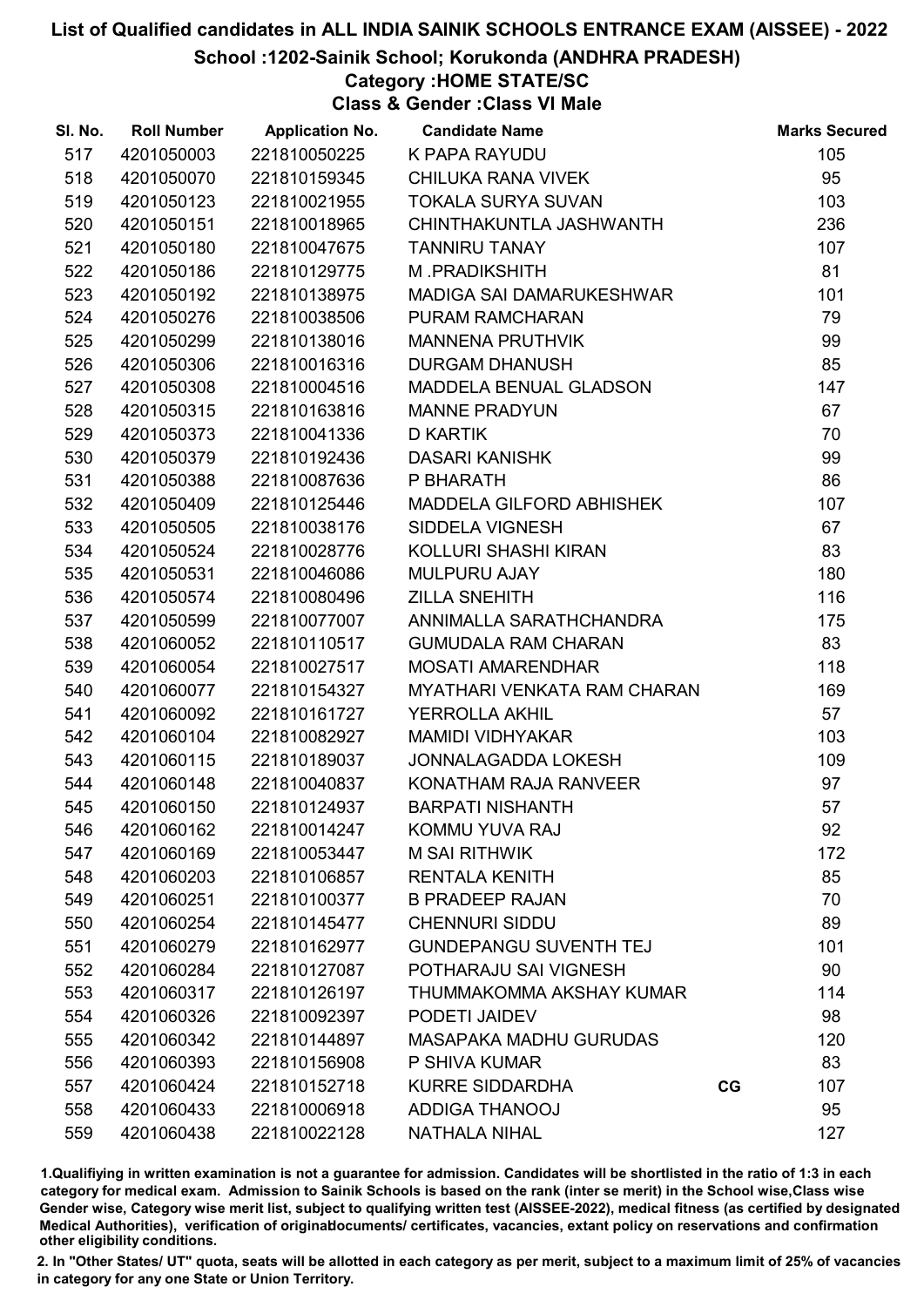### School :1202-Sainik School; Korukonda (ANDHRA PRADESH)

# Category :HOME STATE/SC

Class & Gender :Class VI Male

| SI. No. | <b>Roll Number</b> | <b>Application No.</b> | <b>Candidate Name</b>         | <b>Marks Secured</b> |
|---------|--------------------|------------------------|-------------------------------|----------------------|
| 560     | 4201060471         | 221810175138           | K ESWAR ADHITYA               | 86                   |
| 561     | 4201060501         | 221810166348           | <b>SRI SAMHITH ARROLLA</b>    | 61                   |
| 562     | 4201060506         | 221810073448           | <b>GYARA KRUTHIKESH</b>       | 34                   |
| 563     | 4201060507         | 221810064448           | <b>BENDA RUDRA TEJA</b>       | 110                  |
| 564     | 4201060520         | 221810169748           | <b>BAIRIPOGU AKHIL TEJ</b>    | 98                   |
| 565     | 4201060530         | 221810102948           | PATHAKULA SOHAN               | 104                  |
| 566     | 4201060531         | 221810035948           | P RISHENDRA                   | 99                   |
| 567     | 4201060534         | 221810168948           | MERUGUMALLA ROHAN             | 96                   |
| 568     | 4201060563         | 221810096758           | KUCHUPAPA BHANU SASHANK       | 126                  |
| 569     | 4201060571         | 221810088068           | <b>BOLLEDDU LIKHITH KUMAR</b> | 208                  |
| 570     | 4201070006         | 221810079768           | <b>M DHANUSH</b>              | 98                   |
| 571     | 4201070022         | 221810182278           | NIMMALA PRIYAN                | 103                  |
| 572     | 4201070037         | 221810107778           | <b>THOGARI VIPLAV</b>         | 77                   |
| 573     | 4201070087         | 221810075298           | <b>TURPATI ARJUN</b>          | 145                  |
| 574     | 4201070102         | 221810067798           | ADVAITH NAG GAJJELA           | 99                   |
| 575     | 4201070134         | 221810072609           | P HARSHA VARDHAN              | 85                   |
| 576     | 4201070154         | 221810107909           | <b>LANDAM NAVEEN KUMAR</b>    | 96                   |
| 577     | 4201070193         | 221810110029           | MEEDINDLA ANKITH              | 122                  |
| 578     | 4201070194         | 221810145029           | <b>D SAI VIHAAN</b>           | 113                  |
| 579     | 4201070245         | 221810179439           | <b>KAVALI LAKSHITH</b>        | 80                   |
| 580     | 4201070287         | 221810049749           | <b>U RUDRAKSH</b>             | 150                  |
| 581     | 4201070311         | 221810174259           | SINGAPANGA NAVAJYOTH          | 72                   |
| 582     | 4201070319         | 221810138459           | <b>GANDHAM SUSHANTH</b>       | 131                  |
| 583     | 4201070354         | 221810059369           | <b>GAINI ROHITH</b>           | 191                  |
| 584     | 4201070360         | 221810116569           | K. HARSHAVARDHAN RAO          | 98                   |
| 585     | 4201070378         | 221810087969           | SOLKAMPALLY KIRAN KUMAR       | 70                   |
| 586     | 4201070388         | 221810081379           | P VISHNUVARDHAN               | 127                  |
| 587     | 4201070402         | 221810164879           | <b>MORU VARUNSANDESH</b>      | 71                   |
| 588     | 4201070420         | 221810191589           | THOTA PANVI VARDHAN           | 79                   |
| 589     | 4201070434         | 221810000989           | KALAKOTLA LEENA KUMAR         | 200                  |
| 590     | 4201070462         | 221810001599           | <b>THURPATI PRANITH</b>       | 71                   |
| 591     | 4202010005         | 221810070590           | <b>JANA MUKESH</b>            | 89                   |
| 592     | 4202010012         | 221810153023           | <b>KADIRE MANI CHARAN</b>     | 91                   |
| 593     | 4202010018         | 221810035083           | KUKATIKARU VIVEK              | 83                   |
| 594     | 4202010026         | 221810160384           | <b>BOINI DEEPAK KUMAR</b>     | 87                   |
| 595     | 4202010029         | 221810063726           | <b>SUNKE VISHAL RAJ</b>       | 82                   |
| 596     | 4202010030         | 221810009136           | <b>CHENNURI SHIVA PRASAD</b>  | 65                   |
| 597     | 4202010035         | 221810133657           | KANAKAM VIVEK SINHA           | 71                   |
| 598     | 4202010047         | 221810183889           | <b>THUNIKI RAHUL</b>          | 138                  |
| 599     | 4202010089         | 221810182730           | <b>BOTLA PRINCE</b>           | 76                   |
| 600     | 4202010098         | 221810110050           | <b>SAPPIDI SAICHARAN</b>      | 100                  |
| 601     | 4202010109         | 221810193850           | LOVE BHUVAN SREE VASTHAV      | 85                   |
| 602     | 4202010129         | 221810136170           | <b>BANDI AKSHITH</b>          | 97                   |

1.Qualifiying in written examination is not a guarantee for admission. Candidates will be shortlisted in the ratio of 1:3 in each category for medical exam. Admission to Sainik Schools is based on the rank (inter se merit) in the School wise,Class wise Gender wise, Category wise merit list, subject to qualifying written test (AISSEE-2022), medical fitness (as certified by designated Medical Authorities), verification of originablocuments/ certificates, vacancies, extant policy on reservations and confirmation other eligibility conditions.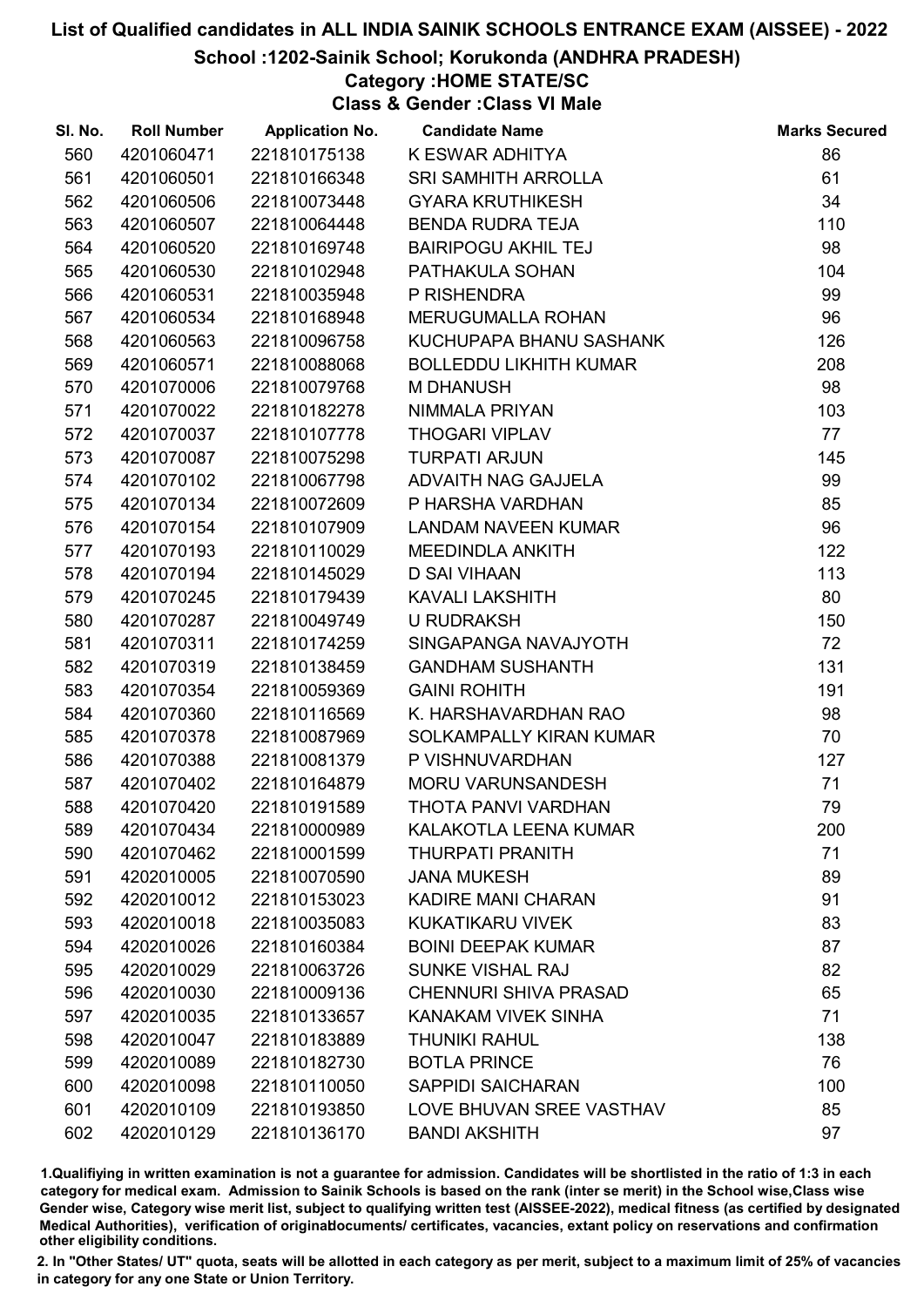School :1202-Sainik School; Korukonda (ANDHRA PRADESH)

# Category :HOME STATE/SC

Class & Gender :Class VI Male

| SI. No. | <b>Roll Number</b> | <b>Application No.</b> | <b>Candidate Name</b>           | <b>Marks Secured</b> |
|---------|--------------------|------------------------|---------------------------------|----------------------|
| 603     | 4202020031         | 221810067021           | JEEDIPALLY MANOJ KUMAR          | 55                   |
| 604     | 4202020038         | 221810135621           | <b>BOLLE PRADHYOTHAN</b>        | 131                  |
| 605     | 4202020045         | 221810193031           | PADAMATI VIVEK                  | 64                   |
| 606     | 4202020060         | 221810019241           | JADI SATHVIK NETHA              | 154                  |
| 607     | 4202020062         | 221810129341           | NAKKA ASHWATH                   | 158                  |
| 608     | 4202020121         | 221810144691           | <b>MORE TEJASH</b>              | 104                  |
| 609     | 4202020128         | 221810159991           | RODDA VISHNUVARDAN              | 69                   |
| 610     | 4202020168         | 221810041042           | DURGAM DURGA PRASAD             | 202                  |
| 611     | 4202020189         | 221810105062           | YATLA PRANAI KUMAR              | 96                   |
| 612     | 4202020203         | 221810152862           | <b>KADASU AKSHITH</b>           | 100                  |
| 613     | 4202020211         | 221810037572           | <b>MATTA AJAY SAI</b>           | 59                   |
| 614     | 4202020214         | 221810167772           | <b>JERPOTHULA MINNU</b>         | 67                   |
| 615     | 4202020215         | 221810131872           | ADAM ARAHANTH RAJ ATHOTA        | 93                   |
| 616     | 4202020222         | 221810195582           | PATIL GANESH                    | 99                   |
| 617     | 4202020244         | 221810188303           | DANDU NISHANTH ESHWER           | 86                   |
| 618     | 4202020262         | 221810062423           | <b>CIGIRI HIMAM</b>             | 78                   |
| 619     | 4202020268         | 221810086823           | <b>KAMA SRI SUGNYAN</b>         | 96                   |
| 620     | 4202020269         | 221810010923           | <b>GUMMADI ATHYUNNATH ANAND</b> | 94                   |
| 621     | 4202020270         | 221810015923           | <b>EMMADI SUJAY SHAAN</b>       | 133                  |
| 622     | 4202020271         | 221810188923           | MAMIDIPELLI CHARITH SAI         | 81                   |
| 623     | 4202020274         | 221810147333           | <b>ADITHYA NATHI</b>            | 84                   |
| 624     | 4202020292         | 221810130543           | <b>VADDEMANI SATHWIK</b>        | 109                  |
| 625     | 4202020302         | 221810011553           | <b>CHERUKU GNANESHWAR</b>       | 110                  |
| 626     | 4202020319         | 221810085863           | <b>MYAKA PRADYUMNA</b>          | 90                   |
| 627     | 4202020321         | 221810125073           | DURGAM DEEPAK CHANDRA           | 134                  |
| 628     | 4202020331         | 221810139573           | <b>DAVA GANADITYA</b>           | 62                   |
| 629     | 4202020344         | 221810116783           | PADIGELA SAIHARSHAN             | 65                   |
| 630     | 4202020373         | 221810142604           | <b>RAMANCHA GANESH</b>          | 73                   |
| 631     | 4202020378         | 221810143804           | <b>VELPULA SATHVIK</b>          | 129                  |
| 632     | 4202020383         | 221810137214           | <b>GUNDOJI ANANYA SANKEERTH</b> | 75                   |
| 633     | 4202020389         | 221810011714           | KUNTALA RUDRAKSHAI              | 73                   |
| 634     | 4202020391         | 221810132024           | <b>NALUVALA NAVEEN</b>          | 76                   |
| 635     | 4202020412         | 221810159534           | <b>CHEPYALA LOKESH</b>          | 85                   |
| 636     | 4202020485         | 221810169284           | <b>BOGAM RAMCHARAN</b>          | 86                   |
| 637     | 4202020545         | 221810176135           | <b>GUDIVANDULA VINAY DEEP</b>   | 77                   |
| 638     | 4202020548         | 221810121435           | <b>GALIPELLI RAHUL</b>          | 136                  |
| 639     | 4202020578         | 221810116065           | <b>GAMPALA VISHWA</b>           | 76                   |
| 640     | 4202020620         | 221810084395           | EDULLA AKSHAY KUMAR             | 81                   |
| 641     | 4202020644         | 221810153616           | <b>DURGAM SRICHARAN</b>         | 105                  |
| 642     | 4202020666         | 221810012246           | <b>BOMMENA VARSHITH</b>         | 115                  |
| 643     | 4202020669         | 221810175646           | <b>NAINI GUNAVARDHAN</b>        | 67                   |
| 644     | 4202020670         | 221810018646           | KARKALA KARTHIK                 | 89                   |
| 645     | 4202020677         | 221810176156           | <b>ESURAM TEJU</b>              | 132                  |

1.Qualifiying in written examination is not a guarantee for admission. Candidates will be shortlisted in the ratio of 1:3 in each category for medical exam. Admission to Sainik Schools is based on the rank (inter se merit) in the School wise,Class wise Gender wise, Category wise merit list, subject to qualifying written test (AISSEE-2022), medical fitness (as certified by designated Medical Authorities), verification of originablocuments/ certificates, vacancies, extant policy on reservations and confirmation other eligibility conditions.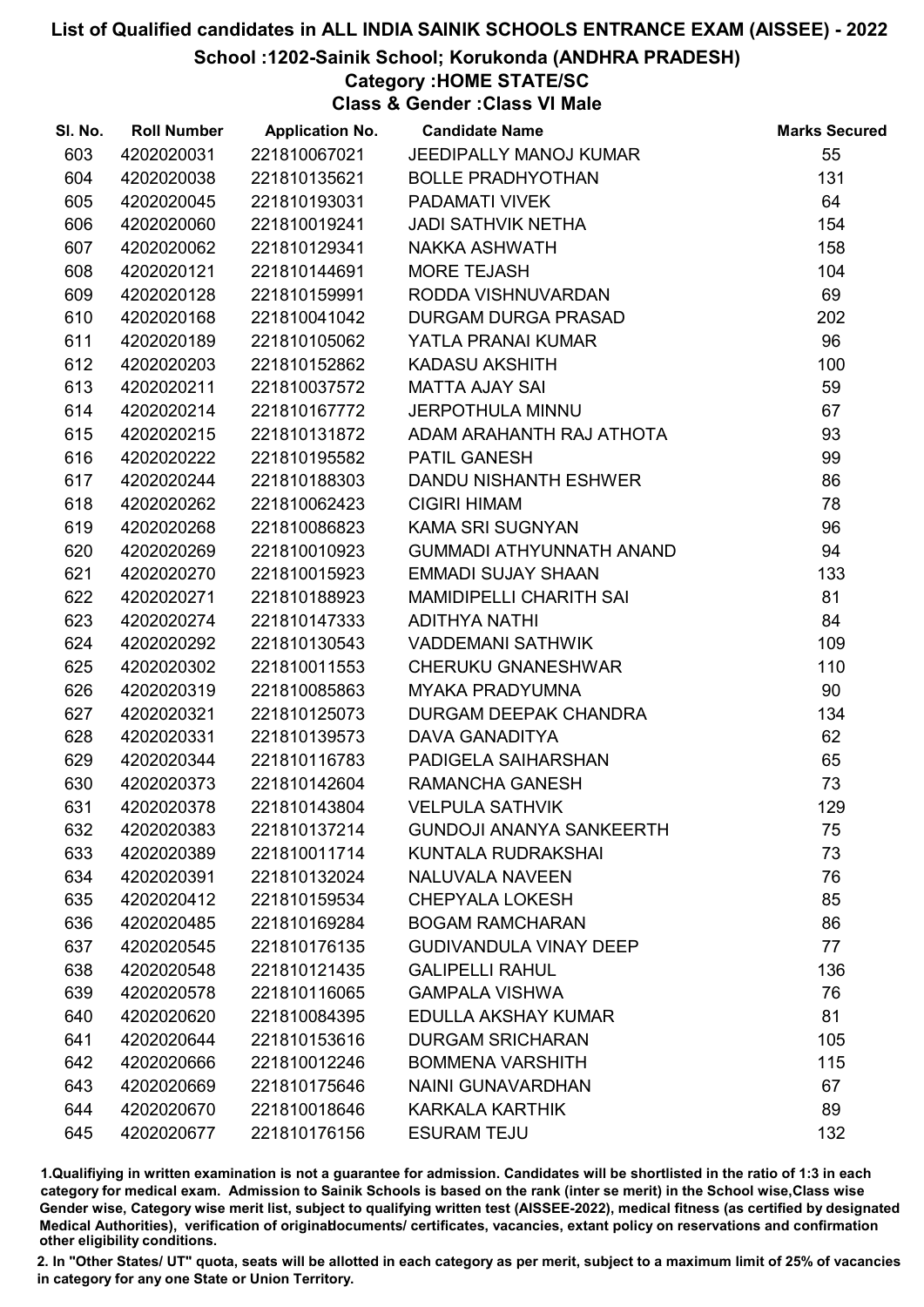School :1202-Sainik School; Korukonda (ANDHRA PRADESH)

# Category :HOME STATE/SC

Class & Gender :Class VI Male

| SI. No. | <b>Roll Number</b> | <b>Application No.</b> | <b>Candidate Name</b>        |           | <b>Marks Secured</b> |
|---------|--------------------|------------------------|------------------------------|-----------|----------------------|
| 646     | 4202020685         | 221810173266           | <b>BHUPALLI GOUTHAM</b>      |           | 101                  |
| 647     | 4202020706         | 221810179186           | AKKAPELLI KARTIKEYA          |           | 78                   |
| 648     | 4202020712         | 221810110886           | RONTALA ABHIRAM              |           | 76                   |
| 649     | 4202020746         | 221810128227           | <b>BAKI SRIKAR</b>           | <b>AR</b> | 84                   |
| 650     | 4202020780         | 221810172157           | <b>BOGAM KRISH</b>           | CG        | 73                   |
| 651     | 4202020789         | 221810194357           | KOMPELLI AKHILESH KUMAR      |           | 159                  |
| 652     | 4202020814         | 221810056187           | <b>EERLA VIVEK</b>           |           | 114                  |
| 653     | 4202020876         | 221810170528           | <b>KUNAMALLA NIHAL</b>       |           | 154                  |
| 654     | 4202020889         | 221810003538           | KODEPAKA VISHWAK             |           | 122                  |
| 655     | 4202020902         | 221810051848           | KALLEM ABHINAV SIDDARTHA     |           | 111                  |
| 656     | 4202020909         | 221810088058           | <b>MANKALI AKHIL SATHWIK</b> |           | 59                   |
| 657     | 4202020916         | 221810140758           | KAITHA RIA SHEKAR            |           | 99                   |
| 658     | 4202020926         | 221810109668           | <b>GONELA ABHINAV TEJ</b>    |           | 117                  |
| 659     | 4202020930         | 221810036868           | KALUVALA SAI HARSHITH        |           | 170                  |
| 660     | 4202020946         | 221810154488           | PASTHAM LUKA                 |           | 77                   |
| 661     | 4202020952         | 221810128788           | SINGARAPU VISHAL             |           | 80                   |
| 662     | 4202020962         | 221810163309           | <b>INDUR SHUSHANTH</b>       |           | 79                   |
| 663     | 4202020975         | 221810158619           | <b>CHILLA VISHNU</b>         |           | 91                   |
| 664     | 4202021004         | 221810112639           | <b>VELTURU ARYAN KARUNYA</b> |           | 77                   |
| 665     | 4202021015         | 221810010349           | <b>CHEVOORI SAMARPAN</b>     |           | 85                   |
| 666     | 4202021027         | 221810161159           | <b>BADA KANI KANISHIK</b>    |           | 89                   |
| 667     | 4202021041         | 221810166269           | <b>BUDIDHA RITHVIK</b>       |           | 205                  |
| 668     | 4202021066         | 221810132689           | RAYABARAPU HEMON             |           | 116                  |
| 669     | 4401030276         | 221810045213           | <b>MULA AGRAJ</b>            |           | 129                  |

1.Qualifiying in written examination is not a guarantee for admission. Candidates will be shortlisted in the ratio of 1:3 in each category for medical exam. Admission to Sainik Schools is based on the rank (inter se merit) in the School wise,Class wise Gender wise, Category wise merit list, subject to qualifying written test (AISSEE-2022), medical fitness (as certified by designated Medical Authorities), verification of originablocuments/ certificates, vacancies, extant policy on reservations and confirmation other eligibility conditions.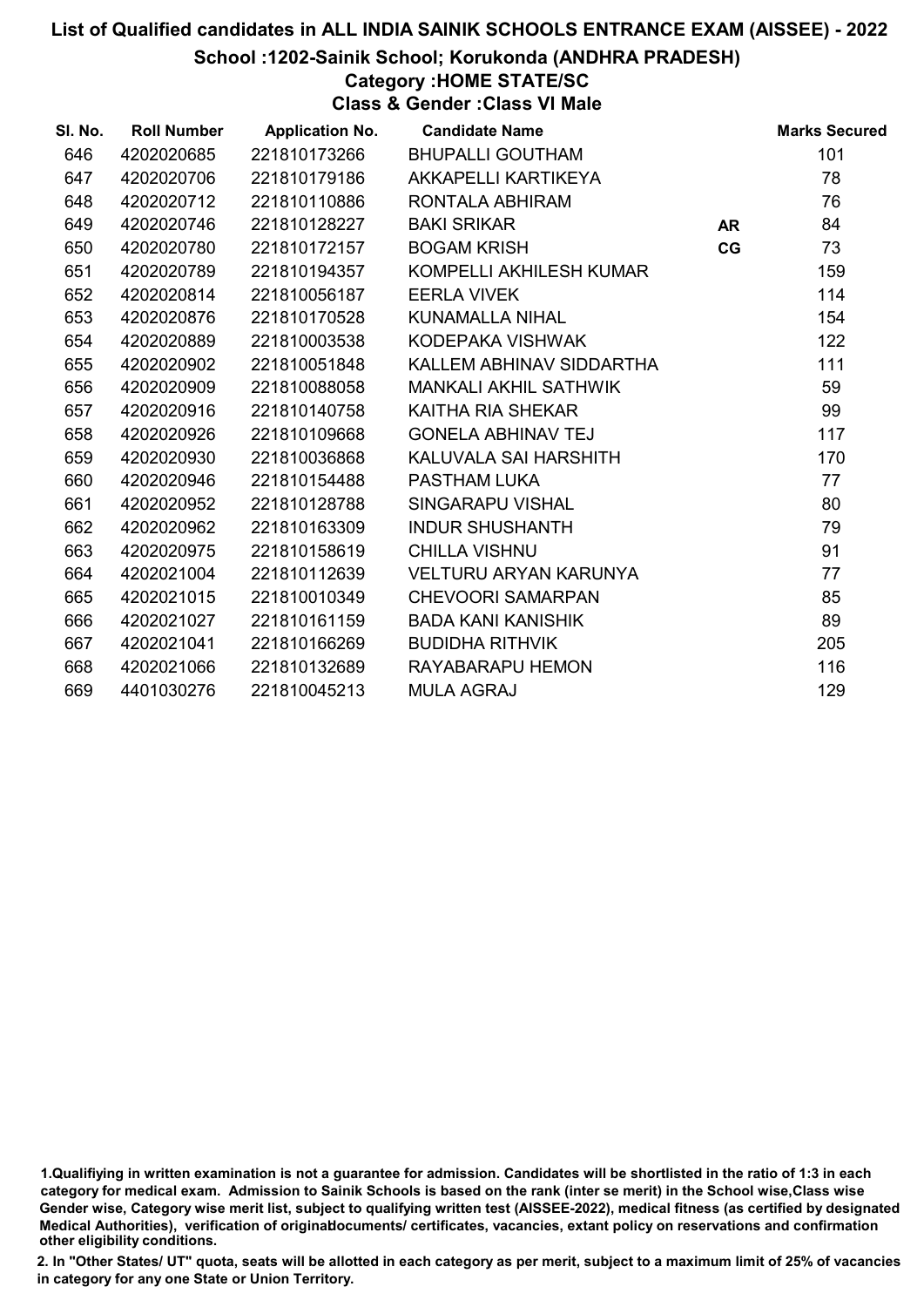School :1202-Sainik School; Korukonda (ANDHRA PRADESH)

# Category :HOME STATE/ST

Class & Gender :Class VI Male

| SI. No. | <b>Roll Number</b> | <b>Application No.</b> | <b>Candidate Name</b>             | <b>Marks Secured</b> |
|---------|--------------------|------------------------|-----------------------------------|----------------------|
| 670     | 1201010064         | 221810104448           | <b>B AJAY KUMAR NAIK</b>          | 84                   |
| 671     | 1201010255         | 221810072202           | <b>B. REDDY BHARGAV NAIK</b>      | 108                  |
| 672     | 1201020289         | 221810081048           | SAKE YASHWANTH KUMAR              | 103                  |
| 673     | 1202010040         | 221810083920           | ANGOTHU KALYAN                    | 196                  |
| 674     | 1202020120         | 221810009295           | <b>B. LALITH NAIK RATHOD</b>      | 114                  |
| 675     | 1202020153         | 221810190976           | MAHENDRA NAIK BHUKYA              | 95                   |
| 676     | 1202020189         | 221810034857           | KETHAVATH BHARGAV NAIK            | 56<br><b>AR</b>      |
| 677     | 1202020275         | 221810156349           | RAMAVATH JAI KARTHIK CHAND        | 91                   |
| 678     | 1203010047         | 221810013662           | <b>RAGULA NIKHILESH</b>           | 117                  |
| 679     | 1203020130         | 221810153174           | NALLABOTHULA SURYA THEJA          | 68                   |
| 680     | 1205010319         | 221810098280           | RAMAVATH BALAJI NAIK              | 119                  |
| 681     | 1205010423         | 221810041081           | <b>BHUKYA SRIVASTAV</b>           | 224                  |
| 682     | 1205010601         | 221810192753           | <b>S MUKESH NAIK</b>              | 141                  |
| 683     | 1205020054         | 221810145044           | <b>P.RAM CHARAN NAIK</b>          | 197                  |
| 684     | 1205020109         | 221810155005           | R MANI DEEP                       | 74                   |
| 685     | 1205020234         | 221810138536           | <b>M KARTHIK</b>                  | 107                  |
| 686     | 1207010002         | 221810158130           | KANDLAVATH SATISH NAIK            | 127                  |
| 687     | 1207020082         | 221810003255           | BAPATLA YASWANTH KUMAR            | 117                  |
| 688     | 1208010006         | 221810169061           | SUNNAM RAMAPPA DHORA              | 127                  |
| 689     | 1208010011         | 221810081913           | DHARAVATHU ROHITH NAYAK           | 112                  |
| 690     | 1208020133         | 221810156373           | PAYAM SRI HARSHA                  | 109                  |
| 691     | 1208020210         | 221810002774           | <b>BATCHELA KIYANS RAM</b>        | 75                   |
| 692     | 1208020261         | 221810003755           | <b>KURAM SAMUEL MORRIS</b>        | 151                  |
| 693     | 1208030141         | 221810138368           | PANDU ABHINAV                     | 75                   |
| 694     | 1208030203         | 221810121849           | KARAKA HARSHA VARDHAN             | 136                  |
| 695     | 1208030207         | 221810131859           | PAYAM MANVITH                     | 70                   |
| 696     | 1209010008         | 221810118890           | BIDDIKA HARSHAVARDHAN             | 137                  |
| 697     | 1209010118         | 221810113380           | <b>GEDALA DEVID KUMAR</b>         | 115                  |
| 698     | 1209020070         | 221810136373           | DUSURU NAGA SIVA RAMARAJU         | 76                   |
| 699     | 1209020179         | 221810137565           | <b>SETTI NIHAL</b>                | 95                   |
| 700     | 1209020263         | 221810088707           | <b>JARTHA PREMA SAGAR</b>         | 142                  |
| 701     | 1209020351         | 221810100078           | <b>PANGI PRASANTH</b>             | 87                   |
| 702     | 1210020263         | 221810145082           | <b>B SAI SREENIVAS NAIK</b>       | 163                  |
| 703     | 1210040260         | 221810031818           | P HITESH                          | 106                  |
| 704     | 1211010008         | 221810188112           | <b>BHUKYA CHARAN TEJ</b>          | 91                   |
| 705     | 1211010017         | 221810078164           | <b>BALLA PRASANNA KUMAR</b>       | $\mathbf 0$          |
| 706     | 1211010029         | 221810162476           | <b>BHUKYA MOKSHIT NAYAK</b>       | 50                   |
| 707     | 1211010046         | 221810147020           | <b>BARMAVATH CHANDRAHAS NAYAK</b> | 78                   |
| 708     | 1211010060         | 221810093820           | MEGAVATHU KUSHVANTH NAYAK         | 54                   |
| 709     | 1211010065         | 221810058030           | <b>BHUKYA SAIKRISHNA</b>          | 86                   |
| 710     | 1211010066         | 221810104130           | <b>BANAVATU MADAN NAYAK</b>       | 214                  |
| 711     | 1211010074         | 221810127040           | <b>SODE VARUN TEJ</b>             | 84                   |
| 712     | 1211010109         | 221810095890           | <b>RUDAVATH HARSH</b>             | 90                   |

1.Qualifiying in written examination is not a guarantee for admission. Candidates will be shortlisted in the ratio of 1:3 in each category for medical exam. Admission to Sainik Schools is based on the rank (inter se merit) in the School wise,Class wise Gender wise, Category wise merit list, subject to qualifying written test (AISSEE-2022), medical fitness (as certified by designated Medical Authorities), verification of originablocuments/ certificates, vacancies, extant policy on reservations and confirmation other eligibility conditions.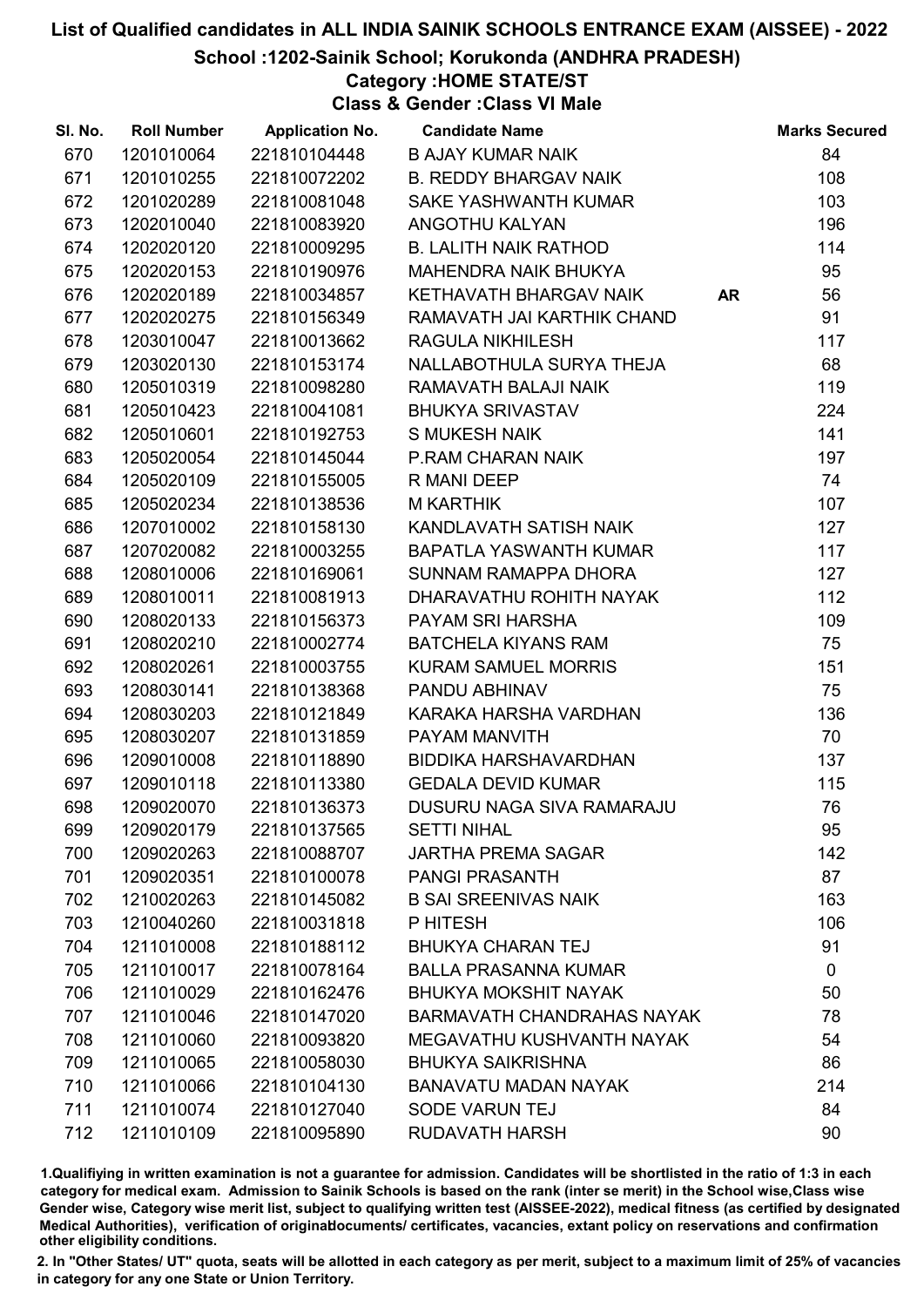School :1202-Sainik School; Korukonda (ANDHRA PRADESH)

# Category :HOME STATE/ST

Class & Gender :Class VI Male

| SI. No. | <b>Roll Number</b> | <b>Application No.</b> | <b>Candidate Name</b>         | <b>Marks Secured</b> |
|---------|--------------------|------------------------|-------------------------------|----------------------|
| 713     | 1211010113         | 221810018901           | <b>GARIKA SURYA TEJA</b>      | 92                   |
| 714     | 1211010221         | 221810026562           | BANOTH SHIVAMSH CHANDRA       | 96                   |
| 715     | 1211010226         | 221810084072           | DHARAVATU NAGA VENKATA SAI    | 173                  |
| 716     | 1211010274         | 221810083943           | <b>BANOTH UMESH CHANDRA</b>   | 84                   |
| 717     | 1211010284         | 221810100263           | <b>BHUKYA MAHESH BABU</b>     | 154                  |
| 718     | 1211010291         | 221810151373           | <b>BANOTHU SUCHETHAN</b>      | 93                   |
| 719     | 1211010300         | 221810155893           | BANAVATH MAHIDHAR NAYAK       | 89                   |
| 720     | 1211010318         | 221810116024           | MUNAVATH AKHIL NAYAK          | 75                   |
| 721     | 1211020021         | 221810031954           | BANAVATHU ANAND KUMAR         | 95                   |
| 722     | 1211020034         | 221810068474           | <b>MOGILI SAI SIDDHARDHA</b>  | 167                  |
| 723     | 1211020044         | 221810101684           | PONNA LEELAADITYA SAI         | 218                  |
| 724     | 1211020068         | 221810175215           | <b>AZMEERA SHARAN</b>         | 131                  |
| 725     | 1211020079         | 221810066625           | MANE HARSHA VARDHAN           | 65                   |
| 726     | 1211020095         | 221810018845           | HATKAR HEMANTH NAIK           | 137                  |
| 727     | 1211020109         | 221810057965           | <b>VALLANGI DINESH ROHAN</b>  | 90                   |
| 728     | 1211020113         | 221810047775           | <b>ESAM SHASHANK</b>          | 94                   |
| 729     | 1211020120         | 221810142585           | <b>GARIKA BALAJI</b>          | 82                   |
| 730     | 1211020121         | 221810096585           | PALTYA HARSHITH NAYAK         | 62                   |
| 731     | 1211020177         | 221810020866           | <b>VADITHE RAJESH NAIK</b>    | 137                  |
| 732     | 1211020185         | 221810156976           | YERRANAGULA DHARUN TEJ        | 92                   |
| 733     | 1211020187         | 221810146486           | BARMAVATH AVINASH NAYAK       | 83                   |
| 734     | 1211020189         | 221810132986           | DHARAVATHU NIPUN              | 93                   |
| 735     | 1211020202         | 221810164517           | <b>BANAVATHU SRAVANTH</b>     | 83                   |
| 736     | 1211020208         | 221810155527           | BOJJAGANI VARUN SANJAY        | 95                   |
| 737     | 1211020218         | 221810163347           | <b>VASANTHA THANUSH</b>       | 107                  |
| 738     | 1211020239         | 221810162677           | <b>BANOTH ANANTH</b>          | 123                  |
| 739     | 1211020273         | 221810133828           | MOGILI JYOTHI SHIVA SMARAN    | 138                  |
| 740     | 1211020301         | 221810042078           | DHARAVATHU PARDHIV NAYAK      | 107                  |
| 741     | 1211020302         | 221810195478           | <b>BANOTH HARRSHA BHAVAN</b>  | 83                   |
| 742     | 1211020316         | 221810119198           | ABHIROOP SAI RUPAAVATH        | 125                  |
| 743     | 1211020318         | 221810196498           | <b>BUDDULA LALITHADITHYA</b>  | 77                   |
| 744     | 1211020371         | 221810107249           | PAYAM RISWANTH SAI TEJA       | 110                  |
| 745     | 1212010029         | 221810155874           | KUDA ABHINAV                  | 129                  |
| 746     | 1212020048         | 221810020120           | POTHURAJU MUKESH              | 88                   |
| 747     | 1212020214         | 221810149911           | <b>GAZZELA RUTHVIK SAI</b>    | 20                   |
| 748     | 1212020234         | 221810093131           | KIMUDU PAVAN VENKAT KARTHIK   | 202                  |
| 749     | 1212020257         | 221810103341           | <b>GULLELI RAMPRASAD</b>      | 88                   |
| 750     | 1212020280         | 221810021351           | LOCHELA AKIL ESWARA KAMAL     | 59                   |
| 751     | 1212020288         | 221810158851           | SEERAPU CHERITH HASHAN RAJU   | 82                   |
| 752     | 1212020301         | 221810175361           | <b>VAMMAPALLI SATYA VINAY</b> | 50                   |
| 753     | 1212020339         | 221810140281           | <b>MARUVADA LOKESH</b>        | 89                   |
| 754     | 1212020352         | 221810047681           | KILLO PAVANA SAI CHARAN TEJ   | 114                  |
| 755     | 1212020355         | 221810158781           | KODINGI MITHIL VARDHAN        | 83                   |

1.Qualifiying in written examination is not a guarantee for admission. Candidates will be shortlisted in the ratio of 1:3 in each category for medical exam. Admission to Sainik Schools is based on the rank (inter se merit) in the School wise,Class wise Gender wise, Category wise merit list, subject to qualifying written test (AISSEE-2022), medical fitness (as certified by designated Medical Authorities), verification of originablocuments/ certificates, vacancies, extant policy on reservations and confirmation other eligibility conditions.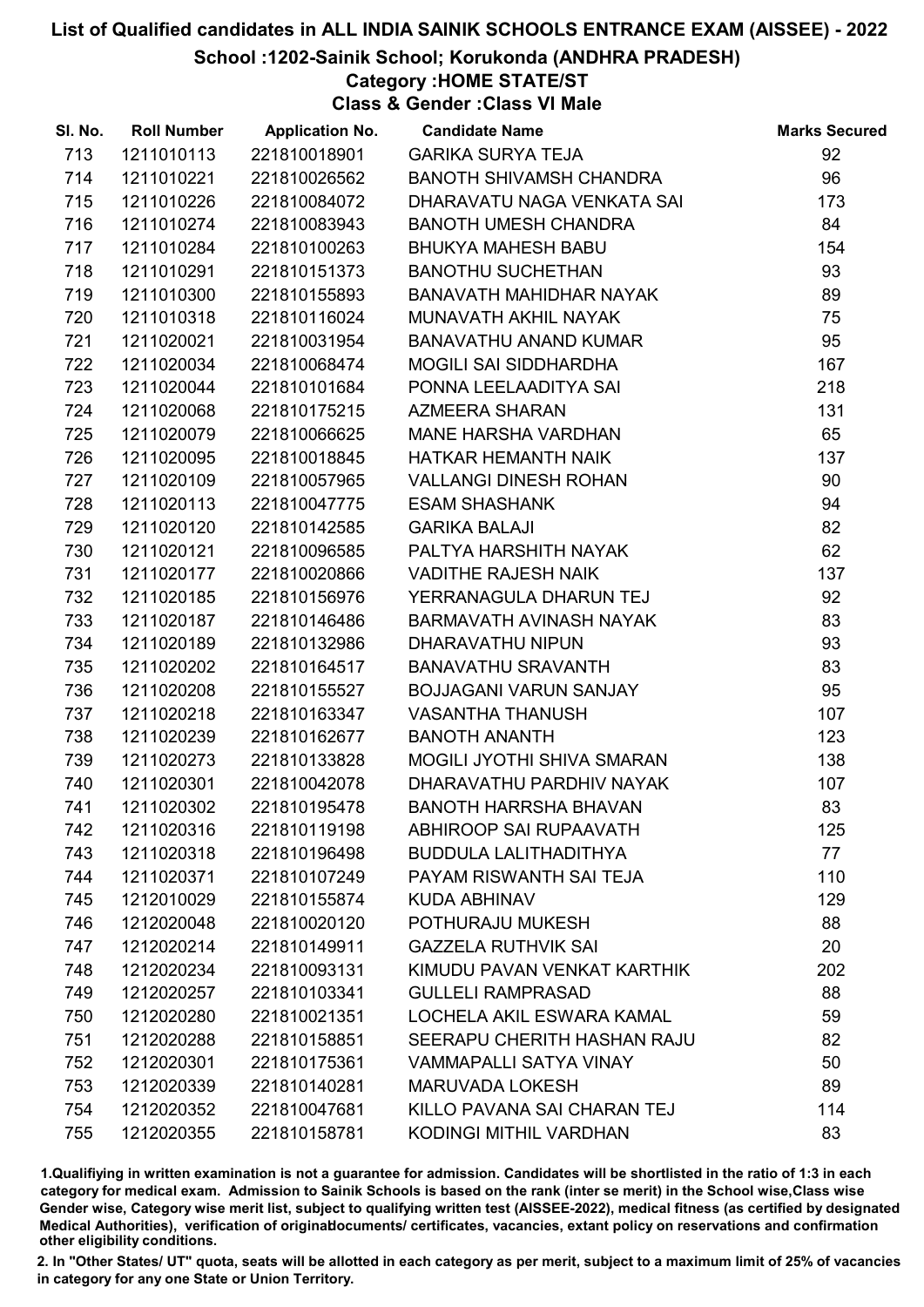School :1202-Sainik School; Korukonda (ANDHRA PRADESH)

# Category :HOME STATE/ST

Class & Gender :Class VI Male

| SI. No. | <b>Roll Number</b> | <b>Application No.</b> | <b>Candidate Name</b>          | <b>Marks Secured</b> |
|---------|--------------------|------------------------|--------------------------------|----------------------|
| 756     | 1212020383         | 221810098602           | GADUTHURI MUKESH VARDHAN       | 68                   |
| 757     | 1212020390         | 221810129012           | POIBA LIKITH                   | 87                   |
| 758     | 1212020415         | 221810093822           | <b>KORRA SAI KUMAR</b>         | 99                   |
| 759     | 1212020441         | 221810146142           | SUKURU SANJAY TEJA             | 86                   |
| 760     | 1212020442         | 221810177142           | <b>JADHAV VIVEK NAIK</b>       | 143                  |
| 761     | 1212030074         | 221810126973           | <b>BANOTHU ABHILASH VARUN</b>  | 84                   |
| 762     | 1212030152         | 221810075124           | <b>KUDA MOHIT ESWAR</b>        | 109                  |
| 763     | 1212030156         | 221810159324           | <b>KORRA SRAVAN</b>            | 36                   |
| 764     | 1212030257         | 221810094874           | ANTIPARTHI ASHISH ELWIN        | 91                   |
| 765     | 1212030298         | 221810175105           | <b>GOLLORI DEVARAJ</b>         | 78                   |
| 766     | 1212030312         | 221810000905           | BANAVATHU PRUDVI NATH NAYAK    | 47                   |
| 767     | 1212030339         | 221810096125           | <b>MATAM VISWA SIDDHARDHA</b>  | 53                   |
| 768     | 1212030384         | 221810042245           | BONDA GOWTHI NANDAN PRANAY     | 219                  |
| 769     | 1212030407         | 221810140555           | <b>CHETTI AKSHAY KUMAR</b>     | 99                   |
| 770     | 1212030416         | 221810144855           | KIMUDU JAYENDRA SAI KUMAR      | 90                   |
| 771     | 1212040049         | 221810101126           | <b>ARIKA VIVEK</b>             | 81                   |
| 772     | 1212040138         | 221810021366           | KIMUDULOKESH RAVI VARMA        | 135                  |
| 773     | 1212040157         | 221810002676           | PANGI H V KAUSHIK              | 123                  |
| 774     | 1212040163         | 221810032876           | VANTHALA JNANA STYA VARA       | 100                  |
| 775     | 1212040214         | 221810079307           | KILLO HARI TEJA                | 74                   |
| 776     | 1212040220         | 221810150707           | JARSINGI GOWTHAM MEENAN        | 93                   |
| 777     | 1212040271         | 221810046727           | <b>GEMMELI VIVEK VARDHAN</b>   | 90                   |
| 778     | 1212040278         | 221810194137           | <b>TOKURU SHYAM KUMAR</b>      | 76                   |
| 779     | 1212040287         | 221810132537           | MAJJI KISHOR SURYA PRAKASH     | 92                   |
| 780     | 1212040341         | 221810110367           | REDDI BHANUTEJA                | 83                   |
| 781     | 1212050027         | 221810094128           | VANTHINIBA NAVATEJ             | 82                   |
| 782     | 1212050161         | 221810174388           | PANGI JAHEERPAL                | 78                   |
| 783     | 1212050229         | 221810062329           | LABUDUBARIKI PRATHIK           | 130                  |
| 784     | 1212050306         | 221810099369           | OLUGU PRADEEP CHANDU           | 95                   |
| 785     | 1213010029         | 221810186133           | <b>PATASI PRAVEEN KUMAR</b>    | 143                  |
| 786     | 1213010115         | 221810169610           | <b>VANJARAPU MANI KEERTHAN</b> | 104                  |
| 787     | 1213010237         | 221810145801           | KONDAGORRI LASYAK              | 114                  |
| 788     | 1213020006         | 221810157311           | YEDLA JEEVANKUMAR              | 136                  |
| 789     | 1213020091         | 221810031971           | <b>KILLO SURI</b>              | 58                   |
| 790     | 1213020120         | 221810030102           | MUTAKA VAISHNAV SAI TEJ        | 172                  |
| 791     | 1213020200         | 221810073362           | RAMAVATH KARTHIKESWAR          | 192                  |
| 792     | 1213020275         | 221810032223           | NIKKULA GOWTHAM SIDDARDHA      | 75                   |
| 793     | 1213030004         | 221810092093           | <b>VICKY SINGH CHATRIYA</b>    | 202                  |
| 794     | 1213030147         | 221810041994           | PASUPU BHARANY BHARADWAZ       | 98                   |
| 795     | 1213030158         | 221810057905           | <b>CHETTI ABHISHEK</b>         | 96                   |
| 796     | 1213050196         | 221810058959           | <b>BIDDA VAMSI KRISHNA SAI</b> | 149                  |
| 797     | 1213050204         | 221810081769           | <b>SUKURU PRAVEEN KUMAR</b>    | 94                   |
| 798     | 1213050211         | 221810185179           | LAVUDIJANNI RAHUL              | 99                   |

1.Qualifiying in written examination is not a guarantee for admission. Candidates will be shortlisted in the ratio of 1:3 in each category for medical exam. Admission to Sainik Schools is based on the rank (inter se merit) in the School wise,Class wise Gender wise, Category wise merit list, subject to qualifying written test (AISSEE-2022), medical fitness (as certified by designated Medical Authorities), verification of originablocuments/ certificates, vacancies, extant policy on reservations and confirmation other eligibility conditions.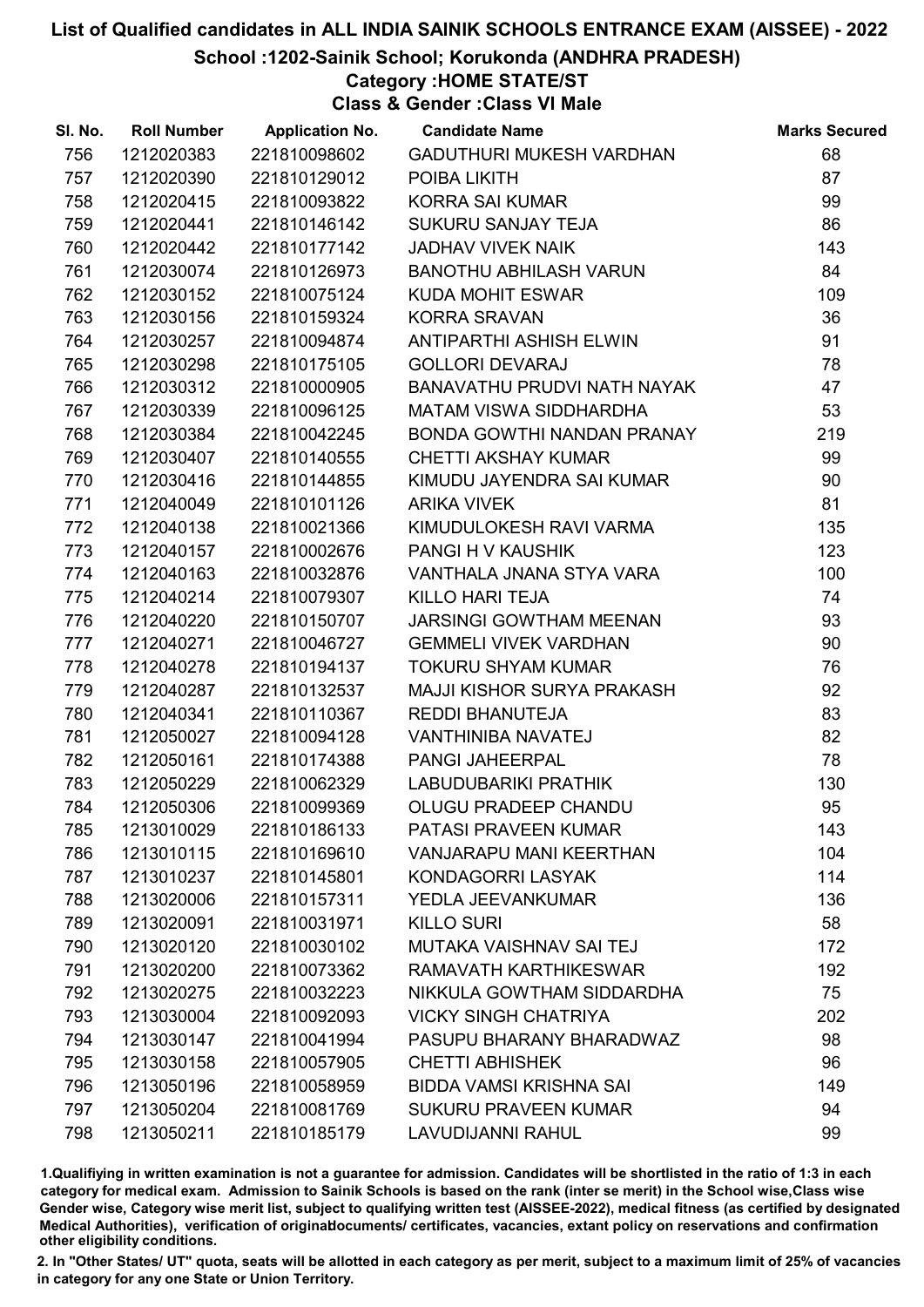School :1202-Sainik School; Korukonda (ANDHRA PRADESH)

# Category :HOME STATE/ST

Class & Gender :Class VI Male

| SI. No. | <b>Roll Number</b> | <b>Application No.</b> | <b>Candidate Name</b>            |           | <b>Marks Secured</b> |
|---------|--------------------|------------------------|----------------------------------|-----------|----------------------|
| 799     | 2001020101         | 221810147982           | <b>GUGULOTHU</b>                 |           | 109                  |
| 800     | 3105010074         | 221810095661           | EASHAN LAKSHMAN AJMEERA          |           | 60                   |
| 801     | 3105020263         | 221810086278           | RATHOD MANIKANTA NAIK            |           | 228                  |
| 802     | 3607010034         | 221810092590           | <b>JATOTHU MOULIK RAM</b>        |           | 126                  |
| 803     | 4102020028         | 221810070560           | <b>JAIDEEP GUGULOTHU</b>         |           | 120                  |
| 804     | 4104010134         | 221810007857           | <b>LAKAVATH PRADYUN</b>          |           | 186                  |
| 805     | 4201020001         | 221810127100           | <b>BANAVATH RAM KRISHNA</b>      |           | 120                  |
| 806     | 4201020005         | 221810162210           | RAMAVATH GANI ARAVIND NAIK       |           | 76                   |
| 807     | 4201020021         | 221810015111           | <b>JARUPULA HEMANTH</b>          |           | 106                  |
| 808     | 4201020025         | 221810099521           | <b>MERAVATH ASHOK</b>            |           | 169                  |
| 809     | 4201020052         | 221810101593           | <b>MERAVATH SRI SAI</b>          |           | 208                  |
| 810     | 4201020064         | 221810089694           | SAPAVAT DATHU                    |           | 98                   |
| 811     | 4201020066         | 221810127615           | <b>KORRA VITHESH</b>             |           | 107                  |
| 812     | 4201020068         | 221810139435           | NENAVATH PARASURAM               |           | 93                   |
| 813     | 4201020082         | 221810126356           | <b>BHUKYA RITHVIK</b>            |           | 81                   |
| 814     | 4201020083         | 221810138556           | ANGOTHU GANDHI                   |           | 142                  |
| 815     | 4201020099         | 221810055587           | <b>BANOTH DEEPAK</b>             |           | 85                   |
| 816     | 4201020106         | 221810103828           | <b>GUGULOTHU KODANDARAM</b>      |           | 83                   |
| 817     | 4201020116         | 221810126568           | <b>MERAVTH SAI KUMAR</b>         |           | 112                  |
| 818     | 4201020117         | 221810113488           | ANGOTHU SRIKANTH                 |           | 105                  |
| 819     | 4201020156         | 221810163600           | KURSAM SASHI VARDHAN             |           | 84                   |
| 820     | 4201020186         | 221810116310           | <b>KETHAVATH SIDDU</b>           |           | 73                   |
| 821     | 4201020264         | 221810000230           | <b>BANOTH JOHNSON NAIK</b>       |           | 9                    |
| 822     | 4201020278         | 221810095530           | <b>RATHOD ROSHAN</b>             |           | 91                   |
| 823     | 4201020311         | 221810176540           | LUNAVATH SRIKAR                  | <b>AR</b> | 152                  |
| 824     | 4201020334         | 221810098250           | <b>VIKRANTH CHOUHAN MUDAVATH</b> |           | 102                  |
| 825     | 4201020342         | 221810075450           | <b>LAKAVATH SATHVIK</b>          |           | 187                  |
| 826     | 4201020355         | 221810055850           | Y KARTHIK                        |           | 96                   |
| 827     | 4201020378         | 221810160560           | <b>BANOTHU VISHWA TEJA</b>       |           | 95                   |
| 828     | 4201020394         | 221810142270           | <b>BANOTH THARUN SANDESH</b>     |           | 118                  |
| 829     | 4201020400         | 221810161370           | <b>MUDAVATH RANJITH</b>          |           | 129                  |
| 830     | 4201020438         | 221810178970           | <b>MANUPATI ABHINAV</b>          |           | 101                  |
| 831     | 4201030004         | 221810129480           | <b>DEVARAYA SRUTIC</b>           |           | 91                   |
| 832     | 4201030018         | 221810060980           | <b>BHUKYA LOKESH</b>             |           | 135                  |
| 833     | 4201030023         | 221810179980           | <b>SABAVAT KARTHIK</b>           |           | 89                   |
| 834     | 4201030117         | 221810160611           | <b>GUGULOTH BHARATH KUMAR</b>    |           | 76                   |
| 835     | 4201030120         | 221810160811           | <b>MUDAVATH RAGHURAM</b>         |           | 74                   |
| 836     | 4201030159         | 221810082031           | <b>JADAV NAITHIK SINGH</b>       |           | 72                   |
| 837     | 4201030206         | 221810129641           | MR MUDAVATH HIMAKESH             |           | 83                   |
| 838     | 4201030237         | 221810143351           | DHARAVATH MANITEJA               |           | 91                   |
| 839     | 4201030243         | 221810142551           | <b>ESLAVATH MADHU</b>            |           | 105                  |
| 840     | 4201030282         | 221810143561           | DHARAMSOTH RAM PRASAD            |           | 78                   |
| 841     | 4201030301         | 221810126071           | DESHAVATH UTTEJ NAYAK            |           | 90                   |

1.Qualifiying in written examination is not a guarantee for admission. Candidates will be shortlisted in the ratio of 1:3 in each category for medical exam. Admission to Sainik Schools is based on the rank (inter se merit) in the School wise,Class wise Gender wise, Category wise merit list, subject to qualifying written test (AISSEE-2022), medical fitness (as certified by designated Medical Authorities), verification of originablocuments/ certificates, vacancies, extant policy on reservations and confirmation other eligibility conditions.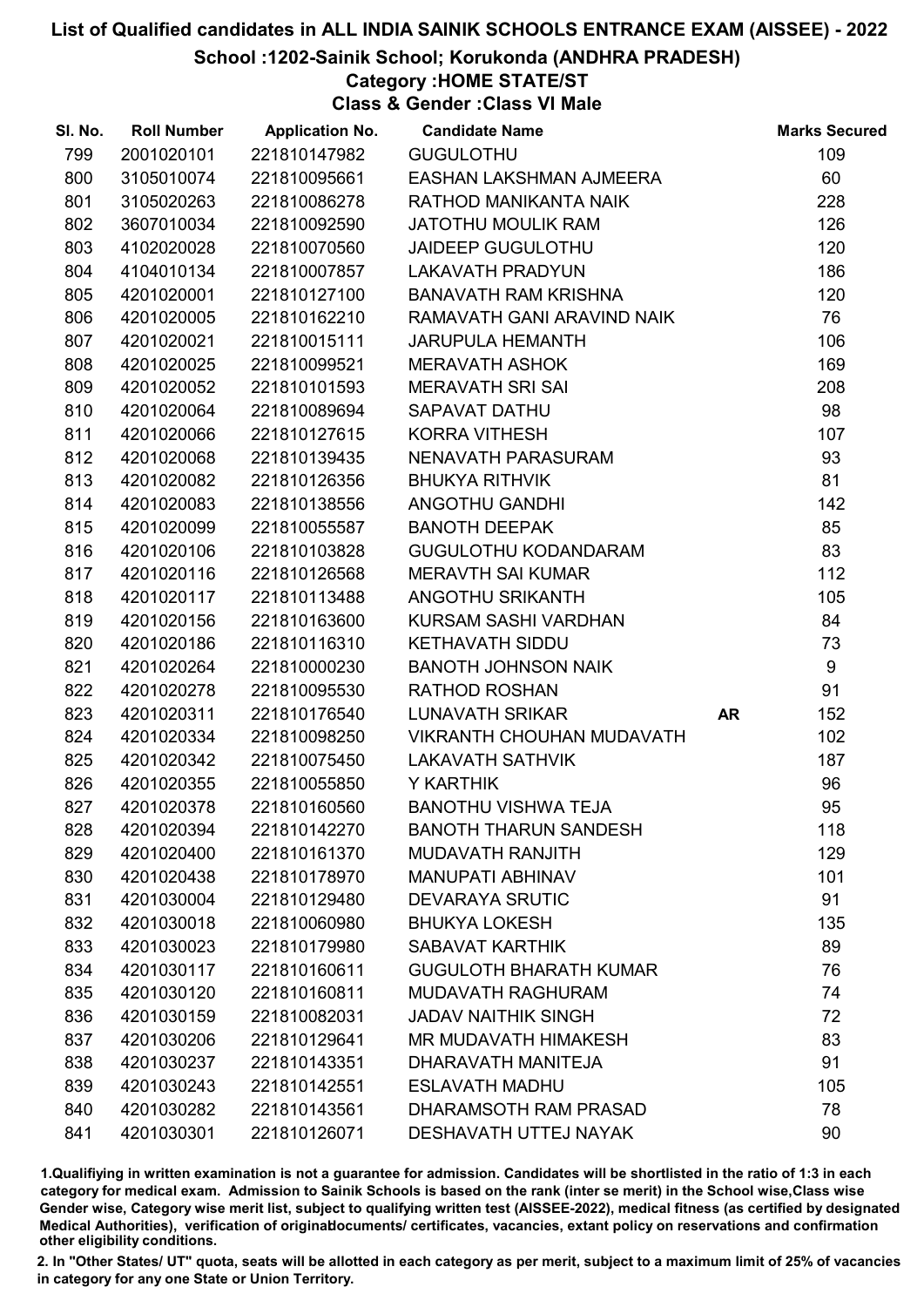School :1202-Sainik School; Korukonda (ANDHRA PRADESH)

## Category :HOME STATE/ST

Class & Gender :Class VI Male

| SI. No. | <b>Roll Number</b> | <b>Application No.</b> | <b>Candidate Name</b>          |           | <b>Marks Secured</b> |
|---------|--------------------|------------------------|--------------------------------|-----------|----------------------|
| 842     | 4201030325         | 221810180871           | DARAVATH ABHISHEK JADAV        |           | 100                  |
| 843     | 4201030335         | 221810078081           | KORRA AKSHITH NAIK             |           | 170                  |
| 844     | 4201030365         | 221810157191           | DHARAVATH NIKHIL               |           | 84                   |
| 845     | 4201030397         | 221810063002           | <b>S ESHWAR</b>                |           | 130                  |
| 846     | 4201030418         | 221810115702           | <b>MALOTHU VARUN TEJA</b>      |           | 106                  |
| 847     | 4201030445         | 221810135312           | DARAVATH NAVANEETH             |           | 76                   |
| 848     | 4201030484         | 221810086122           | <b>MOODU PRANEETH</b>          |           | 112                  |
| 849     | 4201030507         | 221810172032           | <b>ANGOTH VAMSHI</b>           |           | 90                   |
| 850     | 4201030516         | 221810125232           | KORRA RAMAKRISHNA              |           | 148                  |
| 851     | 4201030550         | 221810061042           | <b>VADITHYA RAM PRASAD</b>     |           | 117                  |
| 852     | 4201030585         | 221810129942           | RAMAVATH SUHAS CHANDRA         |           | 175                  |
| 853     | 4201030597         | 221810197552           | MUDAVATH RAMVILAS NAIK         |           | 101                  |
| 854     | 4201030608         | 221810054852           | <b>GUGULOTHU GAGAN TEJ</b>     |           | 167                  |
| 855     | 4201030613         | 221810177062           | VATTAM VASHISTA CHANDRA        |           | 107                  |
| 856     | 4201030651         | 221810125072           | RATHLAVATH SREEKHAR LALITH     |           | 118                  |
| 857     | 4201030659         | 221810078272           | SABHAVATH SRIRAM               |           | 185                  |
| 858     | 4201030662         | 221810098372           | AZMEERA VARUNPANDYAN           |           | 64                   |
| 859     | 4201030673         | 221810104772           | <b>BANAVATH LAKSHITH</b>       |           | 80                   |
| 860     | 4201030674         | 221810094772           | KETHAVATH BHAVEEN RATHOD       |           | 261                  |
| 861     | 4201030696         | 221810167282           | ANGOTHU JAYANTH                |           | 124                  |
| 862     | 4201030738         | 221810164392           | <b>BOOKYA UMESH KARTHI</b>     |           | 76                   |
| 863     | 4201040015         | 221810105603           | SABAVATH CHARAN                | CG        | 76                   |
| 864     | 4201040026         | 221810121903           | PRUTHVEE RAJ CHOWHAN           |           | 228                  |
| 865     | 4201040030         | 221810088113           | K REVANTH NAYAK CHOWHAN        |           | 172                  |
| 866     | 4201040061         | 221810147023           | NENAVATH ADARSH                |           | 111                  |
| 867     | 4201040076         | 221810103623           | <b>BANOTHU GOUTHAM</b>         |           | 138                  |
| 868     | 4201040081         | 221810158823           | DEVARAYA CHARAN DEEP           |           | 79                   |
| 869     | 4201040121         | 221810026933           | Y.VIGNESH                      |           | 86                   |
| 870     | 4201040146         | 221810003843           | R ABHIRAM                      |           | 96                   |
| 871     | 4201040224         | 221810033373           | <b>BANOTH YOGESH</b>           |           | 45                   |
| 872     | 4201040232         | 221810095473           | <b>BHUKYA TEJA</b>             | <b>AR</b> | 84                   |
| 873     | 4201040238         | 221810014673           | <b>BANOTH SHANJITH</b>         |           | 111                  |
| 874     | 4201040249         | 221810142873           | <b>BHUKYA AKASH</b>            |           | 122                  |
| 875     | 4201040256         | 221810053083           | DHEERAVATH SUSHANTH NAIK       |           | 70                   |
| 876     | 4201040269         | 221810109683           | CHAVAN BHUVAN SHANKAR SINGH    |           | 95                   |
| 877     | 4201040274         | 221810129783           | <b>KARAMTHOD REVANTH NAYAK</b> |           | 64                   |
| 878     | 4201040307         | 221810172893           | <b>BHUKYA SAIDULU</b>          |           | 74                   |
| 879     | 4201040314         | 221810136993           | <b>MALOTH CHETHAN</b>          |           | 84                   |
| 880     | 4201040326         | 221810154504           | KATRAVATH AKASH LAXMAN         |           | 55                   |
| 881     | 4201040350         | 221810109014           | <b>GUGULOTH AKASH</b>          |           | 120                  |
| 882     | 4201040353         | 221810189114           | ROHITH RAMAVATH                |           | 92                   |
| 883     | 4201040381         | 221810089714           | <b>J HARICHARAN NAIK</b>       |           | 135                  |
| 884     | 4201040401         | 221810131524           | <b>BANOTHU SAI KUMAR</b>       |           | 102                  |

1.Qualifiying in written examination is not a guarantee for admission. Candidates will be shortlisted in the ratio of 1:3 in each category for medical exam. Admission to Sainik Schools is based on the rank (inter se merit) in the School wise,Class wise Gender wise, Category wise merit list, subject to qualifying written test (AISSEE-2022), medical fitness (as certified by designated Medical Authorities), verification of originablocuments/ certificates, vacancies, extant policy on reservations and confirmation other eligibility conditions.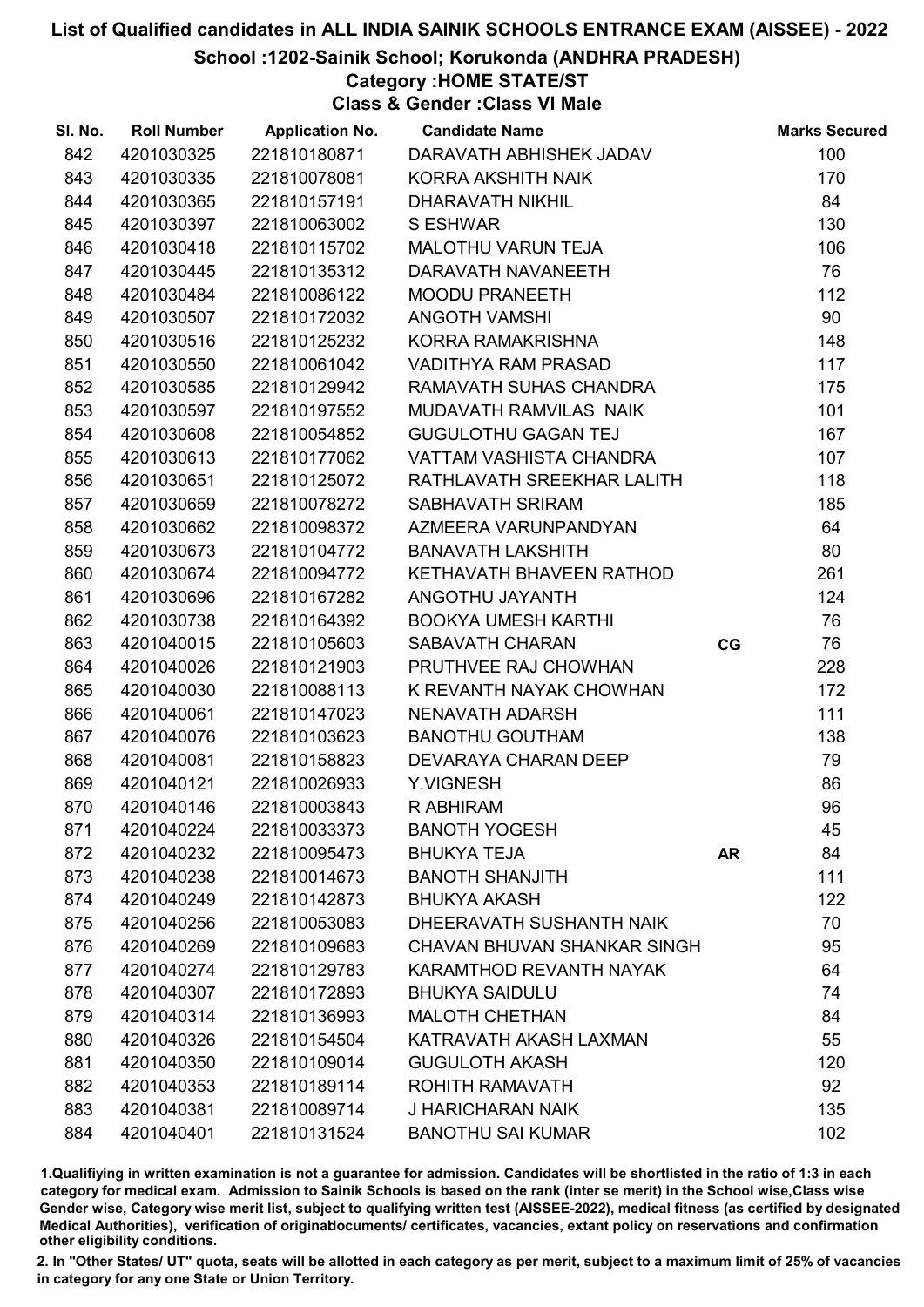School :1202-Sainik School; Korukonda (ANDHRA PRADESH)

## Category :HOME STATE/ST

Class & Gender :Class VI Male

| SI. No. | <b>Roll Number</b> | <b>Application No.</b> | <b>Candidate Name</b>              |           | <b>Marks Secured</b> |
|---------|--------------------|------------------------|------------------------------------|-----------|----------------------|
| 885     | 4201040409         | 221810059624           | CHETHAN RATHOD RAMAVATH            |           | 96                   |
| 886     | 4201040427         | 221810013334           | <b>DESAVATH MANOJ NAIK</b>         |           | 161                  |
| 887     | 4201040432         | 221810066534           | <b>GUGULOTH VINESH TEJA</b>        |           | 94                   |
| 888     | 4201040452         | 221810142244           | <b>DHARAVATH AKHIL</b>             |           | 87                   |
| 889     | 4201040455         | 221810067244           | ALLURI KAUSHIK KUMAR               |           | 99                   |
| 890     | 4201040459         | 221810193344           | <b>J GAGAN NATH NAIK</b>           |           | 86                   |
| 891     | 4201040475         | 221810088844           | <b>GUGULOTHU BHAGAVAN</b>          |           | 100                  |
| 892     | 4201040479         | 221810141054           | <b>BANAVATH CHARAN</b>             | <b>AR</b> | 95                   |
| 893     | 4201040490         | 221810197354           | <b>VANKUDOTH KARTHIK KUMAR</b>     |           | 95                   |
| 894     | 4201040544         | 221810182074           | <b>BADAVATH RAM CHANDER</b>        |           | 56                   |
| 895     | 4201040560         | 221810034474           | DHANAVATH RUTHVIKRAM               |           | 93                   |
| 896     | 4201040565         | 221810143574           | <b>VANKUDOTH LAVANITH</b>          |           | 73                   |
| 897     | 4201040567         | 221810150674           | DHEERAVATH LIKHITH NAIK            |           | 86                   |
| 898     | 4201040579         | 221810175084           | <b>LAVUDYA HITESH</b>              |           | 94                   |
| 899     | 4201040600         | 221810163584           | <b>BODA ESHWAR</b>                 |           | 85                   |
| 900     | 4201040602         | 221810143684           | <b>GUGULOTHU VARUN TEJ</b>         |           | 91                   |
| 901     | 4201040631         | 221810129694           | SABAVATH ROHITH                    |           | 220                  |
| 902     | 4201040656         | 221810106305           | AZMEERA LEELAMANOHAR               |           | 106                  |
| 903     | 4201040658         | 221810130405           | PADYA VARSHITHA                    |           | 90                   |
| 904     | 4201040660         | 221810086405           | N SAI RAM HARI PRASAD              |           | 146                  |
| 905     | 4201040663         | 221810147505           | BANAVATH ABHINAV TEJA              |           | 98                   |
| 906     | 4201040675         | 221810128905           | DHARAVATH SAICHETAN                |           | 127                  |
| 907     | 4201040685         | 221810196215           | <b>KORRA SAI RAM</b>               |           | 50                   |
| 908     | 4201050011         | 221810047325           | <b>GUGULOTH JAI CHANDAR</b>        |           | 134                  |
| 909     | 4201050018         | 221810185425           | <b>GUGULOTHU SIDDU</b>             |           | 93                   |
| 910     | 4201050026         | 221810132725           | MUDAVATH RAMESH NAIK               |           | 87                   |
| 911     | 4201050062         | 221810189045           | <b>DHOLVAN ROHAN</b>               |           | 155                  |
| 912     | 4201050076         | 221810076645           | LAVUDYA NISHANTH                   |           | 96                   |
| 913     | 4201050081         | 221810194745           | PATHLAVATH MANJUNATH               |           | 135                  |
| 914     | 4201050133         | 221810143165           | <b>BANAVATH NANDHU</b>             | <b>AR</b> | 91                   |
| 915     | 4201050144         | 221810158565           | <b>MUNAVATH PRAVEEN</b>            |           | 114                  |
| 916     | 4201050200         | 221810163385           | <b>VANKUDOTHU CHARAN NAIK</b>      |           | 77                   |
| 917     | 4201050209         | 221810173685           | PUNEM DHEERAJ                      |           | 160                  |
| 918     | 4201050224         | 221810146095           | <b>AMGOTHU NISHANTH</b>            |           | 84                   |
| 919     | 4201050295         | 221810133016           | <b>KELOTHU LIKHITH</b>             |           | 200                  |
| 920     | 4201050322         | 221810062026           | DHANAVATH VISHNU VARDAN            |           | 83                   |
| 921     | 4201050375         | 221810114336           | VALUVAI HARIHARA PRASAD            |           | 102                  |
| 922     | 4201050405         | 221810195246           | <b>BANOTH RAJASHEKAR</b>           |           | 64                   |
| 923     | 4201050406         | 221810010346           | SAPAVAT LALITH KUMAR NAIK          |           | 166                  |
| 924     | 4201050421         | 221810163746           | NENAVATH HITESH NAIK               |           | 80                   |
| 925     | 4201050429         | 221810108056           | <b>MUDU KOUSHIK CHOWHAN</b>        |           | 95                   |
| 926     | 4201050438         | 221810061356           | VADITHYA KRISHNA PRASAD            |           | 181                  |
| 927     | 4201050449         | 221810115656           | <b>JATAVATH JIGNESH SRI BANSAL</b> |           | 136                  |

1.Qualifiying in written examination is not a guarantee for admission. Candidates will be shortlisted in the ratio of 1:3 in each category for medical exam. Admission to Sainik Schools is based on the rank (inter se merit) in the School wise,Class wise Gender wise, Category wise merit list, subject to qualifying written test (AISSEE-2022), medical fitness (as certified by designated Medical Authorities), verification of originablocuments/ certificates, vacancies, extant policy on reservations and confirmation other eligibility conditions.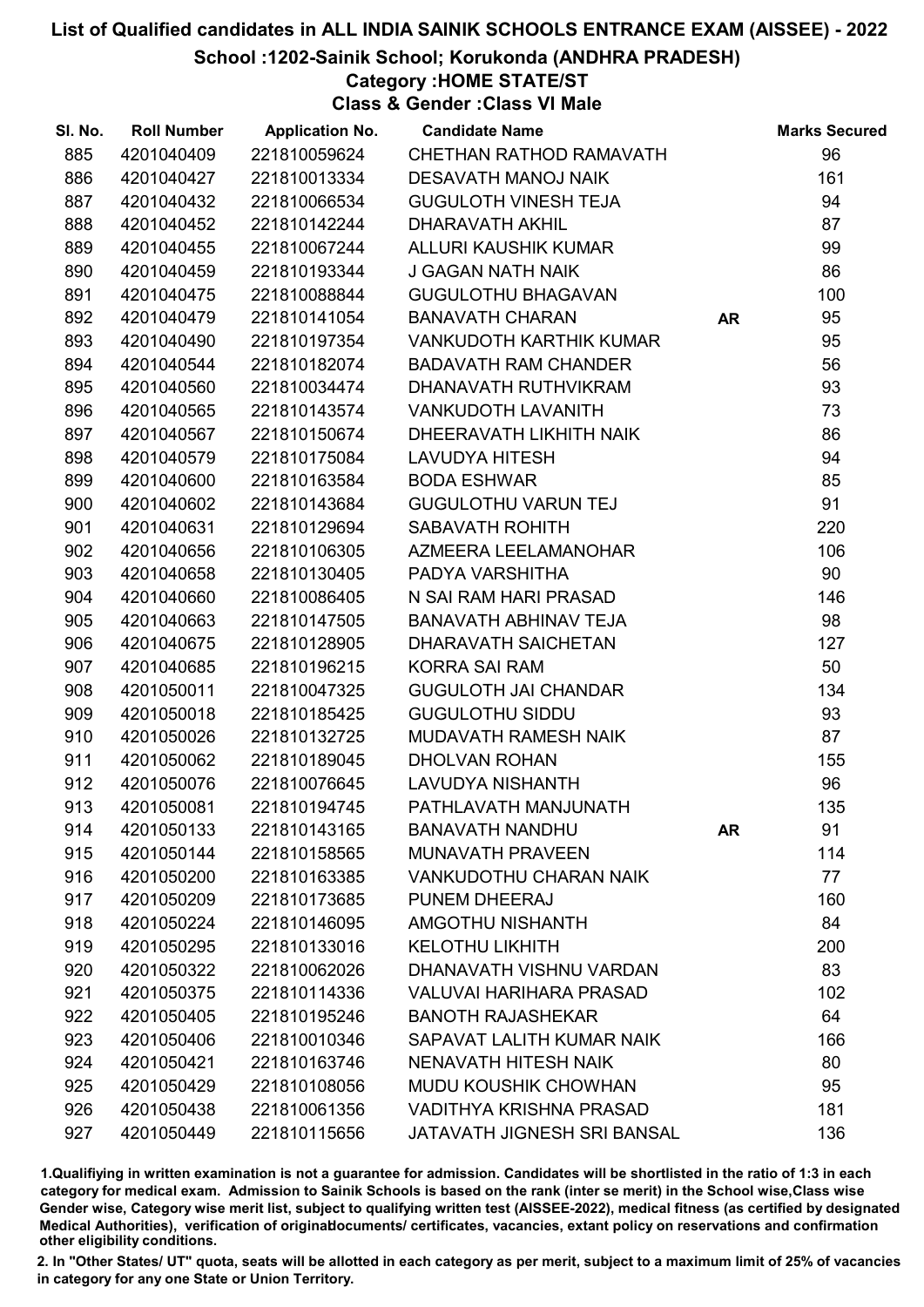School :1202-Sainik School; Korukonda (ANDHRA PRADESH)

### Category :HOME STATE/ST

Class & Gender :Class VI Male

| SI. No. | <b>Roll Number</b> | <b>Application No.</b> | <b>Candidate Name</b>          |    | <b>Marks Secured</b> |
|---------|--------------------|------------------------|--------------------------------|----|----------------------|
| 928     | 4201050473         | 221810022266           | GUGULOTH HARSHAVARDHAN         |    | 90                   |
| 929     | 4201050481         | 221810132566           | <b>BHUKYA THRISHUL NAYAK</b>   |    | 85                   |
| 930     | 4201050506         | 221810168176           | <b>GUGULOTH BHANU KRISHNA</b>  |    | 60                   |
| 931     | 4201050512         | 221810075476           | PATHULOTHU RAM CHARAN          |    | 73                   |
| 932     | 4201050546         | 221810193586           | K AJITESH CHAUHAN              |    | 98                   |
| 933     | 4201050559         | 221810130986           | RAMAVATH HARI PRASAD           |    | 54                   |
| 934     | 4201060066         | 221810130917           | DHEERAVATH VIGNESH KUMAR       |    | 77                   |
| 935     | 4201060067         | 221810001917           | <b>K ROHAN</b>                 |    | 115                  |
| 936     | 4201060093         | 221810103727           | <b>MALOTHU NIKHIL</b>          |    | 78                   |
| 937     | 4201060122         | 221810183237           | BHARATH RAJ RAMAVATH           |    | 103                  |
| 938     | 4201060129         | 221810029337           | <b>CHANDRISKAR SRI RITHIK</b>  |    | 60                   |
| 939     | 4201060185         | 221810154257           | NUNAVATHU SUSHANTH             |    | 85                   |
| 940     | 4201060187         | 221810088457           | JADHAV HARSHITH NAYAK          |    | 121                  |
| 941     | 4201060211         | 221810175167           | <b>BANOTH RITHISH</b>          |    | 74                   |
| 942     | 4201060325         | 221810132397           | <b>ESLAVATH SANJAY</b>         |    | 131                  |
| 943     | 4201060328         | 221810040497           | TOLEM PARDHU PRIYA VARDHAN     |    | 73                   |
| 944     | 4201060333         | 221810063697           | <b>GUGULOTHU CHARAN</b>        |    | 179                  |
| 945     | 4201060360         | 221810172208           | YUVRAJ KUMAR BRAHMA            |    | $\mathbf 0$          |
| 946     | 4201060373         | 221810194508           | KHATRAVATH SRI HARSHA          |    | 73                   |
| 947     | 4201060417         | 221810186518           | PATHLAVATH AKHIL               |    | 202                  |
| 948     | 4201060418         | 221810158518           | LAKAVATH VARSHITH NAYAK        |    | 85                   |
| 949     | 4201060458         | 221810114728           | RATHLAVATH ARUN CHANDRA        |    | 81                   |
| 950     | 4201060493         | 221810145048           | RAMAVATH VEDHANTH              |    | 107                  |
| 951     | 4201060510         | 221810154548           | <b>JADHAV DHRUVA KUMAR</b>     |    | 85                   |
| 952     | 4201060542         | 221810004258           | BHUKYA KRANTHI KUMAR           | CG | 113                  |
| 953     | 4201060552         | 221810054558           | NENAVATH BALAJI                |    | 176                  |
| 954     | 4201070025         | 221810038278           | SABAVAT ARUN KUMAR             |    | 189                  |
| 955     | 4201070066         | 221810075788           | KATROTH SAI DEEKSHITH          |    | 160                  |
| 956     | 4201070089         | 221810141498           | <b>BANOTH DINESH</b>           |    | 48                   |
| 957     | 4201070145         | 221810188809           | KOMARAM ADHITYA VARDHAN        |    | 83                   |
| 958     | 4201070166         | 221810190219           | <b>BHUKYA MOHANDAS</b>         |    | 116                  |
| 959     | 4201070187         | 221810065719           | <b>BHUKYA SAI SAATVIK NAIK</b> |    | 79                   |
| 960     | 4201070223         | 221810145039           | <b>JADHAV VIJAY KUMAR</b>      |    | 85                   |
| 961     | 4201070234         | 221810196239           | ANGOTH RAM AKSHITH             |    | 50                   |
| 962     | 4201070267         | 221810171149           | <b>BODA SAI TEJA</b>           |    | 86                   |
| 963     | 4201070278         | 221810151549           | <b>GUGULOTU UMA MAHESHWAR</b>  |    | 87                   |
| 964     | 4201070282         | 221810155749           | DHARAVATH GOWTHAM              |    | 58                   |
| 965     | 4201070297         | 221810116059           | <b>VASANTA TEJ PRANEETH</b>    |    | 142                  |
| 966     | 4201070299         | 221810176059           | <b>BHUKYA THARUN</b>           |    | 109                  |
| 967     | 4201070301         | 221810067059           | <b>GUGULOTH HARISH TEJA</b>    |    | 108                  |
| 968     | 4201070302         | 221810131159           | <b>BANOTH NAGA VAMSHI</b>      |    | 62                   |
| 969     | 4201070310         | 221810143259           | LAVIDIYA JAYANTH KUMAR         |    | 53                   |
| 970     | 4201070344         | 221810123169           | <b>BHUKYA VARSHITH</b>         |    | 52                   |

1.Qualifiying in written examination is not a guarantee for admission. Candidates will be shortlisted in the ratio of 1:3 in each category for medical exam. Admission to Sainik Schools is based on the rank (inter se merit) in the School wise,Class wise Gender wise, Category wise merit list, subject to qualifying written test (AISSEE-2022), medical fitness (as certified by designated Medical Authorities), verification of originablocuments/ certificates, vacancies, extant policy on reservations and confirmation other eligibility conditions.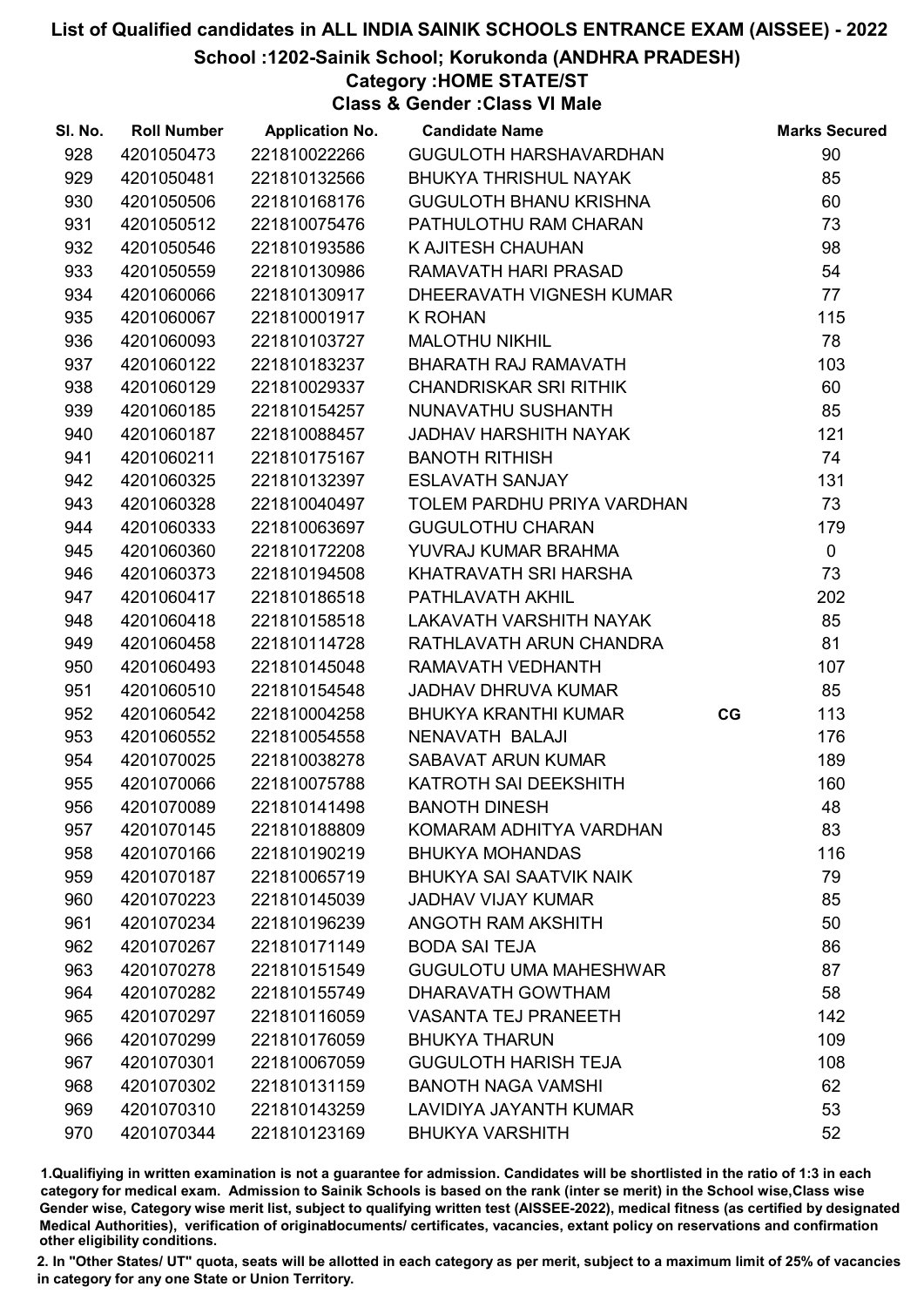School :1202-Sainik School; Korukonda (ANDHRA PRADESH)

# Category :HOME STATE/ST

Class & Gender :Class VI Male

| SI. No. | <b>Roll Number</b> | <b>Application No.</b> | <b>Candidate Name</b>            |    | <b>Marks Secured</b> |
|---------|--------------------|------------------------|----------------------------------|----|----------------------|
| 971     | 4201070367         | 221810050869           | PRANAY GUGULOTH                  |    | 166                  |
| 972     | 4201070398         | 221810082779           | RATHNAVATH GIRISH KARAN          |    | 133                  |
| 973     | 4201070400         | 221810179779           | S.ADITHYA                        |    | 87                   |
| 974     | 4201070416         | 221810156389           | <b>ESLAVATH NISHAL</b>           |    | 128                  |
| 975     | 4201070438         | 221810142099           | <b>DEVARAYA VARUN</b>            |    | 75                   |
| 976     | 4201070476         | 221810101899           | <b>KORRA NIVAS</b>               |    | 108                  |
| 977     | 4202010014         | 221810058163           | <b>SIDAM KARTHIK</b>             |    | 73                   |
| 978     | 4202010015         | 221810124373           | THURSA NIKIL KUMAR               |    | 101                  |
| 979     | 4202010056         | 221810116700           | KORRA MITHUN CHOUHAN             |    | 82                   |
| 980     | 4202010064         | 221810155410           | VANKUDOTH VISHNU VARDHAN         |    | 131                  |
| 981     | 4202010085         | 221810181330           | DHARAVATH DEERAJ                 |    | 87                   |
| 982     | 4202010097         | 221810094940           | <b>RATHOD SHASHANK</b>           |    | 115                  |
| 983     | 4202010106         | 221810133750           | MESRAM NAGA CHAITANYA            |    | 133                  |
| 984     | 4202010108         | 221810182850           | <b>BODA THARUN NAYAK</b>         |    | 101                  |
| 985     | 4202010127         | 221810189070           | <b>BODA ASHISH</b>               |    | 88                   |
| 986     | 4202010132         | 221810194470           | <b>BANOTH GUNADEEP</b>           |    | 75                   |
| 987     | 4202020011         | 221810103201           | <b>RATHOD ABHISHEK</b>           |    | 181                  |
| 988     | 4202020037         | 221810137521           | <b>KUMRA ADITYA SAI</b>          |    | 47                   |
| 989     | 4202020080         | 221810154061           | <b>GUGULOTHU ABHIGNESH NAYAK</b> |    | 99                   |
| 990     | 4202020092         | 221810166071           | <b>BANAVATH RUTHVIK</b>          |    | 228                  |
| 991     | 4202020159         | 221810086722           | RATHOD BHARADWAJ                 |    | 129                  |
| 992     | 4202020169         | 221810000142           | BANOTH PAVITHRAN VAIBHAV         |    | 112                  |
| 993     | 4202020193         | 221810133362           | <b>KUNJA KOUSHIK</b>             |    | 92                   |
| 994     | 4202020197         | 221810174462           | RITHESH KUMAR CHAVHAN            |    | 80                   |
| 995     | 4202020339         | 221810157383           | <b>KELOTH ROHITH CHOWN</b>       |    | 88                   |
| 996     | 4202020356         | 221810069593           | <b>L.HARSHITH CHOWHAN</b>        |    | 133                  |
| 997     | 4202020364         | 221810130004           | BHOOKYA ABHINANDAN NAIK          |    | 109                  |
| 998     | 4202020370         | 221810176304           | <b>JATOTH RAJESH</b>             |    | 127                  |
| 999     | 4202020397         | 221810114424           | RATHOD ARYAN NAYAK               |    | 232                  |
| 1000    | 4202020416         | 221810090834           | <b>JADHAV KOTESH RAJ NAYAK</b>   |    | 83                   |
| 1001    | 4202020465         | 221810188074           | <b>DUGYALA SHASHI VARDHAN</b>    |    | 83                   |
| 1002    | 4202020488         | 221810168584           | KADAVATH ASHWITH                 |    | 119                  |
| 1003    | 4202020499         | 221810142005           | <b>RATHOD OMKAR</b>              | CG | 117                  |
| 1004    | 4202020506         | 221810168405           | LITISHRAM JARAPULA               |    | 105                  |
| 1005    | 4202020558         | 221810131145           | DARAVATH SANDDEP                 |    | 112                  |
| 1006    | 4202020562         | 221810057345           | <b>BHUKYA ASHWATH RAM</b>        |    | 132                  |
| 1007    | 4202020597         | 221810014375           | AJMERA DEVI SRI PRASAD           |    | 95                   |
| 1008    | 4202020600         | 221810065475           | <b>BANOTH KALI TEJA</b>          |    | 78                   |
| 1009    | 4202020611         | 221810056385           | <b>MARAPA LINGU</b>              |    | 72                   |
| 1010    | 4202020633         | 221810109506           | <b>BHUKYA VINAYAK</b>            |    | 104                  |
| 1011    | 4202020639         | 221810175906           | <b>BHUKYA GANESH</b>             |    | 97                   |
| 1012    | 4202020693         | 221810090966           | <b>BANAVATH SATHWIK NAYAK</b>    |    | 110                  |
| 1013    | 4202020709         | 221810023386           | <b>JADHAV VINAYAK</b>            |    | 117                  |

1.Qualifiying in written examination is not a guarantee for admission. Candidates will be shortlisted in the ratio of 1:3 in each category for medical exam. Admission to Sainik Schools is based on the rank (inter se merit) in the School wise,Class wise Gender wise, Category wise merit list, subject to qualifying written test (AISSEE-2022), medical fitness (as certified by designated Medical Authorities), verification of originablocuments/ certificates, vacancies, extant policy on reservations and confirmation other eligibility conditions.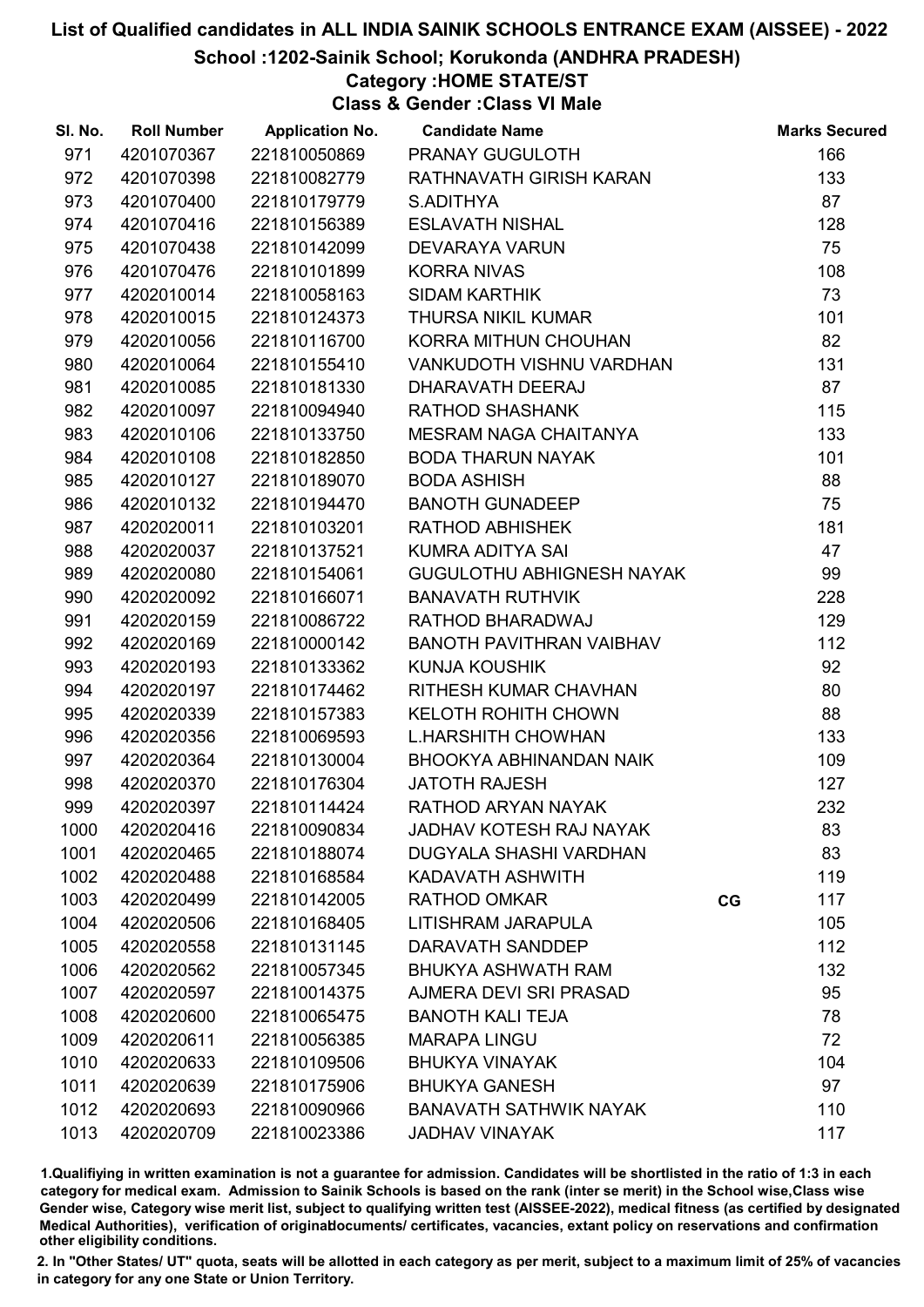School :1202-Sainik School; Korukonda (ANDHRA PRADESH)

Category :HOME STATE/ST

Class & Gender :Class VI Male

| SI. No. | <b>Roll Number</b> | <b>Application No.</b> | <b>Candidate Name</b>            |    | <b>Marks Secured</b> |
|---------|--------------------|------------------------|----------------------------------|----|----------------------|
| 1014    | 4202020718         | 221810100396           | <b>MUKTHI, SAILIKESH</b>         |    | 105                  |
| 1015    | 4202020752         | 221810151137           | PAYAM PUJWAL SRI VIRAT           |    | 114                  |
| 1016    | 4202020757         | 221810108437           | ADE VISHNU PRASAD                |    | 151                  |
| 1017    | 4202020762         | 221810185047           | KONETI HARSHITH                  |    | 89                   |
| 1018    | 4202020765         | 221810073247           | <b>BHUKYA SATWIK SANKEERTHAN</b> |    | 210                  |
| 1019    | 4202020840         | 221810137397           | <b>ALAM VIGNESHWAR</b>           |    | 62                   |
| 1020    | 4202020849         | 221810188008           | LAVUDYA VIVEK CHOUHAN            |    | 86                   |
| 1021    | 4202020856         | 221810175508           | <b>JATOTH ABHINAV</b>            |    | 85                   |
| 1022    | 4202020886         | 221810031438           | BADAVATH SRI CHAND NAYAK         |    | 53                   |
| 1023    | 4202020932         | 221810139968           | <b>JADHAV ANVESH</b>             | CG | 99                   |
| 1024    | 4202020949         | 221810191788           | LAVUDYA LOKESH                   |    | 51                   |
| 1025    | 4202020953         | 221810020888           | <b>RATHOD MANISH</b>             |    | 138                  |
| 1026    | 4202020972         | 221810099219           | TEJAVATH PREMKUMAR               |    | 99                   |
| 1027    | 4202020993         | 221810088039           | KORRA SAI RAGHAVA                |    | 144                  |
| 1028    | 4202021019         | 221810171549           | <b>GUGULAVATH SIDDHARTHA</b>     |    | 106                  |
| 1029    | 4202021035         | 221810077559           | PAYAM LOHITH KOHIL               |    | 76                   |
| 1030    | 4202021039         | 221810181169           | DHARAVATH DHANUSH                |    | 122                  |
| 1031    | 4202021055         | 221810126189           | BADAVATH TIRTHANKARA NAYAK       |    | 93                   |
| 1032    | 4202021068         | 221810135989           | <b>BANOTHU HARSHA VARDHAN</b>    |    | 48                   |

1.Qualifiying in written examination is not a guarantee for admission. Candidates will be shortlisted in the ratio of 1:3 in each category for medical exam. Admission to Sainik Schools is based on the rank (inter se merit) in the School wise,Class wise Gender wise, Category wise merit list, subject to qualifying written test (AISSEE-2022), medical fitness (as certified by designated Medical Authorities), verification of originablocuments/ certificates, vacancies, extant policy on reservations and confirmation other eligibility conditions.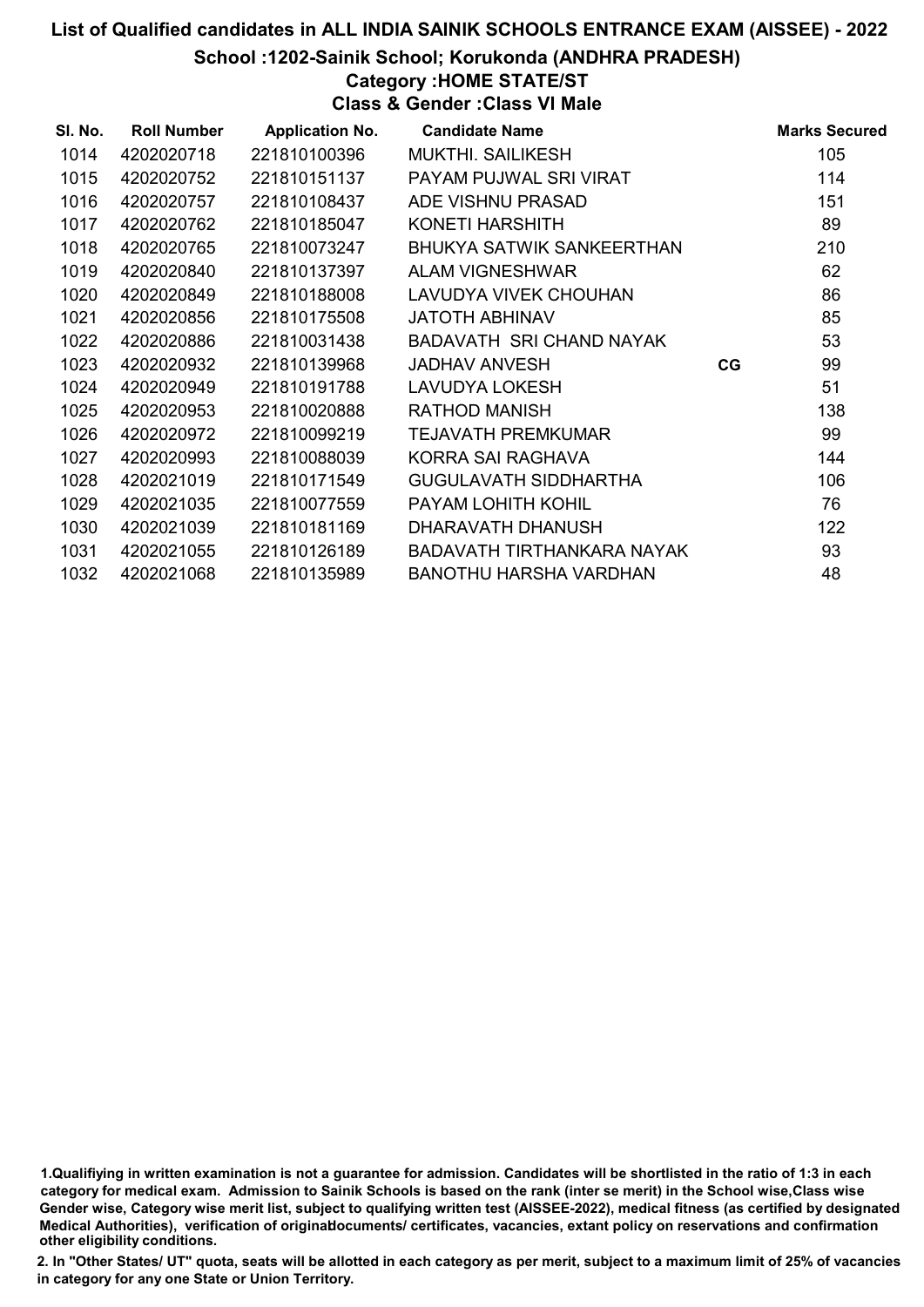School :1202-Sainik School; Korukonda (ANDHRA PRADESH)

# Category :HOME STATE/OBC

Class & Gender :Class VI Male

| SI. No. | <b>Roll Number</b> | <b>Application No.</b> | <b>Candidate Name</b>            | <b>Marks Secured</b> |
|---------|--------------------|------------------------|----------------------------------|----------------------|
| 1033    | 1201010385         | 221810094573           | MURTHINENI VENKAT MAHARAJ        | 174                  |
| 1034    | 1201010474         | 221810074484           | <b>G LALITH KISHORE</b>          | 152                  |
| 1035    | 1201020019         | 221810123435           | MORENNAGARI SAI MOUNEESWAR       | 241                  |
| 1036    | 1201020029         | 221810078645           | <b>EDIGA SRILIKHITH</b>          | 187                  |
| 1037    | 1201020098         | 221810096036           | BASAVARAJU PRANAW ADITYA         | 158                  |
| 1038    | 1201020236         | 221810147487           | PODAVULA BHUVANESWAR             | 220                  |
| 1039    | 1202010043         | 221810119330           | KORLA VENKAT SAI CHARAN          | 221                  |
| 1040    | 1202010062         | 221810089270           | KODAVATIKANTI VIGNESH            | 140                  |
| 1041    | 1202010098         | 221810193061           | KORRAPATI JASWANTH MANIDHER      | 127                  |
| 1042    | 1202010108         | 221810152081           | <b>CHALLA HARSHA CHARAN</b>      | 123                  |
| 1043    | 1202010182         | 221810065223           | AKKALA ROHIT YADAV               | 161                  |
| 1044    | 1202020137         | 221810024136           | K G V M ABHI RAM YADAV           | 152                  |
| 1045    | 1202020185         | 221810160747           | CHAKRADHAR NIMMAKAYALA           | 174                  |
| 1046    | 1202020227         | 221810082238           | <b>ODELA HEMANTH</b>             | 131                  |
| 1047    | 1202020233         | 221810048648           | SAMMETA VIGNESH RAJU             | 121                  |
| 1048    | 1202020276         | 221810121159           | AVULAMANDA SAI DEVA SATWIK       | 138                  |
| 1049    | 1202020278         | 221810195359           | TIRUVEEDHULA CHANDU              | 199                  |
| 1050    | 1202020287         | 221810191179           | KARPURAPU SAI SAHASRA            | 127                  |
| 1051    | 1203010137         | 221810128427           | SUNKESULA ABDUL HASAN            | 156                  |
| 1052    | 1203010180         | 221810048649           | <b>GORLA REDDY PUNEETH YADAV</b> | 216                  |
| 1053    | 1203010406         | 221810005152           | KONDUBOYINA GURU KARTHIK         | 227                  |
| 1054    | 1203020031         | 221810005543           | KONDUBOYINA REVANTH KUMAR        | 157                  |
| 1055    | 1203020156         | 221810104994           | <b>BOLLE VAMSI KRISHNA</b>       | 133                  |
| 1056    | 1203020202         | 221810024355           | <b>VELAMALA LOHITH</b>           | 170                  |
| 1057    | 1203020416         | 221810057097           | SOMAIAHGARI VARADARAJA           | 175                  |
| 1058    | 1203020439         | 221810042518           | MADDINENI VENKATA CHARAN         | 157                  |
| 1059    | 1203020497         | 221810113588           | DAFEDAR MAHAMMAD SIDDIQ          | 241                  |
| 1060    | 1205010023         | 221810061380           | K MANIDEEP                       | 178                  |
| 1061    | 1205010076         | 221810027643           | <b>M TARUN SRINIVAS</b>          | 148                  |
| 1062    | 1205010112         | 221810152905           | <b>KRISHNA CHAITANYA</b>         | 229                  |
| 1063    | 1205010178         | 221810129587           | C PRANEETH KUMAR GOUD            | 131                  |
| 1064    | 1205010219         | 221810088459           | <b>TELUGU SUBHASH CHANDRA</b>    | 191                  |
| 1065    | 1205010237         | 221810006500           | ERAGANA BOINA LOKESH YADAV       | 167                  |
| 1066    | 1205010367         | 221810152811           | HOSUR TELLAJANDRA HARSHITH       | 143                  |
| 1067    | 1205010398         | 221810097851           | <b>CHINDULA SETTY DESHIK</b>     | 182                  |
| 1068    | 1205010410         | 221810009461           | <b>JADALA VIVEK</b>              | 240                  |
| 1069    | 1205010466         | 221810151412           | <b>AJJU ABHICHANDRA</b>          | 242                  |
| 1070    | 1205010596         | 221810007153           | KUMMARI VENKATA VARUN SAI        | 243                  |
| 1071    | 1205010634         | 221810091193           | BETANAPALLI SAI SOWRYA           | 242                  |
| 1072    | 1205020031         | 221810132224           | <b>VADLA GANESH ACHARI</b>       | 124                  |
| 1073    | 1205020151         | 221810061045           | P VENVEER KRISHNA SAI            | 253                  |
| 1074    | 1205020248         | 221810178946           | KAKULWAR KOWDAPOLLA              | 188                  |
| 1075    | 1205020255         | 221810058656           | PUNJALA SASI SRI VAISHNAV        | 147                  |

1.Qualifiying in written examination is not a guarantee for admission. Candidates will be shortlisted in the ratio of 1:3 in each category for medical exam. Admission to Sainik Schools is based on the rank (inter se merit) in the School wise,Class wise Gender wise, Category wise merit list, subject to qualifying written test (AISSEE-2022), medical fitness (as certified by designated Medical Authorities), verification of originablocuments/ certificates, vacancies, extant policy on reservations and confirmation other eligibility conditions.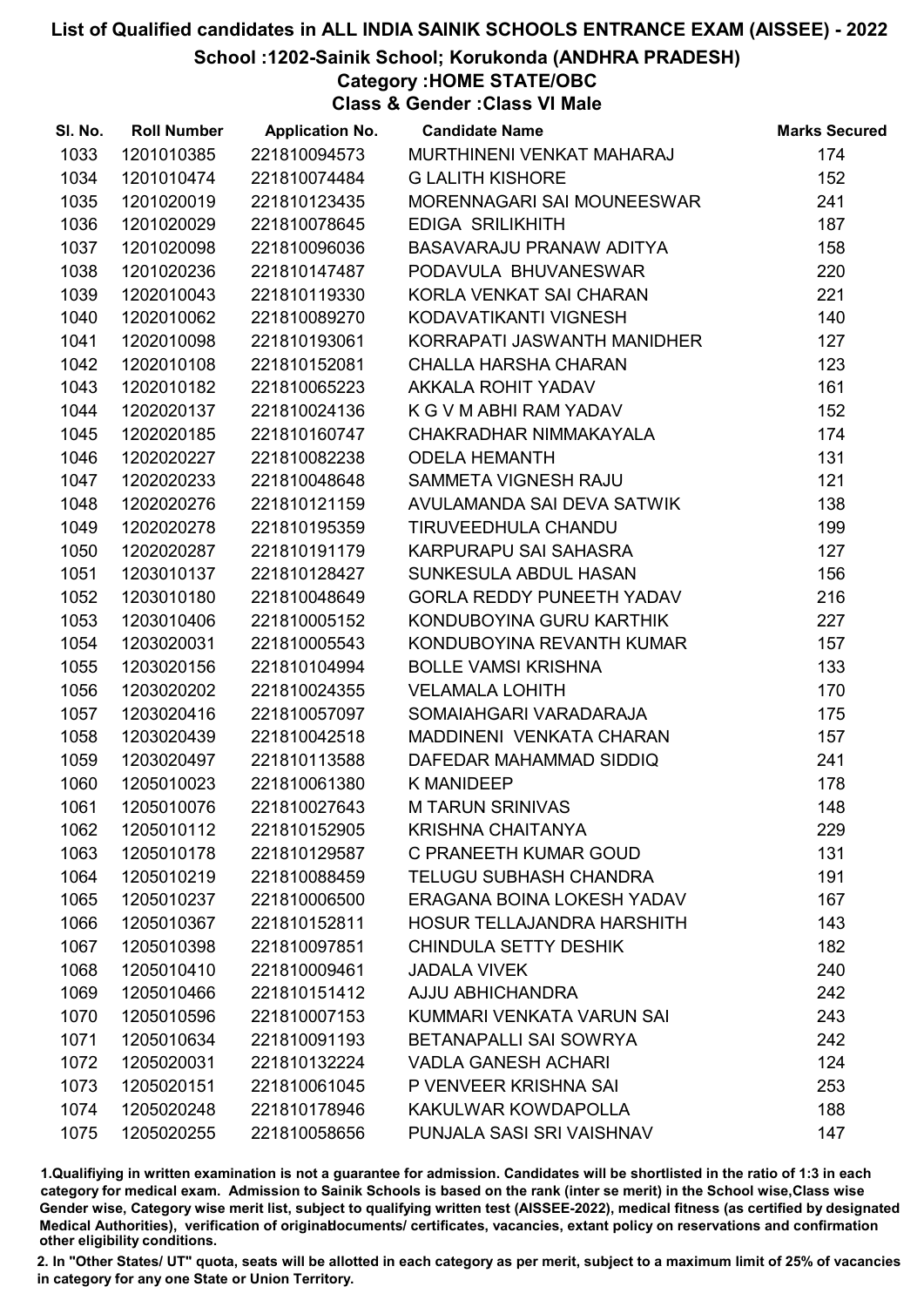### School :1202-Sainik School; Korukonda (ANDHRA PRADESH)

# Category :HOME STATE/OBC

Class & Gender :Class VI Male

| SI. No. | <b>Roll Number</b> | <b>Application No.</b> | <b>Candidate Name</b>              | <b>Marks Secured</b> |
|---------|--------------------|------------------------|------------------------------------|----------------------|
| 1076    | 1205020319         | 221810029227           | PITTALA JITHENDRA                  | 195                  |
| 1077    | 1205020337         | 221810121347           | <b>JERUBANDI BHARATH</b>           | 167                  |
| 1078    | 1205020576         | 221810077769           | ANUGONDA KARTHIKEYAN               | 240                  |
| 1079    | 1206010031         | 221810030936           | PATRI RISHENDRA TEJA               | 129                  |
| 1080    | 1206010050         | 221810108320           | <b>SHAIK ASHIF</b>                 | 223                  |
| 1081    | 1206010059         | 221810071850           | PANDI SREEMAN MUKUND               | 180                  |
| 1082    | 1206010148         | 221810121584           | <b>CHEMALLA MOULIK</b>             | 208                  |
| 1083    | 1206010179         | 221810165575           | <b>CHIMATA GREESHMANT</b>          | 137                  |
| 1084    | 1206010193         | 221810010926           | YADAVALLI MAHIDHAR KUMAR           | 180                  |
| 1085    | 1206010213         | 221810047517           | <b>PAIDI TANISH</b>                | 130                  |
| 1086    | 1206010226         | 221810033057           | KONDURU VISHNU ADITYA              | 130                  |
| 1087    | 1206010266         | 221810129098           | <b>REDDI YASWANTH</b>              | 127                  |
| 1088    | 1207010008         | 221810142691           | KONANKI SAI SIDDHARDHA             | 198                  |
| 1089    | 1207010186         | 221810173333           | BOMMANABOYINA ANIRUDH              | 125                  |
| 1090    | 1207020065         | 221810042984           | <b>GUDDALA JAIDEEP</b>             | 274                  |
| 1091    | 1207020214         | 221810101168           | PULI LAKSHMI SAI KEERTHAN          | 159                  |
| 1092    | 1207020240         | 221810113429           | KANDEPI BALA VENKATA               | 174                  |
| 1093    | 1208010017         | 221810190004           | <b>MATTAPARTHI BINDAS SAI</b>      | 179                  |
| 1094    | 1208010046         | 221810092310           | KAMADA PYDI VENKATA SAI            | 135                  |
| 1095    | 1208010070         | 221810122950           | <b>KETHA LAZARUS</b>               | 177                  |
| 1096    | 1208010074         | 221810059660           | <b>BENDI SRI CHARAN</b>            | 123                  |
| 1097    | 1208010084         | 221810017180           | CHINCHILA SRI SIRI GANAPATHI       | 213                  |
| 1098    | 1208010094         | 221810195890           | <b>BARLA KUSHWANTH</b>             | 195                  |
| 1099    | 1208010096         | 221810134201           | RAJAPANTULA SRIHITH                | 143                  |
| 1100    | 1208010116         | 221810009641           | KUDIPUDI VISHWAKSEN                | 203                  |
| 1101    | 1208020011         | 221810190571           | KADARI SURYA BHANU                 | 156                  |
| 1102    | 1208020046         | 221810077232           | KOTHAPALLI JOY LIKHITH             | 121                  |
| 1103    | 1208020068         | 221810120582           | RAYUDU CHARAN SRI SAVESH           | 153                  |
| 1104    | 1208020104         | 221810030933           | <b>DADI LOKESH</b>                 | 202                  |
| 1105    | 1208020120         | 221810052853           | SANDAKA RAM CHARAN YADAV           | 181                  |
| 1106    | 1208020132         | 221810059173           | <b>DODDI SAI RISHI VEER</b>        | 185                  |
| 1107    | 1208020138         | 221810114383           | KOPANATHI KARTHIKEYA               | 140                  |
| 1108    | 1208020184         | 221810055044           | KOTYADA HEMA SUPREETH              | 169                  |
| 1109    | 1208020186         | 221810006144           | <b>BELLAPUKONDA KRISHNA</b>        | 153                  |
| 1110    | 1208020200         | 221810138364           | BOPPE CHINMAYA SAI KIRAN           | 184                  |
| 1111    | 1208020202         | 221810097664           | <b>VITAMSETTI KARTHIKEYA KUMAR</b> | 166                  |
| 1112    | 1208020214         | 221810006284           | YERNINTI NAGA JAYA DURGA           | 148                  |
| 1113    | 1208020223         | 221810170694           | <b>REDDY MANOHAR SRI SAI</b>       | 164                  |
| 1114    | 1208020230         | 221810005205           | <b>DEV KARTHEEK RONANKI</b>        | 227                  |
| 1115    | 1208020235         | 221810080805           | <b>MAKAVARAPU SRI VAISHANTH</b>    | 123                  |
| 1116    | 1208020257         | 221810184255           | KATTA SAI VISWANADH KARTHIK        | 151                  |
| 1117    | 1208020270         | 221810191275           | <b>SHAIK SHOAIB AHMED</b>          | 181                  |
| 1118    | 1208020286         | 221810127306           | KOLLI VENKATA SIVA LAXMAN          | 127                  |

1.Qualifiying in written examination is not a guarantee for admission. Candidates will be shortlisted in the ratio of 1:3 in each category for medical exam. Admission to Sainik Schools is based on the rank (inter se merit) in the School wise,Class wise Gender wise, Category wise merit list, subject to qualifying written test (AISSEE-2022), medical fitness (as certified by designated Medical Authorities), verification of originablocuments/ certificates, vacancies, extant policy on reservations and confirmation other eligibility conditions.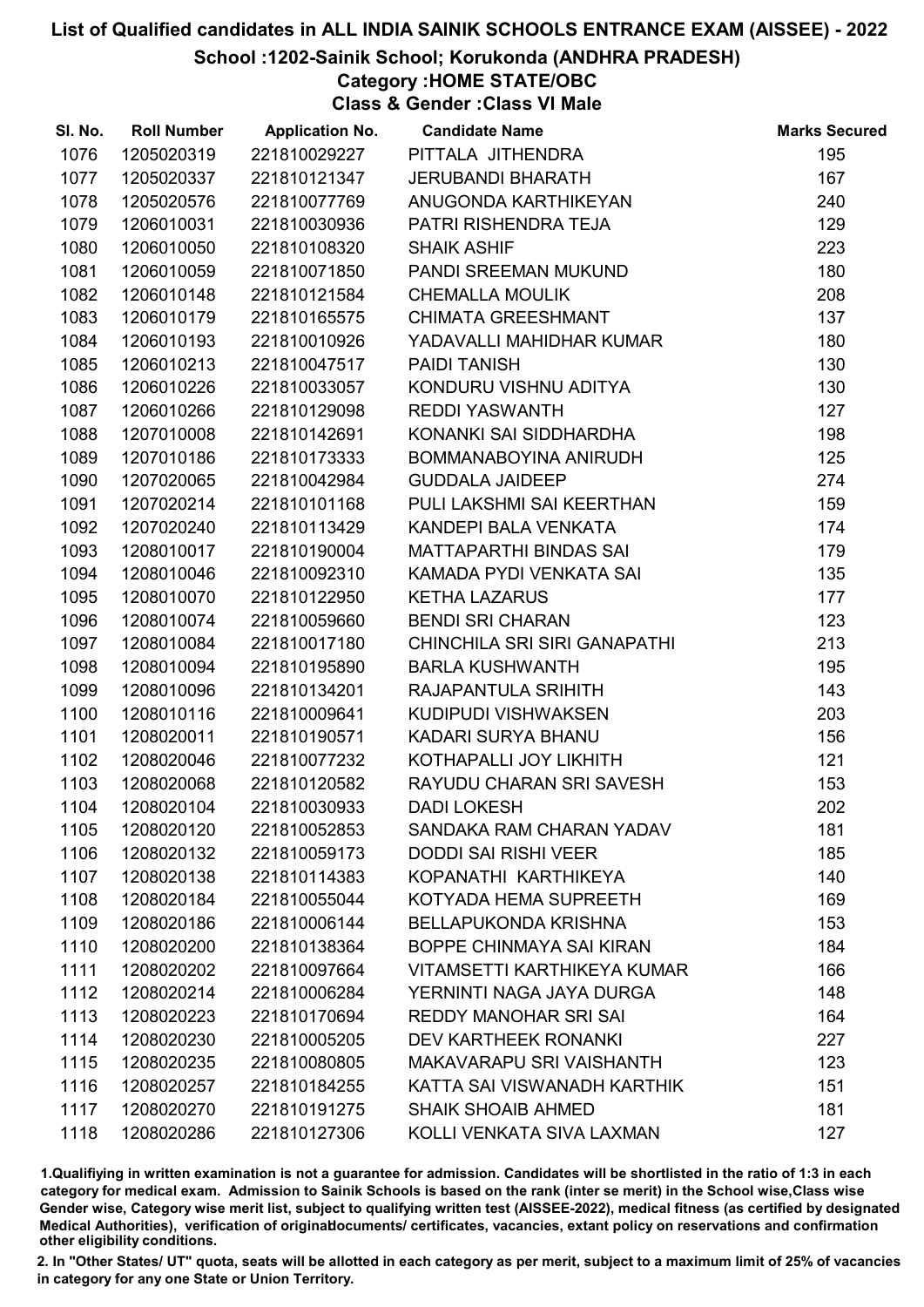School :1202-Sainik School; Korukonda (ANDHRA PRADESH)

Category :HOME STATE/OBC

Class & Gender :Class VI Male

| SI. No. | <b>Roll Number</b> | <b>Application No.</b> | <b>Candidate Name</b>           | <b>Marks Secured</b> |
|---------|--------------------|------------------------|---------------------------------|----------------------|
| 1119    | 1208020288         | 221810097506           | NANDINADA TARAKA SRIRAM         | 175                  |
| 1120    | 1208020292         | 221810072416           | YAMALAPALLI SAHITH BALAJI       | 240                  |
| 1121    | 1208030023         | 221810151566           | TUTTA JAGANNADHA VISHNU         | 149                  |
| 1122    | 1208030030         | 221810068276           | UPPANAPALLI CHIDVILAS SAI       | 150                  |
| 1123    | 1208030056         | 221810039517           | <b>BOJANKI LALITHESH KUMAR</b>  | 208                  |
| 1124    | 1208030057         | 221810084817           | GUDLA DHEVAN SURYA VIGNESH      | 207                  |
| 1125    | 1208030115         | 221810102818           | CHELLIBOYINA AVINASH            | 121                  |
| 1126    | 1208030130         | 221810187048           | <b>GAMPALA SIVA BHASKAR</b>     | 148                  |
| 1127    | 1208030172         | 221810152998           | RAVINDRANAATH GUMMADI           | 198                  |
| 1128    | 1208030192         | 221810142529           | VADAPARTHI SRI SHANMUKA SAI     | 125                  |
| 1129    | 1208030199         | 221810044149           | LANKA ASISH VENKATA SAI         | 147                  |
| 1130    | 1208030219         | 221810097579           | <b>JANGALAPALLI MATHYUSH</b>    | 163                  |
| 1131    | 1208030227         | 221810047489           | PETETI KRISHNA CHAITHANYA       | 243                  |
| 1132    | 1208030229         | 221810161889           | CHELLUBOINA VENKATA SATYA       | 173                  |
| 1133    | 1208030230         | 221810045099           | KAKINADA SASHANK                | 165                  |
| 1134    | 1208030231         | 221810071699           | PENKE HARI RAM                  | 153                  |
| 1135    | 1208030236         | 221810097899           | GUDLA LAVITHRA VENKATA SAI      | 226                  |
| 1136    | 1208030239         | 221810174999           | <b>GUTTULA GUNA SATYA VAMSI</b> | 139                  |
| 1137    | 1209010010         | 221810055731           | <b>GORLE LOKESH NAIDU</b>       | 164                  |
| 1138    | 1209010012         | 221810042051           | <b>SANAPALA SRIKAR</b>          | 161                  |
| 1139    | 1209010016         | 221810158491           | YANDAMURI JSWANTH               | 130                  |
| 1140    | 1209010032         | 221810152204           | <b>SALINA VARSHIT</b>           | 211                  |
| 1141    | 1209010034         | 221810110094           | KOMMURI PAVAN KUMAR             | 147                  |
| 1142    | 1209010040         | 221810152855           | <b>GANTYADA RAVENTH KUMAR</b>   | 246                  |
| 1143    | 1209010046         | 221810156456           | KORNANA JASWANTH                | 194                  |
| 1144    | 1209010047         | 221810152466           | TEPPALA VIKRAM ADITYA           | 207                  |
| 1145    | 1209010049         | 221810121886           | <b>LANKA CHAITANYA</b>          | 190                  |
| 1146    | 1209010051         | 221810042727           | <b>EGALA AMAR</b>               | 260                  |
| 1147    | 1209010057         | 221810145658           | <b>MALIPEDDI JESWANTH</b>       | 173                  |
| 1148    | 1209010062         | 221810175088           | <b>CHINNALA LOHITH</b>          | 229                  |
| 1149    | 1209010076         | 221810042700           | <b>BUNGA NISHANTH</b>           | 234                  |
| 1150    | 1209010085         | 221810020920           | DEVAKIVADA SURYA VARDHAN        | 125                  |
| 1151    | 1209010087         | 221810140230           | PUTCHAKAYALA VENKATA VAMSI      | 150                  |
| 1152    | 1209010091         | 221810106930           | <b>SABBI DRONA YADAV</b>        | 191                  |
| 1153    | 1209010093         | 221810007040           | DAKKATA HARSHAVARDHAN           | 219                  |
| 1154    | 1209010094         | 221810107240           | ANNEPU GNANATEJA                | 180                  |
| 1155    | 1209010120         | 221810176780           | <b>BURLE KISHOR</b>             | 191                  |
| 1156    | 1209010122         | 221810140090           | PEDADA NISHITH KUMAR            | 123                  |
| 1157    | 1209010128         | 221810077890           | NADUPURU SAGAR                  | 165                  |
| 1158    | 1209010140         | 221810019911           | YARLANKI SASHANK NAIDU          | 164                  |
| 1159    | 1209010149         | 221810075131           | <b>KAPALA SRINEETH</b>          | 255                  |
| 1160    | 1209010171         | 221810136061           | ANNEPU CHANAKYA                 | 185                  |
| 1161    | 1209010173         | 221810145161           | <b>KONNA TANUJ</b>              | 139                  |

1.Qualifiying in written examination is not a guarantee for admission. Candidates will be shortlisted in the ratio of 1:3 in each category for medical exam. Admission to Sainik Schools is based on the rank (inter se merit) in the School wise,Class wise Gender wise, Category wise merit list, subject to qualifying written test (AISSEE-2022), medical fitness (as certified by designated Medical Authorities), verification of originablocuments/ certificates, vacancies, extant policy on reservations and confirmation other eligibility conditions.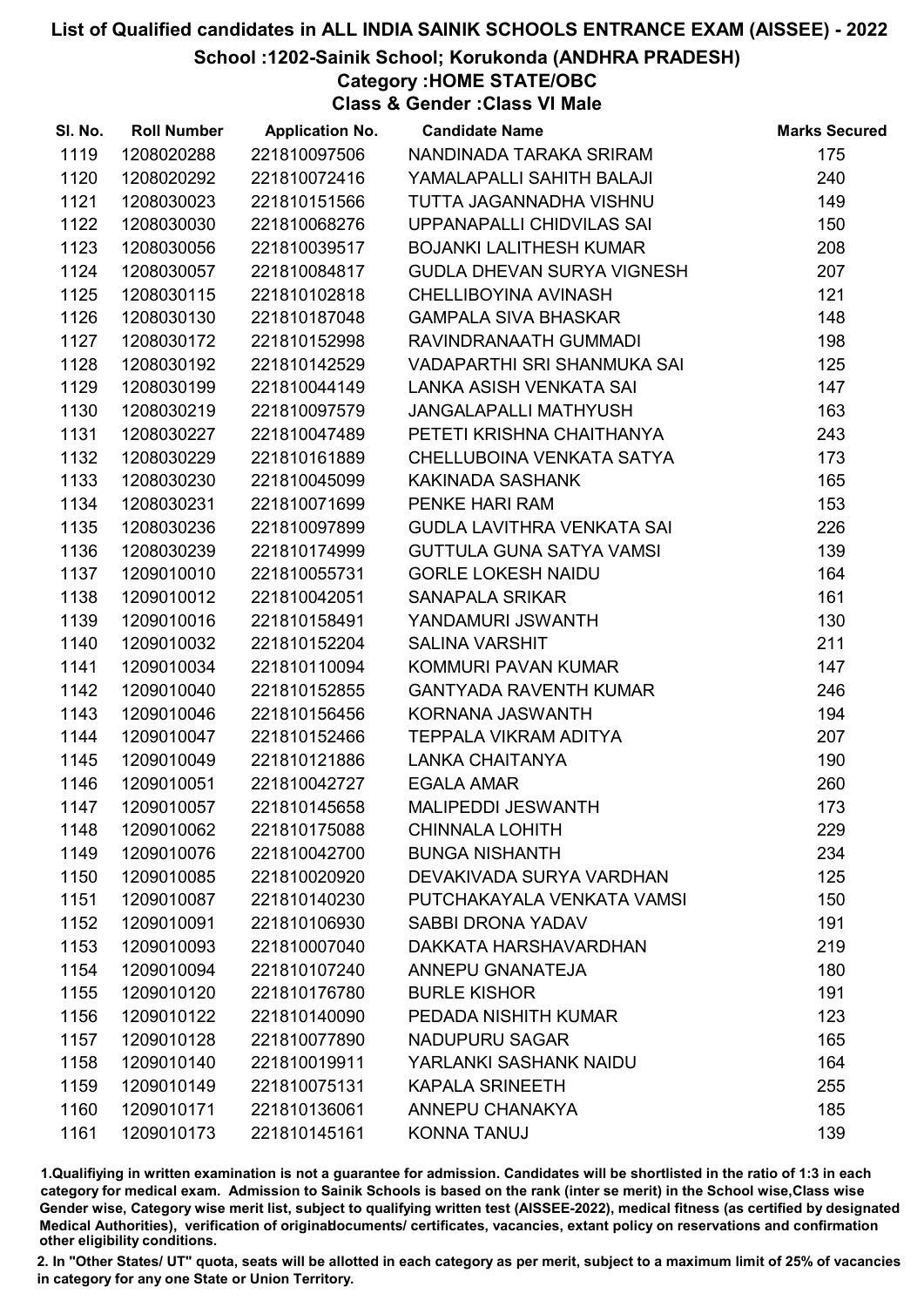### School :1202-Sainik School; Korukonda (ANDHRA PRADESH)

Category :HOME STATE/OBC

Class & Gender :Class VI Male

| SI. No. | <b>Roll Number</b> | <b>Application No.</b> | <b>Candidate Name</b>         |           | <b>Marks Secured</b> |
|---------|--------------------|------------------------|-------------------------------|-----------|----------------------|
| 1162    | 1209010189         | 221810014581           | NAMBALLA SAIKUMAR             |           | 163                  |
| 1163    | 1209010194         | 221810113402           | <b>CHUKKA MOULI</b>           |           | 214                  |
| 1164    | 1209010197         | 221810006502           | PAPPU KOUSHIK KALYAN          |           | 123                  |
| 1165    | 1209010207         | 221810005712           | ROHANKRISHNA LUKULAPU         |           | 216                  |
| 1166    | 1209010208         | 221810029812           | <b>KESUBHUKTA MITHIL</b>      |           | 150                  |
| 1167    | 1209010218         | 221810074442           | <b>BODDEPALLI RAJASEKHAR</b>  |           | 203                  |
| 1168    | 1209010219         | 221810104542           | ASAPANNA SHANMUKHA SAI NATH   |           | 166                  |
| 1169    | 1209010226         | 221810068662           | REDDY LALU RAM PRASAD         |           | 204                  |
| 1170    | 1209010227         | 221810137762           | <b>ROSHAN KUMAR.SISTU</b>     |           | 234                  |
| 1171    | 1209010228         | 221810008862           | <b>MAILAPILLI MOHITH</b>      |           | 148                  |
| 1172    | 1209010239         | 221810020301           | <b>GANGU PRASANTH</b>         |           | 186                  |
| 1173    | 1209020004         | 221810045782           | <b>BADANA MOKSHAGNA</b>       |           | 145                  |
| 1174    | 1209020006         | 221810059982           | MUNJETI CHAITANYA             |           | 124                  |
| 1175    | 1209020012         | 221810093792           | <b>ARANGI LIKITH BALAJI</b>   |           | 133                  |
| 1176    | 1209020013         | 221810006792           | CHINTALA HIMA KARTIKEYA NAIDU |           | 221                  |
| 1177    | 1209020015         | 221810157892           | <b>TENKA PRANEETH</b>         |           | 137                  |
| 1178    | 1209020018         | 221810073203           | <b>REDDI SOHAN</b>            |           | 147                  |
| 1179    | 1209020041         | 221810075423           | PUDI VENKAT                   |           | 243                  |
| 1180    | 1209020043         | 221810157923           | DUMPALA JASWANTH              | <b>AR</b> | 167                  |
| 1181    | 1209020054         | 221810147743           | <b>MANCHU SONU CHARAN</b>     |           | 147                  |
| 1182    | 1209020055         | 221810068843           | <b>TADELA JYOTHIRADITYA</b>   |           | 161                  |
| 1183    | 1209020056         | 221810122943           | <b>CHELLURU KUSHAL</b>        |           | 228                  |
| 1184    | 1209020065         | 221810083063           | <b>HANUMANTU SRIJAN</b>       |           | 184                  |
| 1185    | 1209020067         | 221810110263           | <b>DATTI SRIKAR</b>           |           | 138                  |
| 1186    | 1209020074         | 221810192773           | <b>BINGI UDAY KUMAR</b>       |           | 195                  |
| 1187    | 1209020077         | 221810090383           | ROUTHU YESWANTH               |           | 121                  |
| 1188    | 1209020084         | 221810093493           | <b>IPPILI SAI ADIKHYA</b>     |           | 203                  |
| 1189    | 1209020094         | 221810156704           | DANNANA TEJITH NAIDU          |           | 201                  |
| 1190    | 1209020106         | 221810122434           | <b>INDIRESU SAIDEEP</b>       |           | 175                  |
| 1191    | 1209020109         | 221810096444           | <b>BOBBILI BHAVAN KUMAR</b>   |           | 152                  |
| 1192    | 1209020111         | 221810031454           | SIDHARTH KHUNTIA              |           | 143                  |
| 1193    | 1209020124         | 221810020574           | KALLEPILLI PRASANTH KUMAR     |           | 154                  |
| 1194    | 1209020128         | 221810118684           | <b>CHINTADA NARENDRA BABU</b> |           | 152                  |
| 1195    | 1209020129         | 221810030984           | <b>ISAI KUMAR</b>             |           | 155                  |
| 1196    | 1209020135         | 221810017394           | <b>KUNA KAMAL</b>             |           | 199                  |
| 1197    | 1209020136         | 221810029594           | <b>DOLLA BHARATH</b>          |           | 177                  |
| 1198    | 1209020141         | 221810116705           | <b>MANDALA SUSHANTH</b>       |           | 138                  |
| 1199    | 1209020151         | 221810143225           | <b>AMBATI SARATH KUMAR</b>    |           | 132                  |
| 1200    | 1209020159         | 221810044735           | PONNANA NANDA KISHORE NAIDU   |           | 122                  |
| 1201    | 1209020162         | 221810091345           | N C S SAI                     |           | 147                  |
| 1202    | 1209020167         | 221810076945           | SANAPALA SITHARAM             |           | 140                  |
| 1203    | 1209020168         | 221810177945           | RANA HASWANTH KRISHNA         |           | 138                  |
| 1204    | 1209020170         | 221810193155           | <b>KARE MOKSHITH</b>          |           | 267                  |

1.Qualifiying in written examination is not a guarantee for admission. Candidates will be shortlisted in the ratio of 1:3 in each category for medical exam. Admission to Sainik Schools is based on the rank (inter se merit) in the School wise,Class wise Gender wise, Category wise merit list, subject to qualifying written test (AISSEE-2022), medical fitness (as certified by designated Medical Authorities), verification of originablocuments/ certificates, vacancies, extant policy on reservations and confirmation other eligibility conditions.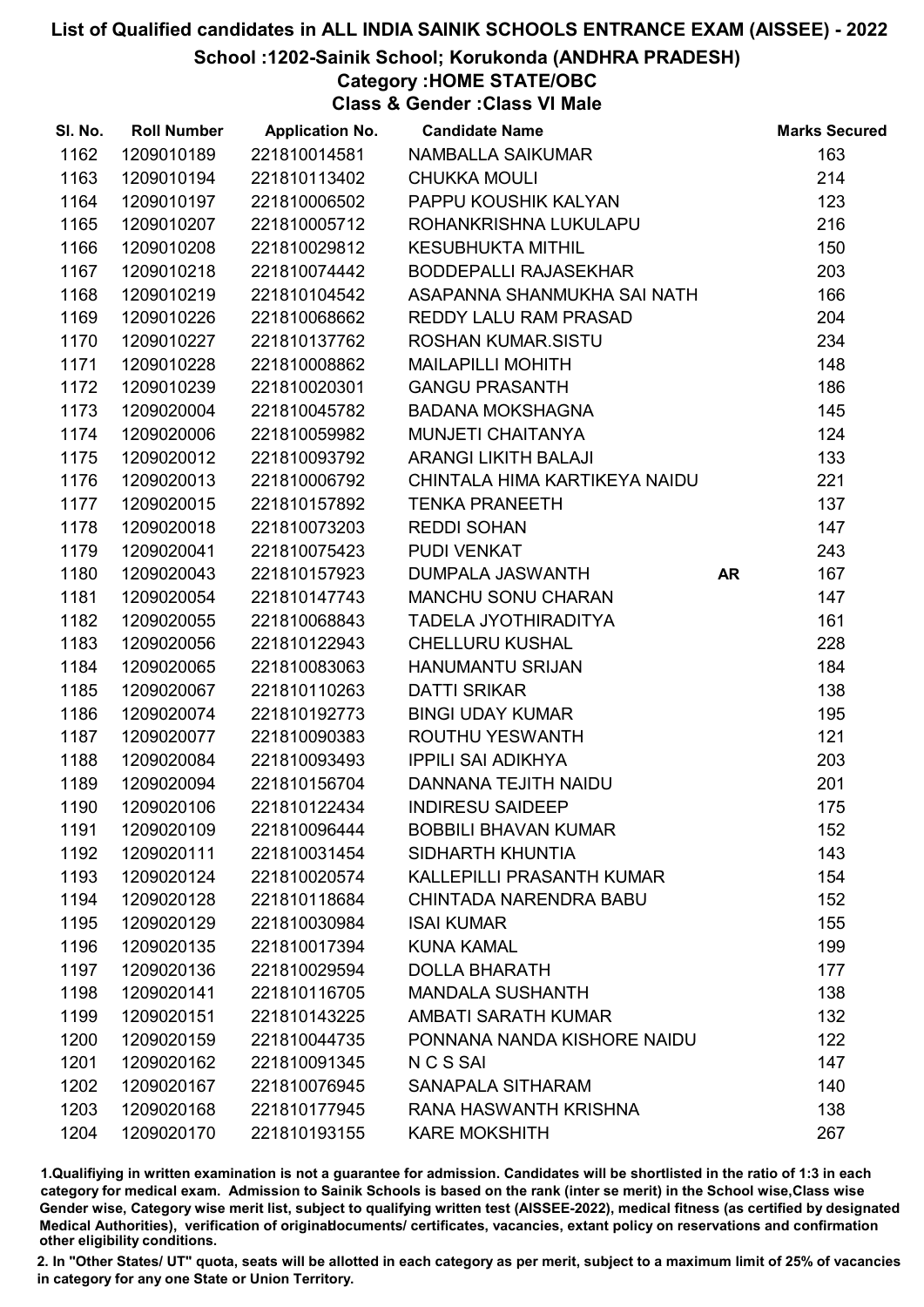School :1202-Sainik School; Korukonda (ANDHRA PRADESH)

Category :HOME STATE/OBC

Class & Gender :Class VI Male

| SI. No. | <b>Roll Number</b> | <b>Application No.</b> | <b>Candidate Name</b>          | <b>Marks Secured</b> |
|---------|--------------------|------------------------|--------------------------------|----------------------|
| 1205    | 1209020171         | 221810074255           | LOTUGEDDA SRAVANA DATTA        | 153                  |
| 1206    | 1209020178         | 221810056365           | <b>GUJJIDI GUNASEKHAR</b>      | 190                  |
| 1207    | 1209020203         | 221810141706           | NADIMINTI VENKATA JAIDEEP      | 139                  |
| 1208    | 1209020205         | 221810122216           | KINJARAPU BALADITYA            | 120                  |
| 1209    | 1209020207         | 221810190416           | ARASAVILLI ABHINAV             | 194                  |
| 1210    | 1209020209         | 221810017516           | MODALAVALASA RAJ KISHORE       | 190                  |
| 1211    | 1209020214         | 221810137916           | <b>MARPU SAI CHARAN</b>        | 177                  |
| 1212    | 1209020218         | 221810086626           | <b>ANNEPU ROHITH SAI</b>       | 149                  |
| 1213    | 1209020223         | 221810074636           | <b>CHETTU PRASANNAKUMAR</b>    | 136                  |
| 1214    | 1209020231         | 221810144946           | <b>ANNEPU MOHITH</b>           | 149                  |
| 1215    | 1209020233         | 221810108156           | <b>MADDILI BHAVANISANKAR</b>   | 164                  |
| 1216    | 1209020235         | 221810158656           | <b>IMANDI MOHAN SAI</b>        | 138                  |
| 1217    | 1209020242         | 221810080666           | POTNURU DANUSH                 | 165                  |
| 1218    | 1209020250         | 221810110476           | <b>TAMMINENI HARSHAVARDHAN</b> | 240                  |
| 1219    | 1209020251         | 221810129476           | <b>TAMMINENI TARAKARAM</b>     | 144                  |
| 1220    | 1209020259         | 221810057007           | MODALAVALASA REVATH            | 140                  |
| 1221    | 1209020275         | 221810105027           | <b>MANDULA KIRAN SAI</b>       | 141                  |
| 1222    | 1209020283         | 221810004927           | <b>KOMARA SHRIYAN</b>          | 149                  |
| 1223    | 1209020285         | 221810081137           | KAPPA RAKSHIT KUMAR REDDY      | 153                  |
| 1224    | 1209020288         | 221810005047           | <b>KANURU VIVEK</b>            | 139                  |
| 1225    | 1209020292         | 221810038447           | CHITTIRI VENKATA DINESH KUMAR  | 214                  |
| 1226    | 1209020294         | 221810083747           | PAIDI VIJAYA KRISHNA           | 170                  |
| 1227    | 1209020305         | 221810127267           | <b>BENDALAM AMIT VIHARI</b>    | 162                  |
| 1228    | 1209020310         | 221810085867           | VANA TANMAYA ADITYA            | 123                  |
| 1229    | 1209020314         | 221810193377           | GOLIVI TEJASWAN KARTIKEYA      | 168                  |
| 1230    | 1209020319         | 221810100687           | <b>TALA BAKTULA AJIN</b>       | 179                  |
| 1231    | 1209020326         | 221810071518           | CHODIPILLI DHARSITH LAKSHYA    | 232                  |
| 1232    | 1209020334         | 221810153638           | PONDARA VARUN                  | 157                  |
| 1233    | 1209020336         | 221810145738           | <b>SADAGANA ROHIT</b>          | 225                  |
| 1234    | 1209020341         | 221810100148           | <b>KUNA SANDEEP</b>            | 153                  |
| 1235    | 1209020342         | 221810138448           | SAMPATHIRAO SANDEEP            | 168                  |
| 1236    | 1209020344         | 221810073548           | KOLLI MOHIT BHAGAVAN           | 220                  |
| 1237    | 1209020353         | 221810169188           | <b>DUBBA PRADHU</b>            | 141                  |
| 1238    | 1209020361         | 221810110198           | <b>KUTIKUPPALA LIKHIT</b>      | 153                  |
| 1239    | 1209020365         | 221810110598           | <b>KARRA SURRYA</b>            | 211                  |
| 1240    | 1209020380         | 221810171829           | <b>BOLLA KARTHIKEYA</b>        | 210                  |
| 1241    | 1209020390         | 221810178939           | <b>ABHIRAM ALLADA</b>          | 155                  |
| 1242    | 1209020391         | 221810059149           | <b>SISTU EAKANTH</b>           | 248                  |
| 1243    | 1209020392         | 221810122849           | RAYAVALASA MOHAN KRISHNA       | 134                  |
| 1244    | 1209020396         | 221810184459           | DHARMANA PRAVEEN KUMAR         | 180                  |
| 1245    | 1209020398         | 221810104169           | <b>CHOWDARI LEELA CHANDRA</b>  | 157                  |
| 1246    | 1209020402         | 221810094669           | <b>MANEM ESWAR NARAYAN</b>     | 143                  |
| 1247    | 1210010065         | 221810101056           | <b>CHANDRAGIRI DEVANSHH</b>    | 133                  |

1.Qualifiying in written examination is not a guarantee for admission. Candidates will be shortlisted in the ratio of 1:3 in each category for medical exam. Admission to Sainik Schools is based on the rank (inter se merit) in the School wise,Class wise Gender wise, Category wise merit list, subject to qualifying written test (AISSEE-2022), medical fitness (as certified by designated Medical Authorities), verification of originablocuments/ certificates, vacancies, extant policy on reservations and confirmation other eligibility conditions.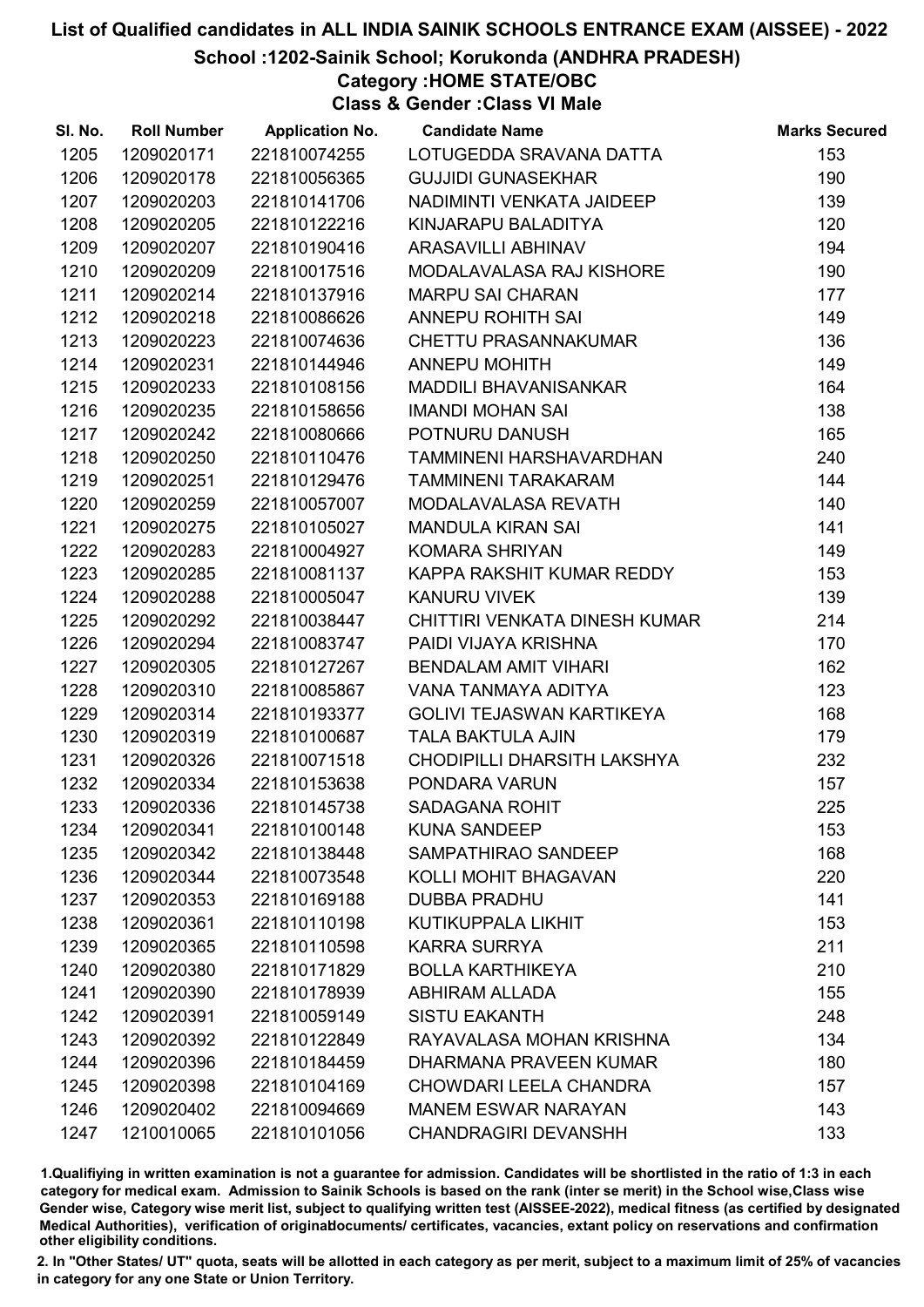School :1202-Sainik School; Korukonda (ANDHRA PRADESH)

Category :HOME STATE/OBC

Class & Gender :Class VI Male

| SI. No. | <b>Roll Number</b> | <b>Application No.</b> | <b>Candidate Name</b>          |    | <b>Marks Secured</b> |
|---------|--------------------|------------------------|--------------------------------|----|----------------------|
| 1248    | 1210010310         | 221810146011           | JAMISETTI JAIMIN RUPAL         |    | 142                  |
| 1249    | 1210020121         | 221810166602           | PARUMANCHALA VENKAT            |    | 145                  |
| 1250    | 1210020242         | 221810020172           | BOJJANNAGARI DHARSHITH         |    | 255                  |
| 1251    | 1210030017         | 221810066525           | <b>CHARAN DEEP A</b>           |    | 205                  |
| 1252    | 1210030176         | 221810084706           | DASARI ABHINAV SAI SREENIVAS   |    | 200                  |
| 1253    | 1210040169         | 221810073967           | <b>SHAIK SAMEER</b>            | CG | 133                  |
| 1254    | 1210050263         | 221810123779           | KANDURI SATHWIK                |    | 181                  |
| 1255    | 1211010016         | 221810148093           | <b>SUNKARA RAJENDER</b>        |    | 160                  |
| 1256    | 1211010025         | 221810100236           | <b>GAMPALA JEDEEP SRAVAN</b>   |    | 165                  |
| 1257    | 1211010038         | 221810059110           | <b>VEMULA GOKUL SRINADH</b>    |    | 222                  |
| 1258    | 1211010044         | 221810075810           | BADUGU NAGA SIVA SUBRAMANYA    |    | 199                  |
| 1259    | 1211010051         | 221810167220           | <b>MAMIDALA SRIJAN MITHRA</b>  |    | 171                  |
| 1260    | 1211010058         | 221810122820           | VAVILAPALLI CHIDVILASA SAI     |    | 201                  |
| 1261    | 1211010063         | 221810053030           | KANDI CHAITANYA NAIDU          |    | 173                  |
| 1262    | 1211010064         | 221810194030           | <b>SANJAY GORI</b>             |    | 197                  |
| 1263    | 1211010075         | 221810024140           | ARDHALA THAGUR SASIDHAR        |    | 156                  |
| 1264    | 1211010090         | 221810128860           | ANANDAM CHANDRADITHYA          |    | 136                  |
| 1265    | 1211010126         | 221810064621           | <b>SHAIK GUFRAN HUSSAIN</b>    |    | 184                  |
| 1266    | 1211010145         | 221810108441           | <b>JAMI HEMANTH KUMAR</b>      |    | 136                  |
| 1267    | 1211010165         | 221810063471           | PEETHANI DHANA SAI VARMA       |    | 165                  |
| 1268    | 1211010184         | 221810183891           | <b>GADDAM PARDHU</b>           |    | 133                  |
| 1269    | 1211010188         | 221810092102           | SHAIK ARSHAD AHAMMAD MOULA     |    | 179                  |
| 1270    | 1211010214         | 221810014642           | MALLA OHAS SAGAR SUDHISH       |    | 171                  |
| 1271    | 1211010216         | 221810026452           | POTNURI KRISHNA KAUSHIK        |    | 192                  |
| 1272    | 1211010242         | 221810193392           | ANANTHA DHEERAJ                |    | 205                  |
| 1273    | 1211010246         | 221810127792           | <b>NALLA KARTHIK</b>           |    | 180                  |
| 1274    | 1211010277         | 221810074453           | <b>VEMULA NAGA NITISH</b>      |    | 158                  |
| 1275    | 1211010281         | 221810023163           | <b>VARIKALLU KEERTHAN</b>      |    | 190                  |
| 1276    | 1211010286         | 221810147563           | KOMMAVARAPU SATHVIK DANIEL     |    | 142                  |
| 1277    | 1211010305         | 221810046304           | <b>VEMIREDDY KARTHIK</b>       |    | 219                  |
| 1278    | 1211010330         | 221810044434           | <b>BURADA VEDANTH PHANI</b>    |    | 187                  |
| 1279    | 1211020006         | 221810097644           | SAI ABHINAV DHEERAJ NAIDU      |    | 126                  |
| 1280    | 1211020017         | 221810179454           | <b>GADDAM SREEHITH</b>         |    | 149                  |
| 1281    | 1211020056         | 221810014994           | <b>DUDDE ANISH</b>             |    | 222                  |
| 1282    | 1211020065         | 221810068705           | <b>GORIPARTHI MOKSHITH SAI</b> |    | 182                  |
| 1283    | 1211020075         | 221810071125           | POLAVARAPU SURYATEJ            |    | 128                  |
| 1284    | 1211020088         | 221810126635           | <b>VENEPALLI VEDA NAGA</b>     |    | 126                  |
| 1285    | 1211020090         | 221810036245           | NANDAM CHETAN SAI DURGA HARI   |    | 136                  |
| 1286    | 1211020100         | 221810088955           | PARISHANENI THAMAN             |    | 225                  |
| 1287    | 1211020119         | 221810139485           | TAMMISETTI JITHIN SRI RAM      |    | 167                  |
| 1288    | 1211020143         | 221810097116           | PITTALA KRISHNA SAI KOUSHIK    |    | 228                  |
| 1289    | 1211020174         | 221810173566           | <b>SHAIK NASIR AHMED</b>       |    | 121                  |
| 1290    | 1211020191         | 221810028796           | PRUDVI LOLLA                   |    | 168                  |

1.Qualifiying in written examination is not a guarantee for admission. Candidates will be shortlisted in the ratio of 1:3 in each category for medical exam. Admission to Sainik Schools is based on the rank (inter se merit) in the School wise,Class wise Gender wise, Category wise merit list, subject to qualifying written test (AISSEE-2022), medical fitness (as certified by designated Medical Authorities), verification of originablocuments/ certificates, vacancies, extant policy on reservations and confirmation other eligibility conditions.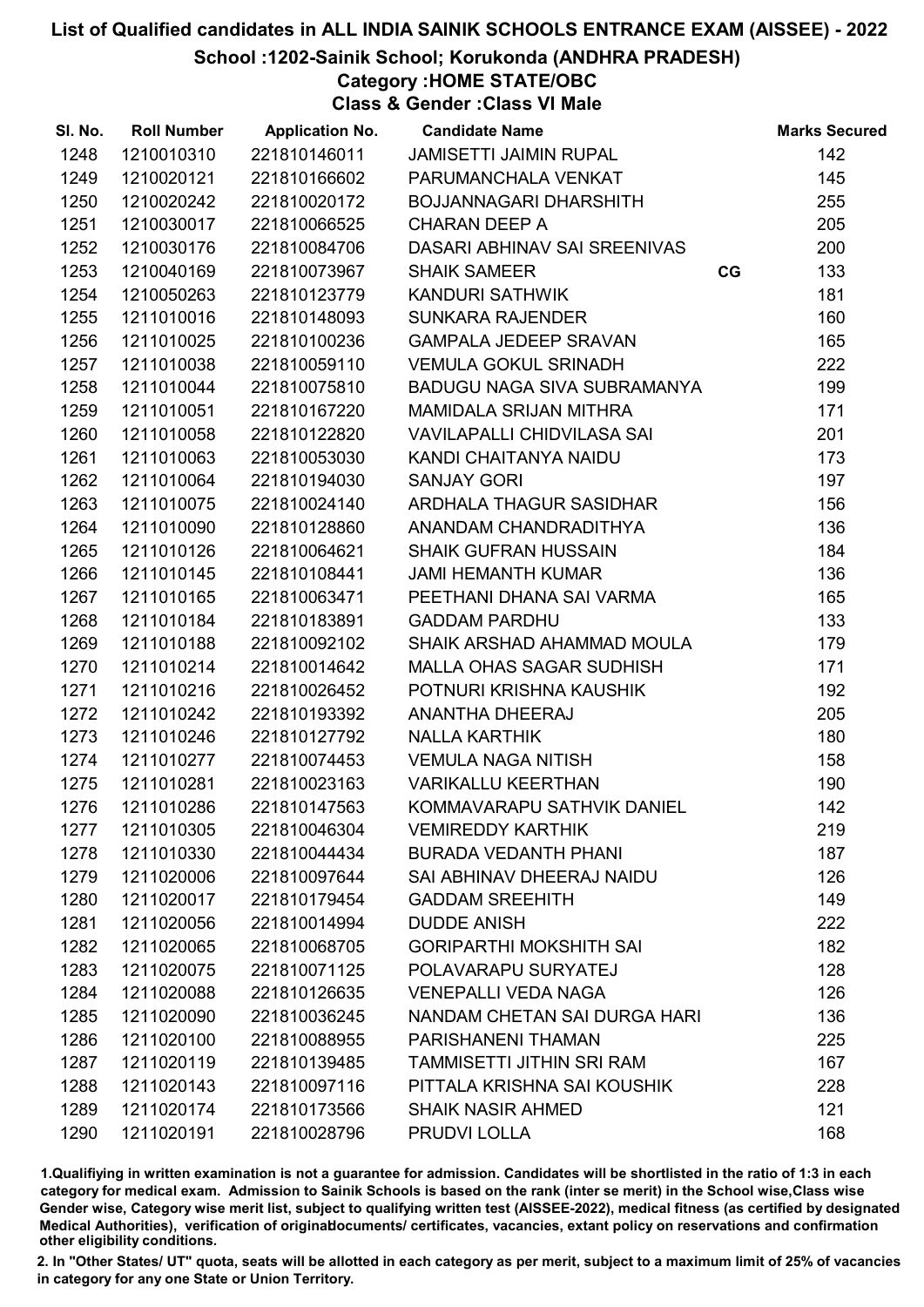### School :1202-Sainik School; Korukonda (ANDHRA PRADESH)

# Category :HOME STATE/OBC

Class & Gender :Class VI Male

| SI. No. | <b>Roll Number</b> | <b>Application No.</b> | <b>Candidate Name</b>          | <b>Marks Secured</b> |
|---------|--------------------|------------------------|--------------------------------|----------------------|
| 1291    | 1211020235         | 221810049077           | <b>MADAKA SUSHANTH</b>         | 192                  |
| 1292    | 1211020242         | 221810003877           | <b>REDDI SIVA SAI SATHWIK</b>  | 243                  |
| 1293    | 1211020272         | 221810161628           | <b>MAJJI ROHITH</b>            | 158                  |
| 1294    | 1211020281         | 221810022648           | <b>VASA SAHARSH</b>            | 144                  |
| 1295    | 1211020287         | 221810191948           | SRIKAKULAPU HARI CHARAN        | 152                  |
| 1296    | 1211020296         | 221810019368           | PAMARTHI ABHILASH              | 195                  |
| 1297    | 1211020299         | 221810195668           | <b>GOLLA LOKESH</b>            | 140                  |
| 1298    | 1211020365         | 221810011639           | KOMARRAJU NIVESH               | 143                  |
| 1299    | 1211020368         | 221810152739           | <b>SATWIK KASANI</b>           | 195                  |
| 1300    | 1211020373         | 221810085449           | SOHANA SRAVAN POTHARLANKA      | 123                  |
| 1301    | 1211020380         | 221810129949           | THIPIRISETTY ANURAG VARMA      | 206                  |
| 1302    | 1211020398         | 221810000769           | <b>SHAIK ABDUL RAHMAN</b>      | 190                  |
| 1303    | 1212010007         | 221810126611           | DANGETI GUNA CHARAN            | 144                  |
| 1304    | 1212010012         | 221810188142           | <b>KASI SYAM SUNDHAR</b>       | 197                  |
| 1305    | 1212010021         | 221810111913           | <b>BODDU PRADEEP</b>           | 214                  |
| 1306    | 1212010036         | 221810087316           | SAMIREDDI HARI CHARAN          | 183                  |
| 1307    | 1212010037         | 221810088516           | <b>EERLA VAMSI</b>             | 179                  |
| 1308    | 1212010041         | 221810058266           | KOMMOJU YASHODHA KRISHNA       | 179                  |
| 1309    | 1212020002         | 221810147857           | PEDDINTI THARUN SAI            | 238                  |
| 1310    | 1212020008         | 221810068188           | PASUPUREDDI VENU GOPAL         | 271                  |
| 1311    | 1212020013         | 221810166000           | NEKKALA ADITYA                 | 177                  |
| 1312    | 1212020021         | 221810032500           | <b>BOYI SRINIVASA REDDY</b>    | 242                  |
| 1313    | 1212020023         | 221810078500           | POLAVARAPU PARDHA NAGA         | 148                  |
| 1314    | 1212020024         | 221810022600           | <b>JESHAN NALIGIRI</b>         | 147                  |
| 1315    | 1212020027         | 221810051700           | POODI CHARAN TEJA              | 248                  |
| 1316    | 1212020032         | 221810117900           | NIKHIL KAPARAPU                | 155                  |
| 1317    | 1212020055         | 221810087420           | V CHANDRA SIDDARDHA NAIDU      | 127                  |
| 1318    | 1212020059         | 221810029820           | PUDI THANEESH CHANDRA          | 189                  |
| 1319    | 1212020077         | 221810028730           | <b>LEKKALA HARSHA</b>          | 122                  |
| 1320    | 1212020078         | 221810138730           | RAVALAPUDI SUJITH              | 204                  |
| 1321    | 1212020081         | 221810135930           | <b>PARLA JAIVEER</b>           | 125                  |
| 1322    | 1212020082         | 221810109930           | VADDADI KAASYAP ABHIRAM        | 135                  |
| 1323    | 1212020094         | 221810041740           | <b>KOPPAKA VENU</b>            | 144                  |
| 1324    | 1212020095         | 221810156740           | <b>SURLA SARAN TEJA</b>        | 127                  |
| 1325    | 1212020109         | 221810107550           | <b>TEEDA VEDANT KARTHIKEYA</b> | 203                  |
| 1326    | 1212020112         | 221810000750           | ROBBI YAGNA KARTHEEK           | 230                  |
| 1327    | 1212020118         | 221810068160           | <b>VANTAKU PRADEEP KUMAR</b>   | 198                  |
| 1328    | 1212020121         | 221810113360           | <b>RISHITH PALAKOLLU</b>       | 127                  |
| 1329    | 1212020122         | 221810189360           | LINGUBERI LIKHIT RAM           | 157                  |
| 1330    | 1212020123         | 221810054460           | LAGUDU HARSHAVARADAN           | 189                  |
| 1331    | 1212020133         | 221810088960           | <b>GUDEPU SHANMUKHA HARSHA</b> | 127                  |
| 1332    | 1212020142         | 221810083270           | <b>GUDALA BHANU PRAKASH</b>    | 172                  |
| 1333    | 1212020143         | 221810107270           | <b>VYKUNTAPU GNANESH</b>       | 179                  |

1.Qualifiying in written examination is not a guarantee for admission. Candidates will be shortlisted in the ratio of 1:3 in each category for medical exam. Admission to Sainik Schools is based on the rank (inter se merit) in the School wise,Class wise Gender wise, Category wise merit list, subject to qualifying written test (AISSEE-2022), medical fitness (as certified by designated Medical Authorities), verification of originablocuments/ certificates, vacancies, extant policy on reservations and confirmation other eligibility conditions.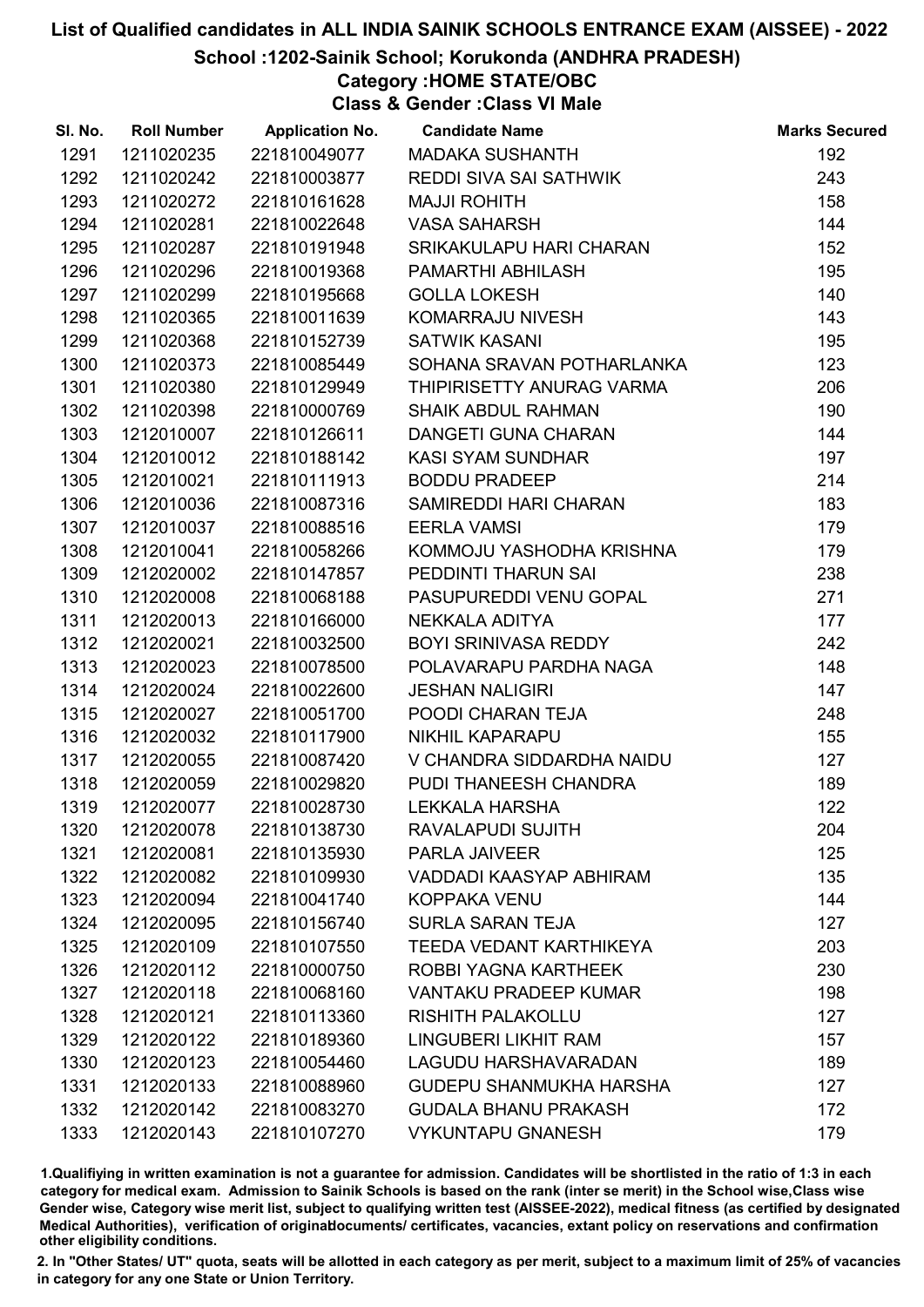School :1202-Sainik School; Korukonda (ANDHRA PRADESH)

# Category :HOME STATE/OBC

Class & Gender :Class VI Male

| SI. No. | <b>Roll Number</b> | <b>Application No.</b> | <b>Candidate Name</b>            | <b>Marks Secured</b> |
|---------|--------------------|------------------------|----------------------------------|----------------------|
| 1334    | 1212020146         | 221810000770           | BODDAPATI SREESATYA VARDHAN      | 180                  |
| 1335    | 1212020152         | 221810185280           | PONNAGANTI YASHWANTH             | 172                  |
| 1336    | 1212020154         | 221810112480           | ALLA CHARAN TEJA                 | 136                  |
| 1337    | 1212020155         | 221810093480           | ROUTHU GOWTHAM                   | 196                  |
| 1338    | 1212020181         | 221810004990           | <b>SADARAM MOHNISH</b>           | 161                  |
| 1339    | 1212020189         | 221810010601           | POTHURAJU CHANDHRAHAS            | 255                  |
| 1340    | 1212020192         | 221810148601           | KONATHALA MANOHAR SHYAM          | 151                  |
| 1341    | 1212020193         | 221810193701           | <b>BUDDHA ADITYA</b>             | 136                  |
| 1342    | 1212020205         | 221810015411           | KARNAYANA SHARATH                | 178                  |
| 1343    | 1212020219         | 221810145221           | <b>GADI BHAVESH</b>              | 135                  |
| 1344    | 1212020230         | 221810084821           | <b>BHOOMIREDDY KAMAL</b>         | 163                  |
| 1345    | 1212020231         | 221810084921           | <b>KILLI BHAVESH</b>             | 222                  |
| 1346    | 1212020238         | 221810122331           | <b>TARRA RUSHEEL NAIDU</b>       | 237                  |
| 1347    | 1212020241         | 221810015431           | KUSETTI DHANUSH VISHNUM          | 199                  |
| 1348    | 1212020254         | 221810025141           | KARRI VENKATA SHANMUKA           | 137                  |
| 1349    | 1212020264         | 221810047541           | DADI TARUNRAJ SANJAY NAIDU       | 235                  |
| 1350    | 1212020283         | 221810044551           | KANDREGULA GOKUL SATHWIK         | 131                  |
| 1351    | 1212020293         | 221810047061           | <b>JERRIPOTHULA MOKSHITH</b>     | 174                  |
| 1352    | 1212020294         | 221810111161           | <b>MADIREDDI SHYAM</b>           | 161                  |
| 1353    | 1212020319         | 221810139171           | <b>VANTAKU ASHRIT KUMAR</b>      | 138                  |
| 1354    | 1212020328         | 221810042771           | KALLA ANANTHA SRIPATHI           | 201                  |
| 1355    | 1212020332         | 221810099771           | <b>GOLAGANI YASHMITH</b>         | 189                  |
| 1356    | 1212020345         | 221810141481           | KUNDEM GRITIKRAM                 | 188                  |
| 1357    | 1212020348         | 221810190581           | KARRI BHUVAN PHANINDRA           | 149                  |
| 1358    | 1212020357         | 221810182881           | SURAVARAPU KESAVA LAKSHMI        | 136                  |
| 1359    | 1212020375         | 221810016102           | <b>SIRASAPALLI DHANUSH</b>       | 219                  |
| 1360    | 1212020378         | 221810045402           | PINAGADI YUGESH SRINAG           | 217                  |
| 1361    | 1212020385         | 221810135702           | <b>CHINTADA MOHAN SAI</b>        | 122                  |
| 1362    | 1212020399         | 221810042122           | <b>BANDARU JASWANTH</b>          | 240                  |
| 1363    | 1212020405         | 221810151522           | <b>KOTA SATHWICK</b>             | 193                  |
| 1364    | 1212020409         | 221810112622           | <b>BONTHU LIKITH CHARAN</b>      | 135                  |
| 1365    | 1212020413         | 221810141822           | MUKKALA VARUN VISWAROOP          | 132                  |
| 1366    | 1212020423         | 221810189032           | MELAPU SAI ESWAR ABHINAV         | 122                  |
| 1367    | 1212020440         | 221810084042           | <b>TOTTADI TEJESH</b>            | 132                  |
| 1368    | 1212020450         | 221810021542           | SINGAMPALLI NAGA CHAITHANYA      | 154                  |
| 1369    | 1212020476         | 221810006752           | SAKHINALA ROHAN SAI              | 198                  |
| 1370    | 1212020479         | 221810068952           | <b>JUTTUKA BHAVAN KARTHIKEYA</b> | 201                  |
| 1371    | 1212020496         | 221810044862           | <b>VENNELA JASWANTH</b>          | 120                  |
| 1372    | 1212020499         | 221810080272           | <b>DANIMIREDDI HARSHITH</b>      | 154                  |
| 1373    | 1212020509         | 221810070572           | <b>KARANAM NITISH</b>            | 194                  |
| 1374    | 1212020513         | 221810150672           | NANDIPALLI SAIPRAVARDHAN         | 131                  |
| 1375    | 1212020514         | 221810047672           | MAHENDRA MANOHAR PALIKALA        | 139                  |
| 1376    | 1212020532         | 221810047882           | KANDREGULA VJS VIVEK             | 190                  |

1.Qualifiying in written examination is not a guarantee for admission. Candidates will be shortlisted in the ratio of 1:3 in each category for medical exam. Admission to Sainik Schools is based on the rank (inter se merit) in the School wise,Class wise Gender wise, Category wise merit list, subject to qualifying written test (AISSEE-2022), medical fitness (as certified by designated Medical Authorities), verification of originablocuments/ certificates, vacancies, extant policy on reservations and confirmation other eligibility conditions.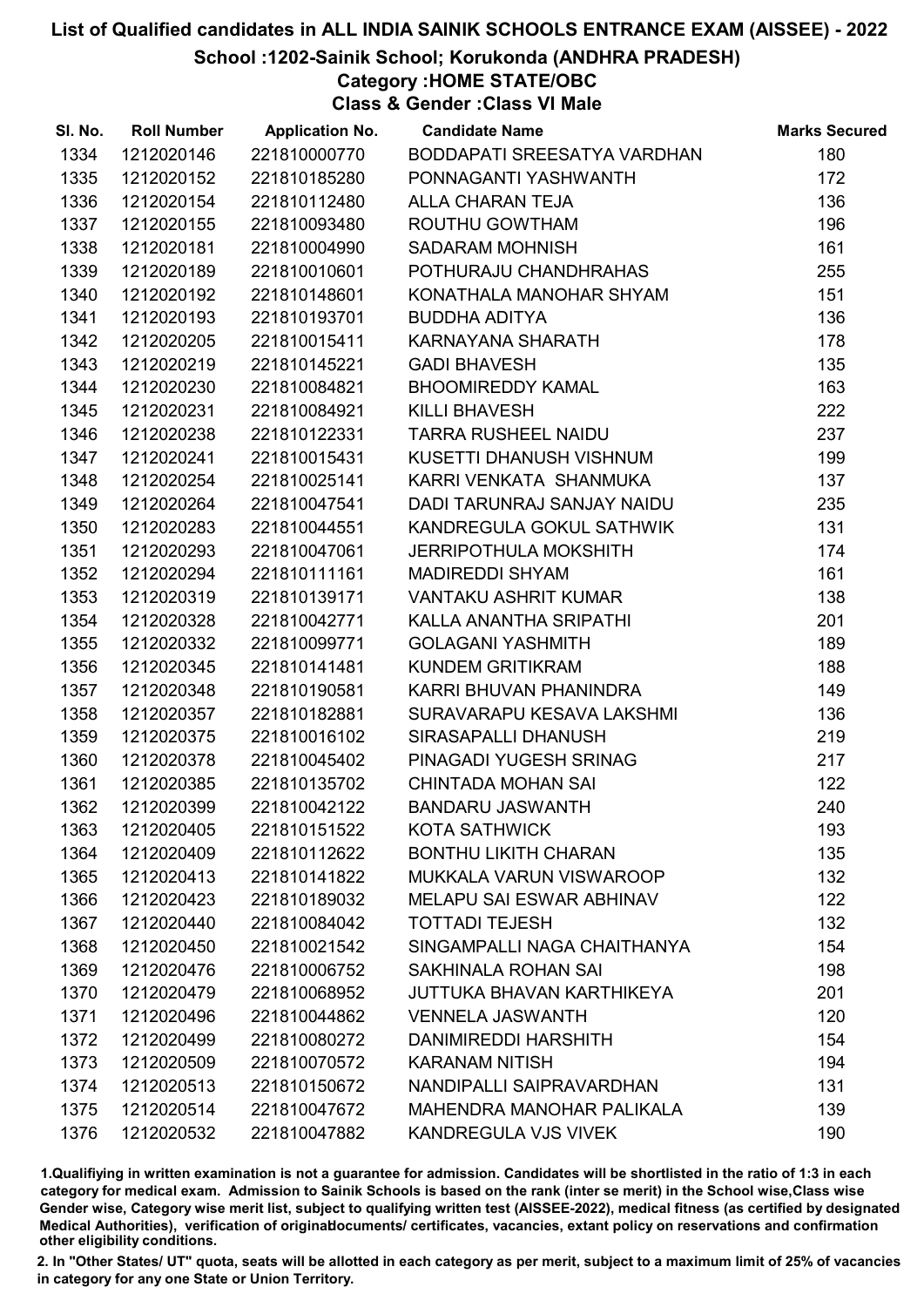### School :1202-Sainik School; Korukonda (ANDHRA PRADESH)

Category :HOME STATE/OBC

Class & Gender :Class VI Male

| SI. No. | <b>Roll Number</b> | <b>Application No.</b> | <b>Candidate Name</b>                | <b>Marks Secured</b> |
|---------|--------------------|------------------------|--------------------------------------|----------------------|
| 1377    | 1212020534         | 221810020982           | <b>TALARI SYAM PRAGNAN</b>           | 266                  |
| 1378    | 1212020535         | 221810081982           | MARADANA MUKESH KUMAR                | 143                  |
| 1379    | 1212020545         | 221810184192           | KUNA.YASWANTH VIGNESH                | 178                  |
| 1380    | 1212020546         | 221810007192           | YERRA HARSHAVARDHAN                  | 125                  |
| 1381    | 1212020551         | 221810099492           | POLIREDDY LOKESH                     | 150                  |
| 1382    | 1212020559         | 221810091892           | <b>GANDIBOYINA LENIN VIKRAM RAJA</b> | 130                  |
| 1383    | 1212020564         | 221810140103           | <b>SAMBANGI SASHANK</b>              | 174                  |
| 1384    | 1212020566         | 221810109103           | OMMI YUGANDHAR KRISHNA               | 128                  |
| 1385    | 1212020570         | 221810133303           | KOLA CHETAN NARASIMHAN               | 124                  |
| 1386    | 1212020577         | 221810080703           | KUNIREDDY SAI MOUNEESH               | 235                  |
| 1387    | 1212020580         | 221810125803           | SURADA SRI RAM SAI TEJA              | 186                  |
| 1388    | 1212020588         | 221810055013           | <b>BODDEPALLI BHAVAN</b>             | 123                  |
| 1389    | 1212020597         | 221810029313           | PAIDI LOHITAKSHA                     | 147                  |
| 1390    | 1212020606         | 221810114023           | PEDIREDLA CHANAKYA NAIDU             | 138                  |
| 1391    | 1212020610         | 221810059323           | PANDIRI KEDAR NATH                   | 184                  |
| 1392    | 1212020617         | 221810188523           | YERRA SIMHA SAI UJWAL                | 124                  |
| 1393    | 1212030013         | 221810050243           | SUGGU YAGNATEJA REDDY                | 230                  |
| 1394    | 1212030022         | 221810034743           | <b>LALAM HARI SIMHA</b>              | 141                  |
| 1395    | 1212030032         | 221810009353           | SARIPALLI DHARMA TEJA                | 138                  |
| 1396    | 1212030038         | 221810129753           | POTNURU VENKATA SURYA SAI            | 126                  |
| 1397    | 1212030054         | 221810190173           | <b>BANGARU KARUNYA KUMAR</b>         | 222                  |
| 1398    | 1212030072         | 221810152973           | THONANGI LOHIT REDDY                 | 149                  |
| 1399    | 1212030079         | 221810058383           | <b>MOHAMMED ISHAN</b>                | 148                  |
| 1400    | 1212030098         | 221810055093           | DAMAROUTHU SUSHANTH                  | 205                  |
| 1401    | 1212030099         | 221810047093           | <b>GANDI KOUSHIK</b>                 | 177                  |
| 1402    | 1212030106         | 221810195393           | PATHALA DHANUSH                      | 132                  |
| 1403    | 1212030109         | 221810019493           | LEKKALA RAGHUVEER                    | 134                  |
| 1404    | 1212030116         | 221810053004           | <b>GADI SAI PRAVEEN</b>              | 142                  |
| 1405    | 1212030122         | 221810106404           | SAMUDRAPU GURU CHARAN                | 165                  |
| 1406    | 1212030132         | 221810128214           | <b>BANKAPALLI MANVITH</b>            | 167                  |
| 1407    | 1212030133         | 221810170314           | <b>CHEEPURU PUNEETH</b>              | 169                  |
| 1408    | 1212030142         | 221810099814           | KOMMOJU SURYA KRISHNA                | 201                  |
| 1409    | 1212030153         | 221810030224           | <b>BANDARU SOMA SEKHAR NAIDU</b>     | 161                  |
| 1410    | 1212030161         | 221810053524           | <b>R.SHESENDRA</b>                   | 189                  |
| 1411    | 1212030165         | 221810050924           | <b>MOLLI ABISHEK JOHN</b>            | 153                  |
| 1412    | 1212030174         | 221810185434           | <b>GANNAVARAPU VENKATA SURYA</b>     | 125                  |
| 1413    | 1212030192         | 221810037344           | <b>GUMPANA DEEPAK</b>                | 170                  |
| 1414    | 1212030193         | 221810092444           | <b>SEERAMREDDI VISWESH</b>           | 227                  |
| 1415    | 1212030200         | 221810123644           | <b>MONISH SAI GURIVELLI</b>          | 169                  |
| 1416    | 1212030202         | 221810088744           | PAMPANABOINA SIVA GANGA              | 142                  |
| 1417    | 1212030203         | 221810069744           | DOGGA DURGA VENKATA SATYA            | 254                  |
| 1418    | 1212030206         | 221810134054           | <b>TENTU KUSHAL</b>                  | 245                  |
| 1419    | 1212030220         | 221810074754           | KOTNANA LOK RANJITH KUMAR            | 127                  |

1.Qualifiying in written examination is not a guarantee for admission. Candidates will be shortlisted in the ratio of 1:3 in each category for medical exam. Admission to Sainik Schools is based on the rank (inter se merit) in the School wise,Class wise Gender wise, Category wise merit list, subject to qualifying written test (AISSEE-2022), medical fitness (as certified by designated Medical Authorities), verification of originablocuments/ certificates, vacancies, extant policy on reservations and confirmation other eligibility conditions.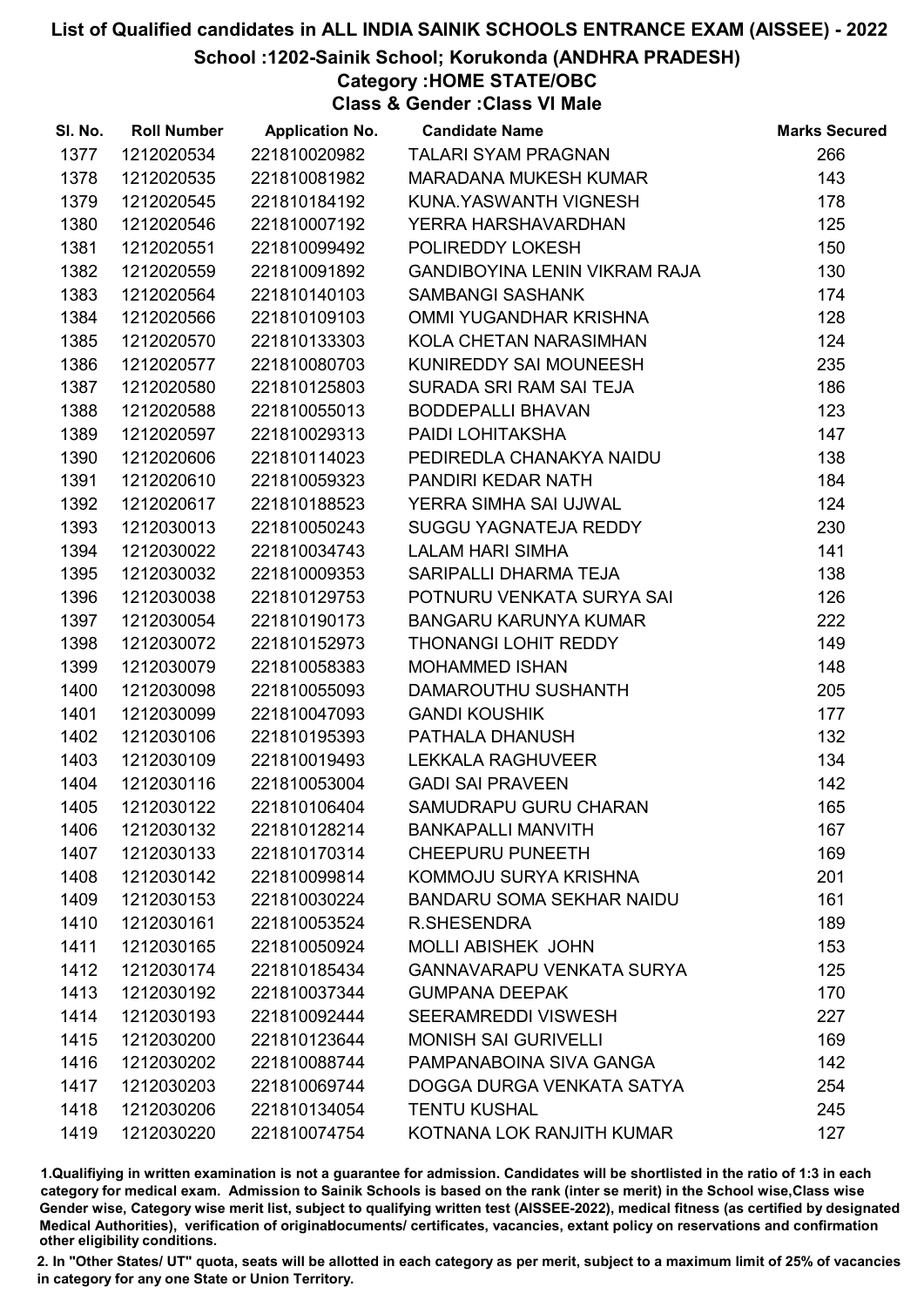School :1202-Sainik School; Korukonda (ANDHRA PRADESH)

Category :HOME STATE/OBC

Class & Gender :Class VI Male

| SI. No. | <b>Roll Number</b> | <b>Application No.</b> | <b>Candidate Name</b>          | <b>Marks Secured</b> |
|---------|--------------------|------------------------|--------------------------------|----------------------|
| 1420    | 1212030236         | 221810110464           | <b>GUNUPURU MOKSHITH KUMAR</b> | 192                  |
| 1421    | 1212030248         | 221810032474           | ROHIT AKSHAY RUTTHALA          | 241                  |
| 1422    | 1212030277         | 221810086294           | KURACHA GNANA DEEPAK NAIDU     | 179                  |
| 1423    | 1212030304         | 221810054505           | <b>TEELLA LOHITH</b>           | 145                  |
| 1424    | 1212030306         | 221810039605           | <b>EROTHU SHASHIVADAN</b>      | 231                  |
| 1425    | 1212030313         | 221810043905           | RAPARTHI MOHAN VINAY           | 238                  |
| 1426    | 1212030334         | 221810142815           | KAINIKORUTHU CHANIKYA          | 179                  |
| 1427    | 1212030335         | 221810072815           | YALAMANCHILI LIKITH            | 230                  |
| 1428    | 1212030352         | 221810030725           | <b>GARA CHARAN TEJ</b>         | 153                  |
| 1429    | 1212030354         | 221810045725           | <b>GOLLAPELLI SRIKAR</b>       | 231                  |
| 1430    | 1212030355         | 221810112825           | <b>AKIRA BOLEM</b>             | 191                  |
| 1431    | 1212030361         | 221810055135           | <b>GORIPARTHI SUSANTH</b>      | 246                  |
| 1432    | 1212030379         | 221810004045           | TAMMINANA VEDA VENKATA         | 126                  |
| 1433    | 1212030380         | 221810179045           | <b>G SAI ABHIRAAM</b>          | 122                  |
| 1434    | 1212030381         | 221810077145           | LATCHUPUTHALA ARYAN NAIDU      | 128                  |
| 1435    | 1212030402         | 221810035255           | <b>GORLE MANIKANTA KUMAR</b>   | 211                  |
| 1436    | 1212030406         | 221810148455           | SUNKARA BHUVANA SUDEEP         | 242                  |
| 1437    | 1212030409         | 221810106655           | <b>BANKURU RISHINDRA NAIDU</b> | 121                  |
| 1438    | 1212030410         | 221810026655           | <b>LALAM LOHITH KUMAR</b>      | 144                  |
| 1439    | 1212030411         | 221810047655           | <b>CHITTIMURI SREE IKSHU</b>   | 214                  |
| 1440    | 1212030432         | 221810044465           | ARAVETI VENKATA SAI PRANEETH   | 161                  |
| 1441    | 1212030438         | 221810125865           | YALLIMILLI SAI VENKATA SURAJ   | 135                  |
| 1442    | 1212030448         | 221810115375           | ANISETTY SUBASH SRI LAXMI      | 170                  |
| 1443    | 1212030449         | 221810018375           | KILLADA TEJA MANOHAR           | 269                  |
| 1444    | 1212030456         | 221810108675           | <b>GORLE SRI CHAKRI</b>        | 212                  |
| 1445    | 1212030460         | 221810071875           | <b>GEDELA CHAKRITH</b>         | 180                  |
| 1446    | 1212030464         | 221810008975           | KONDRA MOKSHITH                | 185                  |
| 1447    | 1212030469         | 221810060885           | KAMIREDDY RUTHVIK              | 161                  |
| 1448    | 1212030478         | 221810008195           | <b>SALAPU BHARATH SAI</b>      | 120                  |
| 1449    | 1212040002         | 221810060495           | PANDRANKI GUNA VARSHITH        | 146                  |
| 1450    | 1212040004         | 221810000595           | KOLA JAYANTH                   | 137                  |
| 1451    | 1212040023         | 221810046706           | <b>SHAIK ASIF</b>              | 150                  |
| 1452    | 1212040027         | 221810030806           | KANDREGULA BHUVANESH           | 231                  |
| 1453    | 1212040031         | 221810127016           | <b>KANDIPILLI DINESH</b>       | 179                  |
| 1454    | 1212040033         | 221810022116           | PALLA JAYANTH SAI              | 194                  |
| 1455    | 1212040062         | 221810065826           | <b>BOTTA SAI DARSAN</b>        | 131                  |
| 1456    | 1212040065         | 221810101036           | <b>VANAPALLI UDAY</b>          | 175                  |
| 1457    | 1212040075         | 221810011436           | <b>NAKKA TEJA</b>              | 136                  |
| 1458    | 1212040087         | 221810043736           | <b>CHEEKATI JASWANTH</b>       | 202                  |
| 1459    | 1212040091         | 221810186936           | AKKALA DURJAYA RAO             | 136                  |
| 1460    | 1212040096         | 221810038346           | <b>BOBBARI DEVA HARSHA</b>     | 169                  |
| 1461    | 1212040104         | 221810065746           | KORUPROLU YAJANESH             | 128                  |
| 1462    | 1212040114         | 221810095356           | SINGAMPALLI SASHANK            | 125                  |

1.Qualifiying in written examination is not a guarantee for admission. Candidates will be shortlisted in the ratio of 1:3 in each category for medical exam. Admission to Sainik Schools is based on the rank (inter se merit) in the School wise,Class wise Gender wise, Category wise merit list, subject to qualifying written test (AISSEE-2022), medical fitness (as certified by designated Medical Authorities), verification of originablocuments/ certificates, vacancies, extant policy on reservations and confirmation other eligibility conditions.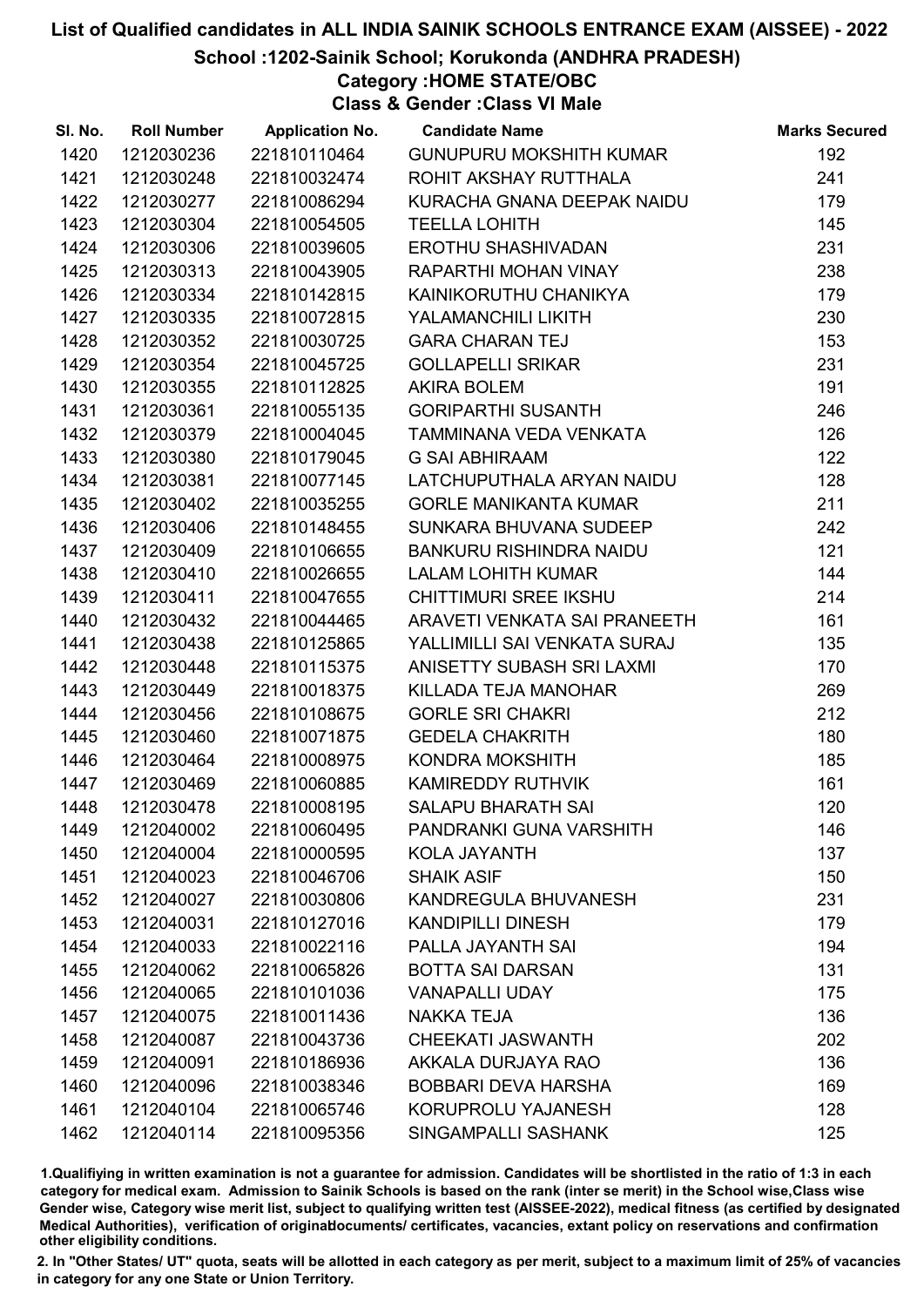### School :1202-Sainik School; Korukonda (ANDHRA PRADESH)

# Category :HOME STATE/OBC

Class & Gender :Class VI Male

| SI. No. | <b>Roll Number</b> | <b>Application No.</b> | <b>Candidate Name</b>              | <b>Marks Secured</b> |
|---------|--------------------|------------------------|------------------------------------|----------------------|
| 1463    | 1212040118         | 221810115556           | ADARI DONAL RAHUL                  | 244                  |
| 1464    | 1212040119         | 221810048556           | <b>BODDETI BHUVANESH</b>           | 209                  |
| 1465    | 1212040123         | 221810092656           | <b>TEDDU SIDDU</b>                 | 149                  |
| 1466    | 1212040127         | 221810105856           | MEESALA TANUSH RAM NAIDU           | 233                  |
| 1467    | 1212040129         | 221810088956           | <b>HASWITH VIYYAPU</b>             | 142                  |
| 1468    | 1212040135         | 221810113266           | ATLA MOHITH KUMAR                  | 129                  |
| 1469    | 1212040145         | 221810179966           | <b>ALLAMSETTY AJITESH</b>          | 131                  |
| 1470    | 1212040148         | 221810072376           | <b>ADIREDDY ROSHAN</b>             | 127                  |
| 1471    | 1212040161         | 221810140876           | <b>PAILA PREMENDRA</b>             | 127                  |
| 1472    | 1212040171         | 221810050486           | <b>DUBASI SAI GUNESWAR</b>         | 168                  |
| 1473    | 1212040174         | 221810021686           | <b>GURAJAPU BHUVAN TEJA</b>        | 145                  |
| 1474    | 1212040176         | 221810147686           | THSAPATI ADITYA YUVARAJ            | 162                  |
| 1475    | 1212040180         | 221810094886           | LEKKALA SYAM DEEPAK NAIDU          | 147                  |
| 1476    | 1212040189         | 221810130396           | <b>BARLA MOHITH GOWRI SAI</b>      | 136                  |
| 1477    | 1212040208         | 221810062107           | <b>BATNA HEMANTH KUMAR</b>         | 143                  |
| 1478    | 1212040218         | 221810021607           | <b>GOLLAVILLI ESWAR KARTHIK</b>    | 188                  |
| 1479    | 1212040229         | 221810019907           | SARAKANAM KUMARA GANESHA           | 245                  |
| 1480    | 1212040240         | 221810116517           | <b>BEVARA NISCHAL SIVA</b>         | 158                  |
| 1481    | 1212040244         | 221810048717           | KANCHARLA SRI SATHWIK              | 221                  |
| 1482    | 1212040265         | 221810049527           | CHADARAM PRUDHVI RAJ               | 183                  |
| 1483    | 1212040268         | 221810068627           | MUMMANA BHARGAV CHARAN             | 183                  |
| 1484    | 1212040275         | 221810168037           | <b>VANA VIJAY KUMAR</b>            | 138                  |
| 1485    | 1212040277         | 221810073137           | GUDIYA KAMAL KUMAR BEHARA          | 156                  |
| 1486    | 1212040280         | 221810091237           | KAREPU LEKESH VARDHAN              | 141                  |
| 1487    | 1212040284         | 221810181337           | POTHULA ABHINAV KARTHIKEYA         | 173                  |
| 1488    | 1212040285         | 221810128337           | <b>TAMMINANA REVANTH</b>           | 131                  |
| 1489    | 1212040291         | 221810095737           | ANGULURI BHUVAN KRISHNA            | 165                  |
| 1490    | 1212040292         | 221810080837           | PASAGADA.NISHAL                    | 135                  |
| 1491    | 1212040318         | 221810145947           | AMARAPU SAI SATWIK                 | 211                  |
| 1492    | 1212040319         | 221810146947           | <b>MANDALA SAI DEEKSHITH NAIDU</b> | 129                  |
| 1493    | 1212040326         | 221810063557           | <b>GONNABATHULA MANOJ</b>          | 155                  |
| 1494    | 1212040332         | 221810018757           | LOKAVARPU YERNI NARAYANA           | 156                  |
| 1495    | 1212040333         | 221810072857           | <b>PASILA LIKITH KUMAR</b>         | 204                  |
| 1496    | 1212040336         | 221810164067           | <b>GEERU GNAPAK SAI</b>            | 184                  |
| 1497    | 1212040348         | 221810151767           | KAKI TARUN SAI PAVAN               | 127                  |
| 1498    | 1212040356         | 221810098967           | <b>GUNTREDDI SRAVAN SUHAAL</b>     | 171                  |
| 1499    | 1212040363         | 221810123577           | NAMMI HEMANADH                     | 121                  |
| 1500    | 1212040367         | 221810168677           | <b>GUDE GNANENDRA</b>              | 124                  |
| 1501    | 1212040384         | 221810139887           | SAMBANGI RASPPAGARI KOUSHIK        | 135                  |
| 1502    | 1212040394         | 221810021597           | <b>BODDANA NAVADEEP</b>            | 169                  |
| 1503    | 1212040400         | 221810155797           | <b>BOTTA GANESH DURGA</b>          | 128                  |
| 1504    | 1212040402         | 221810091997           | KARUKOLA GOWTHAM KISHOR            | 224                  |
| 1505    | 1212040406         | 221810117008           | PYLA GYANESWAR                     | 140                  |

1.Qualifiying in written examination is not a guarantee for admission. Candidates will be shortlisted in the ratio of 1:3 in each category for medical exam. Admission to Sainik Schools is based on the rank (inter se merit) in the School wise,Class wise Gender wise, Category wise merit list, subject to qualifying written test (AISSEE-2022), medical fitness (as certified by designated Medical Authorities), verification of originablocuments/ certificates, vacancies, extant policy on reservations and confirmation other eligibility conditions.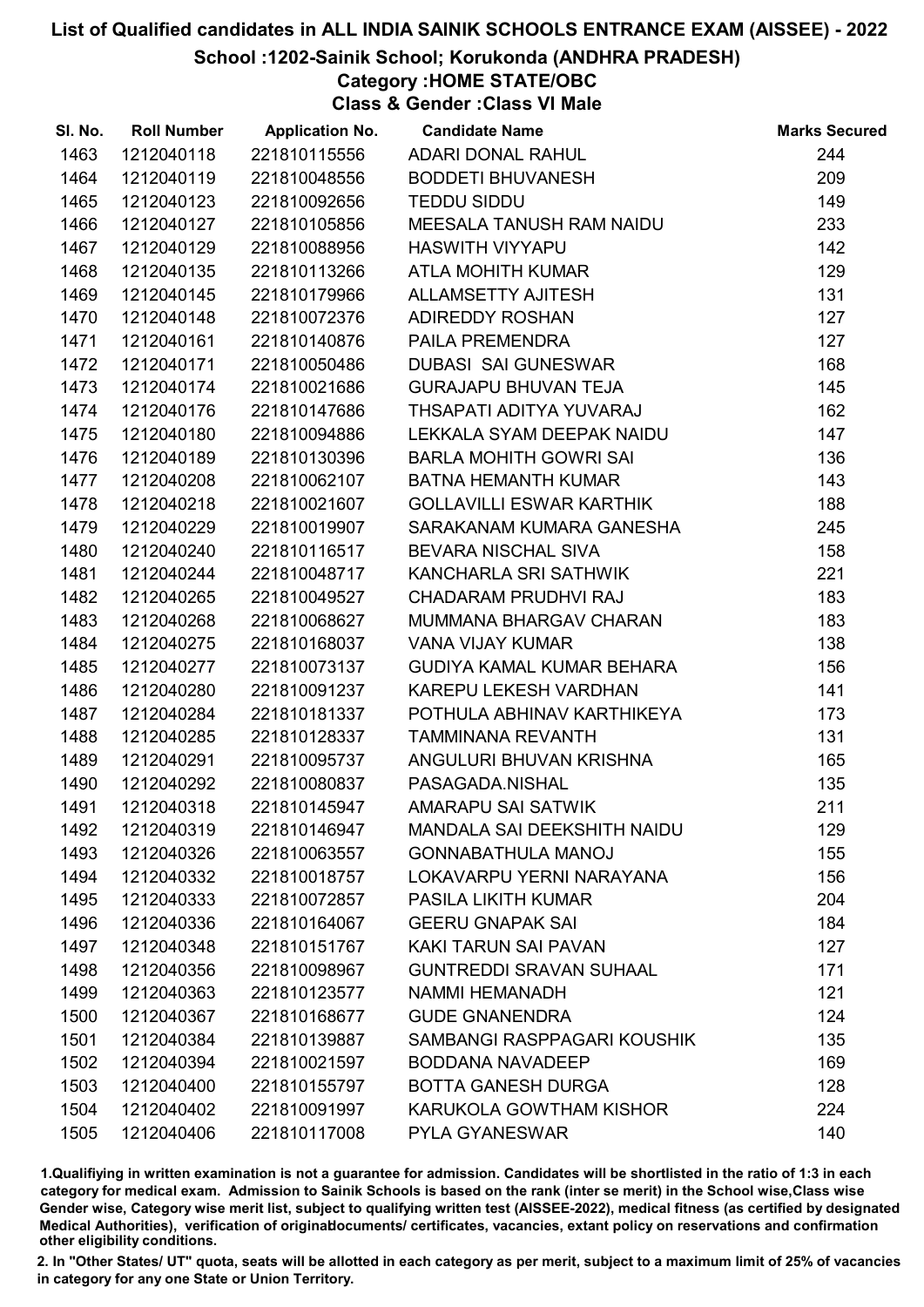School :1202-Sainik School; Korukonda (ANDHRA PRADESH)

Category :HOME STATE/OBC

Class & Gender :Class VI Male

| SI. No. | <b>Roll Number</b> | <b>Application No.</b> | <b>Candidate Name</b>            | <b>Marks Secured</b> |
|---------|--------------------|------------------------|----------------------------------|----------------------|
| 1506    | 1212040411         | 221810039108           | TUTIKA SOMANATH SRINIVAS         | 218                  |
| 1507    | 1212040414         | 221810095208           | <b>RITHWIK YEVVARI</b>           | 162                  |
| 1508    | 1212050002         | 221810107608           | KUPPALA SRI PAVAN                | 143                  |
| 1509    | 1212050003         | 221810195808           | RAVADA MD AAQUIL                 | 137                  |
| 1510    | 1212050006         | 221810147908           | AKSHAR SURYA VEMULA              | 140                  |
| 1511    | 1212050011         | 221810100218           | <b>GORLI MASSREETH ABHI BABU</b> | 131                  |
| 1512    | 1212050018         | 221810192518           | LENKA LOHITH HARSHA              | 151                  |
| 1513    | 1212050031         | 221810075428           | <b>REDDI RISHI CHARAN</b>        | 155                  |
| 1514    | 1212050033         | 221810003528           | UTTARAVILLI BHUVANACHANDRA       | 199                  |
| 1515    | 1212050036         | 221810058528           | <b>GINJALA LIKITH VIGNESH</b>    | 189                  |
| 1516    | 1212050039         | 221810086928           | <b>EARLE VISHNU VARDHAN</b>      | 122                  |
| 1517    | 1212050048         | 221810058138           | PEELA VISHNU VARDHAN             | 124                  |
| 1518    | 1212050049         | 221810129138           | LALAM SHANMUK NAIDU              | 169                  |
| 1519    | 1212050055         | 221810046338           | <b>TEDLAPU DINESH</b>            | 188                  |
| 1520    | 1212050064         | 221810086048           | NALAM BHARGAV SAI RISHI          | 179                  |
| 1521    | 1212050067         | 221810085148           | ATTADA JITENDRA                  | 130                  |
| 1522    | 1212050068         | 221810130248           | P BHUVAN SADHWIK                 | 129                  |
| 1523    | 1212050072         | 221810191348           | <b>VANAPALLI ATCHUTHRAM</b>      | 184                  |
| 1524    | 1212050083         | 221810114948           | MUDEDLA GUNA VATSAL              | 167                  |
| 1525    | 1212050085         | 221810032058           | PAILA YOGI VARDHAN               | 209                  |
| 1526    | 1212050087         | 221810101158           | SARWASIDDI KHUSHAL               | 121                  |
| 1527    | 1212050089         | 221810015158           | <b>SHAIK TAJAMMUL KHAN</b>       | 220                  |
| 1528    | 1212050119         | 221810084568           | AEPADA BHAVANESH                 | 167                  |
| 1529    | 1212050122         | 221810125668           | POLAMARASETTI RISHISWAR          | 161                  |
| 1530    | 1212050125         | 221810027868           | MICHEL VIJAY RAJ                 | 130                  |
| 1531    | 1212050132         | 221810085078           | SIRAPARAPU REVANTH               | 170                  |
| 1532    | 1212050157         | 221810076288           | <b>MYLAPALLI GUNASEKHAR</b>      | 121                  |
| 1533    | 1212050165         | 221810137588           | <b>KARROTHU KARTHIK</b>          | 209                  |
| 1534    | 1212050167         | 221810129588           | <b>LEKKALA DINESH</b>            | 167                  |
| 1535    | 1212050182         | 221810092498           | <b>VANGAPANDU VENKATA JYOTHI</b> | 188                  |
| 1536    | 1212050183         | 221810046598           | BODABALLA TRIBHUVAN NAIDU        | 167                  |
| 1537    | 1212050187         | 221810132798           | PATNALA MANOHAR JVITESH          | 198                  |
| 1538    | 1212050195         | 221810110109           | SANAPATHI YUGANDHAR              | 207                  |
| 1539    | 1212050196         | 221810043209           | NAGIREDDY UMESH CHANDRA          | 162                  |
| 1540    | 1212050199         | 221810138509           | L.ASISH                          | 190                  |
| 1541    | 1212050213         | 221810066119           | <b>TIKKA ESWARA RAO</b>          | 134                  |
| 1542    | 1212050214         | 221810038119           | <b>MARIPI SUSHANTH</b>           | 183                  |
| 1543    | 1212050216         | 221810044319           | ANKAMREDDI ADITYA NAIDU          | 253                  |
| 1544    | 1212050219         | 221810038519           | <b>BOKAM KAMALAKAR</b>           | 127                  |
| 1545    | 1212050221         | 221810001719           | <b>JYOTISAMPATH BODDU</b>        | 143                  |
| 1546    | 1212050236         | 221810042729           | <b>BAJINKI PRABHATH</b>          | 149                  |
| 1547    | 1212050241         | 221810136829           | NANDIPALLI MOKSHITH THANAI       | 155                  |
| 1548    | 1212050242         | 221810076829           | NEELAPU DHEERAJ REDDY            | 142                  |

1.Qualifiying in written examination is not a guarantee for admission. Candidates will be shortlisted in the ratio of 1:3 in each category for medical exam. Admission to Sainik Schools is based on the rank (inter se merit) in the School wise,Class wise Gender wise, Category wise merit list, subject to qualifying written test (AISSEE-2022), medical fitness (as certified by designated Medical Authorities), verification of originablocuments/ certificates, vacancies, extant policy on reservations and confirmation other eligibility conditions.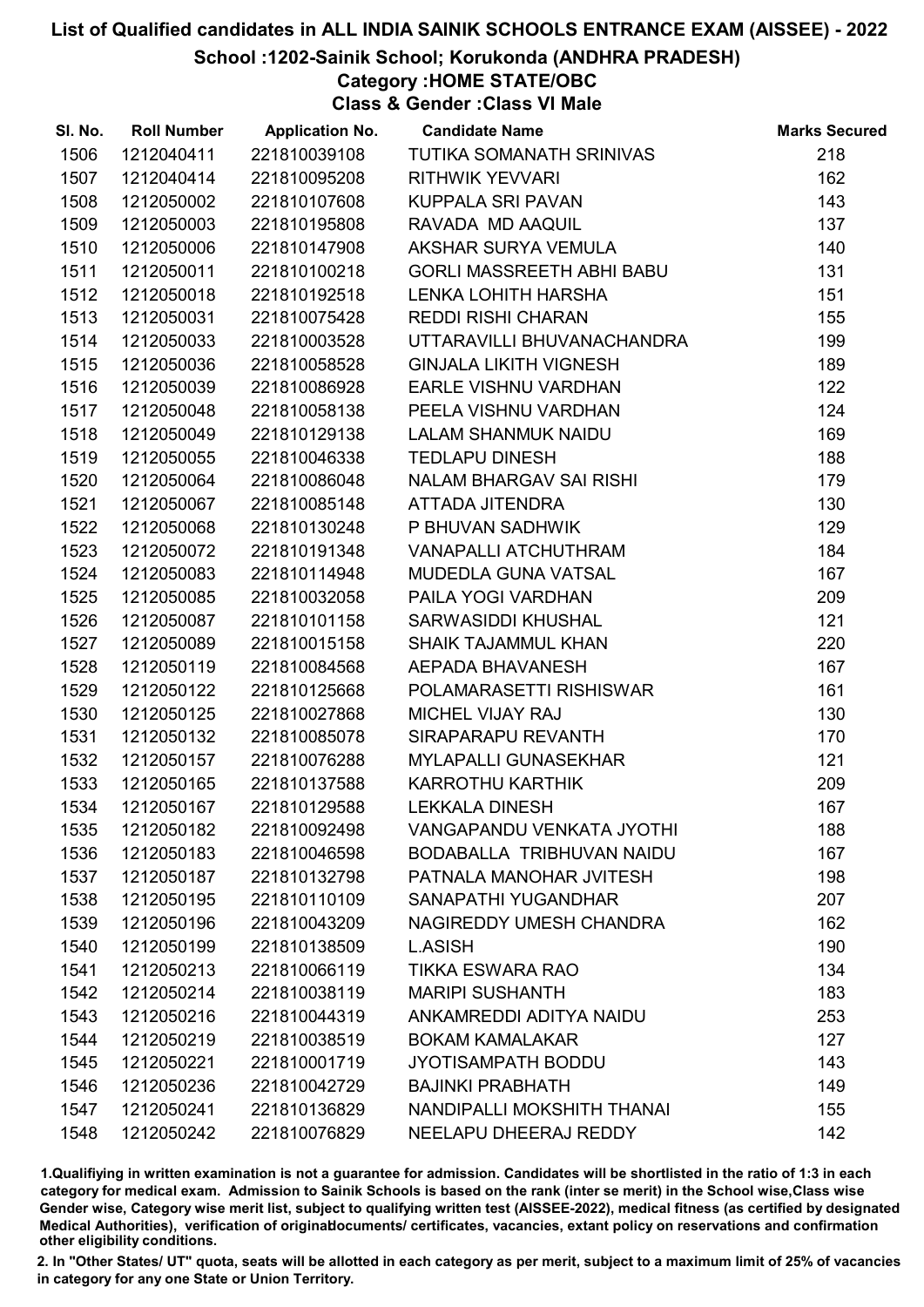School :1202-Sainik School; Korukonda (ANDHRA PRADESH)

Category :HOME STATE/OBC

Class & Gender :Class VI Male

| SI. No. | <b>Roll Number</b> | <b>Application No.</b> | <b>Candidate Name</b>           | <b>Marks Secured</b> |
|---------|--------------------|------------------------|---------------------------------|----------------------|
| 1549    | 1212050261         | 221810064739           | CHEEPURUPALLI PIPUL PARDHIV     | 209                  |
| 1550    | 1212050281         | 221810153749           | REDDI NARAYANA DEVANSH          | 153                  |
| 1551    | 1212050302         | 221810054169           | <b>JADDU SASI KUMAR</b>         | 144                  |
| 1552    | 1212050307         | 221810033569           | GUTTI VEERA VENKATA SAI         | 246                  |
| 1553    | 1212050316         | 221810151379           | <b>VEGI SYAM SUNDAR</b>         | 130                  |
| 1554    | 1212050317         | 221810091379           | <b>GOLAGANA SAI GAUTHAM</b>     | 221                  |
| 1555    | 1212050325         | 221810142879           | <b>GUMMALA POORNA CHANDU</b>    | 165                  |
| 1556    | 1212050329         | 221810158289           | <b>DADI PRASANTH</b>            | 129                  |
| 1557    | 1212050339         | 221810173789           | PYDISETTY VENKATA DISWITH       | 202                  |
| 1558    | 1213010003         | 221810127700           | <b>MAMIDI PRAVEEN KUMAR</b>     | 135                  |
| 1559    | 1213010007         | 221810196330           | SANGAMREDDY YASWANTH            | 126                  |
| 1560    | 1213010024         | 221810183662           | <b>GEDELA DILEEP</b>            | 142                  |
| 1561    | 1213010053         | 221810184784           | <b>PASALA ANIL</b>              | 164                  |
| 1562    | 1213010056         | 221810084405           | CHODAVARAPU SAI CHARAN          | 142                  |
| 1563    | 1213010060         | 221810185875           | NIRUJOGI SRINIVAS               | 161                  |
| 1564    | 1213010066         | 221810118836           | BONU SAI VENKATA BHARGAV        | 174                  |
| 1565    | 1213010069         | 221810086946           | AYIKA BHASKARA RAO              | 128                  |
| 1566    | 1213010070         | 221810182176           | <b>CHAPPA JASWANTH</b>          | 157                  |
| 1567    | 1213010081         | 221810044458           | TARLADA HARSAVARDHAN NAIDU      | 210                  |
| 1568    | 1213010083         | 221810182268           | PENTA LEELAPRASANTH             | 211                  |
| 1569    | 1213010103         | 221810137500           | VANGAPANDU MURALI MANOHAR       | 172                  |
| 1570    | 1213010109         | 221810038110           | SYAM SASANK MARAKA              | 181                  |
| 1571    | 1213010114         | 221810048610           | <b>MATCHA DEERAJ KUMAR</b>      | 176                  |
| 1572    | 1213010136         | 221810048130           | SUNKARI SHATAANEEK SOURISH      | 145                  |
| 1573    | 1213010138         | 221810099230           | EJJUROTU JISHNU                 | 181                  |
| 1574    | 1213010153         | 221810068140           | <b>MAJJI RAM CHARAN</b>         | 126                  |
| 1575    | 1213010156         | 221810027340           | KORUKONDA MANOJ                 | 146                  |
| 1576    | 1213010161         | 221810048740           | THAMATAPU VENU VENKATA          | 263                  |
| 1577    | 1213010162         | 221810035840           | <b>BANDARU GOWTHAM</b>          | 259                  |
| 1578    | 1213010166         | 221810074550           | <b>MAJJI KISHORE</b>            | 129                  |
| 1579    | 1213010170         | 221810070850           | DANGETI JAI SURYA PRANEETH      | 234                  |
| 1580    | 1213010174         | 221810105060           | YALLA YASODHA KRISHNA           | 148                  |
| 1581    | 1213010181         | 221810042360           | <b>GORLE CHITHI SWAROOP</b>     | 193                  |
| 1582    | 1213010186         | 221810033660           | NADUPURU KOWSIK SIVA SAI        | 138                  |
| 1583    | 1213010187         | 221810138660           | <b>CHINTALAPUDI MEDHESH</b>     | 169                  |
| 1584    | 1213010189         | 221810032760           | <b>GANTA KOVID SREERAM SAI</b>  | 218                  |
| 1585    | 1213010199         | 221810125470           | KODURU HARSHA VARDHAN           | 174                  |
| 1586    | 1213010205         | 221810148970           | <b>MEESALA KULADEEP KUMAR</b>   | 144                  |
| 1587    | 1213010207         | 221810061180           | <b>TADDI JAISUDHEER</b>         | 136                  |
| 1588    | 1213010215         | 221810084090           | <b>TENELA SANDEEP</b>           | 185                  |
| 1589    | 1213010217         | 221810109290           | <b>GANTA NAVANEETH</b>          | 209                  |
| 1590    | 1213010221         | 221810181590           | <b>GOGADA HARSHITHAKSHAY</b>    | 190                  |
| 1591    | 1213010227         | 221810086001           | <b>MURRU VISHNU VARDHAN SAI</b> | 228                  |

1.Qualifiying in written examination is not a guarantee for admission. Candidates will be shortlisted in the ratio of 1:3 in each category for medical exam. Admission to Sainik Schools is based on the rank (inter se merit) in the School wise,Class wise Gender wise, Category wise merit list, subject to qualifying written test (AISSEE-2022), medical fitness (as certified by designated Medical Authorities), verification of originablocuments/ certificates, vacancies, extant policy on reservations and confirmation other eligibility conditions.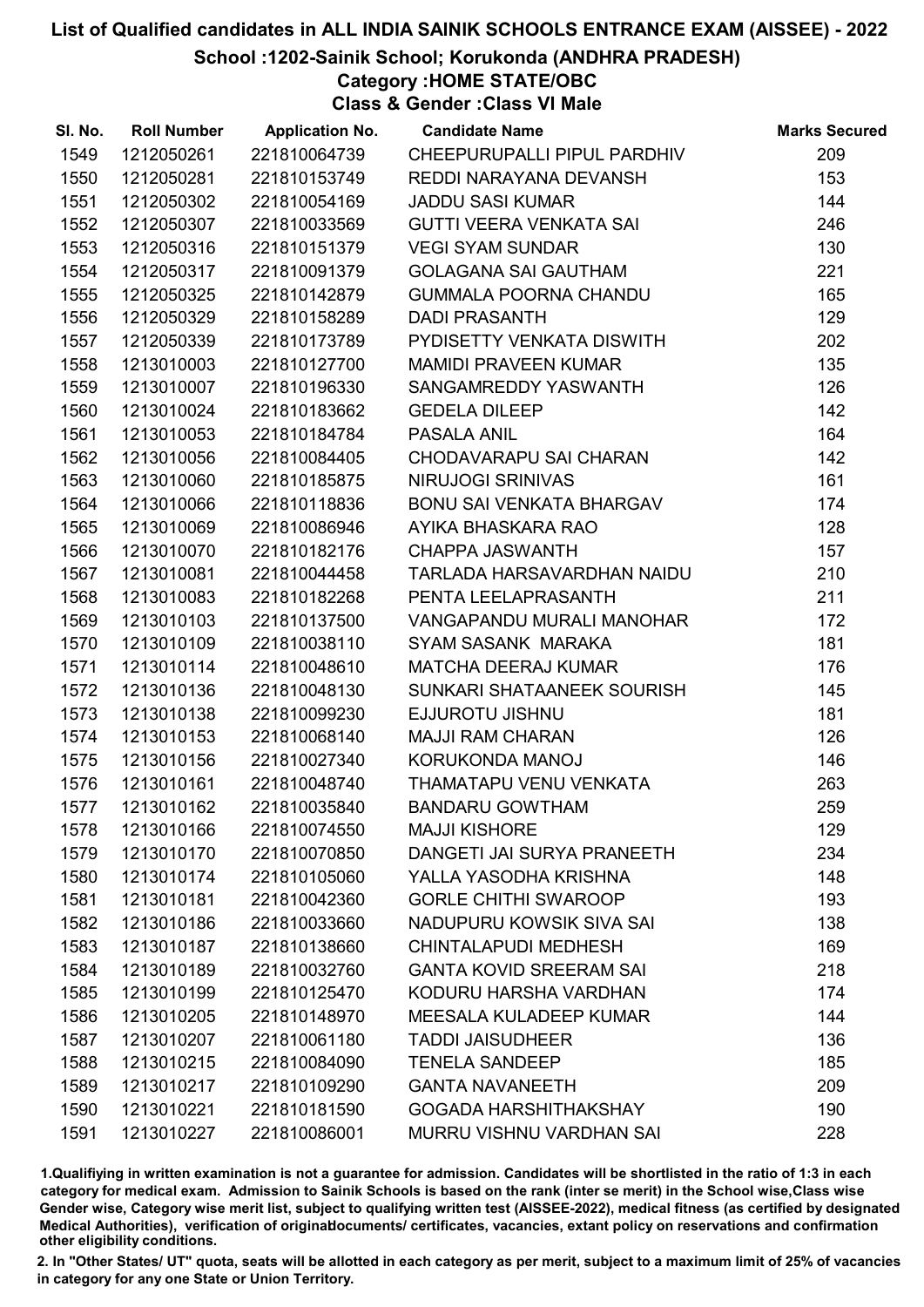School :1202-Sainik School; Korukonda (ANDHRA PRADESH)

# Category :HOME STATE/OBC

Class & Gender :Class VI Male

| SI. No. | <b>Roll Number</b> | <b>Application No.</b> | <b>Candidate Name</b>              | <b>Marks Secured</b> |
|---------|--------------------|------------------------|------------------------------------|----------------------|
| 1592    | 1213010229         | 221810024101           | <b>BINGU SHYAM</b>                 | 273                  |
| 1593    | 1213010230         | 221810032201           | <b>SAPA KETHAN BABU</b>            | 219                  |
| 1594    | 1213010234         | 221810056501           | DEVARAPU VENKATA VINAY             | 199                  |
| 1595    | 1213020008         | 221810019411           | <b>MAJJI MOHAN ADITHYA</b>         | 195                  |
| 1596    | 1213020009         | 221810024611           | <b>JATLA RISHI</b>                 | 276                  |
| 1597    | 1213020010         | 221810076611           | <b>BEELA LAXMI SAMPATH</b>         | 165                  |
| 1598    | 1213020014         | 221810064811           | LEKKALA SIDDHA BHOOPENDDRA         | 215                  |
| 1599    | 1213020015         | 221810092021           | APPALABATHULA MOHIT KUMAR          | 123                  |
| 1600    | 1213020016         | 221810108021           | PINNINTI GNANA SARVAN VIKAS        | 175                  |
| 1601    | 1213020019         | 221810083321           | YEDUVAKA VENKAT KISHORE            | 254                  |
| 1602    | 1213020028         | 221810059231           | CHOKKAKULA GNANA TEJA              | 133                  |
| 1603    | 1213020033         | 221810189731           | CHANDAKA BHANU PRAKASH             | 134                  |
| 1604    | 1213020037         | 221810081341           | CHODAVARAPU LEELA PRASAD           | 141                  |
| 1605    | 1213020040         | 221810109441           | VANJALA JASWANTH                   | 151                  |
| 1606    | 1213020044         | 221810061541           | PELURU HEMASATYA SATHWIK           | 186                  |
| 1607    | 1213020046         | 221810048541           | <b>TAMATAPU TEJ YASWANTH</b>       | 124                  |
| 1608    | 1213020047         | 221810005941           | <b>MUNJETI KETHAN KUMAR</b>        | 190                  |
| 1609    | 1213020048         | 221810050151           | <b>SEELA JAYANTH</b>               | 234                  |
| 1610    | 1213020060         | 221810030951           | AVANAPU SATHWIK RAMUDU             | 194                  |
| 1611    | 1213020064         | 221810146161           | NAINA MOKSHITH REDDY               | 199                  |
| 1612    | 1213020066         | 221810036261           | YALLA GAGANDEEP                    | 121                  |
| 1613    | 1213020069         | 221810173661           | CHUKKA LIKHITH NAIDU               | 136                  |
| 1614    | 1213020074         | 221810171961           | <b>GALI SIDDU</b>                  | 166                  |
| 1615    | 1213020082         | 221810105371           | <b>BANDARU CHARAN TEJA</b>         | 131                  |
| 1616    | 1213020084         | 221810114471           | <b>CHALLA PRANAY SAI</b>           | 201                  |
| 1617    | 1213020088         | 221810059571           | KAKARA SAI CHAITANYA MUKHESH       | 240                  |
| 1618    | 1213020090         | 221810004771           | <b>ALLU BABI</b>                   | 221                  |
| 1619    | 1213020099         | 221810082581           | PONAGANTI ASISH                    | 164                  |
| 1620    | 1213020101         | 221810123781           | <b>BIKKAVOLU BHARAT AKHIL</b>      | 267                  |
| 1621    | 1213020106         | 221810160291           | KODURU REVANTH SAI SWAROOP         | 250                  |
| 1622    | 1213020112         | 221810082691           | KAREDLA VENKATA SOHIT KUMAR        | 123                  |
| 1623    | 1213020118         | 221810060002           | NIRUJOGI SAI JITENDRA NAIDU        | 224                  |
| 1624    | 1213020122         | 221810072102           | MACHARLA SANJAY SRI VASTAVA        | 192                  |
| 1625    | 1213020124         | 221810028202           | <b>NAKKA YUGENDHAR</b>             | 173                  |
| 1626    | 1213020128         | 221810106402           | CHAPPA DEVI SRI SAI CHARAN         | 148                  |
| 1627    | 1213020132         | 221810004902           | <b>MONDI SURYA VENKATA DHEERAJ</b> | 232                  |
| 1628    | 1213020133         | 221810127902           | PENTA BHARGAVA NAIDU               | 165                  |
| 1629    | 1213020136         | 221810170112           | KORNANA LOK MANOHAR                | 122                  |
| 1630    | 1213020138         | 221810035612           | <b>JAKKU GUNA SEKHAR</b>           | 190                  |
| 1631    | 1213020144         | 221810098122           | <b>CHENAMALLU DEEKSHITH</b>        | 192                  |
| 1632    | 1213020145         | 221810129222           | <b>VESALAPU SAHITH</b>             | 164                  |
| 1633    | 1213020147         | 221810136322           | NUNNAGOPPULA HEMANANDAN            | 128                  |
| 1634    | 1213020148         | 221810059422           | HARSHITH SAI LINGABOTHU            | 157                  |

1.Qualifiying in written examination is not a guarantee for admission. Candidates will be shortlisted in the ratio of 1:3 in each category for medical exam. Admission to Sainik Schools is based on the rank (inter se merit) in the School wise,Class wise Gender wise, Category wise merit list, subject to qualifying written test (AISSEE-2022), medical fitness (as certified by designated Medical Authorities), verification of originablocuments/ certificates, vacancies, extant policy on reservations and confirmation other eligibility conditions.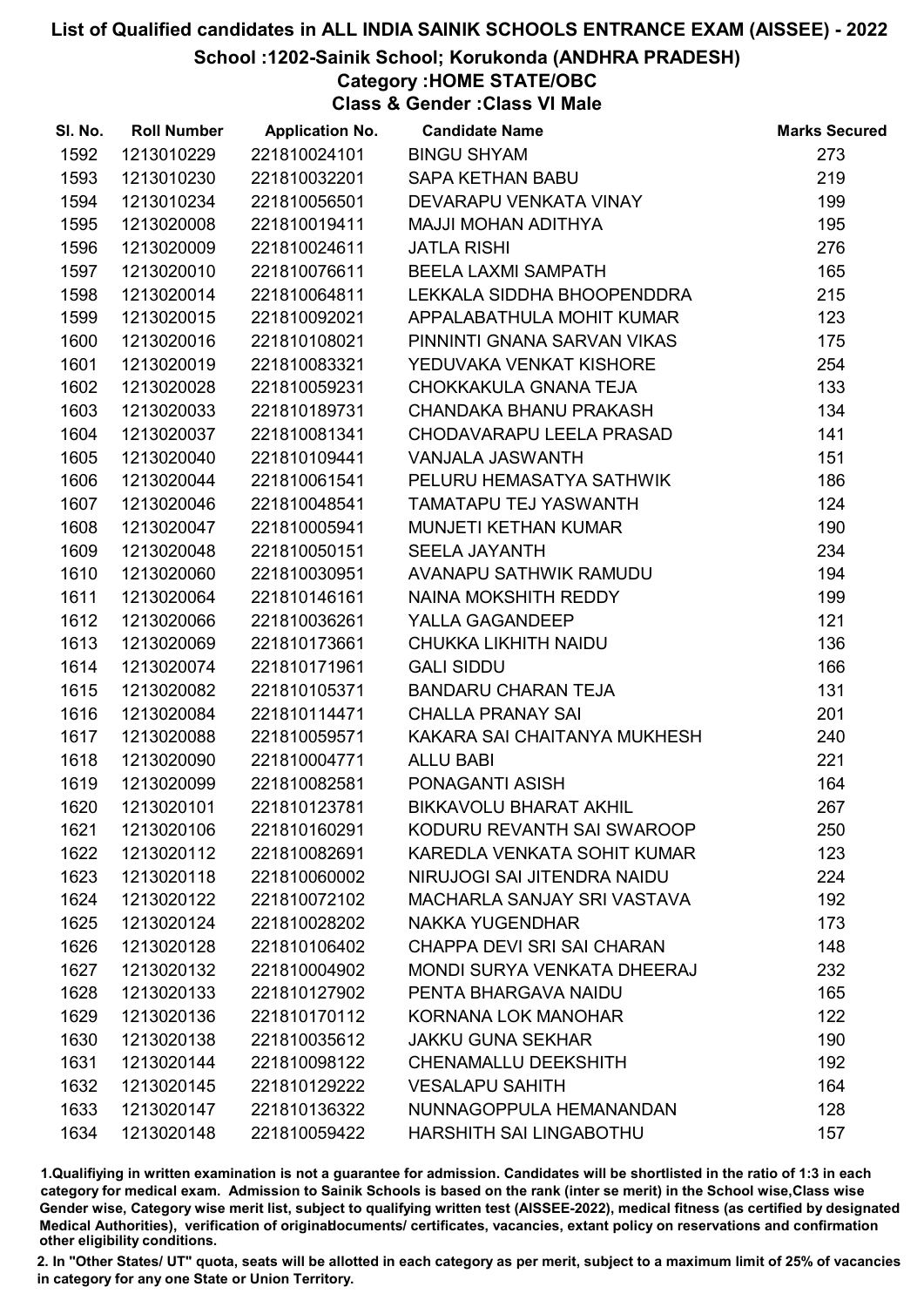School :1202-Sainik School; Korukonda (ANDHRA PRADESH)

Category :HOME STATE/OBC

Class & Gender :Class VI Male

| SI. No. | <b>Roll Number</b> | <b>Application No.</b> | <b>Candidate Name</b>            | <b>Marks Secured</b> |
|---------|--------------------|------------------------|----------------------------------|----------------------|
| 1635    | 1213020169         | 221810121042           | PUVVALASARI RAGHUVEER            | 203                  |
| 1636    | 1213020181         | 221810044642           | LOKAVARAPU KUMAR VISHNU          | 154                  |
| 1637    | 1213020186         | 221810168052           | KOLUSU HARSHA VARDHAN            | 138                  |
| 1638    | 1213020188         | 221810175152           | YELLANTI DILLESWARA RAO          | 146                  |
| 1639    | 1213020194         | 221810167752           | PATHARAPALLI SHYAM PRASAD        | 155                  |
| 1640    | 1213020216         | 221810143872           | KANDI MEGHANADITHYA              | 173                  |
| 1641    | 1213020220         | 221810024182           | <b>VARANASI SAI NAVANEETH</b>    | 150                  |
| 1642    | 1213020223         | 221810072282           | <b>KAVITI YOGENDRA</b>           | 141                  |
| 1643    | 1213020228         | 221810113582           | <b>LENKA VAMSI</b>               | 139                  |
| 1644    | 1213020231         | 221810108582           | <b>BELLANA LUCKY</b>             | 133                  |
| 1645    | 1213020248         | 221810149203           | <b>VANGAPANDU HEMANTH KUMAR</b>  | 129                  |
| 1646    | 1213020253         | 221810032503           | KARUMOJU KARTHIKEYAN             | 181                  |
| 1647    | 1213020254         | 221810042603           | LALAM CHAITANYA NAGA PRASAD      | 131                  |
| 1648    | 1213020262         | 221810074413           | <b>GANDEPALLI YUVA DEEP TEJA</b> | 185                  |
| 1649    | 1213020263         | 221810030713           | <b>MAJJI CHANUKYA NAIDU</b>      | 198                  |
| 1650    | 1213020265         | 221810082813           | <b>MARRAPU JASWANTH</b>          | 250                  |
| 1651    | 1213020269         | 221810082913           | <b>GOLLU HARSHAVARDHAN</b>       | 204                  |
| 1652    | 1213020271         | 221810157023           | SIMMANAPUDI MOHAN SIDDARTH       | 148                  |
| 1653    | 1213020274         | 221810156123           | KOMMANA RISHYENDRA               | 129                  |
| 1654    | 1213020278         | 221810085323           | RANDHI ROHITH KOTI               | 261                  |
| 1655    | 1213020279         | 221810072423           | KOTTALI YOGISWAR                 | 151                  |
| 1656    | 1213020280         | 221810059423           | <b>BOBBILI KUSALABHIRAM</b>      | 199                  |
| 1657    | 1213020281         | 221810040623           | BONTALAKOTI JASWANTH             | 134                  |
| 1658    | 1213020295         | 221810142633           | KOTTAKOTA KOWSHIQ                | 216                  |
| 1659    | 1213020297         | 221810069633           | TELIKAPU DUNTI GANESH            | 186                  |
| 1660    | 1213020299         | 221810143833           | <b>MANDALA MANOJ</b>             | 209                  |
| 1661    | 1213020301         | 221810078933           | NADUPURU DHANUSH                 | 178                  |
| 1662    | 1213020311         | 221810019643           | <b>SIMMA LOHIT KUMAR</b>         | 239                  |
| 1663    | 1213020322         | 221810027453           | <b>MUDILA VARDHAN</b>            | 185                  |
| 1664    | 1213020330         | 221810035263           | <b>SENAPATHI SHANMUK SAI</b>     | 198                  |
| 1665    | 1213020332         | 221810088263           | PENKI OMKARESWAR                 | 123                  |
| 1666    | 1213020341         | 221810021863           | KAMIREDDI BHUPENDRA KUMAR        | 165                  |
| 1667    | 1213020345         | 221810182073           | <b>VALLURI SAHADEVA</b>          | 122                  |
| 1668    | 1213020348         | 221810019073           | <b>KUNIREDDI PAVAN</b>           | 200                  |
| 1669    | 1213020355         | 221810020873           | KARNENA VARUN SANDEEP NAIDU      | 120                  |
| 1670    | 1213030006         | 221810101293           | <b>REDDI CHARAN</b>              | 140                  |
| 1671    | 1213030010         | 221810094393           | <b>BONI JYOTISH</b>              | 214                  |
| 1672    | 1213030015         | 221810192693           | <b>LACHHIREDDY MANOHAR</b>       | 132                  |
| 1673    | 1213030017         | 221810000893           | <b>SINGAN TANUJ KUMAR</b>        | 158                  |
| 1674    | 1213030027         | 221810015404           | AKKENA PUNEETH NAIDU             | 193                  |
| 1675    | 1213030028         | 221810038404           | <b>MAHANTHI DHEERAJ KUMAR</b>    | 239                  |
| 1676    | 1213030029         | 221810062504           | <b>GOWTHAM SAMBANGI</b>          | 120                  |
| 1677    | 1213030031         | 221810086904           | KILAPARTHI SRI SATHWIK           | 157                  |

1.Qualifiying in written examination is not a guarantee for admission. Candidates will be shortlisted in the ratio of 1:3 in each category for medical exam. Admission to Sainik Schools is based on the rank (inter se merit) in the School wise,Class wise Gender wise, Category wise merit list, subject to qualifying written test (AISSEE-2022), medical fitness (as certified by designated Medical Authorities), verification of originablocuments/ certificates, vacancies, extant policy on reservations and confirmation other eligibility conditions.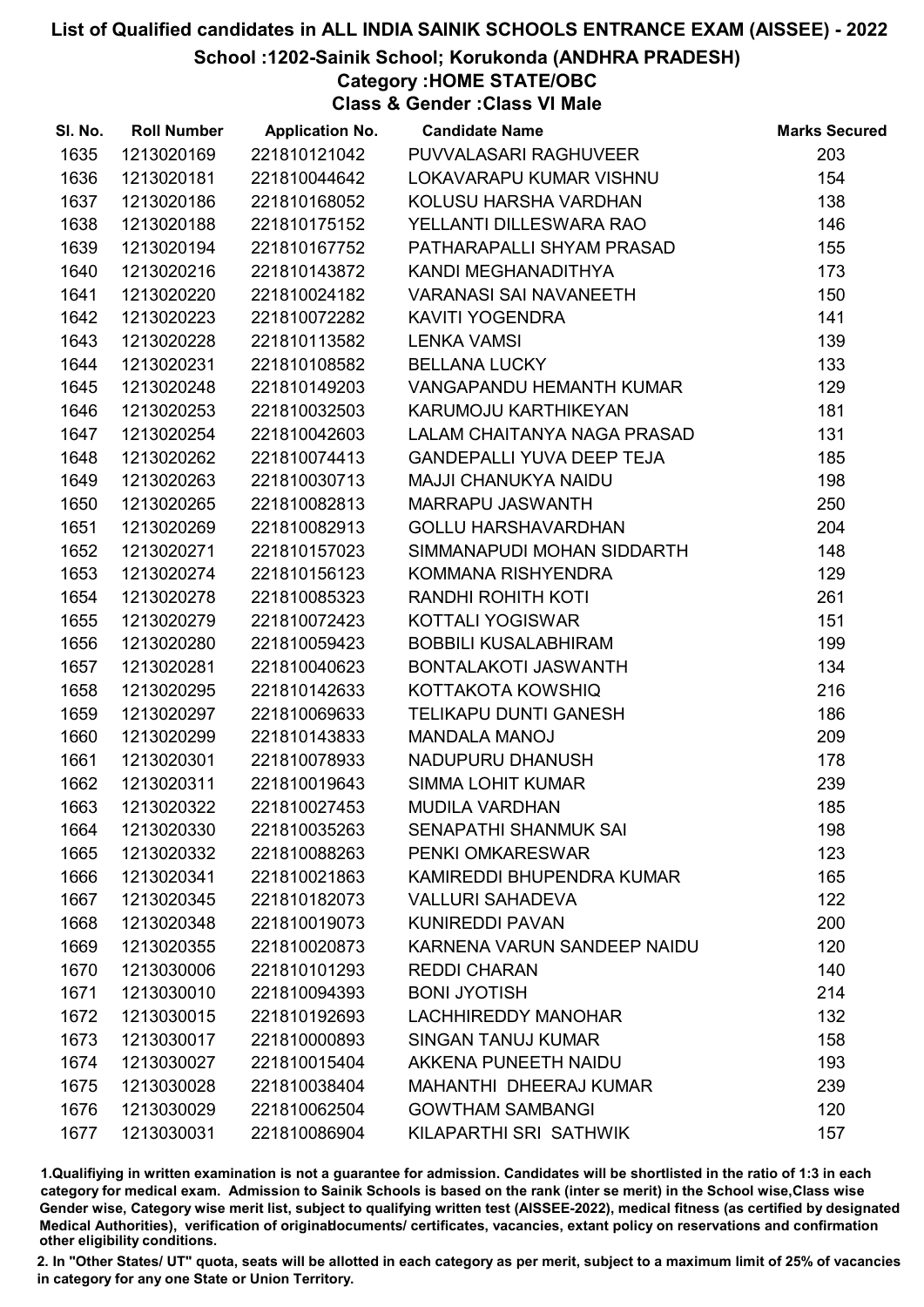#### School :1202-Sainik School; Korukonda (ANDHRA PRADESH)

## Category :HOME STATE/OBC

Class & Gender :Class VI Male

| SI. No. | <b>Roll Number</b> | <b>Application No.</b> | <b>Candidate Name</b>             |           | <b>Marks Secured</b> |
|---------|--------------------|------------------------|-----------------------------------|-----------|----------------------|
| 1678    | 1213030035         | 221810056214           | KALLA GNANENDRA                   |           | 188                  |
| 1679    | 1213030047         | 221810083024           | REPAKA CHARAN KUMAR               |           | 135                  |
| 1680    | 1213030057         | 221810037724           | <b>LALAM SOHIT</b>                |           | 195                  |
| 1681    | 1213030066         | 221810057134           | <b>GIDIJALA LOHIT VARMA</b>       |           | 181                  |
| 1682    | 1213030069         | 221810086534           | <b>GORLE SUSHANTH NAIDU</b>       |           | 193                  |
| 1683    | 1213030072         | 221810049634           | KANURI VENKATESH                  |           | 218                  |
| 1684    | 1213030081         | 221810109144           | TUMMAGANTI DAKSHA                 |           | 152                  |
| 1685    | 1213030084         | 221810078244           | <b>GONDELA SUMANTH SHIVA</b>      |           | 154                  |
| 1686    | 1213030086         | 221810066444           | ELISA DHEERAJ YADAV               |           | 201                  |
| 1687    | 1213030093         | 221810108744           | RAVADA JOGENDRA NAIDU             |           | 139                  |
| 1688    | 1213030095         | 221810087944           | CHANDAKA SHANMUKH SANDEEP         |           | 150                  |
| 1689    | 1213030096         | 221810072054           | PATHIVADA SATWIK                  |           | 145                  |
| 1690    | 1213030098         | 221810142254           | <b>ILLAPU KISHOR</b>              |           | 122                  |
| 1691    | 1213030099         | 221810185554           | SAMBANGI SURYA CHANDRA            |           | 183                  |
| 1692    | 1213030100         | 221810109554           | <b>KANAKALA ROHISH</b>            |           | 203                  |
| 1693    | 1213030101         | 221810026654           | <b>RUNKANA SAI LOHITH</b>         |           | 130                  |
| 1694    | 1213030105         | 221810089064           | VALLAMSETTI VENKATA SAI           |           | 148                  |
| 1695    | 1213030109         | 221810116364           | PYLA DIVAKAR RAGHAVENDRA          |           | 133                  |
| 1696    | 1213030116         | 221810037964           | <b>GULLIPALLI TANISH KUMAR</b>    |           | 160                  |
| 1697    | 1213030128         | 221810152484           | DASARI HANEESH KUMAR              |           | 236                  |
| 1698    | 1213030132         | 221810042684           | <b>VARRI AKHILESH</b>             | <b>AR</b> | 126                  |
| 1699    | 1213030134         | 221810148684           | YOGENDRA NADH SUBUDHI             |           | 156                  |
| 1700    | 1213030138         | 221810188884           | <b>MOKSJNA BYRI</b>               |           | 149                  |
| 1701    | 1213030145         | 221810057394           | NAGIREDDY MOHITH NAIDU            |           | 259                  |
| 1702    | 1213030153         | 221810042405           | MADAGALA HEMA CHANDRA             |           | 198                  |
| 1703    | 1213030154         | 221810113505           | VANTAKU CHARAN                    |           | 137                  |
| 1704    | 1213030169         | 221810146615           | <b>DEKKA KUSHAL</b>               |           | 128                  |
| 1705    | 1213030182         | 221810109525           | CHUKKA VINEEL RADHA KARTHIK       |           | 211                  |
| 1706    | 1213030201         | 221810029435           | <b>CHILUKOTI SAI SAMPATH</b>      |           | 130                  |
| 1707    | 1213030205         | 221810088835           | <b>BALI VENKAT BHARATH</b>        |           | 172                  |
| 1708    | 1213030209         | 221810016245           | <b>MOIDA KRISHNA MOHAN VIDWAN</b> |           | 169                  |
| 1709    | 1213030210         | 221810156245           | <b>GOLLA LIKITESH</b>             |           | 177                  |
| 1710    | 1213030227         | 221810053455           | YENUGULA SAI SURYA DEEKSHITH      |           | 121                  |
| 1711    | 1213030231         | 221810042755           | <b>REDDY NIKHIL</b>               |           | 166                  |
| 1712    | 1213030232         | 221810004855           | PENTA PUSPAK KUMAR                |           | 195                  |
| 1713    | 1213030233         | 221810144955           | <b>CHEEPURUPALLI VIKASH</b>       |           | 134                  |
| 1714    | 1213030235         | 221810083265           | <b>RUDR KOWSHIK CHEEKATI</b>      |           | 133                  |
| 1715    | 1213030237         | 221810081565           | DHARMAVARAPU SAI SRI              |           | 206                  |
| 1716    | 1213030239         | 221810020765           | <b>SEKHAR MANDALA</b>             |           | 254                  |
| 1717    | 1213030244         | 221810047075           | <b>LAGUDU MAHIDHAR</b>            |           | 155                  |
| 1718    | 1213030247         | 221810042375           | <b>VAKA GAGAN GANESH</b>          |           | 268                  |
| 1719    | 1213030259         | 221810192485           | <b>VUTTARAVILLI SAATHVIK</b>      |           | 173                  |
| 1720    | 1213030260         | 221810042585           | <b>CHINTA BHANU PRASAD</b>        |           | 264                  |

1.Qualifiying in written examination is not a guarantee for admission. Candidates will be shortlisted in the ratio of 1:3 in each category for medical exam. Admission to Sainik Schools is based on the rank (inter se merit) in the School wise,Class wise Gender wise, Category wise merit list, subject to qualifying written test (AISSEE-2022), medical fitness (as certified by designated Medical Authorities), verification of originablocuments/ certificates, vacancies, extant policy on reservations and confirmation other eligibility conditions.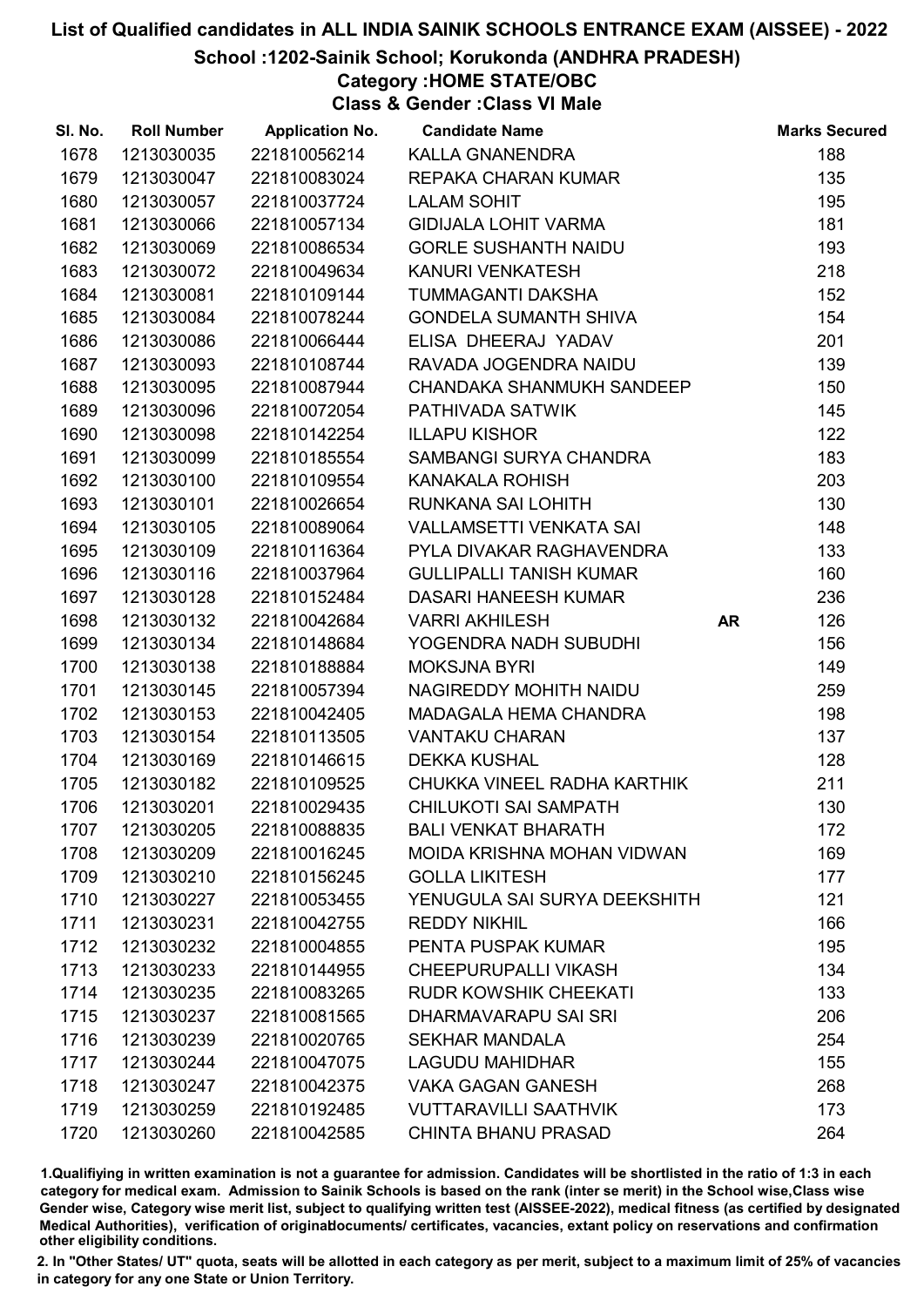#### School :1202-Sainik School; Korukonda (ANDHRA PRADESH)

## Category :HOME STATE/OBC

Class & Gender :Class VI Male

| SI. No. | <b>Roll Number</b> | <b>Application No.</b> | <b>Candidate Name</b>           | <b>Marks Secured</b> |
|---------|--------------------|------------------------|---------------------------------|----------------------|
| 1721    | 1213030261         | 221810152685           | <b>BODASINGI KOUSHIK</b>        | 120                  |
| 1722    | 1213030263         | 221810024785           | POLAKI HARI                     | 173                  |
| 1723    | 1213030264         | 221810046785           | SIRIPURAPU SATYA SURYA          | 131                  |
| 1724    | 1213030270         | 221810180195           | SHAIK KAIF VURAF SHAIK ABDUL    | 177                  |
| 1725    | 1213030271         | 221810028195           | PALLA NAGA MONITH               | 180                  |
| 1726    | 1213030275         | 221810143595           | <b>OLLA RAKESH</b>              | 142                  |
| 1727    | 1213030276         | 221810047595           | ARNEPALLI SATAMANYANAIDU        | 257                  |
| 1728    | 1213030277         | 221810128595           | <b>TELU PAVAN TEJA</b>          | 125                  |
| 1729    | 1213030286         | 221810107006           | PUSULURU PUSHKAL SRI VATSA      | 167                  |
| 1730    | 1213030287         | 221810028006           | KORADA YESWANTH NAIDU           | 226                  |
| 1731    | 1213030295         | 221810099306           | MUMMULURI BHANU SAI             | 121                  |
| 1732    | 1213040002         | 221810046906           | KILAPARTHI KARTHIK              | 159                  |
| 1733    | 1213040011         | 221810081416           | SANAPALA POSHAN VIGNESH         | 199                  |
| 1734    | 1213040012         | 221810099416           | <b>MATCHA JAYADEEP</b>          | 126                  |
| 1735    | 1213040014         | 221810052516           | BOBBILI PARDHU PRAKASH          | 188                  |
| 1736    | 1213040018         | 221810162716           | <b>MEESALA ABHISHEK</b>         | 126                  |
| 1737    | 1213040022         | 221810033916           | BATTULA JNANA NIKHIL LOKESH     | 190                  |
| 1738    | 1213040028         | 221810089326           | <b>GANGIREDDY BHARADWAJ</b>     | 182                  |
| 1739    | 1213040048         | 221810026936           | ARASAVELLI MONISH DEEP          | 162                  |
| 1740    | 1213040055         | 221810020446           | <b>GEDALA GNANESWAR</b>         | 170                  |
| 1741    | 1213040059         | 221810072746           | <b>BONI RISHI CHARAN</b>        | 122                  |
| 1742    | 1213040070         | 221810190756           | SIRIKI PARVATHI KUMAR           | 177                  |
| 1743    | 1213040080         | 221810122366           | <b>KOTA GIRIDHANVI</b>          | 125                  |
| 1744    | 1213040083         | 221810034566           | PAIDI HARSHAVARADAN             | 121                  |
| 1745    | 1213040084         | 221810110666           | KOYYA VENKAT JAI RAMI REDDY     | 124                  |
| 1746    | 1213040085         | 221810143666           | PATHIVADA LAKSHMI SRAVAN        | 171                  |
| 1747    | 1213040092         | 221810161076           | PERAM VIKRAM SIMHA REDDY        | 164                  |
| 1748    | 1213040105         | 221810147676           | <b>SIMIDI PRANEETH</b>          | 213                  |
| 1749    | 1213040112         | 221810101976           | <b>BONU JASWANTH</b>            | 194                  |
| 1750    | 1213040115         | 221810191386           | <b>GANIVADA BHARDVAJSAI</b>     | 161                  |
| 1751    | 1213040118         | 221810090586           | KOTTALI SANJAY KRISHNA          | 217                  |
| 1752    | 1213040132         | 221810183396           | PINNINTI HARSHA VARDHAN         | 126                  |
| 1753    | 1213040133         | 221810188496           | <b>SARA MANOHAR</b>             | 213                  |
| 1754    | 1213040134         | 221810152596           | <b>BONDILI HARESWAR</b>         | 130                  |
| 1755    | 1213040136         | 221810166696           | ANUBOTHU OM SAI VINAY           | 182                  |
| 1756    | 1213040138         | 221810146796           | <b>MAJJI MANIKANTA SIMHADRI</b> | 132                  |
| 1757    | 1213040142         | 221810018896           | <b>RUTTALA TEJA</b>             | 224                  |
| 1758    | 1213040143         | 221810038896           | <b>GEDELA SAI SRAVAN</b>        | 191                  |
| 1759    | 1213040156         | 221810038807           | <b>KOLLI OMKAR</b>              | 151                  |
| 1760    | 1213040158         | 221810099907           | <b>BANKURU MUKESH NAIDU</b>     | 123                  |
| 1761    | 1213040159         | 221810021017           | YADLA GANESH                    | 120                  |
| 1762    | 1213040161         | 221810058217           | KOTTAPU VARUN TEJA              | 191                  |
| 1763    | 1213040163         | 221810087417           | SATIVADA ABHIJITH               | 220                  |

1.Qualifiying in written examination is not a guarantee for admission. Candidates will be shortlisted in the ratio of 1:3 in each category for medical exam. Admission to Sainik Schools is based on the rank (inter se merit) in the School wise,Class wise Gender wise, Category wise merit list, subject to qualifying written test (AISSEE-2022), medical fitness (as certified by designated Medical Authorities), verification of originablocuments/ certificates, vacancies, extant policy on reservations and confirmation other eligibility conditions.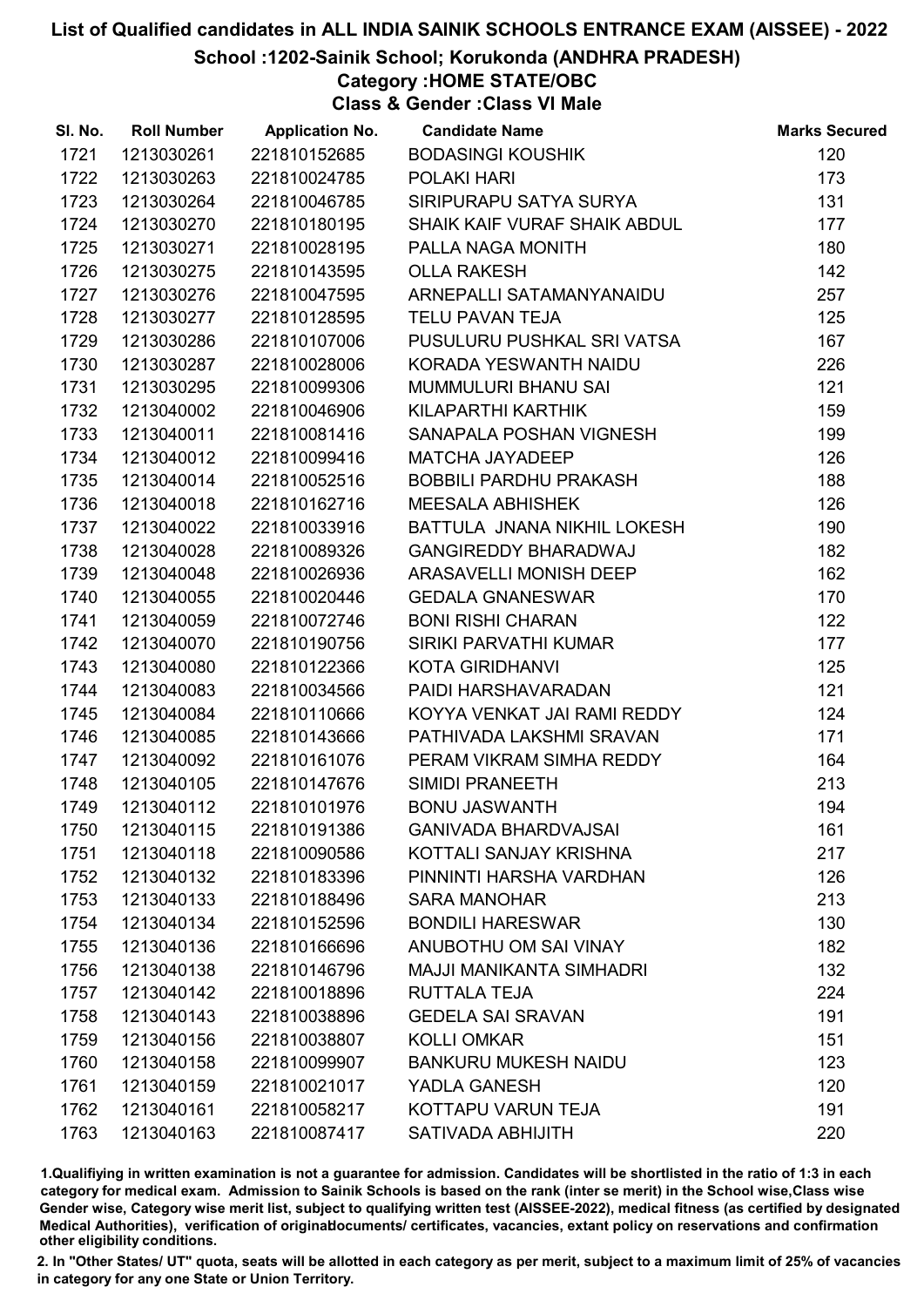School :1202-Sainik School; Korukonda (ANDHRA PRADESH)

Category :HOME STATE/OBC

Class & Gender :Class VI Male

| SI. No. | <b>Roll Number</b> | <b>Application No.</b> | <b>Candidate Name</b>           | <b>Marks Secured</b> |
|---------|--------------------|------------------------|---------------------------------|----------------------|
| 1764    | 1213040167         | 221810187617           | KOTTANA ASRAI ABHINAV           | 191                  |
| 1765    | 1213040176         | 221810130137           | LENKA TOSHAN SIDDARDHA          | 174                  |
| 1766    | 1213040178         | 221810072137           | <b>HANUMANTHU DEVESH</b>        | 160                  |
| 1767    | 1213040180         | 221810170337           | <b>GOMPA GNANADEEP</b>          | 184                  |
| 1768    | 1213040189         | 221810048047           | <b>JAMMU KIRAN KOUSHIK</b>      | 221                  |
| 1769    | 1213040191         | 221810070347           | <b>GURUBILLI JASWANTH</b>       | 129                  |
| 1770    | 1213040193         | 221810195447           | SIRIPURAPU LAXMI SUDEEP NAIDU   | 131                  |
| 1771    | 1213040194         | 221810018447           | <b>PAILA KESAV</b>              | 249                  |
| 1772    | 1213040196         | 221810020647           | <b>BADIREDDI VISHNU VARDHAN</b> | 235                  |
| 1773    | 1213040204         | 221810152057           | <b>BESETTI SHASANK GOWRI</b>    | 140                  |
| 1774    | 1213040205         | 221810055157           | <b>REDDI MAHIDAR</b>            | 221                  |
| 1775    | 1213040208         | 221810082257           | DASARI ABHINAV HARSHITH         | 249                  |
| 1776    | 1213040209         | 221810195257           | <b>SINGIREDDI SIMHADRI</b>      | 144                  |
| 1777    | 1213040222         | 221810184367           | <b>BOLEM ROOPESH NAIDU</b>      | 139                  |
| 1778    | 1213040230         | 221810125077           | <b>TENTU HRISHIKESH NAIDU</b>   | 163                  |
| 1779    | 1213040247         | 221810041787           | CHIPPADA SAMPAT TANVEER         | 245                  |
| 1780    | 1213040249         | 221810056887           | <b>GEDELA MONESH SAI</b>        | 136                  |
| 1781    | 1213040250         | 221810038887           | <b>BONU CHANDRA SEKHAR</b>      | 249                  |
| 1782    | 1213040263         | 221810097697           | PUVVALA GOVARDHANA SURYA        | 236                  |
| 1783    | 1213040275         | 221810032408           | KARUMOJU HEMANTH KUMAR          | 223                  |
| 1784    | 1213040277         | 221810049608           | RALLAPALLI BHAVESH KUMAR        | 151                  |
| 1785    | 1213040282         | 221810079708           | <b>MAJJI NARAYANA NIKHIL</b>    | 249                  |
| 1786    | 1213040289         | 221810070218           | UTTARAVELLI LOKABHIJIT          | 134                  |
| 1787    | 1213050001         | 221810177228           | KANIMERAKA SAI CHARAN PAVAN     | 148                  |
| 1788    | 1213050002         | 221810039228           | MUMMULURI LUTHIYAS              | 138                  |
| 1789    | 1213050004         | 221810076628           | <b>GOLAGANI ADITHYA RAM</b>     | 139                  |
| 1790    | 1213050006         | 221810141928           | KILAPARTHI BHUVAN CHANDRA       | 252                  |
| 1791    | 1213050030         | 221810055248           | KODURU BALADITHYA               | 162                  |
| 1792    | 1213050045         | 221810156658           | SAVITANA YASWANTH               | 187                  |
| 1793    | 1213050046         | 221810081758           | NAMBURI JOHN WESLEY             | 145                  |
| 1794    | 1213050051         | 221810021958           | KORADA APPANNA                  | 179                  |
| 1795    | 1213050064         | 221810138568           | <b>BHARGAV MARADANA</b>         | 238                  |
| 1796    | 1213050076         | 221810147078           | ALLU ROHITH MANIKANTA           | 146                  |
| 1797    | 1213050077         | 221810129178           | <b>GORLE HANEESH VARDHAN</b>    | 158                  |
| 1798    | 1213050082         | 221810112478           | <b>REDDI SHASHI</b>             | 213                  |
| 1799    | 1213050088         | 221810041978           | <b>MAJJI LOKESWARA RAO</b>      | 180                  |
| 1800    | 1213050089         | 221810122978           | EDUROUTHU JITESH KUMAR          | 150                  |
| 1801    | 1213050090         | 221810109978           | <b>BALI PRANITH</b>             | 194                  |
| 1802    | 1213050091         | 221810019978           | <b>VARRI SOHAN</b>              | 186                  |
| 1803    | 1213050107         | 221810020198           | <b>GUDUPU MADHAN</b>            | 221                  |
| 1804    | 1213050112         | 221810003598           | CHANDAKA VENKATA RAMA NIKHIL    | 168                  |
| 1805    | 1213050114         | 221810040698           | <b>KELLA JITHENDRA NAIDU</b>    | 136                  |
| 1806    | 1213050116         | 221810034698           | <b>JAMBADA JASWANTH</b>         | 196                  |

1.Qualifiying in written examination is not a guarantee for admission. Candidates will be shortlisted in the ratio of 1:3 in each category for medical exam. Admission to Sainik Schools is based on the rank (inter se merit) in the School wise,Class wise Gender wise, Category wise merit list, subject to qualifying written test (AISSEE-2022), medical fitness (as certified by designated Medical Authorities), verification of originablocuments/ certificates, vacancies, extant policy on reservations and confirmation other eligibility conditions.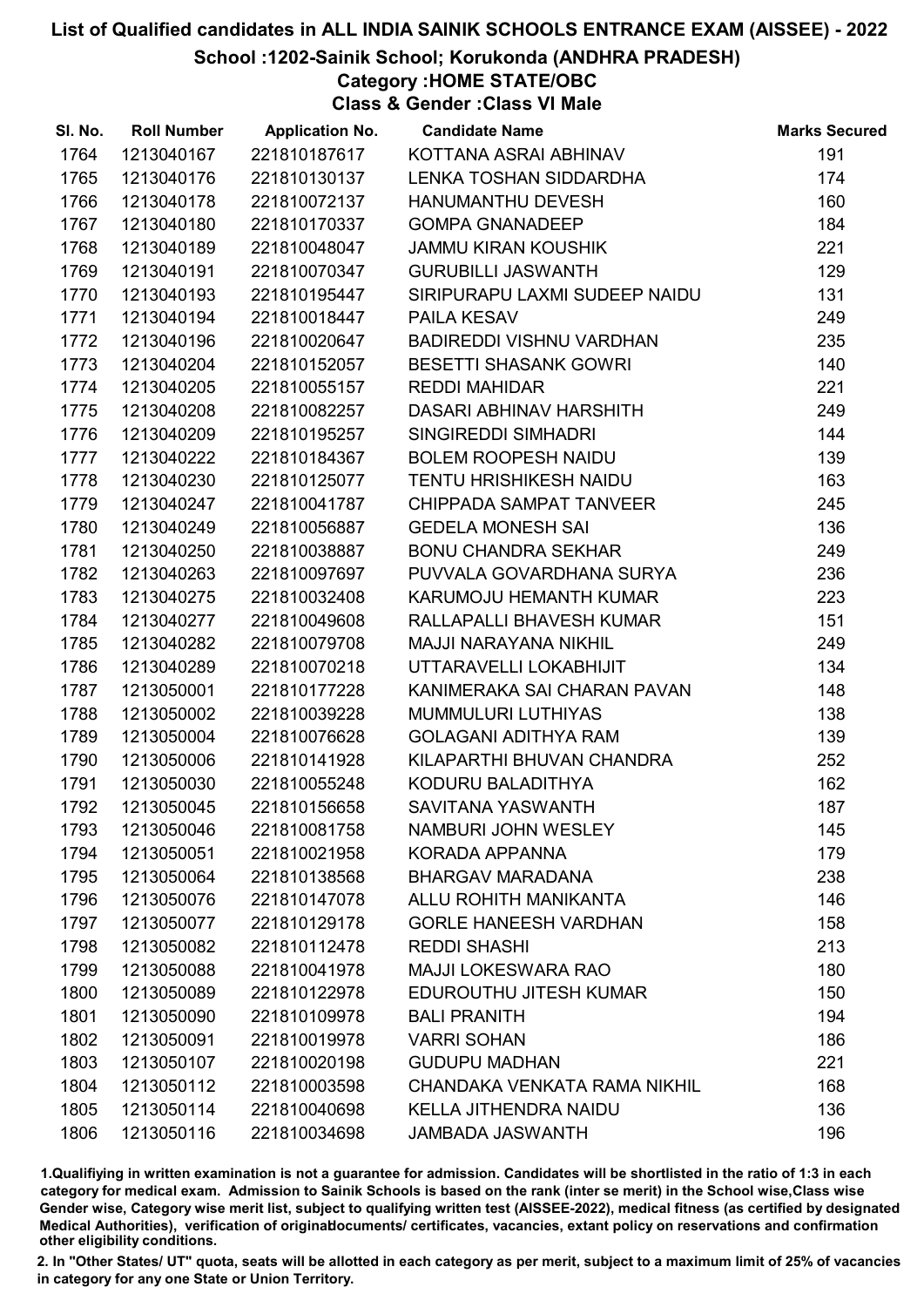School :1202-Sainik School; Korukonda (ANDHRA PRADESH)

## Category :HOME STATE/OBC

Class & Gender :Class VI Male

| SI. No. | <b>Roll Number</b> | <b>Application No.</b> | <b>Candidate Name</b>            |            | <b>Marks Secured</b> |
|---------|--------------------|------------------------|----------------------------------|------------|----------------------|
| 1807    | 1213050118         | 221810131009           | VALIREDDI VISHNUVARDHAN          |            | 141                  |
| 1808    | 1213050121         | 221810109109           | <b>KANAKALA RUPESH</b>           |            | 154                  |
| 1809    | 1213050129         | 221810046609           | POTNURU GANESH SIVA SANKAR       |            | 231                  |
| 1810    | 1213050130         | 221810034809           | <b>SIRIKI ABHISHEK</b>           |            | 135                  |
| 1811    | 1213050133         | 221810020119           | <b>MUKALA SATHWIK</b>            |            | 201                  |
| 1812    | 1213050143         | 221810043819           | KADIYAM CHAITANYA                |            | 141                  |
| 1813    | 1213050144         | 221810104919           | <b>BHOGAPURAPU SAI CHAITANYA</b> |            | 122                  |
| 1814    | 1213050146         | 221810173029           | <b>GULLAPALLI ABHIRVA MURARI</b> |            | 149                  |
| 1815    | 1213050154         | 221810018429           | VESAKA JEENANDRA PANI KUMAR      |            | 183                  |
| 1816    | 1213050155         | 221810100529           | MITTIREDDY LOHITH NAIDU          |            | 158                  |
| 1817    | 1213050160         | 221810175929           | SUVVADA AMITH SURYA PRANAY       |            | 129                  |
| 1818    | 1213050166         | 221810056339           | JAMANA HARICHARAN                | <b>WOS</b> | 240                  |
| 1819    | 1213050188         | 221810167159           | <b>MOIDA CHARAN RAM</b>          |            | 124                  |
| 1820    | 1213050189         | 221810077159           | GANDHAVARAPU HARSHAVARDAN        |            | 121                  |
| 1821    | 1213050195         | 221810085959           | KANCHARAPU MOHAN KRISHNA         |            | 178                  |
| 1822    | 1213050200         | 221810052369           | P DAIWIK VENKATA NAIDU           |            | 167                  |
| 1823    | 1213050201         | 221810021469           | ARNEPALLI NISHANTH SAI           |            | 143                  |
| 1824    | 1213050216         | 221810024679           | <b>SURA PRANEETH SAI</b>         |            | 229                  |
| 1825    | 1213050222         | 221810181289           | JAYANT SAI KOUSHIK BYREDDI       |            | 160                  |
| 1826    | 1213050239         | 221810092999           | CHANDAKA KRISHNA CHAITANYA       |            | 148                  |
| 1827    | 2201020335         | 221810042667           | <b>BODA MOHINISH</b>             |            | 190                  |
| 1828    | 2301020559         | 221810004677           | <b>MADDHI HAVISH MOKSHIT</b>     |            | 165                  |
| 1829    | 3602010001         | 221810091656           | MURAPALA HAMSA DATTA             |            | 152                  |
| 1830    | 4102030099         | 221810095527           | <b>GADDAM SRISAI RISHIK</b>      |            | 229                  |
| 1831    | 4201020073         | 221810143295           | <b>CHAKALI DEEPAK</b>            |            | 124                  |
| 1832    | 4201020124         | 221810187959           | <b>ALUVALA NARENDAR</b>          |            | 127                  |
| 1833    | 4201020169         | 221810104900           | <b>DASARI SUMITH PATEL</b>       |            | 153                  |
| 1834    | 4201020195         | 221810112610           | <b>SUNKARI ABHIRAM</b>           |            | 212                  |
| 1835    | 4201020233         | 221810069620           | <b>MAKINA DANIEL FRANCIS</b>     |            | 131                  |
| 1836    | 4201020235         | 221810042720           | <b>B RITHWIK</b>                 |            | 262                  |
| 1837    | 4201020250         | 221810188920           | <b>GUDIDA VENKATA KRISHNA</b>    |            | 148                  |
| 1838    | 4201020254         | 221810036030           | <b>BODDU RITHVIK</b>             |            | 225                  |
| 1839    | 4201020275         | 221810049430           | <b>MANDA TANUSH YADAV</b>        |            | 203                  |
| 1840    | 4201020366         | 221810163160           | <b>B RISHI VARDHAN</b>           |            | 207                  |
| 1841    | 4201020408         | 221810179370           | <b>LOKAM NITHISH CHANDRA</b>     |            | 120                  |
| 1842    | 4201020423         | 221810168670           | <b>SANGEM BHANUSATHVIK</b>       |            | 162                  |
| 1843    | 4201020447         | 221810077180           | <b>NIHAAL</b>                    |            | 176                  |
| 1844    | 4201020452         | 221810196280           | <b>GUNTI SATHWIK SAGAR</b>       |            | 129                  |
| 1845    | 4201020453         | 221810137280           | <b>VANAPARTHI THARUN</b>         |            | 131                  |
| 1846    | 4201030014         | 221810129780           | TIRUMANI SRI RAVICHANDRA         |            | 175                  |
| 1847    | 4201030064         | 221810078101           | K MANISH KUMAR                   |            | 132                  |
| 1848    | 4201030099         | 221810028111           | <b>ARNAV MAMIDI</b>              |            | 207                  |
| 1849    | 4201030100         | 221810109111           | K SAITHEJA                       |            | 128                  |

1.Qualifiying in written examination is not a guarantee for admission. Candidates will be shortlisted in the ratio of 1:3 in each category for medical exam. Admission to Sainik Schools is based on the rank (inter se merit) in the School wise,Class wise Gender wise, Category wise merit list, subject to qualifying written test (AISSEE-2022), medical fitness (as certified by designated Medical Authorities), verification of originablocuments/ certificates, vacancies, extant policy on reservations and confirmation other eligibility conditions.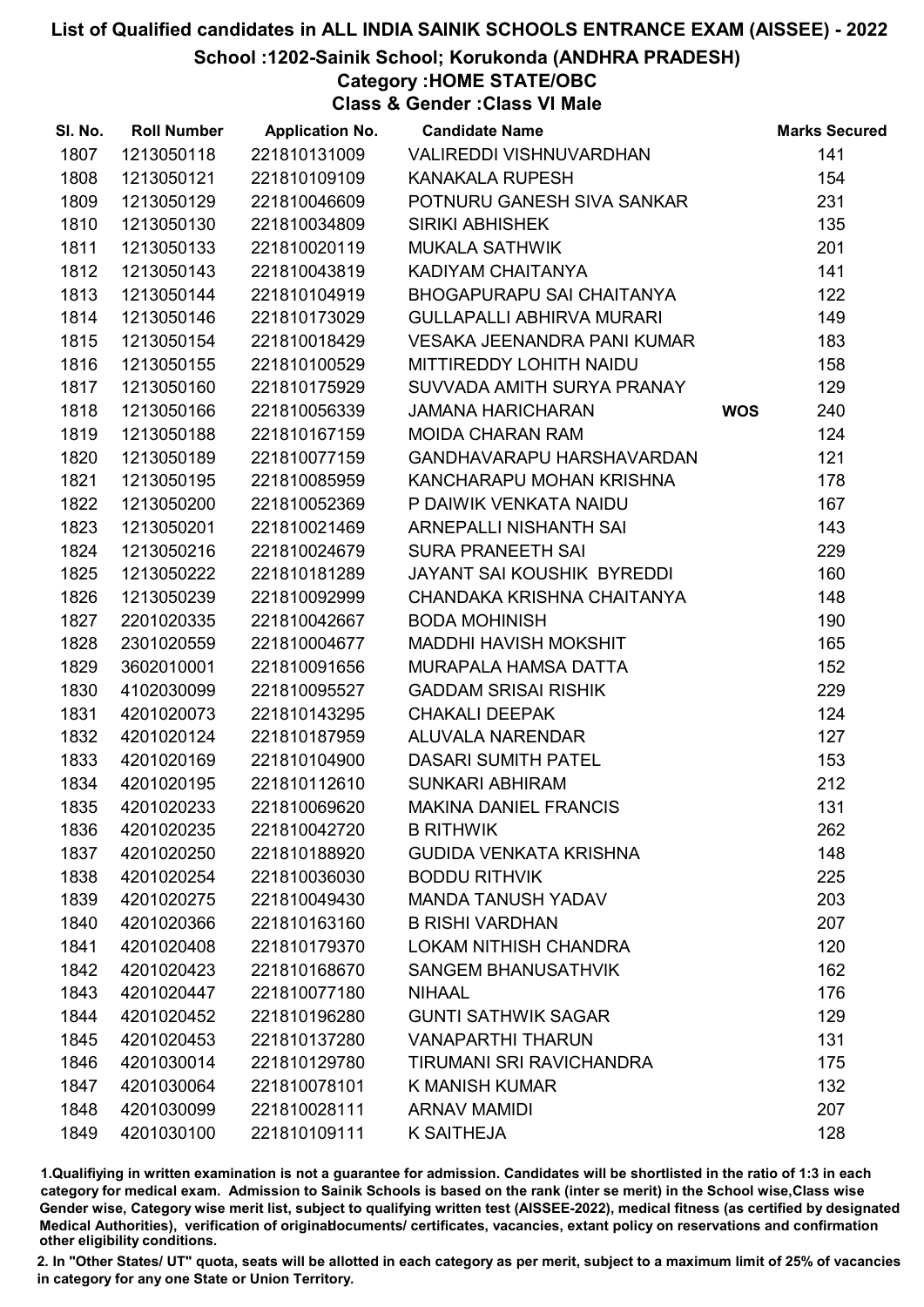#### School :1202-Sainik School; Korukonda (ANDHRA PRADESH)

Category :HOME STATE/OBC

Class & Gender :Class VI Male

| SI. No. | <b>Roll Number</b> | <b>Application No.</b> | <b>Candidate Name</b>             |    | <b>Marks Secured</b> |
|---------|--------------------|------------------------|-----------------------------------|----|----------------------|
| 1850    | 4201030148         | 221810099721           | V.VSK.SIDDHARDH                   |    | 212                  |
| 1851    | 4201030167         | 221810089231           | <b>M HEMANTH SAI</b>              |    | 123                  |
| 1852    | 4201030168         | 221810135331           | <b>BUJJANAGARI KEERTHAN SAI</b>   |    | 123                  |
| 1853    | 4201030192         | 221810082241           | KOTAGIRI ESHAN RAMANANDAN         |    | 121                  |
| 1854    | 4201030201         | 221810023441           | MALKANOLLA SRI VIGNESH            |    | 195                  |
| 1855    | 4201030207         | 221810159641           | SABLE JAGADISH PRASAD             |    | 151                  |
| 1856    | 4201030239         | 221810096351           | <b>G N RAGHU CHARAN</b>           |    | 233                  |
| 1857    | 4201030323         | 221810038771           | <b>ANNAVAR SUMITH</b>             |    | 182                  |
| 1858    | 4201030352         | 221810115581           | <b>VOLLURU HARESH KUMAR</b>       |    | 180                  |
| 1859    | 4201030373         | 221810075291           | <b>ARROLLA SRIKSHITH</b>          |    | 252                  |
| 1860    | 4201030443         | 221810098212           | <b>OMKAR SAI KALEWAR</b>          |    | 146                  |
| 1861    | 4201030450         | 221810125412           | <b>BOINI VARUN TEJA</b>           |    | 192                  |
| 1862    | 4201030523         | 221810017332           | AKSHAY TADICHERLA                 |    | 233                  |
| 1863    | 4201030568         | 221810146442           | <b>TADURI RAHUL BHAGATH</b>       |    | 189                  |
| 1864    | 4201030592         | 221810180352           | <b>GUDE AKSHITH</b>               |    | 120                  |
| 1865    | 4201030593         | 221810000452           | NEERATI NIHIT HARIHAR             |    | 246                  |
| 1866    | 4201030640         | 221810165762           | <b>B GANASHRITH GAGAN</b>         |    | 128                  |
| 1867    | 4201030671         | 221810020772           | <b>KUMBAM ROHAN GOUD</b>          |    | 125                  |
| 1868    | 4201030717         | 221810016782           | NANAMCHERLA YUVATEJ               |    | 183                  |
| 1869    | 4201030720         | 221810054882           | <b>BOLLU SRI CHANDRA TEJ</b>      |    | 143                  |
| 1870    | 4201030739         | 221810186392           | <b>VENNU VEDAGNA</b>              |    | 160                  |
| 1871    | 4201040027         | 221810143903           | NAYAKA MANIKANTA VEERA            |    | 131                  |
| 1872    | 4201040036         | 221810158213           | <b>S DHANUSH</b>                  |    | 123                  |
| 1873    | 4201040065         | 221810074223           | <b>UPPANAMONI HEEMESH</b>         |    | 133                  |
| 1874    | 4201040131         | 221810143343           | MUDDA BHAVANI PRASAD              |    | 152                  |
| 1875    | 4201040160         | 221810189053           | EASHAN SRI SATYA SAI NANDAM       |    | 147                  |
| 1876    | 4201040209         | 221810148763           | M THRILOK GOWTHAM                 |    | 196                  |
| 1877    | 4201040233         | 221810101573           | MOHAMMED REHAN SHARIQ             |    | 125                  |
| 1878    | 4201040240         | 221810088673           | <b>GANDHAVALLA JEEVAN PRAKASH</b> |    | 175                  |
| 1879    | 4201040241         | 221810079673           | <b>VIVAAN YENUGULA</b>            |    | 196                  |
| 1880    | 4201040258         | 221810017083           | M MAYATH KUMAR YADAV              |    | 144                  |
| 1881    | 4201040282         | 221810149093           | <b>T SAI SAHAS GOUD</b>           |    | 169                  |
| 1882    | 4201040311         | 221810079893           | <b>GUNTREDDI HIMAKAR</b>          |    | 153                  |
| 1883    | 4201040316         | 221810000004           | <b>EEPURI RUTHWIK</b>             |    | 210                  |
| 1884    | 4201040329         | 221810078504           | NASKANTI SHIVA DEEKISHTH          |    | 155                  |
| 1885    | 4201040373         | 221810101614           | <b>SALMEDA VASHIST</b>            |    | 123                  |
| 1886    | 4201040378         | 221810056714           | <b>GOLLA BASWARAJ</b>             | CG | 133                  |
| 1887    | 4201040399         | 221810146424           | <b>RAGOBA PREM KUMAR</b>          |    | 198                  |
| 1888    | 4201040434         | 221810025634           | <b>CHARVIK PULLUR</b>             |    | 159                  |
| 1889    | 4201040436         | 221810107634           | <b>KORE MANOTEJ</b>               |    | 160                  |
| 1890    | 4201040467         | 221810015644           | <b>VEMULA SRI HARSHAN GOUD</b>    |    | 188                  |
| 1891    | 4201040558         | 221810052474           | SHANIGARAPU ADHVAITH              |    | 206                  |
| 1892    | 4201040601         | 221810062684           | <b>THITANSH</b>                   |    | 128                  |

1.Qualifiying in written examination is not a guarantee for admission. Candidates will be shortlisted in the ratio of 1:3 in each category for medical exam. Admission to Sainik Schools is based on the rank (inter se merit) in the School wise,Class wise Gender wise, Category wise merit list, subject to qualifying written test (AISSEE-2022), medical fitness (as certified by designated Medical Authorities), verification of originablocuments/ certificates, vacancies, extant policy on reservations and confirmation other eligibility conditions.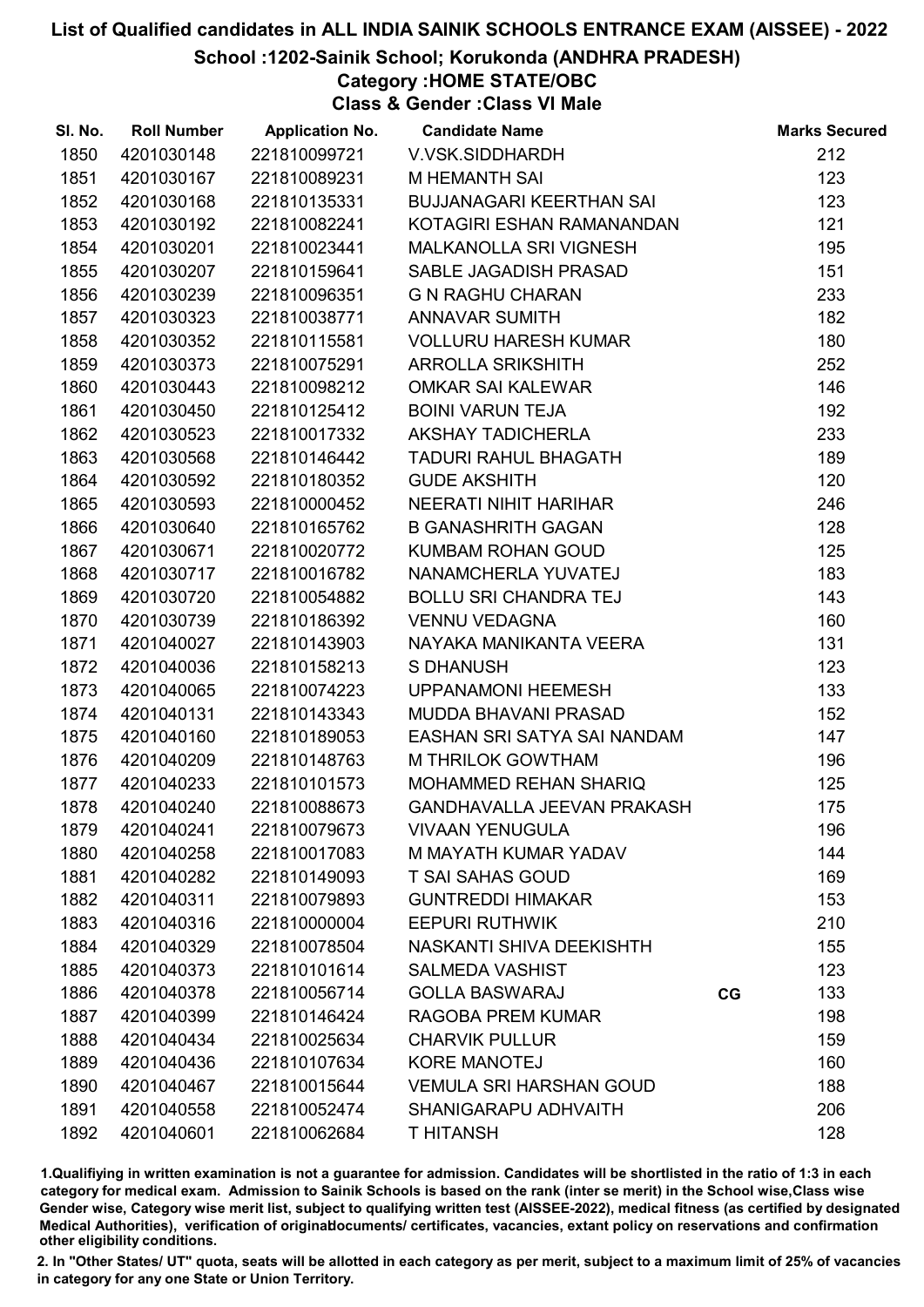School :1202-Sainik School; Korukonda (ANDHRA PRADESH)

Category :HOME STATE/OBC

Class & Gender :Class VI Male

| SI. No. | <b>Roll Number</b> | <b>Application No.</b> | <b>Candidate Name</b>            | <b>Marks Secured</b> |
|---------|--------------------|------------------------|----------------------------------|----------------------|
| 1893    | 4201040613         | 221810159984           | KOUKUNTLA JASHWANTH GOUD         | 183                  |
| 1894    | 4201040617         | 221810050194           | <b>THANDRA DHIPIN</b>            | 207                  |
| 1895    | 4201040668         | 221810149605           | <b>RAUNAK GATTU</b>              | 164                  |
| 1896    | 4201040673         | 221810020905           | <b>BUYYAKAR RAJKIRAN</b>         | 153                  |
| 1897    | 4201040683         | 221810074215           | YARROJU SRI HARSHA               | 263                  |
| 1898    | 4201040710         | 221810032815           | KORIVI LOKESH VINAY              | 127                  |
| 1899    | 4201040718         | 221810063125           | <b>MD ISHAN</b>                  | 153                  |
| 1900    | 4201050023         | 221810007525           | <b>BADRINATH THANIKANTI</b>      | 224                  |
| 1901    | 4201050038         | 221810100135           | <b>LENKALA RAM CHARAN</b>        | 188                  |
| 1902    | 4201050041         | 221810112235           | PASULA BRUHADISH                 | 158                  |
| 1903    | 4201050092         | 221810118945           | <b>SIGILIPALLI THANISH</b>       | 136                  |
| 1904    | 4201050134         | 221810144165           | JOOLURU SAI CHARAN               | 162                  |
| 1905    | 4201050162         | 221810023275           | DANNE MANUDEEP RAJU              | 148                  |
| 1906    | 4201050179         | 221810161675           | PASHAM ADVAITH USHNIK            | 154                  |
| 1907    | 4201050199         | 221810023385           | ADDAGATLA GAGAN CHAHEL           | 249                  |
| 1908    | 4201050208         | 221810061685           | DAMMANAGARI HEMA CHANDRA         | 153                  |
| 1909    | 4201050225         | 221810167095           | <b>SANGAM JAIMIN</b>             | 130                  |
| 1910    | 4201050268         | 221810059306           | <b>BODAMONI AKILESH NAIDU</b>    | 153                  |
| 1911    | 4201050314         | 221810150816           | KIBRIA VASI SHAIK                | 240                  |
| 1912    | 4201050358         | 221810081926           | A KRITHIK                        | 208                  |
| 1913    | 4201050432         | 221810041156           | KOOCHANA MAHIDHAR                | 145                  |
| 1914    | 4201050470         | 221810110166           | KURAKULA SAI SHIVA VAIBHAV       | 200                  |
| 1915    | 4201050479         | 221810106366           | BODDUPALLY SREE VARSHITH         | 134                  |
| 1916    | 4201050526         | 221810047876           | <b>M.SAI PREETHAM</b>            | 210                  |
| 1917    | 4201050565         | 221810185096           | <b>AVULA ADVAITH</b>             | 131                  |
| 1918    | 4201050567         | 221810080196           | <b>VULLOJU SHIVA SHREYAS</b>     | 137                  |
| 1919    | 4201050583         | 221810158696           | <b>MUSTI SATHISH</b>             | 122                  |
| 1920    | 4201060006         | 221810057207           | RAGIMAN BHAVITH KUMAR            | 229                  |
| 1921    | 4201060060         | 221810161717           | <b>ASKANI VINAY SAGAR</b>        | 178                  |
| 1922    | 4201060072         | 221810059127           | <b>G HARSHA VARDHAN</b>          | 151                  |
| 1923    | 4201060080         | 221810027427           | <b>JELLA SRI KUMAR</b>           | 131                  |
| 1924    | 4201060106         | 221810193927           | KANDIKONDA HARSHITH              | 137                  |
| 1925    | 4201060161         | 221810040247           | <b>BOLI SHETTY NIKHIL PRANAY</b> | 221                  |
| 1926    | 4201060176         | 221810109847           | <b>U SATHVIK SAGAR</b>           | 120                  |
| 1927    | 4201060178         | 221810108947           | SESHAPU ROHAN ASHUTOSH           | 195                  |
| 1928    | 4201060179         | 221810120057           | <b>AVULA SAI KUMAR</b>           | 120                  |
| 1929    | 4201060192         | 221810106557           | SUREDDI MANVITH SS NAIDU         | 168                  |
| 1930    | 4201060204         | 221810141957           | <b>GAJULA SRIHITH</b>            | 151                  |
| 1931    | 4201060227         | 221810044567           | KOLLAMPALLY SAI TEJAS            | 256                  |
| 1932    | 4201060263         | 221810043677           | PEDDINTI TRIVIKRAM SRINIVAS      | 220                  |
| 1933    | 4201060269         | 221810018777           | <b>ESPI MANI CHARAN</b>          | 236                  |
| 1934    | 4201060276         | 221810178877           | <b>KARNE VIVEKANANDA</b>         | 156                  |
| 1935    | 4201060290         | 221810110287           | <b>LOKOTI NISHWANTH</b>          | 139                  |

1.Qualifiying in written examination is not a guarantee for admission. Candidates will be shortlisted in the ratio of 1:3 in each category for medical exam. Admission to Sainik Schools is based on the rank (inter se merit) in the School wise,Class wise Gender wise, Category wise merit list, subject to qualifying written test (AISSEE-2022), medical fitness (as certified by designated Medical Authorities), verification of originablocuments/ certificates, vacancies, extant policy on reservations and confirmation other eligibility conditions.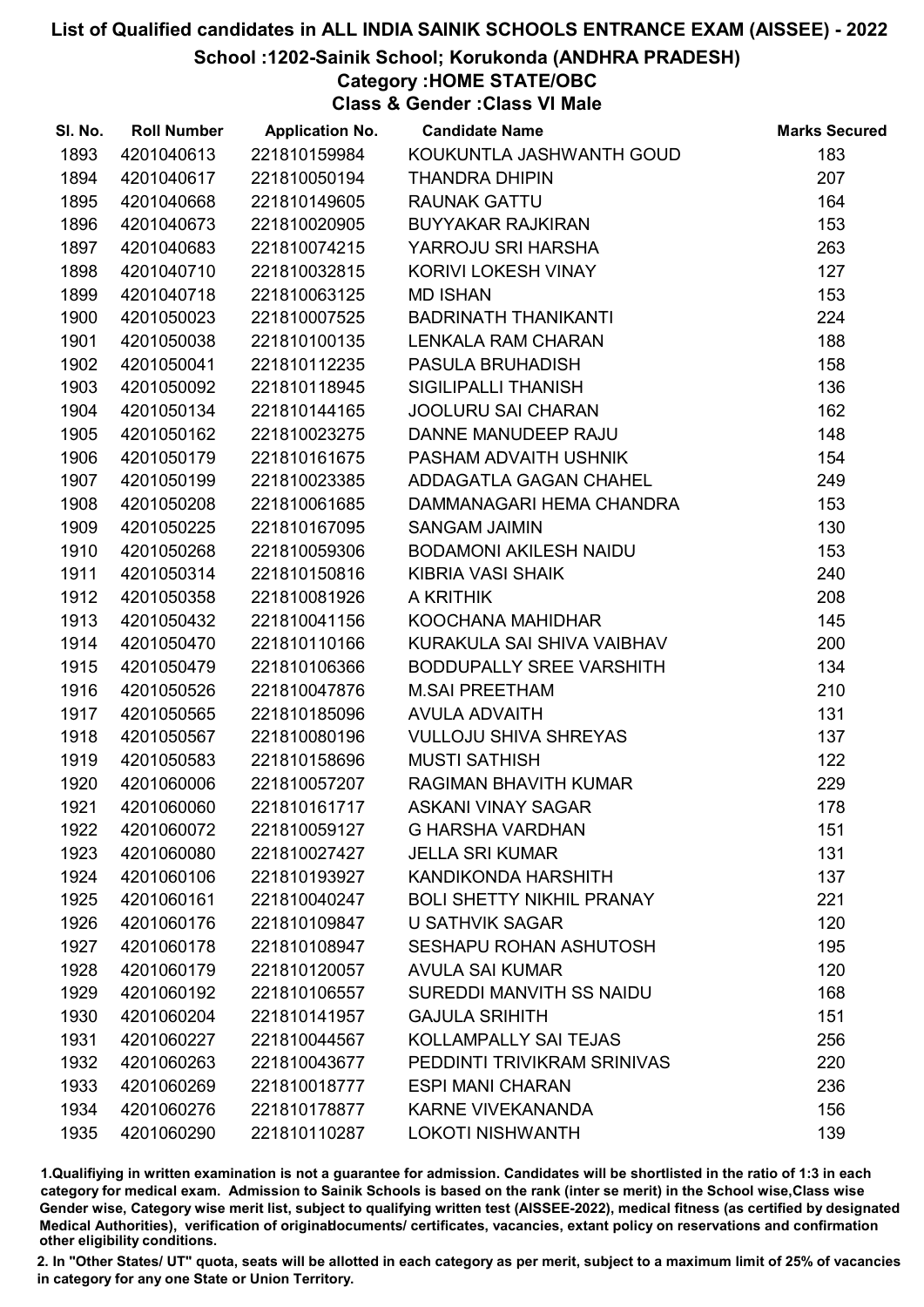#### School :1202-Sainik School; Korukonda (ANDHRA PRADESH)

## Category :HOME STATE/OBC

Class & Gender :Class VI Male

| SI. No. | <b>Roll Number</b> | <b>Application No.</b> | <b>Candidate Name</b>          | <b>Marks Secured</b> |
|---------|--------------------|------------------------|--------------------------------|----------------------|
| 1936    | 4201060347         | 221810126997           | <b>B SAI KRISHNA</b>           | 121                  |
| 1937    | 4201060398         | 221810144018           | NACHARAM VISHWATEJ             | 120                  |
| 1938    | 4201060399         | 221810091118           | KODIRIPAKA MOHIT RAJ           | 156                  |
| 1939    | 4201060407         | 221810126318           | <b>GUNDALA MOKSHITH</b>        | 120                  |
| 1940    | 4201060410         | 221810123418           | <b>K SANTHOSH</b>              | 187                  |
| 1941    | 4201060442         | 221810163328           | <b>GANDLA SAI PRASAD</b>       | 135                  |
| 1942    | 4201060453         | 221810076528           | <b>C.KUSHAAL</b>               | 131                  |
| 1943    | 4201060460         | 221810016728           | <b>BALLA SAI HARSHA</b>        | 154                  |
| 1944    | 4201060491         | 221810088938           | GINDE SHANMUKH KUMAR           | 124                  |
| 1945    | 4201060497         | 221810018248           | POTHALA KEDHAR                 | 214                  |
| 1946    | 4201060565         | 221810105858           | PAMBALA HARSHAVARDHAN          | 138                  |
| 1947    | 4201070016         | 221810007078           | A RAVI TEJA                    | 125                  |
| 1948    | 4201070069         | 221810189788           | <b>DHIREN METHUKU</b>          | 137                  |
| 1949    | 4201070077         | 221810191098           | YARRAMSHETTY NAGASHWITH        | 154                  |
| 1950    | 4201070078         | 221810042098           | PODENDLA ABHINAV               | 171                  |
| 1951    | 4201070144         | 221810106809           | LAKDARAM VAMSHI GANESH         | 182                  |
| 1952    | 4201070147         | 221810190909           | <b>MARIPI SRIKAR</b>           | 244                  |
| 1953    | 4201070220         | 221810083829           | AVUSULA SAI KOUSHIK            | 174                  |
| 1954    | 4201070244         | 221810098439           | KALAL KARTHIK GOUD             | 159                  |
| 1955    | 4201070263         | 221810114049           | THIRUMANI MANVIETH GOUD        | 128                  |
| 1956    | 4201070285         | 221810017749           | PATHIPAKA DIGVIJAY             | 145                  |
| 1957    | 4201070342         | 221810056069           | PEDDABALI VIJAY KUMAR          | 126                  |
| 1958    | 4201070362         | 221810096669           | <b>BUDIGAM VEERAJ VARMA</b>    | 202                  |
| 1959    | 4201070380         | 221810085079           | THAMATAM PRANAV BHANU          | 157                  |
| 1960    | 4201070428         | 221810193789           | <b>HRUSHIKESH</b>              | 133                  |
| 1961    | 4201070458         | 221810187499           | KONDA ANURAG YADAV             | 164                  |
| 1962    | 4201070467         | 221810177699           | <b>SUBHASH SATU</b>            | 181                  |
| 1963    | 4202010051         | 221810096200           | REGUNTA HARSHADEEP             | 157                  |
| 1964    | 4202010068         | 221810046910           | <b>BERA MANEESH VARMA</b>      | 199                  |
| 1965    | 4202010073         | 221810045420           | NUNUGOPPULA SANJAY YADAV       | 201                  |
| 1966    | 4202010105         | 221810031650           | POTHURAJULA JAYACHANDAR        | 133                  |
| 1967    | 4202010140         | 221810079180           | <b>BALASANI HARSHITH</b>       | 127                  |
| 1968    | 4202010144         | 221810175680           | <b>KANDUKURI LOKESH PATEL</b>  | 158                  |
| 1969    | 4202020048         | 221810059131           | <b>GADIPELLI ABHINAV SURYA</b> | 241                  |
| 1970    | 4202020049         | 221810137231           | <b>VALLALA PRANAV SAI</b>      | 249                  |
| 1971    | 4202020096         | 221810050271           | <b>GANGULA NAGAKOUSHIK</b>     | 232                  |
| 1972    | 4202020102         | 221810167771           | <b>KALVA SANJAY</b>            | 130                  |
| 1973    | 4202020127         | 221810139991           | ANUGANDULA MANIHAS             | 131                  |
| 1974    | 4202020145         | 221810193712           | SHATLA PANCHAJANYA MITHRA      | 150                  |
| 1975    | 4202020167         | 221810142932           | <b>RENDLA SHIVA CHARAN</b>     | 140                  |
| 1976    | 4202020174         | 221810172742           | <b>DONIGAMA KRUSHNA</b>        | 128                  |
| 1977    | 4202020200         | 221810055762           | <b>GUNTI HARINATH</b>          | 121                  |
| 1978    | 4202020208         | 221810057372           | KUMBOJU MANIMANTH              | 170                  |

1.Qualifiying in written examination is not a guarantee for admission. Candidates will be shortlisted in the ratio of 1:3 in each category for medical exam. Admission to Sainik Schools is based on the rank (inter se merit) in the School wise,Class wise Gender wise, Category wise merit list, subject to qualifying written test (AISSEE-2022), medical fitness (as certified by designated Medical Authorities), verification of originablocuments/ certificates, vacancies, extant policy on reservations and confirmation other eligibility conditions.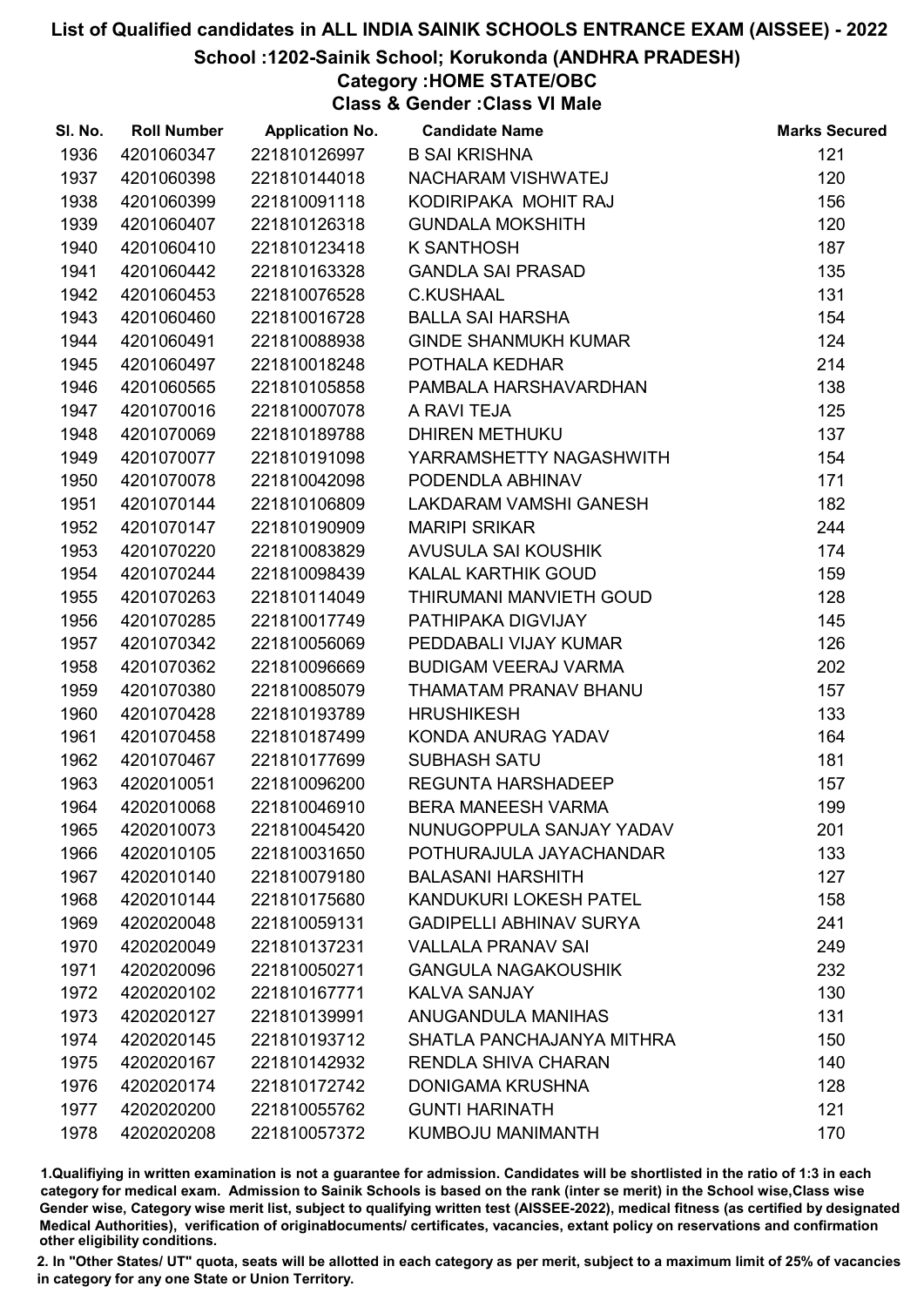School :1202-Sainik School; Korukonda (ANDHRA PRADESH)

Category :HOME STATE/OBC

Class & Gender :Class VI Male

| SI. No. | <b>Roll Number</b> | <b>Application No.</b> | <b>Candidate Name</b>         | <b>Marks Secured</b> |
|---------|--------------------|------------------------|-------------------------------|----------------------|
| 1979    | 4202020212         | 221810031672           | ANNAPURAM VISHNUVARDHAN       | 222                  |
| 1980    | 4202020221         | 221810030482           | <b>VANAM HITESH</b>           | 147                  |
| 1981    | 4202020225         | 221810110882           | DAYYALA SAI ANURAG            | 124                  |
| 1982    | 4202020272         | 221810189923           | <b>PALISHETTY RISHI</b>       | 155                  |
| 1983    | 4202020313         | 221810003163           | PALAKURTHI NAGA VARDHAN       | 146                  |
| 1984    | 4202020314         | 221810028163           | <b>ASETTI ASHWADH PATEL</b>   | 129                  |
| 1985    | 4202020320         | 221810087863           | KOKKONDA CHAITANYA            | 130                  |
| 1986    | 4202020325         | 221810073273           | NERELLA BHAVADEEP             | 124                  |
| 1987    | 4202020347         | 221810106983           | <b>BILLA AKSHAY VARMA</b>     | 150                  |
| 1988    | 4202020358         | 221810073693           | MEDIPALLY RAJ VIKRANTH        | 173                  |
| 1989    | 4202020360         | 221810019693           | <b>SWETHAN MADDURI</b>        | 126                  |
| 1990    | 4202020384         | 221810067214           | GADDAMEEDI AGASTHYA           | 132                  |
| 1991    | 4202020443         | 221810020554           | ANUGULA VAMSHI KUMAR          | 234                  |
| 1992    | 4202020450         | 221810013754           | <b>MUNDE SANDESH</b>          | 133                  |
| 1993    | 4202020477         | 221810193974           | <b>ADLA MANIDEEP</b>          | 138                  |
| 1994    | 4202020495         | 221810033794           | CHINTHAKINDI YASHWANTH        | 120                  |
| 1995    | 4202020533         | 221810128525           | NERADUKOMMA SUSHANTH          | 151                  |
| 1996    | 4202020557         | 221810077735           | <b>MADASU ASHWATH</b>         | 149                  |
| 1997    | 4202020574         | 221810056555           | <b>GUMMULA ABHIGNAN</b>       | 196                  |
| 1998    | 4202020583         | 221810082665           | NOMULA KARTHIK                | 216                  |
| 1999    | 4202020586         | 221810034765           | PANJALA SRIHAS GOUD           | 162                  |
| 2000    | 4202020590         | 221810125965           | <b>BOJARAJU HARSHIK RAJ</b>   | 123                  |
| 2001    | 4202020649         | 221810053526           | NIKADI SHIVA KEERTHAN         | 195                  |
| 2002    | 4202020655         | 221810189826           | THAKUR RADHA KISHAN SINGH     | 122                  |
| 2003    | 4202020679         | 221810161356           | MITTA SRINIVASA SHIVA         | 209                  |
| 2004    | 4202020694         | 221810108076           | PANTHULA SRIVASTHAV           | 149                  |
| 2005    | 4202020700         | 221810107376           | KOREM BHUVANA CHANDRA         | 130                  |
| 2006    | 4202020728         | 221810155107           | <b>MACHIKA ALOK GOUD</b>      | 150                  |
| 2007    | 4202020764         | 221810150247           | <b>BINGI CHAITANYAKRISHNA</b> | 148                  |
| 2008    | 4202020769         | 221810090547           | PUNNAM ESHWAR TEJA            | 126                  |
| 2009    | 4202020777         | 221810076847           | <b>GOTTAM A K SHLAKSHNU</b>   | 264                  |
| 2010    | 4202020790         | 221810107357           | <b>BOGA SIDDARTHA</b>         | 202                  |
| 2011    | 4202020799         | 221810095867           | CHILUKA UPAMANYU              | 176                  |
| 2012    | 4202020806         | 221810161477           | <b>VALLAPU BHARGAV</b>        | 146                  |
| 2013    | 4202020808         | 221810065477           | KUNDARAPU MADHAV              | 135                  |
| 2014    | 4202020809         | 221810057477           | <b>TALLA RAVITEJA</b>         | 135                  |
| 2015    | 4202020826         | 221810155687           | PALLURI MANOJ                 | 158                  |
| 2016    | 4202020842         | 221810036597           | <b>GODDETI ABHIRAM</b>        | 139                  |
| 2017    | 4202020847         | 221810108997           | RAGILLA VISHWATEJA            | 192                  |
| 2018    | 4202020865         | 221810041818           | PIKKALA KOUSHIK SAI           | 190                  |
| 2019    | 4202020879         | 221810114928           | AKOJU SAI SRINIVASA           | 121                  |
| 2020    | 4202020881         | 221810087138           | <b>MANCHIKANTI KARTHIK</b>    | 145                  |
| 2021    | 4202020901         | 221810177748           | <b>AITI RAMCHARAN</b>         | 124                  |

1.Qualifiying in written examination is not a guarantee for admission. Candidates will be shortlisted in the ratio of 1:3 in each category for medical exam. Admission to Sainik Schools is based on the rank (inter se merit) in the School wise,Class wise Gender wise, Category wise merit list, subject to qualifying written test (AISSEE-2022), medical fitness (as certified by designated Medical Authorities), verification of originablocuments/ certificates, vacancies, extant policy on reservations and confirmation other eligibility conditions.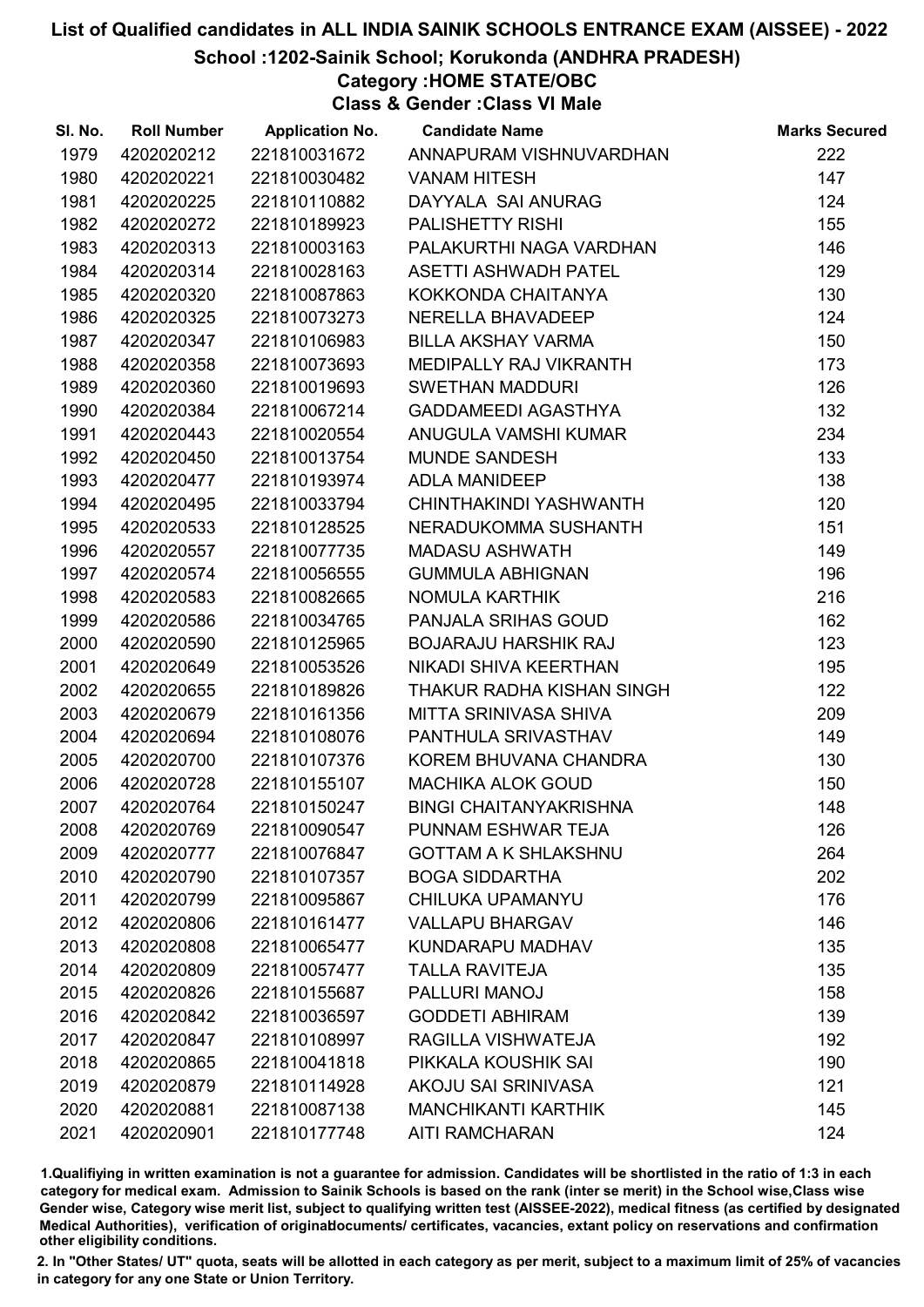# List of Qualified candidates in ALL INDIA SAINIK SCHOOLS ENTRANCE EXAM (AISSEE) - 2022 School :1202-Sainik School; Korukonda (ANDHRA PRADESH) Category :HOME STATE/OBC Class & Gender :Class VI Male

| SI. No. | <b>Roll Number</b> | <b>Application No.</b> | <b>Candidate Name</b>    | <b>Marks Secured</b> |
|---------|--------------------|------------------------|--------------------------|----------------------|
| 2022    | 4202020915         | 221810077458           | CHELIMALLA PRADYUMNAD    | 201                  |
| 2023    | 4202020917         | 221810072758           | SAI VARDHAN KANDRAPU     | 192                  |
| 2024    | 4202020923         | 221810164468           | ANVESH BURRA             | 132                  |
| 2025    | 4202020938         | 221810152578           | AKKALADEVI GEERVAN       | 235                  |
| 2026    | 4202020950         | 221810004788           | KASTHURI AKSHITH CHANDRA | 133                  |
| 2027    | 4202020983         | 221810078129           | PASADLA HARDIK           | 169                  |
| 2028    | 4202020985         | 221810177629           | <b>MANDADI KEERTHAN</b>  | 133                  |
| 2029    | 4202020989         | 221810195729           | <b>AKKU SAI AKHIL</b>    | 145                  |
| 2030    | 4502020945         | 221810083558           | <b>SHASHANK MARPU</b>    | 225                  |

1.Qualifiying in written examination is not a guarantee for admission. Candidates will be shortlisted in the ratio of 1:3 in each category for medical exam. Admission to Sainik Schools is based on the rank (inter se merit) in the School wise,Class wise Gender wise, Category wise merit list, subject to qualifying written test (AISSEE-2022), medical fitness (as certified by designated Medical Authorities), verification of originablocuments/ certificates, vacancies, extant policy on reservations and confirmation other eligibility conditions.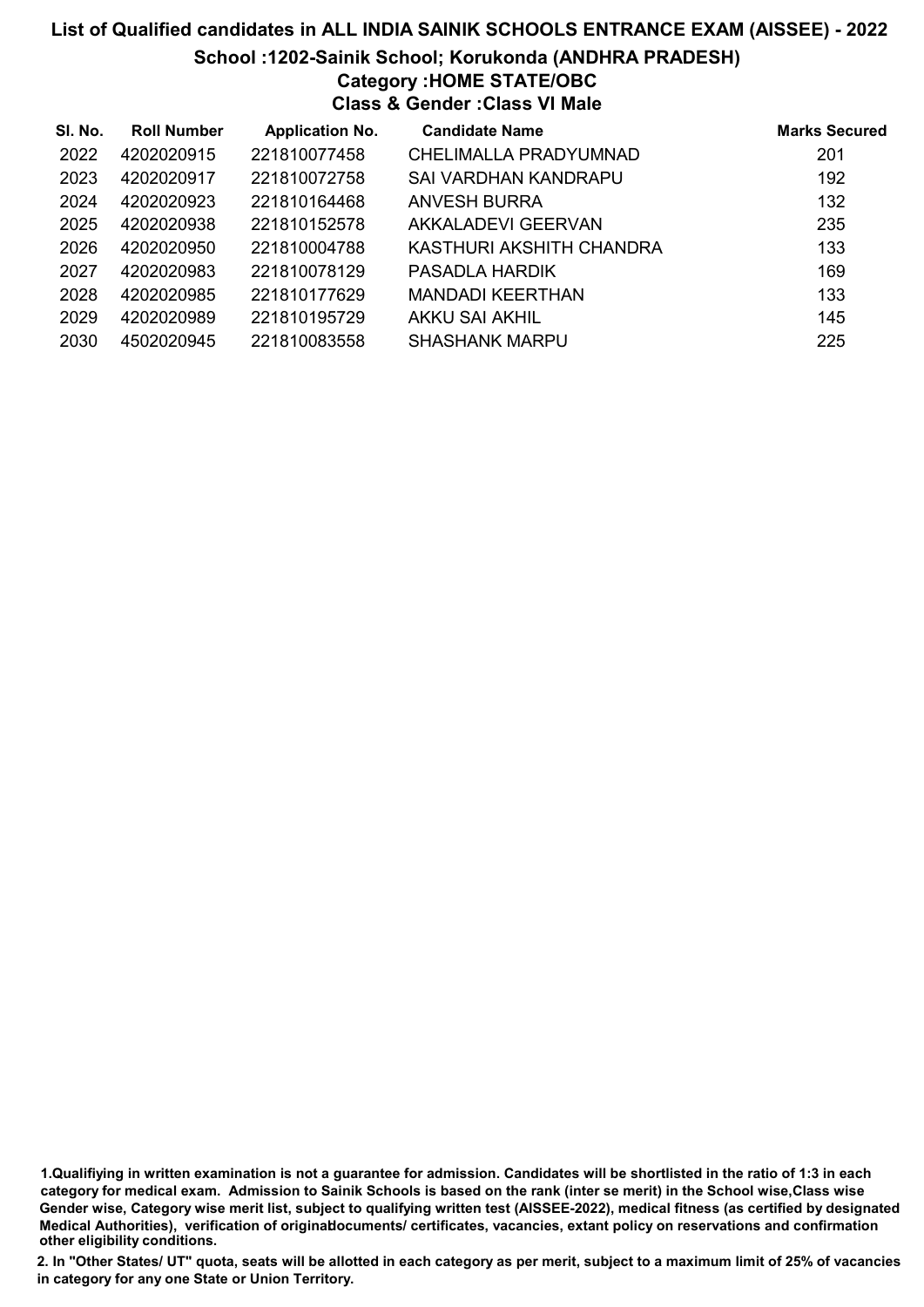#### School :1202-Sainik School; Korukonda (ANDHRA PRADESH)

# Category :HOME STATE/DEF

Class & Gender :Class VI Male

| SI. No. | <b>Roll Number</b> | <b>Application No.</b> | <b>Candidate Name</b>            |           | <b>Marks Secured</b> |
|---------|--------------------|------------------------|----------------------------------|-----------|----------------------|
| 2031    | 1201010390         | 221810079183           | C GANESH DATTA REDDY             |           | 135                  |
| 2032    | 1201020194         | 221810088437           | <b>JETTY HARSHAVARDHAN</b>       |           | 152                  |
| 2033    | 1201020381         | 221810021849           | DASARI LOCHAN KRISHNA            |           | 155                  |
| 2034    | 1202010090         | 221810026341           | <b>AMIRNENI NIHAL</b>            |           | 224                  |
| 2035    | 1202020020         | 221810100024           | <b>BONDIGA NIHANTH</b>           |           | 163                  |
| 2036    | 1202020042         | 221810044254           | SANGALA VENKATA MOUNISH          |           | 248                  |
| 2037    | 1202020051         | 221810042364           | <b>VELURI GUNA VIGNESH REDDY</b> |           | 126                  |
| 2038    | 1202020075         | 221810095715           | <b>BHOGADI NAGA SRILOCHAN</b>    |           | 245                  |
| 2039    | 1202020083         | 221810001335           | <b>TULASI SASI KARTHIK</b>       |           | 214                  |
| 2040    | 1202020201         | 221810096687           | <b>BHOGADI SRINAYAN</b>          |           | 239                  |
| 2041    | 1202020264         | 221810033219           | <b>SRI SIDHARTH DIVVI</b>        |           | 235                  |
| 2042    | 1202020268         | 221810005919           | VALLAPUSETTY VENKATA             |           | 166                  |
| 2043    | 1202020284         | 221810049469           | BHARGAVA SATHYA GANESH           |           | 233                  |
| 2044    | 1202020286         | 221810067969           | KOTHA LOCHAN SRINADH REDDY       |           | 132                  |
| 2045    | 1203020558         | 221810018239           | SARAGADAM HEMANTH                |           | 240                  |
| 2046    | 1205020487         | 221810024878           | <b>B RISHWAK REDDY</b>           |           | 217                  |
| 2047    | 1206010262         | 221810031088           | <b>NEELI NAGATANISH</b>          |           | 239                  |
| 2048    | 1207010065         | 221810089150           | <b>GUNTURI KOUSHIK</b>           |           | 135                  |
| 2049    | 1207010135         | 221810108522           | SIRIPI REDDY THARUN SHAKET       |           | 197                  |
| 2050    | 1207020177         | 221810150177           | PALUTLA YASHWANTH                |           | 129                  |
| 2051    | 1208020041         | 221810015822           | POTNURU SATHWIK                  |           | 133                  |
| 2052    | 1208020055         | 221810074152           | <b>SAMBANGI TIRUMAL</b>          |           | 218                  |
| 2053    | 1208020060         | 221810022262           | PIRADI PUNITH                    |           | 138                  |
| 2054    | 1208020103         | 221810021833           | <b>REDDI GUNA SHYAM</b>          |           | 150                  |
| 2055    | 1208020282         | 221810042195           | PYTHYREDDY ABHINAY               |           | 199                  |
| 2056    | 1208030038         | 221810005096           | <b>SHEIK TANVEER</b>             |           | 199                  |
| 2057    | 1208030209         | 221810010959           | <b>JOHAN BOBBILI</b>             |           | 139                  |
| 2058    | 1209010148         | 221810109821           | <b>NAKKA MANOJ</b>               |           | 127                  |
| 2059    | 1209010164         | 221810108251           | <b>GUDA GUNASEKHAR</b>           |           | 127                  |
| 2060    | 1209010172         | 221810083161           | PULLATI GOWTHAM NARSIMHA         |           | 144                  |
| 2061    | 1209010203         | 221810020112           | <b>TANGI TARUN TEJ</b>           | <b>AR</b> | 159                  |
| 2062    | 1209020021         | 221810004803           | PEDDINA SHASANTH                 |           | 249                  |
| 2063    | 1209020025         | 221810039113           | <b>JADDU SHANMUKHA SAI</b>       |           | 157                  |
| 2064    | 1209020051         | 221810065343           | <b>GORLE ROHITH NAIDU</b>        |           | 167                  |
| 2065    | 1209020133         | 221810111194           | <b>VIVEK PEDADA</b>              |           | 223                  |
| 2066    | 1209020158         | 221810110635           | <b>RUPPA ROHITH</b>              |           | 134                  |
| 2067    | 1209020163         | 221810182645           | PAIDI TRILOK                     |           | 192                  |
| 2068    | 1209020176         | 221810063065           | <b>SAI CHAITANYA BANDAPU</b>     |           | 197                  |
| 2069    | 1209020199         | 221810085206           | <b>UTTEJ PAGOTI</b>              |           | 211                  |
| 2070    | 1209020252         | 221810024876           | YABAJI DEEKSHITH                 |           | 123                  |
| 2071    | 1209020324         | 221810031408           | <b>CHINTU VAASANTH KUMAR</b>     |           | 144                  |
| 2072    | 1209020349         | 221810138668           | <b>BAMMIDI KARTHIK</b>           |           | 136                  |
| 2073    | 1209020378         | 221810091229           | PANGA VENKATA SATYA ANJAN        |           | 142                  |

1.Qualifiying in written examination is not a guarantee for admission. Candidates will be shortlisted in the ratio of 1:3 in each category for medical exam. Admission to Sainik Schools is based on the rank (inter se merit) in the School wise,Class wise Gender wise, Category wise merit list, subject to qualifying written test (AISSEE-2022), medical fitness (as certified by designated Medical Authorities), verification of originablocuments/ certificates, vacancies, extant policy on reservations and confirmation other eligibility conditions.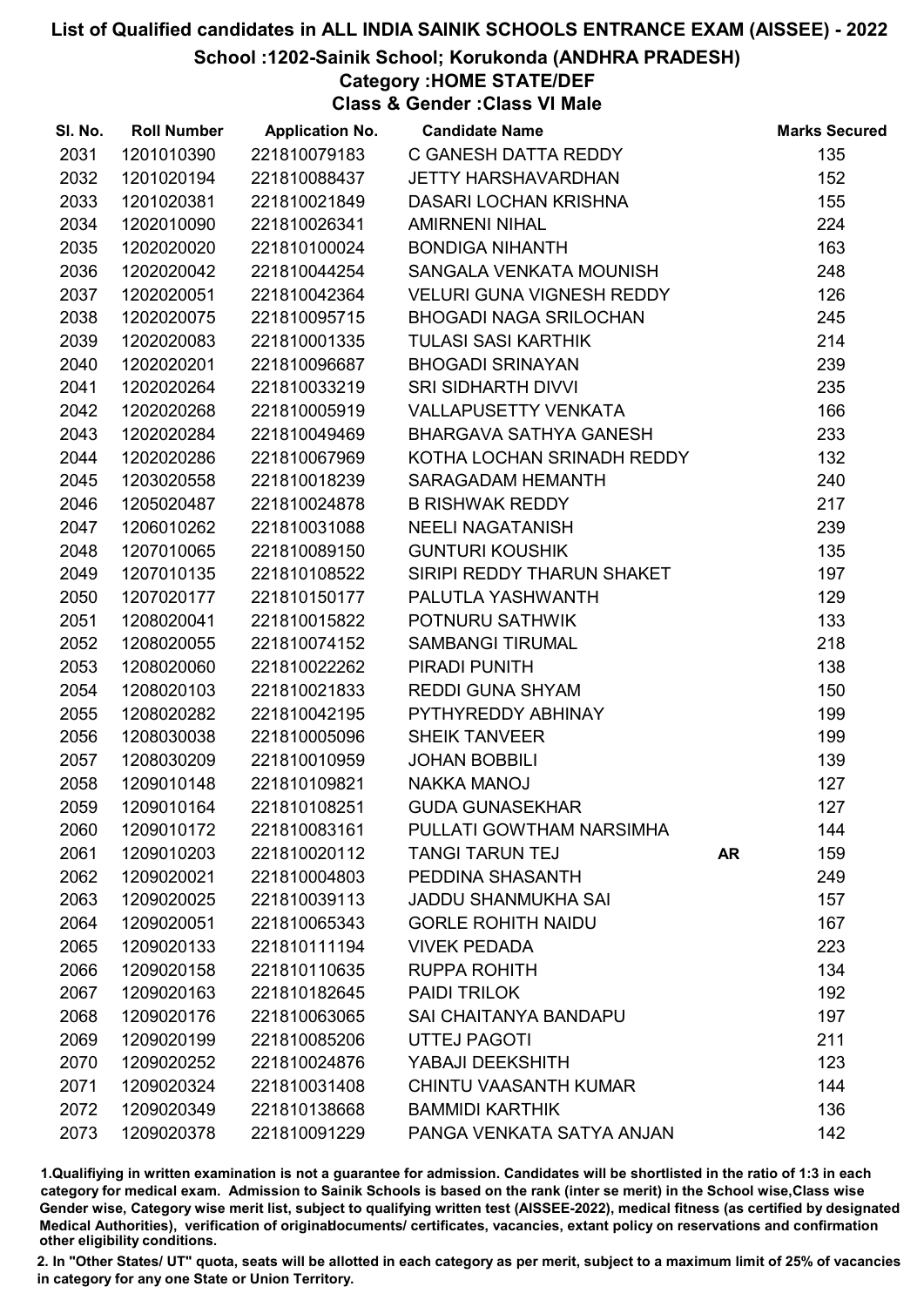#### School :1202-Sainik School; Korukonda (ANDHRA PRADESH)

# Category :HOME STATE/DEF

Class & Gender :Class VI Male

| SI. No. | <b>Roll Number</b> | <b>Application No.</b> | <b>Candidate Name</b>            | <b>Marks Secured</b> |
|---------|--------------------|------------------------|----------------------------------|----------------------|
| 2074    | 1209020379         | 221810002529           | DAVID R                          | 132                  |
| 2075    | 1209020401         | 221810083469           | SOMARIPETA ESHWAR                | 203                  |
| 2076    | 1209020403         | 221810023079           | HANUMANTHU CHARAN                | 146                  |
| 2077    | 1209020407         | 221810071579           | <b>LOK RANJAN NALLI</b>          | 223                  |
| 2078    | 1209020414         | 221810082189           | KORNU RAGHAVA                    | 153                  |
| 2079    | 1210020531         | 221810072124           | S VARUN REDDY                    | 266                  |
| 2080    | 1210020611         | 221810021464           | P ARUN KUMAR                     | 148                  |
| 2081    | 1211010148         | 221810066641           | <b>SADINENI MOHITH</b>           | 186                  |
| 2082    | 1211010208         | 221810020922           | KONETI VEERA JITESH              | 148                  |
| 2083    | 1211010249         | 221810017992           | KURUVA MOKSHESWAR                | 230                  |
| 2084    | 1211020064         | 221810029405           | TELU LALITH KRISHNA PAVAN        | 209                  |
| 2085    | 1211020070         | 221810105315           | N. PRAHARSHA                     | 121                  |
| 2086    | 1211020099         | 221810066955           | PRANEY KUCHIPUDI                 | 122                  |
| 2087    | 1211020142         | 221810071116           | <b>SHAIK KHAJA ALI</b>           | 136                  |
| 2088    | 1211020271         | 221810127528           | DAVULURI LOHITH SRIKAR           | 134                  |
| 2089    | 1211020279         | 221810180838           | <b>MUNNAM KISHAN REDDY</b>       | 134                  |
| 2090    | 1211020307         | 221810129878           | JANGA ROHAN SAI VAISHNAVA        | 158                  |
| 2091    | 1211020340         | 221810146909           | <b>TANGELLA LALEETH</b>          | 240                  |
| 2092    | 1211020388         | 221810003959           | ANUMALASETTY SAI RADHA           | 178                  |
| 2093    | 1212010027         | 221810045544           | ATTILI THANMAY SIVA SURYA        | 196                  |
| 2094    | 1212020056         | 221810007820           | <b>MOKSHITH VELUGULA</b>         | 208                  |
| 2095    | 1212020101         | 221810107050           | <b>DADI VINESH</b>               | 140                  |
| 2096    | 1212020162         | 221810027880           | DASARI HARSHA VARDHAN            | 223                  |
| 2097    | 1212020237         | 221810030331           | <b>KENGAM PRANAY</b>             | 172                  |
| 2098    | 1212020290         | 221810042951           | SIDDANADHAM KASISH PAVAN         | 171                  |
| 2099    | 1212020304         | 221810061461           | <b>ETHAMSETTI SHASHANK</b>       | 208                  |
| 2100    | 1212020318         | 221810018171           | <b>GOLLAVILLI JYOTHI SWAROOP</b> | 186                  |
| 2101    | 1212020338         | 221810037181           | CHIGILIPALLI VISHNU VARDHAN      | 123                  |
| 2102    | 1212020342         | 221810099281           | <b>JAMMU CHAKRI</b>              | 187                  |
| 2103    | 1212020386         | 221810066702           | PULI SHYAM SUNDAR REDDY          | 136                  |
| 2104    | 1212020416         | 221810005822           | <b>TIRUSH KUMAR</b>              | 160                  |
| 2105    | 1212020447         | 221810000442           | SAPPA DHEERAJ SAIRAM             | 234                  |
| 2106    | 1212020456         | 221810080742           | <b>JALLA AVINASH</b>             | 218                  |
| 2107    | 1212020461         | 221810018842           | <b>MADDI RAKESH</b>              | 122                  |
| 2108    | 1212020463         | 221810127942           | PATINI BHEEMESH VERMA            | 237                  |
| 2109    | 1212020472         | 221810150652           | <b>ZEPHIN DANIEL REJI</b>        | 202                  |
| 2110    | 1212020528         | 221810019782           | <b>JUREDDI LAKSHIT VARDHAN</b>   | 213                  |
| 2111    | 1212020573         | 221810018503           | <b>DANTA JATHIN KUMAR</b>        | 156                  |
| 2112    | 1212020616         | 221810078523           | <b>VADDADI RUTHIK ROHASH</b>     | 170                  |
| 2113    | 1212030009         | 221810113633           | YASH RAJ                         | 234                  |
| 2114    | 1212030029         | 221810000253           | PILLA MITUL AVAN                 | 159                  |
| 2115    | 1212030042         | 221810014363           | <b>BHARAT POLAVARAPU</b>         | 179                  |
| 2116    | 1212030061         | 221810025473           | <b>AAYUSH GUPTA</b>              | 167                  |

1.Qualifiying in written examination is not a guarantee for admission. Candidates will be shortlisted in the ratio of 1:3 in each category for medical exam. Admission to Sainik Schools is based on the rank (inter se merit) in the School wise,Class wise Gender wise, Category wise merit list, subject to qualifying written test (AISSEE-2022), medical fitness (as certified by designated Medical Authorities), verification of originablocuments/ certificates, vacancies, extant policy on reservations and confirmation other eligibility conditions.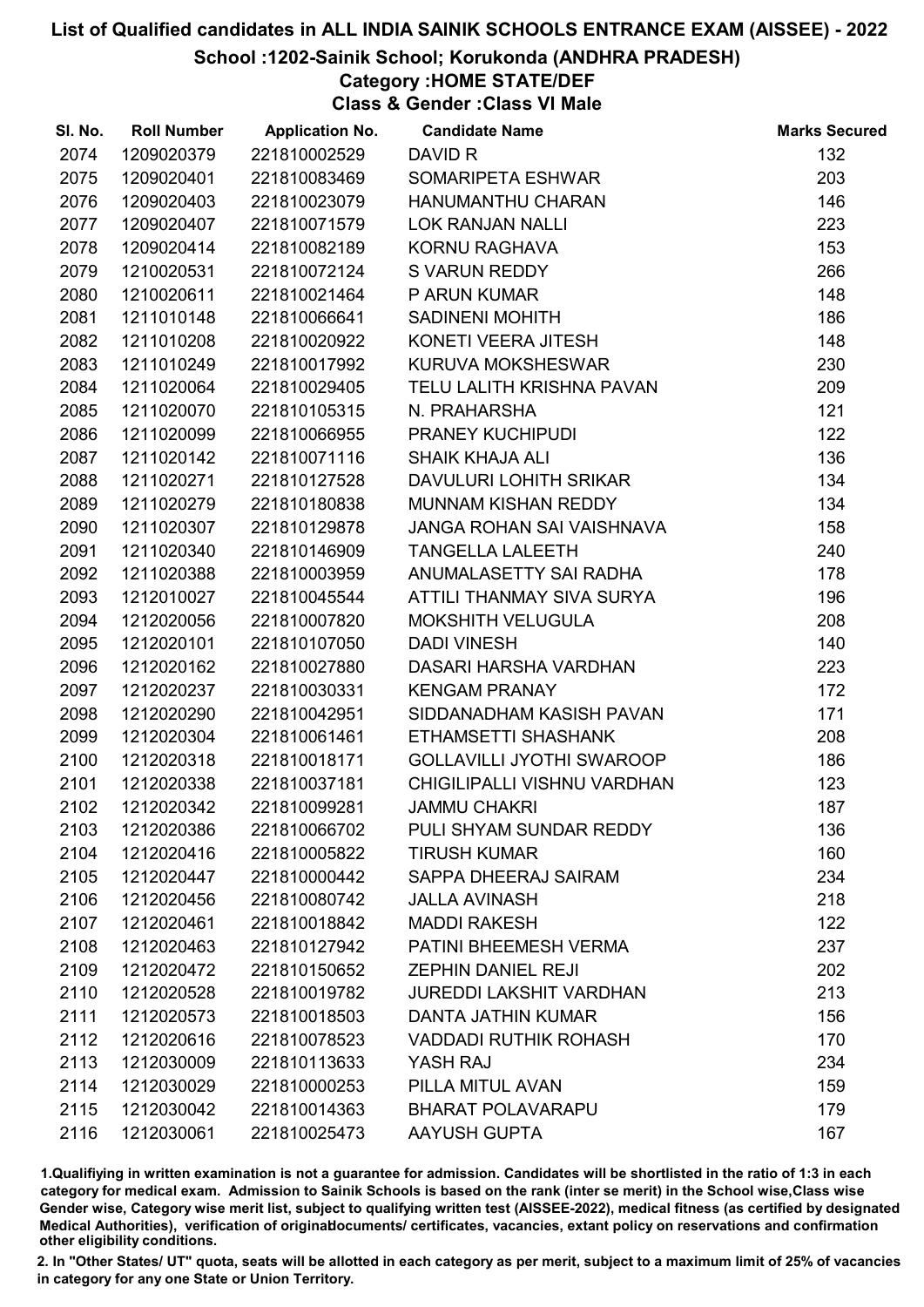School :1202-Sainik School; Korukonda (ANDHRA PRADESH)

Category :HOME STATE/DEF

Class & Gender :Class VI Male

| SI. No. | <b>Roll Number</b> | <b>Application No.</b> | <b>Candidate Name</b>            | <b>Marks Secured</b> |
|---------|--------------------|------------------------|----------------------------------|----------------------|
| 2117    | 1212030070         | 221810160873           | <b>DATTI DINESH</b>              | 120                  |
| 2118    | 1212030092         | 221810001983           | DUMPA VENKATA RAM CHARAN         | 151                  |
| 2119    | 1212030120         | 221810002404           | CHINTHADA HARSHA VARDHAN         | 255                  |
| 2120    | 1212030134         | 221810054314           | <b>MOKKA JEEVAN KUMAR</b>        | 196                  |
| 2121    | 1212030176         | 221810003534           | KUTIKUPPALA DILEEP KUMAR         | 136                  |
| 2122    | 1212030186         | 221810111144           | KONA SRIRANGAM PATRUDU           | 139                  |
| 2123    | 1212030208         | 221810032154           | SAVARAM DINESH KUMAR.            | 215                  |
| 2124    | 1212030239         | 221810007764           | K KEDARESWARA RAO                | 193                  |
| 2125    | 1212030271         | 221810170984           | YALAMANCHILI SAI SANJITH         | 154                  |
| 2126    | 1212030291         | 221810037994           | THEEGALA NIHAAL VASUDEV          | 271                  |
| 2127    | 1212030296         | 221810058005           | <b>DUKKA PUSHKAR</b>             | 140                  |
| 2128    | 1212030322         | 221810031515           | <b>GONDESI MOKSHIT REDDY</b>     | 138                  |
| 2129    | 1212030326         | 221810073615           | <b>BANKA ADITYA MOHISHQ</b>      | 176                  |
| 2130    | 1212030378         | 221810003045           | <b>DEEPAK SINGH</b>              | 228                  |
| 2131    | 1212040013         | 221810062206           | RUTHALA SAMUEL RAJU              | 261                  |
| 2132    | 1212040058         | 221810034726           | <b>GOLAGANI JAI DEEP</b>         | 152                  |
| 2133    | 1212040076         | 221810081436           | POLIREDDI SHAVINESH              | 142                  |
| 2134    | 1212040099         | 221810172546           | <b>GARA AKHIL KUMAR</b>          | 193                  |
| 2135    | 1212040100         | 221810116546           | <b>MALASALA DHANUSH</b>          | 211                  |
| 2136    | 1212040132         | 221810020166           | KANTHRI MANTHRI SAI PRANEETH     | 126                  |
| 2137    | 1212040139         | 221810057466           | T NAVADEEP                       | 258                  |
| 2138    | 1212040151         | 221810085476           | MAJJI ABHINAV                    | 208                  |
| 2139    | 1212040200         | 221810135896           | <b>SANAPATHI SRIKAR</b>          | 122                  |
| 2140    | 1212040232         | 221810026117           | <b>GAGAN DEEP</b>                | 170                  |
| 2141    | 1212040241         | 221810087517           | SUKALA KARTHIKEYA                | 142                  |
| 2142    | 1212040249         | 221810034027           | <b>JAJALA BHANU PRASAD</b>       | 154                  |
| 2143    | 1212040267         | 221810048627           | <b>GUDISA HARSHITH NAIDU</b>     | 263                  |
| 2144    | 1212040310         | 221810103547           | PAILA JEETESH                    | 164                  |
| 2145    | 1212040315         | 221810015747           | <b>DAMMU PRAVEEN KUMAR</b>       | 174                  |
| 2146    | 1212040322         | 221810021157           | PALLELA LOHIT KUMAR              | 162                  |
| 2147    | 1212040330         | 221810173757           | KALLA NITEESH KUMAR NAIDU        | 120                  |
| 2148    | 1212040338         | 221810055167           | <b>JANAPAREDDY MOHITH</b>        | 146                  |
| 2149    | 1212040369         | 221810091877           | <b>MYLAPALLI PRASAN KUMAR</b>    | 130                  |
| 2150    | 1212050001         | 221810151608           | <b>BUDIREDLA HARSHA VARDHAN</b>  | 225                  |
| 2151    | 1212050038         | 221810027828           | <b>DASARI HARI VARDHAN</b>       | 201                  |
| 2152    | 1212050114         | 221810077268           | <b>MARADA ROSHAN</b>             | 130                  |
| 2153    | 1212050127         | 221810049868           | DONTULA JAI SURYA                | 196                  |
| 2154    | 1212050133         | 221810028078           | ROUTHU NITHESH KUMAR             | 239                  |
| 2155    | 1212050138         | 221810044278           | <b>KASEMISETTY JASWANTH</b>      | 152                  |
| 2156    | 1212050154         | 221810076188           | <b>CHITTI SHIVARAM</b>           | 183                  |
| 2157    | 1212050166         | 221810068588           | <b>K.ABHISHEK</b>                | 122                  |
| 2158    | 1212050197         | 221810065209           | <b>BALA BHASKAR REDDY CHILLA</b> | 123                  |
| 2159    | 1212050248         | 221810042139           | <b>KARETI SAKETH SAI ESWAR</b>   | 130                  |

1.Qualifiying in written examination is not a guarantee for admission. Candidates will be shortlisted in the ratio of 1:3 in each category for medical exam. Admission to Sainik Schools is based on the rank (inter se merit) in the School wise,Class wise Gender wise, Category wise merit list, subject to qualifying written test (AISSEE-2022), medical fitness (as certified by designated Medical Authorities), verification of originablocuments/ certificates, vacancies, extant policy on reservations and confirmation other eligibility conditions.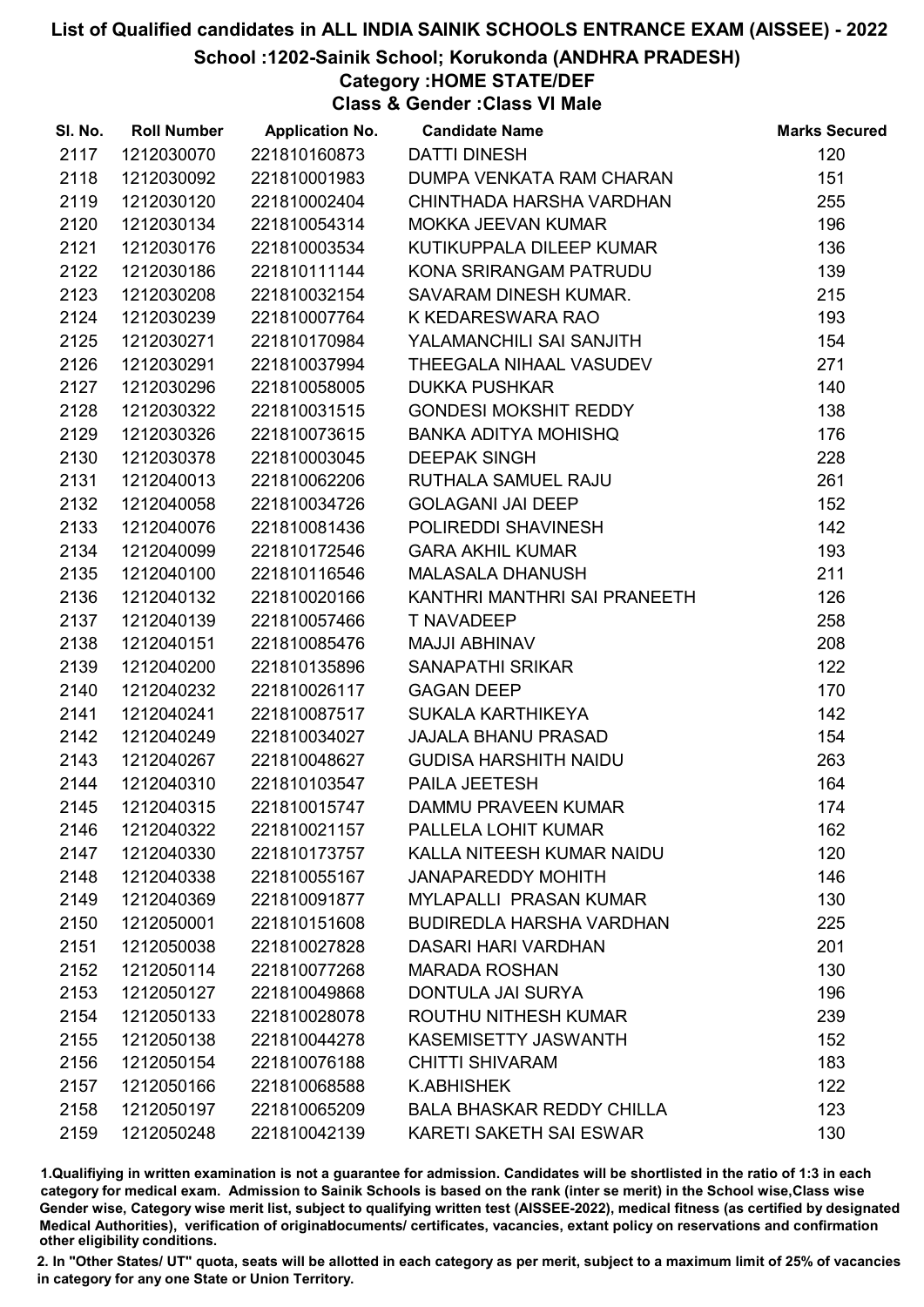School :1202-Sainik School; Korukonda (ANDHRA PRADESH)

# Category :HOME STATE/DEF

Class & Gender :Class VI Male

| SI. No. | <b>Roll Number</b> | <b>Application No.</b> | <b>Candidate Name</b>          |           | <b>Marks Secured</b> |
|---------|--------------------|------------------------|--------------------------------|-----------|----------------------|
| 2160    | 1212050343         | 221810018989           | <b>BADIREDDY VIVEK ATCHUTH</b> |           | 144                  |
| 2161    | 1213010119         | 221810085910           | <b>DUMPA SATWIK REDDY</b>      |           | 154                  |
| 2162    | 1213010122         | 221810032120           | <b>DANGA BHARATH KUMAR</b>     |           | 195                  |
| 2163    | 1213010140         | 221810020330           | KONA NAVEEN KARTHIK            |           | 137                  |
| 2164    | 1213010150         | 221810092930           | <b>MALYALA AMAY</b>            |           | 149                  |
| 2165    | 1213010198         | 221810051470           | <b>MUDADLA NIHAL SAI</b>       |           | 239                  |
| 2166    | 1213020026         | 221810030031           | <b>KARIMAJJI NIKHIL</b>        |           | 173                  |
| 2167    | 1213020038         | 221810101441           | SAGI ANUDEEP VARMA             |           | 178                  |
| 2168    | 1213020139         | 221810028812           | <b>DOLA NIKHIL</b>             |           | 212                  |
| 2169    | 1213020162         | 221810039332           | <b>BOBBILI MAHENDRA NAIDU</b>  |           | 158                  |
| 2170    | 1213020182         | 221810031742           | PINNINTI PUNEETH               |           | 176                  |
| 2171    | 1213020196         | 221810101952           | MUNJETI PARDHU DEEPAK          |           | 195                  |
| 2172    | 1213020197         | 221810042062           | BEJAWADA SRIVATSA KOUSTAV      |           | 263                  |
| 2173    | 1213020205         | 221810039662           | <b>D BHAVESH KUMAR</b>         |           | 249                  |
| 2174    | 1213020215         | 221810001772           | <b>MADAKA SAITEJA</b>          |           | 207                  |
| 2175    | 1213020218         | 221810033082           | YOJAN GARI                     |           | 169                  |
| 2176    | 1213020222         | 221810022282           | <b>BOLEM SUDEEP</b>            |           | 130                  |
| 2177    | 1213020287         | 221810035923           | PEYYALA CHARAN                 |           | 183                  |
| 2178    | 1213020320         | 221810029153           | PAMU LALITH PHANI CHANDRA      |           | 134                  |
| 2179    | 1213030023         | 221810038993           | <b>SENAPATHI KOWSHIK</b>       |           | 132                  |
| 2180    | 1213030070         | 221810031634           | PATHALAM DHEERAJ               |           | 252                  |
| 2181    | 1213030121         | 221810018574           | KOLLIMALLA DIVYATEJA           |           | 201                  |
| 2182    | 1213030127         | 221810070384           | SAMBANGI SIDDARDHA             |           | 167                  |
| 2183    | 1213030142         | 221810020294           | <b>VAJJI SATHWIK</b>           |           | 229                  |
| 2184    | 1213030157         | 221810006705           | KOLLI YADHUBUSANA RAO          |           | 202                  |
| 2185    | 1213030185         | 221810071825           | <b>VAVILIPALLI JANARDHAN</b>   |           | 217                  |
| 2186    | 1213030202         | 221810072635           | <b>JAIDEEP NAIDU LALAM</b>     |           | 130                  |
| 2187    | 1213030212         | 221810061545           | PRAHARAJU VENKATA SAI SREE     |           | 213                  |
| 2188    | 1213030213         | 221810055545           | <b>GUNITI MANAS</b>            |           | 127                  |
| 2189    | 1213030215         | 221810085745           | <b>DASARI HANSHITH</b>         |           | 244                  |
| 2190    | 1213030216         | 221810030845           | MUDDADA JAYAVARDHAN            |           | 191                  |
| 2191    | 1213030220         | 221810061055           | SARATH KUMAR REDDY UPPADA      |           | 134                  |
| 2192    | 1213030248         | 221810092375           | RANGALA DHUSYANTH REDDY        |           | 155                  |
| 2193    | 1213040013         | 221810042516           | PORUPU REDDY DHANANJAY RAO     |           | 175                  |
| 2194    | 1213040027         | 221810018326           | <b>BUDDARAJU VIJAYA SAMBA</b>  |           | 202                  |
| 2195    | 1213040042         | 221810178736           | <b>TADI NAVNEETH</b>           | <b>AR</b> | 124                  |
| 2196    | 1213040061         | 221810084056           | <b>JESWANTH NOTLA</b>          |           | 151                  |
| 2197    | 1213040199         | 221810002747           | <b>GUNTREDDI BHUVANESH</b>     |           | 157                  |
| 2198    | 1213040257         | 221810031597           | <b>AGURUTHILLI DARSHIK</b>     |           | 204                  |
| 2199    | 1213040283         | 221810031908           | NUNNAGOPPALA SHRIKAR SAI       |           | 221                  |
| 2200    | 1213040288         | 221810088118           | CHOKKAKULA GOVARDHAN           |           | 150                  |
| 2201    | 1213050003         | 221810079428           | <b>TADDI VAISHNAVI</b>         |           | 151                  |
| 2202    | 1213050034         | 221810056548           | PANDRANKI TARUN                |           | 161                  |

1.Qualifiying in written examination is not a guarantee for admission. Candidates will be shortlisted in the ratio of 1:3 in each category for medical exam. Admission to Sainik Schools is based on the rank (inter se merit) in the School wise,Class wise Gender wise, Category wise merit list, subject to qualifying written test (AISSEE-2022), medical fitness (as certified by designated Medical Authorities), verification of originablocuments/ certificates, vacancies, extant policy on reservations and confirmation other eligibility conditions.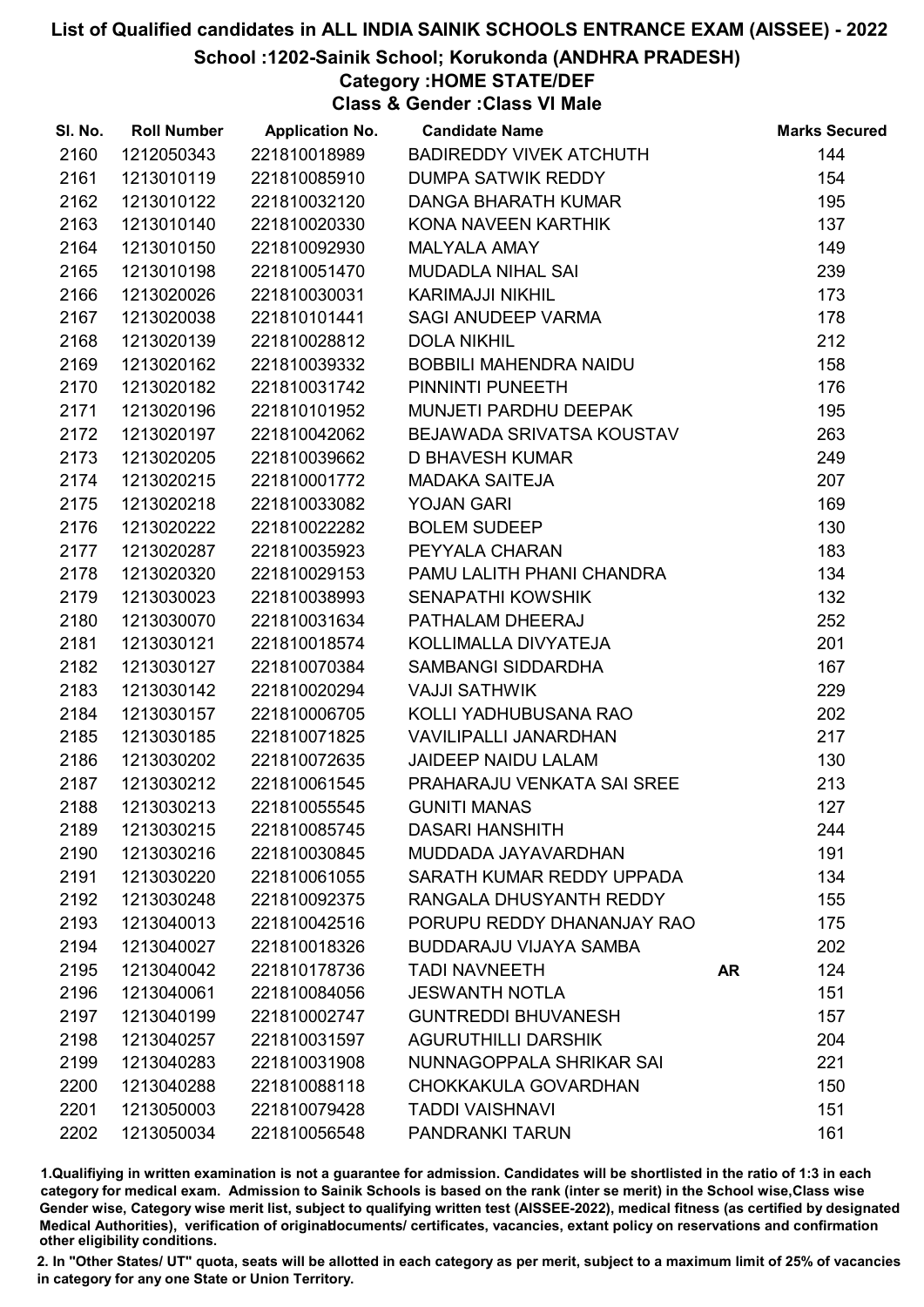#### School :1202-Sainik School; Korukonda (ANDHRA PRADESH)

# Category :HOME STATE/DEF

Class & Gender :Class VI Male

| SI. No. | <b>Roll Number</b> | <b>Application No.</b> | <b>Candidate Name</b>          | <b>Marks Secured</b> |
|---------|--------------------|------------------------|--------------------------------|----------------------|
| 2203    | 1213050050         | 221810069858           | <b>DOLA ROSHAN NAIDU</b>       | 195                  |
| 2204    | 1213050085         | 221810027578           | POTNURU JAIDEEP                | 165                  |
| 2205    | 1213050127         | 221810001509           | <b>NALLI HEMANTH KUMAR</b>     | 127                  |
| 2206    | 1213050131         | 221810045809           | <b>TUMMU PAVAN THEJA</b>       | 245                  |
| 2207    | 1213050150         | 221810005329           | PALAVALASA GUNA SEKHAR         | 120                  |
| 2208    | 1213050169         | 221810020539           | GUDDALI PRANEETH SIVA SAI      | 246                  |
| 2209    | 1213050221         | 221810027189           | BOTHSA SARATHCHANDU            | 139                  |
| 2210    | 1401010132         | 221810056576           | RAGHAVA RAO ALLU               | 208                  |
| 2211    | 1404010018         | 221810172560           | A YOGESHWARARAO                | 193                  |
| 2212    | 2001030267         | 221810042980           | <b>LAXMIDHAR DODDI</b>         | 219                  |
| 2213    | 2001050463         | 221810005074           | JESWANTH KUMAR CHANDAKA        | 137                  |
| 2214    | 2001060521         | 221810168438           | <b>ARYAN DWIVEDI</b>           | 167                  |
| 2215    | 2001060578         | 221810188358           | <b>BODDETI BALA GANESWAR</b>   | 189                  |
| 2216    | 2001060707         | 221810038398           | NIZAMPATNAM NAGA SAI           | 180                  |
| 2217    | 2001060791         | 221810039329           | AVULA ROHITH REDDY             | 250                  |
| 2218    | 2201020082         | 221810187171           | <b>VINNAKOTA LALITH RAJ</b>    | 157                  |
| 2219    | 2202020286         | 221810107010           | <b>KARREDLA SOHIL</b>          | 217                  |
| 2220    | 2301020797         | 221810028399           | <b>DONDAPATI DEEPAK</b>        | 176                  |
| 2221    | 2501020463         | 221810183203           | <b>CHARAN</b>                  | 171                  |
| 2222    | 2501020480         | 221810072313           | <b>MUDADLA LOHIT</b>           | 166                  |
| 2223    | 2701010129         | 221810037990           | <b>DUMPALA VAMSHI</b>          | 177                  |
| 2224    | 2701010218         | 221810000071           | <b>BANDARU PRASANTHA KUMAR</b> | 240                  |
| 2225    | 3002030310         | 221810062594           | <b>RAJESH BOLEA</b>            | 152                  |
| 2226    | 3111020216         | 221810052676           | ANKAMA REDDY RAHUL             | 201                  |
| 2227    | 3113010028         | 221810099301           | ATTIRALA AVYESH KUMAR          | 196                  |
| 2228    | 3114020116         | 221810111321           | <b>DOMA SAI SHREYAS</b>        | 182                  |
| 2229    | 3803010036         | 221810044870           | RANDHI VISWATEJA               | 142                  |
| 2230    | 3904040124         | 221810089891           | LOKESH TORRIKONDA              | 138                  |
| 2231    | 3905050204         | 221810032456           | <b>KARTHIK DHAVILI</b>         | 226                  |
| 2232    | 4102020085         | 221810114691           | <b>GOLLA VISHWAKSENA</b>       | 151                  |
| 2233    | 4201020071         | 221810157475           | <b>BADDULA MANOJ KUMAR</b>     | 169                  |
| 2234    | 4201020131         | 221810030000           | PACHIMADLA LAVAN TEJ           | 148                  |
| 2235    | 4201020211         | 221810069810           | SARIKONDA SRI DATTHA           | 181                  |
| 2236    | 4201020440         | 221810144080           | <b>D SAHISHNU</b>              | 194                  |
| 2237    | 4201030005         | 221810020580           | SAREDDY SAI DEEPAK REDDY       | 125                  |
| 2238    | 4201030376         | 221810107391           | <b>GOPAGANI YUGAL ARJUN</b>    | 133                  |
| 2239    | 4201030394         | 221810043991           | <b>ASISH SINGH</b>             | 126                  |
| 2240    | 4201030400         | 221810076102           | AV TANUSH REDDY                | 132                  |
| 2241    | 4201030480         | 221810053122           | <b>AVULA MAHASVIN</b>          | 200                  |
| 2242    | 4201030779         | 221810116303           | <b>NAGULA SUPRATIK</b>         | 169                  |
| 2243    | 4201040330         | 221810160604           | <b>JEEVAN BANDIGARI</b>        | 151                  |
| 2244    | 4201040559         | 221810093474           | NAGULAPALLI SHASHANK RAO       | 200                  |
| 2245    | 4201040630         | 221810060694           | <b>VIVAAN TRIPATHI</b>         | 158                  |

1.Qualifiying in written examination is not a guarantee for admission. Candidates will be shortlisted in the ratio of 1:3 in each category for medical exam. Admission to Sainik Schools is based on the rank (inter se merit) in the School wise,Class wise Gender wise, Category wise merit list, subject to qualifying written test (AISSEE-2022), medical fitness (as certified by designated Medical Authorities), verification of originablocuments/ certificates, vacancies, extant policy on reservations and confirmation other eligibility conditions.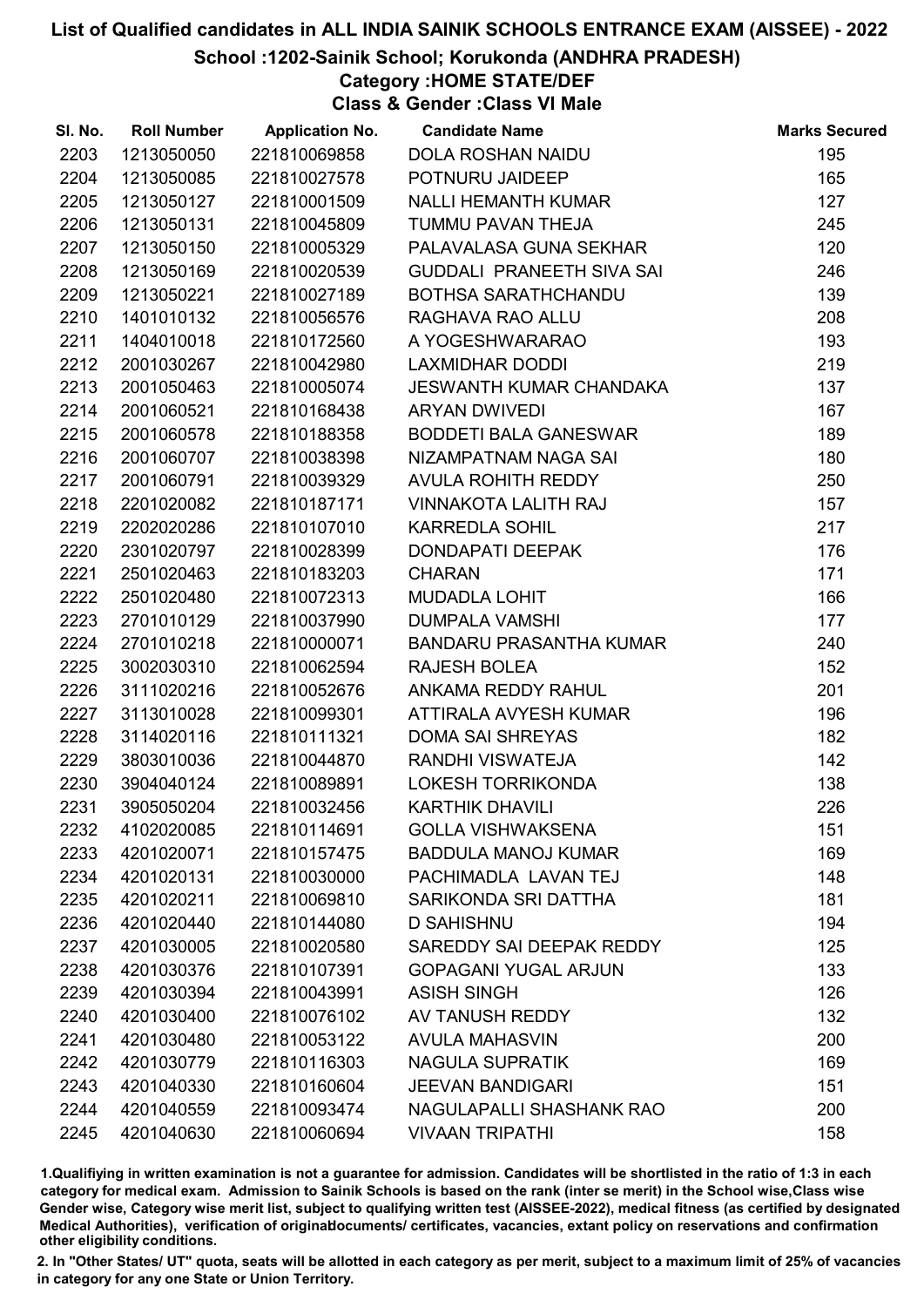School :1202-Sainik School; Korukonda (ANDHRA PRADESH)

# Category :HOME STATE/DEF

Class & Gender :Class VI Male

| SI. No. | <b>Roll Number</b> | <b>Application No.</b> | <b>Candidate Name</b>            |    | <b>Marks Secured</b> |
|---------|--------------------|------------------------|----------------------------------|----|----------------------|
| 2246    | 4201040633         | 221810126794           | NIMMALA DIKSHIT REDDY            |    | 125                  |
| 2247    | 4201040642         | 221810146005           | <b>V SHREYAS</b>                 |    | 169                  |
| 2248    | 4201040704         | 221810113615           | <b>SK NASHIT</b>                 |    | 161                  |
| 2249    | 4201050075         | 221810052645           | <b>SWARIT SINGH</b>              |    | 168                  |
| 2250    | 4201050131         | 221810027065           | <b>GANGA GYANESWARA JASWANTH</b> |    | 142                  |
| 2251    | 4201050202         | 221810121485           | DHRUV TEJA NANNAPANENI           |    | 167                  |
| 2252    | 4201050482         | 221810123566           | <b>VADDE DHANUSH REDDY</b>       |    | 138                  |
| 2253    | 4201050485         | 221810071666           | YAKSHITH KAMBALA                 |    | 206                  |
| 2254    | 4201050596         | 221810060007           | KALTHURI SAI TANMAY              |    | 180                  |
| 2255    | 4201060021         | 221810004607           | <b>B N TEJESWAR SAI</b>          | CG | 176                  |
| 2256    | 4201060238         | 221810029867           | SHAIK MOHAMMAD ASHRAF            |    | 145                  |
| 2257    | 4201060437         | 221810065028           | <b>HARSHA VARDHAN</b>            |    | 137                  |
| 2258    | 4201060502         | 221810086348           | DEVARAPU TARUN SHIVA SAI         |    | 165                  |
| 2259    | 4201070080         | 221810045098           | NAGISETTY SAI RISHIT             |    | 205                  |
| 2260    | 4201070163         | 221810080119           | <b>MADABUSHI ANEESH RAJ</b>      |    | 136                  |
| 2261    | 4201070225         | 221810000139           | P SHIVA RAM REDDY                |    | 158                  |
| 2262    | 4201070246         | 221810121639           | ALUKURU PREMA SAI                |    | 142                  |
| 2263    | 4202020035         | 221810108421           | ALLENKEY SIDDANTH TRIVEDI        |    | 125                  |
| 2264    | 4202020071         | 221810099451           | <b>LIKHITH SATTARU</b>           |    | 211                  |
| 2265    | 4202020480         | 221810049974           | <b>NISHANTH DAS</b>              |    | 272                  |
| 2266    | 4401030146         | 221810037161           | <b>BANDI HARESH</b>              |    | 167                  |

<sup>1.</sup>Qualifiying in written examination is not a guarantee for admission. Candidates will be shortlisted in the ratio of 1:3 in each category for medical exam. Admission to Sainik Schools is based on the rank (inter se merit) in the School wise,Class wise Gender wise, Category wise merit list, subject to qualifying written test (AISSEE-2022), medical fitness (as certified by designated Medical Authorities), verification of originablocuments/ certificates, vacancies, extant policy on reservations and confirmation other eligibility conditions.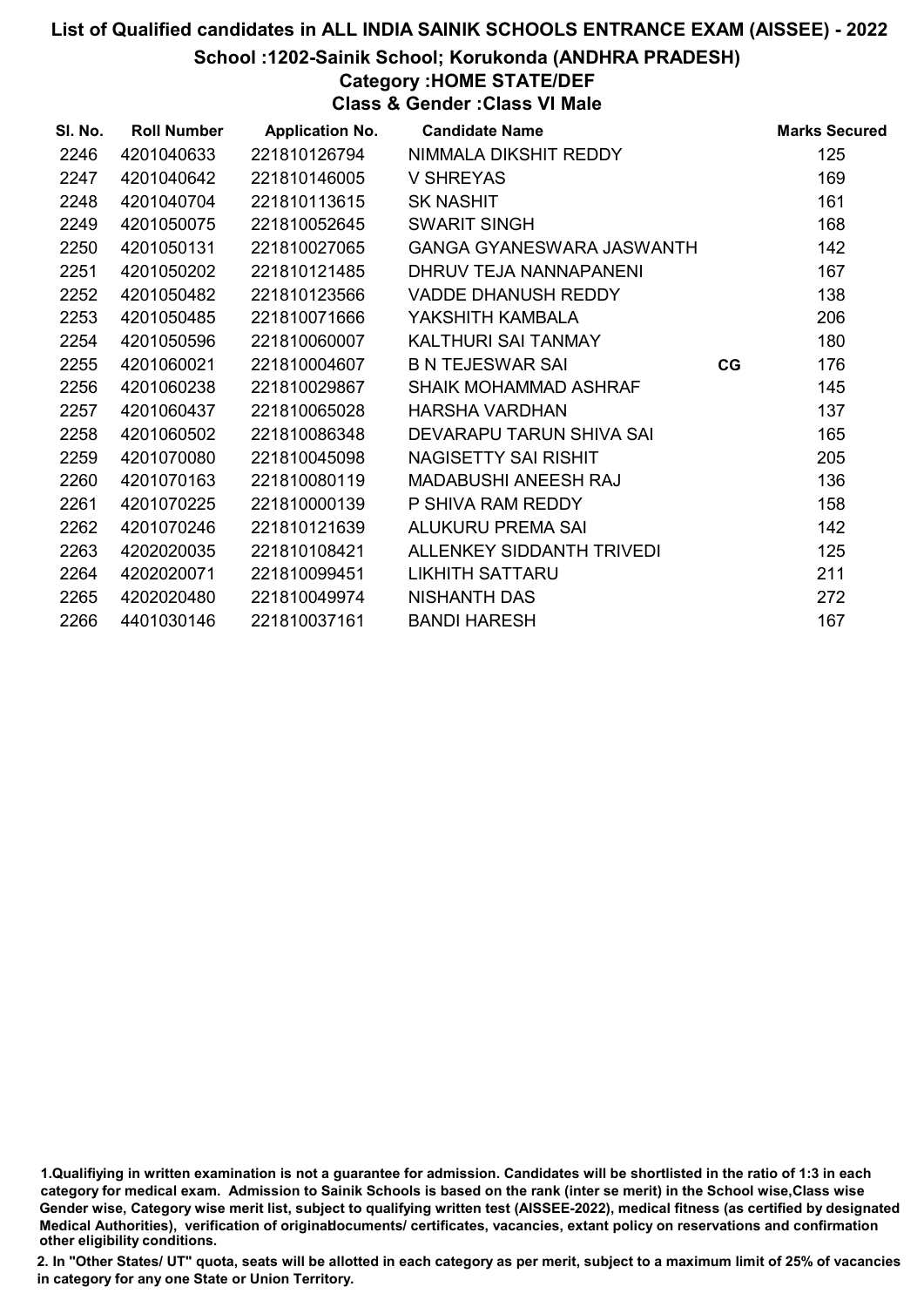#### School :1202-Sainik School; Korukonda (ANDHRA PRADESH)

### Category :HOME STATE/GEN

Class & Gender :Class VI Male

| SI. No. | <b>Roll Number</b> | <b>Application No.</b> | <b>Candidate Name</b>              |    | <b>Marks Secured</b> |
|---------|--------------------|------------------------|------------------------------------|----|----------------------|
| 2267    | 1201010081         | 221810116300           | <b>MAHENDRA AVASTHI</b>            |    | 194                  |
| 2268    | 1201010172         | 221810158301           | BALLARY MOHAMMAD AYAAN             |    | 180                  |
| 2269    | 1201010211         | 221810143451           | CHINAPAREDDYGARI DARSHAN           |    | 156                  |
| 2270    | 1201010291         | 221810083332           | <b>ABDUL AHAD BAIG</b>             |    | 147                  |
| 2271    | 1201010364         | 221810049353           | <b>BHUMI REDDY AASEESH</b>         |    | 127                  |
| 2272    | 1201010395         | 221810111483           | K CHAITHANYA KUMAR REDDY           |    | 138                  |
| 2273    | 1201010417         | 221810055014           | PENIKELAPATI KEERTHESH             |    | 251                  |
| 2274    | 1201010434         | 221810093244           | THALANKI DEV DEEPTHAN              |    | 164                  |
| 2275    | 1201010487         | 221810077305           | KUPPAM SUHRUDAY NARASIMHA          |    | 247                  |
| 2276    | 1201020069         | 221810095695           | R SAI CHAITHANYA KUMAR             |    | 178                  |
| 2277    | 1201020211         | 221810135847           | P JASWANTH                         |    | 140                  |
| 2278    | 1201020323         | 221810110188           | MITTA KOUSHIK REDDY                |    | 227                  |
| 2279    | 1202010015         | 221810162756           | RAYASAM VASISHTA SRICHARAN         |    | 130                  |
| 2280    | 1202010031         | 221810107310           | PANDRAJU SUSHRUT RAM               |    | 168                  |
| 2281    | 1202010052         | 221810099250           | <b>MARELLA SASHANK</b>             |    | 122                  |
| 2282    | 1202010056         | 221810092360           | DONDETI SATWIK REDDY               |    | 168                  |
| 2283    | 1202010071         | 221810081590           | KOCHARLAKOTA BHOGA VALLI           |    | 197                  |
| 2284    | 1202010146         | 221810004532           | ANNE.CHETAN                        |    | 156                  |
| 2285    | 1202010149         | 221810141342           | N SRAVAN KUMAR REDDY               |    | 245                  |
| 2286    | 1202010151         | 221810088342           | GOPI REDDY NAVANEETH REDDY         |    | 190                  |
| 2287    | 1202010161         | 221810103762           | <b>SHAIK SAIFUDDIN MIRZA</b>       |    | 127                  |
| 2288    | 1202010163         | 221810129962           | RAVIPUDI CHAKRI NAGA OMKAR         |    | 162                  |
| 2289    | 1202010174         | 221810134113           | PAMULAPATI. PAVAN SAI              |    | 155                  |
| 2290    | 1202010185         | 221810001723           | THUNUGUNTLA AKHIL TEJA             |    | 212                  |
| 2291    | 1202010188         | 221810101533           | <b>DODDA GARGEYA</b>               |    | 132                  |
| 2292    | 1202020022         | 221810179424           | NIHAR KANAMARLAPUDI                |    | 162                  |
| 2293    | 1202020043         | 221810177554           | ADAPA ESWAR REVANTH                |    | 152                  |
| 2294    | 1202020048         | 221810155064           | <b>SHAIK ROSHAN JAMEER</b>         |    | 182                  |
| 2295    | 1202020061         | 221810192584           | ADDALA MAHEEDHAR VARMA             |    | 136                  |
| 2296    | 1202020062         | 221810110684           | NADIMPALLI HEMANTH                 |    | 130                  |
| 2297    | 1202020071         | 221810195405           | KACHIREDDY PRANAV SAI REDDY        |    | 181                  |
| 2298    | 1202020076         | 221810073125           | <b>THALLURI SUJITH</b>             |    | 132                  |
| 2299    | 1202020099         | 221810092855           | <b>TIYYAGURA CHARAN SAINADH</b>    | AR | 171                  |
| 2300    | 1202020107         | 221810069965           | <b>DEGALA KEDAR SURYA</b>          |    | 131                  |
| 2301    | 1202020122         | 221810192495           | <b>BADE MOHANA VENKATA KRISHNA</b> |    | 134                  |
| 2302    | 1202020124         | 221810025895           | <b>MUKKA RAMESWAR REDDY</b>        |    | 160                  |
| 2303    | 1202020166         | 221810024707           | <b>VENNA VIDYADHAR</b>             |    | 153                  |
| 2304    | 1202020167         | 221810191907           | LAKKAKULA VENKATA SAI PAVAN        |    | 148                  |
| 2305    | 1202020177         | 221810197727           | <b>VUDUMULA DHANUSH REDDY</b>      |    | 139                  |
| 2306    | 1202020192         | 221810039957           | <b>SHAIK SAMEER</b>                |    | 120                  |
| 2307    | 1202020194         | 221810102077           | <b>MALAPATI PAVAN TEJ REDDY</b>    |    | 122                  |
| 2308    | 1202020196         | 221810120177           | <b>GADDIPATI BHANU PRAKASH</b>     |    | 132                  |
| 2309    | 1202020248         | 221810138078           | DHULIPALLA GNANA VENKATA           |    | 123                  |

1.Qualifiying in written examination is not a guarantee for admission. Candidates will be shortlisted in the ratio of 1:3 in each category for medical exam. Admission to Sainik Schools is based on the rank (inter se merit) in the School wise,Class wise Gender wise, Category wise merit list, subject to qualifying written test (AISSEE-2022), medical fitness (as certified by designated Medical Authorities), verification of originablocuments/ certificates, vacancies, extant policy on reservations and confirmation other eligibility conditions.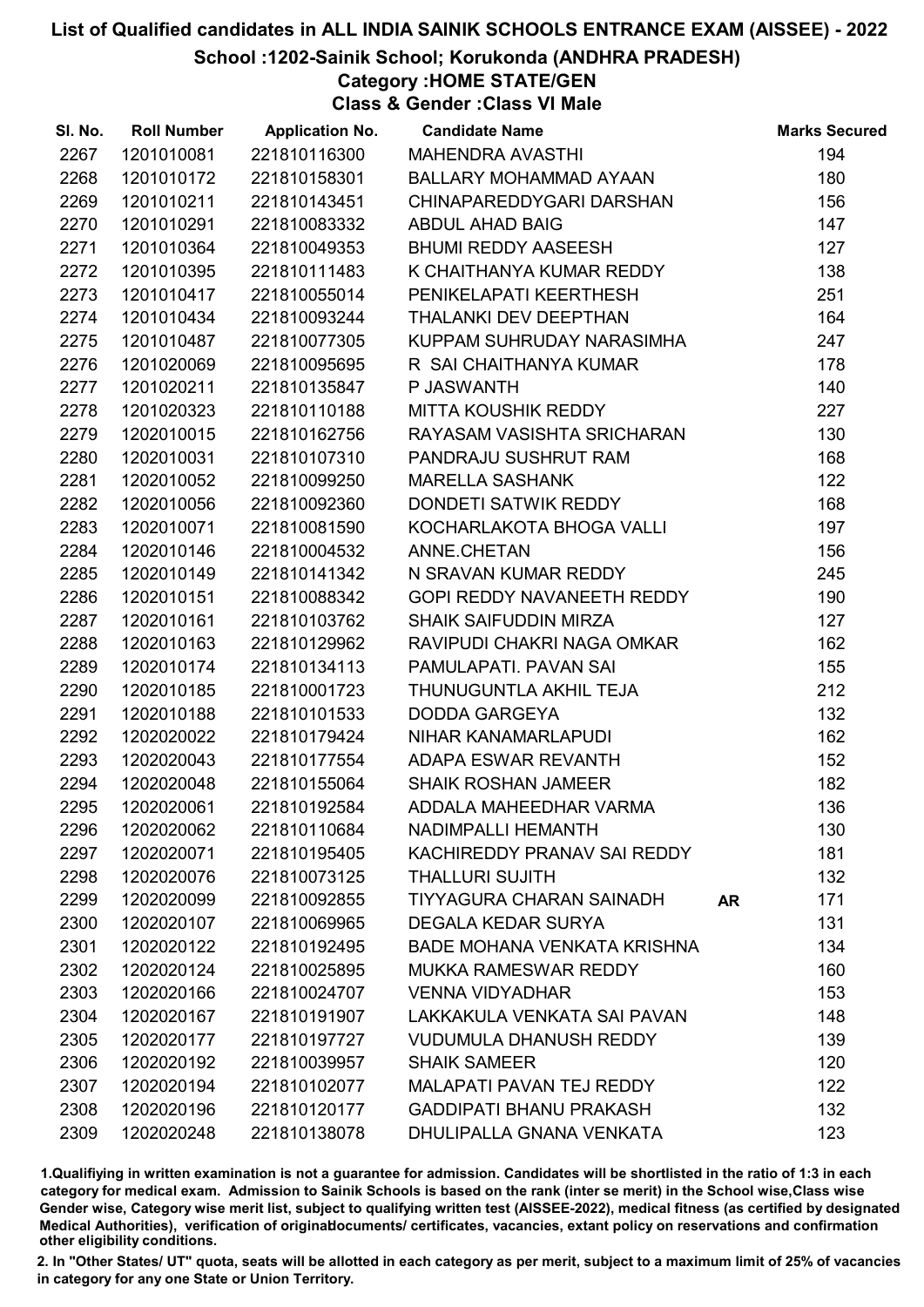School :1202-Sainik School; Korukonda (ANDHRA PRADESH)

Category :HOME STATE/GEN

Class & Gender :Class VI Male

| SI. No. | <b>Roll Number</b> | <b>Application No.</b> | <b>Candidate Name</b>             | <b>Marks Secured</b> |
|---------|--------------------|------------------------|-----------------------------------|----------------------|
| 2310    | 1202020250         | 221810084478           | THOTA MOKSHENDRA SRINIVAS         | 138                  |
| 2311    | 1202020265         | 221810197219           | MANTHU VENKATA VARUNESH           | 169                  |
| 2312    | 1202020297         | 221810154599           | <b>SHAIK KHAJA MOHINUDDIN</b>     | 178                  |
| 2313    | 1203010189         | 221810014200           | V MITHUN REDDY                    | 252                  |
| 2314    | 1203010318         | 221810070251           | LOKIREDDY YAGNANATH REDDY         | 248                  |
| 2315    | 1203010400         | 221810033642           | AMBATI SIVAPRADEEP REDDY          | 128                  |
| 2316    | 1203010457         | 221810057792           | SINGAMSETTY JITHENDRA             | 178                  |
| 2317    | 1203010466         | 221810193903           | <b>B DEEPTHA LAXMA REDDY</b>      | 130                  |
| 2318    | 1203020087         | 221810018614           | ANNAREDDY TUSHAR KARTIKEYA        | 194                  |
| 2319    | 1203020124         | 221810126664           | RUKA REVANTH REDDY                | 147                  |
| 2320    | 1203020279         | 221810044736           | <b>GUNDAM RAJU HARSHA VARDHAN</b> | 222                  |
| 2321    | 1203020492         | 221810097388           | DUDIMANI ARYA SRIKAR PRASAD       | 123                  |
| 2322    | 1203020537         | 221810127119           | <b>SYED MOHAMMED THAHIR</b>       | 145                  |
| 2323    | 1203020566         | 221810117939           | <b>B.DARSHITH REDDY</b>           | 121                  |
| 2324    | 1203020572         | 221810056059           | SUNKIREDDY PHANI KUMAR            | 206                  |
| 2325    | 1203020577         | 221810045559           | Y.JASHMITH REDDY                  | 239                  |
| 2326    | 1203020588         | 221810185769           | <b>B.DHITYA RAM REDDY</b>         | 146                  |
| 2327    | 1203020592         | 221810125969           | RENATI VEERA VENKATA TARUN        | 184                  |
| 2328    | 1203020602         | 221810192089           | BANDI UDAYA SIMHA REDDY           | 149                  |
| 2329    | 1205010018         | 221810146660           | <b>B RAGHU RAM REDDY</b>          | 235                  |
| 2330    | 1205010312         | 221810038570           | SIRASANI SRIRAM REDDY             | 211                  |
| 2331    | 1205010328         | 221810168780           | LAKKAM CHITRASEN REDDY            | 123                  |
| 2332    | 1205010333         | 221810147490           | K SAI SATHVIK REDDY               | 150                  |
| 2333    | 1205010441         | 221810148102           | <b>BONKURU SNEHITH REDDY</b>      | 255                  |
| 2334    | 1205010542         | 221810075103           | <b>CHAKALI MADHAN KUMAR</b>       | 131                  |
| 2335    | 1205010587         | 221810143933           | <b>SHAIK MOHAMMAD RAYYAN</b>      | 166                  |
| 2336    | 1205020015         | 221810103004           | PANDIRLAPALLE KULLAYA REDDY       | 189                  |
| 2337    | 1205020050         | 221810183734           | PUVVADI KUNDAN                    | 180                  |
| 2338    | 1205020112         | 221810069205           | KAVALAKUNTLA SRI CHANAKYA         | 238                  |
| 2339    | 1205020296         | 221810194996           | P VEDANTH                         | 139                  |
| 2340    | 1205020416         | 221810058228           | NOOKA SURYAMITHRA REDDY           | 232                  |
| 2341    | 1205020425         | 221810014828           | YELAMPALLI JAYANTH REDDY          | 160                  |
| 2342    | 1205020430         | 221810083338           | KARUMULLA CHETAN MANIKANTTA       | 152                  |
| 2343    | 1205020491         | 221810084188           | <b>KAMISETTY SHARANTEJ</b>        | 134                  |
| 2344    | 1206010042         | 221810135209           | SINGAVARAPU BHARGAVA RAMI         | 140                  |
| 2345    | 1206010060         | 221810097860           | SHAIK MOHAMMAD HASRATH            | 214                  |
| 2346    | 1206010093         | 221810053212           | CHALAMCHYALA VENKATA SRI          | 209                  |
| 2347    | 1206010116         | 221810164723           | <b>SHAIK ABDUL KAREEM</b>         | 133                  |
| 2348    | 1206010121         | 221810044563           | <b>BOMMISETTY BHARGAVA</b>        | 245                  |
| 2349    | 1206010135         | 221810181814           | <b>SHAIK SADIK BASHA</b>          | 151                  |
| 2350    | 1206010158         | 221810042025           | SRI SHYANA REDDY DEGA             | 211                  |
| 2351    | 1206010170         | 221810177745           | <b>VELLA HARENDRA</b>             | 123                  |
| 2352    | 1206010209         | 221810110696           | CHILAKAMARTHY LEELA THARAK        | 126                  |

1.Qualifiying in written examination is not a guarantee for admission. Candidates will be shortlisted in the ratio of 1:3 in each category for medical exam. Admission to Sainik Schools is based on the rank (inter se merit) in the School wise,Class wise Gender wise, Category wise merit list, subject to qualifying written test (AISSEE-2022), medical fitness (as certified by designated Medical Authorities), verification of originablocuments/ certificates, vacancies, extant policy on reservations and confirmation other eligibility conditions.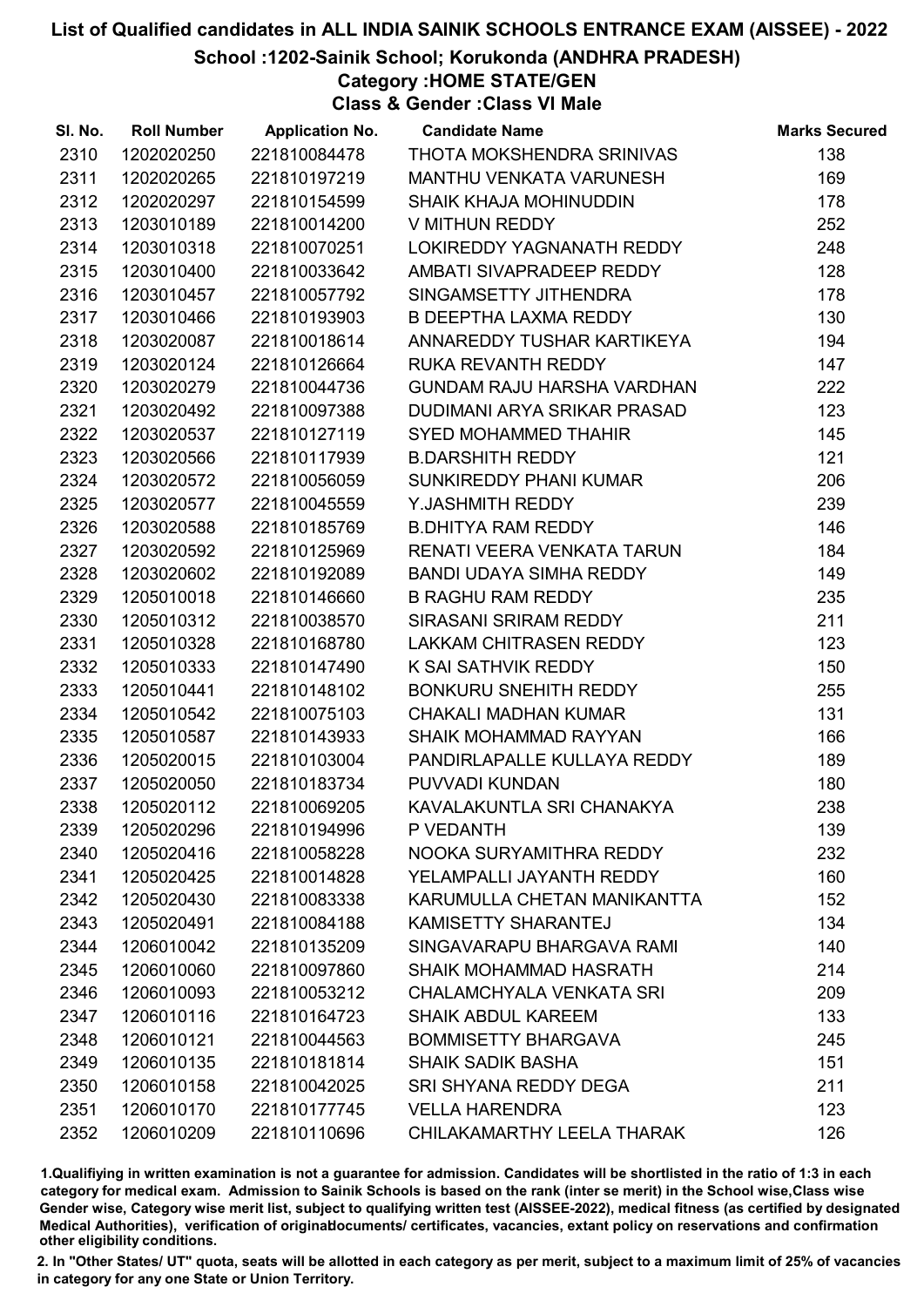School :1202-Sainik School; Korukonda (ANDHRA PRADESH)

Category :HOME STATE/GEN

Class & Gender :Class VI Male

| SI. No. | <b>Roll Number</b> | <b>Application No.</b> | <b>Candidate Name</b>                | <b>Marks Secured</b> |
|---------|--------------------|------------------------|--------------------------------------|----------------------|
| 2353    | 1207010043         | 221810041249           | PAGADALA VIDYADHAR REDDY             | 210                  |
| 2354    | 1207010058         | 221810143620           | <b>GHATTAMANENI CHARAN ADITHYA</b>   | 135                  |
| 2355    | 1207010069         | 221810174950           | ATCHYUTA KRISHNA SASHANK             | 123                  |
| 2356    | 1207010070         | 221810136950           | GONUGUNTA VENKATA KARTHIK            | 156                  |
| 2357    | 1207010125         | 221810126891           | PATHAN MOHAMMAD ANAS                 | 221                  |
| 2358    | 1207010126         | 221810108991           | <b>ISIREDDY LAKSHMI GOPAL REDDY</b>  | 159                  |
| 2359    | 1207010169         | 221810096892           | PEDDIREDDY JAYA SIMHA REDDY          | 209                  |
| 2360    | 1207020099         | 221810059895           | UNNAM AAKARSH SAI                    | 169                  |
| 2361    | 1207020111         | 221810125816           | K SREE RUTHWIC RAO                   | 151                  |
| 2362    | 1207020143         | 221810129196           | <b>S J GUFRAN BASHA</b>              | 166                  |
| 2363    | 1207020155         | 221810111717           | <b>GORIGE VENKATA CHAITANYA</b>      | 151                  |
| 2364    | 1207020161         | 221810083327           | <b>SWETHANK KUMAR</b>                | 266                  |
| 2365    | 1207020182         | 221810048587           | PUTTA CHARAN SRISHANTH               | 138                  |
| 2366    | 1207020199         | 221810109828           | <b>ANURAG ANAND</b>                  | 237                  |
| 2367    | 1207020236         | 221810124319           | POTHI REDDY MOKSHITH REDDY           | 151                  |
| 2368    | 1208010045         | 221810102110           | <b>BODAPATI RAM SATWIK</b>           | 125                  |
| 2369    | 1208010069         | 221810055750           | CHERUKUPALLI SAI PRANAV              | 205                  |
| 2370    | 1208010081         | 221810187470           | <b>VANAPALLI SAI DURGA BASKAR</b>    | 169                  |
| 2371    | 1208010095         | 221810097890           | MANDAPAKA SRI SAI AVINASH            | 188                  |
| 2372    | 1208010101         | 221810006711           | NARALASETTI KOUSHIK                  | 199                  |
| 2373    | 1208010109         | 221810178631           | AKKINA SAI SRI RAMA KARTHIK          | 152                  |
| 2374    | 1208020008         | 221810054071           | <b>BETHALA SRI DARSHIL</b>           | 234                  |
| 2375    | 1208020009         | 221810022171           | THONTEPU SWAMY SRI SANJEEV           | 161                  |
| 2376    | 1208020025         | 221810063102           | <b>SANA VAMSI</b>                    | 162                  |
| 2377    | 1208020027         | 221810061012           | PYLA DEVADITYA                       | 243                  |
| 2378    | 1208020030         | 221810085512           | <b>IKKURTHI SASIDHAR PARJANYA</b>    | 158                  |
| 2379    | 1208020042         | 221810075822           | KOTIPALLI HARUN HARSHIL              | 209                  |
| 2380    | 1208020082         | 221810057903           | <b>GARAPATI GOWTHAM SATYA</b>        | 187                  |
| 2381    | 1208020096         | 221810005133           | <b>MEKA KARTHIK CHAITANYA</b>        | 155                  |
| 2382    | 1208020098         | 221810045433           | THUMMAPALA YESWANTH                  | 213                  |
| 2383    | 1208020112         | 221810146943           | TUMMALAPALLI RAVANT GUPTA            | 164                  |
| 2384    | 1208020117         | 221810144653           | <b>ADARI GOWTHAM SAI</b>             | 143                  |
| 2385    | 1208020150         | 221810042104           | GOPISETTI SUMANOHARA ADITYA          | 232                  |
| 2386    | 1208020155         | 221810155504           | <b>JAY KARAN CHOKKAPU</b>            | 146                  |
| 2387    | 1208020167         | 221810126424           | <b>VUPPALA BHUVAN SAI</b>            | 144                  |
| 2388    | 1208020188         | 221810107744           | CHIVUKULA BHASKARA PRANAVA           | 123                  |
| 2389    | 1208020198         | 221810043264           | <b>CHIRLA .GUNA SRI AKSHAY REDDY</b> | 189                  |
| 2390    | 1208020203         | 221810053864           | MAKINEEDI SAI SRINIVASA ASRITH       | 121                  |
| 2391    | 1208020208         | 221810043674           | SRI POOJITH DIVYA TEJA               | 216                  |
| 2392    | 1208020217         | 221810158684           | <b>DWARAPUREDDY SATYA</b>            | 141                  |
| 2393    | 1208020240         | 221810163515           | PRANAV RAVEENDRA MURALA              | 133                  |
| 2394    | 1208020242         | 221810196615           | RAVADA BHASKARA KARTHIK              | 158                  |
| 2395    | 1208020253         | 221810099045           | <b>MANDADI ANISH REDDY</b>           | 204                  |

1.Qualifiying in written examination is not a guarantee for admission. Candidates will be shortlisted in the ratio of 1:3 in each category for medical exam. Admission to Sainik Schools is based on the rank (inter se merit) in the School wise,Class wise Gender wise, Category wise merit list, subject to qualifying written test (AISSEE-2022), medical fitness (as certified by designated Medical Authorities), verification of originablocuments/ certificates, vacancies, extant policy on reservations and confirmation other eligibility conditions.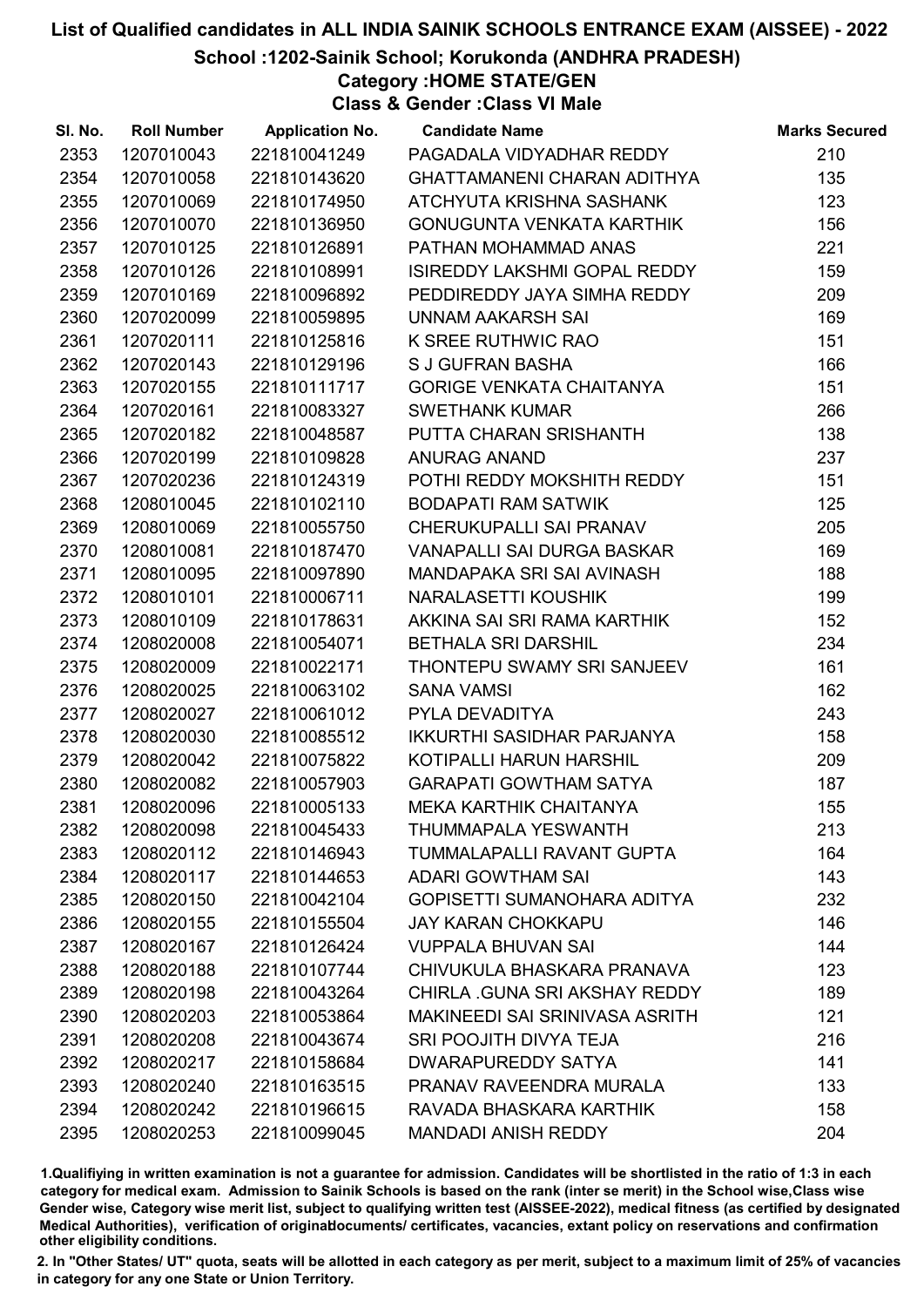#### School :1202-Sainik School; Korukonda (ANDHRA PRADESH)

### Category :HOME STATE/GEN

Class & Gender :Class VI Male

| SI. No. | <b>Roll Number</b> | <b>Application No.</b> | <b>Candidate Name</b>             |    | <b>Marks Secured</b> |
|---------|--------------------|------------------------|-----------------------------------|----|----------------------|
| 2396    | 1208020255         | 221810190545           | CHESMITH VENKATA SUBHA            |    | 124                  |
| 2397    | 1208020273         | 221810009775           | <b>KUNCHE MONISH</b>              |    | 138                  |
| 2398    | 1208020296         | 221810185616           | <b>VELLANKI LAKSHMI MAHA DEVA</b> |    | 184                  |
| 2399    | 1208020300         | 221810017916           | <b>ANGIREDDI MOKSHITH</b>         |    | 180                  |
| 2400    | 1208030009         | 221810047636           | MATHUKUMILLI BHARADWAJ            |    | 191                  |
| 2401    | 1208030042         | 221810137496           | SATTIRAJU SRI KRISHNA             |    | 133                  |
| 2402    | 1208030050         | 221810110407           | YERRAMSETTI DIVISHIK              |    | 191                  |
| 2403    | 1208030067         | 221810193837           | <b>GANNAMANI NAGA MEHER</b>       |    | 142                  |
| 2404    | 1208030068         | 221810145837           | CHODAPANEEDI JIJNAS SAI SRI       |    | 254                  |
| 2405    | 1208030081         | 221810003067           | K S V UMESH CHANDRA               |    | 126                  |
| 2406    | 1208030090         | 221810197867           | NIMMAGADDA SRIVARDHAN             |    | 168                  |
| 2407    | 1208030094         | 221810123777           | NIHAAL SREE NANDEE                |    | 206                  |
| 2408    | 1208030109         | 221810149208           | VADAKATTU VISWA THANMAI           |    | 150                  |
| 2409    | 1208030128         | 221810161638           | DASARI NAGA SAI VINEETH           |    | 150                  |
| 2410    | 1208030129         | 221810065838           | <b>MANYAM SAI SRISANTH</b>        |    | 211                  |
| 2411    | 1208030133         | 221810190648           | SUNKAVALLI SANJAY SRINIVAS        |    | 132                  |
| 2412    | 1208030134         | 221810092948           | MALE POOJIT NAGA SAI RAM          |    | 123                  |
| 2413    | 1208030138         | 221810015858           | KOVVURI CHARAN BHARGAVA           |    | 153                  |
| 2414    | 1208030151         | 221810046968           | <b>DWARAMPUDI SIVA GANESH</b>     |    | 159                  |
| 2415    | 1208030162         | 221810062388           | <b>MANDA DEEPAK</b>               |    | 145                  |
| 2416    | 1208030165         | 221810106488           | KANDULA ADIBHASKAR                |    | 144                  |
| 2417    | 1208030181         | 221810001619           | ORUGANTI IZAK MAHIDHAR            |    | 142                  |
| 2418    | 1208030187         | 221810098129           | TADIKONDA RAMA CHANDRA            |    | 173                  |
| 2419    | 1208030211         | 221810111169           | NALANAGULA KRISHNA REVANTH        |    | 198                  |
| 2420    | 1208030215         | 221810149969           | SEEMAKURTHI SAI LOHIT             |    | 141                  |
| 2421    | 1209010050         | 221810136627           | AMUJURU SUSANTH                   |    | 121                  |
| 2422    | 1209010095         | 221810017340           | <b>VADDI NIDHISH</b>              |    | 185                  |
| 2423    | 1209010106         | 221810183750           | LANKA SANTHOSH                    | AR | 141                  |
| 2424    | 1209010110         | 221810095860           | NANUBOLU SAI BHARADWAJ            |    | 148                  |
| 2425    | 1209010116         | 221810196970           | ROUTHU VIKASH KUMAR               |    | 122                  |
| 2426    | 1209010119         | 221810137680           | SARIPALLI KUSHAL KUNDAN           |    | 138                  |
| 2427    | 1209010196         | 221810092502           | YOGANANDA CHANDRA SEKHAR          |    | 207                  |
| 2428    | 1209010206         | 221810087612           | <b>VADDADI SRI SURYA NISHANTH</b> |    | 266                  |
| 2429    | 1209010209         | 221810086912           | <b>VENNAPU JAI CHANDRASEKHAR</b>  |    | 146                  |
| 2430    | 1209010210         | 221810042622           | <b>MANAPURAM DHYUTHI CHETHAN</b>  |    | 196                  |
| 2431    | 1209020016         | 221810174992           | <b>MUDDAPU SUMITH</b>             |    | 133                  |
| 2432    | 1209020032         | 221810157513           | YARNAGULA HRUSHIKESH              |    | 160                  |
| 2433    | 1209020134         | 221810046294           | KILLAMSETTI PARDHA SARADHI        |    | 123                  |
| 2434    | 1209020137         | 221810013694           | <b>PRAVEEN KUMAR PANIGRAHI</b>    |    | 251                  |
| 2435    | 1209020142         | 221810097705           | <b>GUDLA JOSHIK</b>               |    | 262                  |
| 2436    | 1209020157         | 221810143535           | NISHANTH PANIGRAHI                |    | 181                  |
| 2437    | 1209020160         | 221810136935           | <b>MALIPEDDI MOHITH</b>           |    | 158                  |
| 2438    | 1209020256         | 221810006786           | <b>AJAY KUMAR PANIGRAHI</b>       |    | 232                  |

1.Qualifiying in written examination is not a guarantee for admission. Candidates will be shortlisted in the ratio of 1:3 in each category for medical exam. Admission to Sainik Schools is based on the rank (inter se merit) in the School wise,Class wise Gender wise, Category wise merit list, subject to qualifying written test (AISSEE-2022), medical fitness (as certified by designated Medical Authorities), verification of originablocuments/ certificates, vacancies, extant policy on reservations and confirmation other eligibility conditions.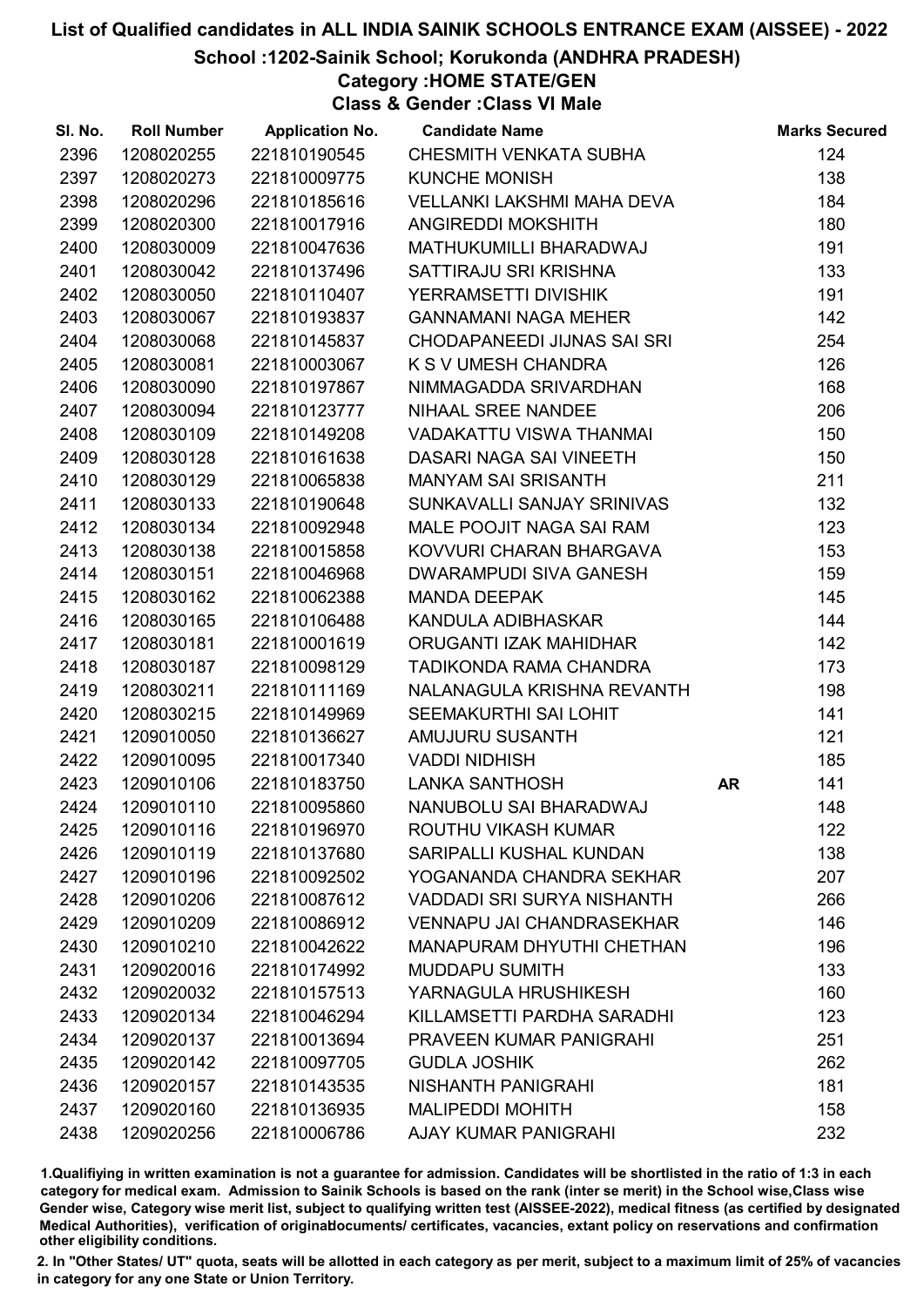#### School :1202-Sainik School; Korukonda (ANDHRA PRADESH)

### Category :HOME STATE/GEN

Class & Gender :Class VI Male

| SI. No. | <b>Roll Number</b> | <b>Application No.</b> | <b>Candidate Name</b>             | <b>Marks Secured</b> |
|---------|--------------------|------------------------|-----------------------------------|----------------------|
| 2439    | 1209020264         | 221810083807           | KOMAL MEEGADA                     | 130                  |
| 2440    | 1209020266         | 221810034317           | PATNANA PRAMODH KUMAR             | 141                  |
| 2441    | 1209020271         | 221810193917           | <b>GANDIVALASA MEGHASHYAM</b>     | 196                  |
| 2442    | 1209020273         | 221810023027           | <b>MARUVADA SAMEER</b>            | 140                  |
| 2443    | 1209020295         | 221810193057           | KILLAMSETTI SREEHARSHA            | 152                  |
| 2444    | 1209020315         | 221810179377           | <b>LIKHITH ANEM</b>               | 257                  |
| 2445    | 1209020343         | 221810169448           | <b>JAMI HARSHA</b>                | 137                  |
| 2446    | 1209020347         | 221810020258           | MOSALAKANTI LIKHIT ABHILASH       | 169                  |
| 2447    | 1209020348         | 221810097668           | <b>GUDLA LATEESH</b>              | 136                  |
| 2448    | 1209020385         | 221810108539           | <b>DESALANKA RUTWIK SREE</b>      | 120                  |
| 2449    | 1209020408         | 221810188679           | <b>ABBURI PUNITH</b>              | 127                  |
| 2450    | 1210020296         | 221810146792           | SOMAVARAPU ASHRITH                | 226                  |
| 2451    | 1210020440         | 221810062963           | BOJJIREDDY HARSHAVARDHAN          | 231                  |
| 2452    | 1210020676         | 221810120694           | <b>VELUGOTI YATHIN REDDY</b>      | 134                  |
| 2453    | 1210040011         | 221810188086           | NANDAARAPA BHARATH REDDY          | 240                  |
| 2454    | 1210040295         | 221810044738           | KURMAYAGARI MOKSHGNA              | 154                  |
| 2455    | 1210050025         | 221810054358           | <b>BOLLA BALA SUHAS PRIYATHAM</b> | 222                  |
| 2456    | 1211010028         | 221810161866           | <b>GARIMIDI ADITYA VARDHAN</b>    | 216                  |
| 2457    | 1211010031         | 221810009017           | DEVINENI RAM SURYA                | 167                  |
| 2458    | 1211010034         | 221810057200           | KOTAKINDA HARSHITH                | 144                  |
| 2459    | 1211010050         | 221810156220           | <b>GUTHIKONDA MAHIDHAR</b>        | 131                  |
| 2460    | 1211010070         | 221810173830           | <b>GATIKAPATI NAGA JAIDEEP</b>    | 176                  |
| 2461    | 1211010096         | 221810125270           | K. GAUTAM KRISHNA                 | 190                  |
| 2462    | 1211010131         | 221810189131           | RAYUDU SASHI TEJA                 | 138                  |
| 2463    | 1211010146         | 221810049441           | SEELAM SOMANTH SREE CHETAN        | 143                  |
| 2464    | 1211010153         | 221810073451           | ABHINASH REDDY MARAM              | 124                  |
| 2465    | 1211010179         | 221810059291           | ALLURI DURGA SAI VENKAT           | 128                  |
| 2466    | 1211010185         | 221810190991           | PONGA SAI PRANAV REDDY            | 174                  |
| 2467    | 1211010202         | 221810080322           | KUNCHAPARTHI SUDHINDRA            | 161                  |
| 2468    | 1211010206         | 221810076622           | EJJAGANI NANDA KISHORE            | 172                  |
| 2469    | 1211010207         | 221810185722           | <b>VIKKURTHI KRISHNA AMISH</b>    | 170                  |
| 2470    | 1211010209         | 221810179632           | CHILAKALAPUDI MADHU BABU          | 195                  |
| 2471    | 1211010217         | 221810181062           | <b>GUDIMELLA ANANTHA VARADA</b>   | 136                  |
| 2472    | 1211010219         | 221810010362           | SYED ASHFAQ AHAMED SIDDIQ         | 244                  |
| 2473    | 1211010225         | 221810152072           | AKKIRAJU HARSHITH                 | 120                  |
| 2474    | 1211010239         | 221810004882           | <b>MAGAM ASWITH SAI</b>           | 193                  |
| 2475    | 1211010268         | 221810105833           | <b>TIRUMALASETTY BHARGAV</b>      | 147                  |
| 2476    | 1211010289         | 221810117763           | S V SUSHANT                       | 229                  |
| 2477    | 1211010319         | 221810103224           | <b>MODEM UMAKANTH REDDY</b>       | 139                  |
| 2478    | 1211010326         | 221810017824           | D. TANWIN                         | 169                  |
| 2479    | 1211010334         | 221810020834           | KUCHARLAPATI ASWIN SRIRAM         | 174                  |
| 2480    | 1211020012         | 221810147944           | <b>CHINTA SRI RAM ROHAN</b>       | 134                  |
| 2481    | 1211020028         | 221810192664           | <b>CHEEPI JOSHITH</b>             | 262                  |

1.Qualifiying in written examination is not a guarantee for admission. Candidates will be shortlisted in the ratio of 1:3 in each category for medical exam. Admission to Sainik Schools is based on the rank (inter se merit) in the School wise,Class wise Gender wise, Category wise merit list, subject to qualifying written test (AISSEE-2022), medical fitness (as certified by designated Medical Authorities), verification of originablocuments/ certificates, vacancies, extant policy on reservations and confirmation other eligibility conditions.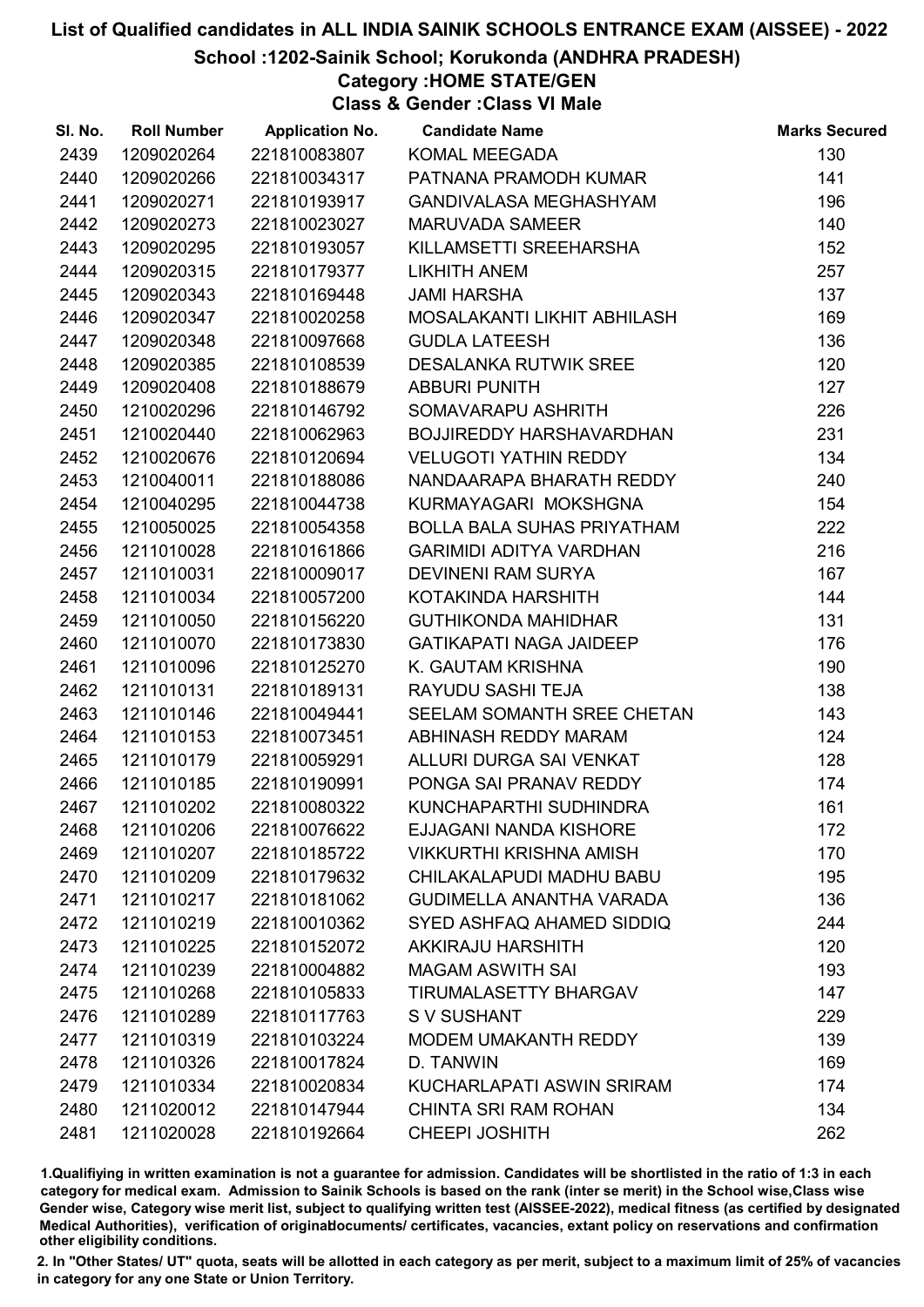School :1202-Sainik School; Korukonda (ANDHRA PRADESH)

Category :HOME STATE/GEN

Class & Gender :Class VI Male

| SI. No. | <b>Roll Number</b> | <b>Application No.</b> | <b>Candidate Name</b>            | <b>Marks Secured</b> |
|---------|--------------------|------------------------|----------------------------------|----------------------|
| 2482    | 1211020062         | 221810046305           | BALLIREDDYSYAM                   | 183                  |
| 2483    | 1211020081         | 221810098825           | TIRUMANADHAM VENKATA DURGA       | 167                  |
| 2484    | 1211020092         | 221810106445           | PEDDI SAI SRIHITH REDDY          | 181                  |
| 2485    | 1211020094         | 221810126845           | <b>MEDASANI CHIDHVIL SAI</b>     | 144                  |
| 2486    | 1211020107         | 221810127365           | <b>GADDAM JAIDESH REDDY</b>      | 125                  |
| 2487    | 1211020117         | 221810055285           | <b>GARIKIPATI ACHYUT KRISHNA</b> | 159                  |
| 2488    | 1211020151         | 221810114126           | CHIRATLA VENKATA SAI HAVISH      | 184                  |
| 2489    | 1211020164         | 221810080446           | A SAI VARSHITH                   | 179                  |
| 2490    | 1211020172         | 221810074266           | <b>GUNDA LALITH ADITYA</b>       | 228                  |
| 2491    | 1211020182         | 221810068776           | KOPPIREDDY KARTHIKEYA            | 143                  |
| 2492    | 1211020196         | 221810020907           | NAMBURI SRI SARAN TEJA           | 240                  |
| 2493    | 1211020198         | 221810082417           | <b>GALIGERLA SAI VEDHA VYAS</b>  | 239                  |
| 2494    | 1211020212         | 221810092137           | <b>GUNDU SURYA VARDHAN</b>       | 191                  |
| 2495    | 1211020222         | 221810113057           | MUKALA CHAITANYA                 | 273                  |
| 2496    | 1211020224         | 221810085357           | <b>RUSHITH SAI SIRIPURAPU</b>    | 133                  |
| 2497    | 1211020232         | 221810015867           | PASUPUREDDI VENKATA JAI          | 126                  |
| 2498    | 1211020259         | 221810077708           | PATAN AZMAL KHAN                 | 201                  |
| 2499    | 1211020261         | 221810007118           | POTHURI LAKSHMI SAMPATH          | 210                  |
| 2500    | 1211020278         | 221810141638           | CHIRUMAMILLA JASWANTH            | 201                  |
| 2501    | 1211020289         | 221810028258           | YADAM CHARAN NAGA SAI VIVEK      | 178                  |
| 2502    | 1211020291         | 221810008758           | <b>GONUGUNTLA VENKATA SAI</b>    | 181                  |
| 2503    | 1211020295         | 221810017168           | KOTHAPALLI VARUN ESHWAR          | 170                  |
| 2504    | 1211020300         | 221810006968           | <b>MARIDI VENKATA VITESH</b>     | 248                  |
| 2505    | 1211020303         | 221810044678           | YALAMANCHILI TARAKARAMASAI       | 126                  |
| 2506    | 1211020315         | 221810073198           | AAHIL ZUEHB KHAN MOHAMMAD        | 136                  |
| 2507    | 1211020324         | 221810082798           | <b>SHAIK IMTIYAZ</b>             | 218                  |
| 2508    | 1211020329         | 221810064409           | POTHINA DOONDY SHANMUKHA         | 129                  |
| 2509    | 1211020339         | 221810020909           | <b>CHAVA HARICHARAN</b>          | 219                  |
| 2510    | 1211020376         | 221810029549           | NAMBURI SRUTHI KEERTHAN          | 248                  |
| 2511    | 1211020379         | 221810113949           | <b>IMMADI SRAVAN CHAND</b>       | 185                  |
| 2512    | 1211020413         | 221810009589           | AMARA HEMA VASISHTA AKSHITH      | 187                  |
| 2513    | 1211020416         | 221810027299           | <b>ARAVEETI RANGA HEMANTH</b>    | 203                  |
| 2514    | 1212010025         | 221810087824           | POTNURU RISHI SAI VIJAY KUMAR    | 197                  |
| 2515    | 1212020019         | 221810149400           | <b>VADISELA VENKATA JASVEER</b>  | 177                  |
| 2516    | 1212020034         | 221810145010           | ALLURI JAY CHANDRA VARMA         | 172                  |
| 2517    | 1212020035         | 221810118110           | SIRAM VEDA VIGNANA SRI SAI       | 237                  |
| 2518    | 1212020043         | 221810174810           | <b>SHAIK ASHRAF</b>              | 148                  |
| 2519    | 1212020050         | 221810046220           | NADIGATLA CHARAN SURYA ADHI      | 232                  |
| 2520    | 1212020092         | 221810168640           | SIDDA ADITHYA RAJU               | 177                  |
| 2521    | 1212020139         | 221810086170           | SILAPARASETTY NIKHIL             | 158                  |
| 2522    | 1212020145         | 221810048670           | DAGGUPALLI DEVI CHARAN           | 188                  |
| 2523    | 1212020171         | 221810092390           | KOPPISETTI NATHAJESWAR           | 121                  |
| 2524    | 1212020172         | 221810183390           | <b>ASHUTOSH POLA</b>             | 191                  |

1.Qualifiying in written examination is not a guarantee for admission. Candidates will be shortlisted in the ratio of 1:3 in each category for medical exam. Admission to Sainik Schools is based on the rank (inter se merit) in the School wise,Class wise Gender wise, Category wise merit list, subject to qualifying written test (AISSEE-2022), medical fitness (as certified by designated Medical Authorities), verification of originablocuments/ certificates, vacancies, extant policy on reservations and confirmation other eligibility conditions.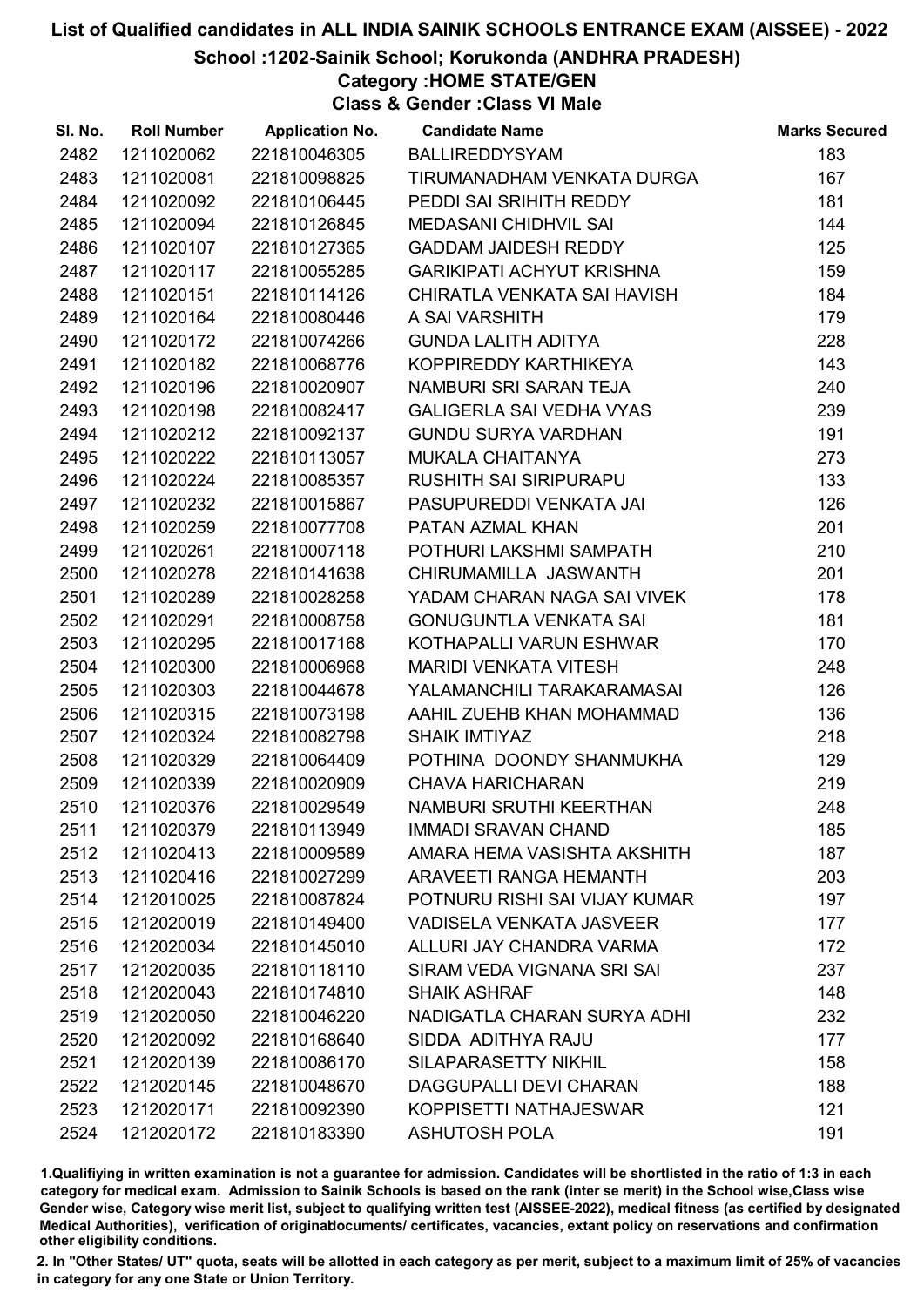#### School :1202-Sainik School; Korukonda (ANDHRA PRADESH)

Category :HOME STATE/GEN

Class & Gender :Class VI Male

| SI. No. | <b>Roll Number</b> | <b>Application No.</b> | <b>Candidate Name</b>            | <b>Marks Secured</b> |
|---------|--------------------|------------------------|----------------------------------|----------------------|
| 2525    | 1212020180         | 221810066790           | <b>VOBBILISETTY RAM RAKSHITH</b> | 143                  |
| 2526    | 1212020240         | 221810100431           | KONAPARTHI TARUN SANTOSH         | 160                  |
| 2527    | 1212020249         | 221810055831           | <b>MEKA SOHAN</b>                | 185                  |
| 2528    | 1212020253         | 221810092141           | <b>INDUPURI SIMHADRI DURGA</b>   | 147                  |
| 2529    | 1212020262         | 221810074441           | PACHIGOLLA SRI GOWTHAM           | 215                  |
| 2530    | 1212020268         | 221810041841           | BEHARA VENKATA AARUSH            | 137                  |
| 2531    | 1212020273         | 221810116051           | PRANAY TEJ GOKIVADA              | 242                  |
| 2532    | 1212020275         | 221810068051           | <b>ADARI NIHAL SAMPATH</b>       | 144                  |
| 2533    | 1212020277         | 221810115151           | KANCHETI YASHWANTH               | 146                  |
| 2534    | 1212020299         | 221810079261           | <b>MANTRI YESHASVI</b>           | 134                  |
| 2535    | 1212020309         | 221810097661           | <b>VYSHITH SAHU</b>              | 139                  |
| 2536    | 1212020316         | 221810141171           | BHUVANESH SAI KRISHNA REDDY      | 122                  |
| 2537    | 1212020320         | 221810087271           | <b>VEDULA JYOTHIRADIYA</b>       | 155                  |
| 2538    | 1212020321         | 221810056371           | PORANKI SUBBA RAJU               | 182                  |
| 2539    | 1212020329         | 221810105771           | KOTHAPALLI RUDRANUSH             | 143                  |
| 2540    | 1212020334         | 221810123971           | <b>BASAVA ASHMIT</b>             | 171                  |
| 2541    | 1212020410         | 221810058622           | NAKKA SHAYAM RAGHAV DHIWIK       | 154                  |
| 2542    | 1212020434         | 221810177832           | <b>VARAHAGIRI SHANMUKH</b>       | 147                  |
| 2543    | 1212020462         | 221810053942           | KESAVARAPU VARAHA VENKATA        | 160                  |
| 2544    | 1212020474         | 221810126652           | VADDADI JATHIN VARMA             | 160                  |
| 2545    | 1212020517         | 221810000282           | K.G.M.S.M VARMA                  | 146                  |
| 2546    | 1212020521         | 221810043382           | AGIREDDI YASH SURYAA VISHNU      | 149                  |
| 2547    | 1212020533         | 221810028882           | <b>SHAIK ABDUL SHAMI</b>         | 137                  |
| 2548    | 1212020541         | 221810019092           | NADIPALLI PAVAN TEJA AKSHAY      | 128                  |
| 2549    | 1212020553         | 221810133592           | KALIDINDI SUDHEER MAURYA         | 192                  |
| 2550    | 1212020563         | 221810015003           | ANIRUDH UNNIKRISHNAN             | 208                  |
| 2551    | 1212020594         | 221810015213           | NAGIREDDY MANJITH                | 151                  |
| 2552    | 1212020595         | 221810055213           | <b>TOKADA YASWANTH</b>           | 125                  |
| 2553    | 1212020608         | 221810068223           | PALLA STYA BHANU TEJA            | 235                  |
| 2554    | 1212020625         | 221810019233           | PERICHARLA SHANMUKHA VARMA       | 224                  |
| 2555    | 1212030016         | 221810000543           | <b>GUTTULA NUSANTH NARASIMHA</b> | 120                  |
| 2556    | 1212030033         | 221810047453           | <b>LANKA RACHAN TANEESWAR</b>    | 210                  |
| 2557    | 1212030034         | 221810158453           | VOODA VENKATA SAI VASANTH        | 142                  |
| 2558    | 1212030051         | 221810174963           | KAKARLAPUDI ATCHUTANANDHA        | 194                  |
| 2559    | 1212030063         | 221810020573           | <b>MADDI SREEYANS REDDY</b>      | 136                  |
| 2560    | 1212030064         | 221810100673           | <b>TERLI ABHIRAM</b>             | 240                  |
| 2561    | 1212030089         | 221810067783           | ARETI JASWANTH SATYA             | 156                  |
| 2562    | 1212030138         | 221810197614           | YERRAMSETTI YASWANTH             | 145                  |
| 2563    | 1212030143         | 221810066914           | <b>BALINA SHANMUKHA VARDHAN</b>  | 182                  |
| 2564    | 1212030149         | 221810045024           | THAVASHIA NAMMI                  | 140                  |
| 2565    | 1212030169         | 221810037134           | <b>ISAAC SIYYADRI</b>            | 185                  |
| 2566    | 1212030185         | 221810196044           | <b>NALLI ROHAN PAUL</b>          | 221                  |
| 2567    | 1212030195         | 221810097444           | <b>MAMIDIPALLI VIHAN SAURYA</b>  | 140                  |

1.Qualifiying in written examination is not a guarantee for admission. Candidates will be shortlisted in the ratio of 1:3 in each category for medical exam. Admission to Sainik Schools is based on the rank (inter se merit) in the School wise,Class wise Gender wise, Category wise merit list, subject to qualifying written test (AISSEE-2022), medical fitness (as certified by designated Medical Authorities), verification of originablocuments/ certificates, vacancies, extant policy on reservations and confirmation other eligibility conditions.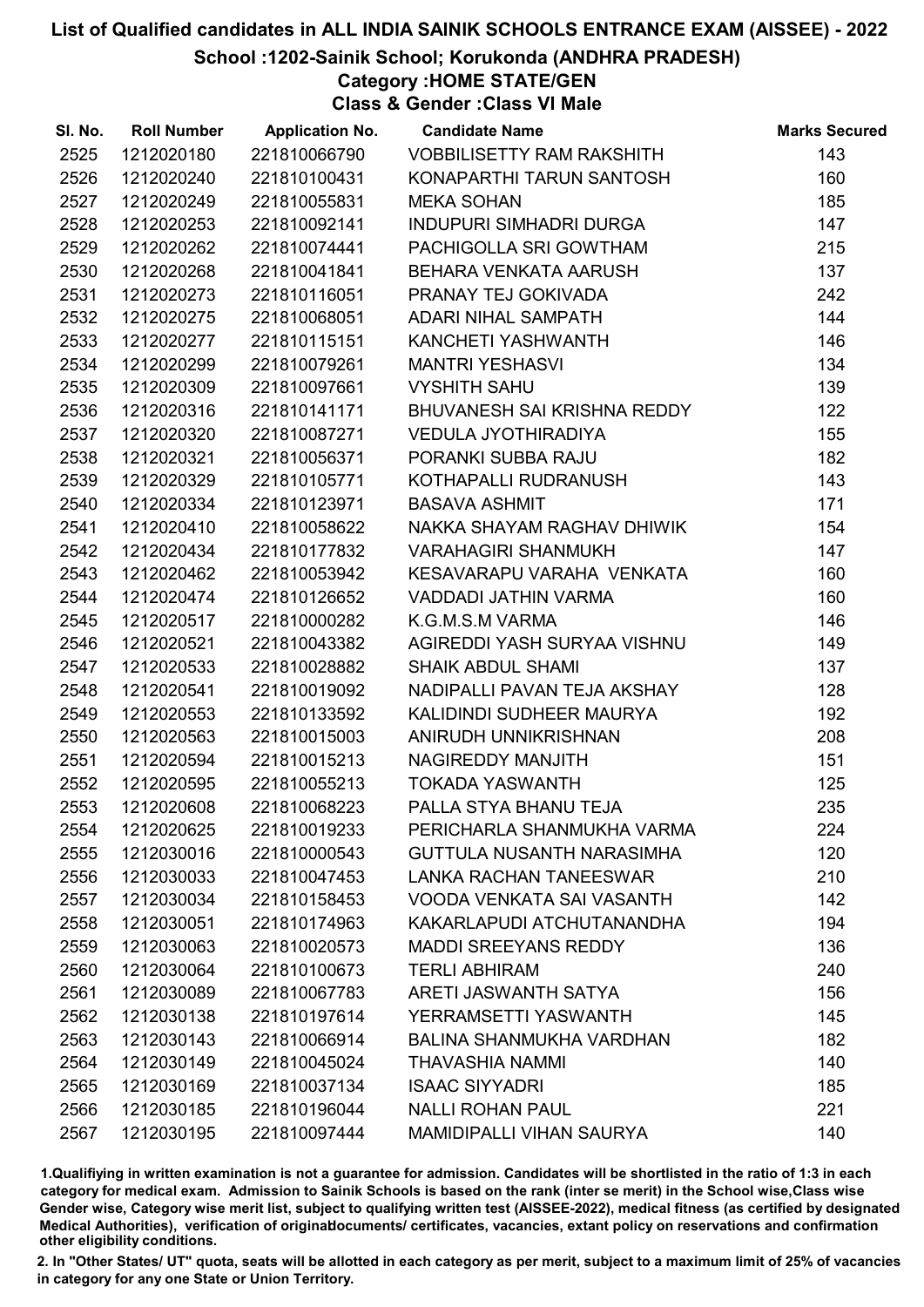School :1202-Sainik School; Korukonda (ANDHRA PRADESH)

Category :HOME STATE/GEN

Class & Gender :Class VI Male

| SI. No. | <b>Roll Number</b> | <b>Application No.</b> | <b>Candidate Name</b>           | <b>Marks Secured</b> |
|---------|--------------------|------------------------|---------------------------------|----------------------|
| 2568    | 1212030222         | 221810034854           | MEDISETTI YASWANTH RAM          | 152                  |
| 2569    | 1212030254         | 221810006774           | <b>MANDAVILLI SAI RISHIK</b>    | 235                  |
| 2570    | 1212030259         | 221810134284           | TUMMI VRAJESHH NAIDU            | 217                  |
| 2571    | 1212030260         | 221810060384           | <b>JOSHYANTH RAJAM</b>          | 143                  |
| 2572    | 1212030341         | 221810140225           | SENAPATI JASWANTH MURALI        | 136                  |
| 2573    | 1212030397         | 221810122745           | MUKKAVILLI SAI SAHRUDAI         | 131                  |
| 2574    | 1212030423         | 221810183065           | ADAPA HARI HARA KUMAR           | 124                  |
| 2575    | 1212030428         | 221810020365           | <b>VARAHAGIRI SAMEER</b>        | 125                  |
| 2576    | 1212030442         | 221810044075           | <b>REDDIPALLI SAI MITHUN</b>    | 198                  |
| 2577    | 1212030453         | 221810032675           | RAVADA JAYA DEEP SAI            | 176                  |
| 2578    | 1212040003         | 221810156495           | KALLURU JOSHITH KUMAR           | 145                  |
| 2579    | 1212040011         | 221810075106           | <b>JUJJURI VENKATA KRISHNA</b>  | 222                  |
| 2580    | 1212040024         | 221810018706           | DANTHULURI RAMA KRISHNA RAJU    | 128                  |
| 2581    | 1212040107         | 221810053846           | <b>GELLI RAJA RAVI CHANDU</b>   | 215                  |
| 2582    | 1212040120         | 221810058556           | <b>VEMULA SHRIKAR REDDY</b>     | 157                  |
| 2583    | 1212040124         | 221810185656           | <b>TURALA GNANDEEP</b>          | 129                  |
| 2584    | 1212040131         | 221810075066           | MUKALLA MAHADEVANAIDU           | 151                  |
| 2585    | 1212040136         | 221810174266           | KARRI NIRANJANA HEMANTH         | 174                  |
| 2586    | 1212040137         | 221810115266           | SATHVELLI TARUN KUMAR           | 189                  |
| 2587    | 1212040147         | 221810069176           | PRAGADA KEDHAREESWAR            | 130                  |
| 2588    | 1212040154         | 221810149576           | PAKALAPATI RISHAN VARMA         | 133                  |
| 2589    | 1212040167         | 221810026086           | <b>SURLA BHUVAN</b>             | 130                  |
| 2590    | 1212040178         | 221810003786           | LOCHARLA VEERA VENKATA SRI      | 128                  |
| 2591    | 1212040188         | 221810106296           | POTHURAJU SAKETH RAM            | 218                  |
| 2592    | 1212040191         | 221810034496           | KANNAMREDDI SAI SHASHANK        | 165                  |
| 2593    | 1212040205         | 221810121007           | <b>KOMMINENI ARJUN</b>          | 262                  |
| 2594    | 1212040211         | 221810037307           | <b>SASANK MAHEEPATHI</b>        | 158                  |
| 2595    | 1212040255         | 221810004127           | <b>CHAMARTY NAGA SATYA SAI</b>  | 208                  |
| 2596    | 1212040263         | 221810064527           | <b>VEGI VIVEK SURYA</b>         | 135                  |
| 2597    | 1212040273         | 221810085827           | <b>GADE SASIDHAR REDDY</b>      | 176                  |
| 2598    | 1212040276         | 221810089037           | <b>MUPPIDI ABHINAV</b>          | 133                  |
| 2599    | 1212040279         | 221810066137           | <b>KELLA.SAMPATH SAI</b>        | 151                  |
| 2600    | 1212040290         | 221810143737           | <b>BANDARU CHARAN</b>           | 164                  |
| 2601    | 1212040304         | 221810105247           | KOLA VEDHANTH KARTHIKEYA        | 158                  |
| 2602    | 1212040327         | 221810180657           | <b>BADI AKSHAY</b>              | 139                  |
| 2603    | 1212040362         | 221810150577           | <b>GOWRISANKAR PATTNAIK</b>     | 158                  |
| 2604    | 1212040385         | 221810079887           | <b>GARBHAM VISHAL KARTHIK</b>   | 185                  |
| 2605    | 1212040390         | 221810181297           | <b>GARBHAM KAUSHAL VRITHIK</b>  | 146                  |
| 2606    | 1212040398         | 221810096597           | <b>SURAPUREDDY DHANUSH</b>      | 205                  |
| 2607    | 1212040404         | 221810074008           | <b>KESARAPU SAI VENKATA</b>     | 130                  |
| 2608    | 1212040409         | 221810095108           | K. NIKHILESH NANDAN             | 264                  |
| 2609    | 1212050016         | 221810061418           | <b>GANGAVARAPU NIRMAL UJWAL</b> | 251                  |
| 2610    | 1212050057         | 221810005438           | <b>GOGINENI RUSHIKESH SAI</b>   | 134                  |

1.Qualifiying in written examination is not a guarantee for admission. Candidates will be shortlisted in the ratio of 1:3 in each category for medical exam. Admission to Sainik Schools is based on the rank (inter se merit) in the School wise,Class wise Gender wise, Category wise merit list, subject to qualifying written test (AISSEE-2022), medical fitness (as certified by designated Medical Authorities), verification of originablocuments/ certificates, vacancies, extant policy on reservations and confirmation other eligibility conditions.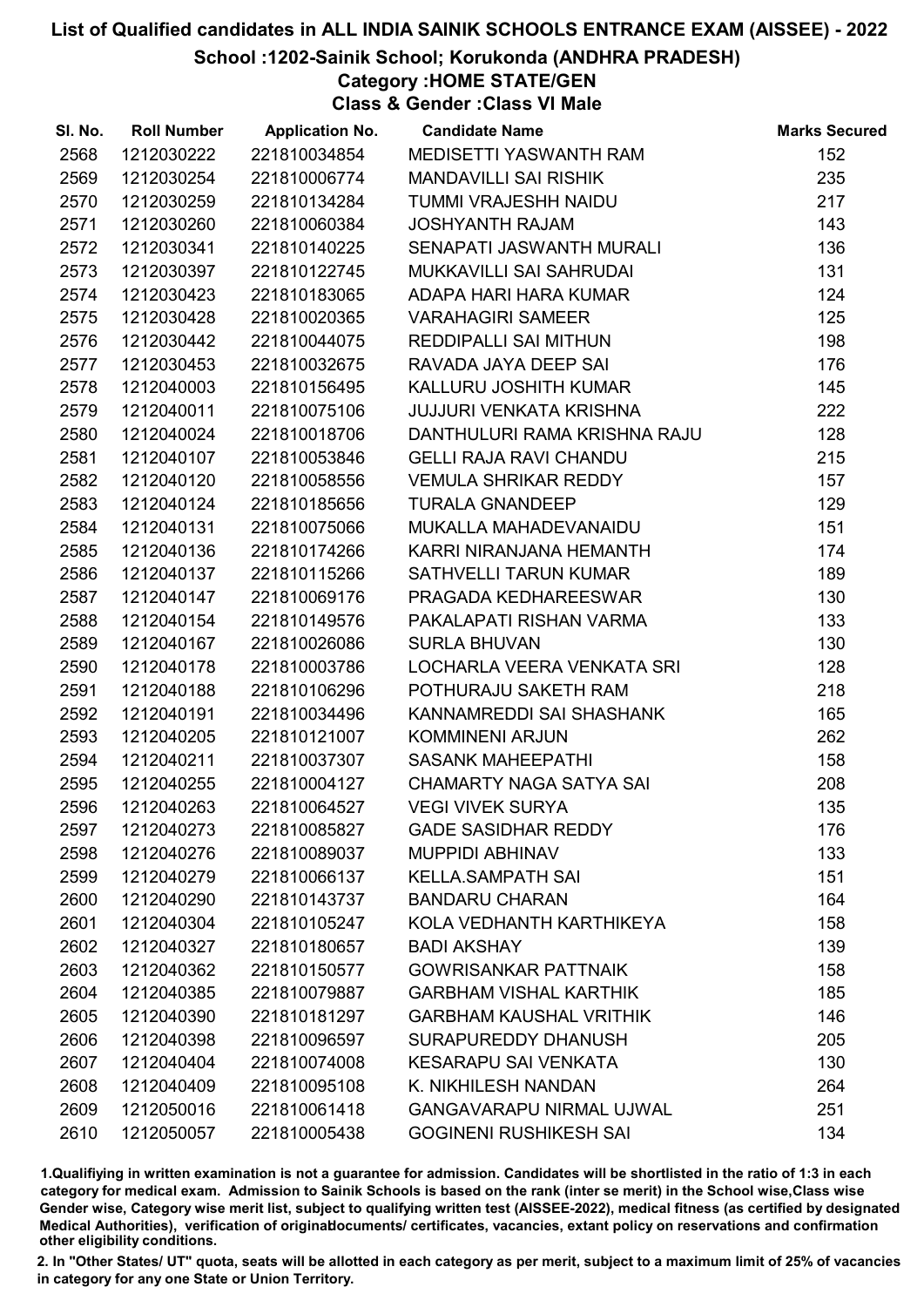#### School :1202-Sainik School; Korukonda (ANDHRA PRADESH)

## Category :HOME STATE/GEN

Class & Gender :Class VI Male

| SI. No. | <b>Roll Number</b> | <b>Application No.</b> | <b>Candidate Name</b>              |    | <b>Marks Secured</b> |
|---------|--------------------|------------------------|------------------------------------|----|----------------------|
| 2611    | 1212050060         | 221810088638           | MUDUNURI ANIRUDH SAI VARMA         |    | 223                  |
| 2612    | 1212050062         | 221810161738           | <b>ATHMURI HRITHIK</b>             |    | 142                  |
| 2613    | 1212050066         | 221810172148           | <b>HEMENDRA</b>                    |    | 144                  |
| 2614    | 1212050069         | 221810108248           | P V S P HEMANTH                    |    | 199                  |
| 2615    | 1212050106         | 221810044858           | SINGAMSETTY VENKATA SAI TEJA       |    | 178                  |
| 2616    | 1212050112         | 221810091268           | SADI THAMAN SAMPATH JYOTHI         |    | 170                  |
| 2617    | 1212050121         | 221810074668           | ANEEH SABBAVARAPU                  |    | 139                  |
| 2618    | 1212050152         | 221810195088           | DONEPAMULA SANYASA SANJAY          |    | 131                  |
| 2619    | 1212050156         | 221810119188           | PAPPU HRITHVIK SRINIVAS            |    | 168                  |
| 2620    | 1212050159         | 221810159288           | <b>BORA SAI MADAN</b>              |    | 160                  |
| 2621    | 1212050177         | 221810181298           | <b>D.LALIT KALYAN</b>              |    | 137                  |
| 2622    | 1212050185         | 221810019598           | CHETIKAM SHANMUK SHREEKAR          |    | 132                  |
| 2623    | 1212050194         | 221810008009           | ALLAM VENKAT SAI CHAITANYA         |    | 135                  |
| 2624    | 1212050297         | 221810016959           | <b>M SRUJAN PRASAD</b>             |    | 253                  |
| 2625    | 1212050309         | 221810064769           | YAMPADA PRUDHVI NIHAL REDDY        |    | 133                  |
| 2626    | 1212050342         | 221810107989           | KOMINENA SAI RISHITH               |    | 132                  |
| 2627    | 1212050352         | 221810004599           | SATTI NIRBHAYA NISHANTH            |    | 197                  |
| 2628    | 1212050356         | 221810103899           | SASI PREETHAM ADADA                | AR | 254                  |
| 2629    | 1213010101         | 221810135500           | JAMPANA ADITYA VARMA               |    | 139                  |
| 2630    | 1213010105         | 221810045600           | <b>JANAPALA SANDEEP</b>            |    | 170                  |
| 2631    | 1213010117         | 221810178710           | <b>KETHALA DHEERAJ</b>             |    | 122                  |
| 2632    | 1213010127         | 221810022620           | <b>JUJJURU SHIVA CHATURYA</b>      |    | 154                  |
| 2633    | 1213010131         | 221810068720           | <b>VATTURI NADITH</b>              |    | 144                  |
| 2634    | 1213010164         | 221810071150           | <b>SALAPURI SIVARAM</b>            |    | 205                  |
| 2635    | 1213010167         | 221810059550           | <b>BALIVADA SAI SOBITH PATNAIK</b> |    | 228                  |
| 2636    | 1213010184         | 221810046460           | <b>MUTYALA CHETAN</b>              |    | 232                  |
| 2637    | 1213010218         | 221810146390           | ADATRAVU MOHIT KRISHNA             |    | 133                  |
| 2638    | 1213020027         | 221810125231           | <b>GEDELA AKSHAR NANDAN</b>        |    | 240                  |
| 2639    | 1213020031         | 221810019631           | YOJITH SAHAN VARANASI              |    | 242                  |
| 2640    | 1213020035         | 221810084041           | <b>VARANASI LAKSHMI PRASANNA</b>   |    | 197                  |
| 2641    | 1213020053         | 221810006651           | <b>GUDIYA MOHITH SAI ESWAR</b>     |    | 204                  |
| 2642    | 1213020125         | 221810045302           | <b>BHARGAVA SRIRAM KOLAKOTI</b>    |    | 211                  |
| 2643    | 1213020130         | 221810067502           | NARAYANASETTI CHAAYA               |    | 248                  |
| 2644    | 1213020168         | 221810048932           | KAJA LIKITH ANURAAG REDDY          |    | 121                  |
| 2645    | 1213020170         | 221810033042           | ADIMULAM RISHI VARDHAN             |    | 166                  |
| 2646    | 1213020178         | 221810083542           | <b>JANAPALA ARJUN RAGHAVA</b>      |    | 173                  |
| 2647    | 1213020190         | 221810067452           | <b>KOLLA YASWANTH</b>              |    | 219                  |
| 2648    | 1213020225         | 221810000482           | <b>VETUKURI MOHITH VARMA</b>       |    | 248                  |
| 2649    | 1213020235         | 221810100192           | SUNKARA SAKETH RAM                 |    | 154                  |
| 2650    | 1213020241         | 221810090592           | KARANAM BEEMA SANKARA              |    | 131                  |
| 2651    | 1213020273         | 221810195123           | <b>MANDLA SAI PAVAN KUMAR</b>      |    | 123                  |
| 2652    | 1213020321         | 221810096353           | <b>ALLA DINESH KARTHIK</b>         |    | 204                  |
| 2653    | 1213020337         | 221810062663           | <b>GUDIMETLA RAM CHARAN</b>        |    | 217                  |

1.Qualifiying in written examination is not a guarantee for admission. Candidates will be shortlisted in the ratio of 1:3 in each category for medical exam. Admission to Sainik Schools is based on the rank (inter se merit) in the School wise,Class wise Gender wise, Category wise merit list, subject to qualifying written test (AISSEE-2022), medical fitness (as certified by designated Medical Authorities), verification of originablocuments/ certificates, vacancies, extant policy on reservations and confirmation other eligibility conditions.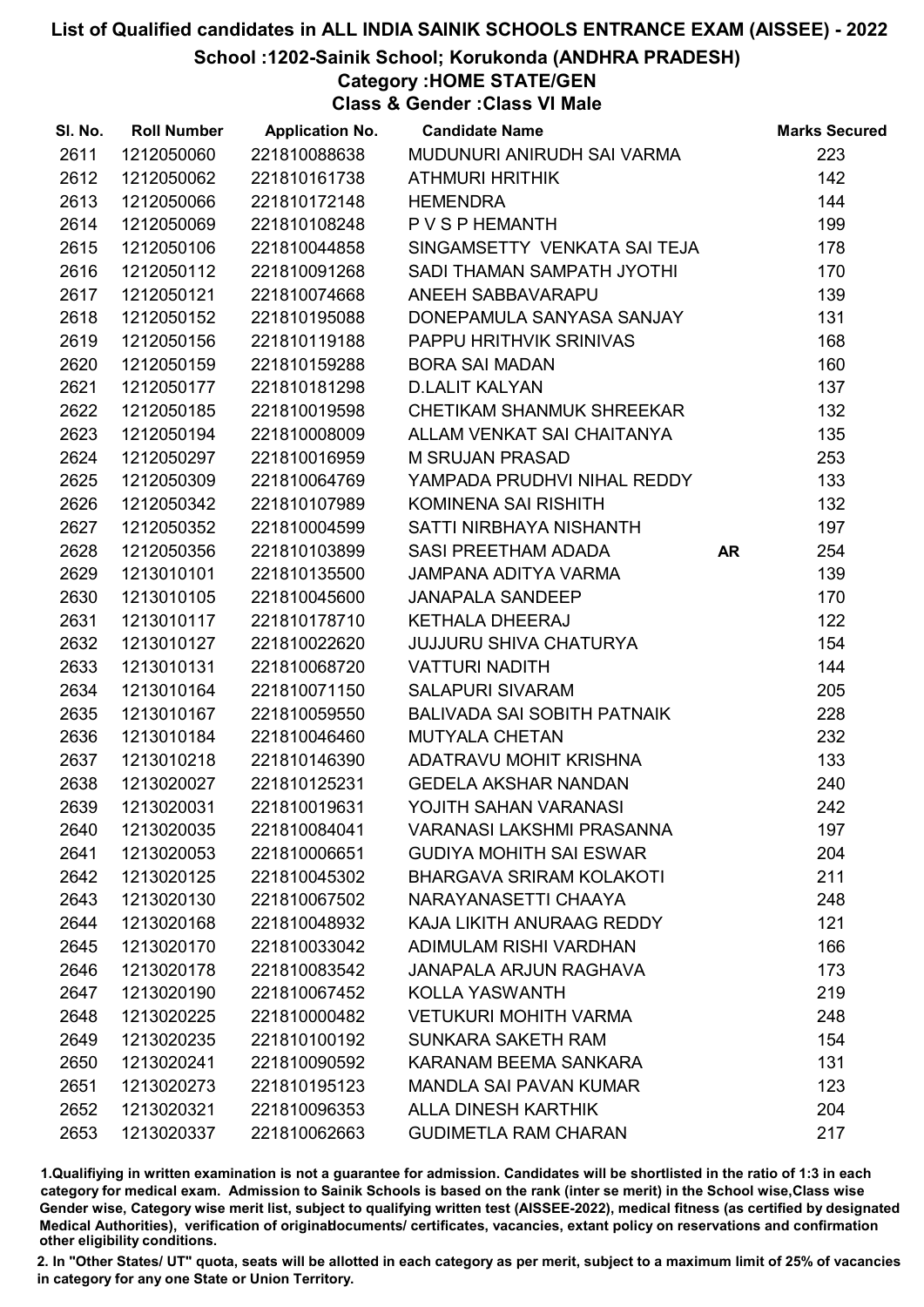#### School :1202-Sainik School; Korukonda (ANDHRA PRADESH)

Category :HOME STATE/GEN

Class & Gender :Class VI Male

| SI. No. | <b>Roll Number</b> | <b>Application No.</b> | <b>Candidate Name</b>             |           | <b>Marks Secured</b> |
|---------|--------------------|------------------------|-----------------------------------|-----------|----------------------|
| 2654    | 1213020339         | 221810034663           | <b>MEHABOOB E ELAHI</b>           |           | 254                  |
| 2655    | 1213020351         | 221810032473           | <b>KATTA TANISH</b>               |           | 205                  |
| 2656    | 1213020352         | 221810036473           | KANDI GNANAKSHITH                 |           | 205                  |
| 2657    | 1213020358         | 221810163083           | KURKUR CHAITANYA SIMHA            |           | 142                  |
| 2658    | 1213030025         | 221810097004           | CHEEPURUBILLI GEETHA SHYAM        |           | 232                  |
| 2659    | 1213030050         | 221810059224           | POTHULA RAMCHARAN TEJA            |           | 162                  |
| 2660    | 1213030075         | 221810043934           | POONATI NUSHANTH                  |           | 132                  |
| 2661    | 1213030085         | 221810150444           | <b>GODAVARTHY NAGAVENKATA</b>     | <b>AR</b> | 202                  |
| 2662    | 1213030092         | 221810164744           | PACHIKOLLA RAGHAVA                |           | 143                  |
| 2663    | 1213030094         | 221810107944           | KUNUKU SIDDHARDHA                 |           | 252                  |
| 2664    | 1213030152         | 221810139105           | KAPUGANTI JAYA VARDHAN            |           | 169                  |
| 2665    | 1213030178         | 221810024325           | KISHORE SAI CHARAN BASAVA         |           | 190                  |
| 2666    | 1213030181         | 221810122525           | PATNAYAKUNI SATHWIK               |           | 164                  |
| 2667    | 1213030187         | 221810077825           | DANTULURI VENKATA PAVAN           |           | 167                  |
| 2668    | 1213030192         | 221810023035           | AKELLA SRIKRISHNA SAKETH          |           | 238                  |
| 2669    | 1213030241         | 221810047765           | PULAGAM DHEERA HANUMAN            |           | 160                  |
| 2670    | 1213030288         | 221810038006           | <b>BONGU PRANAY KUMAR</b>         |           | 152                  |
| 2671    | 1213030294         | 221810149306           | <b>MATURU VEDA SWAROOP</b>        |           | 210                  |
| 2672    | 1213030298         | 221810042706           | <b>JANAPALA SRAVANKUMAR</b>       |           | 222                  |
| 2673    | 1213040024         | 221810171126           | <b>BARATAM MANOJ KUMAR</b>        |           | 121                  |
| 2674    | 1213040033         | 221810120826           | <b>SRIKAKULAM SRIKAR</b>          |           | 170                  |
| 2675    | 1213040036         | 221810073036           | <b>ALLU KAMALNAIDU</b>            |           | 190                  |
| 2676    | 1213040054         | 221810075346           | <b>KOYYA UMESH</b>                |           | 120                  |
| 2677    | 1213040082         | 221810061566           | <b>MANAPURAM JASWAN</b>           |           | 120                  |
| 2678    | 1213040089         | 221810190866           | <b>SABBI SHAURYA</b>              |           | 159                  |
| 2679    | 1213040120         | 221810062686           | <b>GUDIMETLA KRISHNA ROHIT</b>    |           | 238                  |
| 2680    | 1213040128         | 221810122196           | ABOTHULA VAIBHAV KRISHNA          |           | 172                  |
| 2681    | 1213040147         | 221810000207           | <b>SAGI MEDHAN VARMA</b>          |           | 260                  |
| 2682    | 1213040184         | 221810098637           | MUMMIDIVARAPU SYAM PRAKASH        |           | 160                  |
| 2683    | 1213040203         | 221810020057           | AKUL REDDY RACHAMALLU             |           | 244                  |
| 2684    | 1213040233         | 221810113277           | <b>VUPPALA JASWANTH KUMAR</b>     |           | 231                  |
| 2685    | 1213040274         | 221810087308           | PUSARLA DEVI MANIKANTA            |           | 130                  |
| 2686    | 1213040299         | 221810083128           | PASYAVULA VENKATA PAVAN           |           | 182                  |
| 2687    | 1213050021         | 221810049538           | KADUBANDI ABHIRAM                 |           | 123                  |
| 2688    | 1213050026         | 221810001048           | <b>PALURI SRINIVAS</b>            |           | 237                  |
| 2689    | 1213050061         | 221810046368           | MEDABAYINA BHANU TEJA             |           | 132                  |
| 2690    | 1213050083         | 221810046478           | <b>DESIRAJU SRI SAMPATH SAROJ</b> |           | 179                  |
| 2691    | 1213050103         | 221810030588           | ANTYAKULA LAKSHMI KANTH           |           | 239                  |
| 2692    | 1213050137         | 221810076419           | KORADA JASWANTH                   |           | 233                  |
| 2693    | 1213050139         | 221810139619           | <b>BONDA HARI TEJA</b>            |           | 128                  |
| 2694    | 1213050152         | 221810024429           | KARRI PRABHU MAHIDHAR REDDY       |           | 205                  |
| 2695    | 1213050180         | 221810167649           | PALLEM CHARAN                     |           | 217                  |
| 2696    | 1213050193         | 221810041859           | <b>GUNDUMOGULA SAI CHANAKYA</b>   |           | 157                  |

1.Qualifiying in written examination is not a guarantee for admission. Candidates will be shortlisted in the ratio of 1:3 in each category for medical exam. Admission to Sainik Schools is based on the rank (inter se merit) in the School wise,Class wise Gender wise, Category wise merit list, subject to qualifying written test (AISSEE-2022), medical fitness (as certified by designated Medical Authorities), verification of originablocuments/ certificates, vacancies, extant policy on reservations and confirmation other eligibility conditions.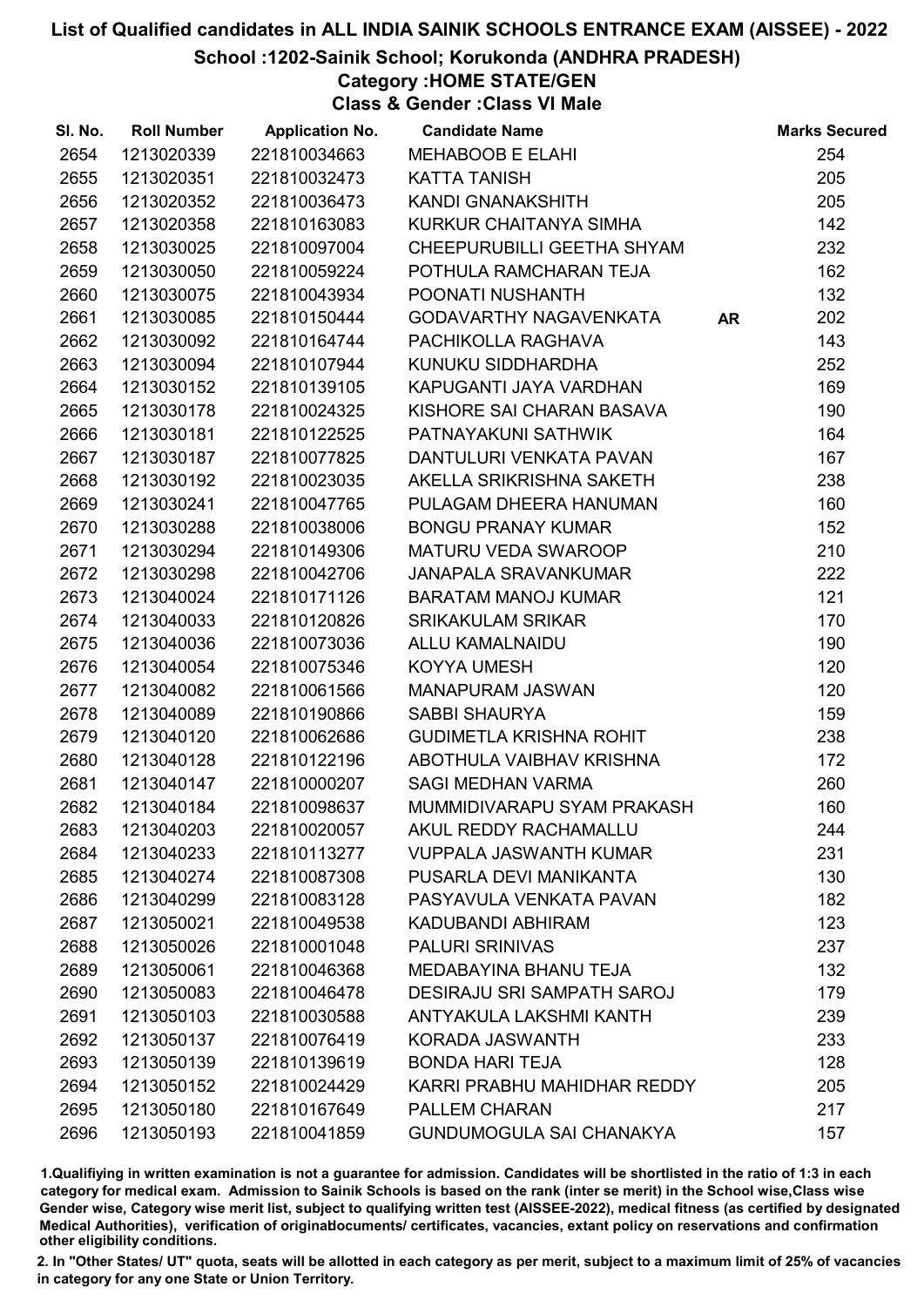#### School :1202-Sainik School; Korukonda (ANDHRA PRADESH)

### Category :HOME STATE/GEN

Class & Gender :Class VI Male

| SI. No. | <b>Roll Number</b> | <b>Application No.</b> | <b>Candidate Name</b>            |             | <b>Marks Secured</b> |
|---------|--------------------|------------------------|----------------------------------|-------------|----------------------|
| 2697    | 1213050219         | 221810065979           | BHUPATI ESHWAR ASHISH            |             | 130                  |
| 2698    | 1213050227         | 221810085889           | PIDUGU CHAKRI                    |             | 146                  |
| 2699    | 2001060394         | 221810016097           | AKKENAPALLY YOGA SHARVARI        |             | 164                  |
| 2700    | 2201020306         | 221810184407           | <b>BADRINATH GURRALA</b>         |             | 243                  |
| 2701    | 2304040411         | 221810046016           | KORADA VINAYAK                   |             | 223                  |
| 2702    | 2610010167         | 221810044168           | <b>ABIR SINHA</b>                |             | 131                  |
| 2703    | 2701020031         | 221810138902           | KODURU BHARGAV SAI VARSHITH      |             | 132                  |
| 2704    | 2701020213         | 221810033923           | KALYAN KRISHNA AMBEPU            |             | 218                  |
| 2705    | 2701020418         | 221810186674           | RAJAMAHANTI MUDVIK TEJ           |             | 152                  |
| 2706    | 2701030297         | 221810188937           | ITAM SAI SHANMUKA SRIKAR         |             | 221                  |
| 2707    | 3111020220         | 221810008186           | NIKHILESHWAR REDDY KOLLI         |             | 156                  |
| 2708    | 3602010049         | 221810072990           | KONKALA SIVA SAI SRI NIKHIL      |             | 154                  |
| 2709    | 4102030074         | 221810003956           | <b>VARNITH NAGIREDDY</b>         |             | 167                  |
| 2710    | 4104010139         | 221810084787           | BHUMIREDDY VIJAYA LAKSHMI        |             | 123                  |
| 2711    | 4201020033         | 221810045191           | <b>AVITI GANESH KUMAR</b>        |             | 252                  |
| 2712    | 4201020034         | 221810144391           | BHAVESH SADGURU UPPALA           |             | 128                  |
| 2713    | 4201020227         | 221810048420           | <b>PRANSH RUSTOGI</b>            |             | 198                  |
| 2714    | 4201020231         | 221810098620           | KOMATIREDDY LAXMINARSHIMA        |             | 135                  |
| 2715    | 4201020244         | 221810082820           | <b>S VARUN</b>                   |             | 159                  |
| 2716    | 4201020272         | 221810070430           | AMBULA CHIRU SHANKAR             |             | 141                  |
| 2717    | 4201020285         | 221810053730           | HITESH KUMAR CHEETI              |             | 186                  |
| 2718    | 4201020297         | 221810121240           | S SURYA CHANDRA                  |             | 145                  |
| 2719    | 4201020316         | 221810049640           | MANIDEEP SAI BODAVALLA           |             | 165                  |
| 2720    | 4201020330         | 221810151050           | SRILALITADITYA PAGADALA          |             | 143                  |
| 2721    | 4201020338         | 221810122350           | <b>CHITTURI JASWIN</b>           |             | 152                  |
| 2722    | 4201020339         | 221810005350           | <b>CHANAKYA SAHNI</b>            |             | 222                  |
| 2723    | 4201020349         | 221810040750           | SANTHA PURI VENKATA SURYA        |             | 170                  |
| 2724    | 4201020376         | 221810084460           | DONTIREDDY CHARITESH REDDY       |             | 207                  |
| 2725    | 4201020380         | 221810058560           | NEELA PRAHARSHA KIRAN            |             | 241                  |
| 2726    | 4201020404         | 221810037370           | K NAVNEETH REDDY                 |             | 181                  |
| 2727    | 4201020407         | 221810078370           | KUMBAM SRICHAITHAN REDDY         |             | 128                  |
| 2728    | 4201020410         | 221810188470           | KOTLA NIRUP REDDY                |             | 142                  |
| 2729    | 4201020411         | 221810181570           | KOTHINTI VAMSI KRISHNA REDDY     |             | 140                  |
| 2730    | 4201020414         | 221810126570           | <b>MANUKONDA MOKSHITH</b>        |             | 127                  |
| 2731    | 4201020421         | 221810081670           | <b>KETHIREDDY VISHWA RISHITH</b> |             | 253                  |
| 2732    | 4201020448         | 221810097180           | <b>ANALA ASHRITH REDDY</b>       |             | 147                  |
| 2733    | 4201020454         | 221810099280           | M. SRI SURYA RANESH REDDY        |             | 157                  |
| 2734    | 4201030010         | 221810161680           | <b>CHAVA VAMSI KRISHNA</b>       | $_{\rm CG}$ | 125                  |
| 2735    | 4201030020         | 221810095980           | <b>GANA PREETHAM REDDY</b>       |             | 248                  |
| 2736    | 4201030025         | 221810074090           | <b>G VIJAY BHASKAR REDDY</b>     |             | 205                  |
| 2737    | 4201030057         | 221810100001           | <b>MANCHERLA VARSHITH REDDY</b>  |             | 219                  |
| 2738    | 4201030091         | 221810187901           | <b>DARISA DARAHAAS</b>           |             | 126                  |
| 2739    | 4201030126         | 221810023911           | <b>MOKSHA RAVI</b>               |             | 235                  |

1.Qualifiying in written examination is not a guarantee for admission. Candidates will be shortlisted in the ratio of 1:3 in each category for medical exam. Admission to Sainik Schools is based on the rank (inter se merit) in the School wise,Class wise Gender wise, Category wise merit list, subject to qualifying written test (AISSEE-2022), medical fitness (as certified by designated Medical Authorities), verification of originablocuments/ certificates, vacancies, extant policy on reservations and confirmation other eligibility conditions.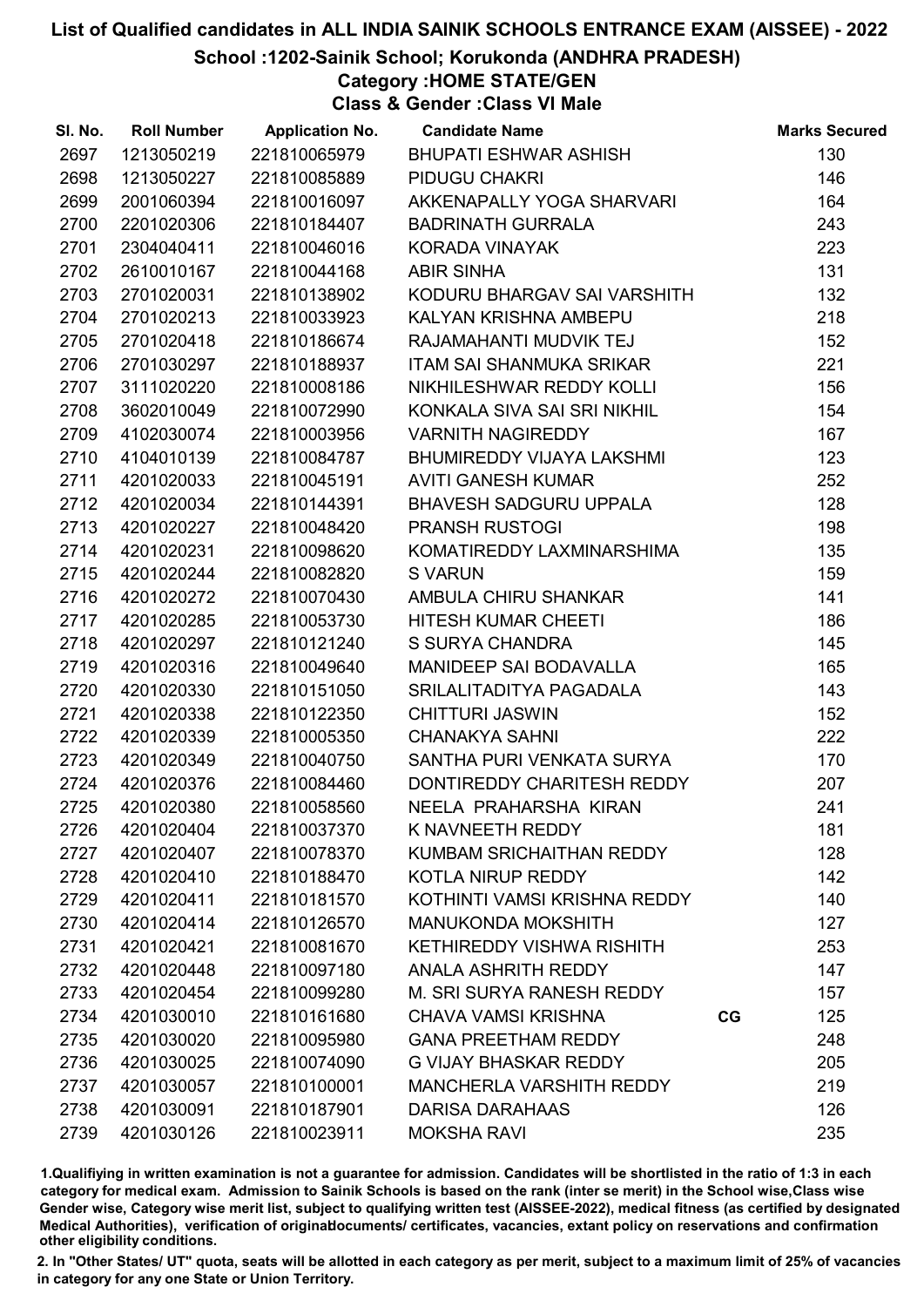School :1202-Sainik School; Korukonda (ANDHRA PRADESH)

Category :HOME STATE/GEN

Class & Gender :Class VI Male

| SI. No. | <b>Roll Number</b> | <b>Application No.</b> | <b>Candidate Name</b>            | <b>Marks Secured</b> |
|---------|--------------------|------------------------|----------------------------------|----------------------|
| 2740    | 4201030128         | 221810055911           | <b>NARRA SANKEERTH</b>           | 252                  |
| 2741    | 4201030132         | 221810150021           | <b>BHOOMIREDDY SANJAY REDDY</b>  | 181                  |
| 2742    | 4201030147         | 221810095721           | DANDU VISHWAKSEN REDDY           | 174                  |
| 2743    | 4201030274         | 221810121261           | <b>BOBBA RITESH REDDY</b>        | 149                  |
| 2744    | 4201030302         | 221810036071           | <b>AKHIL KASIREDDY</b>           | 156                  |
| 2745    | 4201030306         | 221810074171           | MALGIREDDY ABHI VARDHAN          | 256                  |
| 2746    | 4201030311         | 221810063371           | <b>SEERA UJWAL</b>               | 168                  |
| 2747    | 4201030316         | 221810013571           | KETHINEEDI MOKSHITH RAM          | 128                  |
| 2748    | 4201030338         | 221810115181           | <b>BAVITH KUMAR KOTRA</b>        | 217                  |
| 2749    | 4201030353         | 221810069581           | NARASIMHA SAI SANJAY VUNNAM      | 162                  |
| 2750    | 4201030412         | 221810012502           | <b>VEMULA YASHWANTH REDDY</b>    | 245                  |
| 2751    | 4201030421         | 221810160802           | <b>VARSHITH REDDY MOGILI</b>     | 233                  |
| 2752    | 4201030503         | 221810141722           | NELLURU DEEKSHITH                | 237                  |
| 2753    | 4201030508         | 221810026032           | <b>K P SAI SHASHANK</b>          | 125                  |
| 2754    | 4201030519         | 221810000332           | PURUMANDLA KARTHIK REDDY         | 153                  |
| 2755    | 4201030522         | 221810033332           | YELURI JAYA VARDHAN REDDY        | 159                  |
| 2756    | 4201030524         | 221810152432           | LAXMI NIVAS                      | 193                  |
| 2757    | 4201030546         | 221810074832           | EPPALA THEJAS SREERANGA          | 156                  |
| 2758    | 4201030552         | 221810100142           | <b>KOTTURI VIPUL SAI</b>         | 127                  |
| 2759    | 4201030560         | 221810000342           | LINGAPURAM VIVEKA VARDHAN        | 126                  |
| 2760    | 4201030573         | 221810039542           | KANDIBANDA CHERITH RAM           | 266                  |
| 2761    | 4201030586         | 221810099942           | <b>MANNAVA HAVIK SRESH</b>       | 190                  |
| 2762    | 4201030610         | 221810020062           | <b>T KOUSHIK REDDY</b>           | 229                  |
| 2763    | 4201030612         | 221810145062           | <b>BANDAM AKHIL YADAV</b>        | 237                  |
| 2764    | 4201030670         | 221810118672           | MADADI RISHIKESHWAR REDDY        | 161                  |
| 2765    | 4201030680         | 221810142972           | <b>BONTHALA KOUSHIK REDDY</b>    | 230                  |
| 2766    | 4201030687         | 221810149972           | DAKSHYA PRAKASH BHARATI          | 204                  |
| 2767    | 4201030693         | 221810184282           | AREPALLI SAATHVIK REDDY          | 187                  |
| 2768    | 4201030713         | 221810033682           | <b>VEDAAMSH KONDURU</b>          | 193                  |
| 2769    | 4201030735         | 221810012392           | KOMIREDDY SHRIYANSH REDDY        | 154                  |
| 2770    | 4201030750         | 221810049792           | V VENKATA RAGHUNAND              | 147                  |
| 2771    | 4201030757         | 221810123992           | <b>VENREDDY ESHAAN REDDY</b>     | 125                  |
| 2772    | 4201030775         | 221810010303           | <b>VAISHNAV HARISH NAGUMALLI</b> | 190                  |
| 2773    | 4201040005         | 221810085403           | <b>PATHI SRIHAAS</b>             | 188                  |
| 2774    | 4201040010         | 221810045503           | <b>VEERAMREDDY DHANUSH REDDY</b> | 191                  |
| 2775    | 4201040043         | 221810128413           | <b>ATHARV DIWAKAR</b>            | 192                  |
| 2776    | 4201040047         | 221810048513           | <b>SAURABH KHAKHIL</b>           | 237                  |
| 2777    | 4201040091         | 221810118033           | <b>VELAGAPUDI SHIVA MEDHANSH</b> | 211                  |
| 2778    | 4201040099         | 221810018233           | AARYAN PATRO                     | 154                  |
| 2779    | 4201040162         | 221810091253           | <b>THOTA ROHIT NAIDU</b>         | 128                  |
| 2780    | 4201040188         | 221810053163           | ANIKETH GUDIKANDULA              | 192                  |
| 2781    | 4201040189         | 221810093163           | KARTHIKEYA REDDY RAKASI          | 181                  |
| 2782    | 4201040201         | 221810075563           | <b>VIROOPAKSHA MADDURI</b>       | 262                  |

1.Qualifiying in written examination is not a guarantee for admission. Candidates will be shortlisted in the ratio of 1:3 in each category for medical exam. Admission to Sainik Schools is based on the rank (inter se merit) in the School wise,Class wise Gender wise, Category wise merit list, subject to qualifying written test (AISSEE-2022), medical fitness (as certified by designated Medical Authorities), verification of originablocuments/ certificates, vacancies, extant policy on reservations and confirmation other eligibility conditions.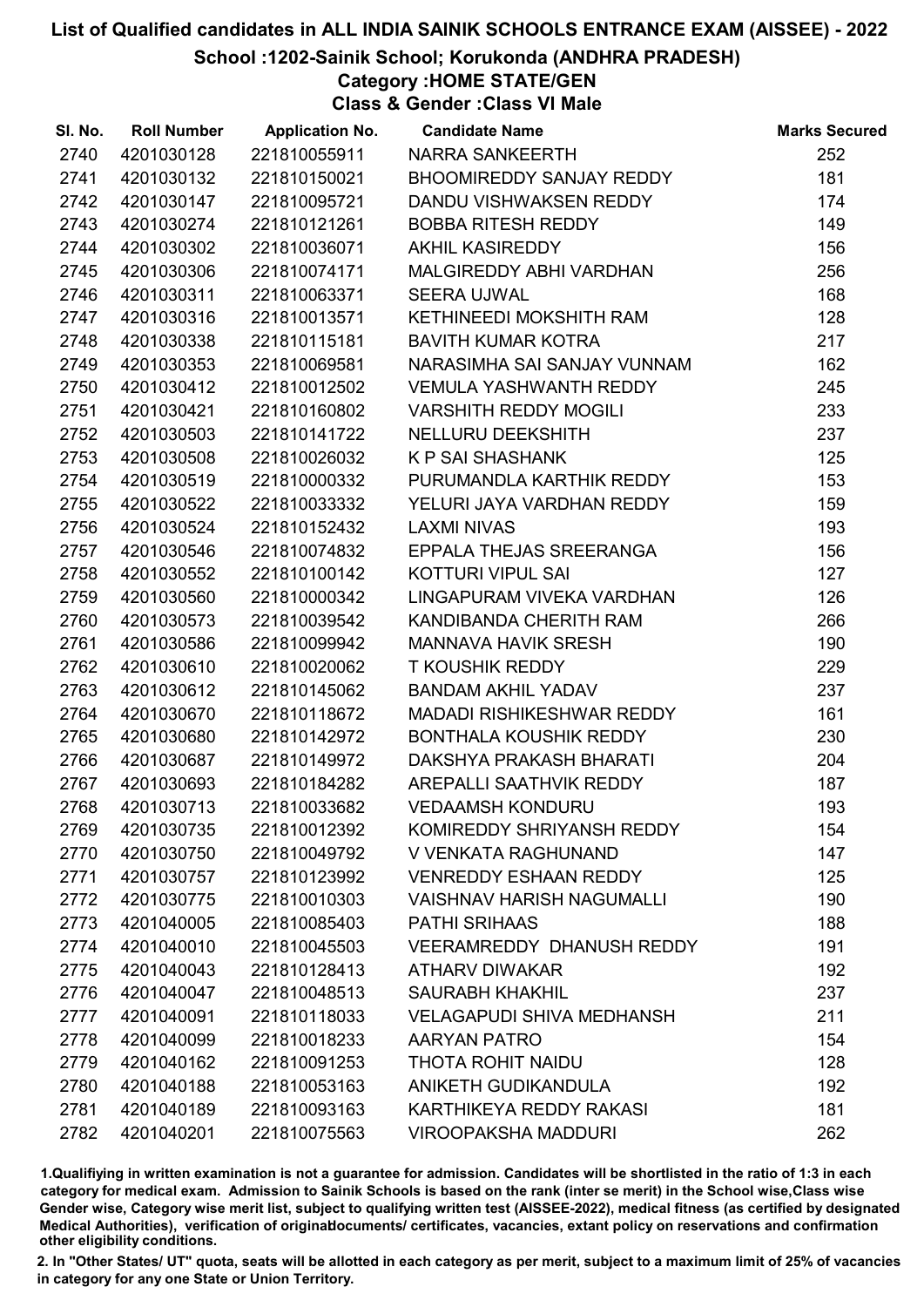#### School :1202-Sainik School; Korukonda (ANDHRA PRADESH)

Category :HOME STATE/GEN

Class & Gender :Class VI Male

| SI. No. | <b>Roll Number</b> | <b>Application No.</b> | <b>Candidate Name</b>              | <b>Marks Secured</b> |
|---------|--------------------|------------------------|------------------------------------|----------------------|
| 2783    | 4201040237         | 221810146573           | <b>DIVYANSHU KUMAR</b>             | 169                  |
| 2784    | 4201040290         | 221810113293           | <b>V.KUSHAL REDDY</b>              | 196                  |
| 2785    | 4201040292         | 221810056293           | <b>GANDHAM PRANAV KARTIK</b>       | 145                  |
| 2786    | 4201040302         | 221810197693           | PALAKALA SHREEMAN                  | 144                  |
| 2787    | 4201040310         | 221810018893           | SANDALA RYAN JASPER                | 209                  |
| 2788    | 4201040313         | 221810195993           | DHRUVIN PAMMINA                    | 211                  |
| 2789    | 4201040335         | 221810158604           | <b>BOINPALLY ADVAY</b>             | 235                  |
| 2790    | 4201040362         | 221810063314           | <b>UPPALA ANIRUDH</b>              | 122                  |
| 2791    | 4201040365         | 221810141414           | <b>DARSHITH CHILUMURI</b>          | 177                  |
| 2792    | 4201040387         | 221810187024           | SRIADITYA BUDANKAYALA              | 139                  |
| 2793    | 4201040418         | 221810055924           | <b>VUPPALA SUPRATHIK</b>           | 158                  |
| 2794    | 4201040422         | 221810062134           | <b>JOSHI AKSHAY</b>                | 137                  |
| 2795    | 4201040458         | 221810083344           | <b>ABHIRAM KADALI</b>              | 214                  |
| 2796    | 4201040469         | 221810080744           | AKULA MANI DEEKSHITH               | 188                  |
| 2797    | 4201040489         | 221810055354           | YENNAM DWARAKESH REDDY             | 176                  |
| 2798    | 4201040491         | 221810068354           | <b>REVANTH RAGHU</b>               | 190                  |
| 2799    | 4201040519         | 221810151464           | HARSHITH KUMAR VARMA               | 141                  |
| 2800    | 4201040527         | 221810179464           | <b>JUPALLY GOUTHAM SHREYAS</b>     | 131                  |
| 2801    | 4201040531         | 221810160664           | AKIREDDY RITHESH KUMAR             | 138                  |
| 2802    | 4201040540         | 221810158864           | M SURYA PRAKASH REDDY              | 161                  |
| 2803    | 4201040595         | 221810075484           | DEVARA VISHWANATH REDDY            | 260                  |
| 2804    | 4201040649         | 221810032205           | PULLA VISHWA CHAITANYA REDDY       | 237                  |
| 2805    | 4201040665         | 221810197505           | P. SAMRAT                          | 135                  |
| 2806    | 4201040682         | 221810053215           | NAKEREKANTI RITHWIK                | 139                  |
| 2807    | 4201040695         | 221810005415           | PONUGOTI NITHIN                    | 267                  |
| 2808    | 4201040698         | 221810124515           | YOGESH SIDDHARATH REDDY            | 150                  |
| 2809    | 4201040703         | 221810082615           | DIAVAMDINNE AJITHESH REDDY         | 232                  |
| 2810    | 4201050035         | 221810177035           | <b>G NAGA SRI VARSHITH</b>         | 177                  |
| 2811    | 4201050049         | 221810193535           | NAGULAPALLY HARSHAVARDAN           | 127                  |
| 2812    | 4201050055         | 221810079735           | <b>ALLADI ANSHITH RAO</b>          | 204                  |
| 2813    | 4201050080         | 221810014745           | <b>GINGUPALLY SRIKETH CHOWDARI</b> | 132                  |
| 2814    | 4201050101         | 221810163255           | ANNEPARTHI PRANAV VIVASWAN         | 120                  |
| 2815    | 4201050141         | 221810192465           | <b>THALLAPUREDDY NAGENDER</b>      | 172                  |
| 2816    | 4201050155         | 221810090075           | <b>TALAPULA MOHITH KUMAR</b>       | 136                  |
| 2817    | 4201050165         | 221810164275           | KUKUNURU AARUSH REDDY              | 161                  |
| 2818    | 4201050169         | 221810020375           | <b>RISHIKESH REDDY DANDE</b>       | 199                  |
| 2819    | 4201050206         | 221810132585           | <b>SAI SAMANYU RAYALA</b>          | 180                  |
| 2820    | 4201050214         | 221810010785           | <b>VUTUKURU TEJAS REDDY</b>        | 254                  |
| 2821    | 4201050233         | 221810013395           | ARNEPALLI KUSHUVANTH NAIDU         | 254                  |
| 2822    | 4201050251         | 221810128995           | PANUGANTI VSPSV RUPESHWAR          | 127                  |
| 2823    | 4201050257         | 221810114106           | ANIRUDDH REDDY RAVULA              | 202                  |
| 2824    | 4201050270         | 221810053406           | <b>BOGASAMUDRAM MUKHESH</b>        | 151                  |
| 2825    | 4201050300         | 221810111116           | PARSHI.JAIGURUVISWAK               | 125                  |

1.Qualifiying in written examination is not a guarantee for admission. Candidates will be shortlisted in the ratio of 1:3 in each category for medical exam. Admission to Sainik Schools is based on the rank (inter se merit) in the School wise,Class wise Gender wise, Category wise merit list, subject to qualifying written test (AISSEE-2022), medical fitness (as certified by designated Medical Authorities), verification of originablocuments/ certificates, vacancies, extant policy on reservations and confirmation other eligibility conditions.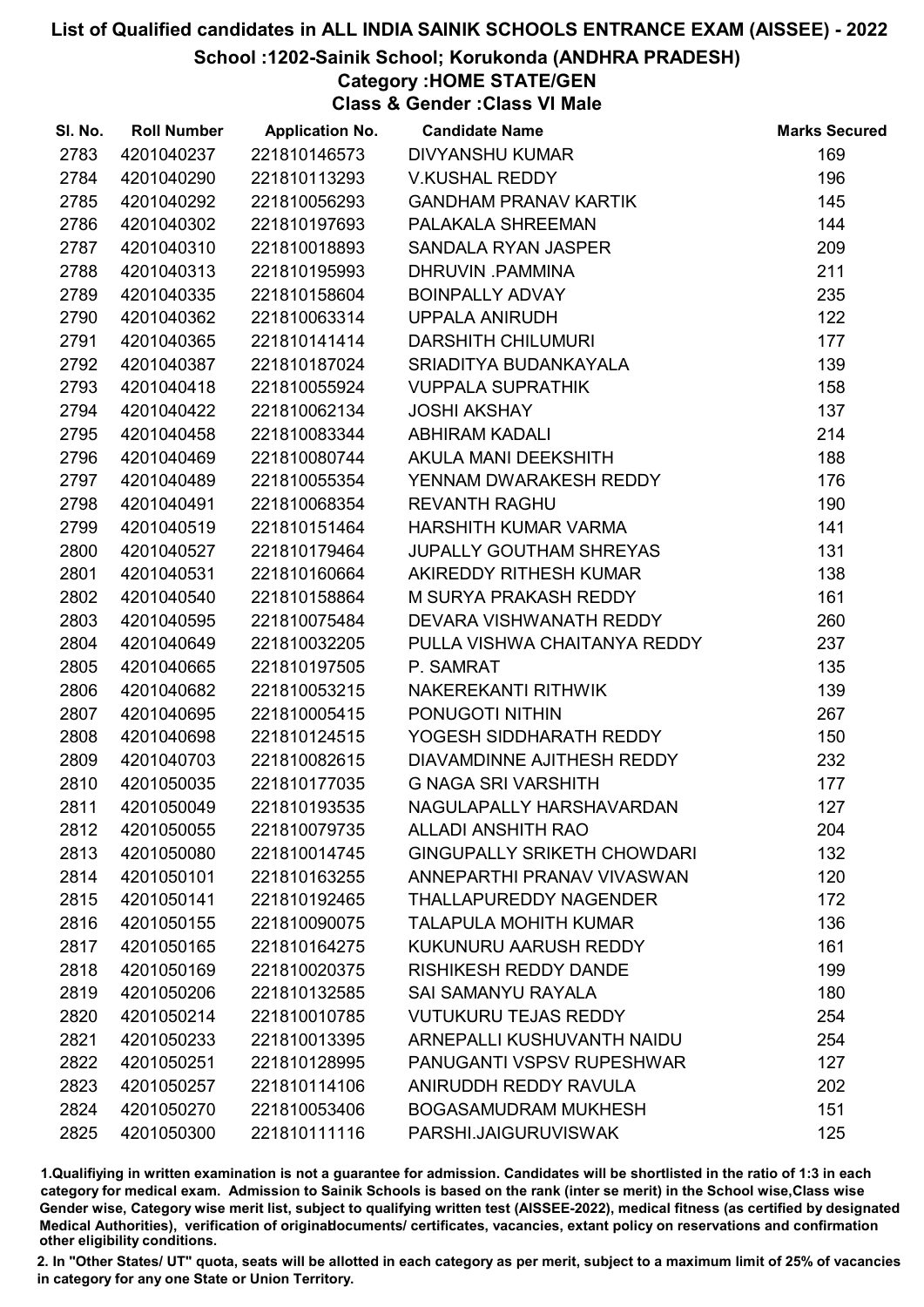School :1202-Sainik School; Korukonda (ANDHRA PRADESH)

Category :HOME STATE/GEN

Class & Gender :Class VI Male

| SI. No. | <b>Roll Number</b> | <b>Application No.</b> | <b>Candidate Name</b>              |    | <b>Marks Secured</b> |
|---------|--------------------|------------------------|------------------------------------|----|----------------------|
| 2826    | 4201050342         | 221810099526           | <b>GANTI SREE PRANAVA SHANMUKH</b> |    | 144                  |
| 2827    | 4201050348         | 221810044726           | <b>JEET GOLLA</b>                  |    | 244                  |
| 2828    | 4201050407         | 221810000446           | DOONURU JASHWANTH REDDY            | CG | 249                  |
| 2829    | 4201050410         | 221810116446           | SRI VATSAVAI SAI LISHAANT          |    | 129                  |
| 2830    | 4201050424         | 221810149746           | <b>L.AKSHAJ REDDY</b>              |    | 141                  |
| 2831    | 4201050476         | 221810153366           | A ABHILASH REDDY                   |    | 154                  |
| 2832    | 4201050517         | 221810022676           | SRINITH REDDY CHUKKAMOLLA          |    | 209                  |
| 2833    | 4201050537         | 221810187286           | A SRI SIDDHARTH                    |    | 130                  |
| 2834    | 4201050573         | 221810128396           | YERRA SIDDU HARIHARAN              |    | 141                  |
| 2835    | 4201050591         | 221810125896           | <b>GUNTUPALLI ADITH</b>            |    | 130                  |
| 2836    | 4201060002         | 221810074107           | <b>GURUVU VENKATA SRIKRISHNA</b>   |    | 222                  |
| 2837    | 4201060010         | 221810038307           | ANEKALLA SAI CHETHAN REDDY         |    | 196                  |
| 2838    | 4201060022         | 221810107607           | NEELAKANTI SRI NIKETHAN            |    | 185                  |
| 2839    | 4201060024         | 221810108607           | <b>DSS ARJUN VARMA</b>             |    | 203                  |
| 2840    | 4201060037         | 221810007907           | SEELAM NAMAN ADWAITH               |    | 199                  |
| 2841    | 4201060064         | 221810190817           | TATA VENKATA SAI HAVISH            |    | 160                  |
| 2842    | 4201060079         | 221810085427           | THANUGUNDALA SAIBHAVAN             |    | 221                  |
| 2843    | 4201060098         | 221810120827           | CHINTALA VYBHAV REDDY              |    | 181                  |
| 2844    | 4201060105         | 221810073927           | <b>SRIYASH BAIRI</b>               |    | 186                  |
| 2845    | 4201060152         | 221810084047           | <b>GOURISETTY VENKATA</b>          |    | 129                  |
| 2846    | 4201060196         | 221810015657           | MITHRADITYA UNNAM                  |    | 222                  |
| 2847    | 4201060199         | 221810042857           | AMMAKOLLA BHAVITH TEJA             |    | 189                  |
| 2848    | 4201060248         | 221810043277           | YUVA PRATHYEK GOGINENI             |    | 129                  |
| 2849    | 4201060261         | 221810027577           | <b>BONAGIRI RISHIK SAHAS</b>       |    | 127                  |
| 2850    | 4201060283         | 221810007087           | ARAVA SHANMUKHA SRIVATSHA          |    | 169                  |
| 2851    | 4201060296         | 221810187587           | RITWIK BALIVADA                    |    | 165                  |
| 2852    | 4201060319         | 221810048197           | <b>HRIDAY SPANDAN</b>              |    | 258                  |
| 2853    | 4201060320         | 221810070297           | PATHI REDDY SRI RAM                |    | 121                  |
| 2854    | 4201060340         | 221810005797           | <b>SHASHANK REDDY PENDLI</b>       |    | 223                  |
| 2855    | 4201060356         | 221810020108           | TUMMALAPALLY ABHIVARDHAN           |    | 239                  |
| 2856    | 4201060370         | 221810024408           | <b>ANANT KUMAR SINGH</b>           |    | 162                  |
| 2857    | 4201060423         | 221810107618           | KALLAKURI MANVIK                   |    | 190                  |
| 2858    | 4201060457         | 221810059628           | DHANIREDDY MADHUSUDHAN             |    | 132                  |
| 2859    | 4201060459         | 221810044728           | <b>BUKKASAMUDRAM VENKATA</b>       |    | 205                  |
| 2860    | 4201060475         | 221810041238           | <b>MUNIPALLE SRI KRISHNA MANAS</b> |    | 145                  |
| 2861    | 4201060499         | 221810005348           | <b>GNANESHWAR REDDY BODE</b>       |    | 207                  |
| 2862    | 4201060500         | 221810055348           | KALWA MANIKANTA                    |    | 182                  |
| 2863    | 4201060532         | 221810106948           | <b>JASTI ROHITH</b>                |    | 128                  |
| 2864    | 4201060535         | 221810149948           | KONDURU ADITYA RAM                 |    | 189                  |
| 2865    | 4201060541         | 221810148158           | NEELAGIRI SHREEVARDHAN             |    | 123                  |
| 2866    | 4201060547         | 221810051458           | NEELA SHANKER VARA PRASAD          |    | 126                  |
| 2867    | 4201060558         | 221810068658           | <b>GEDDAVALASA PRANAY</b>          |    | 236                  |
| 2868    | 4201060575         | 221810122168           | PYDICHETTY THRIVEDH                |    | 128                  |

1.Qualifiying in written examination is not a guarantee for admission. Candidates will be shortlisted in the ratio of 1:3 in each category for medical exam. Admission to Sainik Schools is based on the rank (inter se merit) in the School wise,Class wise Gender wise, Category wise merit list, subject to qualifying written test (AISSEE-2022), medical fitness (as certified by designated Medical Authorities), verification of originablocuments/ certificates, vacancies, extant policy on reservations and confirmation other eligibility conditions.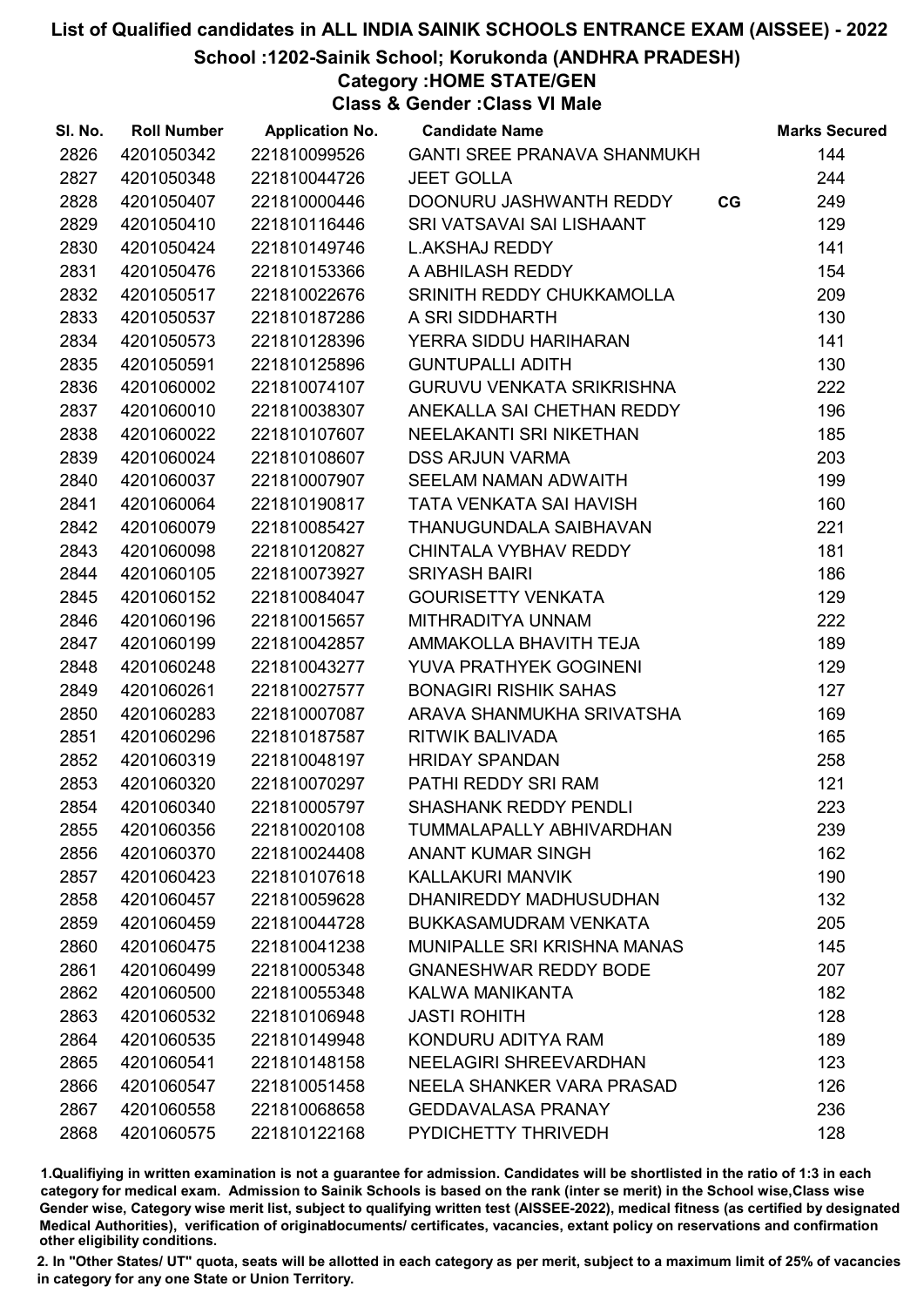#### School :1202-Sainik School; Korukonda (ANDHRA PRADESH)

Category :HOME STATE/GEN

Class & Gender :Class VI Male

| SI. No. | <b>Roll Number</b> | <b>Application No.</b> | <b>Candidate Name</b>               | <b>Marks Secured</b> |
|---------|--------------------|------------------------|-------------------------------------|----------------------|
| 2869    | 4201060579         | 221810119168           | NALLAMOTHU SRI SAI MOKSHITH         | 257                  |
| 2870    | 4201060599         | 221810062668           | SAMARTH NANDYALA                    | 153                  |
| 2871    | 4201070028         | 221810180478           | PRANAV MAHAJAN                      | 243                  |
| 2872    | 4201070035         | 221810058678           | KANDULA MOKSHAGNA REDDY             | 166                  |
| 2873    | 4201070095         | 221810128498           | <b>AKULA RAHUL</b>                  | 157                  |
| 2874    | 4201070113         | 221810107009           | NALLAMOTHU BHAVITH                  | 182                  |
| 2875    | 4201070141         | 221810075709           | AAKARSH PRASHANTH                   | 172                  |
| 2876    | 4201070162         | 221810000119           | <b>ATHARV PANDEY</b>                | 251                  |
| 2877    | 4201070191         | 221810177819           | <b>SESHA SAI ASAMANI</b>            | 122                  |
| 2878    | 4201070196         | 221810166029           | <b>GURRAM EESHWAR KRISHNA</b>       | 192                  |
| 2879    | 4201070213         | 221810024529           | HARSH LILADHAR ATTARDE              | 238                  |
| 2880    | 4201070215         | 221810109529           | MUKKAMALA CHAITANYA                 | 232                  |
| 2881    | 4201070240         | 221810071439           | <b>GUDDATI VINAY</b>                | 146                  |
| 2882    | 4201070248         | 221810163639           | PILLIKALLA VENKATA NAGA             | 166                  |
| 2883    | 4201070251         | 221810058639           | SURAKANTI SRICHARAN REDDY           | 201                  |
| 2884    | 4201070268         | 221810075149           | ADITYA REDDY PEBBATI                | 258                  |
| 2885    | 4201070283         | 221810185749           | CHARAN TEJ NARAYANA                 | 149                  |
| 2886    | 4201070290         | 221810194849           | PALLY PRAYUSH REDDY                 | 251                  |
| 2887    | 4201070292         | 221810038849           | <b>CHERUKURI SAI RITHVIK</b>        | 142                  |
| 2888    | 4201070313         | 221810159259           | PRANEETH SOMISHETTY                 | 217                  |
| 2889    | 4201070327         | 221810157659           | UMMADISETTY HARSHITH                | 246                  |
| 2890    | 4201070330         | 221810115759           | PONUGANTI HEMA VIHAN                | 237                  |
| 2891    | 4201070340         | 221810181069           | MUMMANENI KUSHAL CHOWDARY           | 209                  |
| 2892    | 4201070349         | 221810197269           | <b>SADHU AVINASH</b>                | 122                  |
| 2893    | 4201070374         | 221810080969           | KATAKAM PRANAV                      | 135                  |
| 2894    | 4201070377         | 221810136969           | <b>GOLLA SHASHANK</b>               | 144                  |
| 2895    | 4201070422         | 221810028589           | PRATHI SOBHANARAO                   | 273                  |
| 2896    | 4201070432         | 221810123889           | <b>GITTE SHARATH CHANDRA</b>        | 132                  |
| 2897    | 4201070449         | 221810187299           | <b>MEENA KETANA SAI KODALI</b>      | 159                  |
| 2898    | 4201070472         | 221810175799           | <b>GUJJA SIDDHARTH REDDY</b>        | 204                  |
| 2899    | 4202010094         | 221810081840           | KIRADAM SRIVARDHAN REDDY            | 130                  |
| 2900    | 4202010130         | 221810041470           | <b>BACHU VENKATA SAI SRI NAYAN</b>  | 203                  |
| 2901    | 4202010145         | 221810046780           | PANYALA SANWITH REDDY               | 128                  |
| 2902    | 4202020024         | 221810051311           | CHINDAM SRICHARAN TEJ               | 140                  |
| 2903    | 4202020028         | 221810087811           | PENDYALA SUKRUTH                    | 144                  |
| 2904    | 4202020040         | 221810033721           | NIMMA ADHITYA REDDY                 | 236                  |
| 2905    | 4202020085         | 221810115261           | KALAKUNTLA HARSHITH RAO             | 198                  |
| 2906    | 4202020089         | 221810008661           | SEELA JASWANTH RAMA HARSHA          | 176                  |
| 2907    | 4202020107         | 221810073381           | <b>SHAIK ZAID</b>                   | 132                  |
| 2908    | 4202020261         | 221810138323           | DAMARANCHA LOHITH REDDY             | 125                  |
| 2909    | 4202020277         | 221810100633           | <b>JUPELLY SAI AGASTYAN RAO</b>     | 214                  |
| 2910    | 4202020317         | 221810166463           | <b>BIRRU SAKETH</b>                 | 206                  |
| 2911    | 4202020336         | 221810090283           | <b>GURIJALA ADHITHYA SRIVATHSAV</b> | 131                  |

1.Qualifiying in written examination is not a guarantee for admission. Candidates will be shortlisted in the ratio of 1:3 in each category for medical exam. Admission to Sainik Schools is based on the rank (inter se merit) in the School wise,Class wise Gender wise, Category wise merit list, subject to qualifying written test (AISSEE-2022), medical fitness (as certified by designated Medical Authorities), verification of originablocuments/ certificates, vacancies, extant policy on reservations and confirmation other eligibility conditions.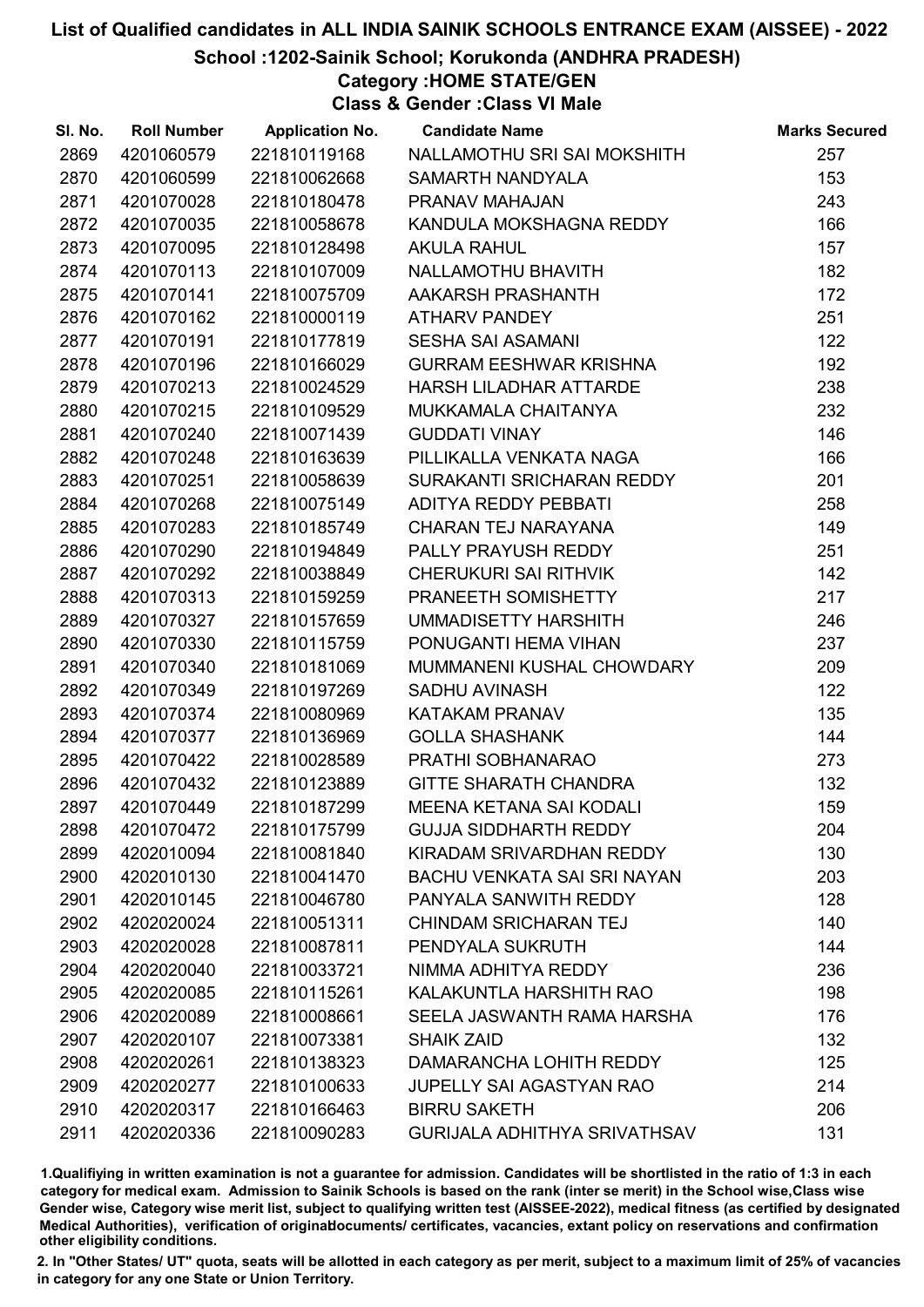School :1202-Sainik School; Korukonda (ANDHRA PRADESH)

Category :HOME STATE/GEN

Class & Gender :Class VI Male

| SI. No. | <b>Roll Number</b> | <b>Application No.</b> | <b>Candidate Name</b>   | <b>Marks Secured</b> |
|---------|--------------------|------------------------|-------------------------|----------------------|
| 2912    | 4202020440         | 221810129154           | KOTAGIRI CHARANDEEP     | 126                  |
| 2913    | 4202020445         | 221810192654           | TUMMA HARIHARAVARDHAN   | 183                  |
| 2914    | 4202020455         | 221810189164           | GOODA SAKETH ANIRUDH    | 226                  |
| 2915    | 4202020475         | 221810155774           | VEMULA ISHAN RAO        | 225                  |
| 2916    | 4202020511         | 221810144115           | DODDA AKSHITH REDDY     | 122                  |
| 2917    | 4202020530         | 221810172225           | DEVIREDDY MANVITH REDDY | 165                  |
| 2918    | 4202020540         | 221810022825           | ALLADI NAVANEETH SAI    | 162                  |
| 2919    | 4202020584         | 221810145665           | THALLA SHIVA PARTHIV    | 248                  |
| 2920    | 4202020664         | 221810100046           | KUNDURU SMARAN REDDY    | 171                  |
| 2921    | 4202020733         | 221810139807           | VODETI VARSHITH         | 228                  |
| 2922    | 4202020772         | 221810096647           | <b>GAJULA MANIDHAR</b>  | 136                  |
| 2923    | 4202020864         | 221810060818           | RACHAKONDA VISHWATEJA   | 154                  |
| 2924    | 4202020878         | 221810159828           | PAWAR NIRANJAN          | 172                  |
| 2925    | 4202020899         | 221810186448           | MOHAMMED UZER AHMED     | 146                  |
| 2926    | 4202020913         | 221810155358           | KOWDAGANI PREETHAM RAO  | 176                  |
| 2927    | 4202021029         | 221810056159           | THATI VISHWA TEJA       | 185                  |
| 2928    | 4401030470         | 221810098984           | <b>MOHAMMED IMAAZ</b>   | 238                  |

1.Qualifiying in written examination is not a guarantee for admission. Candidates will be shortlisted in the ratio of 1:3 in each category for medical exam. Admission to Sainik Schools is based on the rank (inter se merit) in the School wise,Class wise Gender wise, Category wise merit list, subject to qualifying written test (AISSEE-2022), medical fitness (as certified by designated Medical Authorities), verification of originablocuments/ certificates, vacancies, extant policy on reservations and confirmation other eligibility conditions.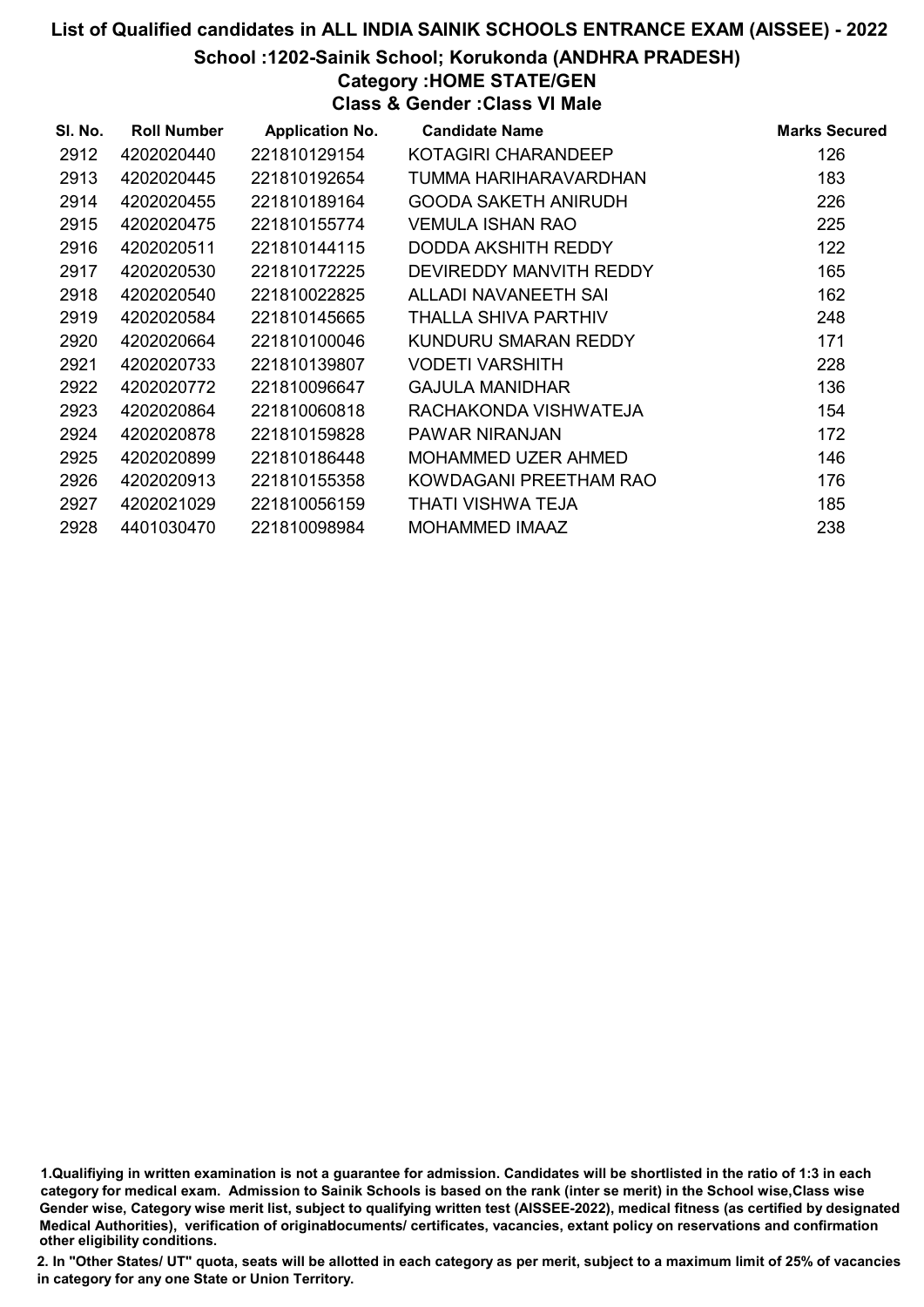#### School :1202-Sainik School; Korukonda (ANDHRA PRADESH)

### Category :OTHER STATE/SC

Class & Gender :Class VI Male

| SI. No. | <b>Roll Number</b> | <b>Application No.</b> | <b>Candidate Name</b>         | <b>Marks Secured</b> |
|---------|--------------------|------------------------|-------------------------------|----------------------|
| 2929    | 1212050053         | 221810143338           | <b>JAGATPALA SAI KAUTILYA</b> | 162                  |
| 2930    | 1213020159         | 221810124332           | <b>JASWANTH PALAKA</b>        | 82                   |
| 2931    | 1403010085         | 221810039631           | <b>MATTA PUNITH SAI VARUN</b> | 65                   |
| 2932    | 1503010059         | 221810141960           | <b>SHASHI KUMAR</b>           | 111                  |
| 2933    | 1504020060         | 221810019543           | UTKARSH UTKRISHTA             | 218                  |
| 2934    | 1509030214         | 221810135873           | <b>ARYAN KUMAR</b>            | 140                  |
| 2935    | 1511020005         | 221810164300           | <b>AMAN RAJ</b>               | 163                  |
| 2936    | 1511020011         | 221810109700           | <b>HARSH RAJ</b>              | 213                  |
| 2937    | 1511020205         | 221810155981           | <b>AMIT KUMAR</b>             | 128                  |
| 2938    | 1511020519         | 221810094644           | <b>DURGESH NANDAN</b>         | 241                  |
| 2939    | 1511050198         | 221810151643           | <b>AMAN KUMAR</b>             | 144                  |
| 2940    | 1513010081         | 221810102371           | UTKARSH KUMAR                 | 181                  |
| 2941    | 2601010073         | 221810097997           | <b>VIVEK KUMAR</b>            | 146                  |
| 2942    | 2611010066         | 221810035962           | <b>JIGYANSHU KUMAR</b>        | 251                  |
| 2943    | 3002020096         | 221810095943           | <b>ANOOP SINGH</b>            | 174                  |
| 2944    | 3002030257         | 221810026993           | <b>VANSH MANOJ BANAFAL</b>    | 116                  |
| 2945    | 3110010141         | 221810028771           | AAYUSH GANESH KAMBLE          | 101                  |
| 2946    | 3114030285         | 221810066567           | ATHANG UMESH GOUND            | 138                  |
| 2947    | 4410010095         | 221810052803           | SANJEEV KUMAR GAUTAM          | 90                   |

1.Qualifiying in written examination is not a guarantee for admission. Candidates will be shortlisted in the ratio of 1:3 in each category for medical exam. Admission to Sainik Schools is based on the rank (inter se merit) in the School wise,Class wise Gender wise, Category wise merit list, subject to qualifying written test (AISSEE-2022), medical fitness (as certified by designated Medical Authorities), verification of originablocuments/ certificates, vacancies, extant policy on reservations and confirmation other eligibility conditions.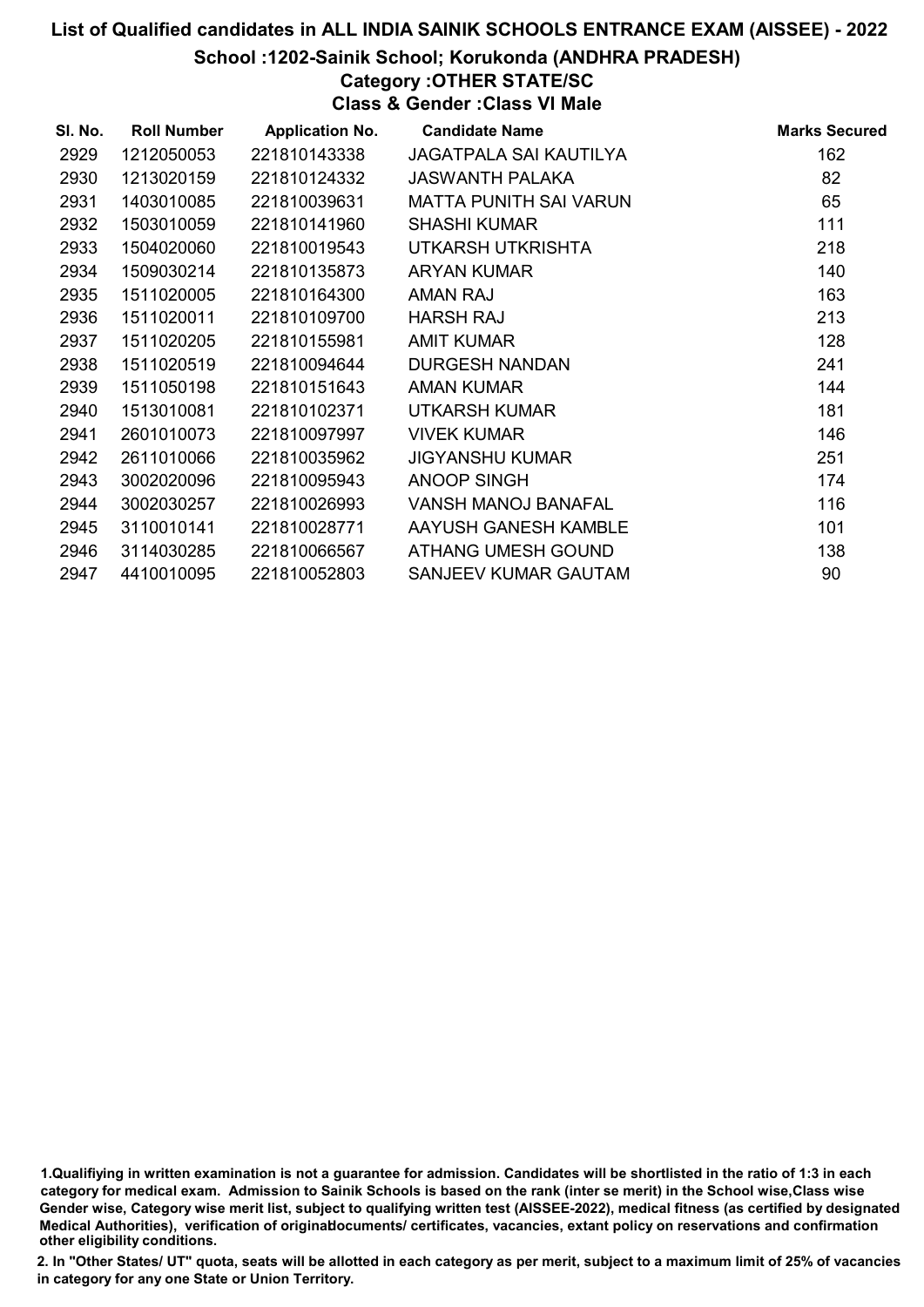# List of Qualified candidates in ALL INDIA SAINIK SCHOOLS ENTRANCE EXAM (AISSEE) - 2022 School :1202-Sainik School; Korukonda (ANDHRA PRADESH) Category :OTHER STATE/ST Class & Gender :Class VI Male

| SI. No. | <b>Roll Number</b> | <b>Application No.</b> | <b>Candidate Name</b>      | <b>Marks Secured</b> |
|---------|--------------------|------------------------|----------------------------|----------------------|
| 2948    | 1511030080         | 221810131545           | <b>PRAJIT SHARMA</b>       | 175                  |
| 2949    | 1701010013         | 221810115680           | ANKIT KUMAR SALAM          | 74                   |
| 2950    | 3606010078         | 221810185369           | DIBYARANJAN PUJARI         | 101                  |
| 2951    | 3905060009         | 221810064877           | RONAK MEENA                | 178                  |
| 2952    | 4103020568         | 221810111706           | VADITHE PAVAN CHANDRA NAIK | 140                  |

1.Qualifiying in written examination is not a guarantee for admission. Candidates will be shortlisted in the ratio of 1:3 in each category for medical exam. Admission to Sainik Schools is based on the rank (inter se merit) in the School wise,Class wise Gender wise, Category wise merit list, subject to qualifying written test (AISSEE-2022), medical fitness (as certified by designated Medical Authorities), verification of originablocuments/ certificates, vacancies, extant policy on reservations and confirmation other eligibility conditions.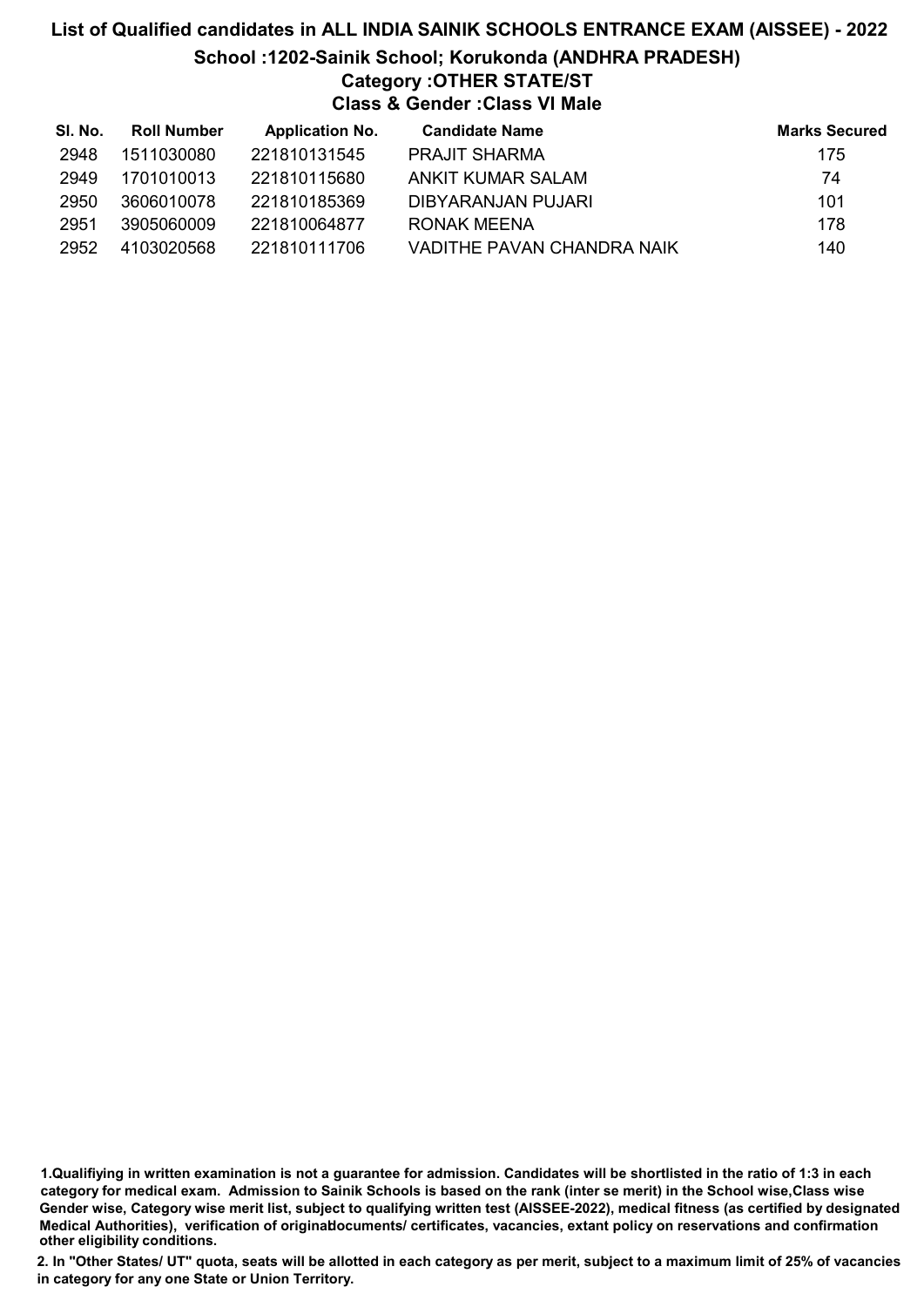#### School :1202-Sainik School; Korukonda (ANDHRA PRADESH)

# Category :OTHER STATE/OBC

Class & Gender :Class VI Male

| SI. No. | <b>Roll Number</b> | <b>Application No.</b> | <b>Candidate Name</b>      | <b>Marks Secured</b> |
|---------|--------------------|------------------------|----------------------------|----------------------|
| 2953    | 1208020047         | 221810169432           | <b>MEDA SIVAJI</b>         | 123                  |
| 2954    | 1213010089         | 221810190179           | <b>SABBANA TILAK</b>       | 215                  |
| 2955    | 1502010288         | 221810112182           | <b>AMARJEET KUMAR</b>      | 253                  |
| 2956    | 1503010003         | 221810146900           | <b>AYUSH KUMAR</b>         | 204                  |
| 2957    | 1503010203         | 221810077655           | <b>HAPPY KUMAR</b>         | 232                  |
| 2958    | 1505010471         | 221810159330           | <b>ALOK KUMAR</b>          | 182                  |
| 2959    | 1505010496         | 221810021760           | SOOJAL KUMAR               | 236                  |
| 2960    | 1505010816         | 221810095135           | <b>AVINASH KUMAR</b>       | 191                  |
| 2961    | 1505011026         | 221810192868           | <b>RAUSHAN KUMAR</b>       | 222                  |
| 2962    | 1507010182         | 221810059786           | YASHSWEE RAJ               | 221                  |
| 2963    | 1508010412         | 221810047203           | <b>SHYAM KUMAR</b>         | 239                  |
| 2964    | 1509010154         | 221810166104           | OM RAJ                     | 159                  |
| 2965    | 1509030284         | 221810124834           | <b>RAUNAK ANAND</b>        | 201                  |
| 2966    | 1509040035         | 221810130146           | <b>ADITYA RAJ</b>          | 213                  |
| 2967    | 1509040045         | 221810099056           | <b>UTKARSH KUMAR</b>       | 225                  |
| 2968    | 1509040365         | 221810170319           | <b>ROHIT RAJ</b>           | 172                  |
| 2969    | 1510010010         | 221810037510           | <b>HARSHIT KASHYAP</b>     | 253                  |
| 2970    | 1510010083         | 221810039151           | KUSHAGRA SAUBHAGYA SINHA   | 221                  |
| 2971    | 1510010194         | 221810162783           | <b>PRASHANT KUMAR</b>      | 159                  |
| 2972    | 1510020259         | 221810149767           | <b>ADARSH RAJ</b>          | 251                  |
| 2973    | 1510030074         | 221810180744           | <b>HARSH RAJ</b>           | 210                  |
| 2974    | 1510030203         | 221810119796           | NAMAN MANOJ SINHA          | 181                  |
| 2975    | 1510030336         | 221810149549           | <b>PIYUSH RAJ</b>          | 242                  |
| 2976    | 1511030263         | 221810098386           | <b>ARJUN KUMAR</b>         | 203                  |
| 2977    | 1511030451         | 221810095538           | SHUBHANSHU GUPTA           | 225                  |
| 2978    | 1511040143         | 221810112190           | <b>DEEPAK KUMAR</b>        | 232                  |
| 2979    | 1511040192         | 221810112221           | <b>HIMANSHU KUMAR</b>      | 209                  |
| 2980    | 1511040233         | 221810035741           | <b>PRINCE KUMAR</b>        | 233                  |
| 2981    | 1511060082         | 221810108585           | <b>CHIRAG KUMAR</b>        | 213                  |
| 2982    | 1511060233         | 221810111986           | <b>SUBHAM KUMAR</b>        | 247                  |
| 2983    | 1511060249         | 221810123796           | <b>VED PRAKASH</b>         | 175                  |
| 2984    | 1511060292         | 221810098527           | <b>PRINCE RAJ</b>          | 191                  |
| 2985    | 1511060321         | 221810151937           | <b>ASHISH RANJAN</b>       | 147                  |
| 2986    | 1511060361         | 221810037857           | <b>RAHUL KUMAR</b>         | 214                  |
| 2987    | 1511070139         | 221810166229           | YUVRAJ KUMAR               | 213                  |
| 2988    | 1512010095         | 221810037922           | <b>ROUNAK KUMAR</b>        | 272                  |
| 2989    | 1512010118         | 221810171013           | <b>ANIMESH ANAND</b>       | 199                  |
| 2990    | 1513010065         | 221810114941           | <b>ADITYA KUMAR</b>        | 270                  |
| 2991    | 1513010121         | 221810171962           | <b>UTKARSH KUMAR</b>       | 159                  |
| 2992    | 1513010206         | 221810119024           | <b>SONU KUMAR</b>          | 245                  |
| 2993    | 1513010231         | 221810066874           | <b>SHUBHAM KUMAR YADAV</b> | 137                  |
| 2994    | 1513020253         | 221810153378           | <b>UTPAL KUMAR</b>         | 173                  |
| 2995    | 1514010003         | 221810094310           | <b>ABHAY ANAND</b>         | 228                  |

1.Qualifiying in written examination is not a guarantee for admission. Candidates will be shortlisted in the ratio of 1:3 in each category for medical exam. Admission to Sainik Schools is based on the rank (inter se merit) in the School wise,Class wise Gender wise, Category wise merit list, subject to qualifying written test (AISSEE-2022), medical fitness (as certified by designated Medical Authorities), verification of originablocuments/ certificates, vacancies, extant policy on reservations and confirmation other eligibility conditions.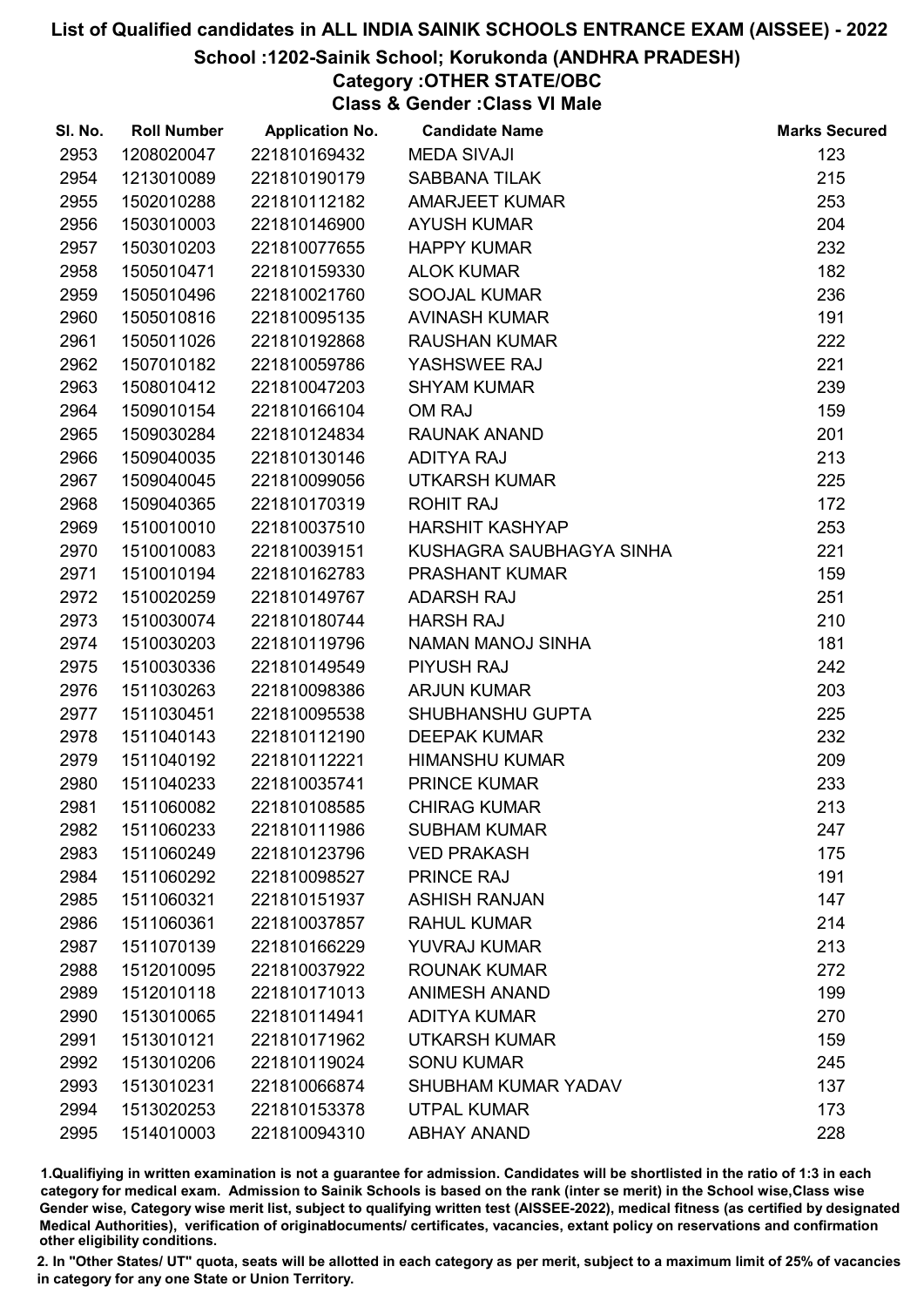#### School :1202-Sainik School; Korukonda (ANDHRA PRADESH)

# Category :OTHER STATE/OBC

Class & Gender :Class VI Male

| SI. No. | <b>Roll Number</b> | <b>Application No.</b> | <b>Candidate Name</b>  | <b>Marks Secured</b> |
|---------|--------------------|------------------------|------------------------|----------------------|
| 2996    | 1705020344         | 221810003977           | <b>KAVISH PATEL</b>    | 144                  |
| 2997    | 2601010004         | 221810150150           | <b>ADITYA RAJ</b>      | 240                  |
| 2998    | 2610010078         | 221810039534           | <b>SANKALP KUMAR</b>   | 267                  |
| 2999    | 2701010073         | 221810180650           | NEHANTH SANJEEV ARAVA  | 154                  |
| 3000    | 2701020443         | 221810111294           | <b>BADAM DANVITH</b>   | 229                  |
| 3001    | 3002010240         | 221810039602           | <b>HARIOM</b>          | 176                  |
| 3002    | 3002020133         | 221810139393           | <b>SONU DHAKAR</b>     | 157                  |
| 3003    | 3002030662         | 221810113149           | <b>ASHISH SINGH</b>    | 224                  |
| 3004    | 3101010140         | 221810007488           | <b>PRATIK BISWAL</b>   | 222                  |
| 3005    | 3114020398         | 221810112504           | SWAMI VIKASH NAVNATH   | 172                  |
| 3006    | 3114030273         | 221810073757           | ADITYA SANTOSH LAVATE  | 204                  |
| 3007    | 3116020155         | 221810026797           | KHOOSHAL JADHAV        | 138                  |
| 3008    | 3603020263         | 221810192577           | PAGOTI KHUSAAL         | 181                  |
| 3009    | 3701010054         | 221810176509           | <b>PRASHANTH</b>       | 174                  |
| 3010    | 3904020326         | 221810142673           | <b>HIMANSHU GURJAR</b> | 124                  |
| 3011    | 3904040266         | 221810150413           | UTKARSH BHANARKAR      | 247                  |
| 3012    | 3905020163         | 221810134713           | <b>KANHAIYA LAL</b>    | 193                  |
| 3013    | 3905020281         | 221810063504           | HARSHVARDHAN RATHI     | 178                  |
| 3014    | 3905030167         | 221810143797           | <b>SUMIT DHAKAR</b>    | 230                  |
| 3015    | 3905030219         | 221810122738           | <b>ROHIT KUMAR</b>     | 249                  |
| 3016    | 3905030238         | 221810052158           | AYUSH KUMAR YADAV      | 213                  |
| 3017    | 3905030304         | 221810048109           | PRASHANT KUMAR         | 151                  |
| 3018    | 3905030413         | 221810119679           | YASH KUMAR             | 200                  |
| 3019    | 3905030427         | 221810099589           | <b>AMIT</b>            | 161                  |
| 3020    | 4201050241         | 221810103695           | <b>AARYAN KORLE</b>    | 212                  |
| 3021    | 4201070173         | 221810129319           | SUDHANSU KUMAR PATEL   | 169                  |
| 3022    | 4401010094         | 221810016780           | <b>PRAVENDRA</b>       | 171                  |
| 3023    | 4401010129         | 221810059531           | <b>HIMANSHU</b>        | 158                  |
| 3024    | 4401020001         | 221810039781           | <b>NITESH KUMAR</b>    | 142                  |
| 3025    | 4401020037         | 221810057322           | <b>ASHISH</b>          | 122                  |
| 3026    | 4401020591         | 221810016828           | <b>LAVKUSH</b>         | 131                  |
| 3027    | 4401020675         | 221810048419           | <b>RITIK RAJ</b>       | 193                  |
| 3028    | 4401020687         | 221810057229           | <b>KARAN</b>           | 194                  |
| 3029    | 4401020696         | 221810016929           | <b>NAMIT</b>           | 137                  |
| 3030    | 4410010015         | 221810084550           | <b>ANSHUL</b>          | 214                  |
| 3031    | 4410010072         | 221810085842           | <b>ISHANT</b>          | 235                  |
| 3032    | 4410020561         | 221810051838           | SOUMY VISHWAKARMA      | 258                  |
| 3033    | 4411010148         | 221810108962           | <b>NEETESH</b>         | 129                  |
| 3034    | 4411010285         | 221810107155           | <b>DAKSH</b>           | 141                  |

1.Qualifiying in written examination is not a guarantee for admission. Candidates will be shortlisted in the ratio of 1:3 in each category for medical exam. Admission to Sainik Schools is based on the rank (inter se merit) in the School wise,Class wise Gender wise, Category wise merit list, subject to qualifying written test (AISSEE-2022), medical fitness (as certified by designated Medical Authorities), verification of originablocuments/ certificates, vacancies, extant policy on reservations and confirmation other eligibility conditions.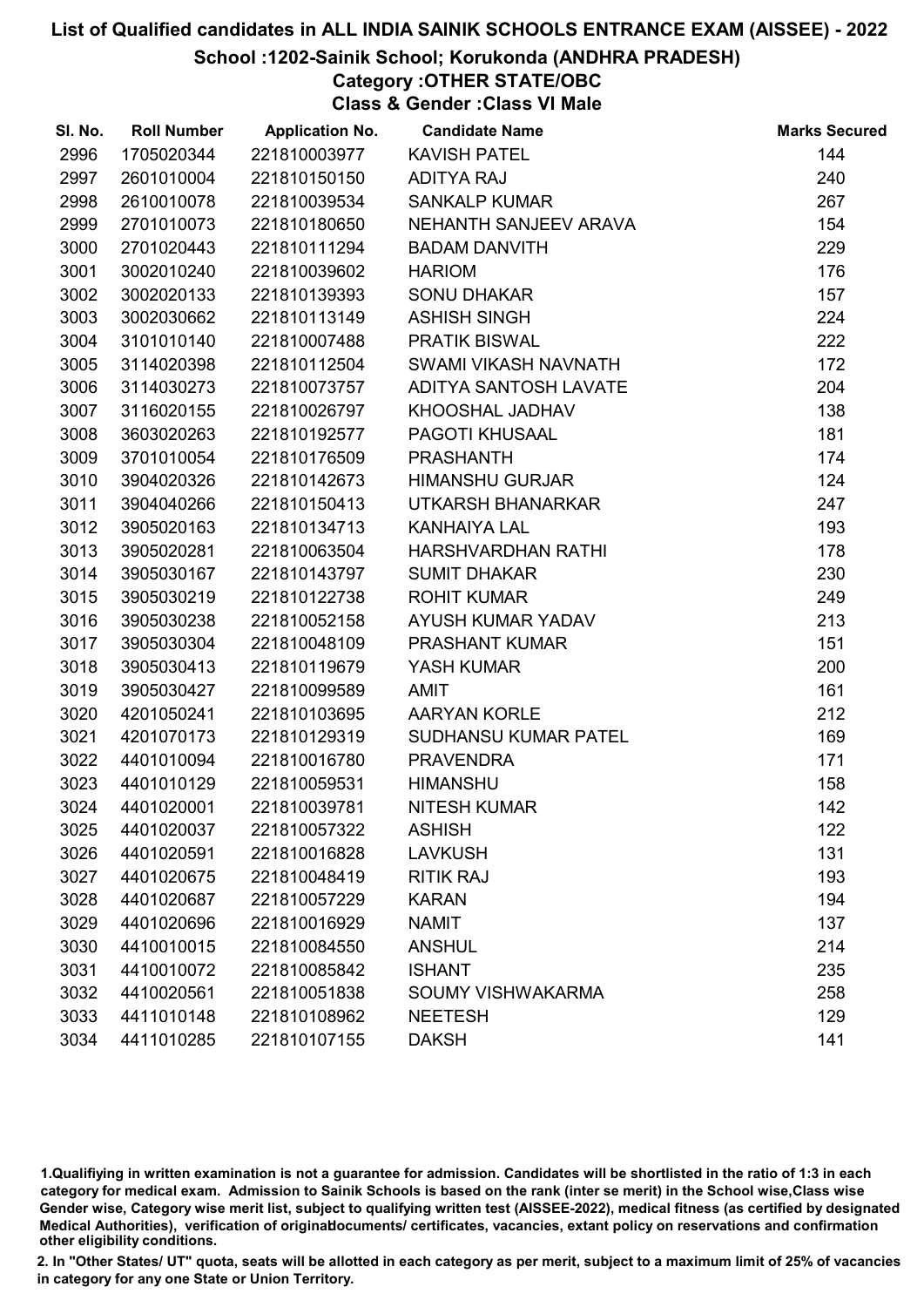School :1202-Sainik School; Korukonda (ANDHRA PRADESH)

# Category :OTHER STATE/DEF

Class & Gender :Class VI Male

| SI. No. | <b>Roll Number</b> | <b>Application No.</b> | <b>Candidate Name</b>             | <b>Marks Secured</b> |
|---------|--------------------|------------------------|-----------------------------------|----------------------|
| 3035    | 1212020176         | 221810010590           | <b>ANSH CHAUBEY</b>               | 165                  |
| 3036    | 1212020271         | 221810109841           | <b>RISHAB SINGH</b>               | 124                  |
| 3037    | 1212030234         | 221810041364           | SIDDHARTH SINGH                   | 197                  |
| 3038    | 1212040382         | 221810012787           | VAIBHAV KUMAR CHAURASIYA          | 132                  |
| 3039    | 1213010239         | 221810044137           | <b>RANJEET KUMAR SINGH</b>        | 174                  |
| 3040    | 1503020239         | 221810092556           | <b>PRATYUSH KUMAR</b>             | 250                  |
| 3041    | 1511020300         | 221810156182           | <b>AYUSH RAJ</b>                  | 141                  |
| 3042    | 1511040062         | 221810096430           | <b>VEDANSH MISHRA</b>             | 215                  |
| 3043    | 1511050295         | 221810085804           | <b>KARTHIK AZAD</b>               | 123                  |
| 3044    | 2801010220         | 221810111254           | <b>ADARSH</b>                     | 180                  |
| 3045    | 3002020035         | 221810044203           | ADITYA NARAYAN PARIHAR            | 155                  |
| 3046    | 3110020049         | 221810083873           | SARTHAK SANTOSH TELVEKAR          | 158                  |
| 3047    | 3114010016         | 221810147880           | <b>BHAGADE RAMKRISHNA SANTOSH</b> | 132                  |
| 3048    | 3115020462         | 221810146528           | JADHAV ROHAN RAMESH               | 128                  |
| 3049    | 3803010051         | 221810070521           | <b>AKSHAT TIWARI</b>              | 136                  |
| 3050    | 3904040472         | 221810148364           | <b>ANSH YADAV</b>                 | 249                  |
| 3051    | 3905010244         | 221810024381           | <b>CHETAN</b>                     | 220                  |
| 3052    | 3905020377         | 221810099784           | <b>ANKUSH</b>                     | 138                  |
| 3053    | 3905020535         | 221810016326           | ANUJ YADAV                        | 191                  |
| 3054    | 4201030051         | 221810060790           | <b>RUPESH KUMAR SINGH</b>         | 151                  |
| 3055    | 4401020391         | 221810019506           | <b>MOHIT KUMAR</b>                | 127                  |
| 3056    | 4401020511         | 221810060257           | <b>VINAY KUMAR CHAHAR</b>         | 258                  |
| 3057    | 4401030214         | 221810049832           | AMAN YADAV                        | 179                  |
| 3058    | 4410010076         | 221810052052           | <b>RITESH KUMAR SINGH</b>         | 248                  |
| 3059    | 4410020153         | 221810093541           | <b>HEMENT SINGH</b>               | 211                  |

1.Qualifiying in written examination is not a guarantee for admission. Candidates will be shortlisted in the ratio of 1:3 in each category for medical exam. Admission to Sainik Schools is based on the rank (inter se merit) in the School wise,Class wise Gender wise, Category wise merit list, subject to qualifying written test (AISSEE-2022), medical fitness (as certified by designated Medical Authorities), verification of originablocuments/ certificates, vacancies, extant policy on reservations and confirmation other eligibility conditions.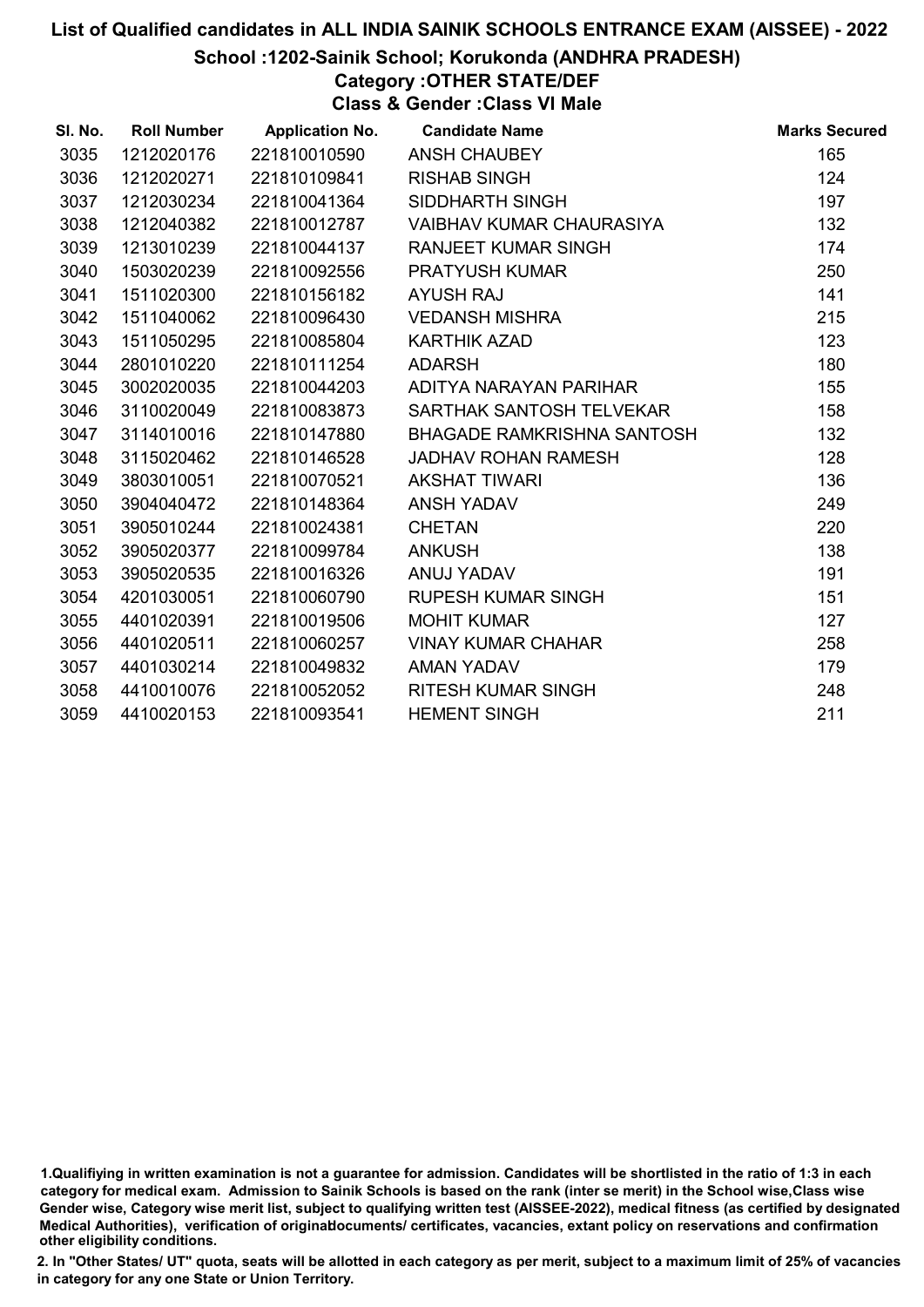#### School :1202-Sainik School; Korukonda (ANDHRA PRADESH)

# Category :OTHER STATE/GEN

Class & Gender :Class VI Male

| SI. No. | <b>Roll Number</b> | <b>Application No.</b> | <b>Candidate Name</b>            |    | <b>Marks Secured</b> |
|---------|--------------------|------------------------|----------------------------------|----|----------------------|
| 3060    | 1208020269         | 221810072865           | KOPPULA VARSHIK SIVARAM          |    | 133                  |
| 3061    | 1212020174         | 221810075490           | <b>SHRISHAIL TIWARI</b>          |    | 197                  |
| 3062    | 1212020537         | 221810175982           | <b>B RAHUL</b>                   |    | 169                  |
| 3063    | 1212040381         | 221810103687           | <b>BONGU VIRAT KAUSHIK</b>       |    | 264                  |
| 3064    | 1212050315         | 221810165179           | <b>RAUNAK SINGH</b>              |    | 204                  |
| 3065    | 1213020240         | 221810015492           | <b>SILLA VEDESH</b>              |    | 123                  |
| 3066    | 1213030130         | 221810097584           | ERUSU VENKAT SHRAVAN REDDY       |    | 120                  |
| 3067    | 1213030165         | 221810162415           | KOMATIPALLI SOWRESH              |    | 222                  |
| 3068    | 1401010055         | 221810087452           | <b>PRAVIT RAJ GHOSH</b>          |    | 185                  |
| 3069    | 1501010251         | 221810104039           | <b>PIYUSH KUMAR</b>              |    | 158                  |
| 3070    | 1503010018         | 221810030160           | SATVIK KUMAR DWIVEDI             |    | 260                  |
| 3071    | 1503020211         | 221810162106           | <b>VIVEK RANJAN</b>              |    | 157                  |
| 3072    | 1510020119         | 221810181122           | <b>ARYAN RAJ</b>                 |    | 153                  |
| 3073    | 1510030279         | 221810181248           | NITYANSH HARSH                   |    | 227                  |
| 3074    | 1510030310         | 221810119509           | <b>SATYAM KUMAR</b>              |    | 189                  |
| 3075    | 1511020427         | 221810084073           | KRISH RAJ PANDEY                 |    | 239                  |
| 3076    | 1511020515         | 221810166244           | <b>AYUSH RAJ</b>                 |    | 148                  |
| 3077    | 1511030165         | 221810151406           | PIYUSH RANJAN                    |    | 264                  |
| 3078    | 1511030259         | 221810072186           | <b>BHASKAR KUMAR</b>             |    | 267                  |
| 3079    | 1511030302         | 221810154317           | <b>MANMOHAN KUMAR</b>            |    | 227                  |
| 3080    | 1511040345         | 221810070288           | <b>DHIRAJ KUMAR</b>              |    | 155                  |
| 3081    | 1511050053         | 221810125352           | <b>SHASHANK SUMAN</b>            |    | 220                  |
| 3082    | 1511070159         | 221810057539           | <b>ADITYA ANAND</b>              |    | 220                  |
| 3083    | 1511070210         | 221810165079           | <b>ASHISH GAURAV</b>             |    | 201                  |
| 3084    | 1513010228         | 221810118274           | <b>ROSHAN KUMAR SINGH</b>        |    | 162                  |
| 3085    | 1702020194         | 221810049715           | PALLINTI VENKAT SAI UJVAL        |    | 137                  |
| 3086    | 1705020095         | 221810108293           | <b>MUMMIDI PREM</b>              |    | 197                  |
| 3087    | 1705020296         | 221810030807           | <b>DIVYA PRAKASH</b>             |    | 184                  |
| 3088    | 1705020423         | 221810052109           | J. ARUNODAYA                     |    | 165                  |
| 3089    | 2001030364         | 221810063421           | <b>ROHIT TYAGI</b>               |    | 179                  |
| 3090    | 2501040263         | 221810056207           | <b>AKARSH DIXIT</b>              |    | 184                  |
| 3091    | 2701010049         | 221810054240           | SINGINEDI LOCHAN TEJA            |    | 185                  |
| 3092    | 2701010062         | 221810034050           | <b>GOTTUMUKKALA NIMAI SRIKAR</b> |    | 134                  |
| 3093    | 2701010108         | 221810026680           | <b>JAYANTH DATTA BEJJANKI</b>    |    | 159                  |
| 3094    | 2701010163         | 221810027821           | DWARAMPUDI JASWANTH VEERA        |    | 144                  |
| 3095    | 2701030094         | 221810045495           | RISHI DHARMA SASTHA TOGARU       |    | 246                  |
| 3096    | 2701030352         | 221810078587           | L N VENU                         |    | 243                  |
| 3097    | 3002010006         | 221810044400           | <b>KRISHNA SINGH TOMAR</b>       | CG | 150                  |
| 3098    | 3110010053         | 221810044160           | <b>KIAAN MANOHAR</b>             |    | 240                  |
| 3099    | 3115040033         | 221810071484           | <b>SHLOK AMIT KULKARNI</b>       |    | 194                  |
| 3100    | 3116020053         | 221810088062           | <b>ADITYA ABHAYSINH BHOSALE</b>  |    | 169                  |
| 3101    | 3904040232         | 221810075782           | PANKAJ SINGH JADON               |    | 169                  |
| 3102    | 3904040753         | 221810061976           | ANUBHAV UPADHYAY                 |    | 162                  |

1.Qualifiying in written examination is not a guarantee for admission. Candidates will be shortlisted in the ratio of 1:3 in each category for medical exam. Admission to Sainik Schools is based on the rank (inter se merit) in the School wise,Class wise Gender wise, Category wise merit list, subject to qualifying written test (AISSEE-2022), medical fitness (as certified by designated Medical Authorities), verification of originablocuments/ certificates, vacancies, extant policy on reservations and confirmation other eligibility conditions.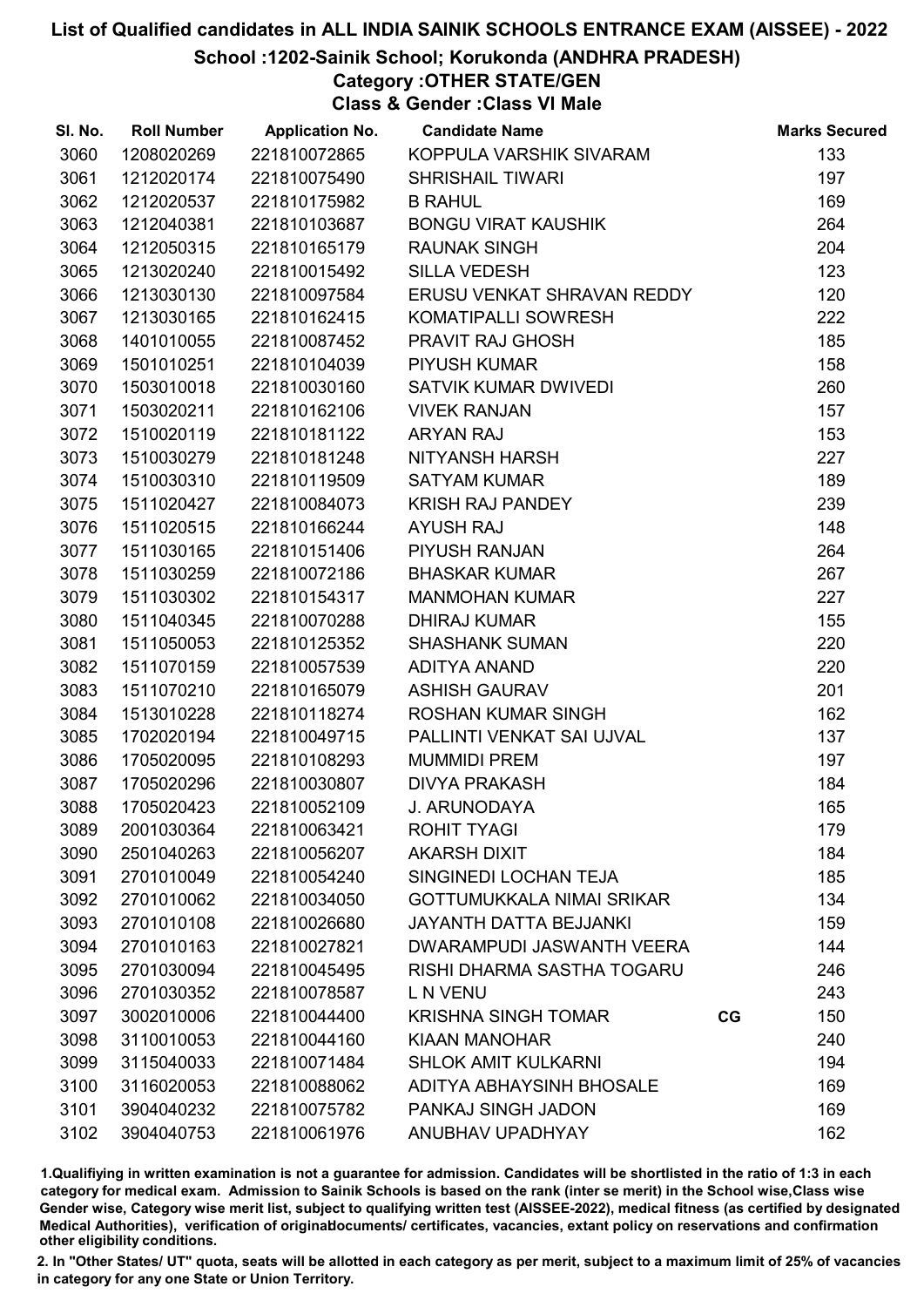#### School :1202-Sainik School; Korukonda (ANDHRA PRADESH)

#### Category :OTHER STATE/GEN Class & Gender :Class VI Male

| SI. No. | <b>Roll Number</b> | <b>Application No.</b> | <b>Candidate Name</b>   | <b>Marks Secured</b> |
|---------|--------------------|------------------------|-------------------------|----------------------|
| 3103    | 3905020525         | 221810044516           | <b>RUDER RAJ</b>        | 233                  |
| 3104    | 3905040037         | 221810084530           | <b>GAURANSH PATHAK</b>  | 190                  |
| 3105    | 4102030133         | 221810043587           | PRANAV TEJA PERUMALLA   | 175                  |
| 3106    | 4201070328         | 221810071759           | UPPADA DIVYANK REDDY    | 185                  |
| 3107    | 4401010126         | 221810111721           | <b>NEERAJ CHAUDHARY</b> | 233                  |
| 3108    | 4401020116         | 221810147992           | JATIN                   | 155                  |
| 3109    | 4401020342         | 221810060255           | RAHUL CHAHAR            | 170                  |
| 3110    | 4401020478         | 221810078607           | <b>KARTIK JUREL</b>     | 130                  |
| 3111    | 4401030368         | 221810084993           | YASHRAJ SHARMA          | 256                  |
| 3112    | 4401030501         | 221810166489           | <b>DEVESH RANA</b>      | 189                  |
| 3113    | 4405020290         | 221810137968           | YUVRAJ TIWARI           | 233                  |
| 3114    | 4410010007         | 221810085710           | <b>KARTIK</b>           | 160                  |
| 3115    | 4410030381         | 221810052309           | DARSH PANDEY            | 245                  |
| 3116    | 4602010447         | 221810042148           | M.V. AINESH             | 231                  |

1.Qualifiying in written examination is not a guarantee for admission. Candidates will be shortlisted in the ratio of 1:3 in each category for medical exam. Admission to Sainik Schools is based on the rank (inter se merit) in the School wise,Class wise Gender wise, Category wise merit list, subject to qualifying written test (AISSEE-2022), medical fitness (as certified by designated Medical Authorities), verification of originablocuments/ certificates, vacancies, extant policy on reservations and confirmation other eligibility conditions.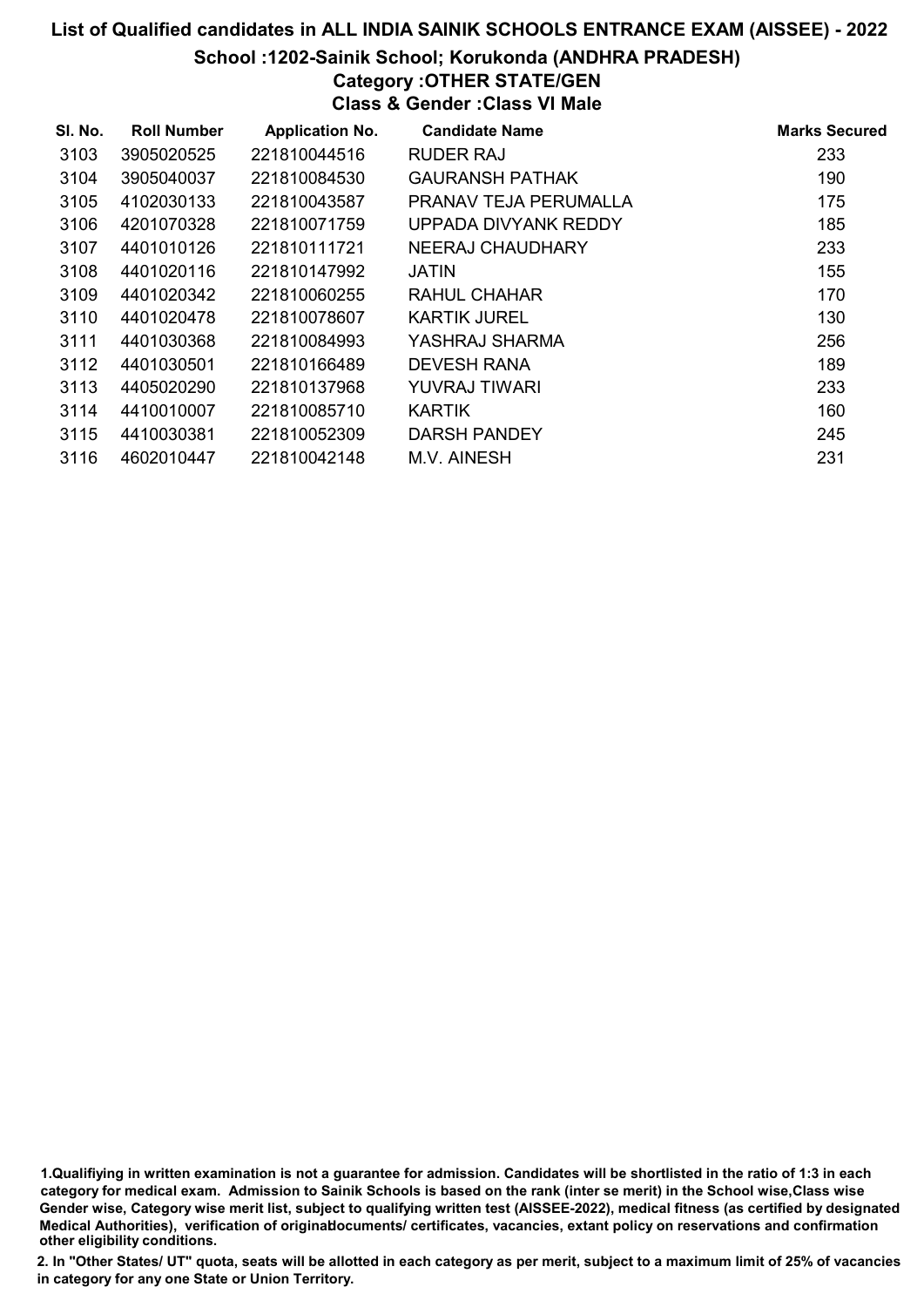#### School :1202-Sainik School; Korukonda (ANDHRA PRADESH)

#### Category :HOME STATE/SC

Class & Gender :Class VI Female

| SI. No. | <b>Roll Number</b> | <b>Application No.</b> | <b>Candidate Name</b>           | <b>Marks Secured</b> |
|---------|--------------------|------------------------|---------------------------------|----------------------|
| 3117    | 1201010423         | 221810194224           | <b>B.LASYA</b>                  | 94                   |
| 3118    | 1201020353         | 221810083919           | RAGULA ANJANA SAI JOSHITHA      | 227                  |
| 3119    | 1202010027         | 221810084079           | <b>UNNAM HAVEELA</b>            | 109                  |
| 3120    | 1202010059         | 221810131760           | ALAPARTHI.LALITHA               | 89                   |
| 3121    | 1202010089         | 221810131341           | <b>K.SANVI SAMRUDH</b>          | 110                  |
| 3122    | 1202010093         | 221810011651           | BANGARU MEGHANA SANDYA          | 79                   |
| 3123    | 1202010104         | 221810107761           | KUNCHI DEEKSHITHA               | 65                   |
| 3124    | 1202010107         | 221810134471           | KOTHAPALLI ANUKRUTHIKA          | 75                   |
| 3125    | 1202010116         | 221810074691           | PALEPAGA PAVITHRA               | 72                   |
| 3126    | 1202020063         | 221810174984           | KATTA NISSI BENOLA              | 146                  |
| 3127    | 1202020091         | 221810010645           | <b>BHUPATHI KEERTHANA</b>       | 64                   |
| 3128    | 1202020147         | 221810077466           | SADHU CHELSY RECHAL             | 149                  |
| 3129    | 1202020283         | 221810028469           | <b>ANAPARTHI SOPHIA</b>         | 115                  |
| 3130    | 1203010258         | 221810076680           | PAKKIRIGANDLA SUMA              | 90                   |
| 3131    | 1203020578         | 221810152759           | KOMMALAPATI RAJASRI             | 119                  |
| 3132    | 1205010593         | 221810195343           | <b>D PRANITHA</b>               | 72                   |
| 3133    | 1205020052         | 221810119934           | AVIJA PRATYUSHA                 | 96                   |
| 3134    | 1205020084         | 221810034764           | YATA RUTHNAVEENA                | 87                   |
| 3135    | 1205020128         | 221810102515           | <b>CHATLA LIKITHA</b>           | 75                   |
| 3136    | 1205020313         | 221810105717           | ATURI BHAVYA SREE               | 188                  |
| 3137    | 1206010051         | 221810113820           | LIVYAPRIYA VENUGOPAL            | 217                  |
| 3138    | 1206010195         | 221810172936           | <b>JADA SAHITHI</b>             | 78                   |
| 3139    | 1206010269         | 221810144909           | PILLI SUMA HARSHITHA            | 124                  |
| 3140    | 1206010285         | 221810163879           | PENAGALURI KARUNYA              | 106                  |
| 3141    | 1207010006         | 221810095670           | <b>DASARI INDU</b>              | 104                  |
| 3142    | 1207010154         | 221810094262           | RAYAPATI NEHA                   | 146                  |
| 3143    | 1207010183         | 221810153223           | YEGURI JESOONA                  | 102                  |
| 3144    | 1207020083         | 221810146255           | <b>MANDE SEERSHIKA</b>          | 40                   |
| 3145    | 1207020174         | 221810173767           | <b>GADDAM HAANSIKA VYSHALI</b>  | 138                  |
| 3146    | 1207020258         | 221810159989           | POTNURI SAI SIDDHI SUPRITHI     | 98                   |
| 3147    | 1208010025         | 221810006045           | <b>MERUPO RAJI</b>              | 96                   |
| 3148    | 1208010029         | 221810129066           | <b>DUNNA VARSHA RANI</b>        | 160                  |
| 3149    | 1208020002         | 221810116061           | <b>VINNAKOTI GEETHA SUPRIYA</b> | 83                   |
| 3150    | 1208020005         | 221810028361           | CHODAVARAPU YOJITHA RAI         | 76                   |
| 3151    | 1208020036         | 221810167222           | <b>JANGAM ALEKHYA</b>           | 60                   |
| 3152    | 1208020039         | 221810078422           | <b>MORTA CHELSEA</b>            | 107                  |
| 3153    | 1208020045         | 221810086132           | <b>TENNETI NEHA</b>             | 184                  |
| 3154    | 1208020099         | 221810147433           | REVU SATHWIKA AMULYA            | 98                   |
| 3155    | 1208020102         | 221810019733           | <b>VIDYA NIMEELI KONDE</b>      | 206                  |
| 3156    | 1208020145         | 221810079883           | <b>SALLAPUDI JOSHIKA</b>        | 203                  |
| 3157    | 1208020147         | 221810180593           | <b>KASE PRINCY</b>              | 126                  |
| 3158    | 1208020219         | 221810143884           | CHINTALAPUDI CHARITHA DEVI      | 87                   |
| 3159    | 1208020298         | 221810046816           | <b>NAKKA BHAVYA SRI</b>         | 138                  |

1.Qualifiying in written examination is not a guarantee for admission. Candidates will be shortlisted in the ratio of 1:3 in each category for medical exam. Admission to Sainik Schools is based on the rank (inter se merit) in the School wise,Class wise Gender wise, Category wise merit list, subject to qualifying written test (AISSEE-2022), medical fitness (as certified by designated Medical Authorities), verification of originablocuments/ certificates, vacancies, extant policy on reservations and confirmation other eligibility conditions.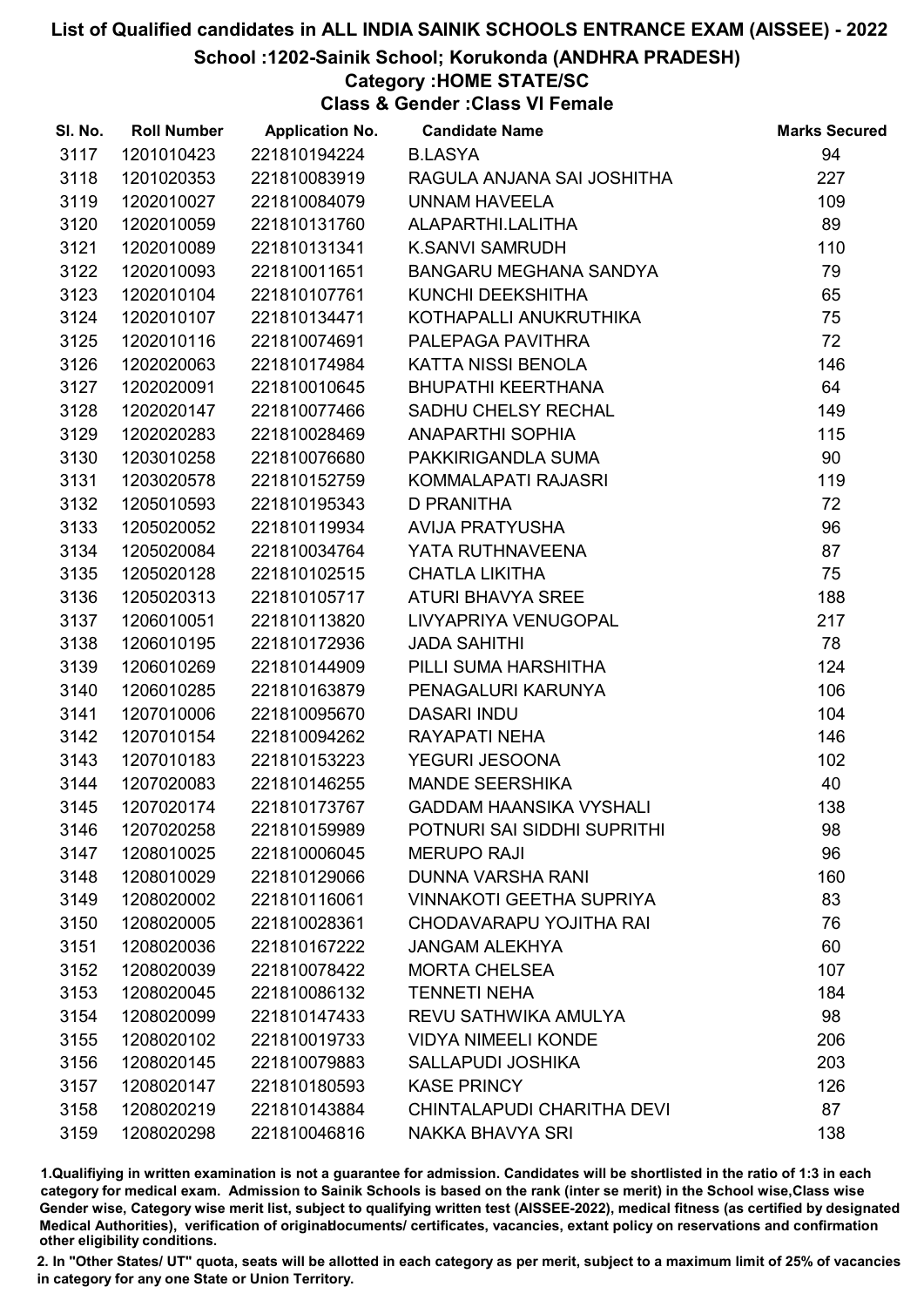#### School :1202-Sainik School; Korukonda (ANDHRA PRADESH)

#### Category :HOME STATE/SC

Class & Gender :Class VI Female

| SI. No. | <b>Roll Number</b> | <b>Application No.</b> | <b>Candidate Name</b>                | <b>Marks Secured</b> |
|---------|--------------------|------------------------|--------------------------------------|----------------------|
| 3160    | 1208030032         | 221810178776           | <b>SUNKARA SHANTHI</b>               | 116                  |
| 3161    | 1209010030         | 221810070683           | <b>BONELA DEEPIKA</b>                | 90                   |
| 3162    | 1209010058         | 221810124758           | SANKABATTULA SYAMALA                 | 78                   |
| 3163    | 1209010065         | 221810122909           | <b>MATTA DHAMINI</b>                 | 142                  |
| 3164    | 1209010081         | 221810155810           | PREMALA SUSHMAA                      | 115                  |
| 3165    | 1209010143         | 221810093321           | YALAGADA GOPIKA                      | 96                   |
| 3166    | 1209020150         | 221810088415           | <b>GARBHAPU SOWMYA</b>               | 99                   |
| 3167    | 1209020192         | 221810022195           | PADURU VASUNDARA                     | 156                  |
| 3168    | 1209020198         | 221810171206           | MADDILI VENKATA SAI SRI              | 119                  |
| 3169    | 1209020243         | 221810091666           | KARIMERAKALA JAHNAVI                 | 141                  |
| 3170    | 1209020297         | 221810003257           | <b>GOTTA ROSHNI HARSHITHA</b>        | 150                  |
| 3171    | 1209020308         | 221810072767           | CHINTALA DIVYA CHAITANYA             | 53                   |
| 3172    | 1209020338         | 221810091838           | MUKKU HIMABINDU                      | 129                  |
| 3173    | 1209020359         | 221810073098           | YEDDU UJWALA CHARITHA                | 129                  |
| 3174    | 1209020383         | 221810183539           | <b>BALAGA LASYA PRIYA</b>            | 65                   |
| 3175    | 1211010027         | 221810061946           | UPPULURI AISWARYA                    | 92                   |
| 3176    | 1211010037         | 221810107800           | NAYAKALLU SUDHA RANI                 | 92                   |
| 3177    | 1211010138         | 221810192831           | NALLAGATLA CHARITHA                  | 84                   |
| 3178    | 1211010155         | 221810191551           | EDULAMUDI KEERTHI VANDANA            | 90                   |
| 3179    | 1211010189         | 221810056102           | KARIMANCHI LAYHARIKA                 | 119                  |
| 3180    | 1211010193         | 221810169212           | <b>DUBBAKU LAVASRI</b>               | 85                   |
| 3181    | 1211010212         | 221810161242           | <b>CHINNAM SREEJA</b>                | 62                   |
| 3182    | 1211010262         | 221810027823           | VELPULA VINDYA SRIMAI                | 132                  |
| 3183    | 1211010263         | 221810167823           | ULLOJU INDU                          | 132                  |
| 3184    | 1211010303         | 221810074004           | <b>JILLAPALLI PRANAVI</b>            | 84                   |
| 3185    | 1211010306         | 221810122404           | KOTHAPALLI VARSHITHA                 | 79                   |
| 3186    | 1211020023         | 221810196264           | CHATLA SATHWIKA MERLIN               | 83                   |
| 3187    | 1211020091         | 221810153445           | <b>BUSI SAHASRA</b>                  | 89                   |
| 3188    | 1211020114         | 221810182085           | NAMAVARAPU SADHANA SRI               | 82                   |
| 3189    | 1211020124         | 221810056785           | <b>CHOWTAPALLI SANJANA</b>           | 79                   |
| 3190    | 1211020128         | 221810131985           | <b>CHEEKARAMILLI ANSITA FRANCIES</b> | 209                  |
| 3191    | 1211020132         | 221810147006           | PATHAKOTLA AKSHAYA                   | 115                  |
| 3192    | 1211020149         | 221810062916           | <b>KOTA THERESA</b>                  | 108                  |
| 3193    | 1211020160         | 221810012826           | <b>ELLEN PUNI</b>                    | 112                  |
| 3194    | 1211020171         | 221810054266           | CHIPURUMALLI BERTINA JUDITH          | 103                  |
| 3195    | 1211020267         | 221810094818           | <b>MENDU SRUJANA</b>                 | 72                   |
| 3196    | 1211020282         | 221810090748           | <b>BLESSY PULI</b>                   | 135                  |
| 3197    | 1211020305         | 221810195778           | <b>TIRUKOVALLURI SOWMYA SRI</b>      | 59                   |
| 3198    | 1211020309         | 221810190488           | PENUMAKA SUREKHA                     | 85                   |
| 3199    | 1212010003         | 221810190660           | KONAPALLI ANIMISHA                   | 124                  |
| 3200    | 1212020022         | 221810074500           | THATTA PRIYA DHARASHINI              | 130                  |
| 3201    | 1212020100         | 221810044940           | SHAMBHAVYI GUVVA                     | 155                  |
| 3202    | 1212020243         | 221810107431           | <b>NALLA AKSHITHA</b>                | 129                  |

1.Qualifiying in written examination is not a guarantee for admission. Candidates will be shortlisted in the ratio of 1:3 in each category for medical exam. Admission to Sainik Schools is based on the rank (inter se merit) in the School wise,Class wise Gender wise, Category wise merit list, subject to qualifying written test (AISSEE-2022), medical fitness (as certified by designated Medical Authorities), verification of originablocuments/ certificates, vacancies, extant policy on reservations and confirmation other eligibility conditions.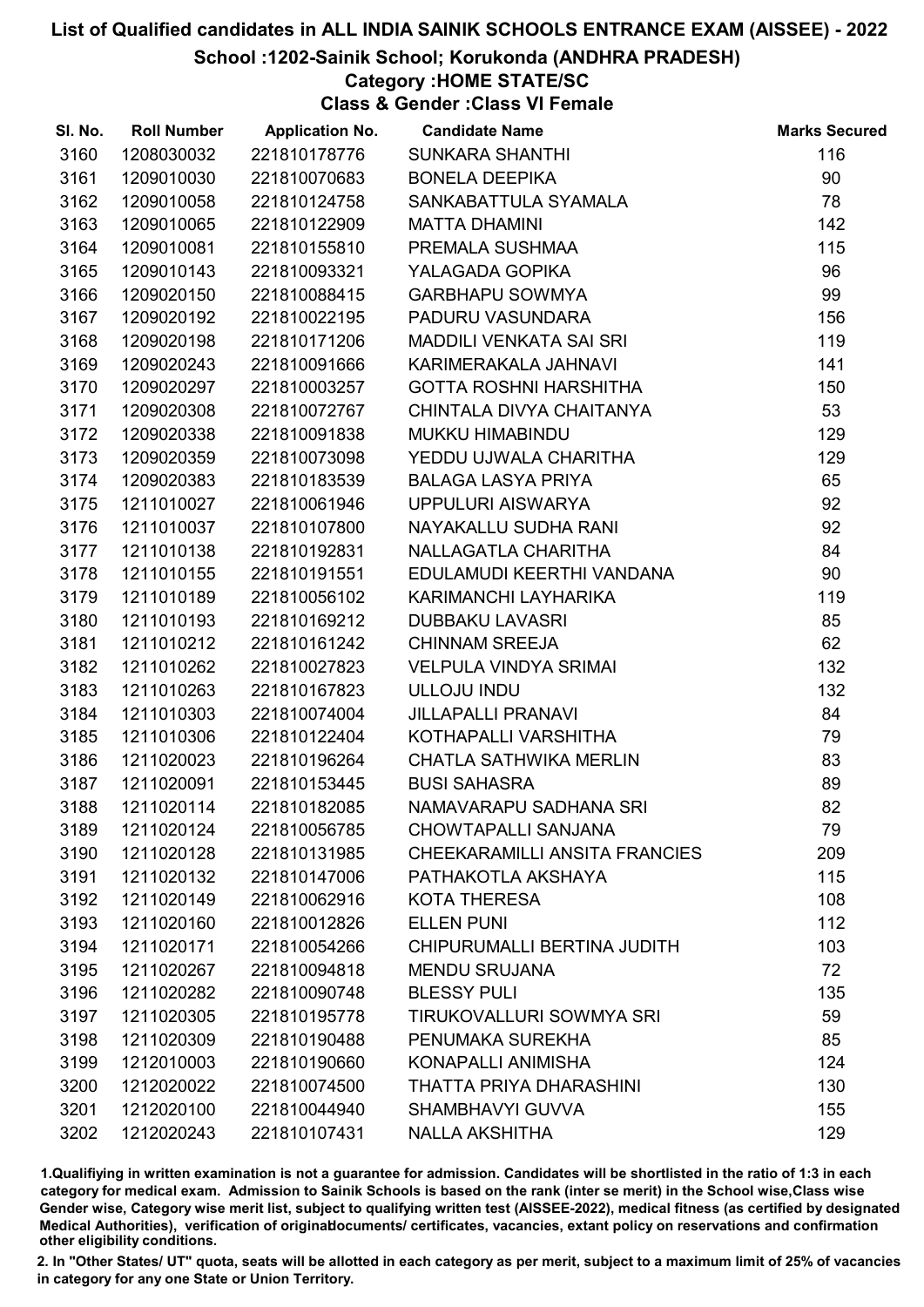#### School :1202-Sainik School; Korukonda (ANDHRA PRADESH)

#### Category :HOME STATE/SC

Class & Gender :Class VI Female

| SI. No. | <b>Roll Number</b> | <b>Application No.</b> | <b>Candidate Name</b>      | <b>Marks Secured</b> |
|---------|--------------------|------------------------|----------------------------|----------------------|
| 3203    | 1212020314         | 221810104961           | PILLI CHANDINI             | 70                   |
| 3204    | 1212020459         | 221810145742           | <b>BUDUMURU VAINAVI</b>    | 202                  |
| 3205    | 1212020494         | 221810129762           | SURAGALA REESHAPRIYA       | 97                   |
| 3206    | 1212020505         | 221810117372           | <b>LAMBA GREESHMA</b>      | 120                  |
| 3207    | 1212020579         | 221810170803           | MEDIKONDA KIRANMAYI        | 123                  |
| 3208    | 1212020589         | 221810049013           | <b>GARIKI HASINI</b>       | 80                   |
| 3209    | 1212030045         | 221810083563           | <b>EPPILI JAYASRI</b>      | 112                  |
| 3210    | 1212030065         | 221810122673           | PAMU SAANVI CHINNAMMA      | 173                  |
| 3211    | 1212030137         | 221810097614           | <b>GOLLAPALLI SAGARIKA</b> | 76                   |
| 3212    | 1212030209         | 221810062154           | <b>BUDUMURI HARIKA</b>     | 48                   |
| 3213    | 1212030282         | 221810019594           | KESAMSETTI RISHIKA         | 102                  |
| 3214    | 1212030374         | 221810009835           | MARRA LANYA SREEJA         | 66                   |
| 3215    | 1212030421         | 221810141955           | PEDAPUDI AKSHAYADEEPTHI    | 96                   |
| 3216    | 1212030452         | 221810140675           | <b>DATTI YEMIMA</b>        | 87                   |
| 3217    | 1212040026         | 221810159706           | NANDIKOLLA SATWIKA         | 97                   |
| 3218    | 1212040043         | 221810176816           | KONALA VENKATA LASYA       | 74                   |
| 3219    | 1212040051         | 221810178126           | <b>BELLANA BHAVYA SRI</b>  | 77                   |
| 3220    | 1212040150         | 221810193476           | KOLLI MAHIMANVITHA         | 76                   |
| 3221    | 1212040308         | 221810058447           | PALAKA LANAYA              | 90                   |
| 3222    | 1212050014         | 221810108218           | MANDE.MERCY RAO            | 94                   |
| 3223    | 1212050041         | 221810022038           | <b>TOLAPU KIRANMAYI</b>    | 86                   |
| 3224    | 1212050181         | 221810150498           | <b>VIPPARTHI PRANITHA</b>  | 90                   |
| 3225    | 1212050239         | 221810048729           | PETTA GAGANA SINDHU        | 102                  |
| 3226    | 1212050357         | 221810193899           | CHOWDALA YANI ROSELIN      | 83                   |
| 3227    | 1213010092         | 221810181599           | <b>DANDI PALLAVI</b>       | 71                   |
| 3228    | 1213010134         | 221810084030           | <b>JADYADA HARSHITHA</b>   | 84                   |
| 3229    | 1213020036         | 221810020141           | CHUKKA MEHAR KIRANMAY      | 103                  |
| 3230    | 1213020058         | 221810017751           | KOTIPALLI AKSHAYA FLORA    | 125                  |
| 3231    | 1213020087         | 221810022571           | KOTA AMULYA VARSHITHA      | 125                  |
| 3232    | 1213020326         | 221810146853           | KANDAVALLI NIREEKSHANA     | 107                  |
| 3233    | 1213030061         | 221810093034           | CHIPPADA LAVANYA           | 83                   |
| 3234    | 1213030083         | 221810053244           | PENKI EESHA NISSITHA       | 84                   |
| 3235    | 1213030088         | 221810132544           | <b>BADA JESSICA VANI</b>   | 105                  |
| 3236    | 1213030114         | 221810194864           | KURAMANA AVANTHIKA LILLY   | 94                   |
| 3237    | 1213030133         | 221810097684           | <b>VINYATHA KOLA</b>       | 84                   |
| 3238    | 1213030141         | 221810012194           | POTNURU VIJAYA             | 96                   |
| 3239    | 1213030150         | 221810197005           | <b>GOSADA SANTHI</b>       | 73                   |
| 3240    | 1213030166         | 221810083415           | <b>DEEPSIKA TEMBURU</b>    | 232                  |
| 3241    | 1213030255         | 221810072285           | VENKATA KRISHNA VIDHEYA    | 96                   |
| 3242    | 1213040029         | 221810196426           | <b>GUMADAPU DEEKSHITHA</b> | 130                  |
| 3243    | 1213040087         | 221810146766           | POTNURU SINDHURI           | 111                  |
| 3244    | 1213040100         | 221810154376           | PITTA NIHARIKA             | 81                   |
| 3245    | 1213040174         | 221810084037           | POTNURU HARSHITHA PRIYA    | 95                   |

1.Qualifiying in written examination is not a guarantee for admission. Candidates will be shortlisted in the ratio of 1:3 in each category for medical exam. Admission to Sainik Schools is based on the rank (inter se merit) in the School wise,Class wise Gender wise, Category wise merit list, subject to qualifying written test (AISSEE-2022), medical fitness (as certified by designated Medical Authorities), verification of originablocuments/ certificates, vacancies, extant policy on reservations and confirmation other eligibility conditions.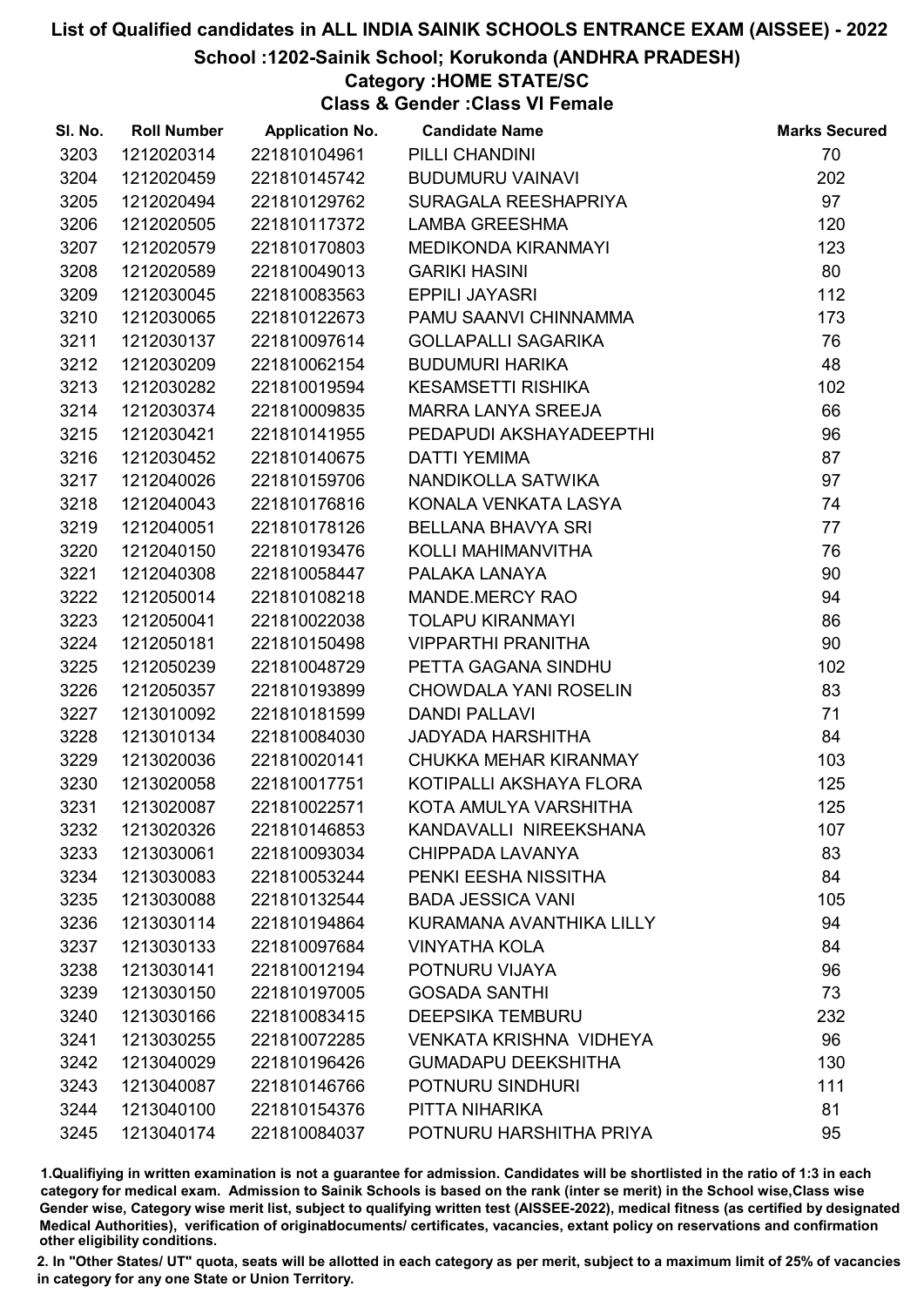#### School :1202-Sainik School; Korukonda (ANDHRA PRADESH)

#### Category :HOME STATE/SC

Class & Gender :Class VI Female

| SI. No. | <b>Roll Number</b> | <b>Application No.</b> | <b>Candidate Name</b>        |    | <b>Marks Secured</b> |
|---------|--------------------|------------------------|------------------------------|----|----------------------|
| 3246    | 1213040215         | 221810135067           | <b>GIDIJALA KUSUMA</b>       |    | 99                   |
| 3247    | 1213040227         | 221810024867           | <b>BOLLAM KHYATI</b>         |    | 136                  |
| 3248    | 1213040291         | 221810075318           | <b>AKULA PRASANTHI</b>       |    | 98                   |
| 3249    | 1213050102         | 221810194488           | YAMMALA SANTHI PRIYA         |    | 119                  |
| 3250    | 2701030341         | 221810046377           | N ANSHI                      |    | 118                  |
| 3251    | 3001040417         | 221810071849           | <b>VAKADA VISALAKSHI</b>     |    | 225                  |
| 3252    | 4201020050         | 221810162283           | <b>DAIDA VAISHALI</b>        |    | 98                   |
| 3253    | 4201020061         | 221810136664           | <b>ANKITHA</b>               |    | 87                   |
| 3254    | 4201020142         | 221810023300           | KOPPULA THANVI KRISHNA       |    | 124                  |
| 3255    | 4201020148         | 221810145400           | PENUKONDA OMVARI KRITHI SRI  |    | 83                   |
| 3256    | 4201020166         | 221810077800           | DASARI HARSHA VARDHINI       |    | 66                   |
| 3257    | 4201020191         | 221810170510           | <b>BATHINI HARSHITHA</b>     |    | 75                   |
| 3258    | 4201020198         | 221810194610           | SURNAGANTI BHAVIKA KIRAN     |    | 129                  |
| 3259    | 4201020255         | 221810001130           | KALAKOTLA HIMA BINDU         |    | 168                  |
| 3260    | 4201020387         | 221810167760           | <b>SARVANI THANVI</b>        |    | 60                   |
| 3261    | 4201030232         | 221810165151           | <b>BAINDLA RISHITHA</b>      |    | 81                   |
| 3262    | 4201030238         | 221810194351           | PILLIKANDLA ABHINANDIKA      |    | 116                  |
| 3263    | 4201030386         | 221810130791           | <b>EMMADI SAHITHI</b>        |    | 66                   |
| 3264    | 4201030389         | 221810061891           | <b>BEGARI HARSHITHA</b>      |    | 77                   |
| 3265    | 4201030435         | 221810026112           | DAISY NAGARAPU               |    | 142                  |
| 3266    | 4201030456         | 221810135512           | K SRI VIDHYA                 |    | 169                  |
| 3267    | 4201030474         | 221810161022           | <b>JINKA NITHYA SRI</b>      |    | 74                   |
| 3268    | 4201030538         | 221810188632           | <b>KUNA SRIVIDHYA</b>        |    | 96                   |
| 3269    | 4201030617         | 221810084162           | <b>BANDARU SAMSHRITHA</b>    |    | 173                  |
| 3270    | 4201030628         | 221810061562           | SATTENAPALLI SRIHITA         |    | 125                  |
| 3271    | 4201030632         | 221810067662           | KAKI SHARON PRAJWALA         |    | 95                   |
| 3272    | 4201030719         | 221810182882           | <b>MADDELA ALEKYA</b>        |    | 113                  |
| 3273    | 4201030732         | 221810180292           | NALWALA VISHISHTA            |    | 130                  |
| 3274    | 4201030780         | 221810156303           | <b>JADDI RAGA PRIYA</b>      |    | 102                  |
| 3275    | 4201040011         | 221810017503           | <b>BAGARI NAVYATHA PRIYA</b> |    | 105                  |
| 3276    | 4201040055         | 221810157713           | <b>BEGARI SAI AISHWARYA</b>  |    | 78                   |
| 3277    | 4201040089         | 221810083033           | <b>SHRESTA SUNKA</b>         |    | 105                  |
| 3278    | 4201040151         | 221810100943           | <b>SAMHITHA ERUPULA</b>      |    | 72                   |
| 3279    | 4201040226         | 221810184373           | <b>M SAI SAHASRA</b>         | CG | 67                   |
| 3280    | 4201040263         | 221810104283           | <b>BHAGDURE NITHYA</b>       |    | 71                   |
| 3281    | 4201040364         | 221810131414           | N ARUNDATHI ROY              |    | 73                   |
| 3282    | 4201040476         | 221810190944           | <b>GONE PRAVARDHANI</b>      |    | 71                   |
| 3283    | 4201040494         | 221810121554           | <b>VADDEPALLY BLESSI</b>     |    | 90                   |
| 3284    | 4201040530         | 221810085564           | PERUSOMULA ANNY GLORY        |    | 126                  |
| 3285    | 4201040593         | 221810182484           | DANDULE SAI PRASANNA         |    | 120                  |
| 3286    | 4201050030         | 221810068825           | PEETA KEERTHI                |    | 97                   |
| 3287    | 4201050057         | 221810047835           | <b>CHANDRAGIRI LIKHITHA</b>  |    | 137                  |
| 3288    | 4201050079         | 221810032745           | A TEJASWINI                  |    | 88                   |

1.Qualifiying in written examination is not a guarantee for admission. Candidates will be shortlisted in the ratio of 1:3 in each category for medical exam. Admission to Sainik Schools is based on the rank (inter se merit) in the School wise,Class wise Gender wise, Category wise merit list, subject to qualifying written test (AISSEE-2022), medical fitness (as certified by designated Medical Authorities), verification of originablocuments/ certificates, vacancies, extant policy on reservations and confirmation other eligibility conditions.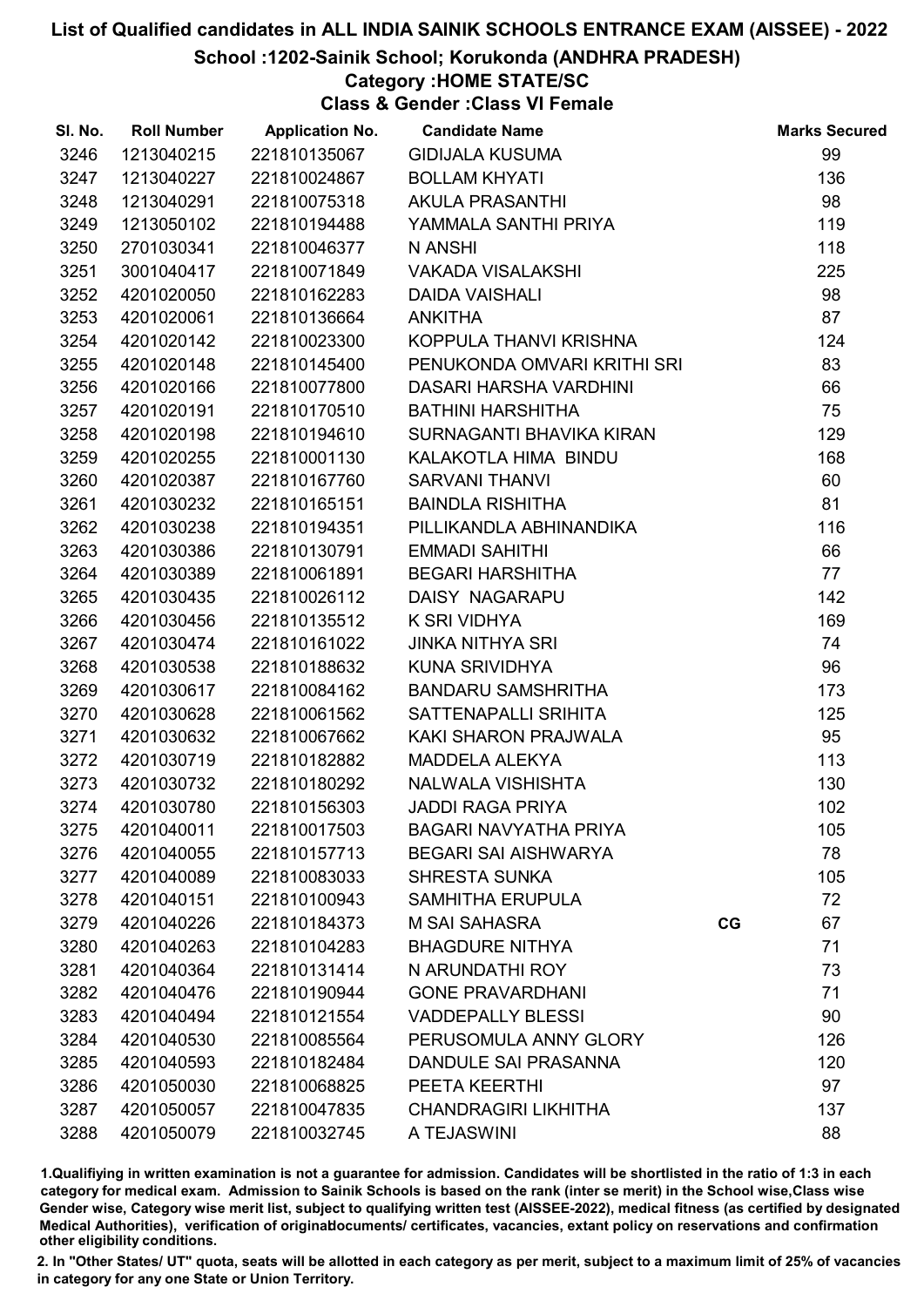School :1202-Sainik School; Korukonda (ANDHRA PRADESH)

### Category :HOME STATE/SC

Class & Gender :Class VI Female

| SI. No. | <b>Roll Number</b> | <b>Application No.</b> | <b>Candidate Name</b>        | <b>Marks Secured</b> |
|---------|--------------------|------------------------|------------------------------|----------------------|
| 3289    | 4201050089         | 221810137845           | <b>GUDIPATI LAHARI</b>       | 130                  |
| 3290    | 4201050090         | 221810159845           | N RAJA NANDINI               | 56                   |
| 3291    | 4201050114         | 221810031655           | <b>KORBA ABHIGNA</b>         | 74                   |
| 3292    | 4201050135         | 221810178165           | <b>VANGURI GNANESHWARI</b>   | 92                   |
| 3293    | 4201050139         | 221810065365           | <b>VELPULA ASHWITA</b>       | 129                  |
| 3294    | 4201050161         | 221810030275           | <b>BEERAM SUSHUMNA</b>       | 121                  |
| 3295    | 4201050203         | 221810075485           | <b>ALIPSA RAIPALLY</b>       | 167                  |
| 3296    | 4201050445         | 221810080556           | KATTELA RITHIKA              | 75                   |
| 3297    | 4201060009         | 221810185307           | <b>SHEEBA PIHAL</b>          | 87                   |
| 3298    | 4201060153         | 221810058047           | PERUMANDLA AGNESHWARI        | 110                  |
| 3299    | 4201060160         | 221810099147           | M MEGHANA                    | 133                  |
| 3300    | 4201060168         | 221810083347           | <b>DASARI VINEETHA</b>       | 94                   |
| 3301    | 4201060171         | 221810086547           | KANDIKANTI AKSHITHA          | 19                   |
| 3302    | 4201060230         | 221810109567           | <b>NELAPUDI JESSICA</b>      | 92                   |
| 3303    | 4201060288         | 221810054187           | VALLAPUDASU SHIVA PAVANI     | 73                   |
| 3304    | 4201060425         | 221810043718           | PERAMALLA SHANVI             | 99                   |
| 3305    | 4201060463         | 221810132928           | E HAVILAH                    | 110                  |
| 3306    | 4201060519         | 221810186748           | MAHESHWARAPU TEENA           | 104                  |
| 3307    | 4201060555         | 221810096558           | ANAGHA NAKKALA               | 100                  |
| 3308    | 4201060556         | 221810193658           | Y SAHASRA                    | 68                   |
| 3309    | 4201070010         | 221810163868           | KRUTHIKA ASHLI               | 101                  |
| 3310    | 4201070083         | 221810001298           | <b>MUSKU PRANATHI</b>        | 80                   |
| 3311    | 4201070085         | 221810074298           | <b>MACHKURI ABHIGNA</b>      | 73                   |
| 3312    | 4201070104         | 221810049798           | REDDYPOGU PRANATHI SRISHA    | 167                  |
| 3313    | 4201070124         | 221810041409           | KATHULA TANVI SREE           | 232                  |
| 3314    | 4201070231         | 221810092239           | <b>CITHKURI RISHITHA</b>     | 89                   |
| 3315    | 4201070233         | 221810156239           | <b>MALLEPANGA SRIJA</b>      | 65                   |
| 3316    | 4201070259         | 221810109939           | SREE RATHNIKA KONNITY        | 101                  |
| 3317    | 4201070372         | 221810156869           | ETTAMALA JESSY PAVANI        | 86                   |
| 3318    | 4201070450         | 221810097299           | <b>MOCHI RITHIKA</b>         | 81                   |
| 3319    | 4201070474         | 221810129799           | <b>DARSHANAM SRAVANI</b>     | 79                   |
| 3320    | 4202010006         | 221810153601           | <b>KUNDOORI HARSHINI</b>     | 87                   |
| 3321    | 4202010049         | 221810142100           | <b>NAKKA HRUSHIKESHINI</b>   | 128                  |
| 3322    | 4202010076         | 221810066620           | <b>JEEDIPALLY SANNIHITHA</b> | 99                   |
| 3323    | 4202010146         | 221810108980           | <b>BOODIDA DURGA SRI</b>     | 114                  |
| 3324    | 4202020041         | 221810146721           | RAGULA YOGITHA SRI           | 71                   |
| 3325    | 4202020056         | 221810141241           | <b>MULKALLA AKSHARA</b>      | 111                  |
| 3326    | 4202020103         | 221810087771           | <b>MADARI MAHATHI</b>        | 106                  |
| 3327    | 4202020124         | 221810162791           | <b>ALUGU KIRANMAI</b>        | 132                  |
| 3328    | 4202020135         | 221810131602           | PASTHAM KEJIYA               | 78                   |
| 3329    | 4202020146         | 221810107712           | <b>MANTHRI KRUPAVALLI</b>    | 88                   |
| 3330    | 4202020149         | 221810079712           | KONDRA DEEKSHITHA            | 83                   |
| 3331    | 4202020151         | 221810184812           | <b>DANALA SARONA</b>         | 61                   |

1.Qualifiying in written examination is not a guarantee for admission. Candidates will be shortlisted in the ratio of 1:3 in each category for medical exam. Admission to Sainik Schools is based on the rank (inter se merit) in the School wise,Class wise Gender wise, Category wise merit list, subject to qualifying written test (AISSEE-2022), medical fitness (as certified by designated Medical Authorities), verification of originablocuments/ certificates, vacancies, extant policy on reservations and confirmation other eligibility conditions.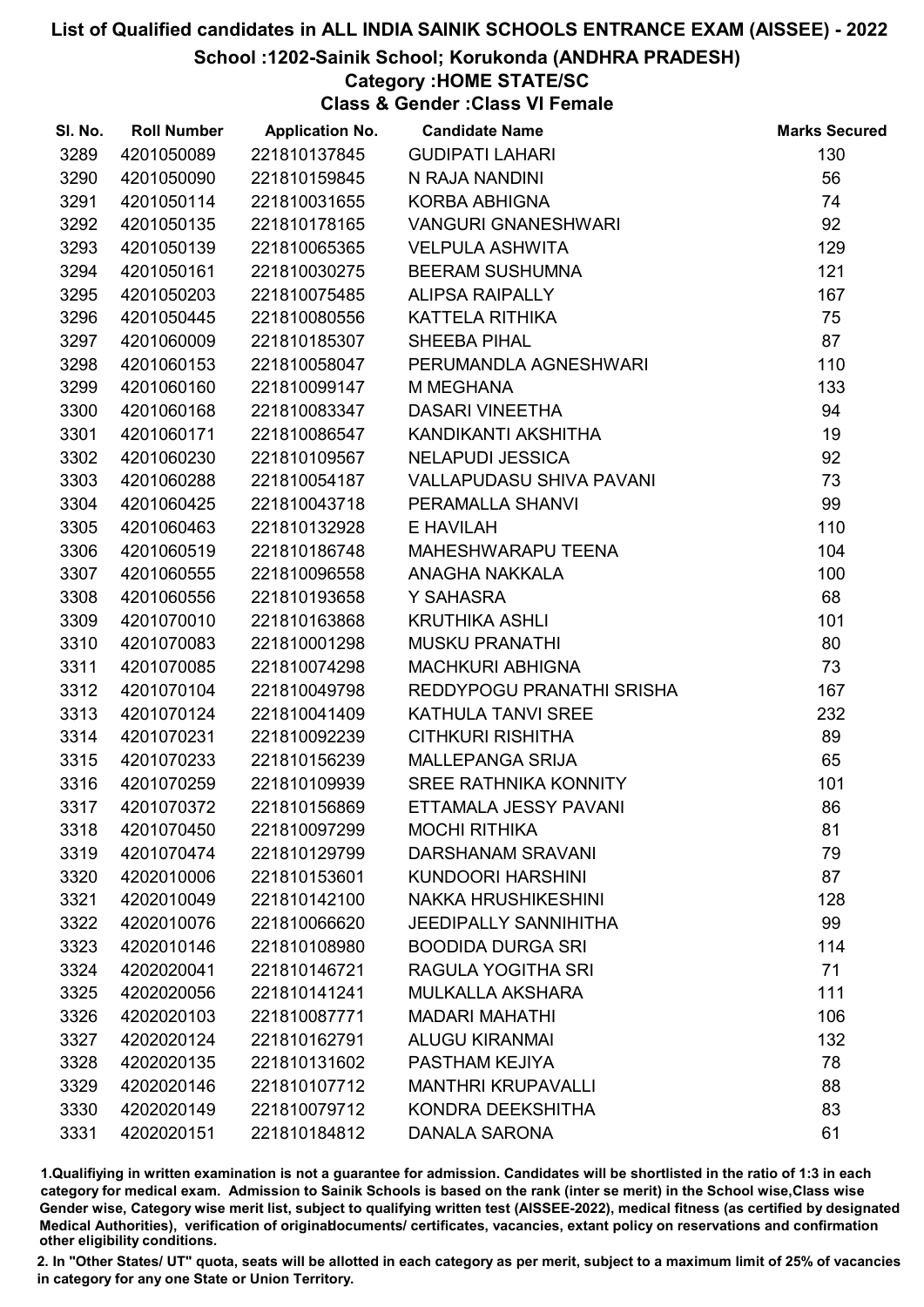#### School :1202-Sainik School; Korukonda (ANDHRA PRADESH)

#### Category :HOME STATE/SC

Class & Gender :Class VI Female

| SI. No. | <b>Roll Number</b> | <b>Application No.</b> | <b>Candidate Name</b>         | <b>Marks Secured</b> |
|---------|--------------------|------------------------|-------------------------------|----------------------|
| 3332    | 4202020202         | 221810022862           | KOTHURI HARIKA                | 59                   |
| 3333    | 4202020266         | 221810032723           | <b>GOLLE SHLOKA</b>           | 75                   |
| 3334    | 4202020276         | 221810092533           | KAVVAMPELLI ESHA SHAINI       | 104                  |
| 3335    | 4202020294         | 221810191053           | MADDELA HARSHA                | 87                   |
| 3336    | 4202020349         | 221810130393           | BODA SRESHTITHA ANAND         | 68                   |
| 3337    | 4202020417         | 221810040044           | <b>MYSA SRI PRAGNA</b>        | 89                   |
| 3338    | 4202020421         | 221810168144           | SANGALA SHRIKARI              | 176                  |
| 3339    | 4202020468         | 221810048174           | <b>MEDIKONDA SALOMI</b>       | 150                  |
| 3340    | 4202020559         | 221810132245           | ADURUGATLA SANNMUKA           | 114                  |
| 3341    | 4202020581         | 221810176165           | NEMALIKONDA SAHASRA           | 125                  |
| 3342    | 4202020687         | 221810167466           | <b>MAMIDI CHERISHMA</b>       | 125                  |
| 3343    | 4202020737         | 221810175017           | BARUKUNTA RAGHA PRIYA         | 92                   |
| 3344    | 4202020741         | 221810033617           | ENAGANDULA PRAHARSHINI        | 84                   |
| 3345    | 4202020753         | 221810153137           | NEERATI ASHRITHA              | 63                   |
| 3346    | 4202020785         | 221810191257           | TEKUMATLA SAHASRA             | 106                  |
| 3347    | 4202020800         | 221810092177           | SOGALA AKSHITHA               | 81                   |
| 3348    | 4202020894         | 221810139048           | <b>GANDAM ASMITHA</b>         | 88                   |
| 3349    | 4202020900         | 221810095548           | <b>BOINI SAMARA CHERISHMA</b> | 100                  |
| 3350    | 4202021047         | 221810090079           | SOURAM ASHRAYA CINDRELLA      | 87                   |

1.Qualifiying in written examination is not a guarantee for admission. Candidates will be shortlisted in the ratio of 1:3 in each category for medical exam. Admission to Sainik Schools is based on the rank (inter se merit) in the School wise,Class wise Gender wise, Category wise merit list, subject to qualifying written test (AISSEE-2022), medical fitness (as certified by designated Medical Authorities), verification of originablocuments/ certificates, vacancies, extant policy on reservations and confirmation other eligibility conditions.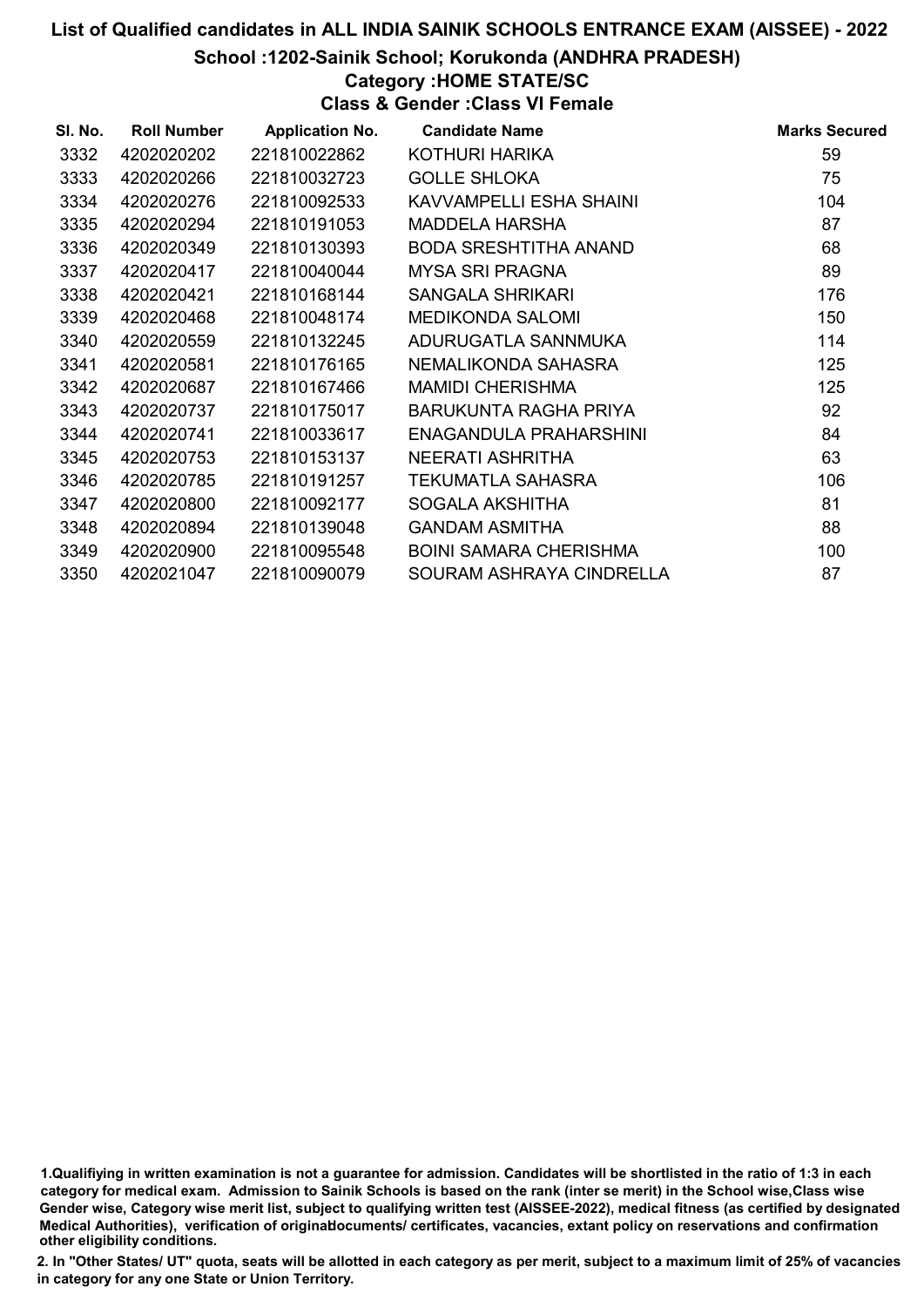School :1202-Sainik School; Korukonda (ANDHRA PRADESH)

Category :HOME STATE/ST

Class & Gender :Class VI Female

| SI. No. | <b>Roll Number</b> | <b>Application No.</b> | <b>Candidate Name</b>          | <b>Marks Secured</b> |
|---------|--------------------|------------------------|--------------------------------|----------------------|
| 3351    | 1201020378         | 221810089449           | PITHAVATH KEERTHANA SAI        | 103                  |
| 3352    | 1202020008         | 221810133173           | YARABADI HARSHINI              | 121                  |
| 3353    | 1202020086         | 221810112935           | <b>DEVARAKONDA DALINI</b>      | 126                  |
| 3354    | 1202020130         | 221810065316           | <b>K TEJASWINI</b>             | 106                  |
| 3355    | 1202020270         | 221810165629           | <b>MEDA VARSHITHA</b>          | 131                  |
| 3356    | 1203010298         | 221810081821           | SATUPATI SHAROON PRETTY        | 64                   |
| 3357    | 1205010412         | 221810137561           | <b>MANDLA ABHIGNA</b>          | 100                  |
| 3358    | 1208010001         | 221810195830           | <b>GUNDU PADMA SRI</b>         | 111                  |
| 3359    | 1208010032         | 221810019837           | <b>MUTYALA GANGOTHRI</b>       | 116                  |
| 3360    | 1209020035         | 221810080913           | SAVARA JYOSHNA                 | 42                   |
| 3361    | 1209020197         | 221810066895           | <b>ARIKA HARINI</b>            | 106                  |
| 3362    | 1211010061         | 221810074820           | KUMBA JASWITHA                 | 109                  |
| 3363    | 1211010160         | 221810103061           | <b>BANOTHU SHARMILA</b>        | 125                  |
| 3364    | 1211010198         | 221810099612           | <b>BANOTH LAVANYA</b>          | 78                   |
| 3365    | 1211010283         | 221810145163           | <b>BHUKYA LOHITA SRI</b>       | 106                  |
| 3366    | 1211020146         | 221810103816           | ESLAVATH LEKYA VARSHINI        | 92                   |
| 3367    | 1211020197         | 221810192117           | NAGULA HANWITHA RANI           | 111                  |
| 3368    | 1211020205         | 221810135027           | <b>BHUKYA TEENA RATHAN</b>     | 113                  |
| 3369    | 1211020230         | 221810124957           | AMGOTHU HASWITHA               | 82                   |
| 3370    | 1211020322         | 221810148698           | <b>VEERARAPU BINDHU SRI</b>    | 82                   |
| 3371    | 1212010039         | 221810084726           | <b>BOYINA PAVANI</b>           | 99                   |
| 3372    | 1212020070         | 221810111630           | <b>SANKU SIREESHA</b>          | 127                  |
| 3373    | 1212020260         | 221810169341           | PANGI BHAVYA SRI               | 85                   |
| 3374    | 1212020387         | 221810095802           | NIKKULA MERCY RANI             | 105                  |
| 3375    | 1212020475         | 221810101752           | <b>BANAM JNANACHANDRA</b>      | 99                   |
| 3376    | 1212020600         | 221810197513           | KONEPU SANKEERTHANA PRIYA      | 69                   |
| 3377    | 1212020601         | 221810112713           | ARUKU TEJASWANI                | 129                  |
| 3378    | 1212020627         | 221810015333           | PUTTAPALLI AROMA               | 136                  |
| 3379    | 1212030039         | 221810182853           | KANTARI ESTER RANI             | 100                  |
| 3380    | 1212030272         | 221810068984           | <b>SUNKURU SINDHU GOWTHAMI</b> | 104                  |
| 3381    | 1212030399         | 221810131945           | DIKSHITA MUDAVATH              | 127                  |
| 3382    | 1212040077         | 221810109436           | KIMUDU BHAVYA SRI              | 157                  |
| 3383    | 1212040097         | 221810188446           | LABUDUBARIKI PRAVANYA          | 90                   |
| 3384    | 1212040110         | 221810076946           | ANIKA M                        | 143                  |
| 3385    | 1212040231         | 221810136017           | POIBA YOJASWINI                | 82                   |
| 3386    | 1212040248         | 221810127917           | <b>SOLAGAM RESHMA SRI</b>      | 132                  |
| 3387    | 1212040254         | 221810133127           | KIMUDU JAHNAVI                 | 108                  |
| 3388    | 1212040345         | 221810195567           | <b>KORRA HARSHITHA</b>         | 168                  |
| 3389    | 1212050079         | 221810111648           | <b>GEMMELI TUSHARA BALA</b>    | 122                  |
| 3390    | 1212050095         | 221810027458           | <b>SIRAPU HARITEJA</b>         | 95                   |
| 3391    | 1212050218         | 221810108419           | <b>MAJJI HARIKA</b>            | 107                  |
| 3392    | 1212050359         | 221810136999           | <b>KAVYASREE SETTY</b>         | 67                   |
| 3393    | 1213010107         | 221810079010           | PALAVALASA TEJASWINI           | 128                  |

1.Qualifiying in written examination is not a guarantee for admission. Candidates will be shortlisted in the ratio of 1:3 in each category for medical exam. Admission to Sainik Schools is based on the rank (inter se merit) in the School wise,Class wise Gender wise, Category wise merit list, subject to qualifying written test (AISSEE-2022), medical fitness (as certified by designated Medical Authorities), verification of originablocuments/ certificates, vacancies, extant policy on reservations and confirmation other eligibility conditions.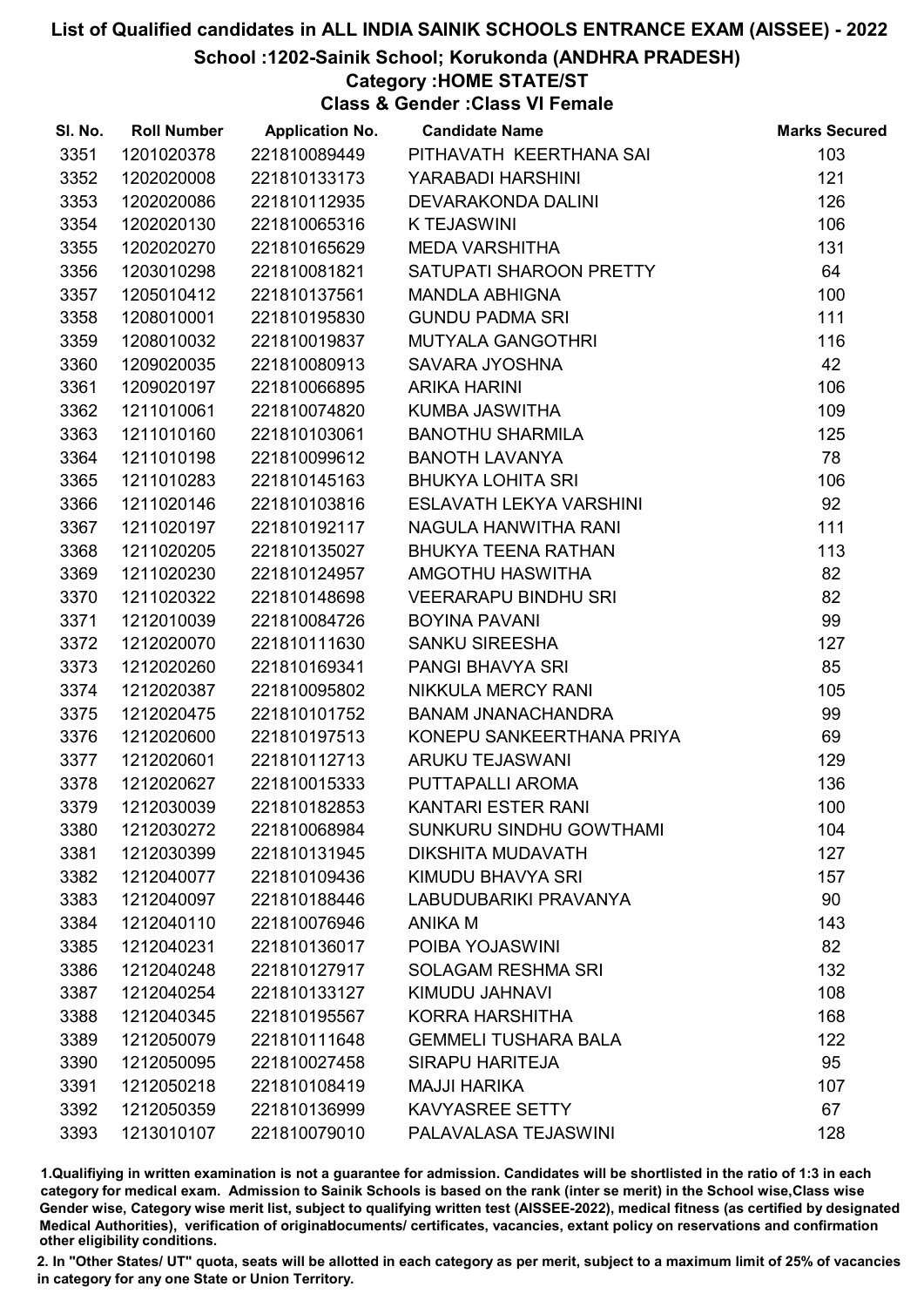School :1202-Sainik School; Korukonda (ANDHRA PRADESH)

#### Category :HOME STATE/ST

Class & Gender :Class VI Female

| SI. No. | <b>Roll Number</b> | <b>Application No.</b> | <b>Candidate Name</b>        |    | <b>Marks Secured</b> |
|---------|--------------------|------------------------|------------------------------|----|----------------------|
| 3394    | 1213020260         | 221810143113           | KETHA AKSHITHA               |    | 116                  |
| 3395    | 1213020343         | 221810187863           | <b>MANDANGI LOHITHA</b>      |    | 83                   |
| 3396    | 1213030018         | 221810043993           | <b>TELUKALI YASASWINI</b>    |    | 161                  |
| 3397    | 1213030063         | 221810146034           | KOTAPARTHI CHARISHMA         |    | 86                   |
| 3398    | 1213040185         | 221810030737           | SRUNGAVARAPU SAI VEDASRUTHI  |    | 139                  |
| 3399    | 1213040286         | 221810154118           | SAKERI AISHWARYA             |    | 147                  |
| 3400    | 1213050037         | 221810058648           | <b>KORRA LASYA</b>           |    | 127                  |
| 3401    | 1213050192         | 221810095659           | KONTHERI NIVEDITHA           |    | 221                  |
| 3402    | 3105020278         | 221810001129           | <b>BANOTH SAI SUDHEESHNA</b> |    | 83                   |
| 3403    | 3602010129         | 221810109296           | <b>TANISHMA BISAI</b>        |    | 138                  |
| 3404    | 4102020148         | 221810019803           | DHANAVATH ANITHA             |    | 85                   |
| 3405    | 4201020100         | 221810184687           | <b>BANOTH LASYA SRI</b>      |    | 111                  |
| 3406    | 4201020185         | 221810175310           | RAMAVATH JOSHNA              |    | 101                  |
| 3407    | 4201020189         | 221810100510           | <b>BADAVATH AMRUTHA</b>      |    | 109                  |
| 3408    | 4201020307         | 221810102440           | RATHLAVATH SAI PRIYA         |    | 109                  |
| 3409    | 4201020359         | 221810029850           | SURASURA HUDYANVAYI          |    | 178                  |
| 3410    | 4201020361         | 221810077950           | LAVUDI SANA CHAOUHAN         |    | 80                   |
| 3411    | 4201030068         | 221810140301           | <b>BANAVATH SINDHUJA</b>     |    | 92                   |
| 3412    | 4201030199         | 221810158341           | M AKEKYA                     | CG | 97                   |
| 3413    | 4201030265         | 221810015061           | <b>JATOTH PRADEEPIKA</b>     |    | 77                   |
| 3414    | 4201030287         | 221810089561           | KETHAVATH ANANYA             |    | 72                   |
| 3415    | 4201030319         | 221810168671           | NENAVATH POOJA               |    | 83                   |
| 3416    | 4201030540         | 221810184732           | VANKUDOTH BHAVYA SRI         |    | 89                   |
| 3417    | 4201030591         | 221810179252           | <b>MUDAVATH SRUTHI</b>       |    | 33                   |
| 3418    | 4201030598         | 221810084652           | KATRAVATH LIKHITHA PRAGNA    |    | 183                  |
| 3419    | 4201030685         | 221810087972           | <b>JADHAV HASINI</b>         |    | 138                  |
| 3420    | 4201030747         | 221810127692           | MALOTHU SRI VARSHITHA        |    | 78                   |
| 3421    | 4201030773         | 221810063203           | V TEJASHWINI BAI             |    | 160                  |
| 3422    | 4201040042         | 221810093413           | KATRAVATH NIKHITHA           |    | 105                  |
| 3423    | 4201040051         | 221810132713           | <b>GUGULOTHU DEEKSHITHA</b>  |    | 87                   |
| 3424    | 4201040106         | 221810190533           | <b>REVELLY VIDYA SAI</b>     |    | 80                   |
| 3425    | 4201040116         | 221810058733           | <b>HARINI SINGH NENAVATH</b> |    | 64                   |
| 3426    | 4201040178         | 221810135853           | KUNJA AKSHITHA               |    | 55                   |
| 3427    | 4201040334         | 221810177604           | <b>VATTAM VASTHALYA</b>      |    | 83                   |
| 3428    | 4201040345         | 221810106904           | <b>DHARAVATH SRUTHI</b>      |    | 105                  |
| 3429    | 4201040347         | 221810122014           | <b>ISLAVATHU PREETIKA</b>    |    | 136                  |
| 3430    | 4201040372         | 221810177514           | R VARSHIKA                   |    | 91                   |
| 3431    | 4201040614         | 221810091094           | <b>BHUKYA ASWITHA</b>        |    | 42                   |
| 3432    | 4201040615         | 221810123094           | <b>LAVURI NAISHA</b>         |    | 161                  |
| 3433    | 4201040641         | 221810145005           | NUNAVATH SHASHI PRIYA        |    | 142                  |
| 3434    | 4201040677         | 221810191015           | <b>LAHARIKA RUPAVATH</b>     |    | 165                  |
| 3435    | 4201050021         | 221810190525           | AJMEERA TEJA SREE            |    | 83                   |
| 3436    | 4201050067         | 221810092245           | PATHLAVATH POOJITHA          | CG | 75                   |

1.Qualifiying in written examination is not a guarantee for admission. Candidates will be shortlisted in the ratio of 1:3 in each category for medical exam. Admission to Sainik Schools is based on the rank (inter se merit) in the School wise,Class wise Gender wise, Category wise merit list, subject to qualifying written test (AISSEE-2022), medical fitness (as certified by designated Medical Authorities), verification of originablocuments/ certificates, vacancies, extant policy on reservations and confirmation other eligibility conditions.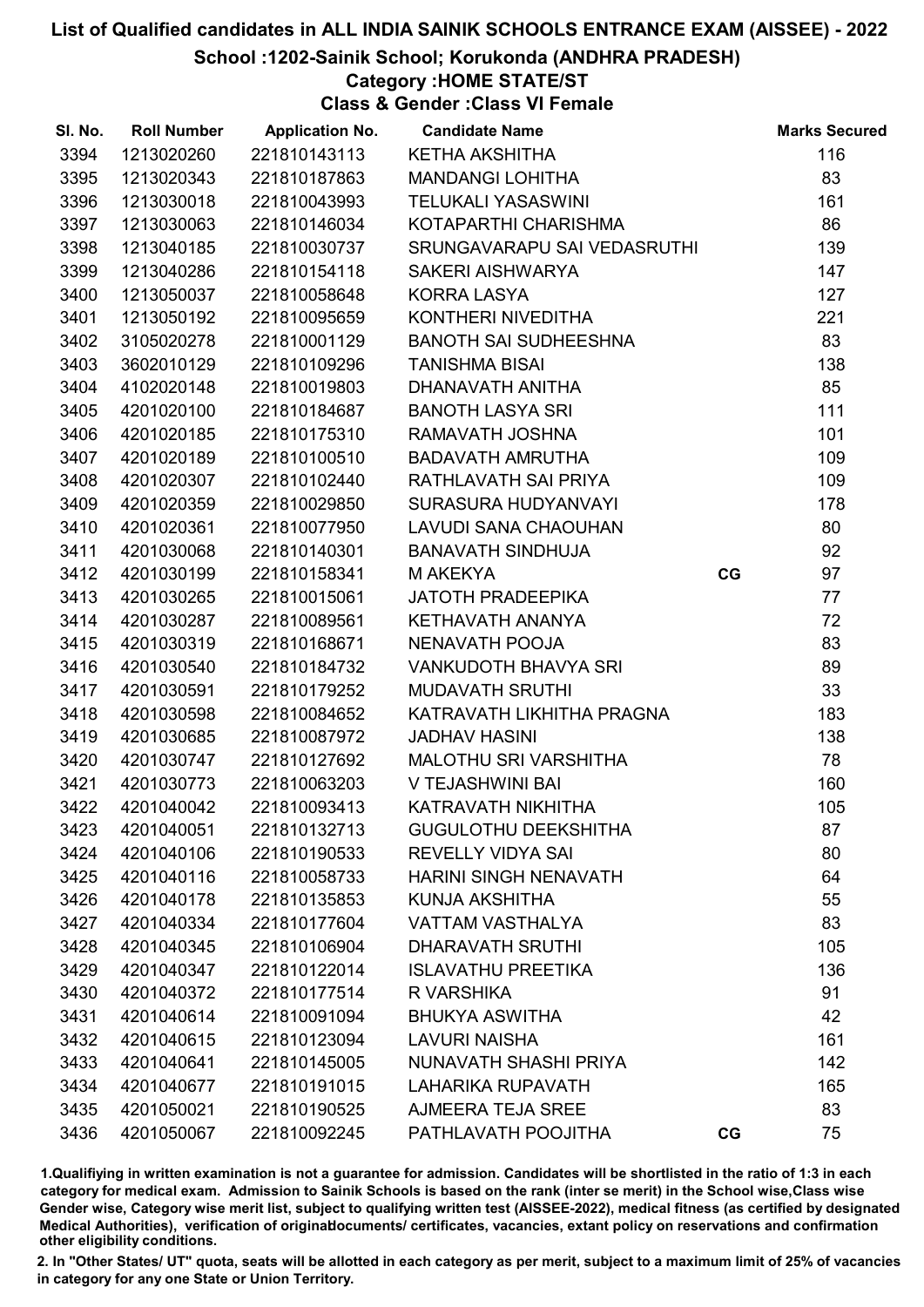School :1202-Sainik School; Korukonda (ANDHRA PRADESH)

Category :HOME STATE/ST

Class & Gender :Class VI Female

| SI. No. | <b>Roll Number</b> | <b>Application No.</b> | <b>Candidate Name</b>       | <b>Marks Secured</b> |
|---------|--------------------|------------------------|-----------------------------|----------------------|
| 3437    | 4201050159         | 221810057175           | KARANTOTH SANKEERTHANA      | 124                  |
| 3438    | 4201050286         | 221810124806           | <b>KATROTH SAHASRA</b>      | 95                   |
| 3439    | 4201050346         | 221810021726           | <b>TUMRAM MANASHWINI</b>    | 133                  |
| 3440    | 4201050426         | 221810100946           | KATROTH VAISHNAVI           | 79                   |
| 3441    | 4201050452         | 221810101756           | BATTU ASHAJYOTHI            | 64                   |
| 3442    | 4201050545         | 221810113586           | <b>VALUVAI SAHASRA</b>      | 84                   |
| 3443    | 4201060001         | 221810133107           | <b>VANAM ASRUTHA</b>        | 97                   |
| 3444    | 4201060017         | 221810010507           | <b>BANOTHU JHANAVI</b>      | 88                   |
| 3445    | 4201060058         | 221810166617           | <b>BODA DRUVIKA</b>         | 97                   |
| 3446    | 4201060206         | 221810128957           | NENAVATH HARISMITHA RATHOD  | 121                  |
| 3447    | 4201060228         | 221810136567           | <b>BHUKYA NIHARIKA</b>      | 104                  |
| 3448    | 4201060236         | 221810134867           | KUNJA HARSHITHA             | 99                   |
| 3449    | 4201060291         | 221810171287           | PADIGA CHARUHAMSIKA         | 116                  |
| 3450    | 4201060337         | 221810192797           | NENAVATH MALAVIKA           | 74                   |
| 3451    | 4201060411         | 221810114418           | RATHLAVATH AKSHAYA          | 163                  |
| 3452    | 4201060413         | 221810106418           | KODAVATH AKSHITHA           | 88                   |
| 3453    | 4201070008         | 221810103868           | DHEERAVATH SIRIVANI         | 80                   |
| 3454    | 4201070011         | 221810187868           | <b>BANDAVATH AKSHITHA</b>   | 66                   |
| 3455    | 4201070048         | 221810087978           | <b>RUDAVATH ROSHINI</b>     | 74                   |
| 3456    | 4201070052         | 221810055288           | KORRA DIKSHITHA             | 76                   |
| 3457    | 4201070079         | 221810015098           | AMGOTHU SHIVA NANDINI       | 200                  |
| 3458    | 4201070120         | 221810009209           | <b>GOGGALA KUSUMANJALI</b>  | 86                   |
| 3459    | 4201070227         | 221810114139           | <b>BANOTH MANASWI</b>       | 89                   |
| 3460    | 4201070406         | 221810160979           | NENAVATH SRAVYA             | 139                  |
| 3461    | 4201070409         | 221810170089           | <b>VADTHYA PRIYA</b>        | 103                  |
| 3462    | 4201070413         | 221810173289           | <b>BODA PRASANNA LAXMI</b>  | 87                   |
| 3463    | 4201070414         | 221810169289           | RATHLAVATH SONAM RATHODE    | 79                   |
| 3464    | 4201070444         | 221810108199           | <b>BADAVATH JAISHNAVI</b>   | 86                   |
| 3465    | 4202010107         | 221810176750           | <b>BODA PRIYADARSHINI</b>   | 137                  |
| 3466    | 4202020088         | 221810006461           | SURASURA HARISMITHA SAI     | 101                  |
| 3467    | 4202020330         | 221810009573           | <b>RATHOD GAYATHRI</b>      | 77                   |
| 3468    | 4202020346         | 221810105983           | <b>KOTE MANASWI</b>         | 141                  |
| 3469    | 4202020414         | 221810105634           | <b>BANAVATH RISHITHASRI</b> | 114                  |
| 3470    | 4202020537         | 221810130725           | <b>BHUKYA SATWIKA</b>       | 94                   |
| 3471    | 4202020569         | 221810170155           | RATHOD HANSHIKA             | 183                  |
| 3472    | 4202020662         | 221810182936           | <b>DURVA SNTHOSHINI</b>     | 98                   |
| 3473    | 4202020720         | 221810006496           | SURASURA HARICHARANA SAI    | 117                  |
| 3474    | 4202020755         | 221810140237           | <b>GUGLAVATH SRINIDHI</b>   | 126                  |
| 3475    | 4202020770         | 221810112547           | <b>RATHOD ANJALI</b>        | 95                   |
| 3476    | 4202020775         | 221810162747           | <b>BHUKYA AKSHARA</b>       | 74                   |
| 3477    | 4202020852         | 221810164208           | <b>KUMRE KEERTHANA</b>      | 68                   |
| 3478    | 4202020907         | 221810196058           | <b>GUGULOTH ANKITHA</b>     | 76                   |
| 3479    | 4202020999         | 221810140439           | <b>GUGULOTHU VARSHA</b>     | 81                   |

1.Qualifiying in written examination is not a guarantee for admission. Candidates will be shortlisted in the ratio of 1:3 in each category for medical exam. Admission to Sainik Schools is based on the rank (inter se merit) in the School wise,Class wise Gender wise, Category wise merit list, subject to qualifying written test (AISSEE-2022), medical fitness (as certified by designated Medical Authorities), verification of originablocuments/ certificates, vacancies, extant policy on reservations and confirmation other eligibility conditions.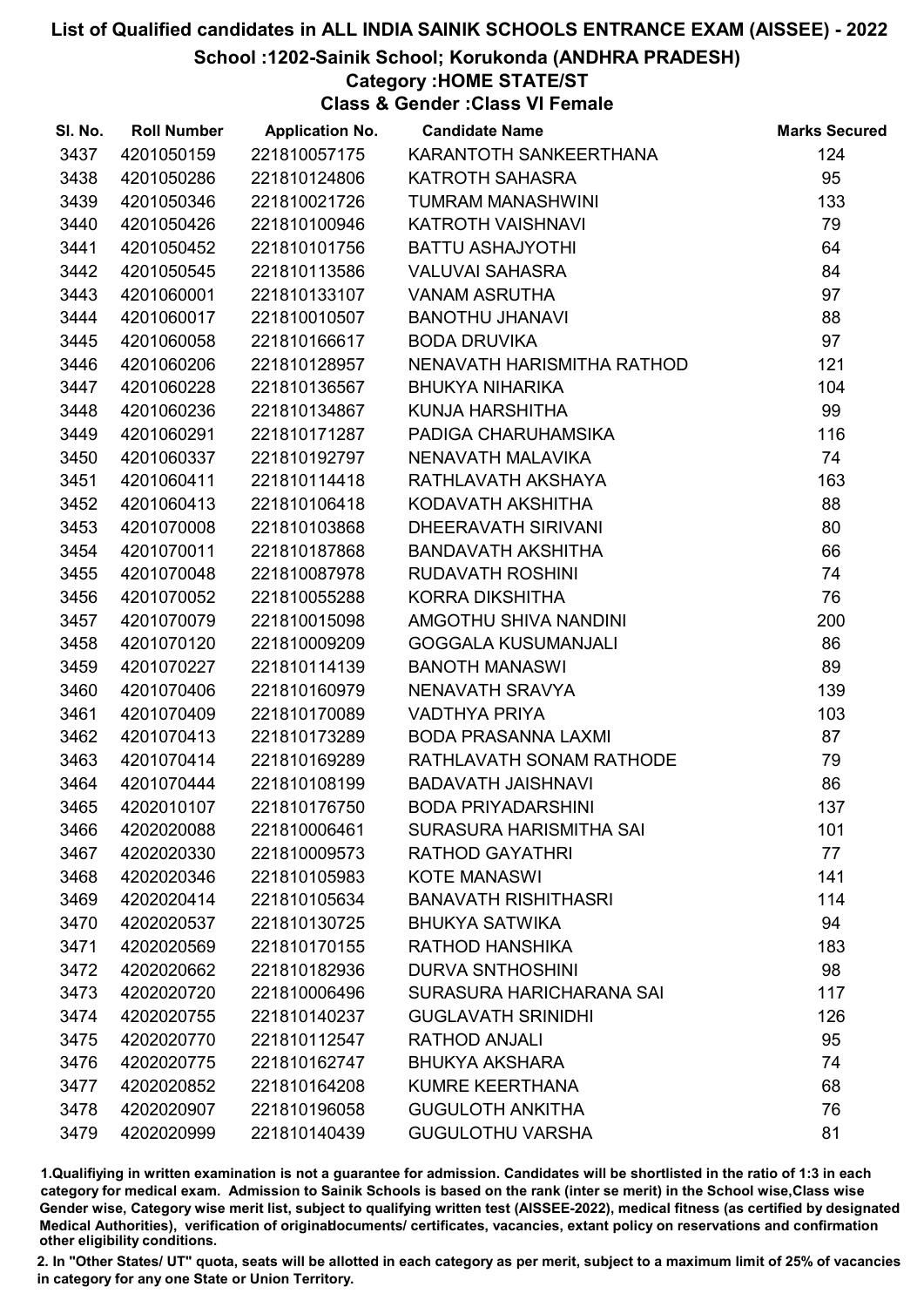School :1202-Sainik School; Korukonda (ANDHRA PRADESH)

### Category :HOME STATE/OBC

Class & Gender :Class VI Female

| SI. No. | <b>Roll Number</b> | <b>Application No.</b> | <b>Candidate Name</b>        | <b>Marks Secured</b> |
|---------|--------------------|------------------------|------------------------------|----------------------|
| 3480    | 1201010309         | 221810089162           | M SAI SIRI AADYA             | 237                  |
| 3481    | 1201010442         | 221810089944           | P HEMA SAI SRI               | 166                  |
| 3482    | 1202010086         | 221810094231           | <b>SHAIK JAFREEN</b>         | 149                  |
| 3483    | 1202020144         | 221810038656           | <b>VENGALARAJU YAMINI</b>    | 151                  |
| 3484    | 1202020152         | 221810029876           | KOLIPAKA CHINMAYAI           | 240                  |
| 3485    | 1203020212         | 221810117665           | <b>MAINAM HIMA VARSHINI</b>  | 221                  |
| 3486    | 1205010622         | 221810079083           | <b>DUDEKULA RASHIDA</b>      | 198                  |
| 3487    | 1205020006         | 221810123593           | <b>VADDE ARCHANA</b>         | 146                  |
| 3488    | 1206010090         | 221810096402           | <b>BOMMANA LASYA SRI</b>     | 140                  |
| 3489    | 1206010278         | 221810074149           | <b>KESU LASYA PRIYA</b>      | 153                  |
| 3490    | 1207010027         | 221810141365           | PANUGANTI LAKSHMI KALYANI    | 150                  |
| 3491    | 1207020207         | 221810023158           | <b>MAJJARI VENKATA SAI</b>   | 138                  |
| 3492    | 1208010004         | 221810081090           | KANURI KEDHARAISWARYA        | 164                  |
| 3493    | 1208010005         | 221810075241           | <b>SHINY SARAH BANDI</b>     | 134                  |
| 3494    | 1208010019         | 221810040514           | POLIMERA KEERTHI             | 145                  |
| 3495    | 1208010027         | 221810160665           | <b>KILLI SHARMILA</b>        | 127                  |
| 3496    | 1208010099         | 221810102211           | S.ISHITA                     | 133                  |
| 3497    | 1208020010         | 221810007471           | <b>LAKINANA LAASYA</b>       | 145                  |
| 3498    | 1208020020         | 221810005091           | CHINTA GAYATRI MANI MALA     | 233                  |
| 3499    | 1208020122         | 221810169063           | KILIMI HIMA VENKATA TEJA SRI | 163                  |
| 3500    | 1208020191         | 221810063254           | DUNNA DEEKSHITHA             | 195                  |
| 3501    | 1208020205         | 221810081074           | <b>GEDA HANSINI</b>          | 137                  |
| 3502    | 1208020268         | 221810095665           | ARAJALLA SRI ROOPARCHANA     | 196                  |
| 3503    | 1208020293         | 221810145416           | ANUPOJU POOJITHA             | 145                  |
| 3504    | 1208030031         | 221810046576           | NANDITHA SUKHESHINI DEVI     | 145                  |
| 3505    | 1208030080         | 221810059757           | PANGA VAISHNAVI              | 121                  |
| 3506    | 1208030084         | 221810147367           | REDDY DEEKSHITHA             | 149                  |
| 3507    | 1208030234         | 221810045899           | <b>KARRI LASYA SRI</b>       | 128                  |
| 3508    | 1209010014         | 221810151681           | THAMMINAINA LASYA PRIYA      | 127                  |
| 3509    | 1209010022         | 221810189913           | <b>BODDU YASASWANI</b>       | 134                  |
| 3510    | 1209010028         | 221810151653           | <b>VYDUGU GEETHANJALI</b>    | 219                  |
| 3511    | 1209010033         | 221810189804           | <b>VAJAGANI KAVYA</b>        | 143                  |
| 3512    | 1209010037         | 221810022505           | <b>BOMMANA SANGEETHA</b>     | 199                  |
| 3513    | 1209010041         | 221810105065           | <b>DATTI NIHARIKA</b>        | 169                  |
| 3514    | 1209010055         | 221810153118           | DUVVADA HANANYA              | 179                  |
| 3515    | 1209010059         | 221810072668           | <b>GARA SANJANA</b>          | 157                  |
| 3516    | 1209010082         | 221810060910           | <b>DOLA JYOASHNA</b>         | 151                  |
| 3517    | 1209010127         | 221810193690           | <b>GANGU LIPISRI</b>         | 177                  |
| 3518    | 1209010165         | 221810122351           | <b>GODDU TEJASWINI</b>       | 125                  |
| 3519    | 1209010176         | 221810048361           | <b>BODDEPALLI JAGRUTHI</b>   | 206                  |
| 3520    | 1209010213         | 221810048032           | KUTIKUPPALA DEEKSHA          | 135                  |
| 3521    | 1209020001         | 221810108182           | <b>NEELAPU VAISHNAVI</b>     | 132                  |
| 3522    | 1209020005         | 221810122882           | ALLADA LAVANYA               | 185                  |

1.Qualifiying in written examination is not a guarantee for admission. Candidates will be shortlisted in the ratio of 1:3 in each category for medical exam. Admission to Sainik Schools is based on the rank (inter se merit) in the School wise,Class wise Gender wise, Category wise merit list, subject to qualifying written test (AISSEE-2022), medical fitness (as certified by designated Medical Authorities), verification of originablocuments/ certificates, vacancies, extant policy on reservations and confirmation other eligibility conditions.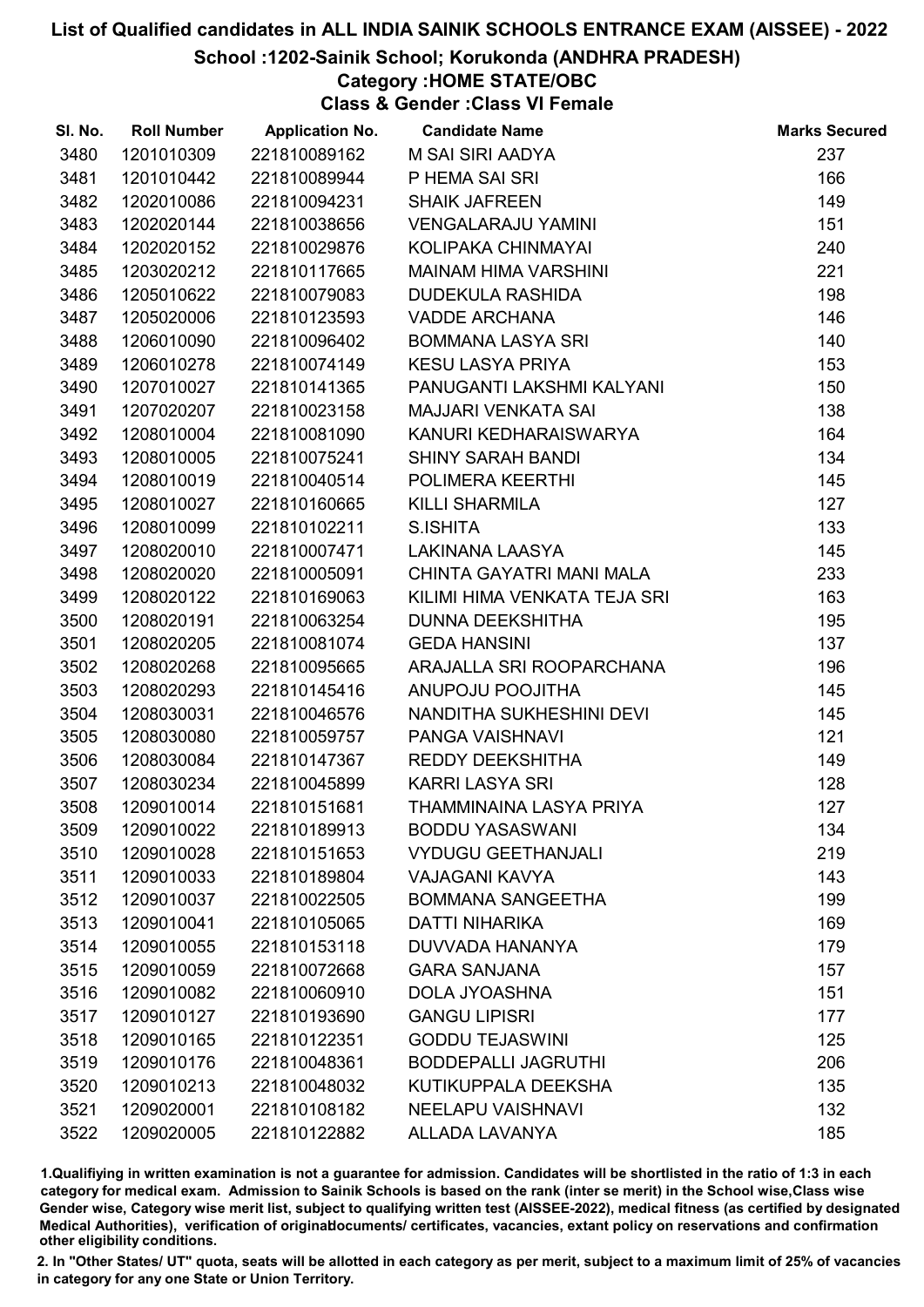#### School :1202-Sainik School; Korukonda (ANDHRA PRADESH)

#### Category :HOME STATE/OBC

Class & Gender :Class VI Female

| SI. No. | <b>Roll Number</b> | <b>Application No.</b> | <b>Candidate Name</b>             | <b>Marks Secured</b> |
|---------|--------------------|------------------------|-----------------------------------|----------------------|
| 3523    | 1209020038         | 221810149123           | NETINTI KEERTHI VARSHINI          | 234                  |
| 3524    | 1209020059         | 221810089253           | <b>EEGA PRASANNA</b>              | 169                  |
| 3525    | 1209020099         | 221810010524           | PATHIVADA TEJO SAHITHI            | 124                  |
| 3526    | 1209020100         | 221810108524           | <b>GORLE SUHASINI</b>             | 184                  |
| 3527    | 1209020104         | 221810021234           | <b>TANGI HARSHITHA DEVI</b>       | 139                  |
| 3528    | 1209020112         | 221810045854           | KORAGANA HARSHITHA                | 163                  |
| 3529    | 1209020114         | 221810192464           | <b>MATTA SHALINI</b>              | 159                  |
| 3530    | 1209020115         | 221810021764           | <b>GADIPALLI HARINI</b>           | 151                  |
| 3531    | 1209020116         | 221810184964           | <b>DEEPTI RANI MAJHI</b>          | 146                  |
| 3532    | 1209020144         | 221810061905           | <b>DUMPALA YASASWI</b>            | 188                  |
| 3533    | 1209020154         | 221810035425           | PEDDINA HASINI                    | 256                  |
| 3534    | 1209020155         | 221810086925           | PEESA INDU                        | 187                  |
| 3535    | 1209020164         | 221810094845           | PEDADA THANEESHA BHARGAVI         | 141                  |
| 3536    | 1209020172         | 221810035655           | RUNKANA SRI TARUNI                | 121                  |
| 3537    | 1209020186         | 221810195285           | <b>BOTCHU YAKSHINI</b>            | 120                  |
| 3538    | 1209020215         | 221810048426           | <b>BENDI SAI PRIYA</b>            | 172                  |
| 3539    | 1209020254         | 221810079186           | VAVILAPALLI PADMAJA               | 129                  |
| 3540    | 1209020258         | 221810122996           | <b>TARRA KHYATISRI</b>            | 162                  |
| 3541    | 1209020262         | 221810057707           | SEEPANA SAI KEERTHI SREE          | 133                  |
| 3542    | 1209020293         | 221810082647           | <b>GUJJIDI TANU SRI</b>           | 133                  |
| 3543    | 1209020323         | 221810061597           | SAMPATHIRAO SAHITHYA              | 182                  |
| 3544    | 1209020345         | 221810137848           | NEYYALA SAI SANJANA               | 124                  |
| 3545    | 1209020352         | 221810057678           | <b>JAGARAPU SRI NITYA</b>         | 246                  |
| 3546    | 1209020375         | 221810079619           | LAKHINANA MOKSHASREE              | 200                  |
| 3547    | 1209020409         | 221810105779           | <b>VAVILAPALLI SRIJA</b>          | 182                  |
| 3548    | 1209020412         | 221810109089           | YENDUVA JYOTHSNA                  | 143                  |
| 3549    | 1211010011         | 221810075732           | <b>BALAGA LIKHITHA</b>            | 137                  |
| 3550    | 1211010072         | 221810115040           | ALLU MAHITHA PRIYA                | 206                  |
| 3551    | 1211010120         | 221810039911           | SIRAPURAPU JASWITHA               | 151                  |
| 3552    | 1211010196         | 221810154412           | <b>MANDAVA USHA SRI</b>           | 129                  |
| 3553    | 1211010229         | 221810135372           | <b>GULIPALLI YASASWEE LAKSHMI</b> | 154                  |
| 3554    | 1211010247         | 221810018892           | <b>AUSMEEN ABDUL</b>              | 159                  |
| 3555    | 1211020004         | 221810074444           | <b>RAMINENI SREEMANA</b>          | 138                  |
| 3556    | 1211020051         | 221810047594           | <b>B.SNIKHITHA</b>                | 163                  |
| 3557    | 1211020063         | 221810099305           | <b>TALLURI DEEPIKA</b>            | 162                  |
| 3558    | 1211020110         | 221810083075           | <b>KEDARI SAI HANVITHA</b>        | 212                  |
| 3559    | 1211020155         | 221810190326           | <b>GOLI MANI DEEPIKA</b>          | 134                  |
| 3560    | 1211020227         | 221810093657           | <b>GADVALA YASHASWINI</b>         | 126                  |
| 3561    | 1211020237         | 221810033377           | NAGAYALANKA CHAITRA SRI           | 241                  |
| 3562    | 1211020240         | 221810196677           | <b>CHEKKARLA GEETHA SREE</b>      | 129                  |
| 3563    | 1211020260         | 221810178708           | SAMALA AKSHYA                     | 129                  |
| 3564    | 1211020367         | 221810029639           | <b>SURYANI CHINTA</b>             | 124                  |
| 3565    | 1211020407         | 221810056879           | JANGAM EL MAYUKHA PRADEYA         | 121                  |

1.Qualifiying in written examination is not a guarantee for admission. Candidates will be shortlisted in the ratio of 1:3 in each category for medical exam. Admission to Sainik Schools is based on the rank (inter se merit) in the School wise,Class wise Gender wise, Category wise merit list, subject to qualifying written test (AISSEE-2022), medical fitness (as certified by designated Medical Authorities), verification of originablocuments/ certificates, vacancies, extant policy on reservations and confirmation other eligibility conditions.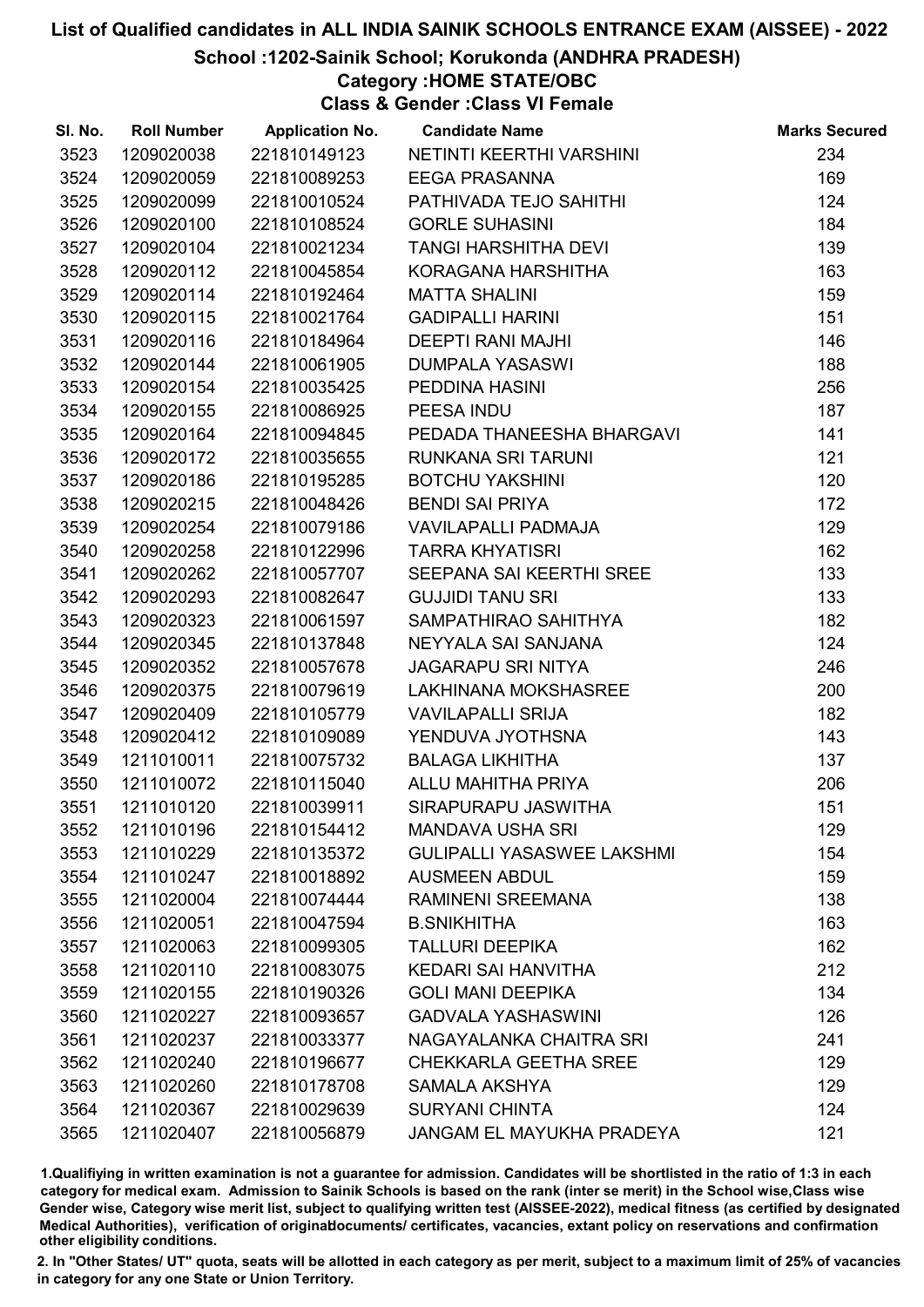School :1202-Sainik School; Korukonda (ANDHRA PRADESH)

Category :HOME STATE/OBC

Class & Gender :Class VI Female

| SI. No. | <b>Roll Number</b> | <b>Application No.</b> | <b>Candidate Name</b>              |    | <b>Marks Secured</b> |
|---------|--------------------|------------------------|------------------------------------|----|----------------------|
| 3566    | 1212010015         | 221810156172           | SIDDANATHI LAKSHMI SRAVANI         |    | 156                  |
| 3567    | 1212010019         | 221810075703           | MEDIVADA GNANA VYSHNAVI            |    | 216                  |
| 3568    | 1212020003         | 221810177857           | PEDDADA BHAVYA SREE                |    | 158                  |
| 3569    | 1212020054         | 221810111420           | <b>GUMMUDU RAMA SIVA SAI</b>       |    | 153                  |
| 3570    | 1212020073         | 221810107630           | ALTI SANTOSHI RUPINI VISHNAVI      |    | 180                  |
| 3571    | 1212020098         | 221810074840           | MADABATTULA BHAVISHYA              |    | 121                  |
| 3572    | 1212020106         | 221810070450           | PADALA TEJASWINI                   |    | 170                  |
| 3573    | 1212020108         | 221810186550           | RONGALI MANOGNA SREE               |    | 193                  |
| 3574    | 1212020191         | 221810101601           | SINGAMPILLI RAMYA                  |    | 126                  |
| 3575    | 1212020251         | 221810032041           | <b>GORRIPOTU DURGA SAI HARNIKA</b> |    | 123                  |
| 3576    | 1212020255         | 221810146241           | <b>EMANDI SANJANA</b>              |    | 199                  |
| 3577    | 1212020284         | 221810045551           | KIRLA INDU VAISHNAVI               |    | 145                  |
| 3578    | 1212020287         | 221810099751           | <b>VAVILAPALLI DILLESWARI</b>      |    | 169                  |
| 3579    | 1212020296         | 221810050261           | <b>GANDI LAKSHMI LALASA</b>        |    | 198                  |
| 3580    | 1212020365         | 221810089491           | <b>SRI CHAITRA CHAPPA</b>          |    | 132                  |
| 3581    | 1212020404         | 221810023422           | PILLA DHARANI KARTHIKA             |    | 157                  |
| 3582    | 1212020507         | 221810085472           | KANDREGULA YASMINI                 |    | 164                  |
| 3583    | 1212020522         | 221810180582           | NUUNAGOPPULA JHANSI LAXMI          |    | 138                  |
| 3584    | 1212020592         | 221810086113           | RONGALI LEHYA SREE                 |    | 243                  |
| 3585    | 1212020596         | 221810146213           | KORADA SIRI CHANDANA               |    | 147                  |
| 3586    | 1212020607         | 221810135023           | <b>GORLE UJWALI</b>                | CG | 121                  |
| 3587    | 1212020614         | 221810112423           | <b>RAYI NIKITHA</b>                |    | 132                  |
| 3588    | 1212030037         | 221810074753           | <b>VANGAPANDU DHIKSHITHA</b>       |    | 138                  |
| 3589    | 1212030047         | 221810148563           | <b>ALLA JAHNAVI</b>                |    | 125                  |
| 3590    | 1212030048         | 221810185663           | <b>BOJANKI SAHITHI</b>             |    | 169                  |
| 3591    | 1212030080         | 221810092483           | <b>GANDIBOYINA PRAZNA</b>          |    | 121                  |
| 3592    | 1212030128         | 221810165904           | <b>DWARAPUDI SAI AAKRUTHE</b>      |    | 186                  |
| 3593    | 1212030162         | 221810030624           | <b>BAILAPOODI RISHITHA</b>         |    | 123                  |
| 3594    | 1212030163         | 221810160624           | KONADA KUNDANA SREE                |    | 163                  |
| 3595    | 1212030184         | 221810056044           | <b>JERRIPOTHULA HANEESHA</b>       |    | 155                  |
| 3596    | 1212030213         | 221810033254           | <b>BANDARU THANMAYI SAI RAVALA</b> |    | 171                  |
| 3597    | 1212030218         | 221810021654           | <b>KARANAM LAKSHITHA</b>           |    | 141                  |
| 3598    | 1212030223         | 221810133954           | <b>KOLLI SPANDANA</b>              |    | 190                  |
| 3599    | 1212030241         | 221810083964           | <b>SHAIK TASNEEN</b>               |    | 197                  |
| 3600    | 1212030242         | 221810151074           | PENTAKOTA VENKATA PRANITHA         |    | 126                  |
| 3601    | 1212030251         | 221810027674           | KORANGI SHANMUKHA PRIYA            |    | 131                  |
| 3602    | 1212030270         | 221810115884           | LALAM BHAVAPREETA SHIVA            |    | 133                  |
| 3603    | 1212030285         | 221810067694           | <b>MUTYALA JAHNAVI</b>             |    | 216                  |
| 3604    | 1212030287         | 221810074794           | <b>MADDURI ANJANI</b>              |    | 132                  |
| 3605    | 1212030292         | 221810018994           | BODDU NADHA NANDITHA               |    | 140                  |
| 3606    | 1212030316         | 221810087015           | THOTHADI SAI SAMEEKSHA             |    | 172                  |
| 3607    | 1212030328         | 221810030715           | <b>LALAM JAHNAVI</b>               |    | 216                  |
| 3608    | 1212030347         | 221810047225           | <b>MENDA KHYATHI</b>               |    | 147                  |

1.Qualifiying in written examination is not a guarantee for admission. Candidates will be shortlisted in the ratio of 1:3 in each category for medical exam. Admission to Sainik Schools is based on the rank (inter se merit) in the School wise,Class wise Gender wise, Category wise merit list, subject to qualifying written test (AISSEE-2022), medical fitness (as certified by designated Medical Authorities), verification of originablocuments/ certificates, vacancies, extant policy on reservations and confirmation other eligibility conditions.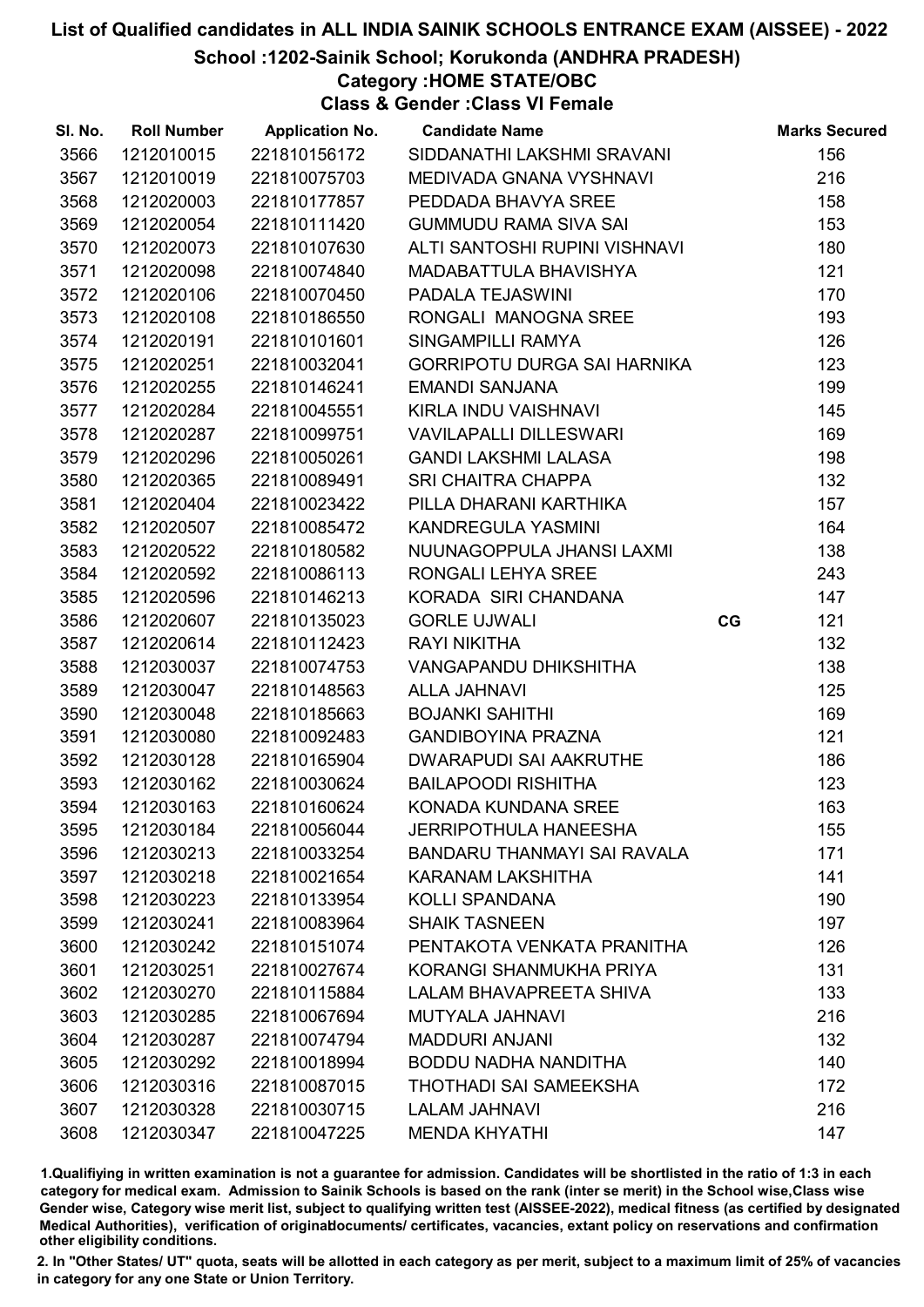#### School :1202-Sainik School; Korukonda (ANDHRA PRADESH)

### Category :HOME STATE/OBC

Class & Gender :Class VI Female

| SI. No. | <b>Roll Number</b> | <b>Application No.</b> | <b>Candidate Name</b>          | <b>Marks Secured</b> |
|---------|--------------------|------------------------|--------------------------------|----------------------|
| 3609    | 1212030351         | 221810100725           | NANDARAPU GEETHIKA             | 232                  |
| 3610    | 1212030371         | 221810182835           | <b>SUNKARA THANUJA</b>         | 185                  |
| 3611    | 1212030395         | 221810149445           | KUNDRAPU LEISHA LEORA          | 133                  |
| 3612    | 1212030413         | 221810072755           | <b>SHYAMA DAKSHITA</b>         | 218                  |
| 3613    | 1212030435         | 221810108765           | LINGUDU SIRI                   | 139                  |
| 3614    | 1212030445         | 221810078275           | <b>BONGU NIHARIKA</b>          | 182                  |
| 3615    | 1212030473         | 221810000095           | <b>JAYA SRUJANA VANAPALLI</b>  | 190                  |
| 3616    | 1212030477         | 221810001195           | <b>MURVANI ANGELINA</b>        | 125                  |
| 3617    | 1212040020         | 221810063706           | MIDATANA DEDEEPYA              | 162                  |
| 3618    | 1212040021         | 221810064706           | RAVADA DHANISHITHA             | 132                  |
| 3619    | 1212040030         | 221810105016           | YALLA KAVYA SRI                | 189                  |
| 3620    | 1212040050         | 221810161126           | SARAGADAM HENIKSHA             | 127                  |
| 3621    | 1212040060         | 221810033826           | PUDI MANOGNYA                  | 226                  |
| 3622    | 1212040067         | 221810128036           | <b>JAGARAPU PRANAVI</b>        | 277                  |
| 3623    | 1212040074         | 221810049336           | <b>VASUPALLI PARINITHA</b>     | 122                  |
| 3624    | 1212040094         | 221810073246           | <b>BALAM BHAVANA</b>           | 220                  |
| 3625    | 1212040159         | 221810073776           | RONGALI MEENAKSHI              | 124                  |
| 3626    | 1212040160         | 221810110876           | DANGETI DEEKSHITA              | 127                  |
| 3627    | 1212040177         | 221810080786           | KORNI BALA PRANAVI             | 199                  |
| 3628    | 1212040187         | 221810149196           | <b>GORLE NEHA SREE</b>         | 138                  |
| 3629    | 1212040293         | 221810142837           | N. MEGHAVARSHINI               | 167                  |
| 3630    | 1212040323         | 221810110357           | <b>TAMMINENI VIKASINI</b>      | 144                  |
| 3631    | 1212040359         | 221810083177           | <b>VELLANKI LAHARI</b>         | 120                  |
| 3632    | 1212050105         | 221810190858           | <b>MARISETTI VEDANSHI</b>      | 130                  |
| 3633    | 1212050134         | 221810159078           | <b>VECHALAPU CHARVI SREE</b>   | 127                  |
| 3634    | 1212050145         | 221810139478           | <b>LALAM ASRITHA</b>           | 194                  |
| 3635    | 1212050149         | 221810071978           | <b>VANKALA REVATHI</b>         | 161                  |
| 3636    | 1212050168         | 221810149588           | <b>BODDU SONAKSHI NAIDU</b>    | 120                  |
| 3637    | 1212050184         | 221810167598           | <b>PYLA TESWIKA</b>            | 162                  |
| 3638    | 1212050204         | 221810111709           | <b>SHANMUKUNI DINISHA</b>      | 137                  |
| 3639    | 1212050232         | 221810044429           | KARANAM HEMA PRIYA             | 147                  |
| 3640    | 1212050233         | 221810086429           | <b>KORADA RISHIKA</b>          | 180                  |
| 3641    | 1212050237         | 221810123729           | PENTAKOTA YAGNYA               | 219                  |
| 3642    | 1212050253         | 221810127339           | ASHRITHA SARANYA GUTTURTHI     | 130                  |
| 3643    | 1212050256         | 221810142539           | <b>BAMMIDI BELISH</b>          | 121                  |
| 3644    | 1212050272         | 221810018249           | PUDI ARCHANA                   | 156                  |
| 3645    | 1212050284         | 221810038949           | <b>GOLAGANI GREESHMA</b>       | 128                  |
| 3646    | 1212050301         | 221810170069           | KACHALLA RISHITHA              | 127                  |
| 3647    | 1212050304         | 221810143369           | <b>LENKA GEETHIKA SRI</b>      | 126                  |
| 3648    | 1212050337         | 221810084689           | SILAPARASETTI PUJITHA SRINIDHI | 188                  |
| 3649    | 1213010002         | 221810183700           | <b>VEMALI SAHITHI</b>          | 127                  |
| 3650    | 1213010017         | 221810040291           | KUNDRAPU KUSUMA LATHA          | 156                  |
| 3651    | 1213010025         | 221810195972           | <b>GORLE LEKHANI</b>           | 136                  |

1.Qualifiying in written examination is not a guarantee for admission. Candidates will be shortlisted in the ratio of 1:3 in each category for medical exam. Admission to Sainik Schools is based on the rank (inter se merit) in the School wise,Class wise Gender wise, Category wise merit list, subject to qualifying written test (AISSEE-2022), medical fitness (as certified by designated Medical Authorities), verification of originablocuments/ certificates, vacancies, extant policy on reservations and confirmation other eligibility conditions.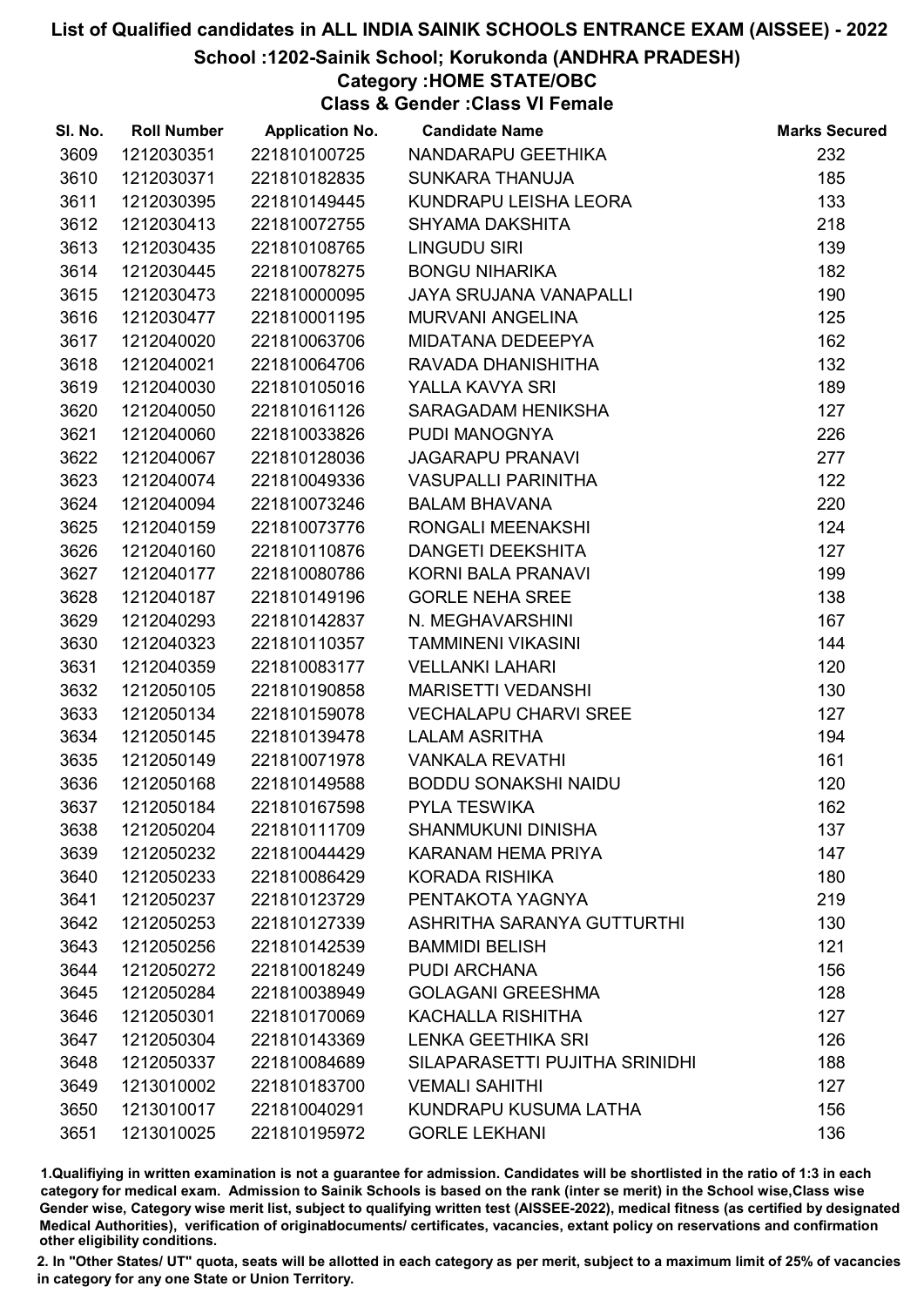#### School :1202-Sainik School; Korukonda (ANDHRA PRADESH)

#### Category :HOME STATE/OBC

Class & Gender :Class VI Female

| SI. No. | <b>Roll Number</b> | <b>Application No.</b> | <b>Candidate Name</b>        | <b>Marks Secured</b> |
|---------|--------------------|------------------------|------------------------------|----------------------|
| 3652    | 1213010026         | 221810048182           | DARAPUREDDI JAHNAVI          | 233                  |
| 3653    | 1213010036         | 221810186183           | BODABALLA GEETHA MEGHANA     | 129                  |
| 3654    | 1213010037         | 221810183683           | <b>GANDI KHYATHI SRI</b>     | 146                  |
| 3655    | 1213010040         | 221810186204           | DANDUPATI KUNDANA SRI        | 131                  |
| 3656    | 1213010055         | 221810182305           | <b>BOBBILI PARIMALA</b>      | 193                  |
| 3657    | 1213010061         | 221810087885           | NARSIPALLI VASUDHA           | 120                  |
| 3658    | 1213010064         | 221810184806           | NEELAMSETTI VENKATA SAI      | 173                  |
| 3659    | 1213010067         | 221810192246           | <b>KUNIBILLI JOSHITHA</b>    | 214                  |
| 3660    | 1213010078         | 221810017618           | LOKIREDDI DEEKSHITHA         | 167                  |
| 3661    | 1213010080         | 221810192448           | <b>BUTU NEMALIKA</b>         | 212                  |
| 3662    | 1213010085         | 221810030798           | <b>CHANDAKA HARSHIKA</b>     | 159                  |
| 3663    | 1213010097         | 221810120400           | PATNALA SWATHI NARAYANA      | 160                  |
| 3664    | 1213010098         | 221810080400           | MEDAPUREDDI DEEKSHITHA       | 161                  |
| 3665    | 1213010111         | 221810066410           | <b>BETHANABELLI YESEENIA</b> | 192                  |
| 3666    | 1213010113         | 221810026510           | KALAPUREDDY DHANYA           | 174                  |
| 3667    | 1213010142         | 221810147330           | <b>CHUKKA USHASWI</b>        | 188                  |
| 3668    | 1213010144         | 221810027430           | PILLA MOKSHAGNA              | 156                  |
| 3669    | 1213010171         | 221810122850           | <b>VAIKUNTHAPU HANSINI</b>   | 143                  |
| 3670    | 1213010175         | 221810088060           | SAMUDRAPU HIRANYA            | 123                  |
| 3671    | 1213010176         | 221810049060           | <b>SUNNAPU GEETHIKA</b>      | 199                  |
| 3672    | 1213010177         | 221810114160           | JANAPUREDDY SIRI CHANDANA    | 192                  |
| 3673    | 1213010178         | 221810155160           | PARADI SAHITHI               | 130                  |
| 3674    | 1213010185         | 221810042560           | <b>G SAI MANASVI</b>         | 270                  |
| 3675    | 1213010188         | 221810040760           | <b>BOJJA DEEPSITHA</b>       | 208                  |
| 3676    | 1213010220         | 221810023490           | <b>KELLA SAI RESHMA SRI</b>  | 120                  |
| 3677    | 1213020001         | 221810021011           | <b>DATTI SARAYU</b>          | 122                  |
| 3678    | 1213020011         | 221810191711           | <b>EDUBILLI GEETHIKA</b>     | 149                  |
| 3679    | 1213020023         | 221810047621           | <b>GORLI TEJASVI</b>         | 153                  |
| 3680    | 1213020032         | 221810192731           | ROUTHU GEETHIKA              | 166                  |
| 3681    | 1213020050         | 221810062251           | PEDDINTI JHANSI              | 132                  |
| 3682    | 1213020052         | 221810058451           | RAYAVARAPU SHARANYA          | 220                  |
| 3683    | 1213020056         | 221810094751           | <b>GANTA SRIVALLI</b>        | 205                  |
| 3684    | 1213020072         | 221810060861           | <b>LAGUDU DINISHA</b>        | 148                  |
| 3685    | 1213020076         | 221810072071           | <b>MANCHIPALLI VENKATA</b>   | 171                  |
| 3686    | 1213020085         | 221810085471           | <b>KAKARA BHAVITA SAYI</b>   | 223                  |
| 3687    | 1213020104         | 221810195191           | <b>GOTTAPU SAHANA</b>        | 127                  |
| 3688    | 1213020135         | 221810105012           | <b>BURLE VARSHITHA</b>       | 167                  |
| 3689    | 1213020146         | 221810099222           | <b>CHEEKATI VAGDEVI</b>      | 130                  |
| 3690    | 1213020152         | 221810106722           | <b>SAMBANGI LIKHETTHA</b>    | 138                  |
| 3691    | 1213020171         | 221810181142           | <b>VALETI APARNA</b>         | 180                  |
| 3692    | 1213020177         | 221810026442           | <b>KARAKA GREESHMA</b>       | 199                  |
| 3693    | 1213020185         | 221810076942           | PANCHADI CHAITRA SRI         | 179                  |
| 3694    | 1213020191         | 221810032752           | <b>MARADANA KEERTHANA</b>    | 121                  |

1.Qualifiying in written examination is not a guarantee for admission. Candidates will be shortlisted in the ratio of 1:3 in each category for medical exam. Admission to Sainik Schools is based on the rank (inter se merit) in the School wise,Class wise Gender wise, Category wise merit list, subject to qualifying written test (AISSEE-2022), medical fitness (as certified by designated Medical Authorities), verification of originablocuments/ certificates, vacancies, extant policy on reservations and confirmation other eligibility conditions.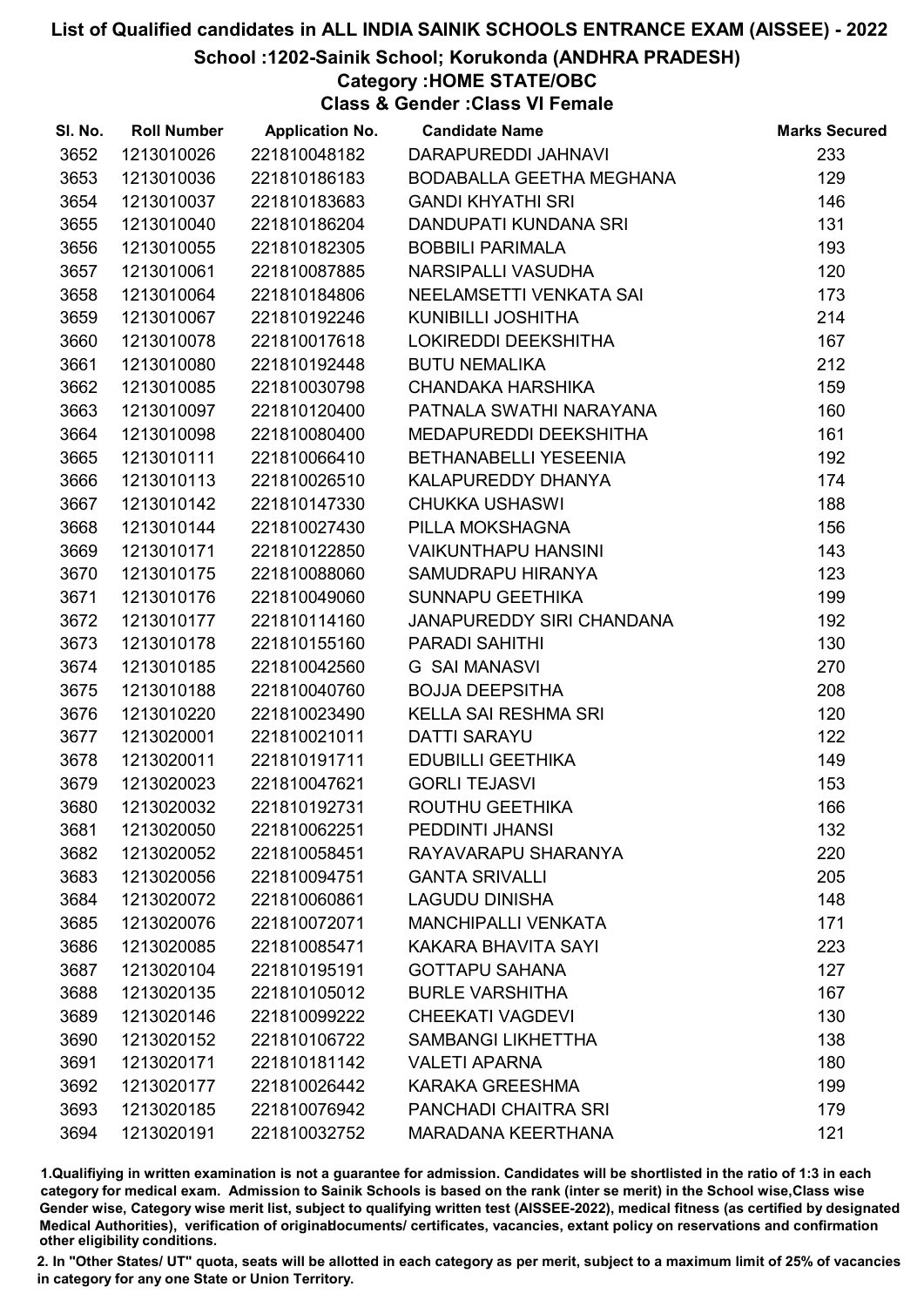School :1202-Sainik School; Korukonda (ANDHRA PRADESH)

### Category :HOME STATE/OBC

Class & Gender :Class VI Female

| SI. No. | <b>Roll Number</b> | <b>Application No.</b> | <b>Candidate Name</b>       | <b>Marks Secured</b> |
|---------|--------------------|------------------------|-----------------------------|----------------------|
| 3695    | 1213020201         | 221810173362           | <b>GANGADA SRAVANI</b>      | 121                  |
| 3696    | 1213020239         | 221810092492           | <b>MUKKALA RENUKA</b>       | 129                  |
| 3697    | 1213020249         | 221810121403           | RONGALI KOMALA              | 204                  |
| 3698    | 1213020266         | 221810033813           | <b>BODDU JAHNAVI</b>        | 159                  |
| 3699    | 1213020272         | 221810148023           | POTALA DEEPIKA              | 153                  |
| 3700    | 1213020313         | 221810111843           | <b>DHRUTHI SRI VARSHNI</b>  | 176                  |
| 3701    | 1213020333         | 221810034363           | <b>JEERU JYOTHSNA</b>       | 143                  |
| 3702    | 1213020353         | 221810018473           | ALTHI VEENAMRUTHA           | 157                  |
| 3703    | 1213030016         | 221810087793           | <b>GOTTAPU HASINI</b>       | 128                  |
| 3704    | 1213030034         | 221810098114           | <b>CHALUMURI CHARISHMA</b>  | 124                  |
| 3705    | 1213030043         | 221810058914           | <b>KELLA SRIVALLI</b>       | 235                  |
| 3706    | 1213030045         | 221810043024           | <b>CHINTA SOWMYA</b>        | 191                  |
| 3707    | 1213030056         | 221810066724           | SONGALA VARSHINI            | 163                  |
| 3708    | 1213030104         | 221810072064           | PUDI SAI BHARATHI MANOGNA   | 241                  |
| 3709    | 1213030110         | 221810066464           | KARNATA JAAHANAVI           | 175                  |
| 3710    | 1213030113         | 221810090864           | YANDA THANMAY               | 190                  |
| 3711    | 1213030143         | 221810044294           | <b>VEGIREDDY HIMAPRIYA</b>  | 218                  |
| 3712    | 1213030149         | 221810027005           | ARASAVELLI UJJWALA          | 121                  |
| 3713    | 1213030151         | 221810178005           | <b>MULLU PARIMALA</b>       | 183                  |
| 3714    | 1213030173         | 221810182815           | <b>TIRLANGI HARSHITHA</b>   | 130                  |
| 3715    | 1213030175         | 221810155125           | NAMBI DIKSHITHA             | 122                  |
| 3716    | 1213030180         | 221810143425           | <b>BONTADA YOGITHA</b>      | 223                  |
| 3717    | 1213030223         | 221810054155           | <b>CHAPPA MOKSHITHA</b>     | 131                  |
| 3718    | 1213030224         | 221810039155           | MOKARA SIVA PRATHIBHA       | 132                  |
| 3719    | 1213030246         | 221810004275           | BOUROTHU AMRUTHA VARSHINI   | 211                  |
| 3720    | 1213030265         | 221810110885           | <b>GANDIBOYINA HANVITHA</b> | 218                  |
| 3721    | 1213030273         | 221810073395           | KORUPOLU SURYA SRUJANA      | 221                  |
| 3722    | 1213030281         | 221810083895           | KORUVADA JOSHIKA SIVANI     | 193                  |
| 3723    | 1213030293         | 221810018306           | DARAPUREDDI BHAVYA SRI      | 128                  |
| 3724    | 1213040021         | 221810041916           | <b>BANTU SRILEKHA</b>       | 133                  |
| 3725    | 1213040023         | 221810108026           | CHOWDUVADA LOCHANA          | 204                  |
| 3726    | 1213040030         | 221810069526           | KATIKI BHAVANA              | 140                  |
| 3727    | 1213040050         | 221810046146           | <b>AMBATI GREESHMA</b>      | 237                  |
| 3728    | 1213040096         | 221810055176           | <b>BANDARU SRI LASYA</b>    | 238                  |
| 3729    | 1213040135         | 221810016696           | RONGALI JOSHNA SRI          | 201                  |
| 3730    | 1213040160         | 221810004117           | <b>GAMPA HASINI</b>         | 199                  |
| 3731    | 1213040162         | 221810056417           | KODURU RAHITYA              | 148                  |
| 3732    | 1213040195         | 221810126547           | <b>SAVU HARSHITA</b>        | 125                  |
| 3733    | 1213040198         | 221810083647           | ADIREDDI HEMA HARSHITHA     | 189                  |
| 3734    | 1213040200         | 221810109747           | EARLA JAYA TEJA             | 148                  |
| 3735    | 1213040221         | 221810093367           | YAMALAPALLI MOKSHASREE      | 150                  |
| 3736    | 1213040271         | 221810042997           | SIRIPURAPU YASHMITHA        | 145                  |
| 3737    | 1213040278         | 221810089608           | <b>MARRAPU POOJITHA</b>     | 186                  |

1.Qualifiying in written examination is not a guarantee for admission. Candidates will be shortlisted in the ratio of 1:3 in each category for medical exam. Admission to Sainik Schools is based on the rank (inter se merit) in the School wise,Class wise Gender wise, Category wise merit list, subject to qualifying written test (AISSEE-2022), medical fitness (as certified by designated Medical Authorities), verification of originablocuments/ certificates, vacancies, extant policy on reservations and confirmation other eligibility conditions.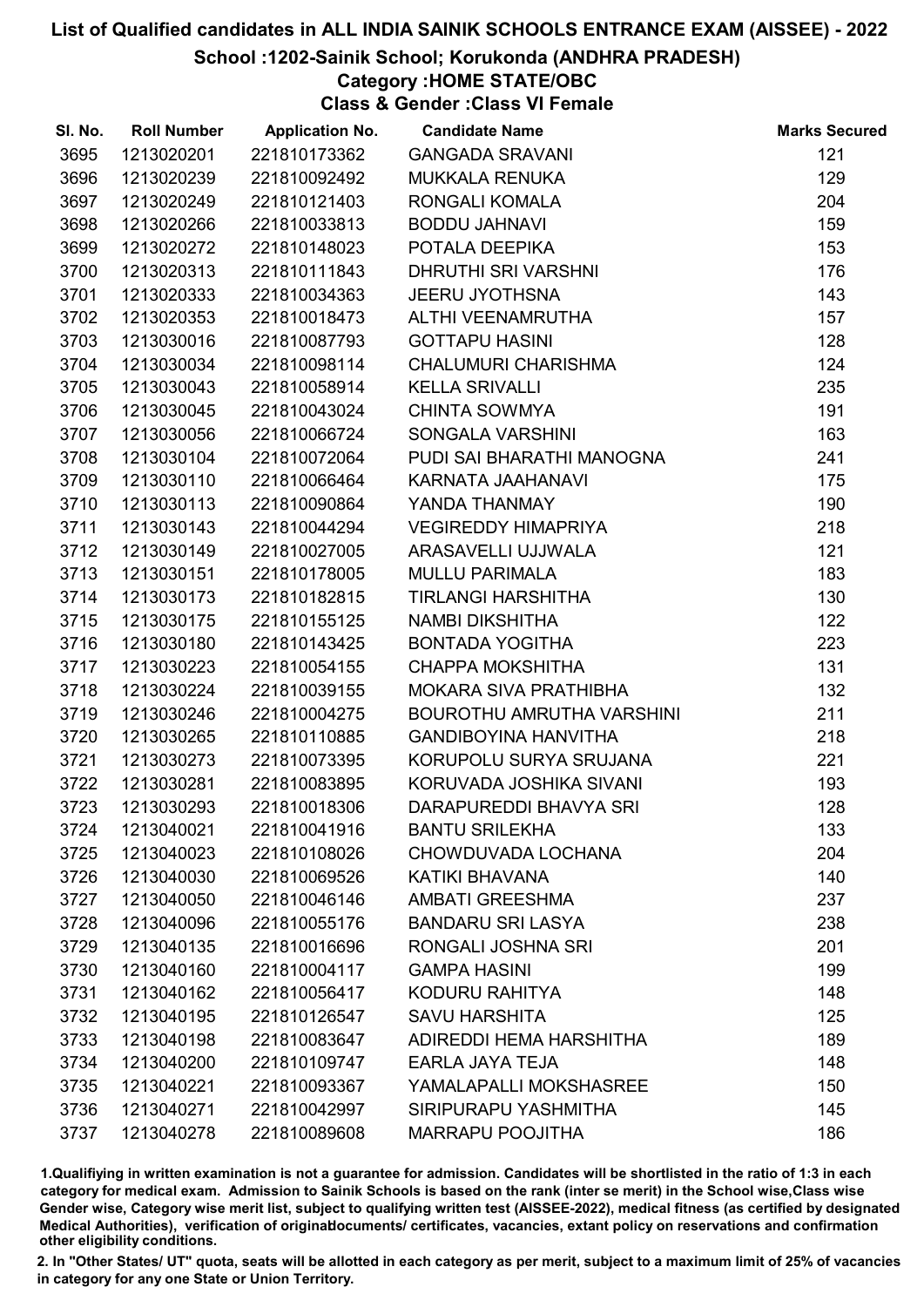#### School :1202-Sainik School; Korukonda (ANDHRA PRADESH)

#### Category :HOME STATE/OBC

Class & Gender :Class VI Female

| SI. No. | <b>Roll Number</b> | <b>Application No.</b> | <b>Candidate Name</b>          | <b>Marks Secured</b> |
|---------|--------------------|------------------------|--------------------------------|----------------------|
| 3738    | 1213040280         | 221810046708           | PAPPALA JOSITHA                | 121                  |
| 3739    | 1213050012         | 221810157038           | <b>GUNUPURU ATRITA SRIKARI</b> | 254                  |
| 3740    | 1213050023         | 221810042838           | ATTADA VEEKSHITHA              | 134                  |
| 3741    | 1213050033         | 221810192548           | PUDI DASHMITHA                 | 135                  |
| 3742    | 1213050035         | 221810036648           | MADENA SAI CHANDRIKA           | 160                  |
| 3743    | 1213050052         | 221810106958           | <b>SANAPATHI TANVISRI</b>      | 170                  |
| 3744    | 1213050099         | 221810154388           | <b>MARRAPU PUJITHA</b>         | 162                  |
| 3745    | 1213050110         | 221810130398           | <b>YEDLA KESARI</b>            | 123                  |
| 3746    | 1213050113         | 221810093598           | <b>LENKA NIHARIKA</b>          | 193                  |
| 3747    | 1213050147         | 221810054029           | RAVUTHU SRAVYA HARSHINI        | 236                  |
| 3748    | 1213050153         | 221810108429           | POLUBOTHU ASHRITHA DURGA       | 190                  |
| 3749    | 1213050181         | 221810057749           | <b>TENTU KEERTHANA</b>         | 137                  |
| 3750    | 1213050182         | 221810197749           | <b>BANKURU BAGYASRI</b>        | 148                  |
| 3751    | 1213050197         | 221810090069           | <b>MUKALA VAHINI</b>           | 163                  |
| 3752    | 1213050218         | 221810137779           | <b>TAMIRI DHRUVITHA</b>        | 132                  |
| 3753    | 1213050224         | 221810140489           | <b>ALLU SUCHARITHA</b>         | 146                  |
| 3754    | 1213050226         | 221810196589           | PIRIDI SRAVYA                  | 128                  |
| 3755    | 2701030039         | 221810124245           | KOTTAKKI JAHNAVI               | 150                  |
| 3756    | 3105020055         | 221810011633           | <b>MAMULLA KRITHI</b>          | 163                  |
| 3757    | 3112020097         | 221810107277           | <b>BATTU VISHNU RAJU</b>       | 130                  |
| 3758    | 4102030142         | 221810012697           | BHEEMARASETTY PRANATHI         | 163                  |
| 3759    | 4201020067         | 221810112435           | EPPAKAYALA HARINI              | 146                  |
| 3760    | 4201020283         | 221810059630           | <b>PATTI SAANVI</b>            | 128                  |
| 3761    | 4201020300         | 221810194240           | UPPALA PRAVANYA                | 129                  |
| 3762    | 4201020322         | 221810060940           | KONGARI LASYA SREE SHARADA     | 150                  |
| 3763    | 4201020367         | 221810120260           | <b>SK RIMSHA</b>               | 207                  |
| 3764    | 4201020422         | 221810057670           | PINNELLI DIVYANJALI            | 121                  |
| 3765    | 4201030107         | 221810143311           | <b>VANSHIKA KISHORE</b>        | 139                  |
| 3766    | 4201030141         | 221810015421           | <b>MANDEPUDI BHAVYASRI</b>     | 159                  |
| 3767    | 4201030163         | 221810189031           | AVVARI CHANDRIKA HASINI        | 148                  |
| 3768    | 4201030210         | 221810062741           | <b>VADLA AKSHAYA</b>           | 120                  |
| 3769    | 4201030228         | 221810165051           | <b>KAIROJU NANDHINI</b>        | 172                  |
| 3770    | 4201030293         | 221810073761           | <b>BOGA RISHIK</b>             | 136                  |
| 3771    | 4201030347         | 221810054481           | <b>SADHU MOKSHA SRI</b>        | 148                  |
| 3772    | 4201030357         | 221810126681           | P. ADVAITA                     | 155                  |
| 3773    | 4201030374         | 221810008291           | <b>GORRE JAHNAVI</b>           | 121                  |
| 3774    | 4201030387         | 221810140791           | <b>VADLA SREESHA</b>           | 131                  |
| 3775    | 4201030451         | 221810026412           | <b>B PUJITHA</b>               | 146                  |
| 3776    | 4201030497         | 221810058422           | <b>TIRLANGI HIMANSHI</b>       | 181                  |
| 3777    | 4201030509         | 221810007032           | <b>KATTA POOJITHA</b>          | 147                  |
| 3778    | 4201030551         | 221810107042           | KUNUKU KEERTHANA               | 120                  |
| 3779    | 4201030599         | 221810175652           | <b>GUNDRATHI HARSHITHA</b>     | 155                  |
| 3780    | 4201030721         | 221810148882           | <b>CHILUVERU MEENAKSHI</b>     | 155                  |

1.Qualifiying in written examination is not a guarantee for admission. Candidates will be shortlisted in the ratio of 1:3 in each category for medical exam. Admission to Sainik Schools is based on the rank (inter se merit) in the School wise,Class wise Gender wise, Category wise merit list, subject to qualifying written test (AISSEE-2022), medical fitness (as certified by designated Medical Authorities), verification of originablocuments/ certificates, vacancies, extant policy on reservations and confirmation other eligibility conditions.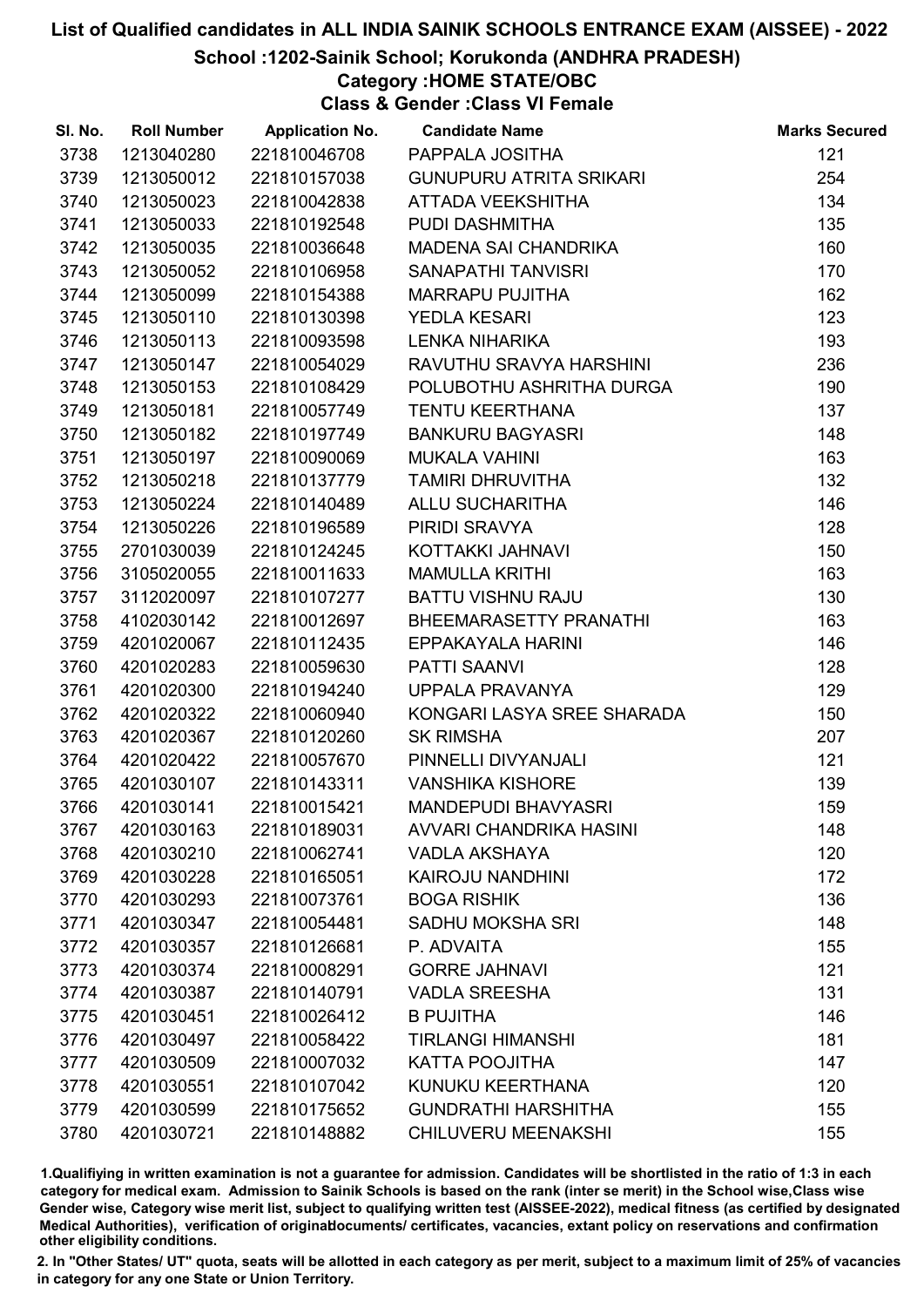School :1202-Sainik School; Korukonda (ANDHRA PRADESH)

### Category :HOME STATE/OBC

Class & Gender :Class VI Female

| SI. No. | <b>Roll Number</b> | <b>Application No.</b> | <b>Candidate Name</b>        | <b>Marks Secured</b> |
|---------|--------------------|------------------------|------------------------------|----------------------|
| 3781    | 4201040009         | 221810144503           | <b>DANDE HASYA</b>           | 120                  |
| 3782    | 4201040103         | 221810108433           | <b>TAHURA</b>                | 140                  |
| 3783    | 4201040245         | 221810075773           | <b>URADI AKSHAYA</b>         | 133                  |
| 3784    | 4201040439         | 221810042834           | K NAVEENAMMA                 | 120                  |
| 3785    | 4201040453         | 221810023244           | KATHULA SHRI KOWMUDHI NETHA  | 145                  |
| 3786    | 4201040525         | 221810108464           | PANDIRLA PUJYA SRI           | 164                  |
| 3787    | 4201040604         | 221810040884           | <b>KATAKAM SAANVI</b>        | 162                  |
| 3788    | 4201040644         | 221810129005           | <b>KOLLI NISHITHA</b>        | 167                  |
| 3789    | 4201040688         | 221810193315           | G NITHYA VARDHINI            | 143                  |
| 3790    | 4201040690         | 221810124315           | <b>B NAVYA SRI</b>           | 161                  |
| 3791    | 4201040709         | 221810101815           | CHENCHALA VEDHA SAMHITHA     | 154                  |
| 3792    | 4201050104         | 221810033355           | KADAGANDLA SRI SHOWMITHA     | 186                  |
| 3793    | 4201050218         | 221810075885           | PENDLIMARRI SHRUTHA KEERTHI  | 207                  |
| 3794    | 4201050232         | 221810190395           | ANEGULA GEETHA SHRIYAA       | 126                  |
| 3795    | 4201050278         | 221810144606           | <b>BOMMU ANSHU YADAV</b>     | 128                  |
| 3796    | 4201050467         | 221810085066           | PALLA NAGA VAISHALI          | 208                  |
| 3797    | 4201050475         | 221810079266           | <b>BOORU SAHITHI</b>         | 180                  |
| 3798    | 4201050525         | 221810025876           | A HASINI                     | 174                  |
| 3799    | 4201050528         | 221810083976           | SHAHEERA KAUNAIN             | 242                  |
| 3800    | 4201050571         | 221810133396           | <b>SOMA HASINI</b>           | 182                  |
| 3801    | 4201060216         | 221810097267           | MANDADI GEETHIKA REDDY       | 130                  |
| 3802    | 4201060226         | 221810192567           | P VARUNI                     | 125                  |
| 3803    | 4201060246         | 221810130177           | <b>G HASITHA</b>             | 143                  |
| 3804    | 4201060252         | 221810007377           | <b>B V ASHRITHA</b>          | 128                  |
| 3805    | 4201060355         | 221810189008           | AKKALA JOSHITHA              | 137                  |
| 3806    | 4201060397         | 221810100018           | PADALA PRANITHI              | 176                  |
| 3807    | 4201060567         | 221810186958           | <b>ALMIRA RUQSAR</b>         | 166                  |
| 3808    | 4201060583         | 221810189268           | RACHURI POOJA SREE KANISHKA  | 158                  |
| 3809    | 4201070109         | 221810104998           | CHEEPURUPALLI MOKSHA ROOPA   | 187                  |
| 3810    | 4201070131         | 221810115509           | <b>BOMMALA JANSI PRIYA</b>   | 159                  |
| 3811    | 4201070176         | 221810022519           | <b>KURELLA ANUSHA</b>        | 141                  |
| 3812    | 4201070334         | 221810053859           | <b>IPPILI SRIVAHNI REDDY</b> | 259                  |
| 3813    | 4201070370         | 221810142869           | <b>MANE AARADHYA</b>         | 167                  |
| 3814    | 4201070379         | 221810154079           | <b>LOSARAM AKSHARA</b>       | 163                  |
| 3815    | 4201070391         | 221810020579           | KARINGULA LAXMI PRASANNA     | 135                  |
| 3816    | 4201070415         | 221810043389           | J HARSHAVARDHINI             | 188                  |
| 3817    | 4201070437         | 221810140099           | <b>GAMPA SRISHA</b>          | 153                  |
| 3818    | 4201070466         | 221810017699           | KOVOORI KARUNYA SREE         | 123                  |
| 3819    | 4202010028         | 221810098365           | ARUKONDA SUDEEKSHA SINDU     | 136                  |
| 3820    | 4202020058         | 221810106241           | CHABANTHULA ASHVIKA          | 178                  |
| 3821    | 4202020059         | 221810156241           | <b>GONELA NETHIGNA</b>       | 130                  |
| 3822    | 4202020077         | 221810075851           | SRIGADDE SAI DHANYATHA       | 183                  |
| 3823    | 4202020105         | 221810019871           | D. HARSHINI                  | 144                  |

1.Qualifiying in written examination is not a guarantee for admission. Candidates will be shortlisted in the ratio of 1:3 in each category for medical exam. Admission to Sainik Schools is based on the rank (inter se merit) in the School wise,Class wise Gender wise, Category wise merit list, subject to qualifying written test (AISSEE-2022), medical fitness (as certified by designated Medical Authorities), verification of originablocuments/ certificates, vacancies, extant policy on reservations and confirmation other eligibility conditions.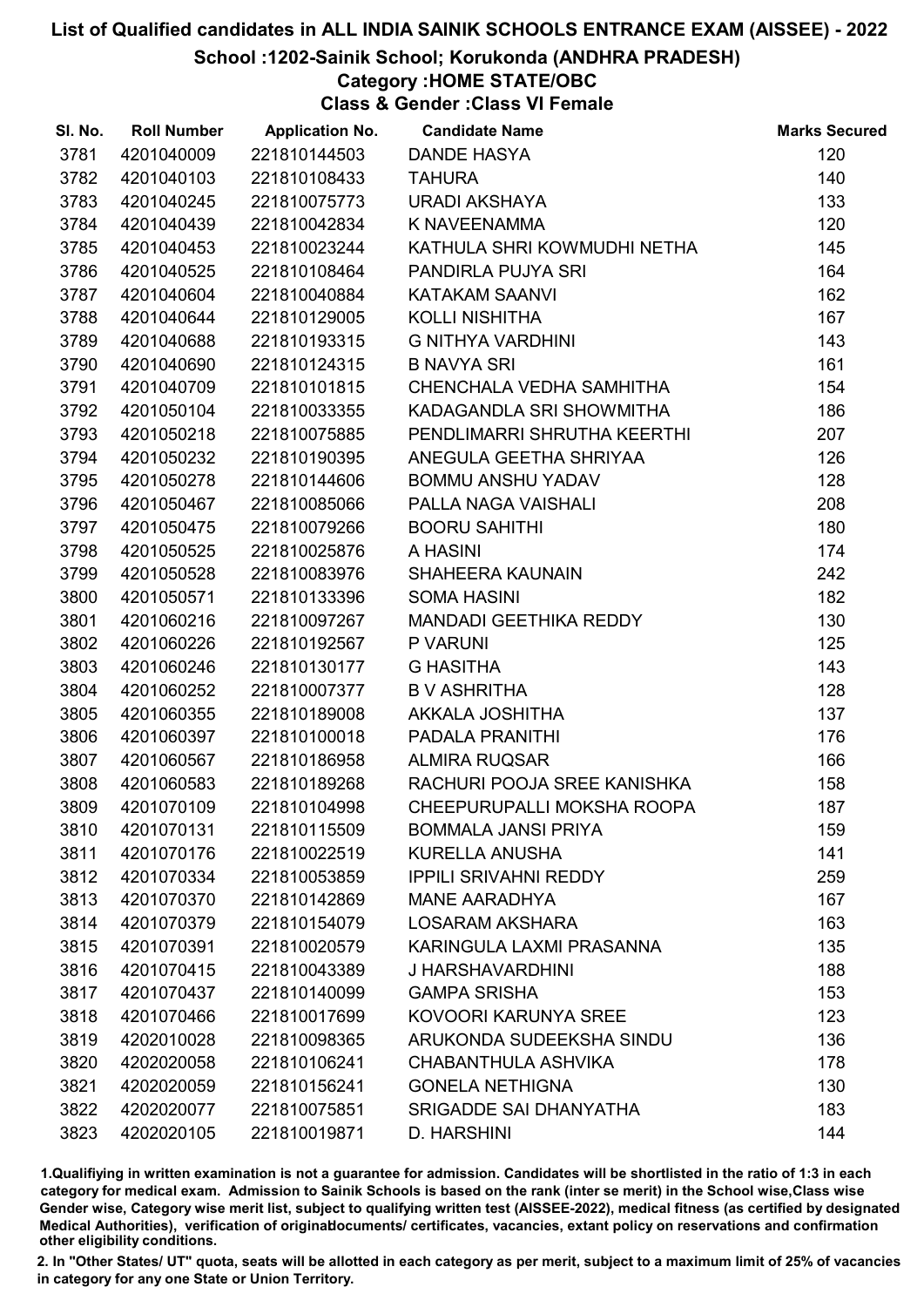#### School :1202-Sainik School; Korukonda (ANDHRA PRADESH)

### Category :HOME STATE/OBC

Class & Gender :Class VI Female

| SI. No. | <b>Roll Number</b> | <b>Application No.</b> | <b>Candidate Name</b>     | <b>Marks Secured</b> |
|---------|--------------------|------------------------|---------------------------|----------------------|
| 3824    | 4202020141         | 221810186412           | <b>JAKKULA PRAHANVI</b>   | 160                  |
| 3825    | 4202020216         | 221810131972           | BANDARI MANASWINI         | 173                  |
| 3826    | 4202020504         | 221810154405           | LALAM BINDHU BHAVYA       | 169                  |
| 3827    | 4202020683         | 221810108556           | <b>MAMIDALA LEENA SRI</b> | 142                  |
| 3828    | 4202020690         | 221810028766           | POLU SRI MOULYA           | 150                  |
| 3829    | 4202020874         | 221810059228           | DADI SRIKRUTHI            | 134                  |
| 3830    | 4202020918         | 221810195858           | SHATLA DHANVI             | 199                  |
| 3831    | 4202020951         | 221810077788           | ATHE ABHINAYASRI          | 132                  |
| 3832    | 4202020992         | 221810045039           | VELUDHANDI VAISHNAVI      | 214                  |
| 3833    | 4202021020         | 221810083649           | RAJOJI NAVASRI            | 128                  |

1.Qualifiying in written examination is not a guarantee for admission. Candidates will be shortlisted in the ratio of 1:3 in each category for medical exam. Admission to Sainik Schools is based on the rank (inter se merit) in the School wise,Class wise Gender wise, Category wise merit list, subject to qualifying written test (AISSEE-2022), medical fitness (as certified by designated Medical Authorities), verification of originablocuments/ certificates, vacancies, extant policy on reservations and confirmation other eligibility conditions.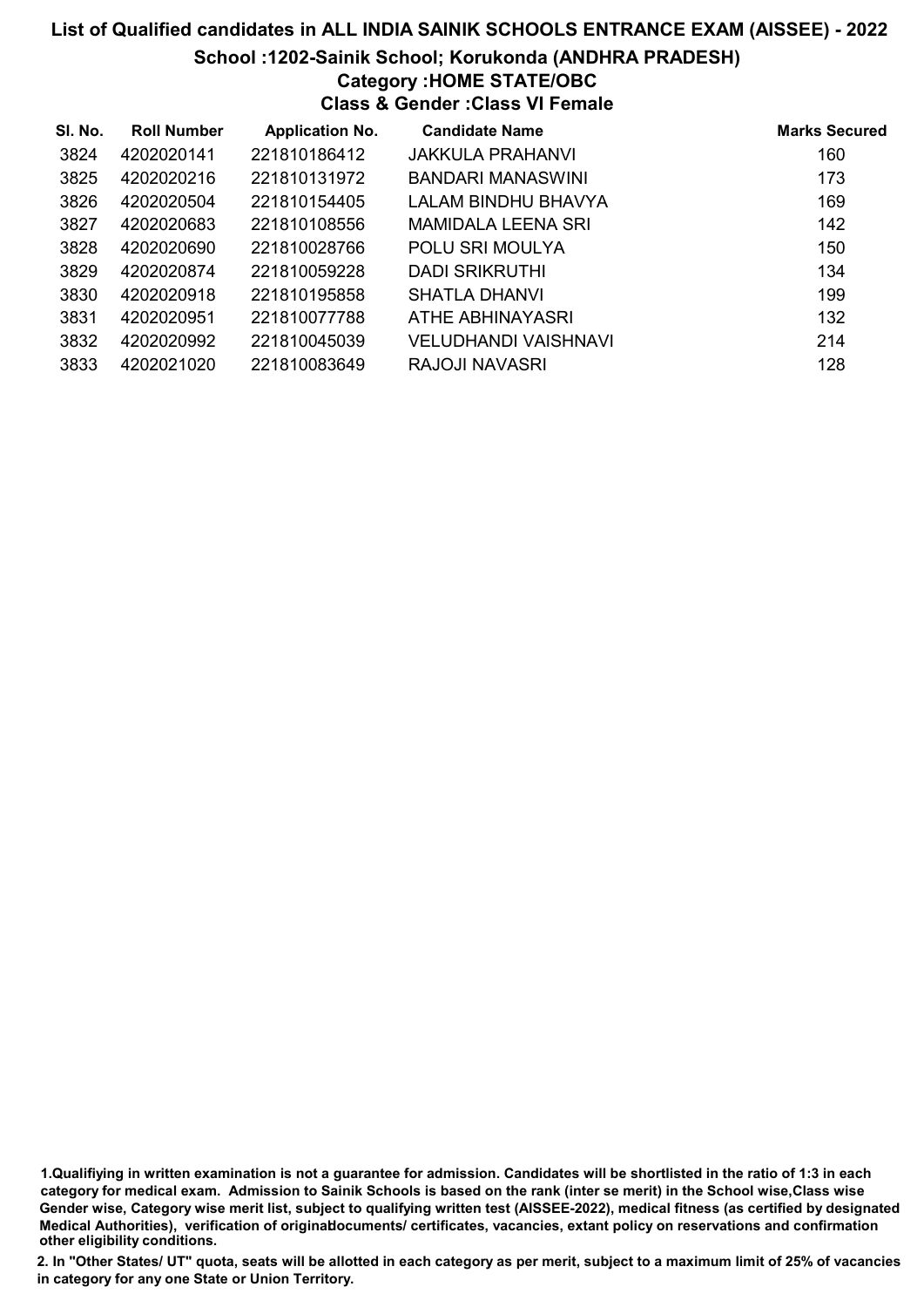#### School :1202-Sainik School; Korukonda (ANDHRA PRADESH)

### Category :HOME STATE/DEF

Class & Gender :Class VI Female

| SI. No. | <b>Roll Number</b> | <b>Application No.</b> | <b>Candidate Name</b>        | <b>Marks Secured</b> |
|---------|--------------------|------------------------|------------------------------|----------------------|
| 3834    | 1203010389         | 221810005032           | <b>SUNKARI BHAVYASRI</b>     | 130                  |
| 3835    | 1203020255         | 221810091406           | PATHI VENKATA VAISHNAVI      | 138                  |
| 3836    | 1209010021         | 221810093382           | KAMBOTULA POOJA SRI          | 182                  |
| 3837    | 1209010101         | 221810169250           | <b>BENDI URVIKA</b>          | 221                  |
| 3838    | 1209010223         | 221810040152           | <b>VAVILAPALLI SRAVYA</b>    | 164                  |
| 3839    | 1209010234         | 221810157672           | SATVIKA DUMPALA              | 188                  |
| 3840    | 1209020284         | 221810021137           | PAILA LIKHITA                | 164                  |
| 3841    | 1209020362         | 221810086198           | <b>ANJALI VADDI</b>          | 153                  |
| 3842    | 1211020001         | 221810039044           | <b>NANGU VAISHNAVI</b>       | 121                  |
| 3843    | 1212020041         | 221810121710           | PANDRANKI SHANMUKHA PRIYA    | 236                  |
| 3844    | 1212020061         | 221810110030           | <b>INDALA VAISHNAVI</b>      | 138                  |
| 3845    | 1212020125         | 221810062660           | <b>URITI CHAITRA</b>         | 143                  |
| 3846    | 1212020129         | 221810143860           | <b>VADUGURI HEMABHA</b>      | 142                  |
| 3847    | 1212020217         | 221810102121           | LASYA PRIYA MEDARAMETLA      | 180                  |
| 3848    | 1212020311         | 221810000861           | PITTA NISHITHA REDDY         | 144                  |
| 3849    | 1212020354         | 221810067781           | MUTYALA NAMRUTHA             | 256                  |
| 3850    | 1212020430         | 221810009732           | <b>JALLA JYOTHI</b>          | 209                  |
| 3851    | 1212020561         | 221810031992           | <b>DODDI TEJASVI</b>         | 120                  |
| 3852    | 1212020629         | 221810041433           | PARUCHURI SRI CHHAVI         | 125                  |
| 3853    | 1212030078         | 221810099183           | MOHANASREE ANWITHA MATCHA    | 200                  |
| 3854    | 1212030129         | 221810125014           | <b>LAKSHYA REDDY</b>         | 143                  |
| 3855    | 1212030145         | 221810001024           | <b>NAMBALLA SWATHI</b>       | 144                  |
| 3856    | 1212030280         | 221810027394           | <b>JALLA JYOTHIKA</b>        | 218                  |
| 3857    | 1212030350         | 221810072525           | KOTANA SNEHITHA              | 137                  |
| 3858    | 1212030358         | 221810163035           | AKULA RAGHA AMRUTHA          | 121                  |
| 3859    | 1212030426         | 221810051165           | S MONIKA VAISHNAVI           | 175                  |
| 3860    | 1212040019         | 221810097606           | <b>MADETI RISHITA</b>        | 188                  |
| 3861    | 1212040025         | 221810028706           | PEDAGADI RISHITHA            | 127                  |
| 3862    | 1212040079         | 221810042536           | <b>ALLAMSETTI GEETHIKA</b>   | 177                  |
| 3863    | 1212040158         | 221810169676           | ARYA BHARDWAJ                | 132                  |
| 3864    | 1212040213         | 221810019307           | <b>LABBA UHASMITHA</b>       | 129                  |
| 3865    | 1212040297         | 221810004047           | <b>KAPARAPU SAI SHIKHARI</b> | 175                  |
| 3866    | 1212040391         | 221810191397           | PASUPULETI JOSHNA SRI VIDYA  | 122                  |
| 3867    | 1212040420         | 221810160608           | <b>CHALLA SARANYA</b>        | 126                  |
| 3868    | 1213010157         | 221810104540           | PINNINTI HOSHIKA HIRANMAYI   | 155                  |
| 3869    | 1213010180         | 221810076260           | <b>KOTTALI LIYA</b>          | 138                  |
| 3870    | 1213020137         | 221810012612           | <b>BAVIRISETTY PRAVALIKA</b> | 171                  |
| 3871    | 1213020149         | 221810045522           | <b>MOYIDI GLORY</b>          | 196                  |
| 3872    | 1213020150         | 221810159622           | PILLAMUDI NIREEKSHA          | 120                  |
| 3873    | 1213020202         | 221810062462           | <b>EDUBILLI HARIKA</b>       | 191                  |
| 3874    | 1213020207         | 221810018072           | <b>MANTRABUDDI SHAMBAVI</b>  | 187                  |
| 3875    | 1213020257         | 221810024803           | <b>SIRIPURAPU HASITA</b>     | 173                  |
| 3876    | 1213020289         | 221810145033           | AKSHITA VANGAPANDU           | 155                  |

1.Qualifiying in written examination is not a guarantee for admission. Candidates will be shortlisted in the ratio of 1:3 in each category for medical exam. Admission to Sainik Schools is based on the rank (inter se merit) in the School wise,Class wise Gender wise, Category wise merit list, subject to qualifying written test (AISSEE-2022), medical fitness (as certified by designated Medical Authorities), verification of originablocuments/ certificates, vacancies, extant policy on reservations and confirmation other eligibility conditions.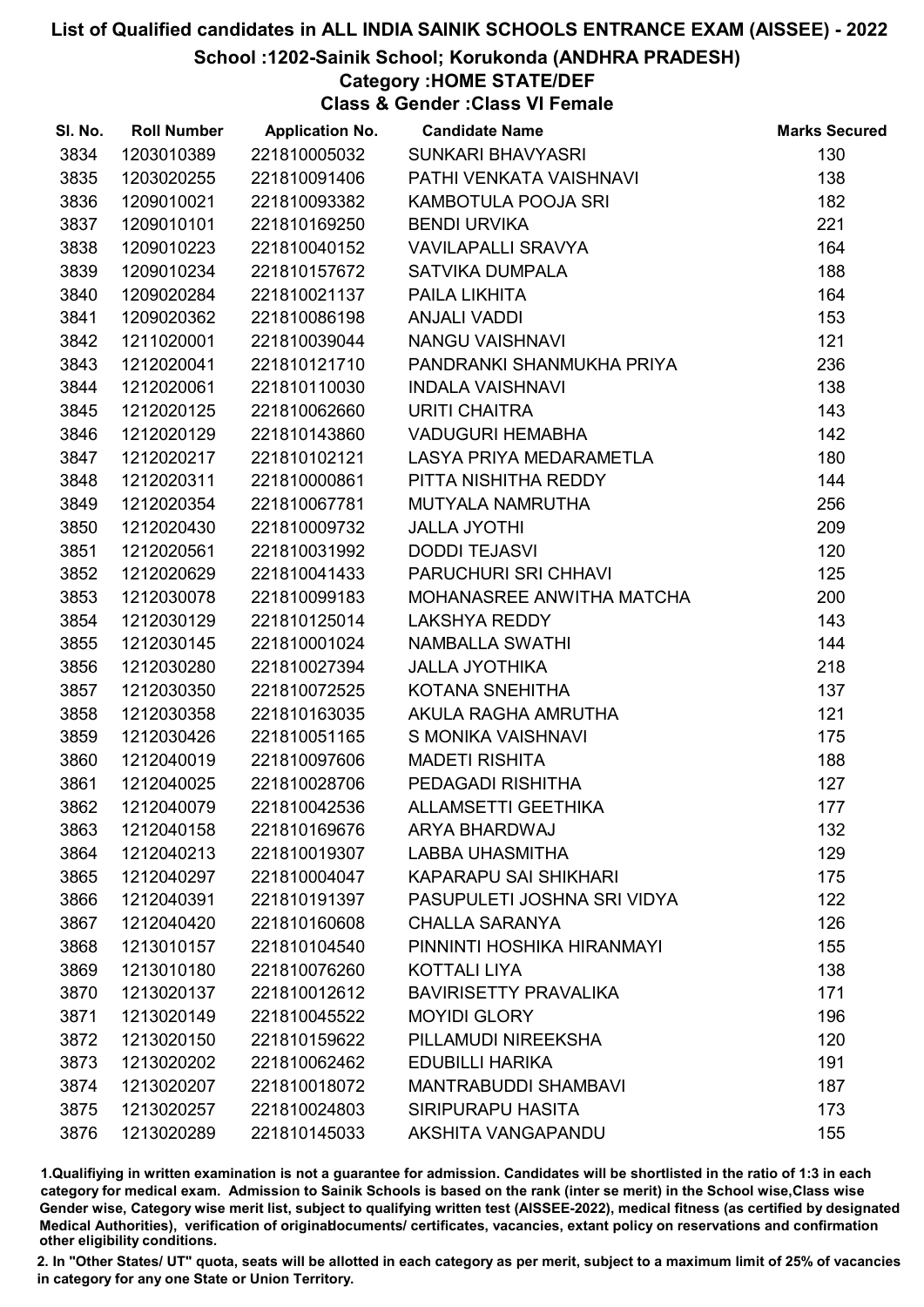#### School :1202-Sainik School; Korukonda (ANDHRA PRADESH)

### Category :HOME STATE/DEF

Class & Gender :Class VI Female

| SI. No. | <b>Roll Number</b> | <b>Application No.</b> | <b>Candidate Name</b>       | <b>Marks Secured</b> |
|---------|--------------------|------------------------|-----------------------------|----------------------|
| 3877    | 1213030026         | 221810053304           | KARROTHU GUNA VARSHA        | 192                  |
| 3878    | 1213030033         | 221810135114           | <b>KARROTU VAISHNAVI</b>    | 175                  |
| 3879    | 1213030139         | 221810064984           | MOKSHITHA MUDDHURTHI        | 143                  |
| 3880    | 1213030249         | 221810046475           | <b>MUKHEE BHUVANA</b>       | 140                  |
| 3881    | 1213040069         | 221810025656           | <b>GORLE SARANYA</b>        | 199                  |
| 3882    | 1213040117         | 221810094486           | BONKA JASWIKA               | 128                  |
| 3883    | 1213040218         | 221810019167           | <b>CHETLA MANESHA REDDY</b> | 123                  |
| 3884    | 1213040290         | 221810149218           | POTHALA HARSHIKA            | 127                  |
| 3885    | 1213050170         | 221810082539           | SIDHIGNA THOMURTOHU         | 165                  |
| 3886    | 1401010134         | 221810007517           | TAMADA SWAPNA               | 167                  |
| 3887    | 2001030379         | 221810045921           | <b>CHATHURYA GURLA</b>      | 201                  |
| 3888    | 2304040140         | 221810111064           | NADISETTI EEKSHITHA         | 123                  |
| 3889    | 3002030618         | 221810019899           | PONNADA MOKSHITHA           | 170                  |
| 3890    | 4201020382         | 221810031660           | VAJJALA LAKSHETHA           | 141                  |
| 3891    | 4201030300         | 221810185071           | <b>GIRADA JOSHITA</b>       | 177                  |
| 3892    | 4201030324         | 221810000871           | SOMANNAGARI VAISHNAVI       | 131                  |
| 3893    | 4201030542         | 221810016732           | VAISHNAVI RAO APPANAGARI    | 140                  |
| 3894    | 4201030761         | 221810099003           | <b>G NAKSHATRA</b>          | 220                  |
| 3895    | 4201040017         | 221810084703           | SURAVARAM JAHNAVI           | 195                  |
| 3896    | 4201070092         | 221810107498           | DIVYA SINGH CHAUHAN         | 144                  |
| 3897    | 4202020441         | 221810150254           | KANUKUNTLA VASHISTA KRISHNA | 123                  |
| 3898    | 4504040198         | 221810024797           | SRI MOKSHITHA TATISETTY     | 188                  |
|         |                    |                        |                             |                      |

1.Qualifiying in written examination is not a guarantee for admission. Candidates will be shortlisted in the ratio of 1:3 in each category for medical exam. Admission to Sainik Schools is based on the rank (inter se merit) in the School wise,Class wise Gender wise, Category wise merit list, subject to qualifying written test (AISSEE-2022), medical fitness (as certified by designated Medical Authorities), verification of originablocuments/ certificates, vacancies, extant policy on reservations and confirmation other eligibility conditions.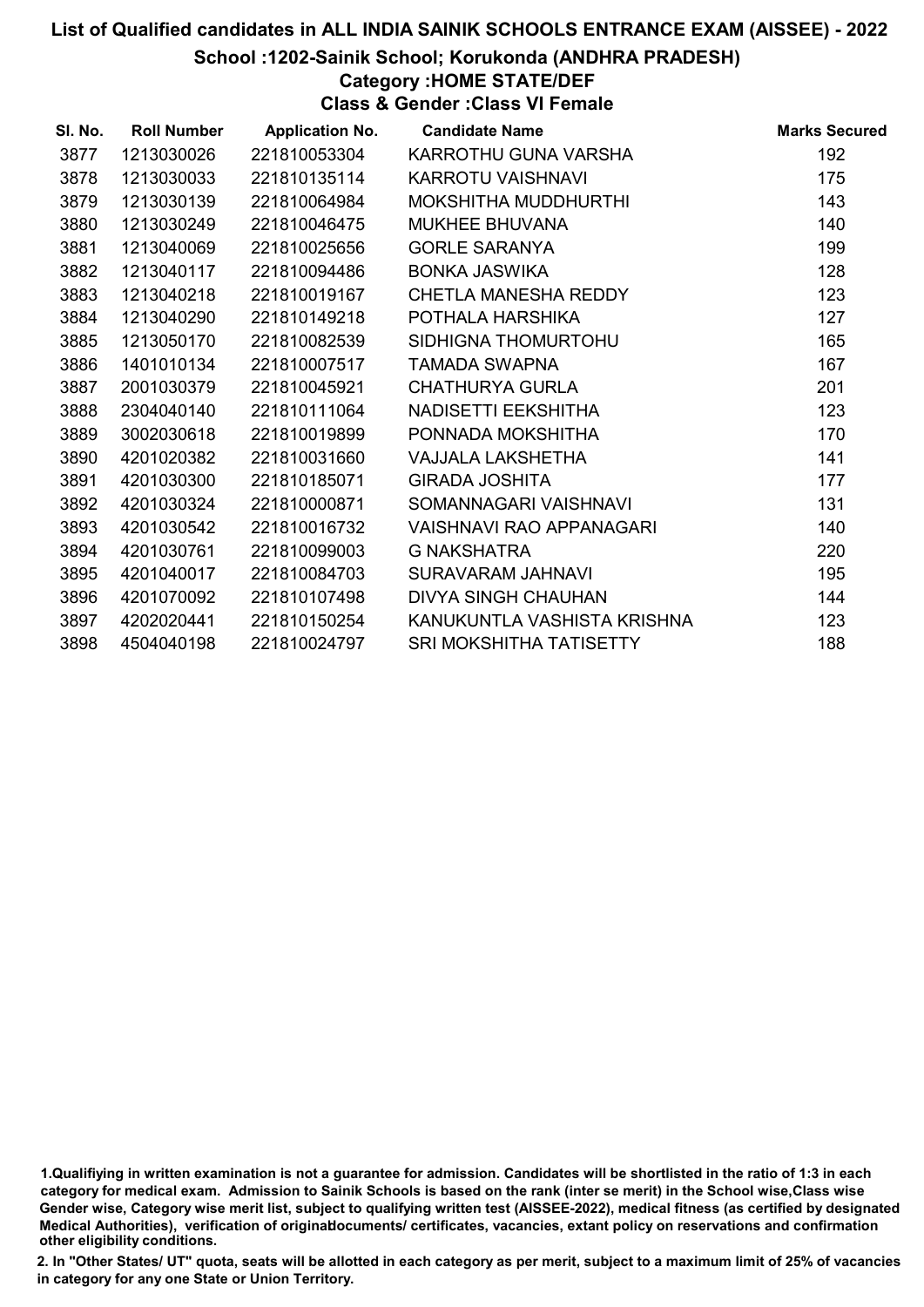School :1202-Sainik School; Korukonda (ANDHRA PRADESH)

Category :HOME STATE/GEN

Class & Gender :Class VI Female

| SI. No. | <b>Roll Number</b> | <b>Application No.</b> | <b>Candidate Name</b>            | <b>Marks Secured</b> |
|---------|--------------------|------------------------|----------------------------------|----------------------|
| 3899    | 1201010201         | 221810076141           | VENKATAREDDYGARI HARSHITHA       | 216                  |
| 3900    | 1201010379         | 221810110863           | ONTEDDU KEERTHANA                | 210                  |
| 3901    | 1201010447         | 221810190754           | P.BHAVATHARINI                   | 143                  |
| 3902    | 1201020039         | 221810123555           | P DEEPIKA                        | 182                  |
| 3903    | 1202010050         | 221810144150           | KARNATI RITHVIKA REDDY           | 135                  |
| 3904    | 1202010096         | 221810086951           | THADI DEEPTHIKA REDDY            | 247                  |
| 3905    | 1202010124         | 221810184802           | KATLA PRATHYUSHA                 | 129                  |
| 3906    | 1202010162         | 221810143862           | <b>SYED MUSKAN</b>               | 189                  |
| 3907    | 1202010178         | 221810195813           | DARSI TEJA THANMAI               | 140                  |
| 3908    | 1202020126         | 221810142406           | A MEGHANA                        | 221                  |
| 3909    | 1202020136         | 221810190926           | TADIPARTHI NANVITHA REDDY        | 174                  |
| 3910    | 1202020180         | 221810183827           | CHITYALA NIKHILA REDDY           | 134                  |
| 3911    | 1202020251         | 221810166478           | <b>SHAIK SUMAIYA NABIHA</b>      | 153                  |
| 3912    | 1203010280         | 221810059901           | MULAPAKU ROSHINI                 | 224                  |
| 3913    | 1203010416         | 221810098162           | A SREENIDHI                      | 213                  |
| 3914    | 1205010470         | 221810099912           | ANNEM MAHITHA REDDY              | 272                  |
| 3915    | 1205010520         | 221810087472           | SIRIVELLA CHARMITHA REDDY        | 123                  |
| 3916    | 1205020020         | 221810078804           | SHAIK JUMAINA TABASSUM           | 129                  |
| 3917    | 1205020193         | 221810069885           | <b>GADDIGA HASINI</b>            | 142                  |
| 3918    | 1205020256         | 221810183756           | PUVVADI KUSUMA                   | 217                  |
| 3919    | 1205020260         | 221810067066           | <b>BANNURU VEEKSHITHA</b>        | 130                  |
| 3920    | 1205020275         | 221810006576           | KOTTA SREE KASHVI REDDY          | 154                  |
| 3921    | 1205020449         | 221810010848           | PALAKOLANU NAGA SRI SAHITHI      | 167                  |
| 3922    | 1205020522         | 221810080329           | <b>GOUNI ASRITHA REDDY</b>       | 121                  |
| 3923    | 1206010027         | 221810049805           | <b>ONTERU SRIVARSHINI</b>        | 170                  |
| 3924    | 1206010132         | 221810092304           | MUNINGI SAI KEERTHANA            | 149                  |
| 3925    | 1207010047         | 221810056679           | AKULA GEETHA SRI                 | 150                  |
| 3926    | 1207020079         | 221810038635           | V HAMSA VARSHINI                 | 135                  |
| 3927    | 1208010063         | 221810054050           | <b>MURAMALLA RUPA SRI RAMA</b>   | 233                  |
| 3928    | 1208020086         | 221810140513           | YANDRA KUMUDHA VALLI             | 141                  |
| 3929    | 1208030048         | 221810062307           | MEDE SATYA VEERA ANJANI          | 187                  |
| 3930    | 1208030098         | 221810004587           | <b>CHENNAMSETTI HAMSINI SRI</b>  | 150                  |
| 3931    | 1208030159         | 221810082878           | KONIJETI HEMA SRI                | 168                  |
| 3932    | 1208030166         | 221810126888           | <b>BUDDALA YAGNASRI SATYASAI</b> | 131                  |
| 3933    | 1208030205         | 221810027459           | <b>BOLLI HESHMA SRI LAKSHMI</b>  | 186                  |
| 3934    | 1209010077         | 221810193010           | KILLAMSETTI LAKSHMI SAHASRA      | 129                  |
| 3935    | 1209010150         | 221810197131           | <b>DEVARASETTY SRINIDHI</b>      | 140                  |
| 3936    | 1209010179         | 221810074961           | <b>GANTI PALLAVI KAMESWARI</b>   | 137                  |
| 3937    | 1209020177         | 221810082165           | <b>GATTIMI HASWITHA PRIYA</b>    | 175                  |
| 3938    | 1209020240         | 221810131566           | NITYA BARATAM                    | 121                  |
| 3939    | 1209020340         | 221810093938           | UTAPALLI DHAMINISRIYANKA         | 159                  |
| 3940    | 1210010216         | 221810181850           | K VARSHA                         | 155                  |
| 3941    | 1210020566         | 221810093834           | MUVVA VYSHNAVI                   | 181                  |

1.Qualifiying in written examination is not a guarantee for admission. Candidates will be shortlisted in the ratio of 1:3 in each category for medical exam. Admission to Sainik Schools is based on the rank (inter se merit) in the School wise,Class wise Gender wise, Category wise merit list, subject to qualifying written test (AISSEE-2022), medical fitness (as certified by designated Medical Authorities), verification of originablocuments/ certificates, vacancies, extant policy on reservations and confirmation other eligibility conditions.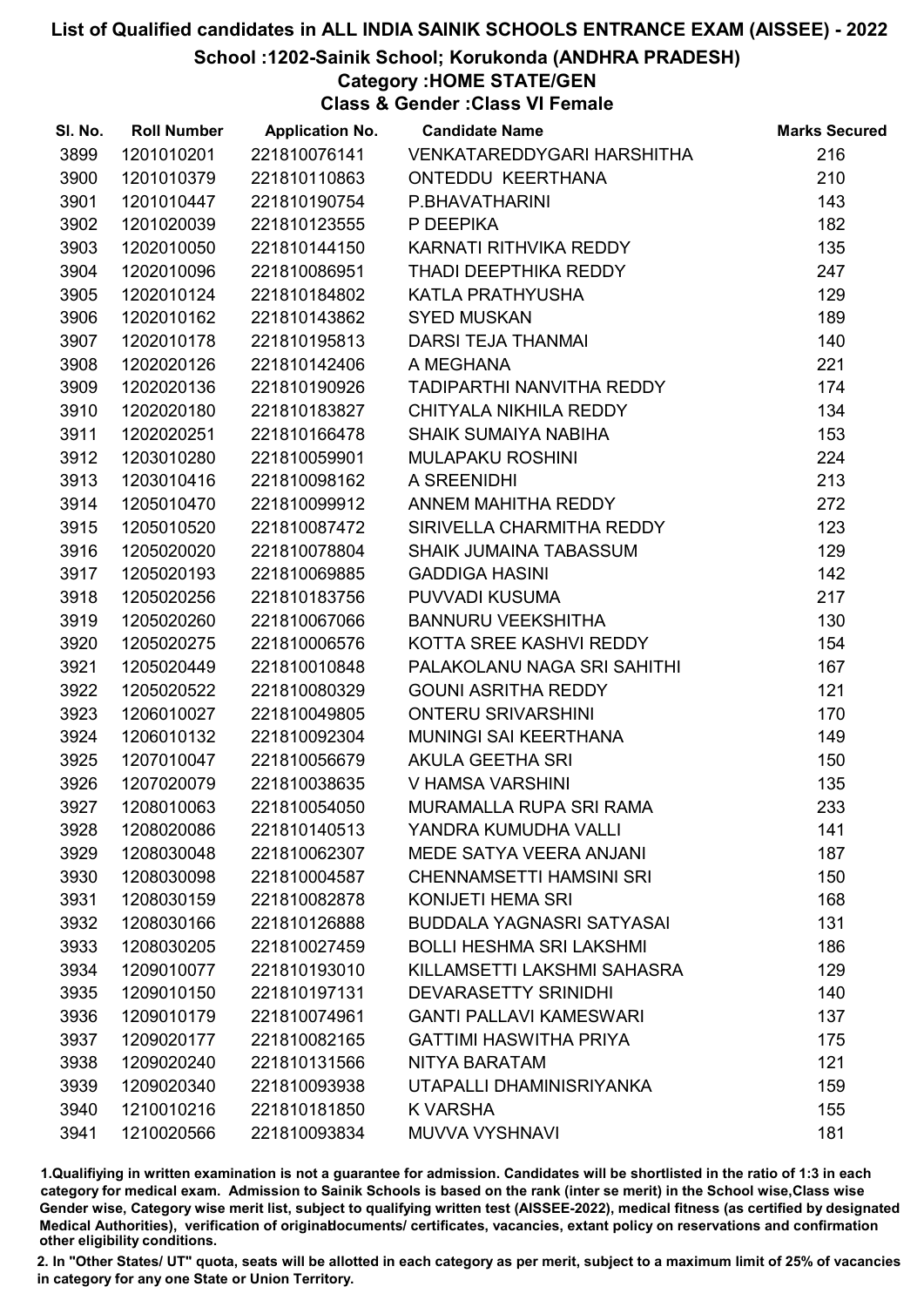School :1202-Sainik School; Korukonda (ANDHRA PRADESH)

Category :HOME STATE/GEN

Class & Gender :Class VI Female

| SI. No. | <b>Roll Number</b> | <b>Application No.</b> | <b>Candidate Name</b>            |    | <b>Marks Secured</b> |
|---------|--------------------|------------------------|----------------------------------|----|----------------------|
| 3942    | 1210050209         | 221810072759           | AMARAVATHI SNEHA VARSHINI        |    | 181                  |
| 3943    | 1210050242         | 221810039179           | PACHA DEVI SRI                   |    | 137                  |
| 3944    | 1211010069         | 221810005730           | SOMAVARAPU DIVYA SAI             |    | 151                  |
| 3945    | 1211010080         | 221810117350           | <b>CHIKKALA HRITHIKA</b>         |    | 247                  |
| 3946    | 1211010094         | 221810079170           | THANNA DEEKSHITA VYSHNAVI        |    | 214                  |
| 3947    | 1211010100         | 221810126480           | SADINENI RESHMA SREE             |    | 189                  |
| 3948    | 1211010111         | 221810015301           | <b>RAMISETTI GOSRI</b>           |    | 123                  |
| 3949    | 1211010194         | 221810051312           | KARANAM SADHANA                  |    | 241                  |
| 3950    | 1211010237         | 221810043182           | LAKSHMI SRESHTA VARMA            |    | 184                  |
| 3951    | 1211010240         | 221810142982           | <b>GOBBAKA SWETHA</b>            |    | 168                  |
| 3952    | 1211010253         | 221810194403           | KUPPILA LOHITHA                  |    | 222                  |
| 3953    | 1211010288         | 221810154763           | RAMIDI JOSHITA REDDY             |    | 207                  |
| 3954    | 1211010294         | 221810083283           | <b>SHAIK IFRA TASNEEM</b>        |    | 215                  |
| 3955    | 1211010296         | 221810085193           | ALLA JANAVIKA RAKSHA             |    | 125                  |
| 3956    | 1211020011         | 221810102944           | <b>GOPIREDDY JOSHIKA</b>         |    | 120                  |
| 3957    | 1211020027         | 221810180564           | GUDIMELLA AASHRITHA SESHA        |    | 139                  |
| 3958    | 1211020042         | 221810103584           | ABBIREDDY JAITHRA                |    | 182                  |
| 3959    | 1211020043         | 221810104584           | MANCHIKANTI SAI SRI VENKATA      |    | 195                  |
| 3960    | 1211020049         | 221810056194           | <b>GONTLA SREE SAHASRA</b>       |    | 135                  |
| 3961    | 1211020054         | 221810074894           | <b>DEVINI TEJA SRI</b>           |    | 153                  |
| 3962    | 1211020194         | 221810197307           | ROUTHU YUVASVI                   |    | 126                  |
| 3963    | 1211020195         | 221810067707           | YARLAGADDA RUSHITHA              |    | 125                  |
| 3964    | 1211020323         | 221810042798           | <b>TANISHQA SANAPALA</b>         |    | 158                  |
| 3965    | 1211020351         | 221810001229           | K KRISHNA GNYAPIKA REDDY         |    | 237                  |
| 3966    | 1211020361         | 221810188239           | <b>MULLANGI LAHARI</b>           |    | 155                  |
| 3967    | 1212020016         | 221810117200           | <b>GULLIPALLI JYOSHITHA DEVI</b> |    | 128                  |
| 3968    | 1212020037         | 221810127310           | <b>GEDELA YASASWANI</b>          | CG | 197                  |
| 3969    | 1212020137         | 221810193170           | <b>BASAVA LAKSHMI HARSHIKA</b>   |    | 153                  |
| 3970    | 1212020158         | 221810012780           | <b>KANDIKONDA SAMANVI</b>        |    | 153                  |
| 3971    | 1212020179         | 221810044690           | EIGALA PUJITHA SHANMUKI          |    | 151                  |
| 3972    | 1212020216         | 221810035021           | CHILLA DOLIKA LAKSHMI HIMA       |    | 224                  |
| 3973    | 1212020272         | 221810153051           | NEELAPU VENNELA TEJASWINI        |    | 135                  |
| 3974    | 1212020333         | 221810058871           | OM SREE VAIBHAVA VEMULAPALLI     |    | 247                  |
| 3975    | 1212020368         | 221810050791           | <b>MOGANTI MANIKANTA SAI</b>     |    | 139                  |
| 3976    | 1212020467         | 221810116252           | <b>NATTI YAMINI</b>              |    | 122                  |
| 3977    | 1212020490         | 221810079562           | <b>JOSHITHA GUNDAPU</b>          |    | 177                  |
| 3978    | 1212030085         | 221810126683           | <b>VAVILAPALLI VINUTHNA</b>      |    | 139                  |
| 3979    | 1212030141         | 221810163814           | RAYASAM SRIVARNIKA               |    | 213                  |
| 3980    | 1212030221         | 221810147754           | ASPANA NAKSHITHA                 |    | 148                  |
| 3981    | 1212030252         | 221810089674           | <b>SAHIB KAUR</b>                |    | 163                  |
| 3982    | 1212030281         | 221810110594           | KARRI SANJANA VENUKA             |    | 131                  |
| 3983    | 1212030286         | 221810060794           | ESWARA AMRUTHA VARSHINI          |    | 189                  |
| 3984    | 1212030319         | 221810095215           | <b>GULIVINDALA SNEHAPRIYA</b>    |    | 145                  |

1.Qualifiying in written examination is not a guarantee for admission. Candidates will be shortlisted in the ratio of 1:3 in each category for medical exam. Admission to Sainik Schools is based on the rank (inter se merit) in the School wise,Class wise Gender wise, Category wise merit list, subject to qualifying written test (AISSEE-2022), medical fitness (as certified by designated Medical Authorities), verification of originablocuments/ certificates, vacancies, extant policy on reservations and confirmation other eligibility conditions.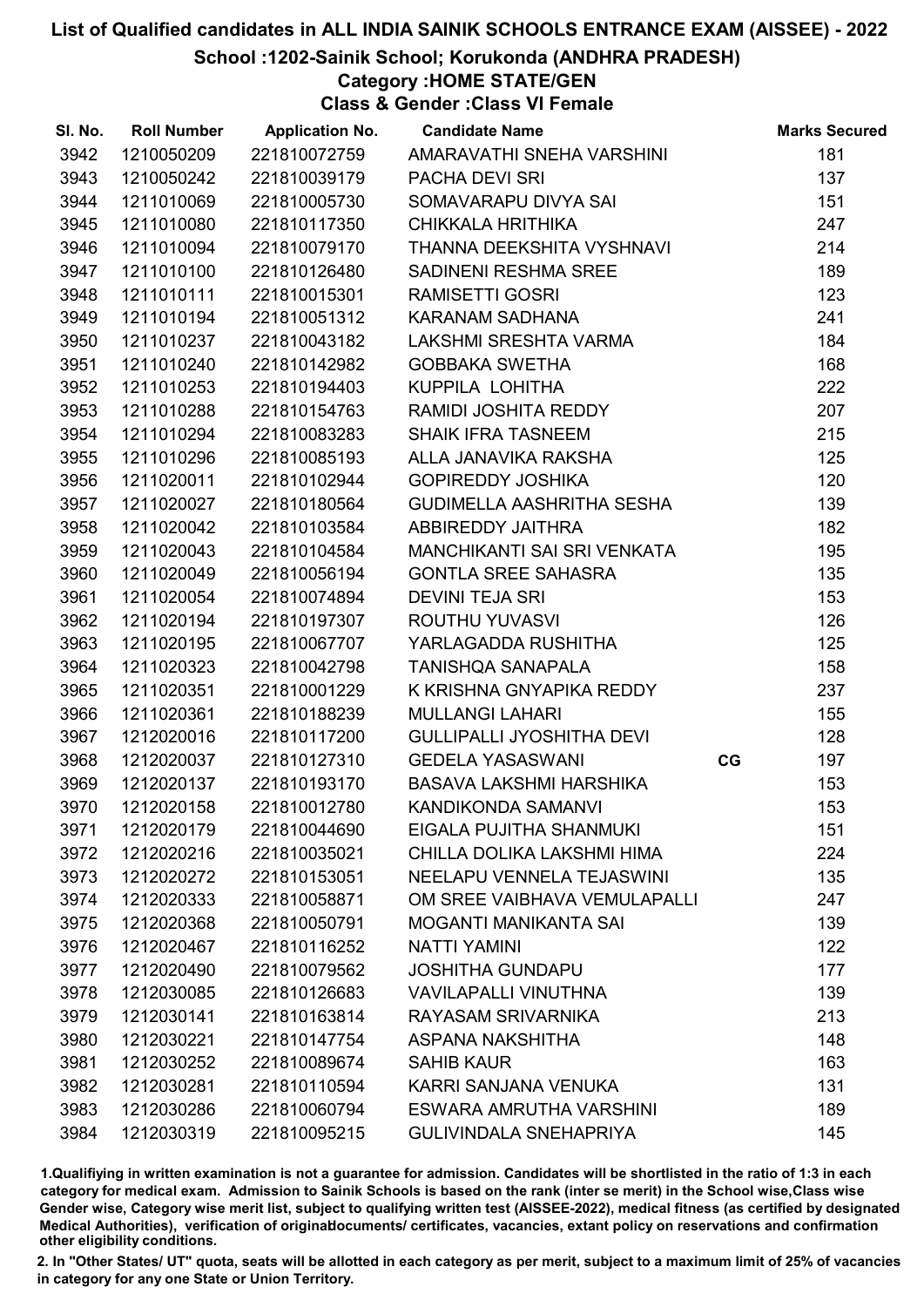School :1202-Sainik School; Korukonda (ANDHRA PRADESH)

### Category :HOME STATE/GEN

Class & Gender :Class VI Female

| SI. No. | <b>Roll Number</b> | <b>Application No.</b> | <b>Candidate Name</b>         | <b>Marks Secured</b> |
|---------|--------------------|------------------------|-------------------------------|----------------------|
| 3985    | 1212040038         | 221810114516           | PILLA LAASYA                  | 132                  |
| 3986    | 1212040130         | 221810152066           | PENNERU CHRIS VATHSALYA       | 161                  |
| 3987    | 1212040142         | 221810113866           | <b>CHINTADA SRIJITHA</b>      | 137                  |
| 3988    | 1212040281         | 221810064237           | <b>GAMPA JAHNAVI</b>          | 124                  |
| 3989    | 1212040392         | 221810073497           | KARRI LAKSHMI GOPIKA          | 173                  |
| 3990    | 1212050029         | 221810100228           | <b>GANARAJU LOKYA</b>         | 137                  |
| 3991    | 1212050050         | 221810050238           | AKHILA CHOUDHARY              | 136                  |
| 3992    | 1212050099         | 221810104658           | <b>CHENNA SREE PRANAVI</b>    | 142                  |
| 3993    | 1212050171         | 221810067888           | GARUDA SWASYAAKSHARA SRISA    | 185                  |
| 3994    | 1212050217         | 221810178319           | PANIGRAHI MANISHA             | 123                  |
| 3995    | 1212050271         | 221810127249           | NIDHI ARISETTY                | 150                  |
| 3996    | 1212050321         | 221810044679           | <b>DISHITA NANDI</b>          | 130                  |
| 3997    | 1212050348         | 221810001299           | DEVI SRI SAANVI RASABATTULA   | 128                  |
| 3998    | 1213010159         | 221810054740           | <b>VEDANSHITHA</b>            | 131                  |
| 3999    | 1213010165         | 221810092250           | <b>GREESHMIKA MUPPIDI</b>     | 236                  |
| 4000    | 1213020003         | 221810115111           | BOTSA DAAKSHAYANI SAI SUBA    | 209                  |
| 4001    | 1213020024         | 221810115721           | SOUROTHU AKSHAYA              | 145                  |
| 4002    | 1213020131         | 221810096702           | PUPPALA MONISHA SRI SAI       | 224                  |
| 4003    | 1213020164         | 221810147432           | MALLAJOSYULA AISHWARYA        | 189                  |
| 4004    | 1213020350         | 221810149373           | <b>TEESETTI MOKSHA</b>        | 187                  |
| 4005    | 1213030102         | 221810004854           | CHALUMURI RADHA SHANKAREE     | 143                  |
| 4006    | 1213030126         | 221810174284           | PALURU VARSHITHA              | 142                  |
| 4007    | 1213030159         | 221810038905           | DUMPA RAJITHA REDDY           | 154                  |
| 4008    | 1213030161         | 221810139905           | PISINI SRI SAI TAPANEE        | 182                  |
| 4009    | 1213030172         | 221810154715           | <b>PADHI AKHIRASREE</b>       | 131                  |
| 4010    | 1213030194         | 221810188135           | SRIPADA MOKSHA SRI MAHA       | 143                  |
| 4011    | 1213030240         | 221810196765           | KARAKA HANSITHA               | 168                  |
| 4012    | 1213030250         | 221810142675           | YALLA SAMEEKSHA               | 197                  |
| 4013    | 1213030284         | 221810150006           | <b>KUMMIL MOKSHA</b>          | 137                  |
| 4014    | 1213030291         | 221810184206           | KILAPARTHI CHARVINI           | 127                  |
| 4015    | 1213030297         | 221810043606           | RAMBARIKI APARNA              | 240                  |
| 4016    | 1213040097         | 221810150276           | LOGISA BHAVANA SAI            | 127                  |
| 4017    | 1213040127         | 221810134096           | <b>BOLLA GREESHMA HANSIKA</b> | 173                  |
| 4018    | 1213040190         | 221810148247           | <b>BEHARA MOKSHAJA</b>        | 131                  |
| 4019    | 1213040214         | 221810105857           | <b>KANDURI ANJALI</b>         | 149                  |
| 4020    | 1213050073         | 221810144078           | <b>MOKSHA BUDDANA</b>         | 146                  |
| 4021    | 1213050081         | 221810150478           | <b>BIRUJU MONIKA</b>          | 183                  |
| 4022    | 1213050128         | 221810097509           | <b>TEJAL CHINTA</b>           | 219                  |
| 4023    | 2701010105         | 221810047480           | <b>BAGAM HAMSIKA</b>          | 243                  |
| 4024    | 2701020052         | 221810073912           | PARINITA PATIBANDLA           | 230                  |
| 4025    | 2701020298         | 221810194383           | Y.V.GAGANA TANVI              | 123                  |
| 4026    | 4201020070         | 221810182465           | <b>BALASA CHAITHRA</b>        | 121                  |
| 4027    | 4201020158         | 221810158600           | <b>SREENIKA TALLURI</b>       | 186                  |

1.Qualifiying in written examination is not a guarantee for admission. Candidates will be shortlisted in the ratio of 1:3 in each category for medical exam. Admission to Sainik Schools is based on the rank (inter se merit) in the School wise,Class wise Gender wise, Category wise merit list, subject to qualifying written test (AISSEE-2022), medical fitness (as certified by designated Medical Authorities), verification of originablocuments/ certificates, vacancies, extant policy on reservations and confirmation other eligibility conditions.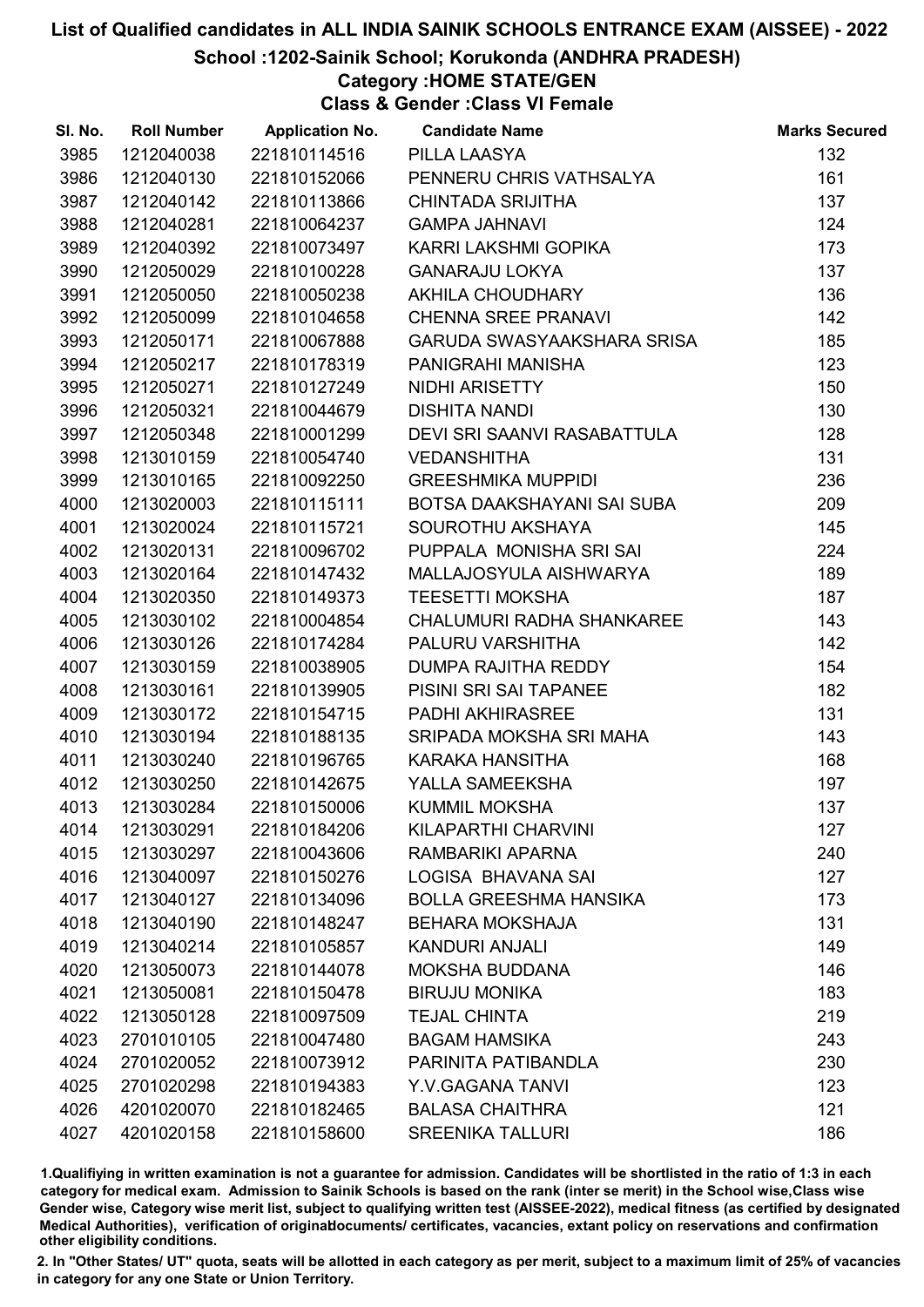School :1202-Sainik School; Korukonda (ANDHRA PRADESH)

Category :HOME STATE/GEN

Class & Gender :Class VI Female

| SI. No. | <b>Roll Number</b> | <b>Application No.</b> | <b>Candidate Name</b>          |    | <b>Marks Secured</b> |
|---------|--------------------|------------------------|--------------------------------|----|----------------------|
| 4028    | 4201020188         | 221810196410           | AASHRITHA BOINA                |    | 224                  |
| 4029    | 4201020214         | 221810013020           | DRUTHISRI REDDY VUTUKURU       |    | 140                  |
| 4030    | 4201020239         | 221810105720           | BOTHSA NAGA NANDITA            |    | 139                  |
| 4031    | 4201020340         | 221810062450           | <b>GONAPALLY RISHIKA</b>       |    | 139                  |
| 4032    | 4201020432         | 221810049770           | CHIDURALA YASHVIKA             |    | 141                  |
| 4033    | 4201020437         | 221810128970           | P DEEPA SREE                   | CG | 122                  |
| 4034    | 4201020443         | 221810046080           | SADI REESHRITHA REDDY          |    | 208                  |
| 4035    | 4201020444         | 221810177080           | ANNAMBAKA PAVANA KRUTI         |    | 167                  |
| 4036    | 4201030123         | 221810171911           | <b>DEEKSHA RAVI</b>            |    | 121                  |
| 4037    | 4201030160         | 221810123031           | <b>SHIZA FATIMA</b>            |    | 164                  |
| 4038    | 4201030227         | 221810074051           | DIAVAMDINNE ADVIKA REDDY       |    | 183                  |
| 4039    | 4201030234         | 221810138251           | <b>SUDKE MANOGNA</b>           |    | 149                  |
| 4040    | 4201030279         | 221810032361           | PULLA BHAVISHYA REDDY          |    | 155                  |
| 4041    | 4201030294         | 221810111861           | <b>KAMAKSHI JHA</b>            |    | 188                  |
| 4042    | 4201030363         | 221810097091           | MALLAIAHGARI NIVEDITHA         |    | 122                  |
| 4043    | 4201030381         | 221810187491           | S.SHRESHTHAA                   |    | 143                  |
| 4044    | 4201030396         | 221810157991           | <b>S RAGASREE</b>              |    | 139                  |
| 4045    | 4201030574         | 221810179542           | <b>GADDAM VENKATA STUTHI</b>   |    | 155                  |
| 4046    | 4201030619         | 221810164262           | <b>DADI VAISHVITHA</b>         |    | 145                  |
| 4047    | 4201030695         | 221810096282           | <b>MTEJASWINI</b>              |    | 163                  |
| 4048    | 4201030724         | 221810133982           | V M SRUTHI REDDY               |    | 164                  |
| 4049    | 4201030737         | 221810053392           | <b>GODHA NIKSHIPTHA</b>        |    | 195                  |
| 4050    | 4201040113         | 221810106633           | VEERAPATHNI SUDIKSHA           |    | 200                  |
| 4051    | 4201040176         | 221810147753           | <b>MARISETTI KAVYA</b>         |    | 130                  |
| 4052    | 4201040493         | 221810110554           | RAGYARI MEDHINI REDDY          |    | 134                  |
| 4053    | 4201040504         | 221810044954           | <b>MADEM SAHASRA</b>           |    | 138                  |
| 4054    | 4201040549         | 221810068174           | <b>MANDVI BHARTI GIRI</b>      |    | 147                  |
| 4055    | 4201040605         | 221810003884           | <b>MADAKALA SUMATHI</b>        |    | 199                  |
| 4056    | 4201040639         | 221810029994           | <b>MAVUDURU SRUTHI RANJANI</b> |    | 145                  |
| 4057    | 4201050022         | 221810086525           | <b>DODDI HIRANMAYI</b>         |    | 135                  |
| 4058    | 4201050042         | 221810116235           | ADLA SRINISHA REDDY            |    | 133                  |
| 4059    | 4201050122         | 221810148855           | <b>TANEESHI YADLA</b>          |    | 181                  |
| 4060    | 4201050160         | 221810068175           | <b>KOLLI TARINI</b>            |    | 121                  |
| 4061    | 4201050163         | 221810133275           | PARUPUDI MANASWINI             |    | 140                  |
| 4062    | 4201050178         | 221810089575           | <b>ENNI ASHMITHA</b>           |    | 162                  |
| 4063    | 4201050292         | 221810062906           | KOTAPATI MOKSHAGHNA            |    | 228                  |
| 4064    | 4201050321         | 221810151026           | <b>BEERELLY PRADHYUMNA</b>     |    | 157                  |
| 4065    | 4201050427         | 221810148946           | NITHIKA ARAVAPALLI             |    | 122                  |
| 4066    | 4201050558         | 221810079886           | SAVUSANI HARINI REDDY          |    | 200                  |
| 4067    | 4201050593         | 221810065996           | <b>GARLAPATI GEETHIKA</b>      |    | 190                  |
| 4068    | 4201060031         | 221810189707           | <b>JAANVI KARAMPUDI</b>        |    | 231                  |
| 4069    | 4201060133         | 221810093537           | CHAKKA AMRUTHA SAI VARSHINI    |    | 139                  |
| 4070    | 4201060223         | 221810036367           | <b>JIYA KUMARI</b>             |    | 175                  |

1.Qualifiying in written examination is not a guarantee for admission. Candidates will be shortlisted in the ratio of 1:3 in each category for medical exam. Admission to Sainik Schools is based on the rank (inter se merit) in the School wise,Class wise Gender wise, Category wise merit list, subject to qualifying written test (AISSEE-2022), medical fitness (as certified by designated Medical Authorities), verification of originablocuments/ certificates, vacancies, extant policy on reservations and confirmation other eligibility conditions.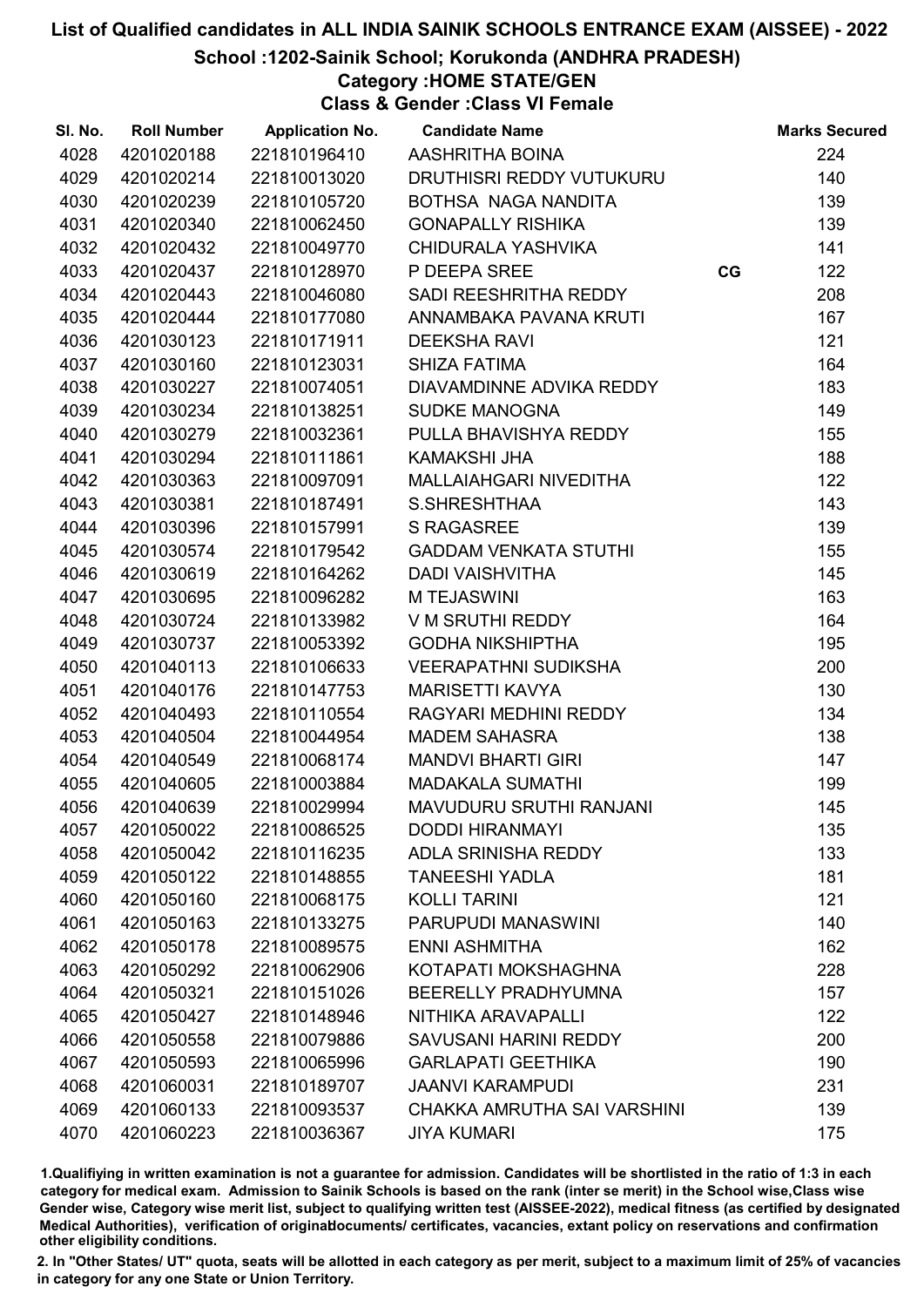School :1202-Sainik School; Korukonda (ANDHRA PRADESH)

### Category :HOME STATE/GEN

Class & Gender :Class VI Female

| SI. No. | <b>Roll Number</b> | <b>Application No.</b> | <b>Candidate Name</b>           |     | <b>Marks Secured</b> |
|---------|--------------------|------------------------|---------------------------------|-----|----------------------|
| 4071    | 4201060428         | 221810121818           | KALIDINDI PRANATHI VARMA        |     | 145                  |
| 4072    | 4201060516         | 221810098648           | KATTA JWALIKA REDDY             |     | 125                  |
| 4073    | 4201070001         | 221810094668           | REDDYMALLI MEDHA REDDY          |     | 134                  |
| 4074    | 4201070059         | 221810052588           | KALAKATA SINDHU                 |     | 192                  |
| 4075    | 4201070206         | 221810149229           | VANSHIKA KOLLI                  |     | 159                  |
| 4076    | 4202010060         | 221810139110           | BODDIREDDY LAXMI SHRAVYA        |     | 140                  |
| 4077    | 4202010065         | 221810143610           | VASIREDDY MAHIMANVITHA DEVI     |     | 178                  |
| 4078    | 4202020095         | 221810137171           | <b>BODDIREDDY LAXMI SHRESTA</b> |     | 124                  |
| 4079    | 4202020173         | 221810097642           | <b>BANGARU SNIGDHA</b>          |     | 163                  |
| 4080    | 4202020209         | 221810083572           | REKULAPALLY NAGA BRAHMINI       |     | 240                  |
| 4081    | 4202020366         | 221810070104           | PAGALA SRI NITHYA               |     | 205                  |
| 4082    | 4202020625         | 221810060695           | PALLE NITYA                     | AR. | 138                  |
| 4083    | 4202020722         | 221810095696           | POSIREDDY AARADHYA REDDY        |     | 154                  |
| 4084    | 4202020869         | 221810132128           | DARSHANA RAVULA                 |     | 167                  |
| 4085    | 4202021005         | 221810122639           | BOMMA LAXMI PRASANNA            |     | 189                  |
| 4086    | 4202021013         | 221810081149           | NARAMBATLA MAITHREYI            |     | 125                  |

1.Qualifiying in written examination is not a guarantee for admission. Candidates will be shortlisted in the ratio of 1:3 in each category for medical exam. Admission to Sainik Schools is based on the rank (inter se merit) in the School wise,Class wise Gender wise, Category wise merit list, subject to qualifying written test (AISSEE-2022), medical fitness (as certified by designated Medical Authorities), verification of originablocuments/ certificates, vacancies, extant policy on reservations and confirmation other eligibility conditions.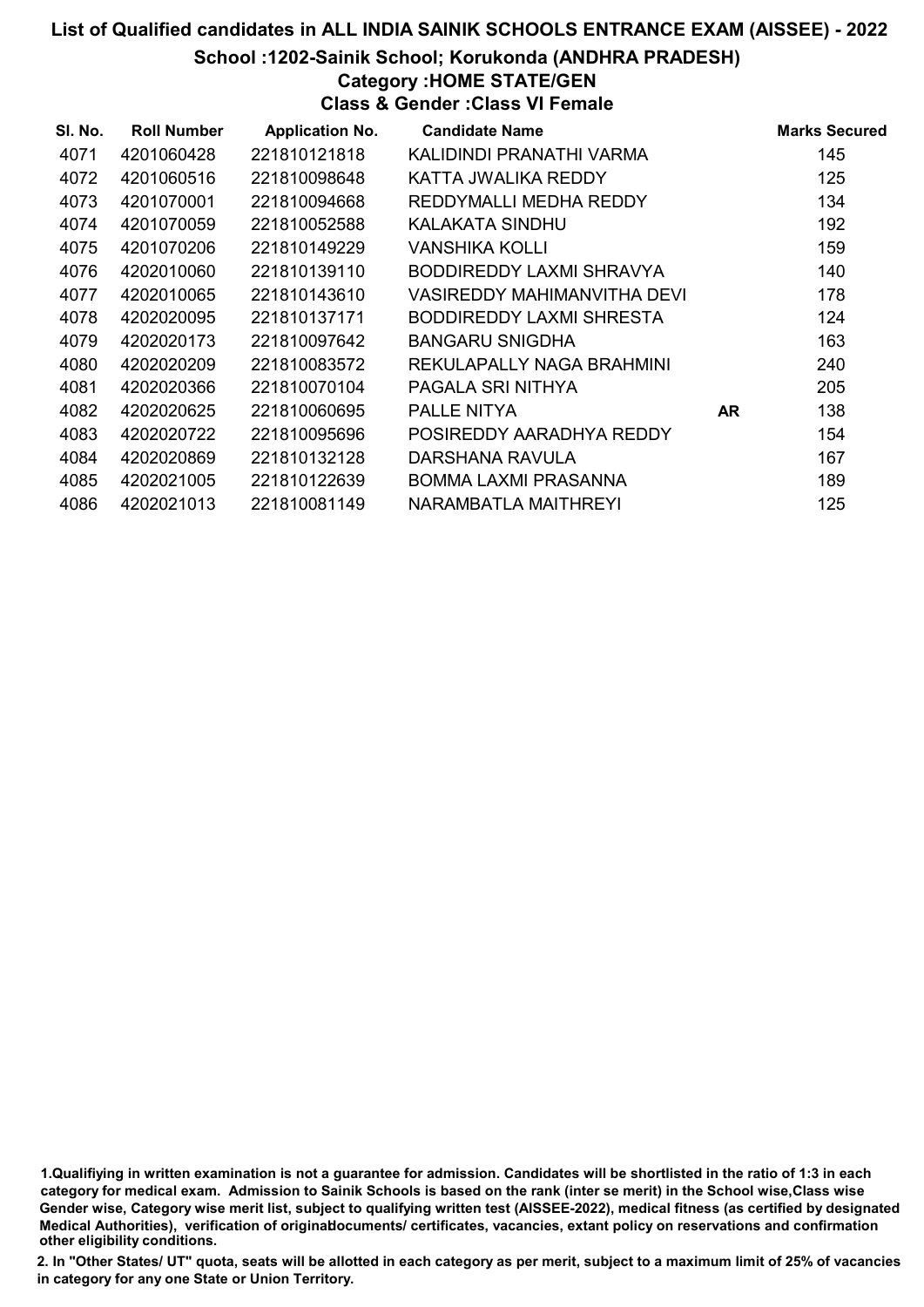# List of Qualified candidates in ALL INDIA SAINIK SCHOOLS ENTRANCE EXAM (AISSEE) - 2022 School :1202-Sainik School; Korukonda (ANDHRA PRADESH) Category :OTHER STATE/ST Class & Gender :Class VI Female

| SI. No. | <b>Roll Number</b> | <b>Application No.</b> | <b>Candidate Name</b>     | <b>Marks Secured</b> |
|---------|--------------------|------------------------|---------------------------|----------------------|
| 4087    | 2001060414         | 221810196797           | <b>BHUKYA DHANU SHREE</b> | 83                   |

<sup>1.</sup>Qualifiying in written examination is not a guarantee for admission. Candidates will be shortlisted in the ratio of 1:3 in each category for medical exam. Admission to Sainik Schools is based on the rank (inter se merit) in the School wise,Class wise Gender wise, Category wise merit list, subject to qualifying written test (AISSEE-2022), medical fitness (as certified by designated Medical Authorities), verification of originablocuments/ certificates, vacancies, extant policy on reservations and confirmation other eligibility conditions.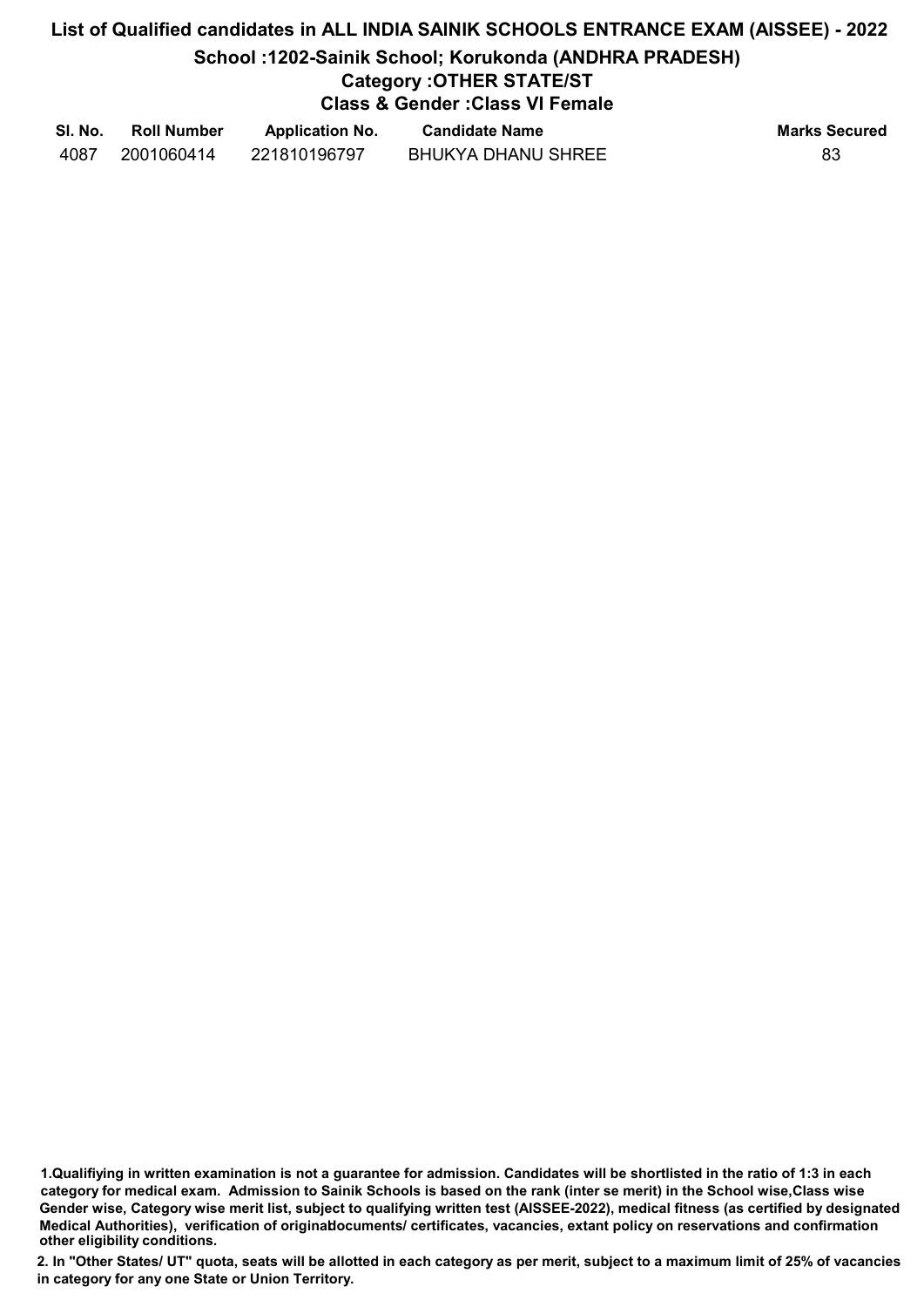School :1202-Sainik School; Korukonda (ANDHRA PRADESH)

# Category :OTHER STATE/OBC

Class & Gender :Class VI Female

| SI. No. | <b>Roll Number</b> | <b>Application No.</b> | <b>Candidate Name</b>    | <b>Marks Secured</b> |
|---------|--------------------|------------------------|--------------------------|----------------------|
| 4088    | 1501010109         | 221810169424           | <b>RESHMI RANI</b>       | 174                  |
| 4089    | 1503010210         | 221810129585           | <b>SURBHI KUMARI</b>     | 185                  |
| 4090    | 1505010039         | 221810146480           | <b>ISHA BHARTI</b>       | 208                  |
| 4091    | 1509040239         | 221810125018           | <b>ARUNIMA</b>           | 251                  |
| 4092    | 1511040234         | 221810111841           | KHUSHI KUMARI            | 137                  |
| 4093    | 3905030306         | 221810059409           | <b>SHANAVI CHAUDHARY</b> | 173                  |
| 4094    | 3905050138         | 221810129865           | <b>VARSHA YADAV</b>      | 229                  |
| 4095    | 4601010165         | 221810055318           | SWATI ANAND              | 236                  |

1.Qualifiying in written examination is not a guarantee for admission. Candidates will be shortlisted in the ratio of 1:3 in each category for medical exam. Admission to Sainik Schools is based on the rank (inter se merit) in the School wise,Class wise Gender wise, Category wise merit list, subject to qualifying written test (AISSEE-2022), medical fitness (as certified by designated Medical Authorities), verification of originablocuments/ certificates, vacancies, extant policy on reservations and confirmation other eligibility conditions.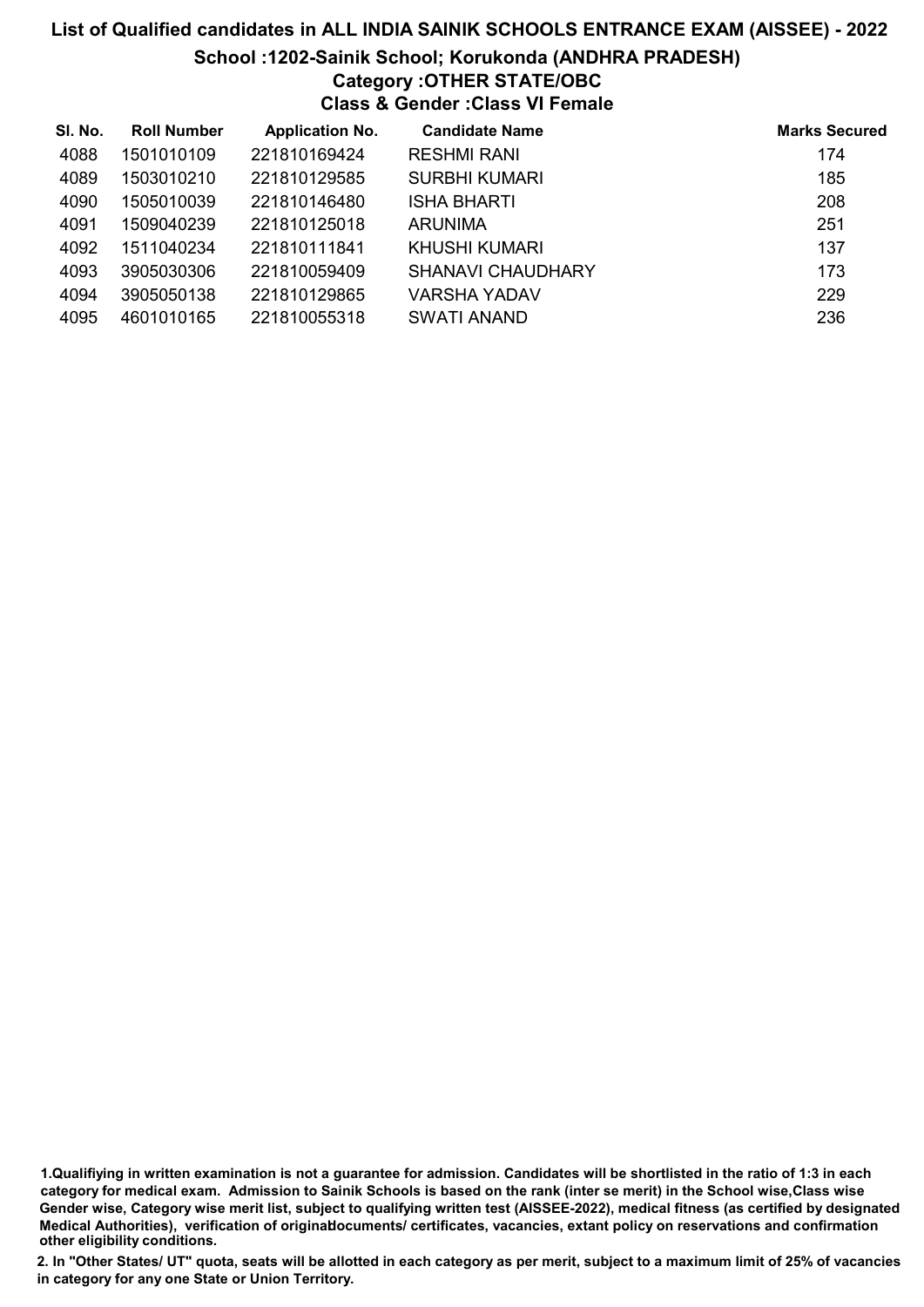# List of Qualified candidates in ALL INDIA SAINIK SCHOOLS ENTRANCE EXAM (AISSEE) - 2022 School :1202-Sainik School; Korukonda (ANDHRA PRADESH) Category :OTHER STATE/DEF Class & Gender :Class VI Female

| SI. No. | <b>Roll Number</b> | <b>Application No.</b> | <b>Candidate Name</b> | <b>Marks Secured</b> |
|---------|--------------------|------------------------|-----------------------|----------------------|
| 4096    | 1101010006         | 221810097003           | S LIPI                | 126                  |
| 4097    | 1211010337         | 221810121400           | AKRITI KUMARI         | 186                  |
| 4098    | 1212020611         | 221810010423           | AYUSHI SINGH          | 147                  |
| 4099    | 1511050277         | 221810030004           | <b>MANSI KUMARI</b>   | 145                  |
| 4100    | 4102030103         | 221810088937           | T NETHRAA             | 224                  |

1.Qualifiying in written examination is not a guarantee for admission. Candidates will be shortlisted in the ratio of 1:3 in each category for medical exam. Admission to Sainik Schools is based on the rank (inter se merit) in the School wise,Class wise Gender wise, Category wise merit list, subject to qualifying written test (AISSEE-2022), medical fitness (as certified by designated Medical Authorities), verification of originablocuments/ certificates, vacancies, extant policy on reservations and confirmation other eligibility conditions.